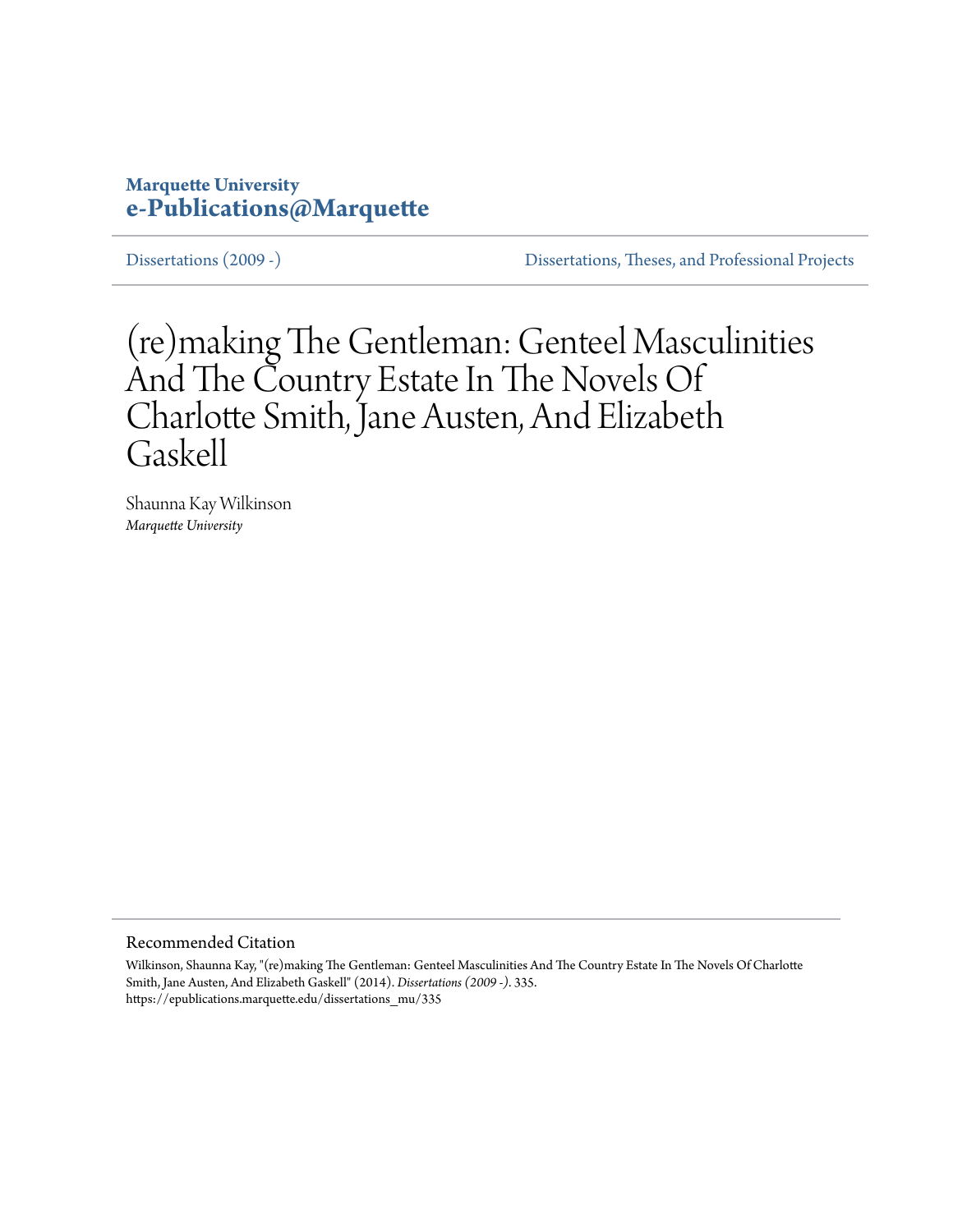## (RE)MAKING THE GENTLEMAN: GENTEEL MASCULINITIES AND THE COUNTRY ESTATE IN THE NOVELS OF CHARLOTTE SMITH, JANE AUSTEN, AND ELIZABETH GASKELL

By Shaunna Wilkinson, B.A., M.A.

A Dissertation submitted to the Faculty of the Graduate School, Marquette University, in Partial Fulfillment of the Requirements for the Degree of Doctor of Philosophy

Milwaukee, Wisconsin

May 2014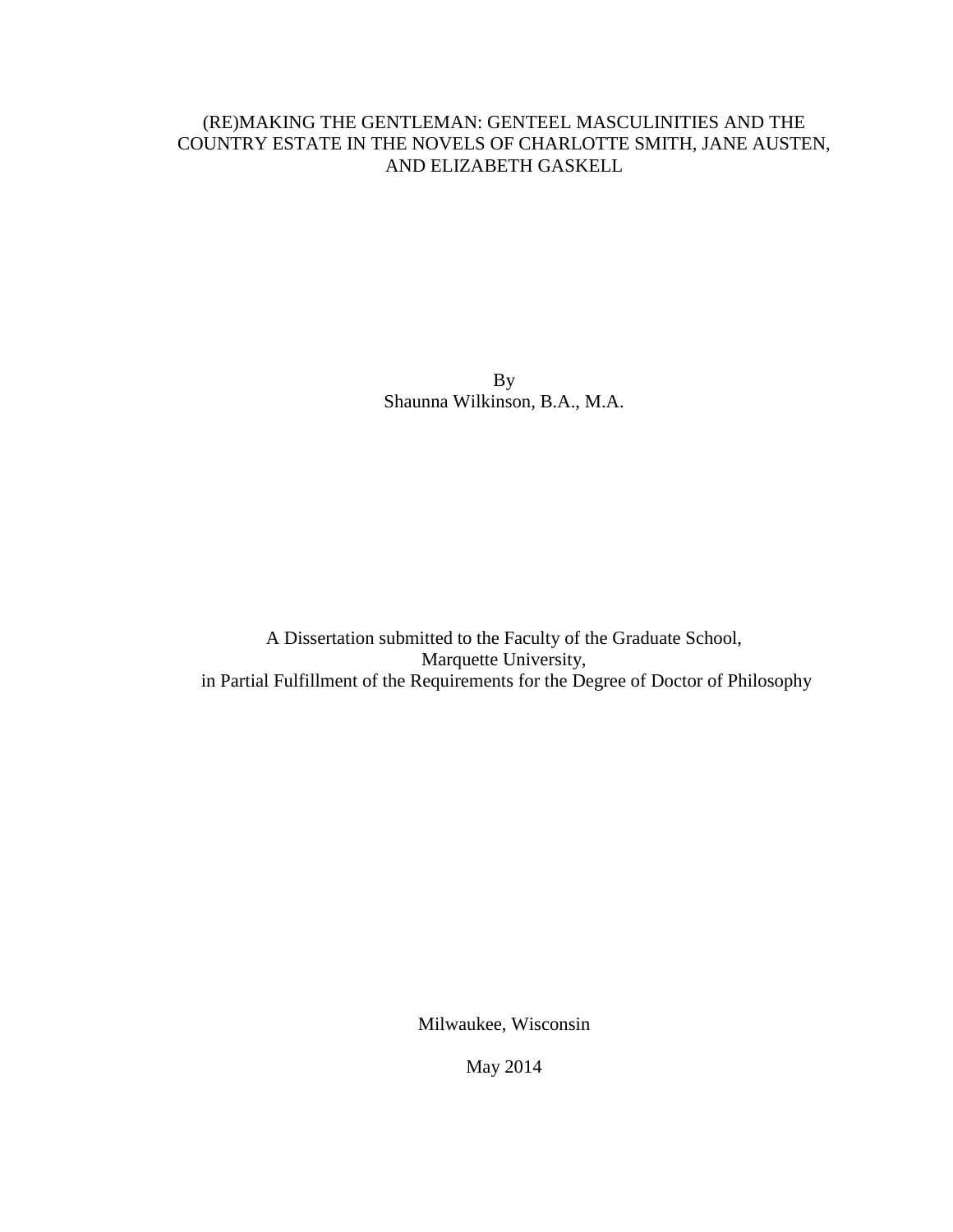### ABSTRACT (RE)MAKING THE GENTLEMAN: GENTEEL MASCULINITIES AND THE COUNTRY ESTATE IN THE NOVELS OF CHARLOTTE SMITH, JANE AUSTEN, AND ELIZABETH GASKELL

Shaunna Wilkinson, B.A., M.A.

Marquette University, 2014

While perpetually redefined and reimagined by conduct books writers, social philosophers, and literary figures of the eighteenth century, the gentleman is a term that holds significant cultural and social cache through the nineteenth century. My project seeks to untangle the discourse around the gentleman by examining how women writers use work to re-categorize the gentleman and to open access to genteel masculinity for professional men and other marginalized masculinities. The dynamic that we can observe in courtship novels—texts where the interconnectivity of gender allows for the interrogation of performance—enables us to recognize how the professionalization of gender has exploited the anxieties of the aristocracy's uncertain physical and social place in an evolving class system.

Drawing my theoretical background from Judith Butler's *Gender Trouble* (1990), I discuss the gentleman as a specific and characteristic gender performance, one that has its definition validated by the productive work that he performs. This performance, its execution in behaviors and other performative aspects of gender, presents us with accessible ways to redefine masculinity and positions women writers as didactic authorities in the education of men.

 If masculinity shifts to accommodate performative aspects of gentility, then the county estate loses its fragile claim as the single marker of a man's identity. However, the effects of property and the constructs of home refigure into the gentleman's identity through their use as sites of work and places of performance, not as static touchstones of genteel identity. I argue throughout my dissertation that Charlotte Smith, Jane Austen, and Elizabeth Gaskell anticipate the influence that industrialism and capitalism will have on gender roles and constructs of home. In addition to creating a new sort of heroine, these women writers also worked to construct a new image of masculinity, the bourgeois gentleman, a man who mediated between earlier aristocratic and landed ideals of masculinity and his new middle-class, professional or merit-based identity.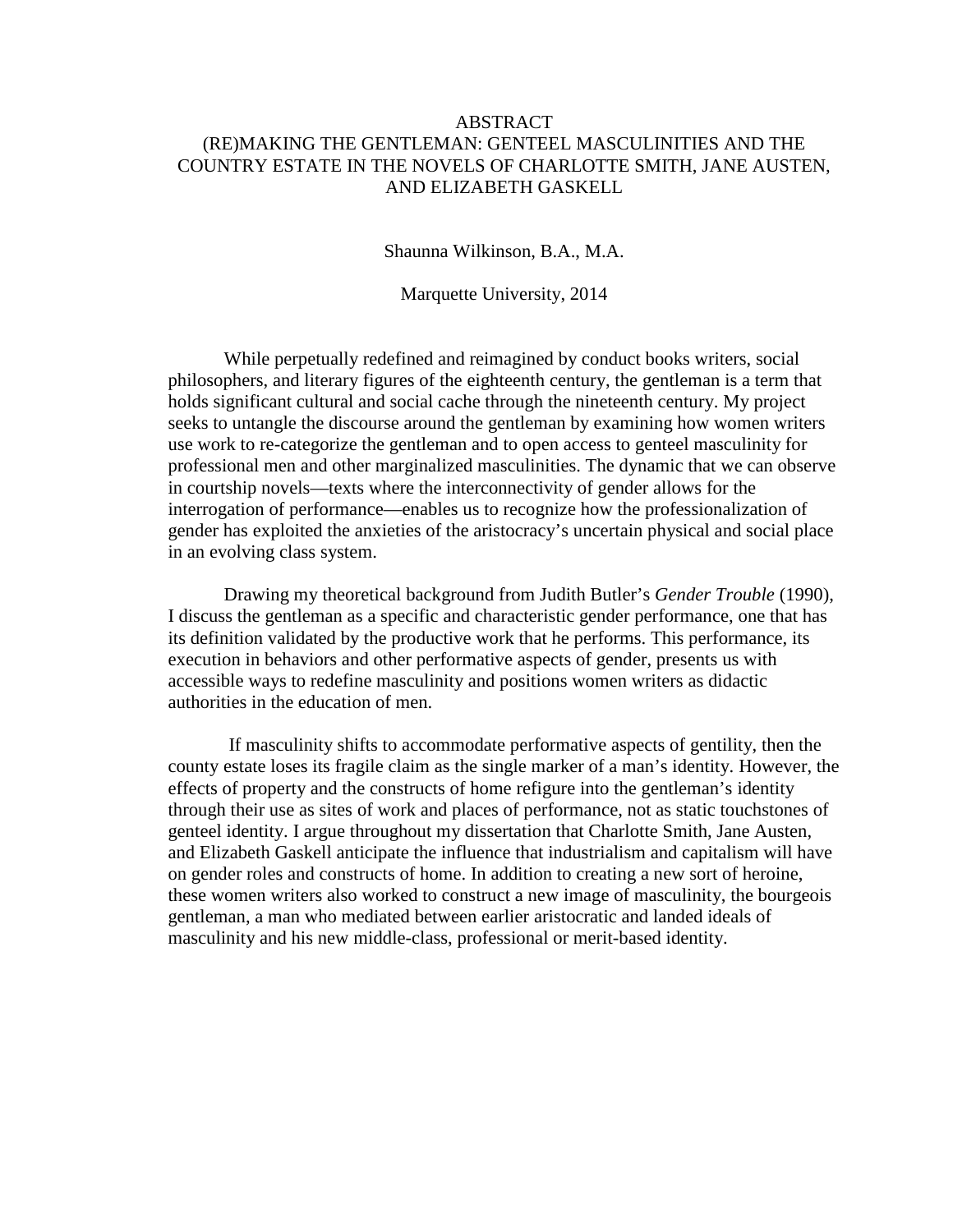## TABLE OF CONTENTS

| <b>CHAPTER</b>                                               |
|--------------------------------------------------------------|
| I. INTRODUCTION: CHARTING THE GENTLEMAN1                     |
| II. THE GENTLEMAN AND THE NAVY: CHARLOTTE SMITH'S<br>29      |
| III. THE GENTLEMAN AND PEMBERLEY: JANE AUSTEN'S PRIDE AND    |
| IV. THE GENTLEMAN AND THE NAVY, PART II: JANE AUSTEN'S<br>92 |
| V. THE GENTLEMAN AND MARLBOROUGH MILLS: ELIZABETH            |
| VI. THE GENTLEMAN AND THE PERIOD DRAMA: DOWNTON ABBEY        |
| 169                                                          |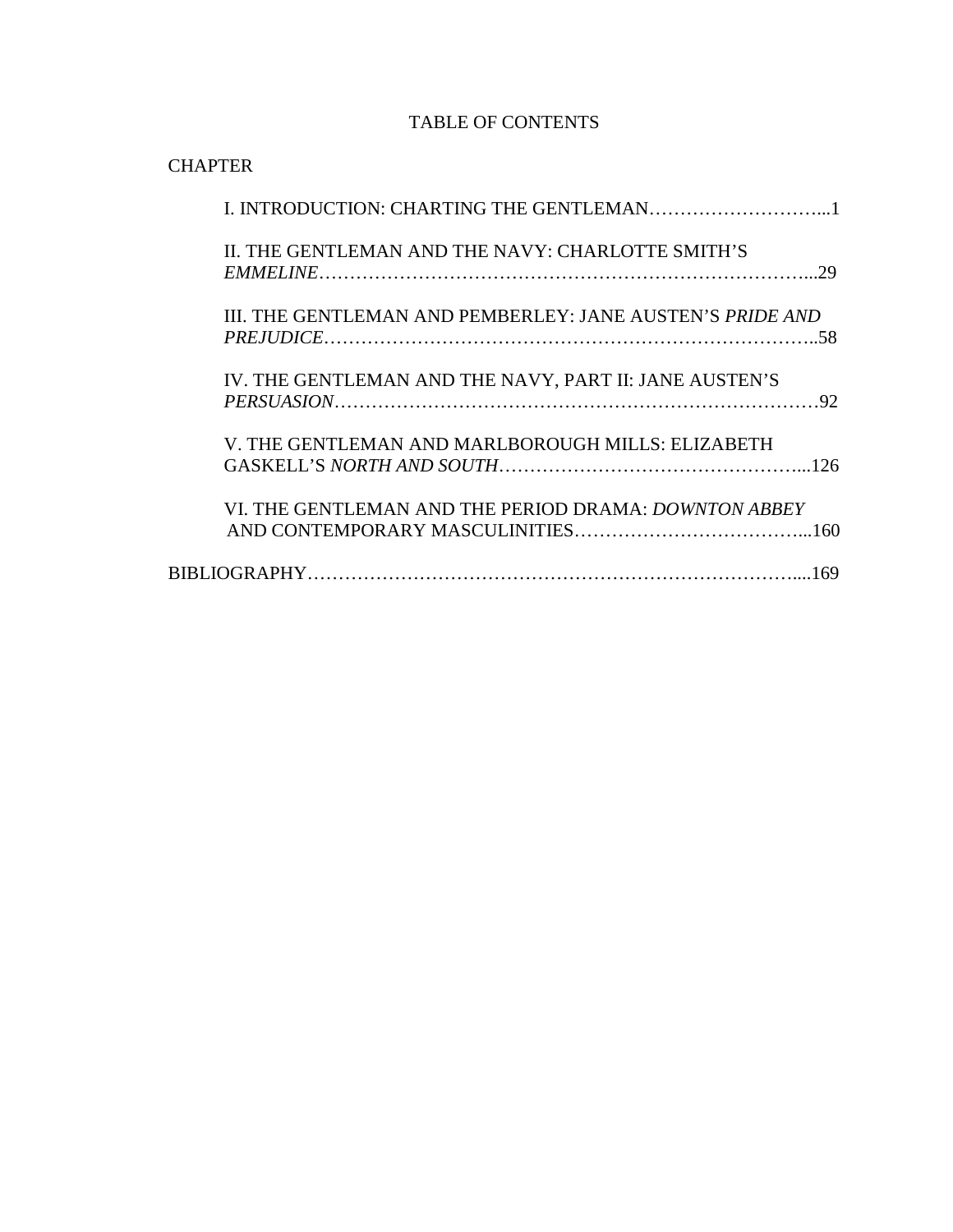#### Introduction: Charting the Gentleman

This project explores the representation of the gentleman thorough his relationship to work and place in British women's novels from the late eighteenth-century through the middle of the nineteenth-century. Specifically, my project will examine how the performance of work alters and renegotiates the gentleman outside the traditional tenets of wealth, leisure, and property, which were historically used to define and validate his identity. As more men entered professional, industrial, and otherwise meritocratic positions, this definition became complicated by the application of new avenues of economic production and by the slippery nature of aristocratic and landed lines of inheritance. The English country estate and other manifestations of home, once a man's paradise and the physical emblem of his gentlemanly status, shifted in significance when professional and self-made men emerged as powerful threats to ancestral identity. While the novels of women may seem like an unusual or, at least, unlikely place for the revision of masculinity, scholars' focus on the heroine and the voluminous body of criticism surrounding femininity and female authorship has often undersold the hero's relationship to masculinity. <sup>1</sup>The dynamic that we can observe in courtship novels—texts where the interconnectivity of gender allows us to question behavior and performance—enables us to recognize how the professionalization of gender has exploited the anxieties of the

 $\overline{a}$ 

<sup>&</sup>lt;sup>1</sup> On female authorship, seminal studies include Susan Gilbert and Sandra Gubar, *Madwoman in the Attic*: *The Woman Writer and the Nineteenth-Century Literary Imagination*. New Haven: Yale UP, 2000; Elaine Showalter, *A Literature of Their Own :British Novelists from Bronte to Lessing.* Princeton, NJ: Princeton UP, 1998; Mary Poovey, *The Proper Lady and the Woman Writer: Ideology as Style in the Works of Mary Wollstonecraft, Mary Shelley, and Jane Austen*. Chicago: Chicago UP, 1985. Relevant studies on the heroine include John Phillips Hardy, *Jane Austen's Heroine: Intimacy in Human Relationships*. London: Routledge, 2011; Laura Fasnick, *Vessels of Meaning: Women's Bodies, Gender Norms, and Class Bias from Richardson to Lawrence*. DeKalb, IL: Northern Illinois UP, 1997; Ruth Bernard Yeazall, "Why Political Novels Have Heroines: *Sybil*, *Mary Barton*, and *Felix Holt*." *Novel* 18 (1985): 126-44.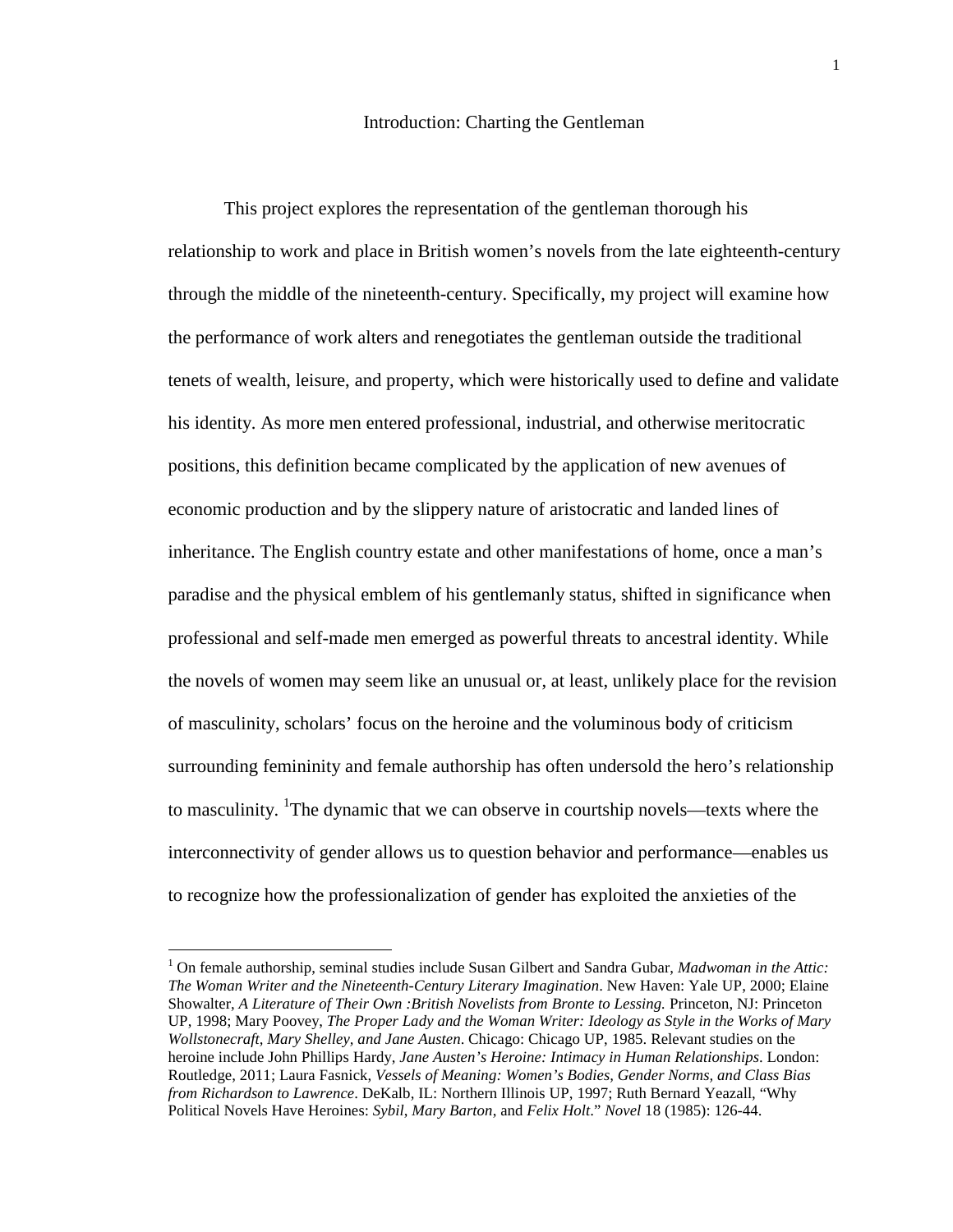aristocracy's uncertain physical and social place in an evolving class system. Therefore, my projects goals are threefold: first, it will formulate new definitions of the gentleman and illuminate how women writers engage in the process of gender revision. Second, this study will enter ongoing debates about the gentleman's meritocracy, the ownership and transmission of British property, and the rhetoric of work and gentility. Lastly, I will trace a new pattern in women's literature, exploring previously unexamined connections between Jane Austen's influences and her literary descendents in order to provide an alternative history of masculinity.

To this end, my project differs from previous accounts of the gentleman that have defined it as an identity that is tied to the upper classes and, therefore, an identity that is largely understood through a complicated system of birth, rank, and elite access to education. <sup>2</sup>I would not suggest that these factors do not play into the definition, but rather that the reliance on and the juxtaposition with the gentleman's use as an exemplary term of masculinity often appears more vague than useful. Drawing my theoretical background from Judith Butler's *Gender Trouble* (1990), I will discuss the gentleman as a specific and characteristic gender performance, one that has its definition validated by the productive work that he performs. This performance, its execution in behaviors and other performative aspects of gender, presents us with accessible ways to redefine masculinity and positions women writers as didactic authorities in the education of men.

Scholars generally agree that the late eighteenth century saw a significant shift and remodeling of gender identity, which, in effect, acted to solidify many of our

 2 See Clinton Machann, *Masculinity in Four Victorian Epics: A Darwinist Reading*. Burlington, VT: Ashgate, 2010; Susan Walton, *Imagining Soldier and Fathers in the Mid-Victorian Era: Charlotte Yonge's Models of Manliness*. Burlington, VT: Ashgate, 2010.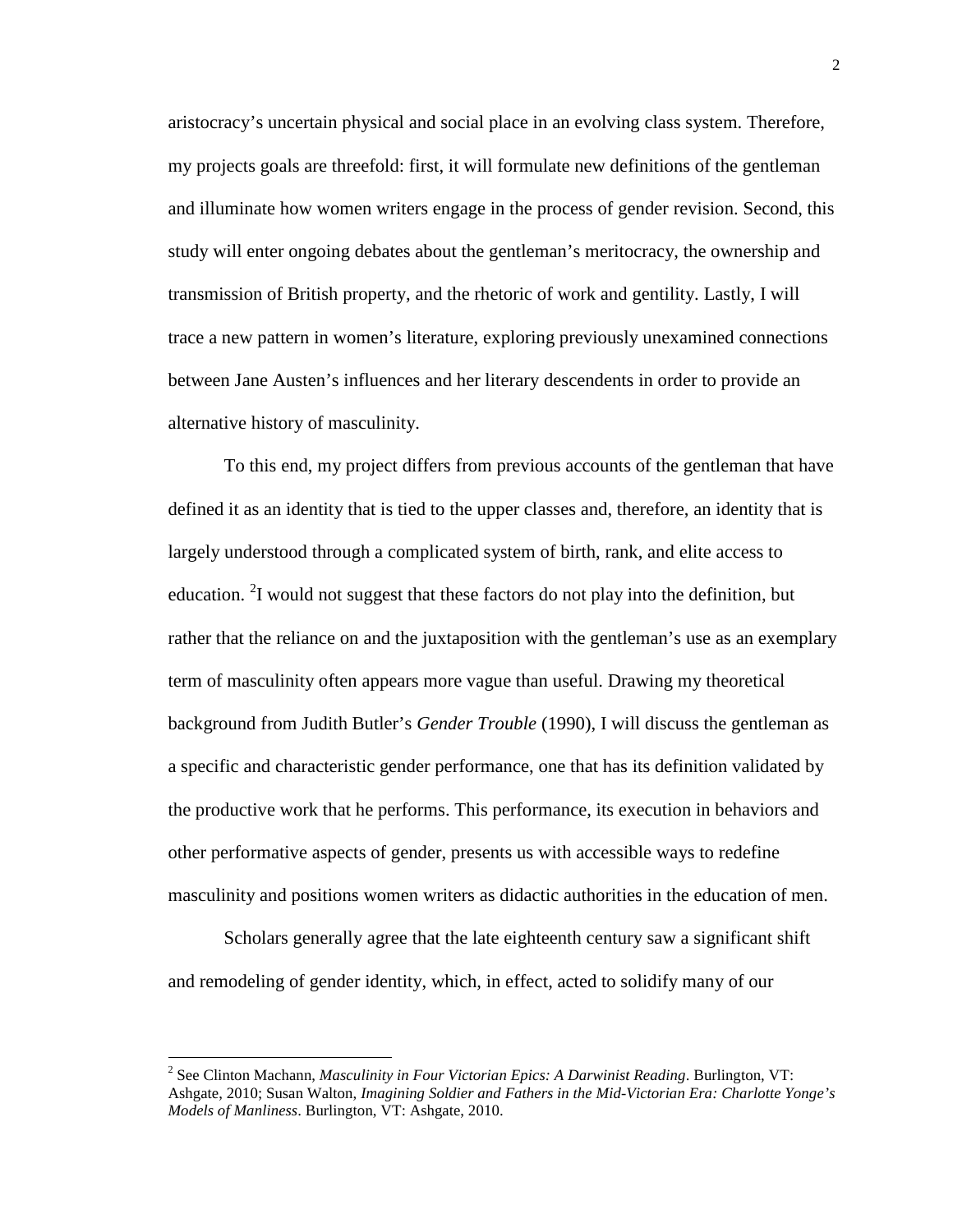contemporary understandings about the role of men and women in society.<sup>3</sup> This topic has been predominantly addressed with regards to women and the role of women in socio-historical detail. Recently, however, scholarship on the role of men has taken on a more pronounced position in debates about gender due, in part, to the genesis of men's studies that has taken place over the last twenty years. Historians and philosophers like John Tosh and Michael Kimmel primarily have undertaken this strain of gender criticism; more recently, Michael Kramp's *Discipling Love: Austen and the Modern Man* (2007) and Erin Mackie's *Rakes, Highwaymen, and Pirates: The Making of the Modern* 

*Gentleman in the Eighteenth Century* (2009) have contributed to the study of masculinity in eighteenth and early nineteenth-century literature. <sup>4</sup>Following in the footsteps of these scholars, my project, using the framework of masculinity studies and the background of gender performance, will examine the correlation between models of genteel masculinity and the development of accessible masculine performances.

Michael Kimmel outlines in *The History of Men* that out of the Restoration the anxiety of male identity emerged as the predominant concern of the upper classes. Men who derived their stable social positions from estates and long family lines were forced to adapt to the influx of new and exemplary forms of masculinity. Kimmel describes that

<u>.</u>

<sup>&</sup>lt;sup>3</sup> See Claudia Johnson, *Equivocal Beings: Politics, Gender and Sentimentality in the 1790s. Wollstonecraft, Radcliffe, Burney, Austen.* Chicago: Chicago UP, 1999. 3-23. Also see Kathleen Wilson, *The Sense of the People: Politics, Culture and Imperialism in England 1715-1785.* Cambridge, UK: Cambridge UP, 1985. 4 In *Rakes, Highwaymen, and Pirates (*Baltimore: John Hopkins UP, 2009), Mackie historicizes some of the deviant forms of masculinity present in the eighteenth-century. The rake, the highwayman, and the pirate all contribute to what the nineteenth-century begins to form: the modern gentleman. In *Disciplining Love*, Kramp argues that emerging classes of men had to be taught how to "discipline" their sexual desire in order to create a sustained, rational masculine identity. Using Austen's novels, Kramp examines how masculinities were transformed into productive models through the discourse and, ultimately, the mastery over love. Also see Tim Fulford, *Romanticism and Masculinity: Gender, Politics and Poetics in the*  Writings of Burke, Coleridge, Cobbett, Wordsworth, DeQuincey and Hazlitt. New York: St. Martin's Press, 1999. As the title implies, Fulford examines constructions of masculinity in male Romantic poetry and prose. While Fulford does not examine women's Romanticism or the gentleman specifically, his study provides an important understanding of masculinity as part of a chivalric national project.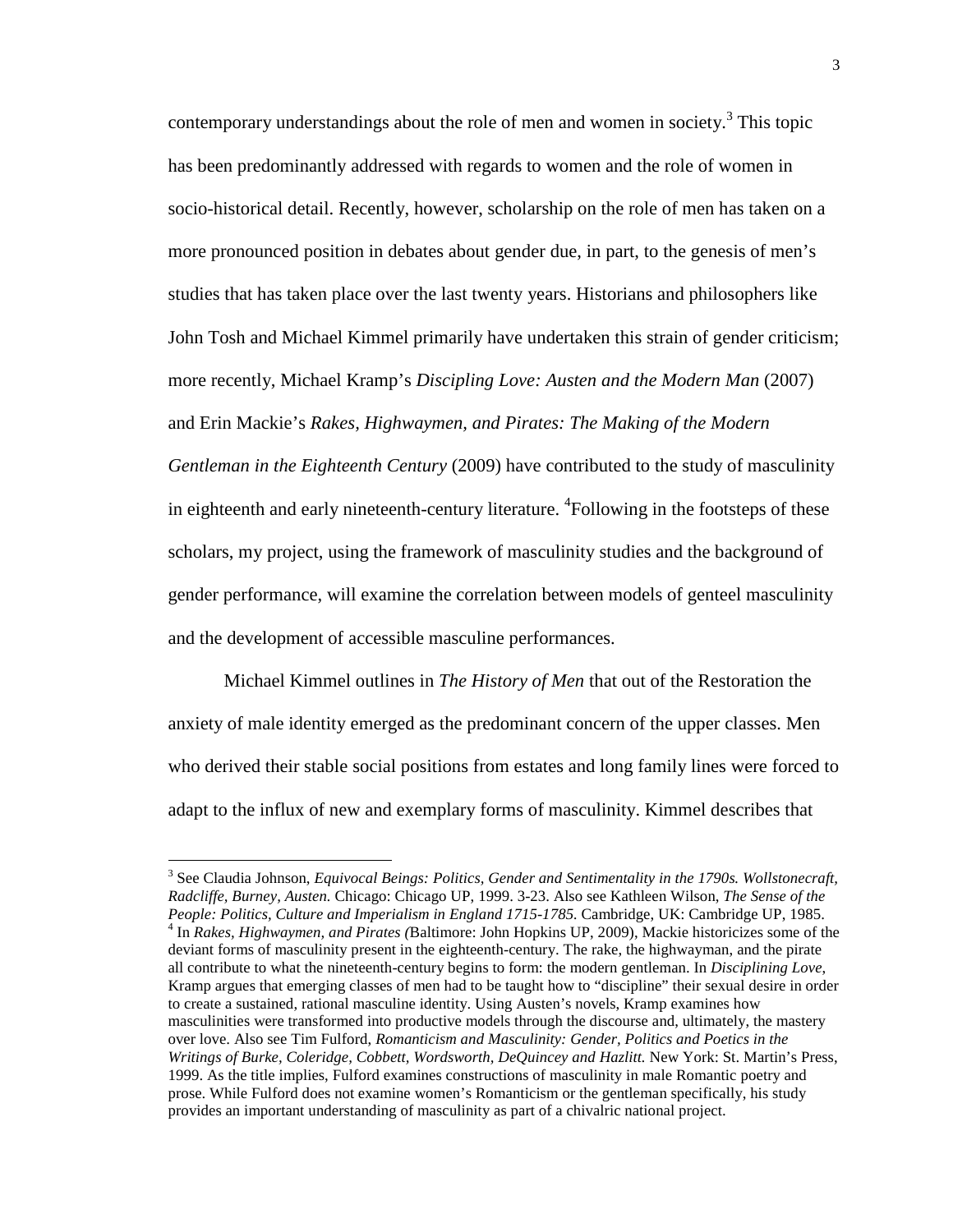the changes men made were largely "reactive" to this invasion and while I agree, I would add that women writers in the context of the novel also create alterations to masculinity by reacting to the changed state of their own gender (126). If heroines are presented as empowered and independent within the parameters of their identity, then it only holds that their partners must also react in order to accommodate these new gender dynamics.

At the center of my discussion of gender is the question of how to define the gentleman outside the constructs of property and home. If masculinity shifts to accommodate performative aspects of gentility, then place, or in this case, the county estate, loses its fragile claim as the single marker of a man's identity. However, the effects of property and the constructs of home refigure into the gentleman's identity through their use as sites of work and places of performance, not as static touchstones of genteel identity. I will argue that by elevating work and action in the character of the gentleman, women writers seek to legitimate their own literary tradition and to elevate the genre and production of women's work. The struggle of the gentleman to redefine his identity through work then becomes analogous of women writers' experience with work within the same society. Like the gentleman, the work of women's texts is not done for financial gain; instead, their texts work to construct and promote a community of women writers. I will also argue throughout my dissertation that Smith, Austen, and Gaskell anticipate the influence that industrialism and capitalism will have on gender roles and courtship. However, they counter the individual pursuit of a capitalist man with the gentleman: a man who values the community and the people who inhabit his world. In addition to creating a new sort of heroine, who has received voluminous critical attention, they also worked to construct a new image of masculinity, the bourgeois gentleman, a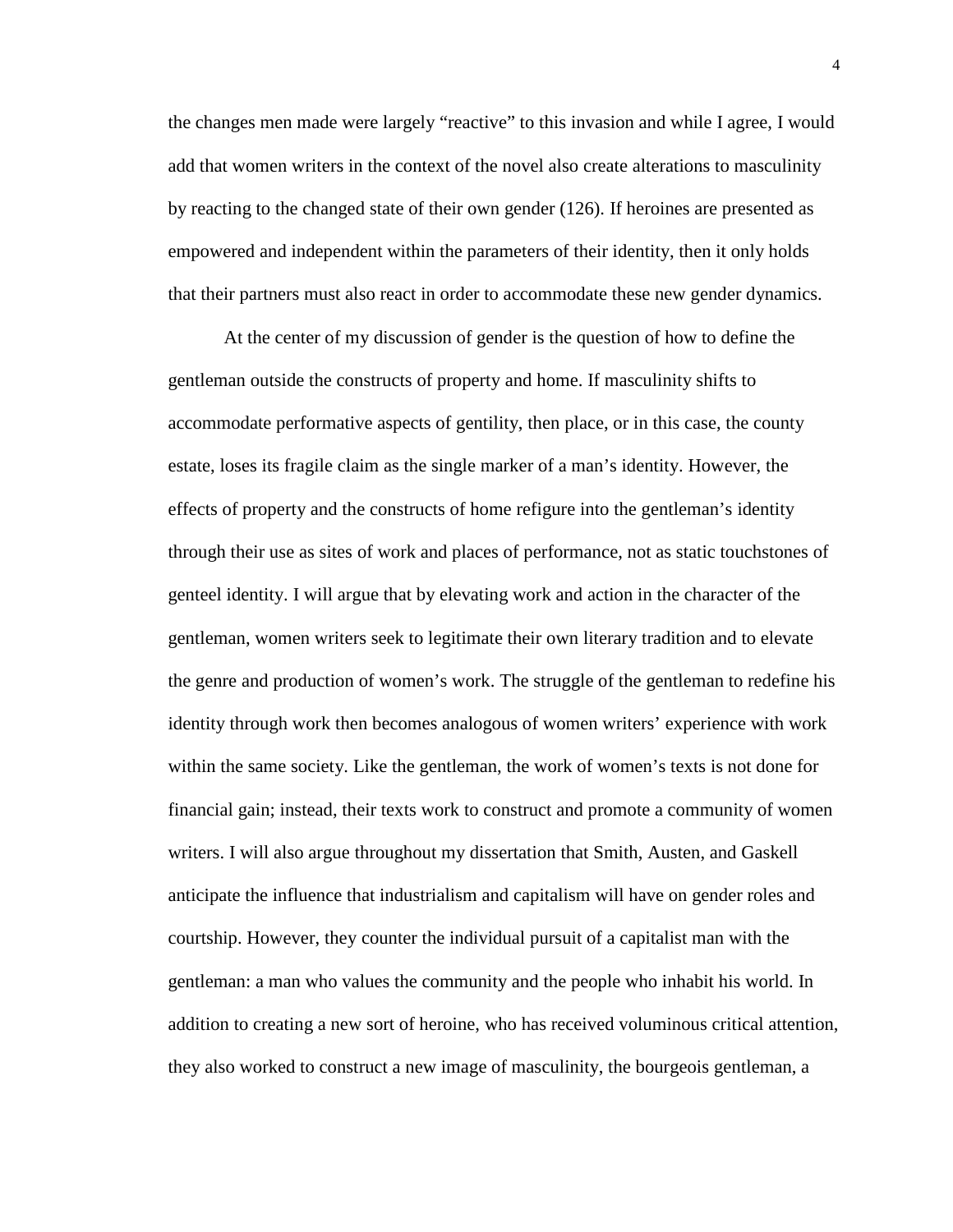man who mediated between earlier aristocratic ideals of masculinity (as represented by his status as leisured and wealthy) and his new middle-class identity (as represented by his investment in the community and his need to do good for others). This shift allows for women to have authority and agency in a patriarchal structure and in the formation of gendered identities. My thesis, therefore, is threefold: women writers engage with masculinities in the novel in order to expand the gentleman's parameters outside of the tenets of wealth, property, and prestige. Second, in order to negotiate performance outside of these barriers, the gentleman's actions must appeal to aspects of work. Lastly, as the gentleman develops stronger professional and industrial ties, the county estate loses its value as a site of identity and instead, men construct new sites within the workplace that fulfill and uphold this performance.

#### I. The Gentleman

 The gentleman recently has become an object of interest in discussions of eighteenth and nineteenth-century masculinity. <sup>5</sup>While perpetually redefined, reimagined, and re-categorized by conduct books writers, social philosophers, and even literary figures of the eighteenth century, it is an identity that holds significant cultural and social cache through the nineteenth century. My project seeks to untangle the discourse around the gentleman by examining how women writers use work to re-categorize the gentleman and open access to genteel masculinity for professional men and other formerly marginalized masculinities.

<u>.</u>

<sup>5</sup> Recent studies include Jason D. Solinger, *Becoming the Gentleman: British Literature and the Invention of Modern Masculinity, 1660-1815*. New York: Palgrave MacMillian, 2012; Megan Woodworth, *Eighteenth Century Women Writers and the Gentleman's Liberation Movement: Independence, War, Masculinity, and the Novel, 1778-1818.* Burlington, VT: Ashgate, 2011.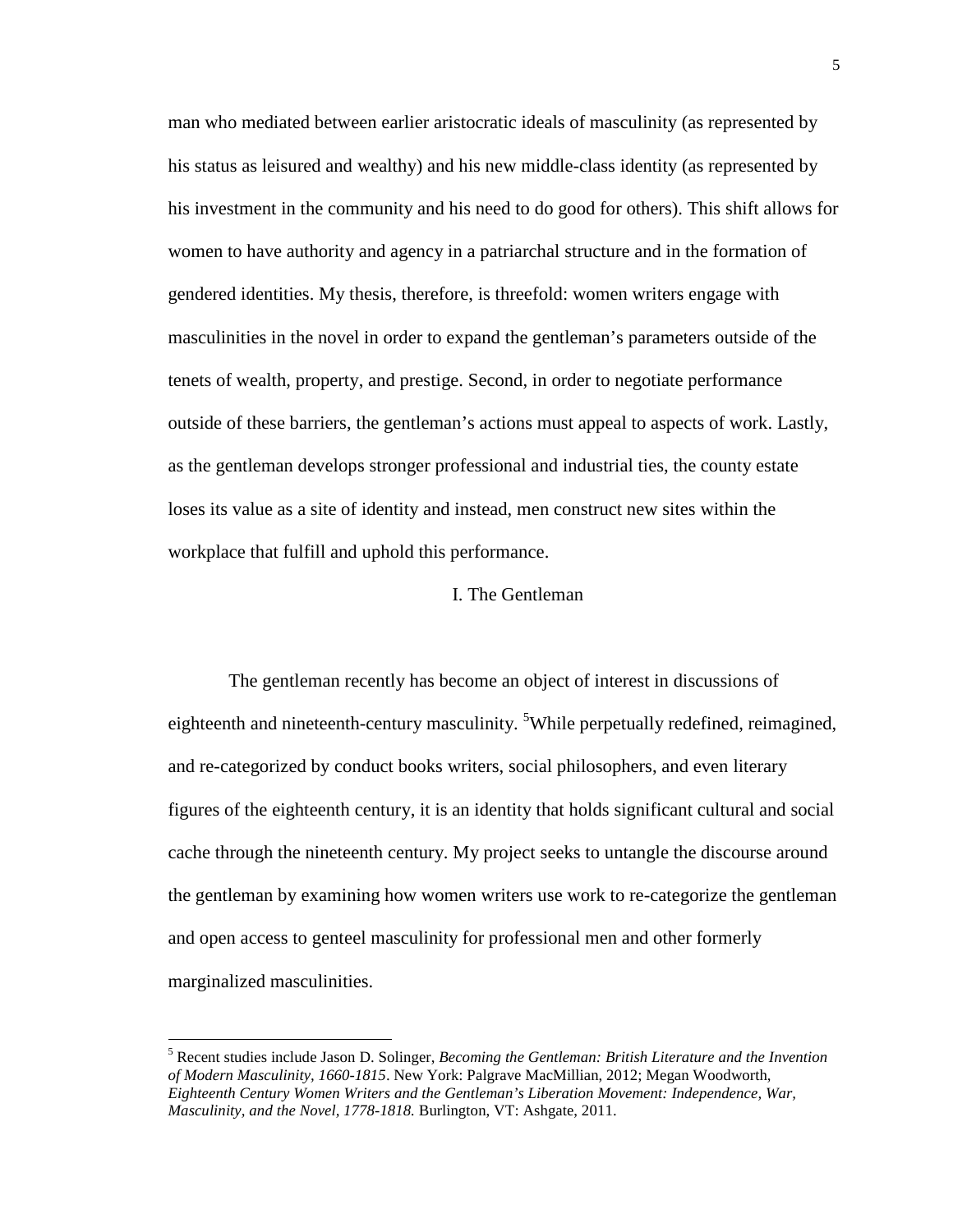There are several significant studies that serve to define the "gentleman" in the context of his social history. David Castronovo traces the term gentleman through its etymological history from the Old French *gentile hom* to Henry V's 1413 decree that designated the gentleman as a rank (5). Castronovo rightly notes that the term is presented as an ideal, a title that speaks to a man's authority over his status and, presumably, over other men. To this end, Castronovo also suggests that by the nineteenth century the gentleman has shifted from what he calls "a condition" to a "process" (12). Castronovo claims, however, that this process does not lose its origin in a man's blood and ancestry (12). While Castronovo includes a variety of texts and historical documents to illustrate the gentleman's rise, Robin Gilmour in *The Idea of the Gentleman* and Karen Volland Waters in *The Perfect Gentleman* use exclusively literary texts to map the gentleman's development. More specifically, Robin Gilmour also sees the gentleman as an ideal condition that Victorian male writers inherit from their Restoration and eighteenth-century predecessors. Using mostly Joseph Addison and Richard Steele's *Spectator* and Daniel Defoe's later published work "A Compleat Gentleman," Gilmour argues that the middle-class values presented in these two texts are working to negotiate the gentleman outside the parameters of an aristocratic identity. Gilmour's emphasis on the middle-class values as seen in Addison and Steel and Defoe suggests that to translate the "dandyism, insolence and licentiousness of so-called polite society," the idea of the gentleman requires "sobriety and domestication" (23). While Gilmour is quick to point out that Defoe and the *Spectator* disagree over how a man may prove his masculinity, the concept of bred gentility and a liberal education make it a more easily attainable identity for self-made men and those in trade. For Waters, who also examines Victorian men's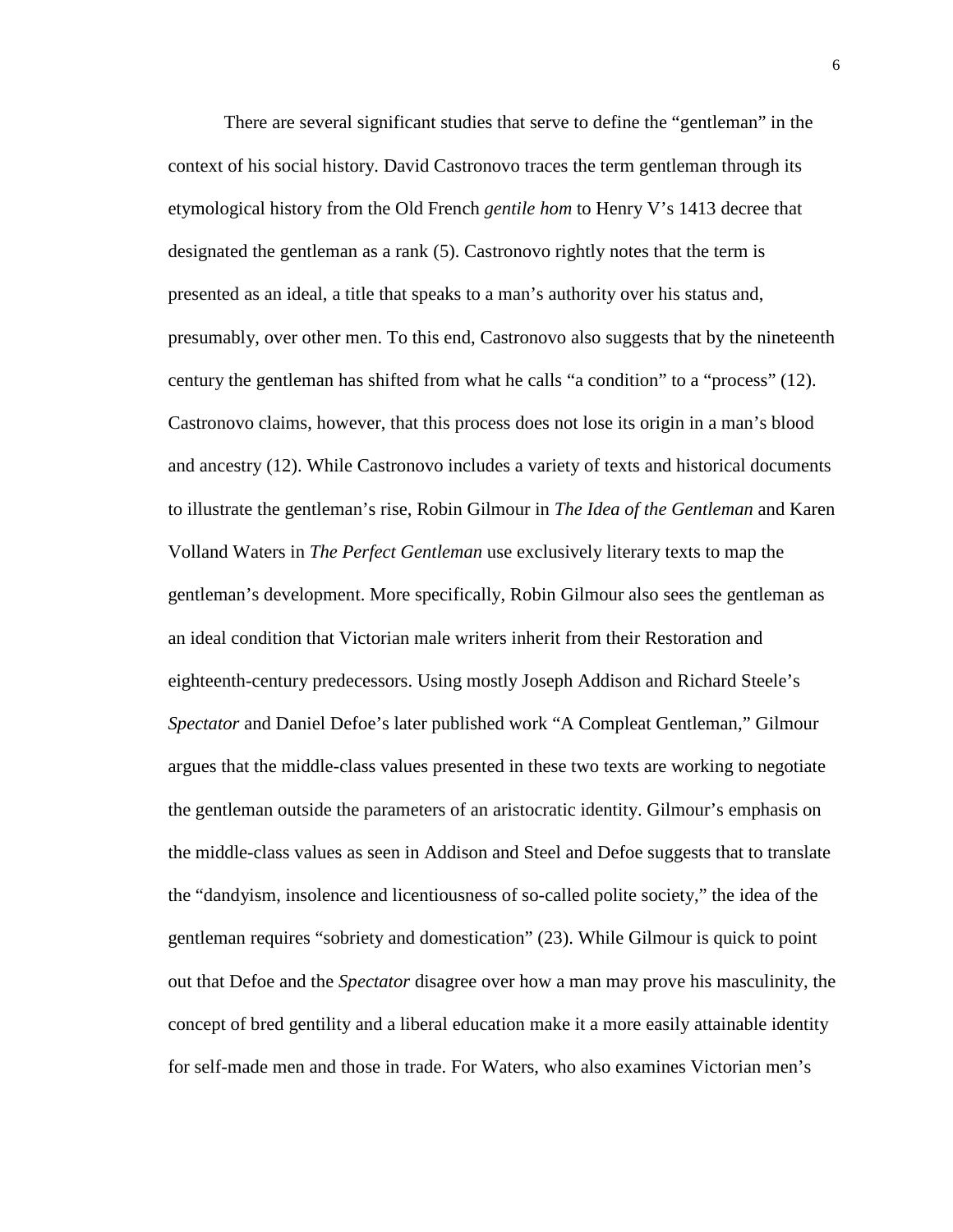fiction, the term "gentleman" functions to control masculinity and, by default, constructs hierarchies of gender that forestall men's development (17). While all three scholars are moving towards a performative identity, the use of the gentleman as a distinguished ideal undermines a more expansive understanding of the term's flexible and performance. All three scholars showcase how the gentleman's ideal presentation serves to illuminate the paradoxes inherit in the term's construction. However, I would take it further and suggest that the exclusive use of the gentleman as an exemplary model of masculinity establishes boundaries that are restrictive to performance. Both Gilmour and Waters speak to the anxiety of male identity by male authors, and both suggest that an ideal gentleman functioned to preserve and maintain order over a class system that was dangerously close to imploding. By contrast, I would not suggest that the gentleman then becomes an ideal or aspires to an elite version of masculinity, but that its abstract use as an ideal, or even as Gilmour terms an 'idea,' does not benefit literary discussions. What I find problematic about both Gilmour and Castronovo's use of the gentleman as an ideal is that as an ideal it can be imbued with whatever meaning the author invites, yet remains neither quantified nor revolutionized in the way that it is experienced by multiple audiences. If we think of the gentleman as an ideal, then we are creating the same level of status quo that the term invites. Both Gilmour and Castronovo acknowledge that the term is not static, but this emphasis on it as an ideal undermines the unstable identity that it has in other literary texts. I would not suggest that the term "gentleman" is a revolutionary one, particularly given its long history; merely that a man's means of becoming a gentleman and performing as a gentleman demonstrates revolutionary actions.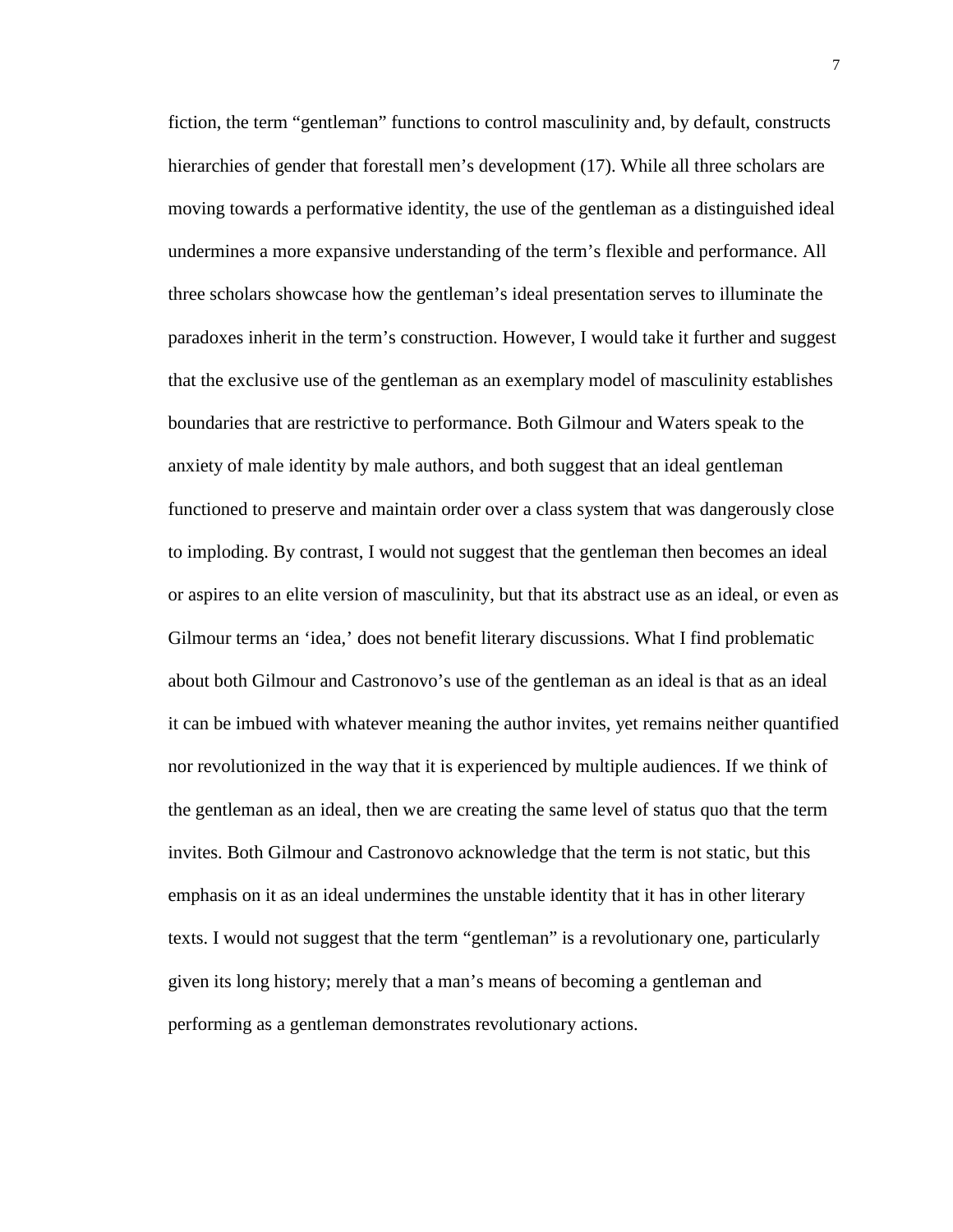Moreover, I object to the trajectory of both Gilmour and Waters' discussions because each traces a familiar line from Addison and Steele then through Richardson and Austen. Both projects nod to Frances Burney but seemingly skip over some of the other important female writers who transform the gentleman from his conduct book roots to what I see as his full-fledged performance manifested in women's novels. Like Addison and Steele and Defoe, Charlotte Turner Smith and later Elizabeth Gaskell, provide important moments in the gentleman's evolution away from the aristocracy and a bornto-the-manor identity. The education of the gentleman, the behaviors that influence his performance, and the overall attributes that present a solid performance are codified and manipulated by literature, yet women's literature, or at least women novelists outside of Burney and Austen, largely have been overlooked in the conversation about masculinity and the gentleman.

More recently, however, Michael Kramp's *Disciplining Love: Austen and the Modern Man* has conceptualized how Austen's male characters—heroes, villains, and supporting cast—have bartered new avenues of masculine gentility, but there has been little done to render the same treatment to Gaskell's men, and even less to the men of Smith's novels. I see my project contributing to the scholarship around Smith's novels, but more importantly to the ongoing debate about women writers' engagement with masculinity. Janet Todd's volume *Men by Women* (1981) began some of the work towards an understanding of female authors' involvement in the process of male gender revision. But in more recent years, Sarah S. G. Frantz and Katharina Rennhak edited articles on the same subject, claiming in the Introduction to *Women Constructing Men*  (2010) that the examination of female-authored masculinities "reveals much about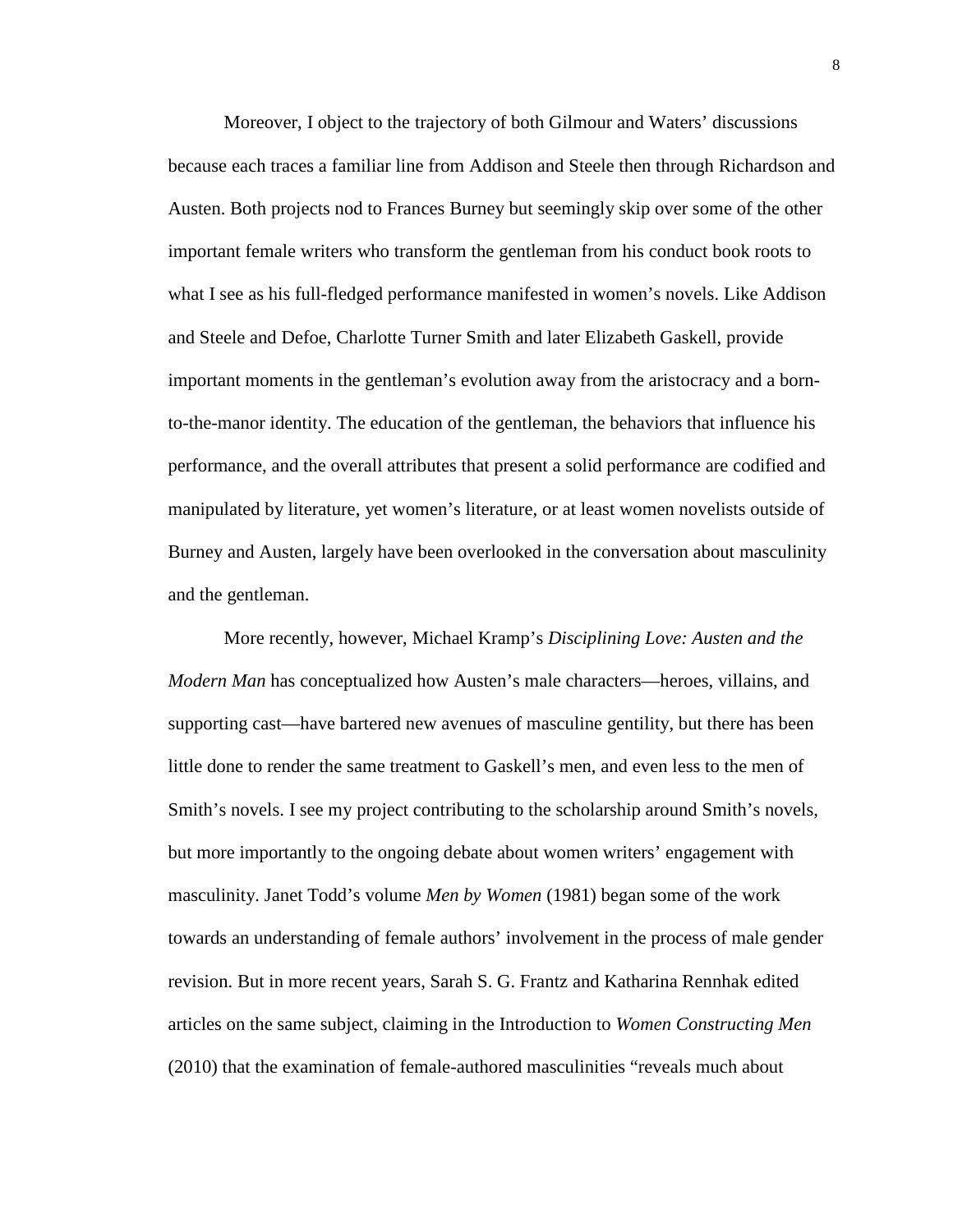women's assumptions, hopes, fears about the construction of both masculine authority and masculine subjectivity"(3). To this end, I would also suggest that the female authored gentleman represents an equally interior struggle with the ideologies of class, gender, and work. Indeed, who better understands the pull between one's socially confined gender position and one's work better than women novelists of this time period? I do not pose this question to set up a rubric for biographical criticism; instead, I would suggest that this tension explains why women writers are in the unique position to present the gentleman's relationship to work. For several of the novelists I discuss, the livelihood of their families, the importance of their voice, and the execution of their art depend on straddling the line between the propriety of the authoress and the gently-bred lady of reason. Given how quickly the narrative of a woman's position can turn public exposure into ruin, it seems only appropriate that the authors I examine are invested in making work a prerogative for a man's character development. With uncertain identities in a male-dominated world, both social and literary, they relied on a singular identity to uphold and perform for their audience. Thus performance, and its execution in work, navigates the same untoward and unstable paths for the gentleman as it does for the lady.

As the gentleman develops in the nineteenth century, we see how models of ideal gentility stretch the boundaries of middle-class identity. If we are to understand the gentleman as a fluctuating identity, then it cannot be an ideal or even an idea. Recently, Jason D. Solinger has argued that the gentleman's status as the nostalgic bearer of masculine comportment romanticizes the term and that "Britons used the name 'gentleman' to authorize new modes of masculinity"(3). My project departs from Solinger's approach in that it sees this process of authorization ultimately tied to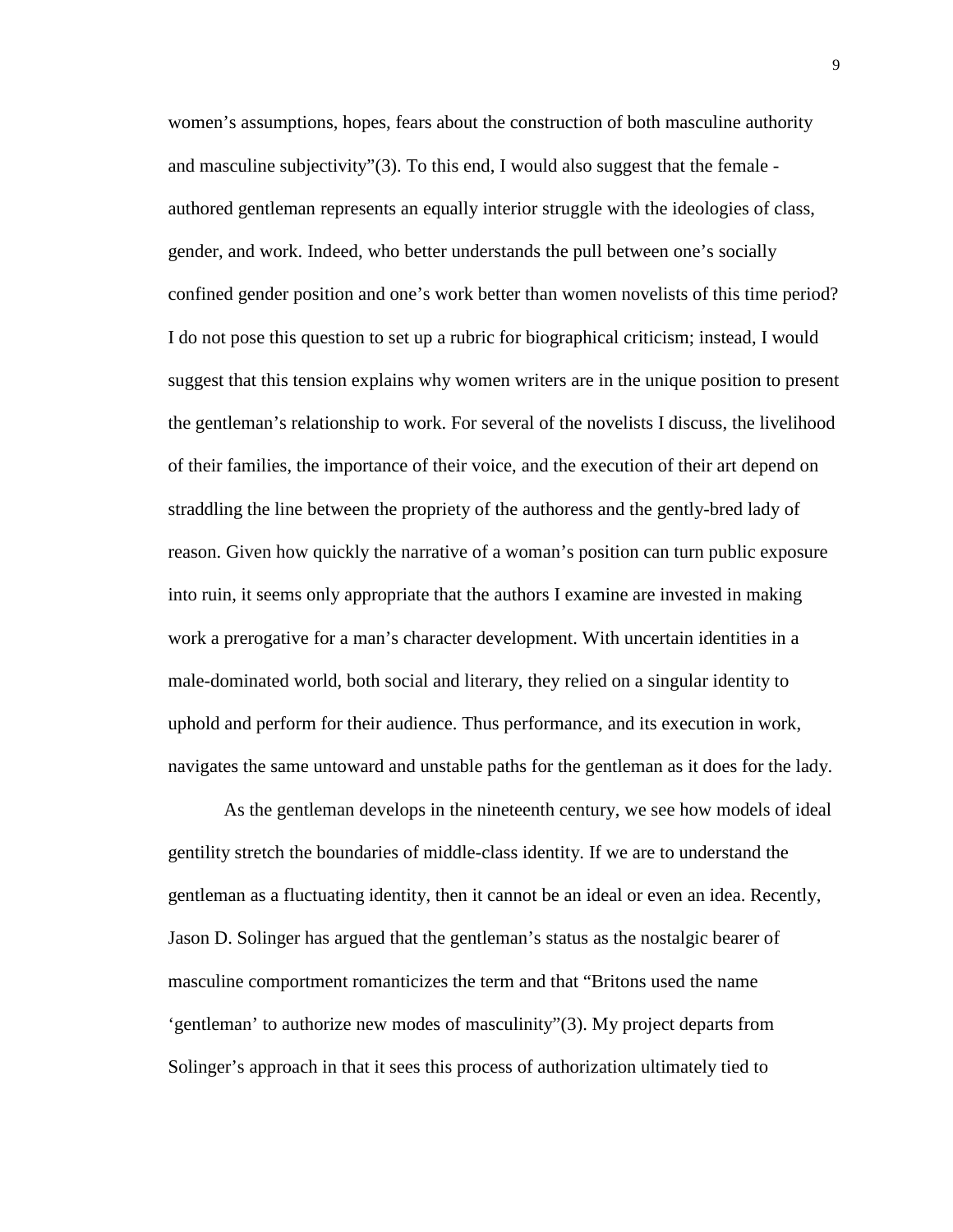masculine performance. My distinction between the utility of an ideal and the multiplicity of performance hinges on the understanding of the gentleman as a concentrated gender performance—versus a static, upper-class male and landed and/or titled identity—that needs constant validation in order to present itself. What Solinger illuminates, and what my discussion will further, is the need to think about the gentleman as a radically unstable identity, one that a man can, to use the verb in Solinger's title, 'become' rather than an identity into which the gentleman is born or that controls him. This manifests in various ways across the class system, but as Solinger also points out, eighteenth-century writers, despite presenting ways for a man to be a gentleman, ultimately conclude that the gentleman belongs to the middle class. However, if we are meant to find the gentleman in the eighteenth century's gentry class or in the country squire, Charlotte Smith's characterizations demonstrate how he is sadly misappropriated. And while the gentleman may be invested in middle-class social ideals, the gentleman's separation from work and from other forms of performance that are deemed traditionally ungentlemanly is a limitation that women writers rectify**.** There are middle-class values to be viewed in combination with the gentleman, particularly the self-made gentleman, but Solinger ultimately provides an approach that emphasizes how the traditionally middle-class figures of the time—tradesmen, manufacturers, and other men engaged in commerce were excluded from the avenues of gentility because of work.

If, as Castrovono suggests, the gentleman evolves into a process and is not a static condition defined by a coincidence of birth, then how are gentleman to define themselves when faced with other men? How are gentlemen to differentiate their identities from other, lesser, or inappropriate forms of masculinity? These questions of judgment and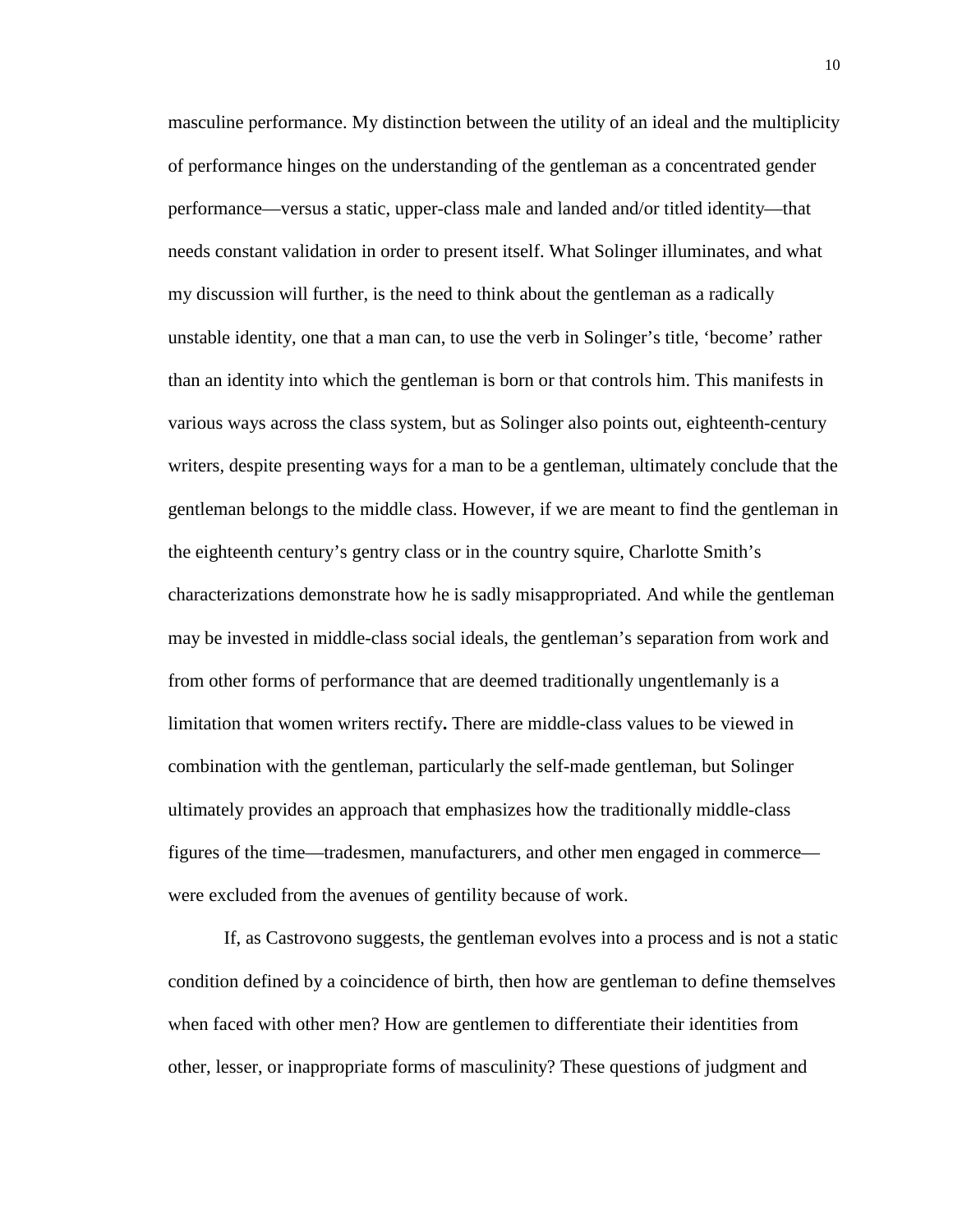value seem to be part of the central anxious concern of the gentleman as he develops in the eighteenth century. If the gentleman is the most elevated and cultivated form of masculinity that the eighteenth century offers, then the rake is, by contrast, the destructive Other. Dangerous, passionate, volatile, and prone to scandalous and occasionally criminal behavior, the rake's performance departs from the codes of chivalry and politeness that are associated with gentleman. In its ideal form, we might see that the gentleman functions to offset the deviant or unwieldy manifestations of masculinity, identified as rogues, rakes, or libertines.<sup>6</sup> Notably, Erin Mackie has examined these destructive masculinities. With her focus on rakes, highwaymen, and pirates, Mackie argues that these masculine types help to inform the modern man. As Mackie defines it, the modern man constructs a shared identity and system of behaviors that depends on the rake, the highwayman, and the pirate to contribute by criminalizing certain masculine behaviors and setting up what the gentleman cannot or should not do (8). In this Derridian way, we may see the gentleman through his binary opposition to forms of deviant masculinity, which, in turn, creates opportunities for the gentleman to carve out his identity and criminalize other behaviors. Like Mackie, I find that rakes serve as policing agents for the gentleman's masculinity, but I would also add that women writers adapt the rake to present a shrewder façade in the nineteenth century. While Austen's Mr. Wickham and other men like Mr. Willoughby or Henry Crawford are clearly descendants of the rake tradition, they fit more easily into gentlemanly models of masculinity or at least do not display broadly improper manners or aggressive sexuality. The excess and consumption

 $\overline{a}$ 

<sup>&</sup>lt;sup>6</sup> While there is a long history to each of these terms, I prefer to use Mackie's term 'rake' because it presents the most straightforward definition for unruly upper-class masculinity and covers more of the deviant behaviors associated with the rogue and libertine. I would suggest that the rogue appears as more of a trickster figure, while the term libertine condemns anti-social sexual predation.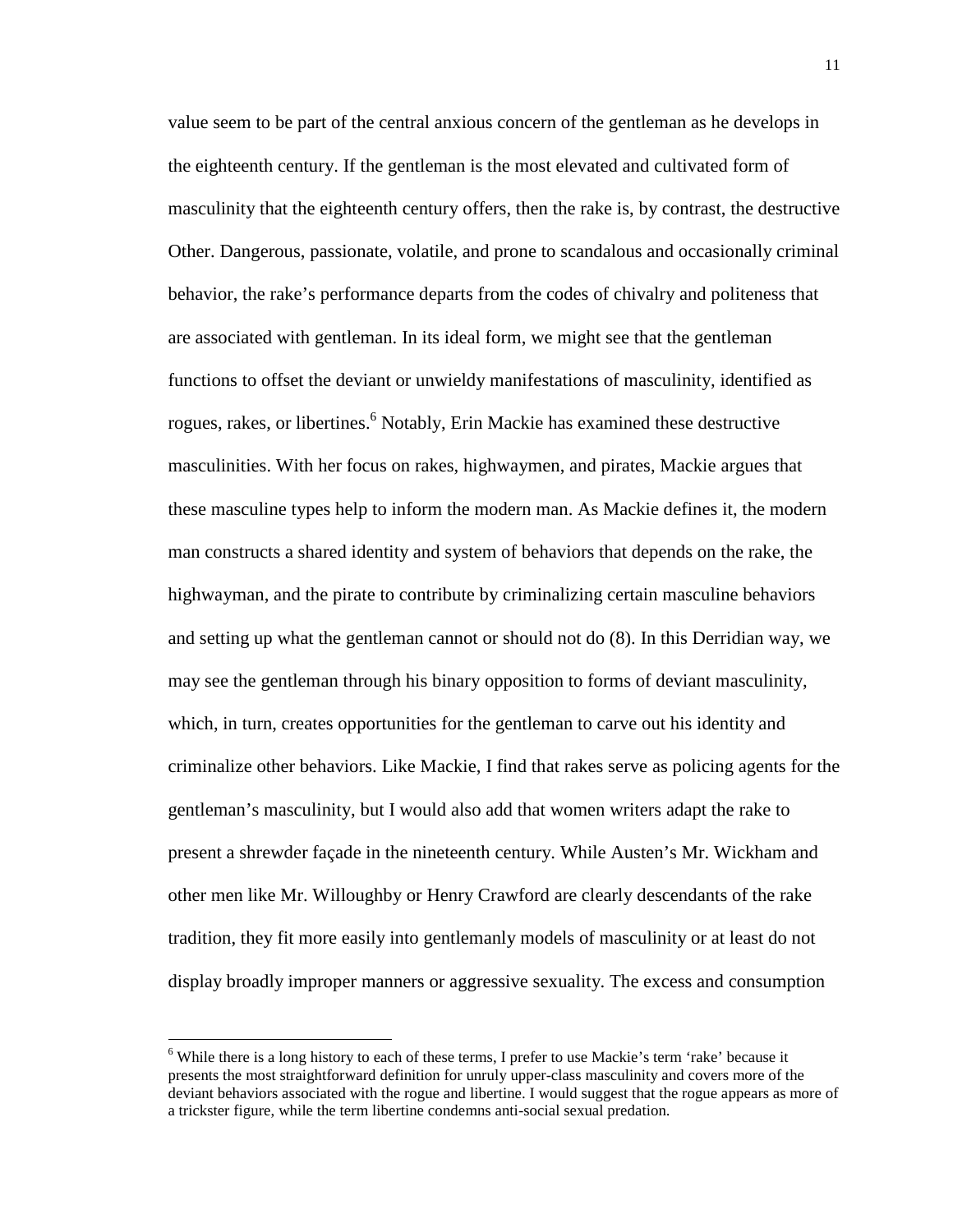still defines this unruly and harmful form of masculinity, yet as Austen adapts the rake, he has learned to hide many of the more flagrant and degenerative behaviors that we associate with the term. However, the rake's role in the novel—his legal, emotional, and sexual obligations on the heroine—reveals a fragile opening in our understanding of masculine performance. For the performance to be properly executed, we must understand how a man's actions influence his presentation. In texts like the ones that I examine, the gentleman's motivations, feelings, and intentions are not always clear for either the audience or the heroine. This complicates performance, both for the gentleman and the rake, because it puts our focus back on the performance's intent rather than on its easy execution. Because we do not have such hyperbolic and obviously dangerous displays of masculinity in Austen, we, like the heroines of this genre, are tasked with deconstructing the rake's performance. My focus on the gentleman necessitates the rake's inclusion; however, it does not suggest that he holds as valuable or flexible a place. Instead, my project uses the rake to demonstrate how gentility and masculine performance can be distorted by a man's actions.

#### II. Work

As previously noted, by the same principles that inform Butler's gender performance, I also argue that work necessitates performance. Butler's definition of gender has its roots in action: specific actions that are gendered either female or male are replicated in order to categorize an individual within a particular gender identity. These gendered actions are part of a larger performance, one that is socially prescribed by the actions that each gender is made to reproduce. Work and action, as modes of agency and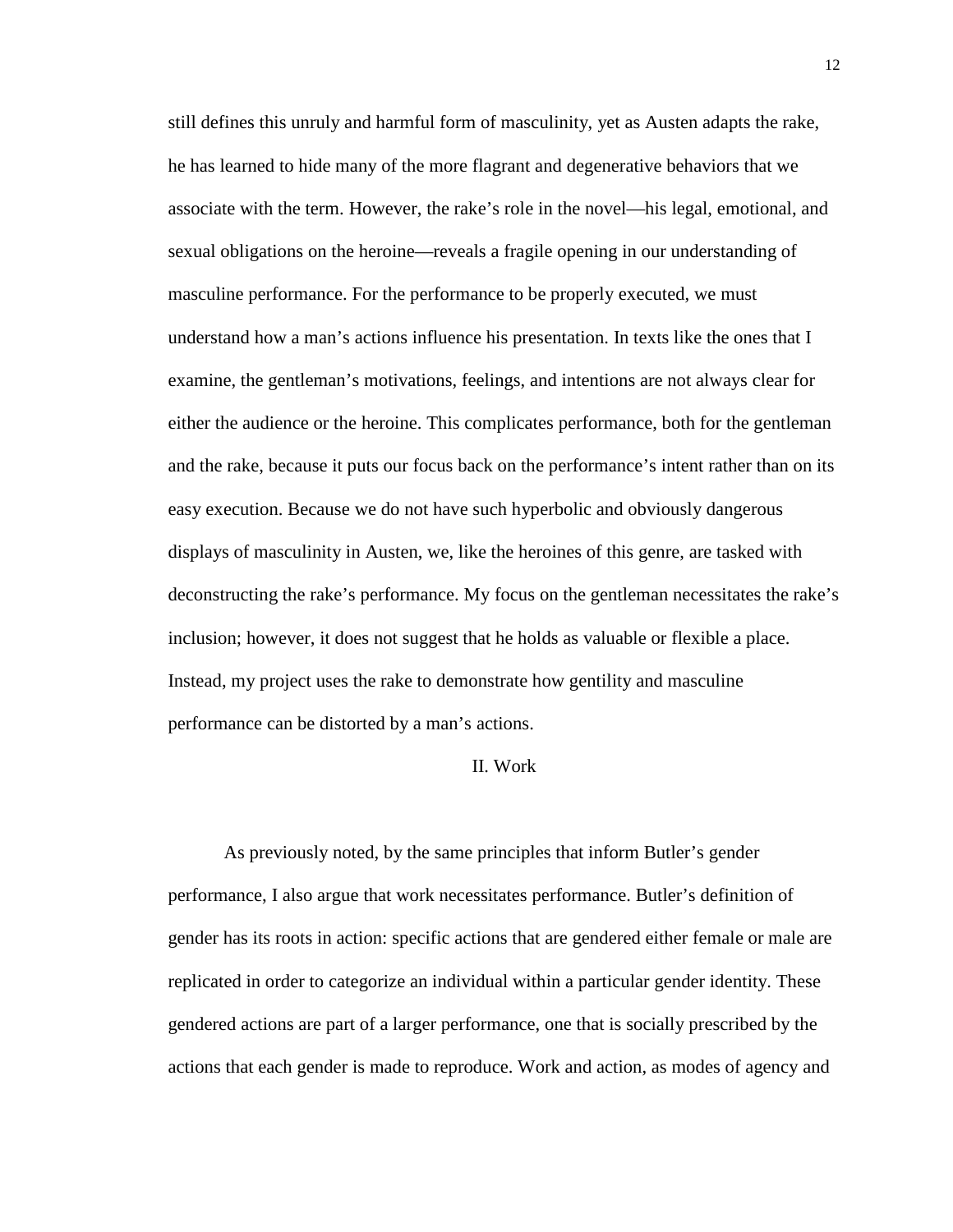behavior, conceptualize how we are to interpret the performance of gender, and especially, the gentleman in the novel. Similarly, while I use Butler's approach to map out the contours of the gentleman, I see an overlap between the performance of gender and the performance of work. One functions as a way to execute a masculine identity; the other serves as a way of executing commercial or financial actions. There often has existed a certain level of disconnect between these two forms of performance; however, gender, social, and financial work all require a level of dedication and performance.

Thorstein Veblen's *Theory of the Leisure Class* (1899) provides an important definition of the gentleman. For Veblen, the role of leisure in the gentleman's development means that he must work at leisure, and that work that produces any commercial or financial success negates his appearance as a man of leisurely pursuits: "Refined tastes, manners, and habits of life are a useful evidence of gentility, because good breeding requires time, application, and expense, and can therefore not be compassed by those whose time and energy are taken up with work" (49). Veblen also goes on to suggest that the work of the gentleman requires consumption; this need to consume, to possess and overtake objects, women, people, and I would also argue, land and estates, underscores many of the gentleman's behaviors and motivations. For Veblen, a man's focus on maintaining his wealth leaves him unable to pursue the leisurely activities that one associates with the gentleman. Improper care given to one's estates or family homes, unpaid debts, and insecure financial situations—these are often the products of a gentleman's leisure. Furthermore, a gentleman's ties to an economic understanding of his social position thereby make him unable to perform activities that feign indifference to that economic system. Ostentatious displays of wealth indicate the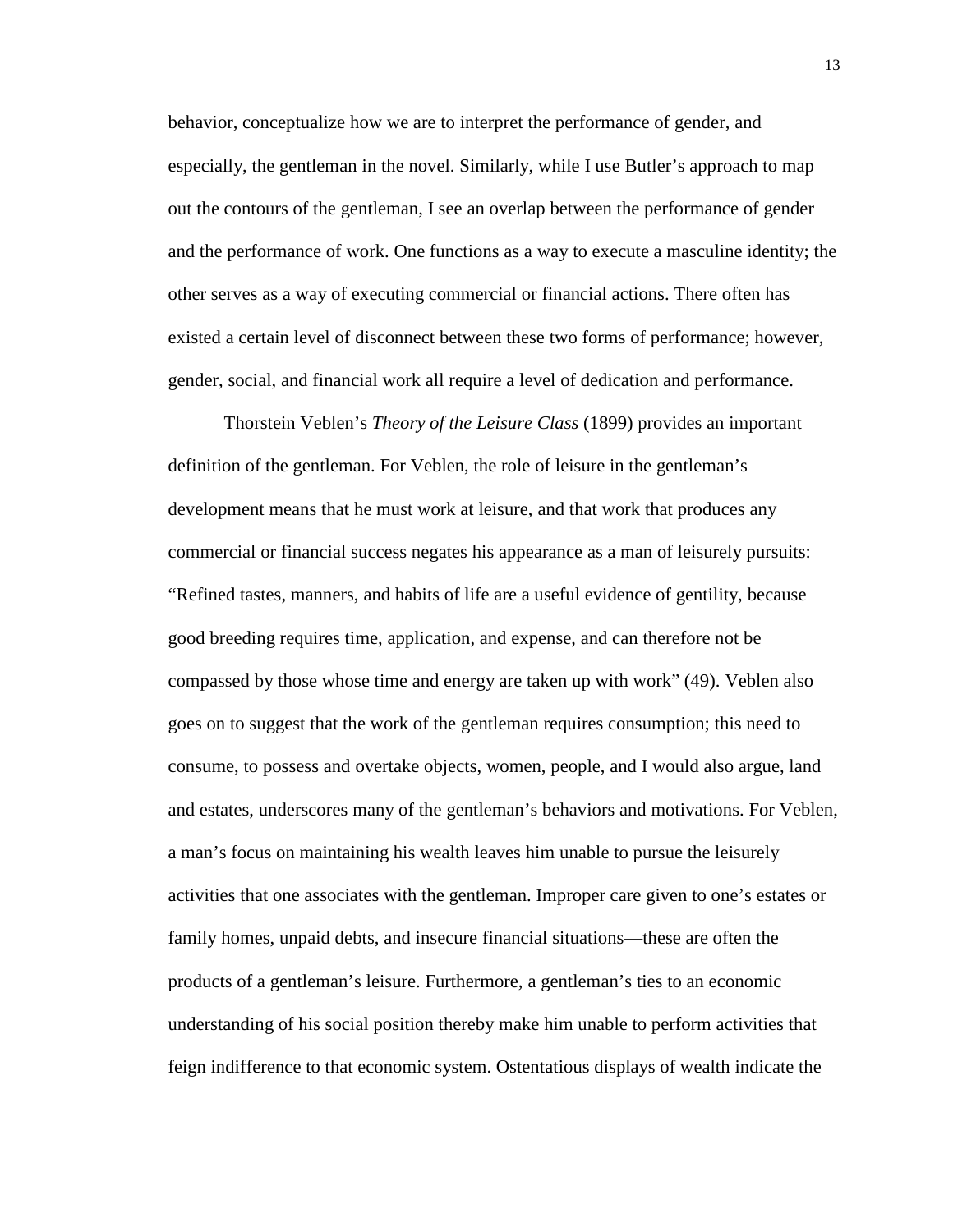amount of leisure which one's money could afford—the gentleman's ability to consume meant more time that he was free to pursue activities that are unrelated to the work and to a daily control of his wealth.

Woodruff D. Smith later echoes the gentleman's connection to consumption when he argues that an individual's chosen and competitive consumption upholds the family honor among other elite members of society (32). What both Veblen and Smith establish is that the gentleman's pursuit of leisure is what defines his relationship to his individual identity and his history. However, I would equate such leisure with idleness, something that women writers find to be objectionable in the heroine's choice of a husband**.**  Additionally, women writers typically characterize the gentleman of leisure as a rake: his destructive and consumptive behaviors arising from an abundance of time and excess, or seeming excess, of capital. If we think of the gentleman as an identity exclusively afforded to those who have Veblen's "time, application, and energy," then we lose the gentleman's fundamental connection to the middle class. I do not quibble with Veblen's definition of gentility as a set of "refined manners and tastes." Instead I would suggest that leisure and good breeding as means for obtaining gentility showcases a limiting view of masculinity and class. If modes of gentility are acquired through leisure, then that leaves a majority of middle-class men—professional men, manufacturers, tradesmen, and other men who engage in work—bereft of social standing based on actions that require production. If the gentleman of leisure consumes, then the gentleman of work produces.

As we have seen, the gentleman is a middle-class identity and as the boundaries of the middle class are lengthened to encapsulate more forms of masculinity, then it is essential to assert new parameters for the types and varieties of work a gentleman may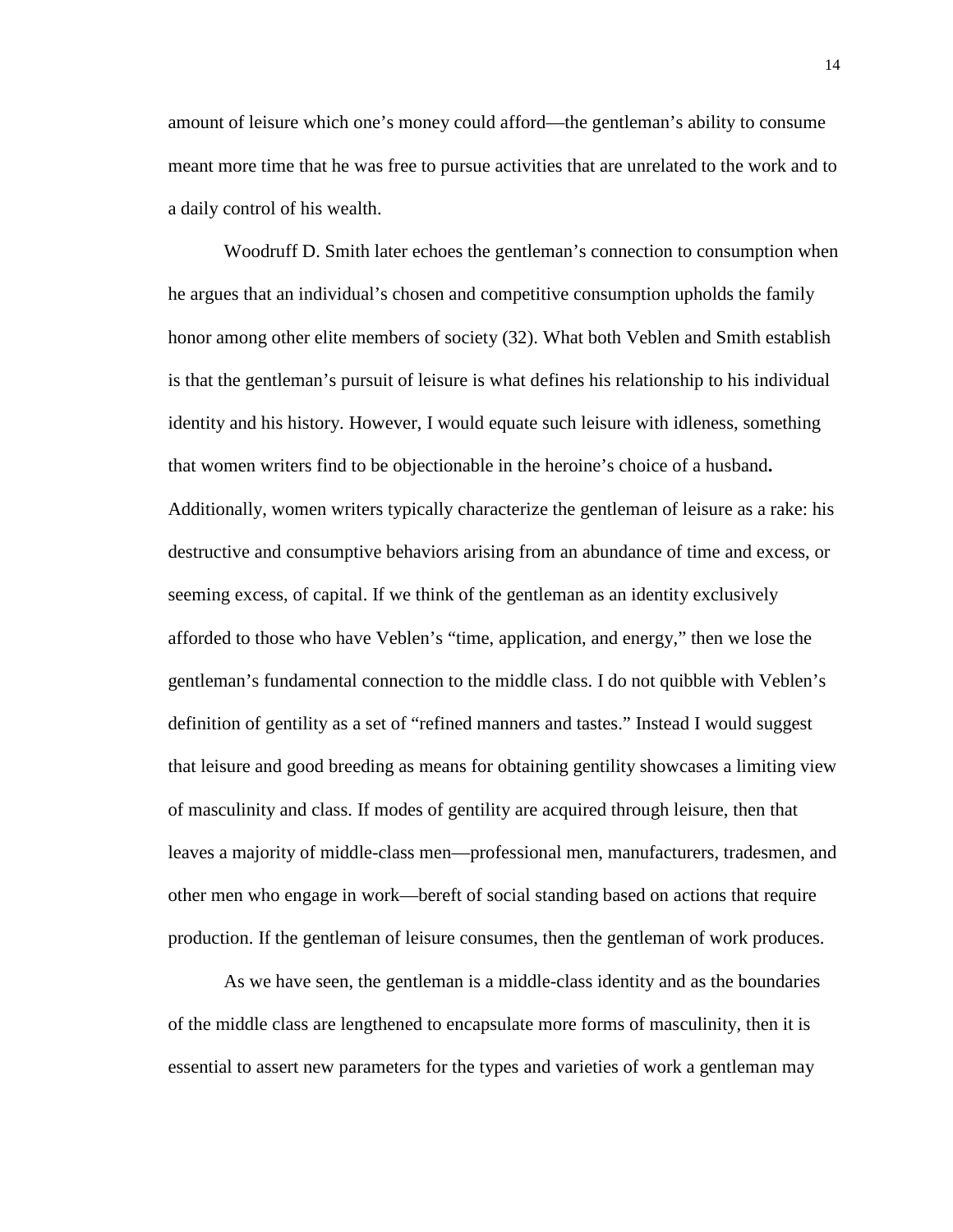perform. Therefore, as the gentleman is a specialized form of male gender performance, we must understand how the actions of work, once an excluding outline for the gentleman, have replaced leisure as the singular determinant of a man's gentlemanly status. If we consider the gentleman's main form of work as consumption, we interrupt many of the fundamental social values that the gentleman dispenses and intercedes. In many of the novels from this time, we see how easily the gentleman of leisure's prescribed apathy results in ignored estates, unpaid debts, and precarious financial situations. In other words, if we read the gentleman as an identity enmeshed with leisure, then the chivalric gestures that he performs and the social values that he upholds lose their utility. The gentleman, as a historical figure and a vehicle of gender performance, illuminates one of the most profound paradoxes between social work and financial work. However, I offer that these two constructions of work—the work of being a gentleman and the commercial actions of work—have more in common. My approach differs from Veblen's in that my project considers the gentleman's work as both of social and financial value. This differs markedly from an exclusively labor definition of work because work completed may be gendered as part of the gentleman's performance or it may be undertaken for the purpose of securing a man's financial future. Additionally, this work may also be of a social nature, particularly in its approach to women and other streamlined behaviors of chivalry such as dancing, caring for women, upholding social order. This takes many forms in the novels, but ultimately, these chivalric actions are often responsibilities that other gentlemen of leisure are not inclined or are incapable of performing. These are behaviors and actions that typically fall to the gentleman and therefore, his undertaking of these actions renders the actions a part of the gentleman's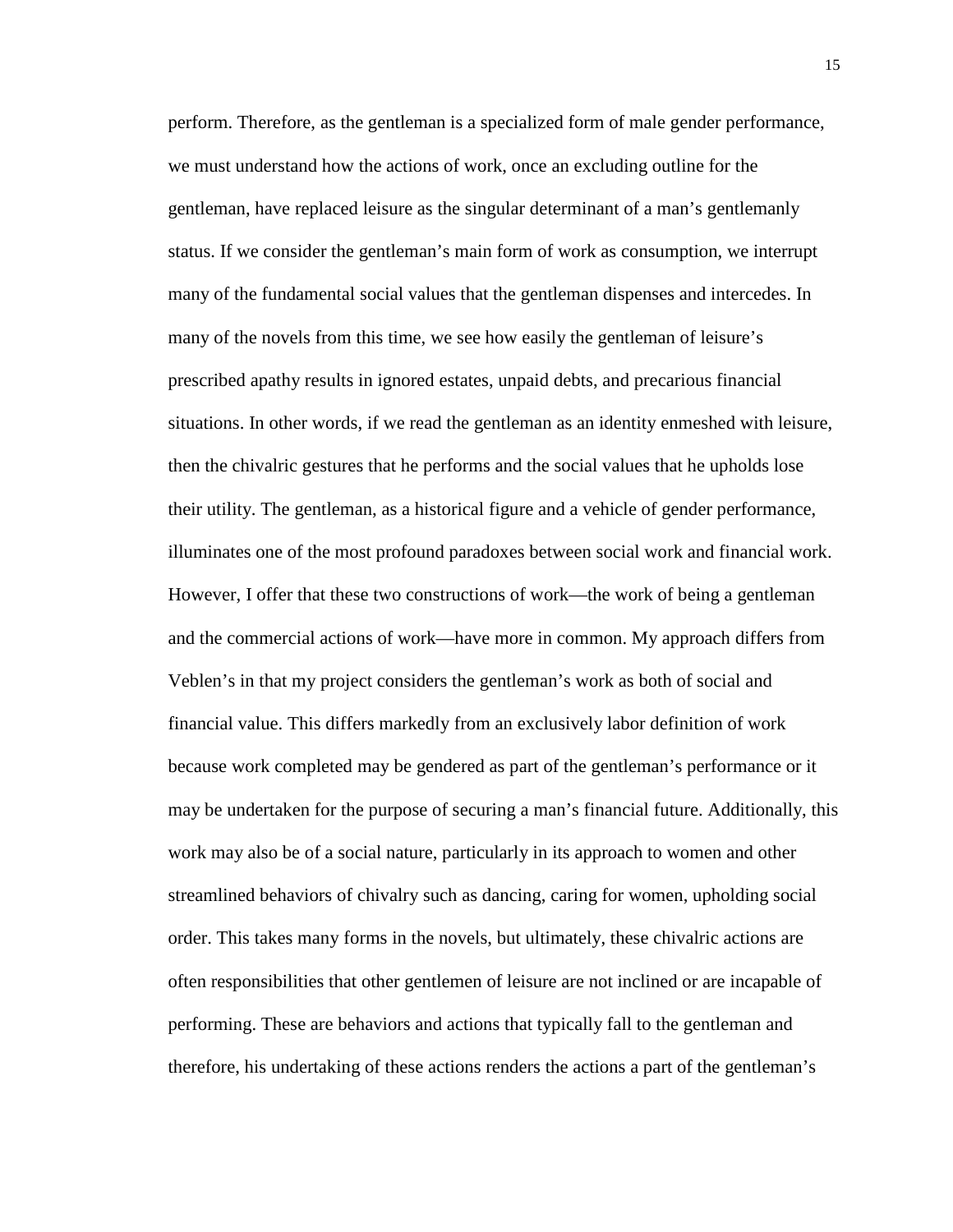gender and class performance. This project is interested in placing Butler's definition of action alongside Veblen's definition of the gentleman in order to illuminate and explore the paradox separating the gentleman and the gentleman's work. What emerges is a new rubric under which we may rectify the gentleman's financial success with the social values that he upholds.

Work, that is gendered actions that perform the function of work, may not always be filtered through a specific occupation or professional identity. While the main professions—clergy, military, law—provide important sites for work and an arena for masculine performance, my project does not limit the gentleman's work, social or commercial, to these masculine spaces alone. Indeed, spaces that harbor and develop masculine identity are not often the same sites where men are employed. Herbert Sussman in *Victorian* M*asculinities* (1995) asserts that a masculine plot—a man's search for adulthood, the father, and a community of men—seeks to reclaim the domestic sphere from women by creating professional bonds among men which interrupt the feminized courtship plot (66). Sussman theorizes that Thomas Carlyle's construction of a masculine utopia imagines a space where men are free from the feminizing and corrupting power of the domestic sphere; a counter space that fulfills domestic needs (companionship, relaxation) without women. Seeing this masculine plot played out in Gaskell's *North and South*, Sussman uses the communal dining hall at Marlborough Mills to illustrate how a separatist environment provides a masculine domestic space in the midst of a workplace (65). While Sussman's account does not consider the scores of female workers who are also employed at Marlborough Mills, he ultimately concludes that Thornton's masculine plot fails when he marries Margaret. However, I see how Carlyle's concept of a separatist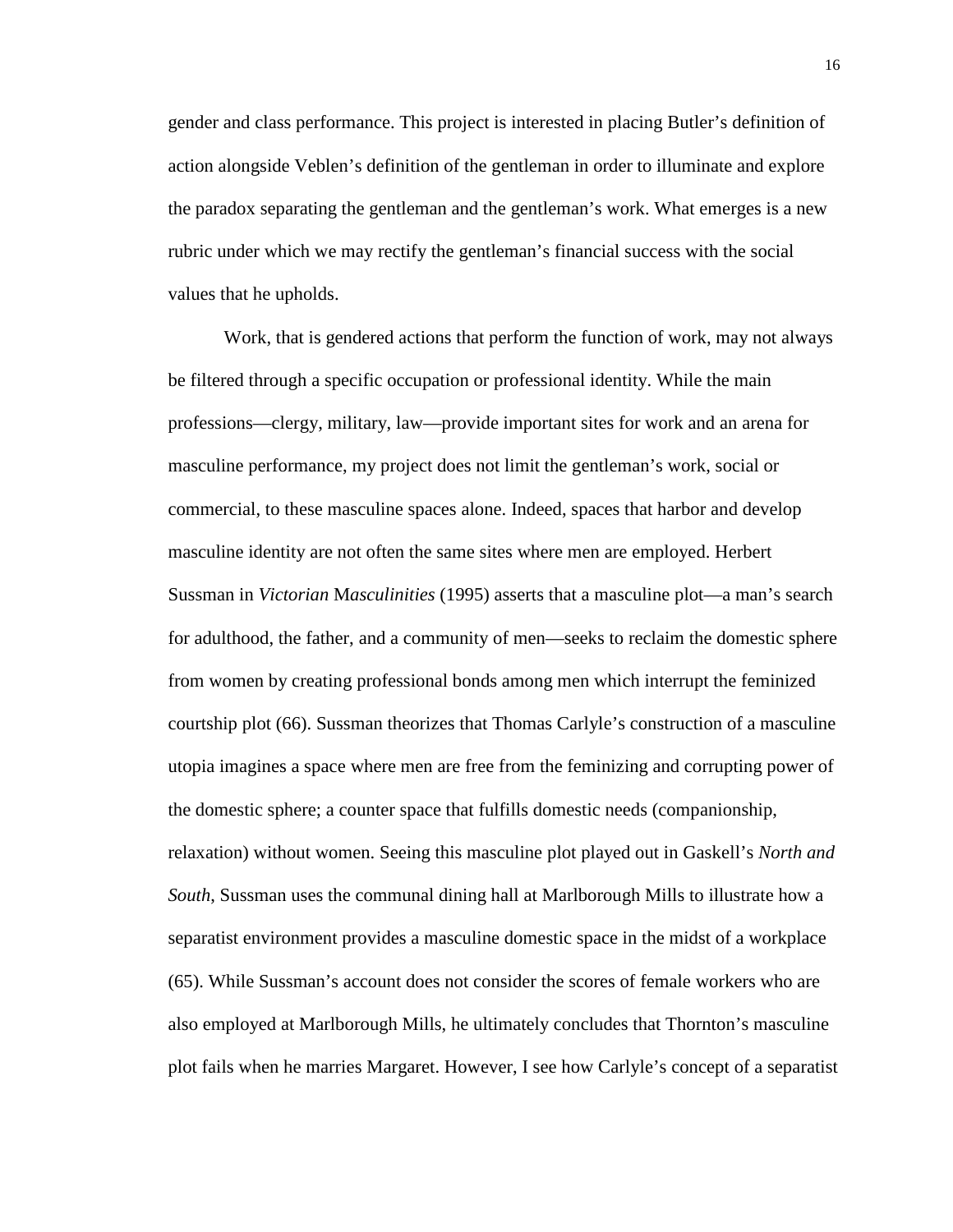environment undermines much of the gentleman's performance. Expanding our understanding of the gentleman as a performance worthy of gender, social, and financial value, we illuminate how domestic spaces also become sites of work. Additionally, much of the gentleman's work depends on women's inclusion in the domestic workplace. This vision of a separatist community where men are isolated in the workplace does not account for the multitude of ways in which women and men experience work as a collaborative project.

If we understand the gentleman's work in the context of gender dynamics and performance, then an isolated and exclusionary environment like the workplace does not offer a complete understanding of masculinity. Professional masculinity represents a significant place for male development and the gentleman's work, but ultimately the work of the gentleman's performance happens outside of separatist places like the workplace, school, or the social club. In her "Introduction" to *Professional Domesticity in the Victorian Novel: Women, Work, and the Home* (1998), Monica F. Cohen claims that professionalization of the home does not represent a shift in identity for men; instead we should consider how the professions and their emphasis on work and pay influence women writers' construction of home (10). My interest in what Cohen terms "professional domesticity" is in how domestic spaces may be considered workplaces, both for men and for women (11). By extending the parameters of the workplace and the politics of a working environment outside of the home, we can more readily examine the gentleman of the gentry class, not to mention further examine the self-made man in discourses of gentility. Separate spheres rubrics like those outlined in Lenore Davidoff and Catherine Hall's groundbreaking study *Family Fortunes* establish how narratives of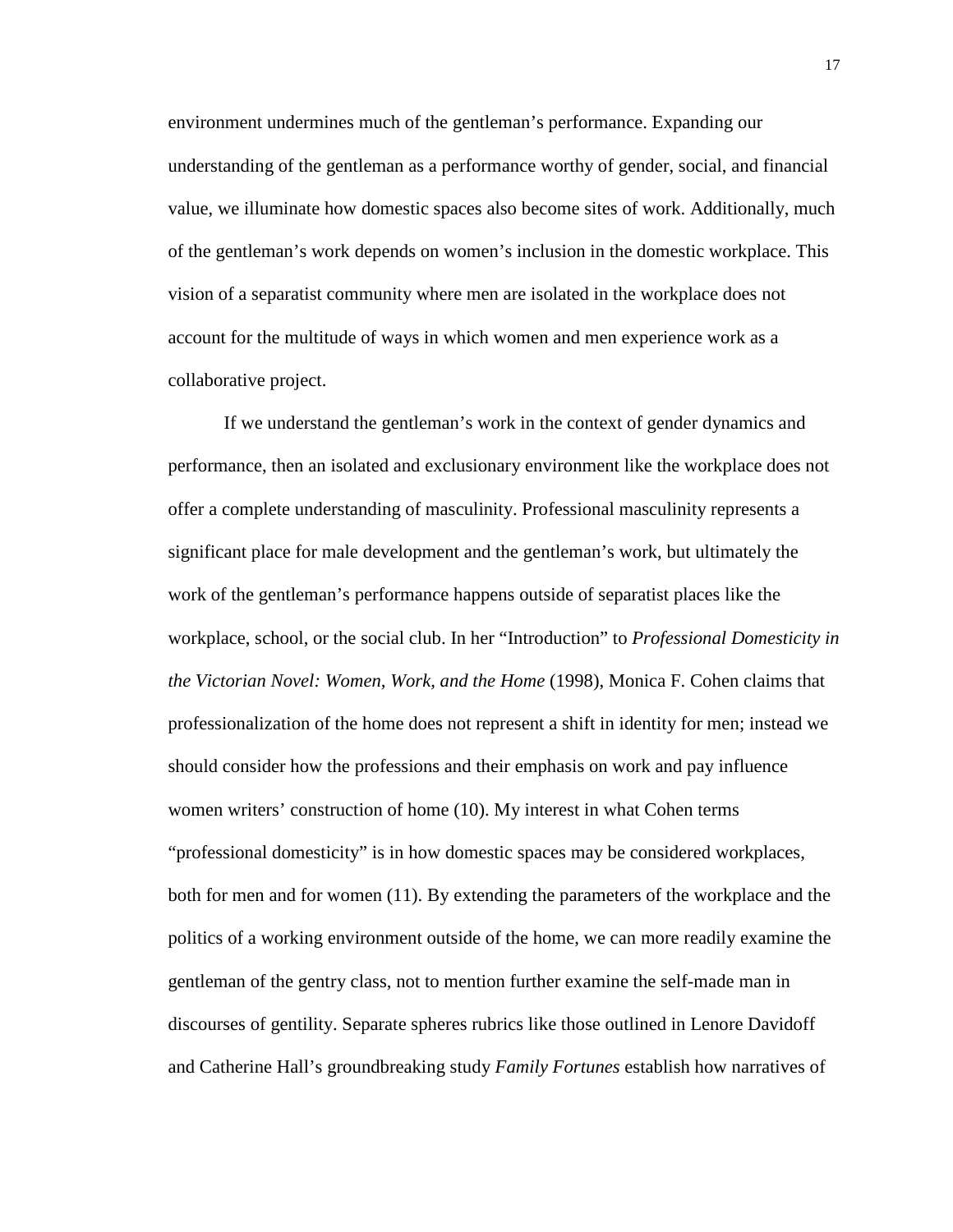home need to exclude work from the domestic in order to create a respite for men who must enter the harsh and stressful world of commerce.<sup>7</sup> However, when we pause to consider how the gentleman, an identity that includes a variety of different types of labor, works, we can see how the domestic also serves as place for professional and social prowess. If we isolate work as an activity that is completed strictly outside the confines of the home or estate, then we negate much of the work done to maintain financial and social freedom. The country estate functions as a site of work and a site of leisure, a site of management and a site of freedom, but all of these definitions of work are predicated on work and action being the primary sources of masculinity and, therefore, the employment of men.

#### III. The County Estate

 Examining the pamphlet that accompanies a contemporary tour of Chatsworth House—what many argue is the inspiration for Mr. Darcy's Pemberley—Malcolm Kelsall observes that the great county house is as much a part of the countryside as it is a part of British history: "The visitor is told by its owner that this is 'not a palace, not a castle, not a museum'…as though they kept their house in trust for all the nation…It has not been built so much as grown by organic process from the English soil" (6). As Kelsall illuminates, the expansion, the ownership, and the transference of property, especially British or British owned property, remain important questions that still dominate our contemporary interpretation of history. As historians Richard Wilson and Alan Mackay

 $\overline{a}$ 

<sup>7</sup> See Davidoff and Hall's *Family Fortunes: Men and Women of the English Middle Class 1780-1815*. London: Routledge, 2003. A foundational study in the evolution of Victorian separate spheres, Davidoff and Hall illuminate how narratives of place have influenced our contemporary understanding of gender dynamics.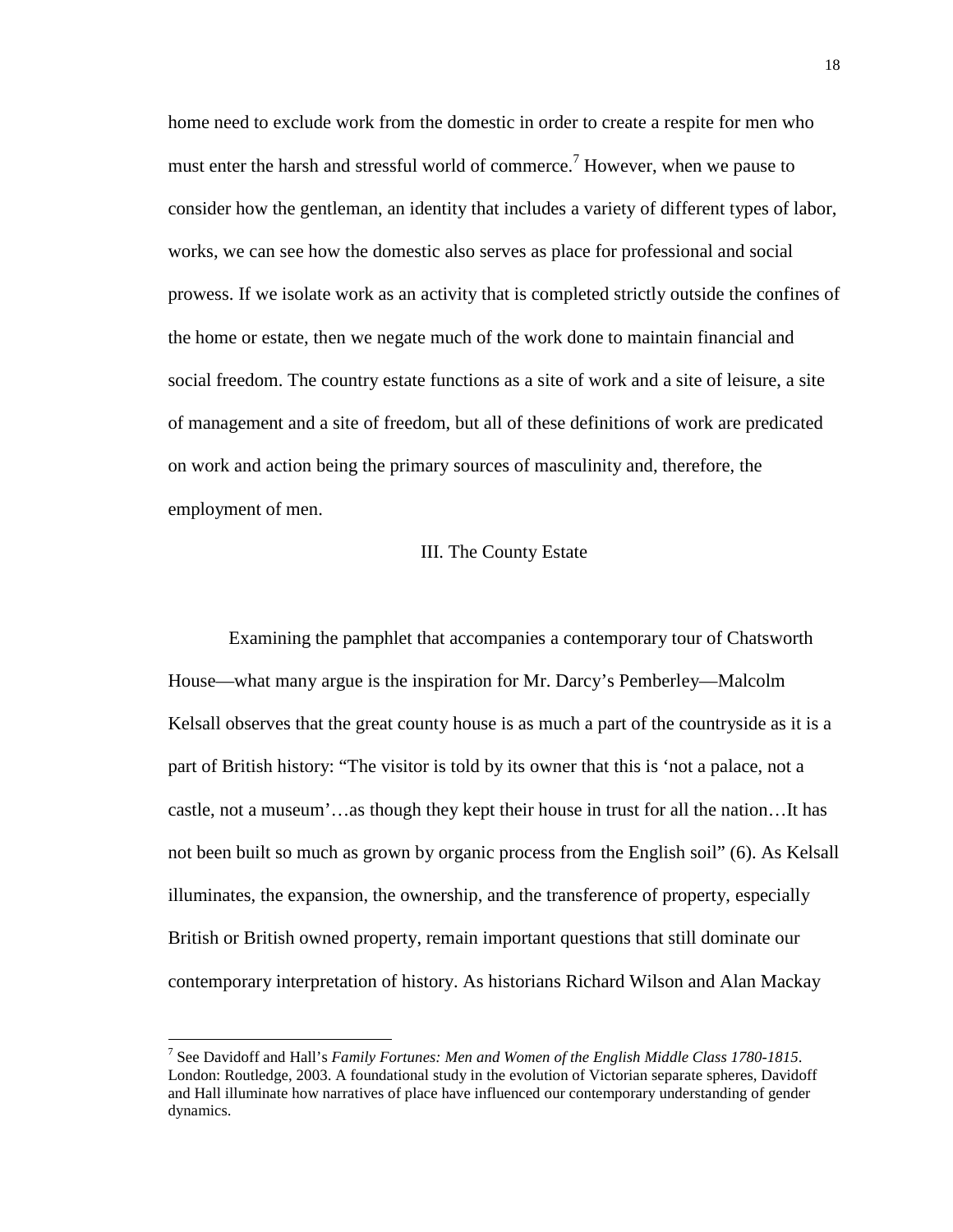are quick to note, the main difference between a "*great* county house" and a mere "house in the country" is the land and income that a county house uses for its upkeep and for establishing power in local governments (8: their italics). However, as the single most important and likely valuable form of property, the country estate as the inherited and structural representation of aristocratic or gentry power is often depicted as a space dedicated to the preservation of history and the transmission of British identity. Christopher Christie ties the advent of the country house to the birth of British national identity, suggesting that the owner's consumption of luxury items and artistic objects for the estate preserves within its elegant walls an idealized version of British identity in a way that other institutions could not. Christie considers how such models of preservation create myths about how leaders were made from and sustained through the "untainted paradise" offered up by the county estate (2).

Additionally, Virginia Kenny claims that the county estate remains the "touchstone of civility": both as a totem and a model for imperial goals abroad (212). But the county estate also meant stability. Entailment prevented the sale of one's estate and often the objects inside the home, so members of the aristocracy and the gentry class could guarantee the inheritance of their sons. But this system of power, derived from estate and land, was not absolute. Even as the Victorian period destabilizes the estate, John Plotz reminds us that for the Victorians, the anxiety of movement—the increasingly global world, the expansion of the railway, an encroaching capitalism market—made tangible, physical objects of value, both for purposes of sentiment and as a way of possessing stability (5). And what is the county estate if not a possession? Many of the novels from the eighteenth century showcase the anxiety of inheritance, the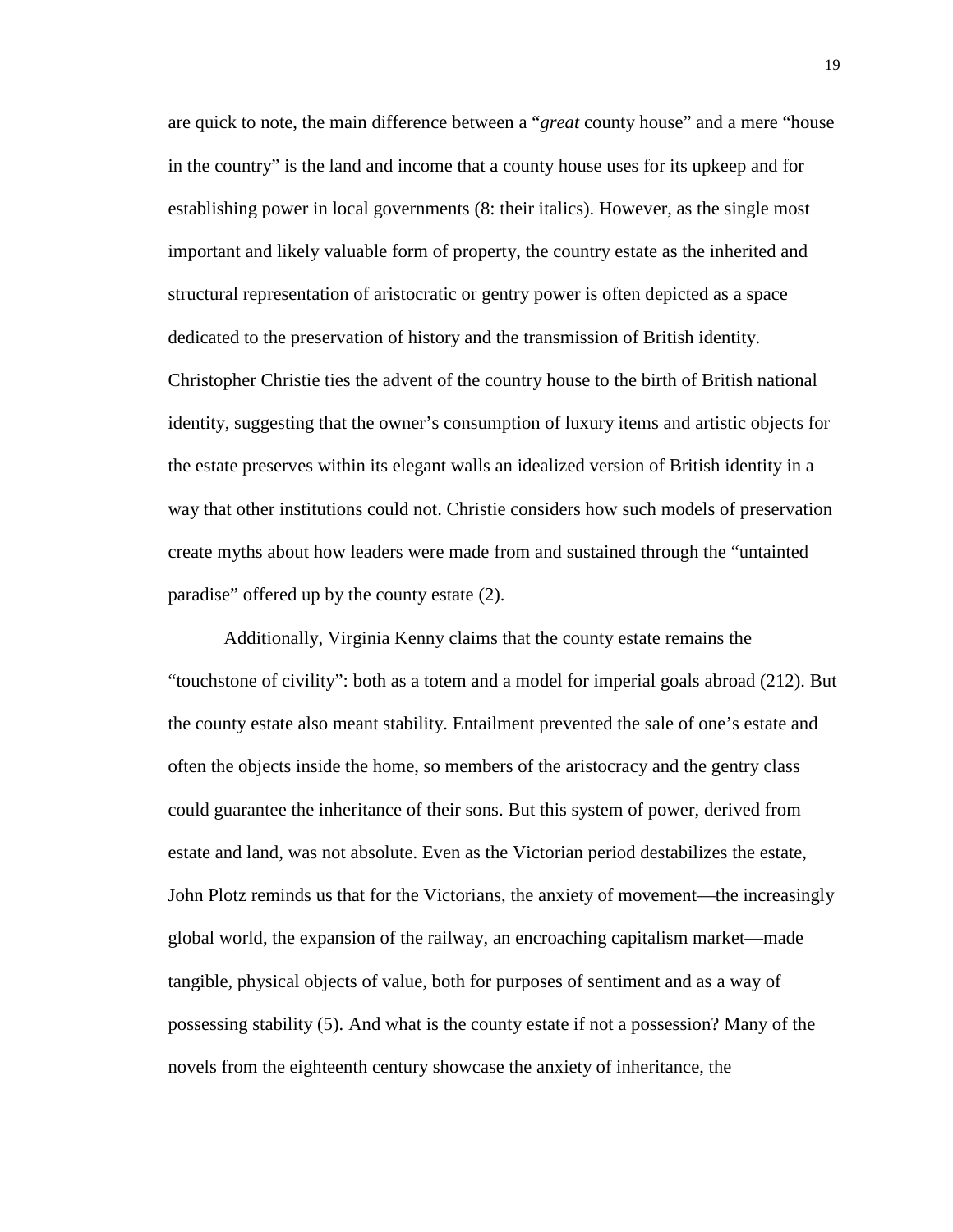mismanagement of the grounds, and the uncertainty of property as predominant concerns of the ruling classes. Therefore, the country estate is not merely the brick and pillars that construct the stately home; an estate implies land and moreover, land equals tenants and responsibilities.

Certainly, there are physical boundaries that we rely upon to define an estate's location—for example, Pemberley's location in Derbyshire near Lambton—but the country estate stands as a metaphysical representation of larger English society. In her Introduction to *Austen and Romanticism*, Clara Tuite explains how Austen's county estates have been used to dominate the mainstream and historical version of the British countryside, claiming that even though the countryside remains part of the landed elite's narrative of power, the open invitation that tourists and filmmakers are given provides a "fiction of domestic access" (13). As evidenced in Kelsall's visit to Chatsworth House, this concept of how literature, especially Austen's novels, has reconfigured access to the county estate is one that I want to explore further. Moreover, I seek to extend Tuite's argument and include other female authors as engaging in this practice of refining and broadening access to the county estate, both for the purposes of defining what the country estate means and what it does not. As both Christie and Kenny also illustrate, because of the revered place the county estate holds in past and present British consciousnesses, it is logical for us to consider the estate as a stage for gender performance. After all, it seems hardly coincidental that the gentleman, an elevated figure of proper masculine comportment and manners, traditionally emerges from this property. Within the confines of the county estate, he authorizes how space is managed, how employees are handled, and how his legacy, and that of his family's, is to be presented.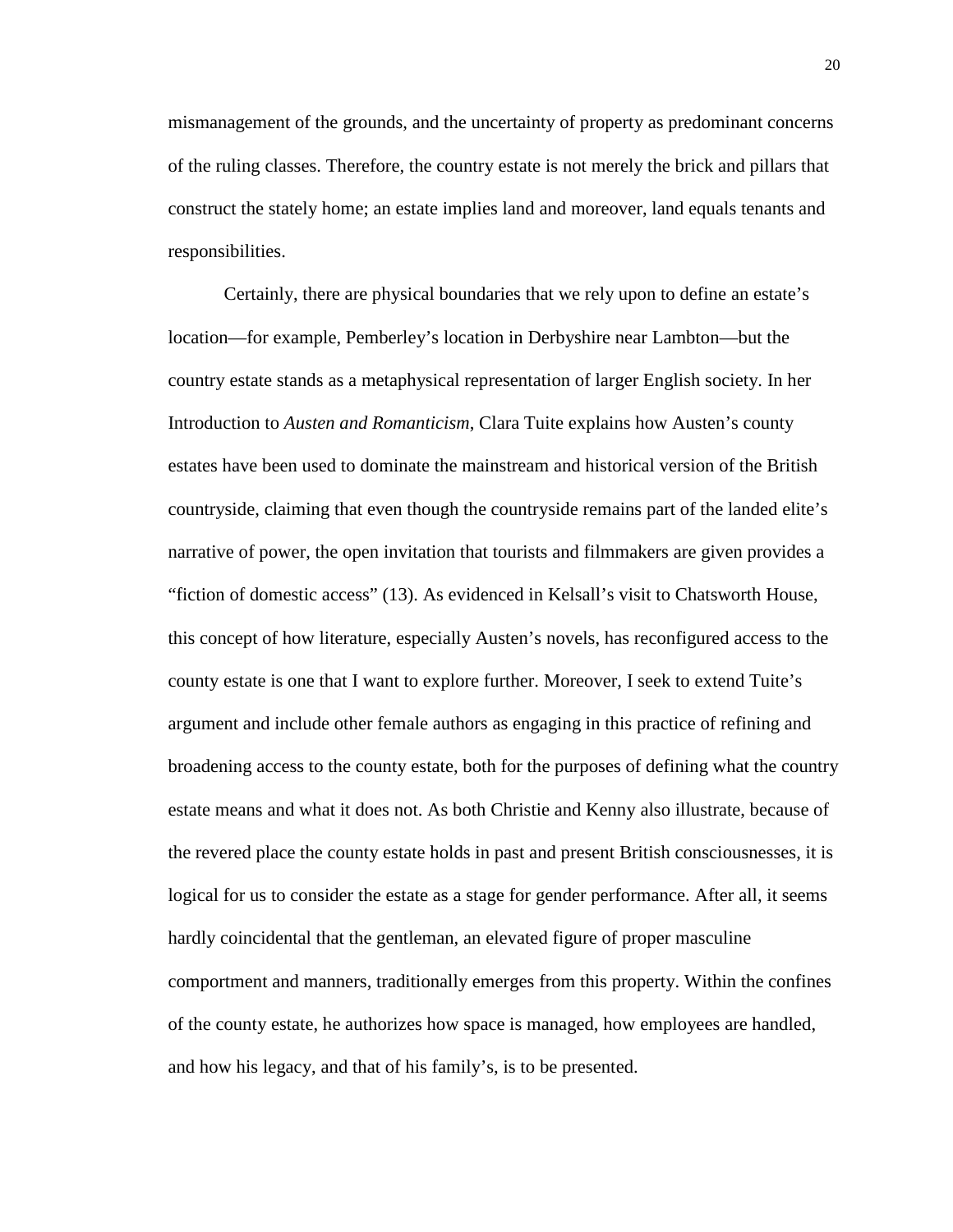To this degree, I agree with Plotz, that even as the estate hastens into the background, it holds objects of intrinsic value that can be neither sold nor marshaled because of entailment. I see a parallel between the shift to portable property and the decline of the estate, but more specifically, I see professional masculinity adapting to this change by eschewing forms of property altogether. For men like Wentworth and Thornton who abstain from purchasing estates or other forms of property ownership, there is little evidence to suggest that either man spends his money on jewels or other objects of portable value. In novels by women writers, this disenfranchisement of the country estate illustrates how the county estate stands in for British identity but does very little to replicate or produce it. Instead, the county estate serves as a placeholder for identity, and eventually comes to authorize idle forms of masculinity and class which, in turn, promote a framework for marriage that relies heavily on patriarchal power and consumption. However, women writers revise this framework by separating the gentleman from the estate.

John Tosh's *A Man's Place* (1999) has done considerable work on the subject of masculinity and the home, noting that the domestic sphere provides an important site for masculine performance and management. To this end, Tosh forges an important connection between the home and the workplace, claiming that the separate spheres models of gender and space were not always as easily defined for middle-class and professional men. Tosh examines Victorian constructs of home and explains how previous accounts of domesticity in the country estate have generated overlapping paradigms of gender performance: "To establish a home, to protect it, to provide for it, to control it, and to train its young aspirants to manhood have usually been essential to a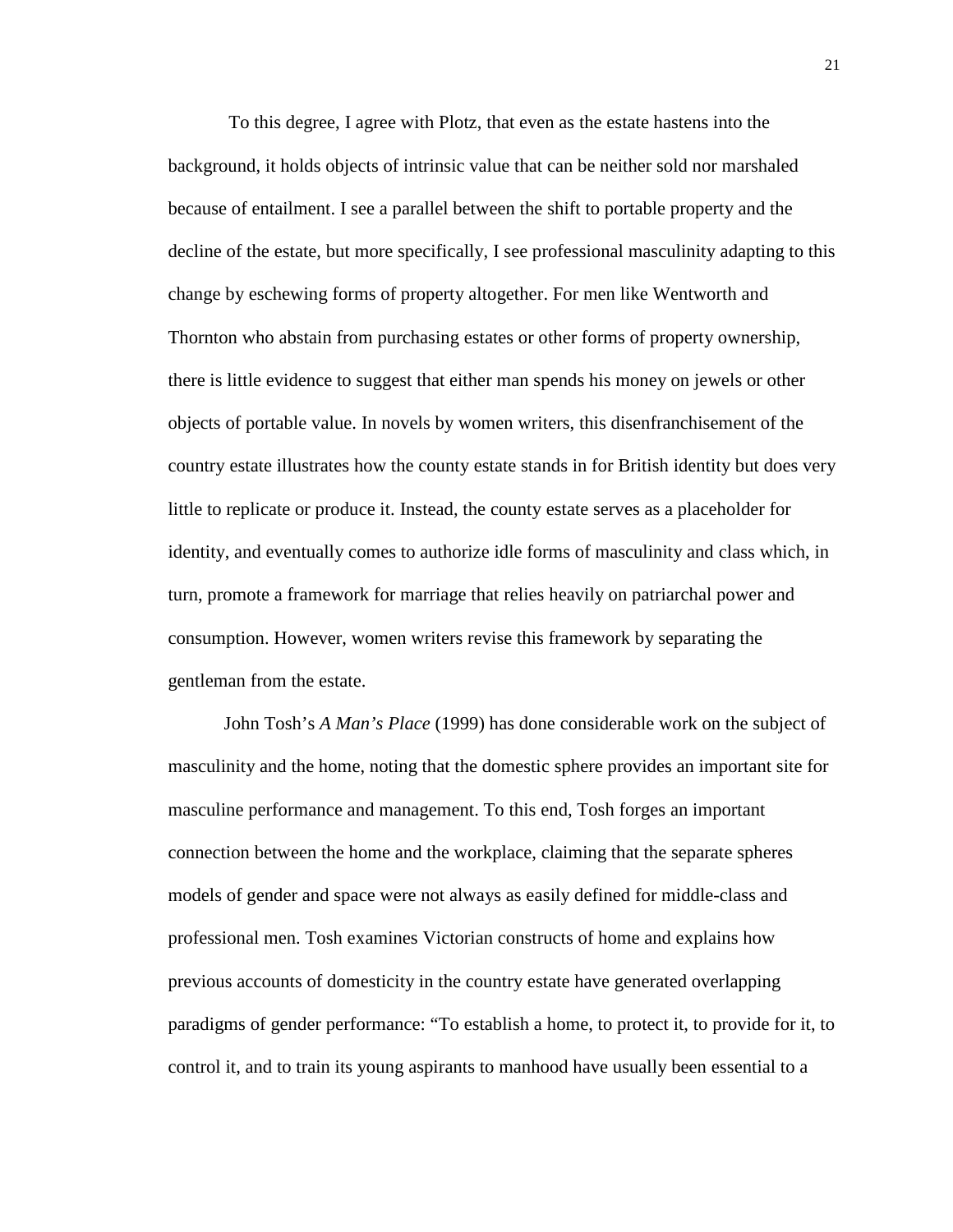man's good standing with his peers"(4). Like Tosh, the governance of the domestic sphere and the happiness of a couple's marriage suggest that the domesticity of a union illustrates more than just how a home is set up. For Tosh, the domestic sphere, even under its banner as the wife's domain, represents an integral part of masculine performance. Both power and influence are given to a man who asserts his patriarchal authority over his home. This level of influence in a sphere that is categorized as a feminine space further illustrates how domesticity has become a ground for male gender performance.

As constructions of work develop, the county estate and other structures of home become less defining and more confining. By the time my study concludes with an examination Gaskell's *North and South*, the workplace and the home—Marlborough Mills—have conflated to produce a space where the home is literally within earshot of the productive workplace. Ownership, too, becomes less important. Once the work of a gentleman was to own and protect his space, now the emphasis on industrial masculinity has rerouted ownership through masculinity and commercial success. It is not incidental that women's inability to own or manage their property filters into the discourse on the country estate. On the one hand, we are hesitant to endorse female characters marrying for property or for the stability that a husband's property offers; on the other hand, we are reluctant for female characters that own property to marry men without property. This paradox forces us to consider how women's access to property, the management of *her* space grants new agency to women, but also through marriage, complicates how property is translated or transferred to the heroine.

IV. Counter Hegemony and Female Authorship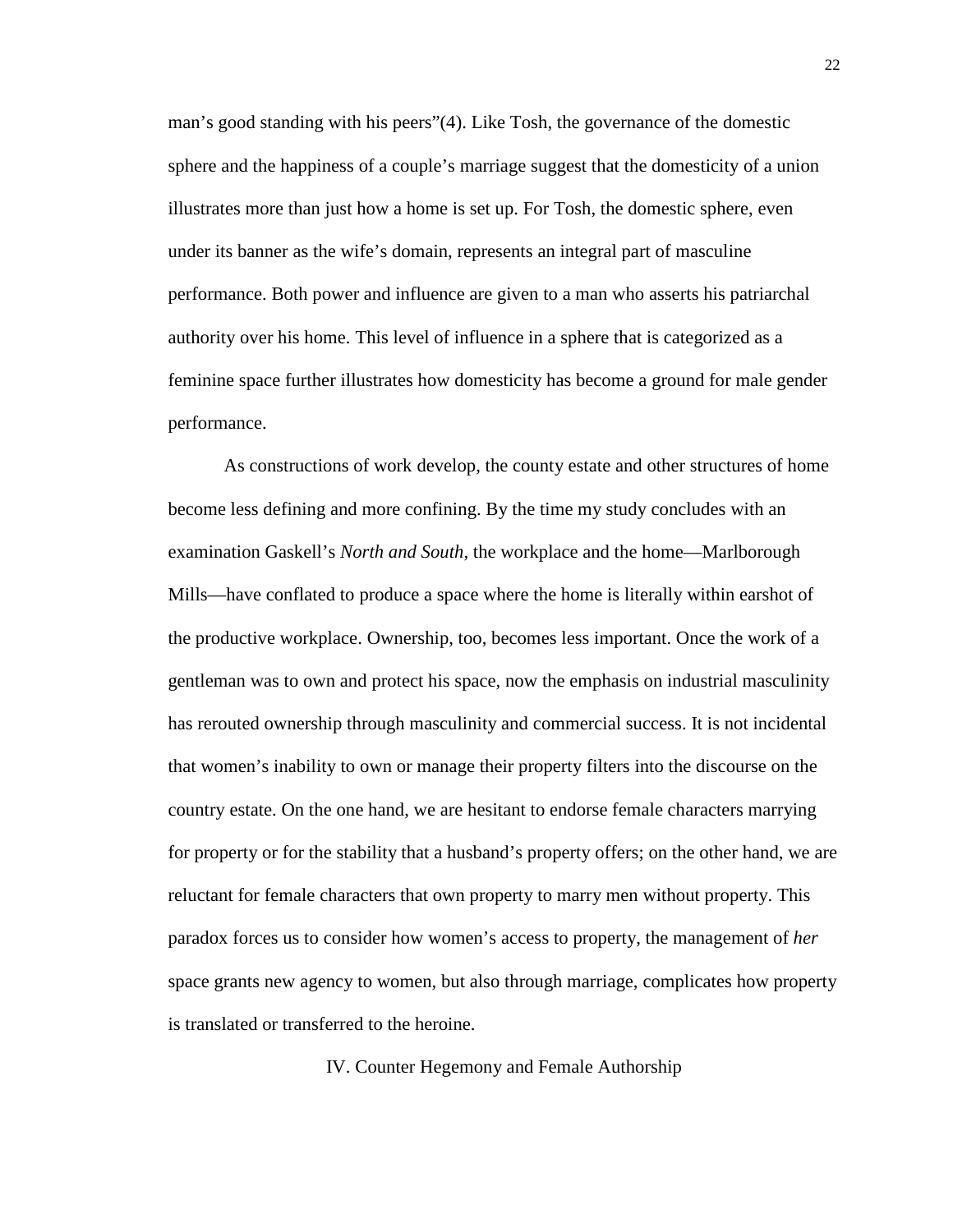And as evidenced by other studies of the novel, many critical approaches and scholarly movements travel through Austen's canon. Prolific, popular, and a dominant figure in the development of the novel and women's literature, Austen plays a crucial role in asserting what defines a gentleman along with his proper work and residence. As Olivia Murphy has noted, Henry Austen's careful cultivation of his sister's image relied upon placing her in a male canon. Nearly anecdotal, Austen's love for *Sir Charles Grandison* has encouraged us to think of Austen as a part of the novel's history and by extension, as an honorary member of a predominantly male line. <sup>8</sup> It would be foolhardy indeed to ignore Richardson and Johnson's roles in the novel's history, but like Murphy, I think the focus on Austen as a direct literary descendent of these authors has proved limiting. There is ample scholarship that has proved how Johnson, Fielding, and Richardson influence Austen, but rather like Murphy, I chart Austen's place in the canon by noting that we have created a separation between Austen as a novelist and Austen as an important foremother in women's literature. What is at issue here is not Austen's place in the canon, but Austen's relationship to other women novelists. As central as Austen is in our cultural and social understanding of Georgian life, Austen is not the first or only female writer to renegotiate the parameters of the gentleman's performance.

In a similar manner, William Galperin provides an important tool for understanding women's fiction in the context of literary periodization. He argues that we should consider Austen and Burney as part of a "counter hegemony"(377). The term,

 8 See "From Pammydiddle to *Persuasion:* Jane Austen Rewriting Eighteenth-Century Literature." *Eighteenth-Century Life* 32.2 (2008): 29-38. Murphy's emphasis on Austen as "laying the compulsory didacticism of the eighteenth-century to rest" is an approach that informs my view of eighteenth century novels written by men (37). For Murphy, there are explicit and implicit references to Richardson and Johnson, but the historical way in which that these references have been used has proved restrictive.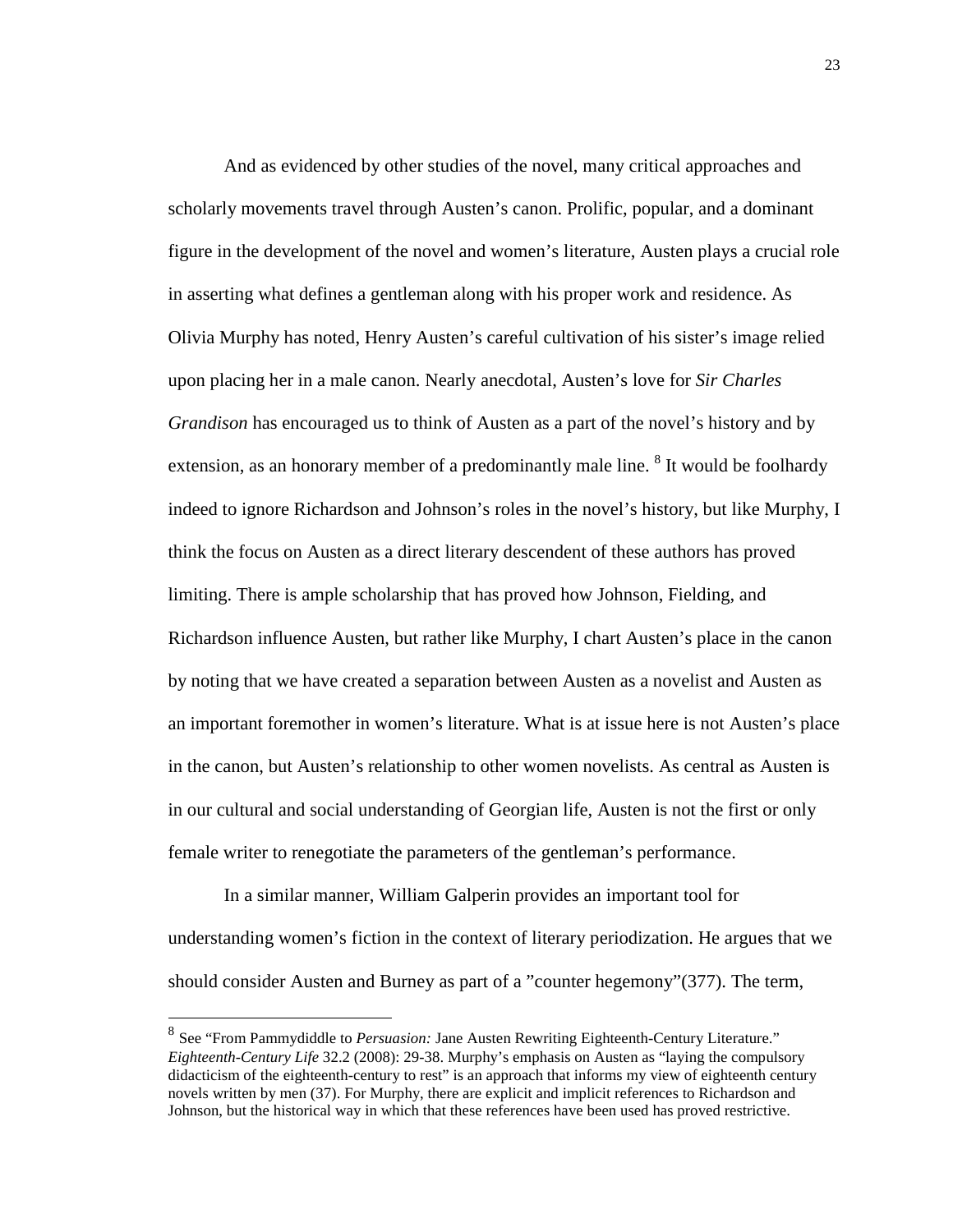which Galperin adapts from the works of Paul de Man and Antonio Gramsci, explains how groups that by definition are part of a mainstream movement, function on the borders in order to create an alternative movement. In this way, Galperin posits that it is necessary to read Austen and Burney as both inside Romanticism and outside of it: simultaneously engaging with the issues that we would consider 'Romantic,' and examining topics that do not traditionally fall under that term (378). This position allows us to appreciate women's unique approach to Romanticism and to validate their place in the Romantic canon.

As Galperin notes, Frances Burney, who influenced Austen and other notable writers like Mary Wollstonecraft and Ann Radcliffe, also presents us with significant revisions of masculinity. But Burney's influence on Austen is a well-hewn scholarly path. Even as recently as 2012, Jason D. Solinger's *Becoming the Gentleman*, which I previously used to bolster my definition of the gentleman, forges connections between Burney and Austen on the subject of masculinity and political history. However, for the purposes of my project, Charlotte Turner Smith provides an important addendum to the Burney-Austen trajectory. What my project gains from Galperin's focus on counter hegemony is a way to read Smith, Austen, and Gaskell as a part of a literary movement without displacing their positions inside their respective literary periods. This approach allows me to connect traditionally Romantic novelists like Smith and Austen with a decidedly Victorian writer like Gaskell, and then examine their work as part of a corresponding movement invested in the development of the gentleman through work. I propose to read their novels, as Galperin suggests, as both inside and outside of their traditions; ultimately, to read Smith, Austen, and Gaskell's texts across literary time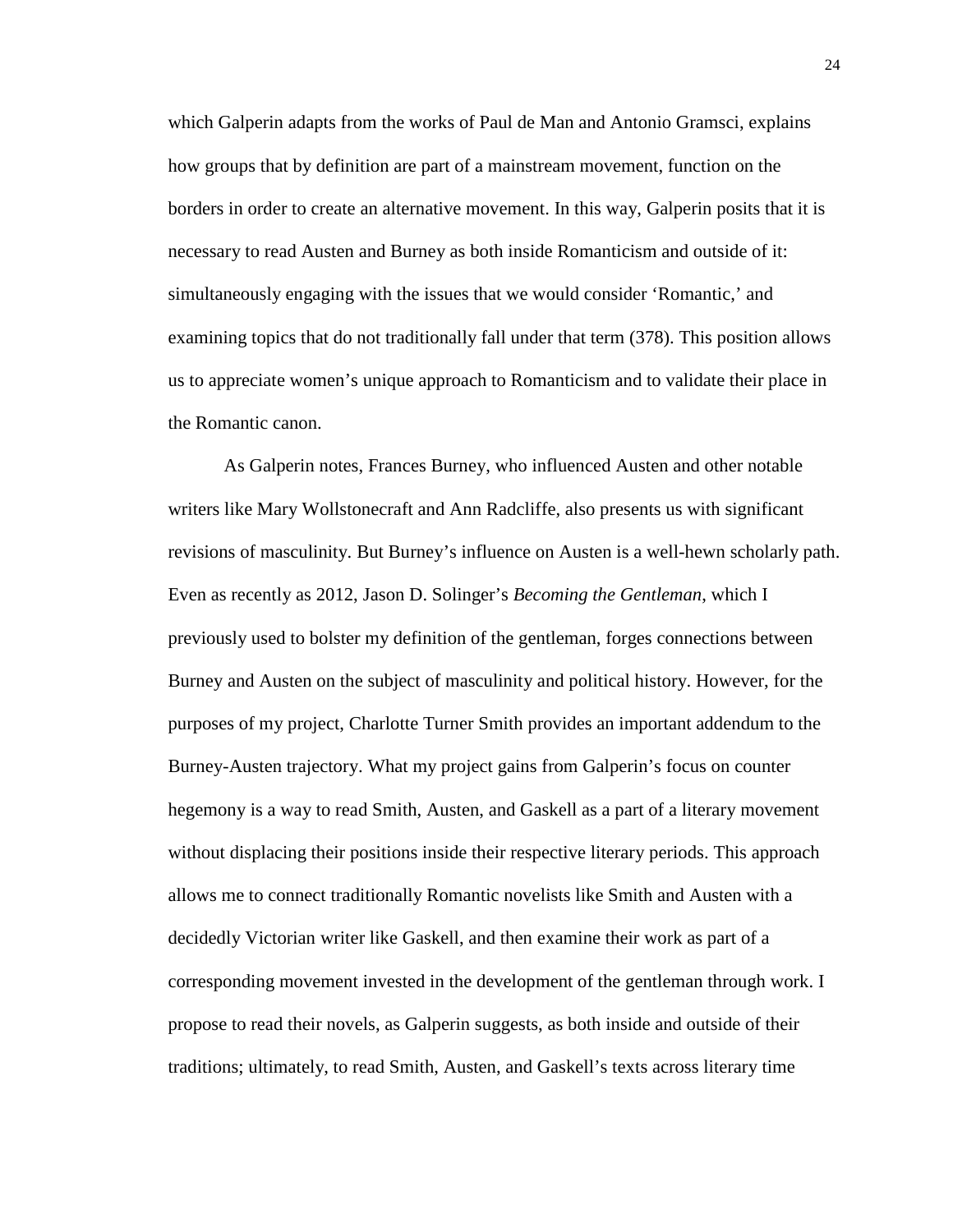periods and, therefore, read these novels as part of a literary movement which influenced how masculinity is constructed in response to gentility and the development of working and performative models of identity. My project, therefore, will disrupt the lines between Richardson and Austen, even too between Austen and Burney in order to incorporate Charlotte Smith and additionally, to add more on the scholarship surrounding Austen and Gaskell.

Henry French and Mark Rothery suggest that while there are dominating stereotypes of masculinity, a hegemonic ideal male does not explain how men expressed and reconstructed their gender and social identities. Rather, French and Rothery suggest that at any time in the late eighteenth and early nineteenth centuries there were several competing forms of gentlemanly masculinity that influenced, critiqued, and revised each other (15). They support this claim with the periodical, *The Gentleman's Magazine*, but literature also plays a similar role in this arena.<sup>9</sup> In this way, I would suggest that the gentleman as constructed by Smith, Austen, and Gaskell provides a competing definition of gentility that counters many of the more mainstream or stereotypical portrayals of masculinity, many of which are created by other male authors. One of the main strains of my argument is that women novelists played an important role in the development of masculinity and by extension, molded new models in the performance of gentility. Although each of the novelists ascribed to their own terms of dominant masculinity, we understand how the intersections of home, masculinity, and the gentleman's work across these texts produced a new ideology about representations of past masculinities and

 $\overline{a}$ 

<sup>9</sup> Founded in 1731, *The Gentleman's Magazine* was a periodical that covered a broad spectrum of topics aimed at men. Samuel Johnson was employed there as a writer. For more discussion on the influence of *The Gentleman's Magazine* on masculinity, see William Stafford's "Gentlemanly Masculinities as Represented by the Late Georgian *Gentleman's Magazine.*" *History* 93: 308 (2008) 47-68.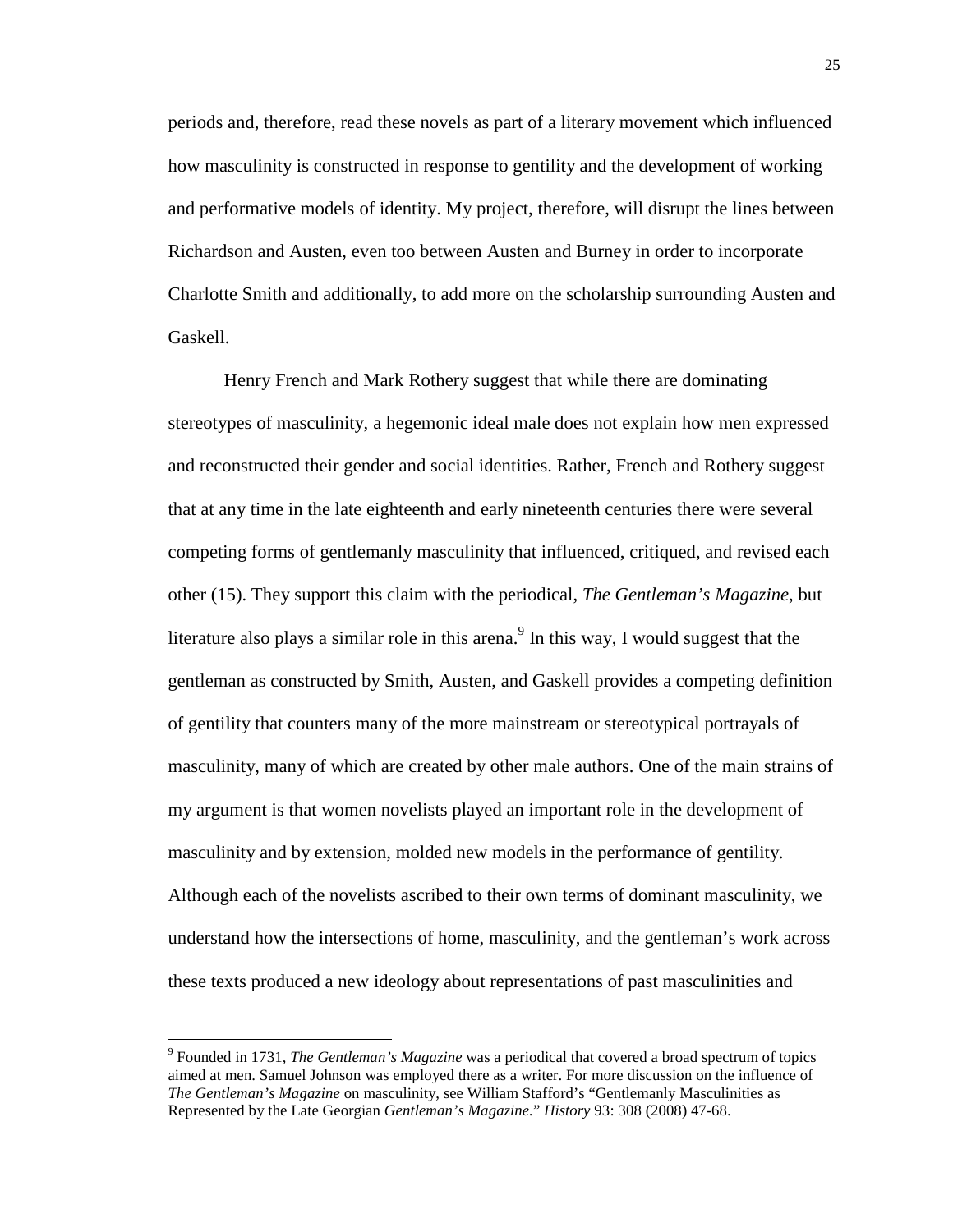examinations of the future models. For the women writers that I examine, the unstable and uncertain terrain of masculinity and home illustrates the same imbalance between women's positions and women's art. The courtship novel is an important vehicle through which women writers engage in the revisions and reformations of masculinity and class.

In Chapter 2, I examine Smith's first novel *Emmeline; or, the Orphan of the Castle* as a text that foregrounds the self-made man and introduces how work and gentility produce elevated forms of the gentleman, particularly when juxtaposed to a bevy of deviant rakes. Captain Godolphin, a clear predecessor to Austen's last hero Captain Wentworth, centralizes our sense of the professional and self-made man as chivalrous, civil, and ambitious. However, his aristocratic background and his pedigree prevent him from fully separating his identity from streamlined forms of gentility. Ultimately, by concluding the novel with Emmeline's return to Mowbray Castle and the abandonment of Godolphin's self-built home on the Isle of Wight, the novel cannot imagine a place for the gentleman—despite his revolutionary masculinity and the working attributes of his performance—outside of aristocratic space.

In Chapter 3, *Pride and Prejudice*'s Mr. Darcy presents a problematic interruption in the self-made man's masculinity. Whereas Godolphin illustrated the rocky transition between aristocratic masculinity and middle-class professionalism, Mr. Darcy and his lavish estate Pemberley stand as centerpieces of the gentry. I trace Darcy's form of gentrified, working masculinity through a performative lens, examining the duties and actions that Darcy performs that benefit his estate and the people living on it. Coming from a novel tradition where estates often reside in the margins of the novels, *Pride and*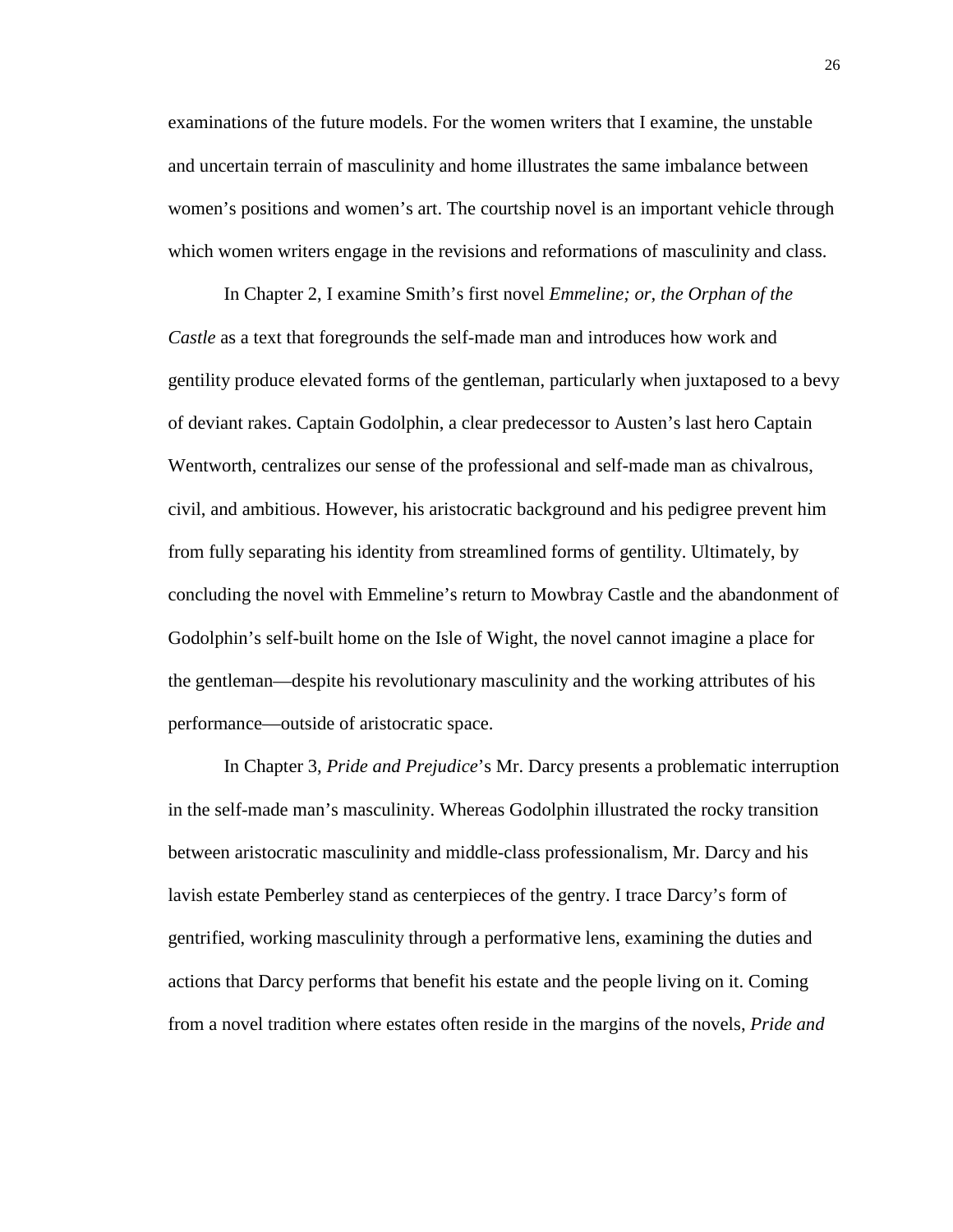*Prejudice* takes its heroine to Pemberley (much like *Emmeline*) where Elizabeth Bennet witnesses the work that Darcy performs to manage and maintain his workplace.

*Persuasion,* Austen's final complete novel and published post-humously with *Northanger Abbey*, is the focus of Chapter 4. A treatise on the Navy and the self-made man, the novel departs from the other texts in this project because of its landless hero. Captain Wentworth does not live on an estate, does not buy any estate, and ends the novel without a home of any kind. While previous accounts of the gentleman, even the selfmade gentleman, have translated his financial success into physical property, Austen eschews this framework in order to envision masculinity completely free from the confines of space.

In Chapter 5, I examine how Gaskell interrupts the professional and gentry masculinity of her predecessors in order to showcase a divergent and decidedly Victorian construct of work: industry. As a manufacturer and an entrepreneur, *North and South*'s Mr. Thornton foregrounds this final vision of masculinity and property by constructing a home adjacent to his workplace. While the country estate previously translated the domestic sphere into a site of work, Marlborough Mills, even its later ownership by the heroine, remains a revolutionary site of masculinity by incorporating industrial work into the performance of the gentleman.

My final chapter addresses how the working gentleman has been disseminated and translated for a contemporary audience. For this, I look to the period or the costume drama, namely Julian Fellowes' Edwardian ITV drama *Downton Abbey* (2010). While the television series differs in its time period and its action, it graphs the historical past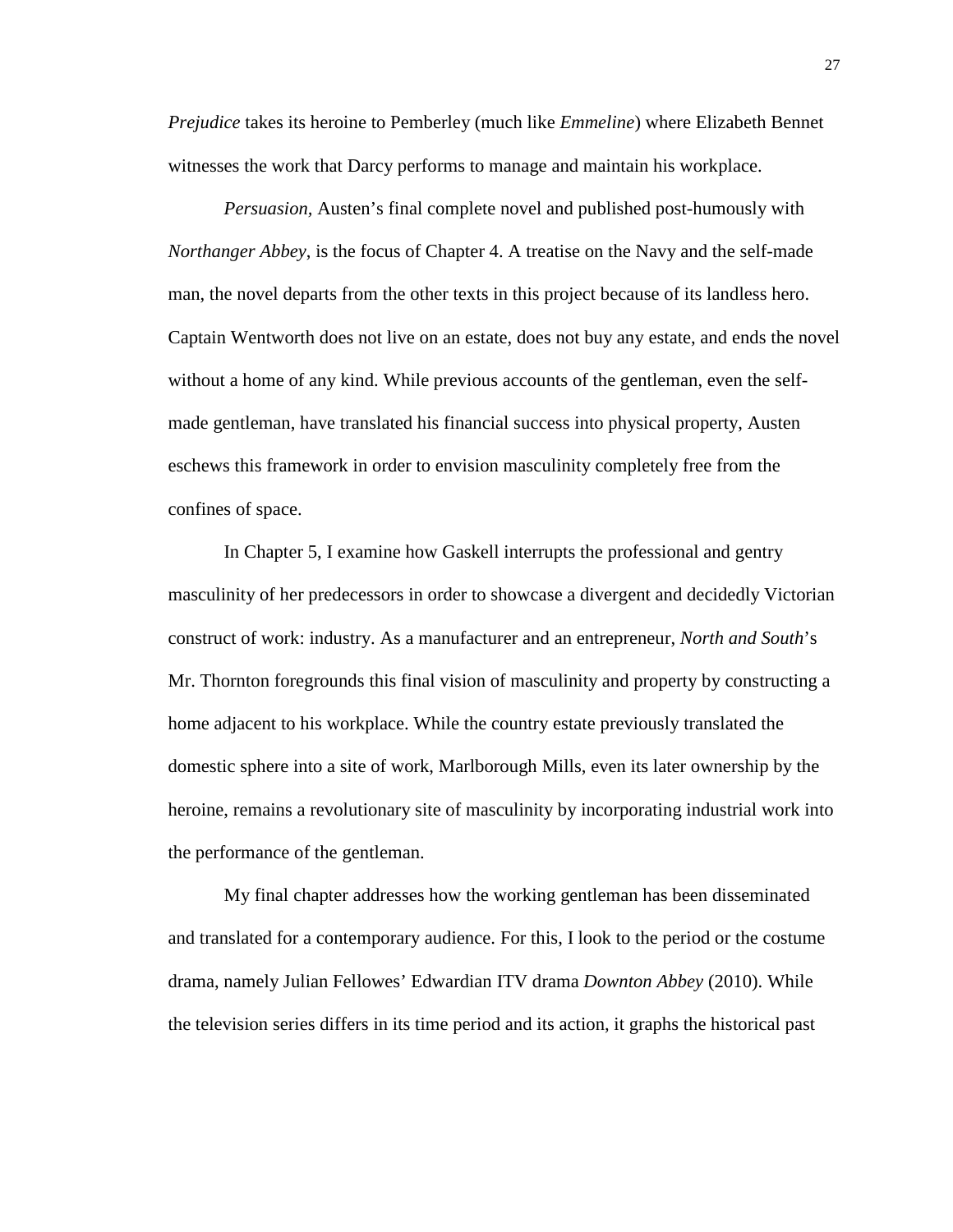onto our modern interpretations of the gentleman and reveals the unstable tenets of masculinity that we are still struggling to understand.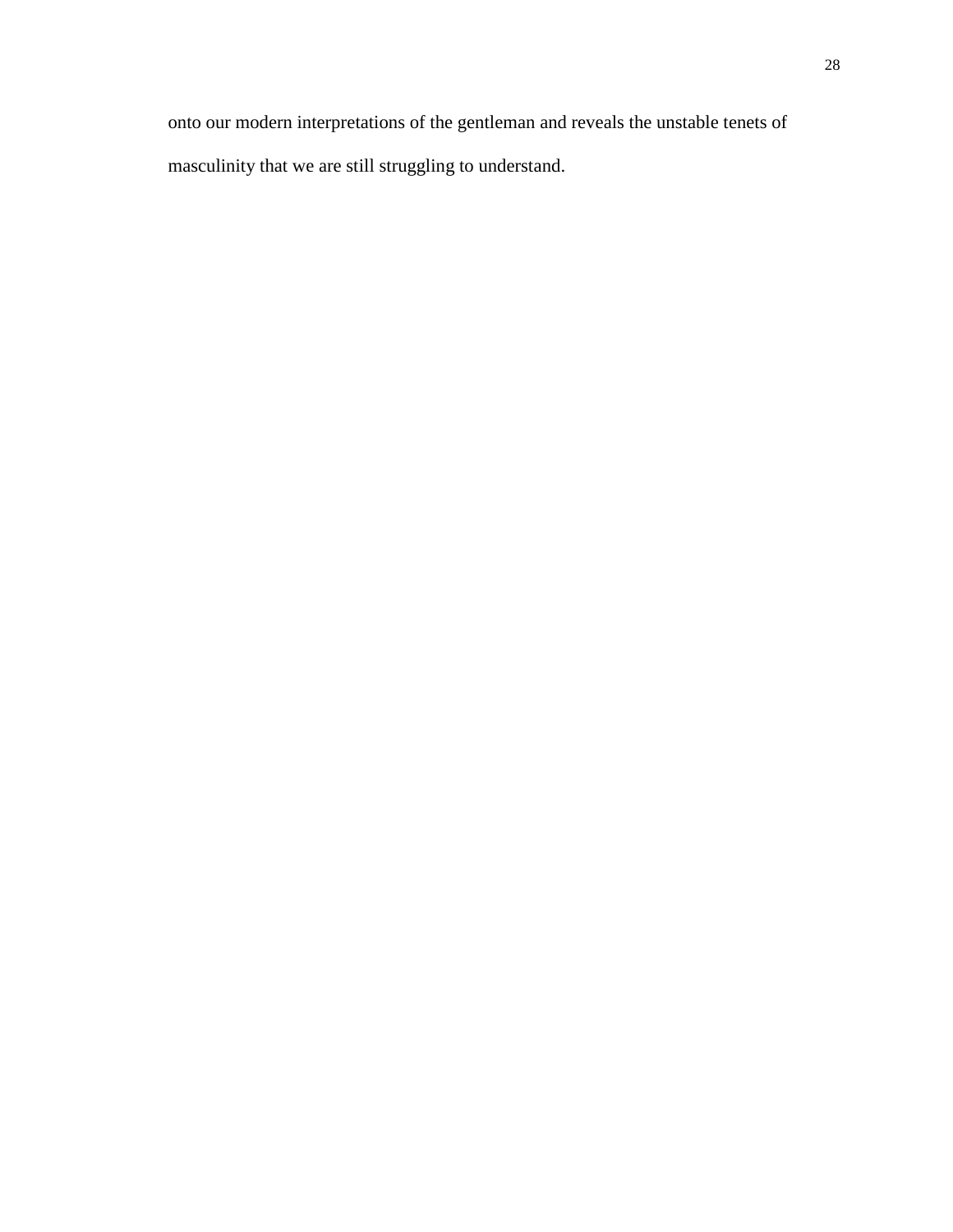#### The Gentleman and the Navy: Charlotte Turner Smith's *Emmeline*

She had great talent—she was one of the best novelists of the day, but the haste and facility with which she wrote, the gloom that overshadowed her life, robbed her of a durable literary fame. As a poetess, she is forgotten; as a novelist, she but helps to fill the vacant space between Miss Burney and Mrs. Radcliffe. -Julia Kavanagh, 1862<sup>10</sup>

As the author of *Elegiac Sonnets,* Charlotte Turner Smith has been examined as an important and influential Romantic poet. In her role as a prolific poet, most critics associate Smith with the early Romantic poets William Wordsworth and Samuel Coleridge, her work influencing both writers.  $^{11}$  As the author of ten novels, however, Smith's work has been largely misunderstood. Although in more recent years, critics have come to identify Smith as an important novelist, she has been largely overshadowed by other women novelists—Frances Burney, Maria Edgeworth, Ann Radcliffe, and Jane Austen—whose work fits more easily and broadly into the canon of women's literature. There are numerous other reasons for Smith's previous exclusion from the current women's novel canon. Like Kavanagh, Lorraine Fletcher and Jacqueline M. Labbe both cite haste and a lack of editing as one of the main reasons why Smith's novels were not canonized. <sup>12</sup> In addition to these elements of Smith's composition, Fletcher also argues that many readers come to Smith's novels through Austen, finding Smith's texts to lack the same eloquence and professionalism as Austen's (8). It is notable, however, that

<u>.</u>

<sup>10</sup> Julia Kavanagh, *English Women of Letters: Biographical Sketches.* Leipzig, Germany: B.Tauchnitz, 1862.

<sup>&</sup>lt;sup>11</sup> Critics such as Stuart Curran even trace Romanticism's starting point to Smith's first book of poems, *Elegiac Sonnets* (1784). In the introduction to a collection of Smith's poetry, Curran argues that Smith's emotive and eloquent verse poems were an important influence on the work of Wordsworth and Coleridge (xix). This legacy has shifted critics' focus off Smith's novels in favor of examining her poetic works.

<sup>&</sup>lt;sup>12</sup> See Lorraine Fletcher, *Charlotte Smith: A Critical Biography* . New York: St. Martin's Press, 1998. 33; Jacqueline M. Labbe, "Introduction." *Charlotte Smith in British Romanticism*. London: Pickering and Chatto, 2008. 8.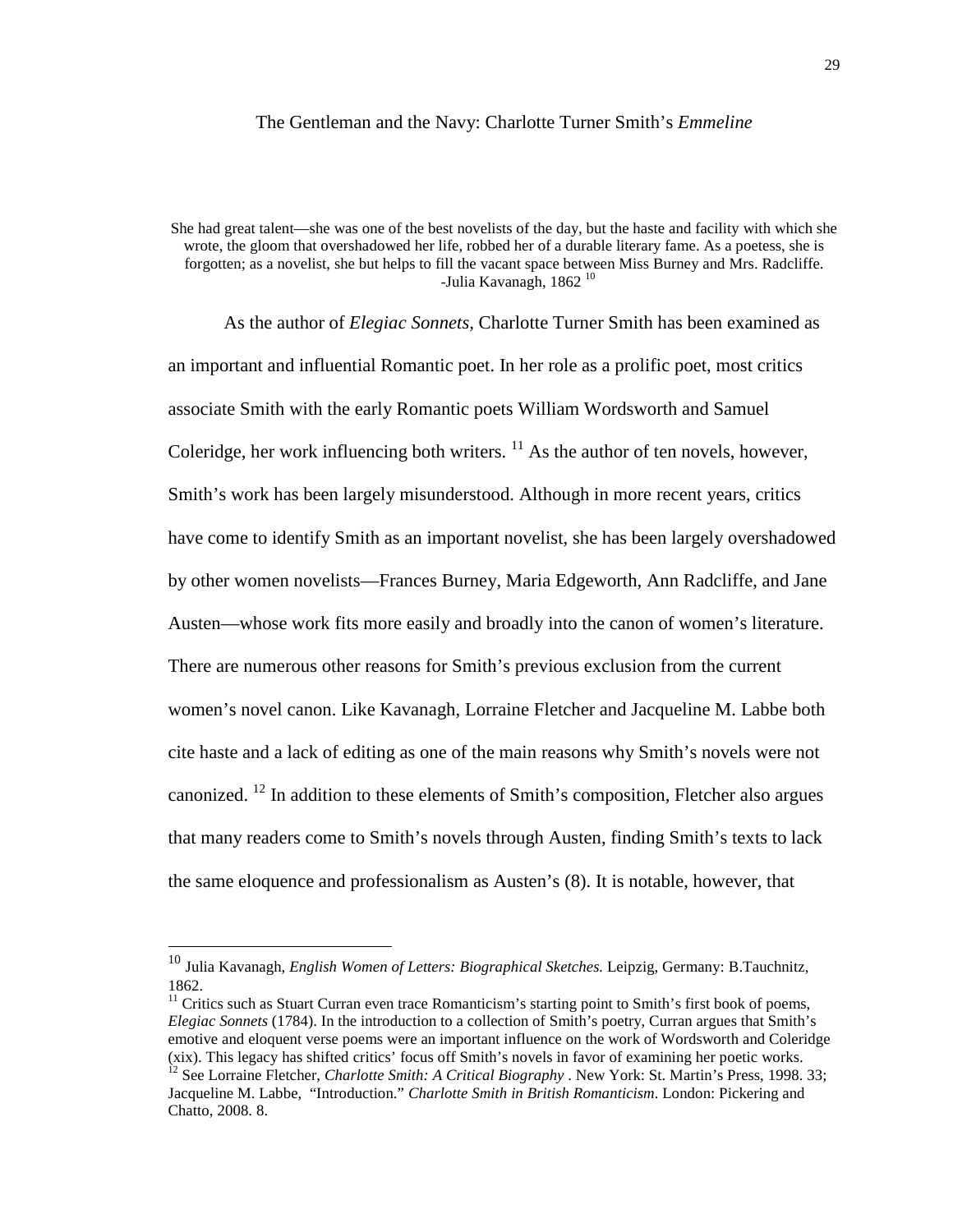Smith's greatest impediment to inclusion in a women's fiction canon arises from her carefully crafted public image. A faithful letter writer and journal keeper, Smith's finely hewed autobiography established a considerable artistic split between her poetry and her fiction: poetry was her true art while novels were written purely for capital.<sup>13</sup> Her wastrel husband's gambling and mismanagement often forced her family into difficult financial straits, making Smith, at times, the sole breadwinner. While her poetry sold well throughout her lifetime, her ten novels made up a significant portion of her family's income. But Smith's dislike of her fiction has long prevented critics from taking it seriously, despite its engagement with important issues of the time including the French Revolution, property rights, and women's education.

It is in Smith's first novel, *Emmeline; or the Orphan of the Castle* (1788), however, where we begin to see the beginnings of a female authored tradition of masculinity. Like other courtship novels of the time, *Emmeline* follows the development of the young female protagonist Emmeline Mowbray as she navigates society. Published a decade after Burney's *Evelina* (1778) and following a similar plot, *Emmeline*'s heroine begins the story presumed a natural daughter. Her parents, both deceased, have left her in the guardianship of her aristocratic and wealthy uncle Lord Montreville, who allows the heroine to grow up isolated and alone at Mowbray Castle. Prompted by the death of Emmeline's chaperone Mrs. Carey, Lord Montreville visits his niece at the castle and plans for her future outside the confines of the estate. Emmeline's entrance into society is

<u>.</u>

<sup>&</sup>lt;sup>13</sup> Both Amy Garni and Katherine M. Rogers argue that Smith understood the role of the woman novelist as a limiting and confining position. Garni claims that this acted as a way for Smith to critique structures of power, particularly the limited access women had to politics and political thought (20). In contrast, Rogers suggests that the conventions placed upon the woman writer forced Smith to create ideal and unexceptional characters (12).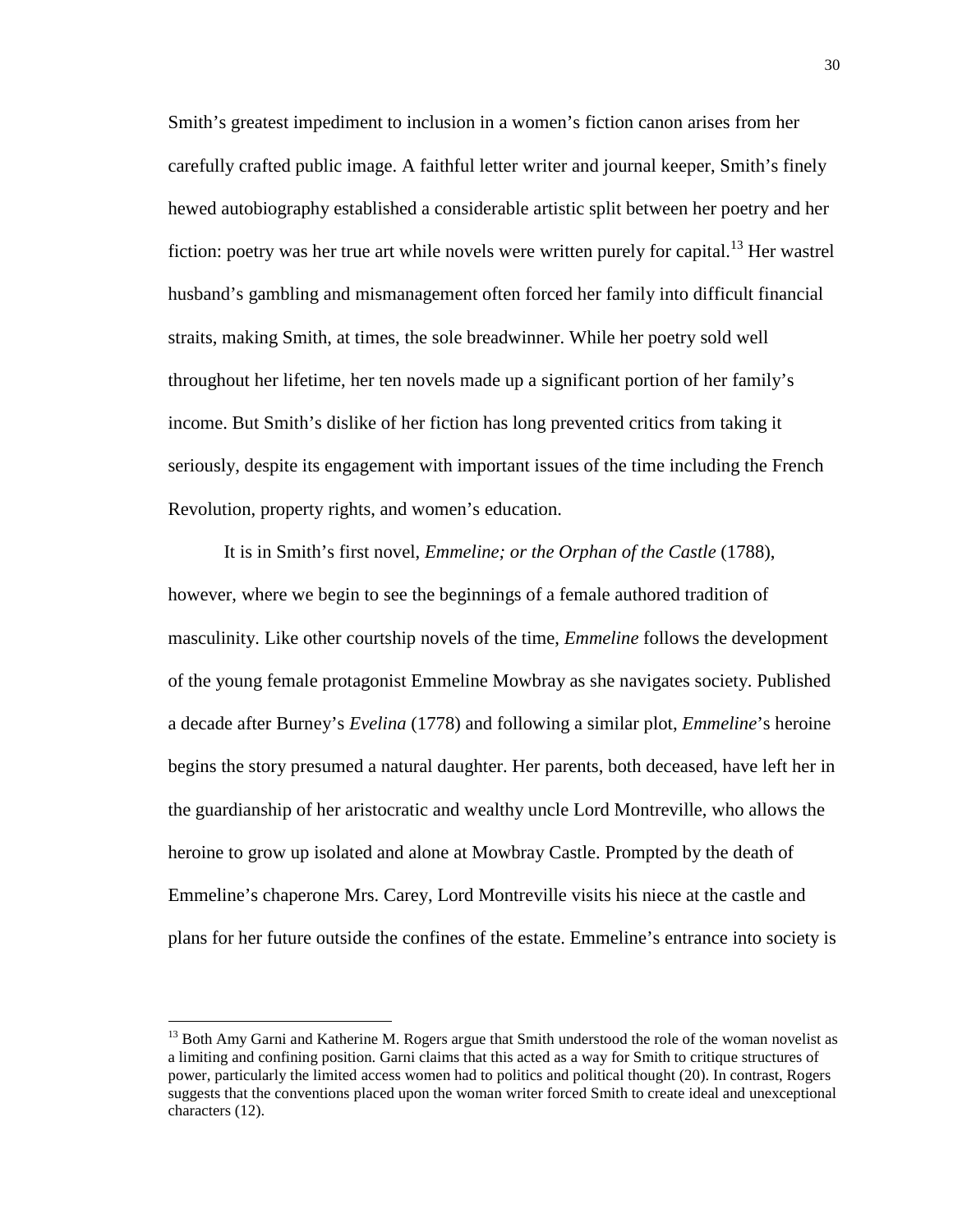complicated by many of the same foibles that plague other young heroines: unwanted attention, false gossip, and awkward proposals.

As a beautiful and naïve young woman, men pursue Emmeline from the start of the novel. Declarations of love and professions of devotion come from men of all ranks; from the estate's steward to a foreign aristocrat, Smith emphasizes how men construct and value Emmeline as an object of desire. And although these proposals and confessions are prevalent throughout the text, nearly ridiculous in their number and presentation, none of Emmeline's suitors is more ardent and committed than Lord Delamere, her cousin and the son of her benefactor. Throughout the novel, he pursues Emmeline with a borderline violent and dangerous obsession, breaching the bounds of propriety and, eventually, kidnapping Emmeline for a clandestine elopement. Even after their first meeting at Mowbray Castle, we understand that Delamere, frenzied and manipulative, will not make a suitable husband, and that his pursuit of Emmeline makes her incredibly unhappy. But for nearly two volumes of the text, Delamere remains Emmeline's most significant suitor and later her tentative fiancée. There are other men and several other proposals of marriage, but marriage to Delamere appears as the novel's eventual conclusion.

But Delamere is not the hero of this novel. Given his many machinations and schemes, he does not read as an appropriate match for the heroine, nor does he possess the characteristics that would construct a superior, or at least passable model of masculinity. By virtue of his poor behavior, he is not the man by whom Emmeline judges all other men. Additionally, she does not encourage his love at any point, nor does his presence impede Emmeline's interest to other men. Delamere is a rake, and, ultimately,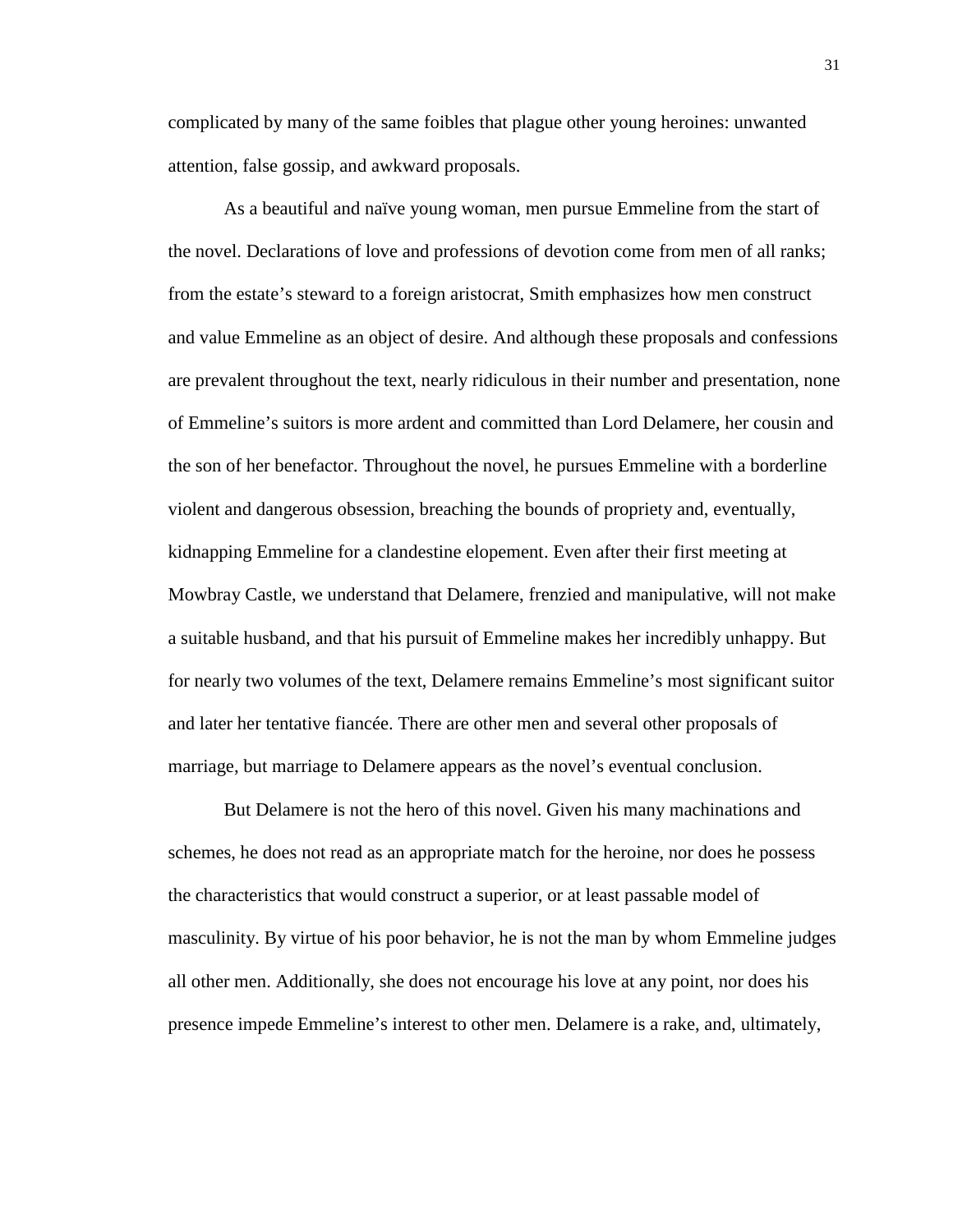Emmeline must escape his presence and avoid his proposals in order to stay in the good graces of her disapproving uncle.

It is in the third volume of the novel that we meet Delamere's foil: Captain Godolphin, the brother of Lady Adelina and a naval captain just returned from abroad. Kind, patient, hardworking, he is everything that Delamere is not, and he proves to be a rival for Emmeline's affections. In this way, Godolphin demonstrates a significant shift in the way women authors construct male characters. His ability to work and to care for the people, often women, in his circle demonstrates his dedication to community, something that Delamere does not provide in the course of his courtship. In Godolphin's masculinity we see Smith construct a new type of masculine hero, one who does not pursue the heroine with extravagant means or social advantages, but with quiet reserve and kind actions directed towards Emmeline and her friends. I argue that the performance of productive work informs and constructs our understanding of this new and professional hero, making him a suitable match for the heroine and an alternative masculinity to the one offered by the aristocracy.

As my introduction discusses, the development of the gentleman has often been traced through Addison and Steele, Defoe, Richardson, Burney, and Austen. But it is from Burney that Smith inherits a form of the gentleman that she further develops into Captain Godolphin. Although there are obvious similarities between Burney's constructions of masculinity and Smith's, I would argue that Lord Orville is the most notable precursor to Captain Godolphin.<sup>14</sup> Megan Woodworth, examining *Evelina*,

 $\overline{a}$ 

<sup>14</sup> See Stephanie Russo, *Women in Revolutionary Debate: Female Novelists from Burney to Austen*. Houten, Netherlands: Hes and de Graaf Publishers, 2012. In this study, Russo examines how Burney and Smith, through the novel, were able to access and alter political thought in ways that previously were unavailable to women (18).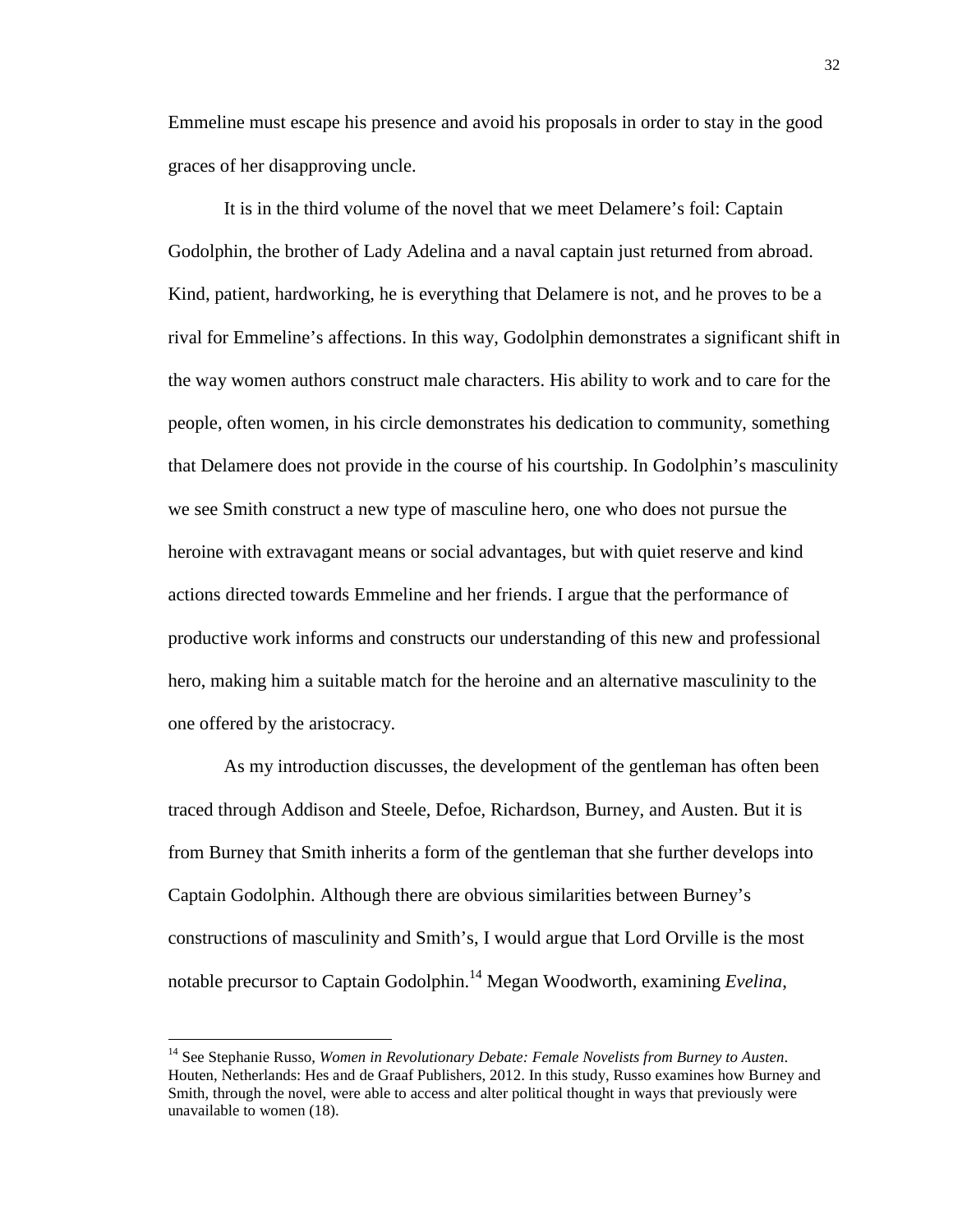suggests that Lord Orville stands a pillar of manliness and English identity: "Lord Orville is marked out as the embodiment of social ideal and stands in stark contrast, not only to other men of similar rank, but to all other men in the novel: he is the embodiment of virtue in the face of their various vices"(29). Expanding Woodworth's argument, we can see where Captain Godolphin inhabits a similar place within *Emmeline*. Like Orville, Smith's gentleman also has ties to the aristocracy. As a second son and, therefore, unable to inherit his father's title or estate, Godolphin must acquire a profession, but he pursues this work with great zeal and success. While he may be less enmeshed in an aristocratic system than his older brother Lord Westhaven or Burney's Lord Orville, Godolphin is still marked by an aristocratic veneer, which, initially, adds to the cultivation of his genteel masculinity.

But consistently throughout the novel, we also see Godolphin juxtaposed with other men; his behaviors and actions are often exemplary, and while his status may be lower than Lord Orville's, he illustrates a naval masculinity that is above reproach. However, this is where the similarities between Burney's hero and Smith's end; significantly, because Burney's previous accounts of naval or military masculinity have not been favorable. Alongside Lord Orville, Burney characterizes Captain Mirvan, the father of Evelina's friend and a naval officer, as a rough and vulgar man who delights in tormenting women. Although Captain Mirvan is not placed in the role of hero and is not presented as a suitor for Evelina, his behavior—bullying Madam Duval, embarrassing his family, befriending a known rake like Sir Clement Willoughby, staging a fake robbery all point to an unsavory form of masculinity that reinforces how the professions are not appropriate avenues of gentlemanly identity. Unlike his fellow officer, Godolphin's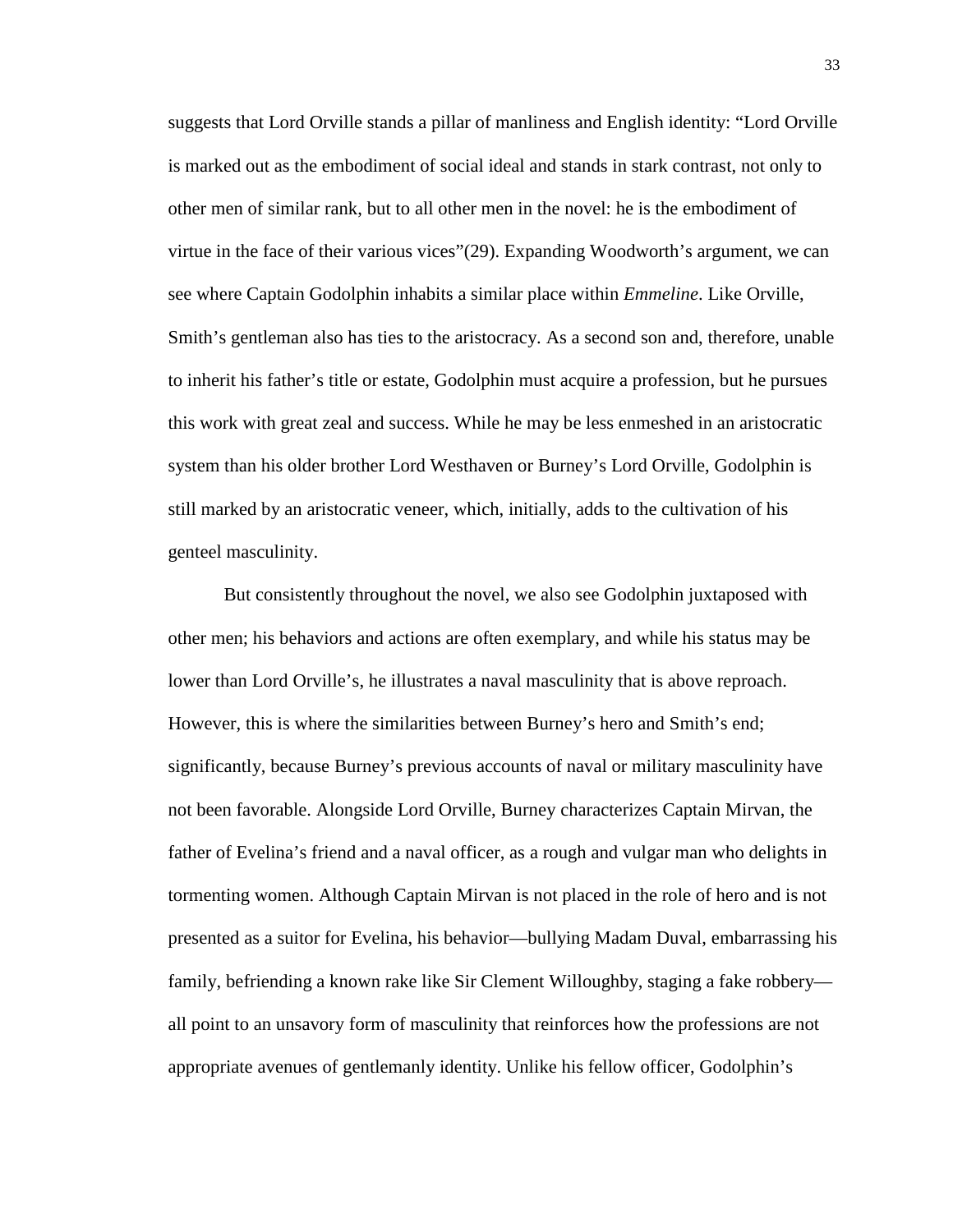behavior and actions, notably undertaking numerous tasks and responsibilities which other men like Delamere, Sir Fitz-Edward or Mr. Stafford leave behind, offsets the poor opinion that Captain Mirvan engenders. By taking the fine qualities and aristocratic background of Lord Orville and the profession of Captain Mirvan, Smith's hero mediates between two different versions of masculine expectations, and provides points of access for both aristocrats, and more specifically, for other military men.

Despite the advantages of his self-made wealth and elevated place in the Navy, Godolphin is still the second son of an aristocrat, and his position within a system of landed power system holds many benefits that he does not acquire through work alone. To this end, even in her revised construction of the hero, Smith prefers that Godolphin stay within the confines of a land-based society rather than break through its conventions as we later see in Austen and Gaskell. This is not to undercut the value or the performance of Godolphin's productive work, which clearly privileges him over other models of masculinity in the novel's history and illuminates a level of ambition that we do not see in other men, but I would claim, however, that in Smith's characterization of Godolphin she is not ready to dismiss the aristocracy's easy access to an education in gentility.

But that does not mean that Smith tacitly accepts the aristocracy's flagrant behavior. Delamere, who casts himself in the role of ardent and misused lover, represents a tangible threat to Emmeline's will and happiness. From their first meeting, we see how quickly Delamere begins his obsessive and improper advances. On the second day of their acquaintance, Delamere comes upon Emmeline in the forest outside Mowbray Castle and accosts her with declarations of love and affection: "To this Emmeline in vain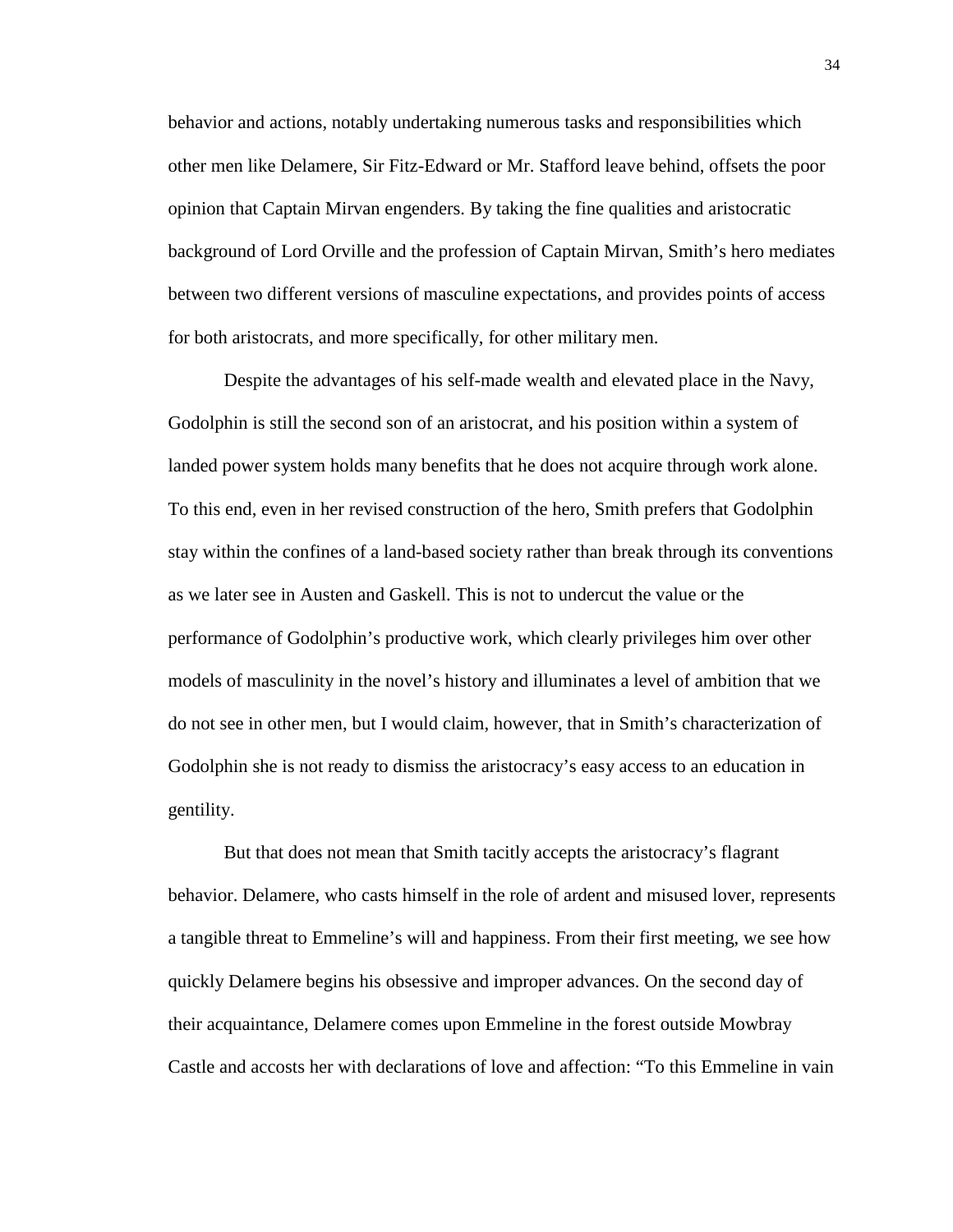objected. To escape was impossible. To prevail on him to leave her equally so. She was therefore compelled to follow him. Which she did with reluctance; while he still continued to profess to her the most violent and serious attachment"(64). Not only are Delamere's advances unwelcome, but also the manner of his address has affected Montreville's opinion of her, and he quickly casts his niece in the role of scheming upstart.

In a later scene at Mowbray Castle, Delamere taunts his father about the episode, "Here is my father, angry with me for making love to my sweet cousin Emmy"(68). Used only by Delamere, this impertinent nickname represents the crux of familial and class tensions: the poor relation loses both status and propriety at the behest of her worldly cousin. Instead of calling her by the proper "Miss Mowbray" or the less formal "Emmeline," Delamere alone uses this nickname. While the audience for his speech is only his father and his friend Sir Fitz-Edward, the former has the power to dictate Emmeline's future and prospects, something that Delamere consistently takes for granted in his courtly pursuits. But in this nickname, we can see how Emmeline becomes a mere object, a malleable person to whom Delamere can gain easy access and, in so doing, manipulate her relationship to his family. He makes Emmeline into an idealized version of femininity: beautiful, weak, and easily constructed to his design.

Additionally, Delamere also blames his father for allowing his passion for Emmeline: "I think I have the most reason to be angry at being brought into such dangerous company: tho' your Lordship well knows how devilishly susceptible I am, and that since I was ten years old I have been dying for some nymph or other,"(68). Like a spoiled child, Delamere reproaches his father for bringing Emmeline into his company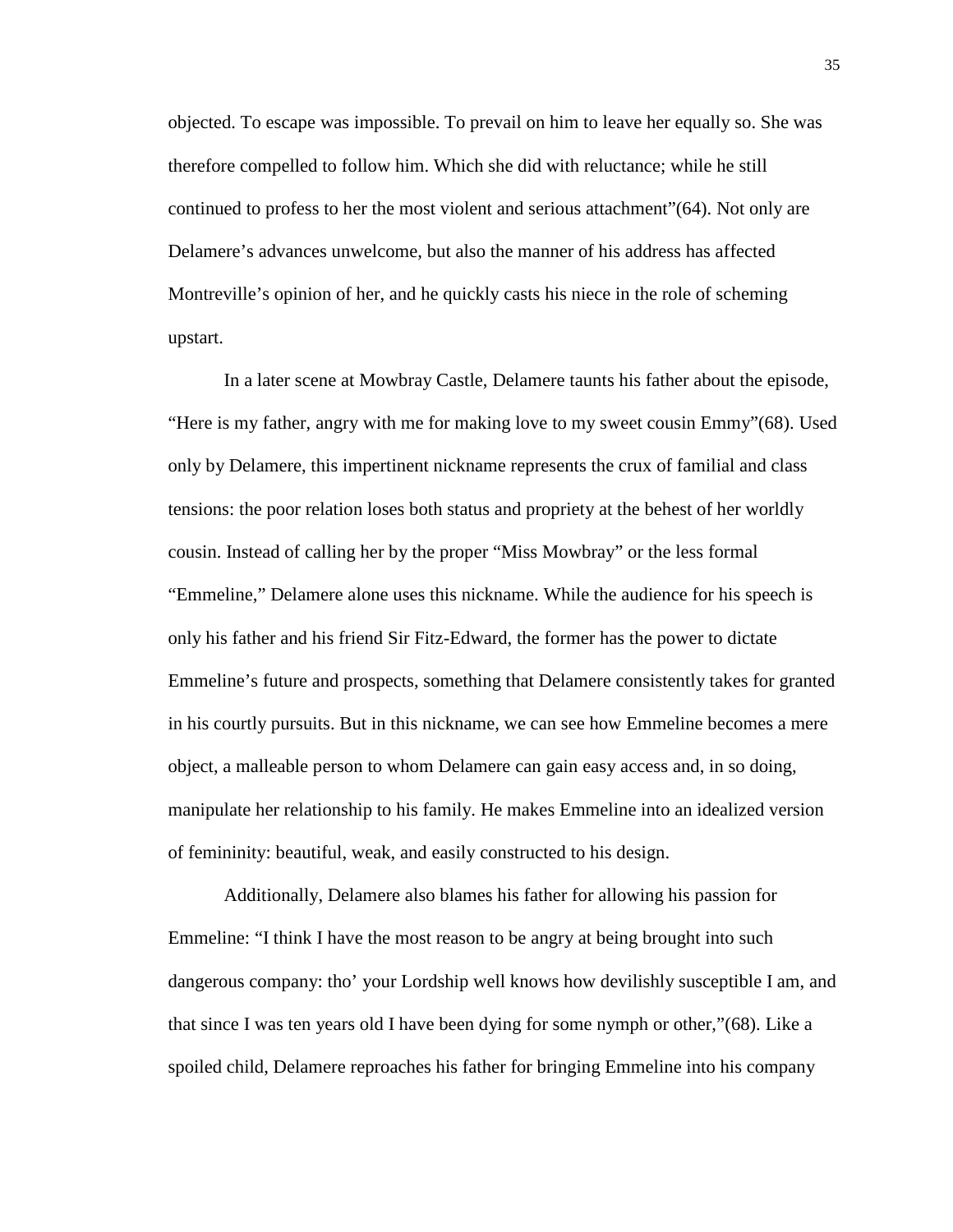instead of himself for falling, in the space of a single meeting, for her charms. Here Delamere also refers to Emmeline as a "nymph," a creature he has searched for since his youth. The mythological nature of his search suggests that Emmeline, or the woman Delamere understands her to be, does not actually exist. By designating Emmeline as "Emmy," the object of his obsessive pursuits, Delamere holds her to standards that are both confining and punitive. Instead of an unwilling woman, Emmeline remains the object of Delamere's childlike wonder and a creation that highlights his own desire for control over his ideal female. He does not see or understand her character and instead constructs her so as to maintain control over his illusion.

It is not merely a lack of decorum that characterizes Delamere's relationship to Emmeline, but also a dangerous and aggressive sexuality. Before Emmeline is exiled from Mowbray Castle, driven from her home in secrecy and darkness because of Delamere, he breaks into her locked room in the middle of the night: "The door, however, was locked. Which was no sooner perceived by the assailant, than a violent effort with his foot forced the rusty decayed work to give way, and Mr. Delamere burst into the room"(71). Smith codes the scene as Gothic: the innocent heroine, beset by the attentions of a lecherous suitor, must escape his presence and navigate the aging castle. Antje Blank reads Smith's use of the Gothic genre as a way of sensationalizing everyday life and properly explaining the violence of events like the French Revolution. While Blank does not focus on *Emmeline*, the novel's initial setting and the message about women's sexual and social freedom inside their own homes is in line with Smith's use of the Gothic for political purposes (80). Although it is Delamere's foot, not his penis that breaches her space, the act itself becomes an assertion of brute male strength and power. Underlain in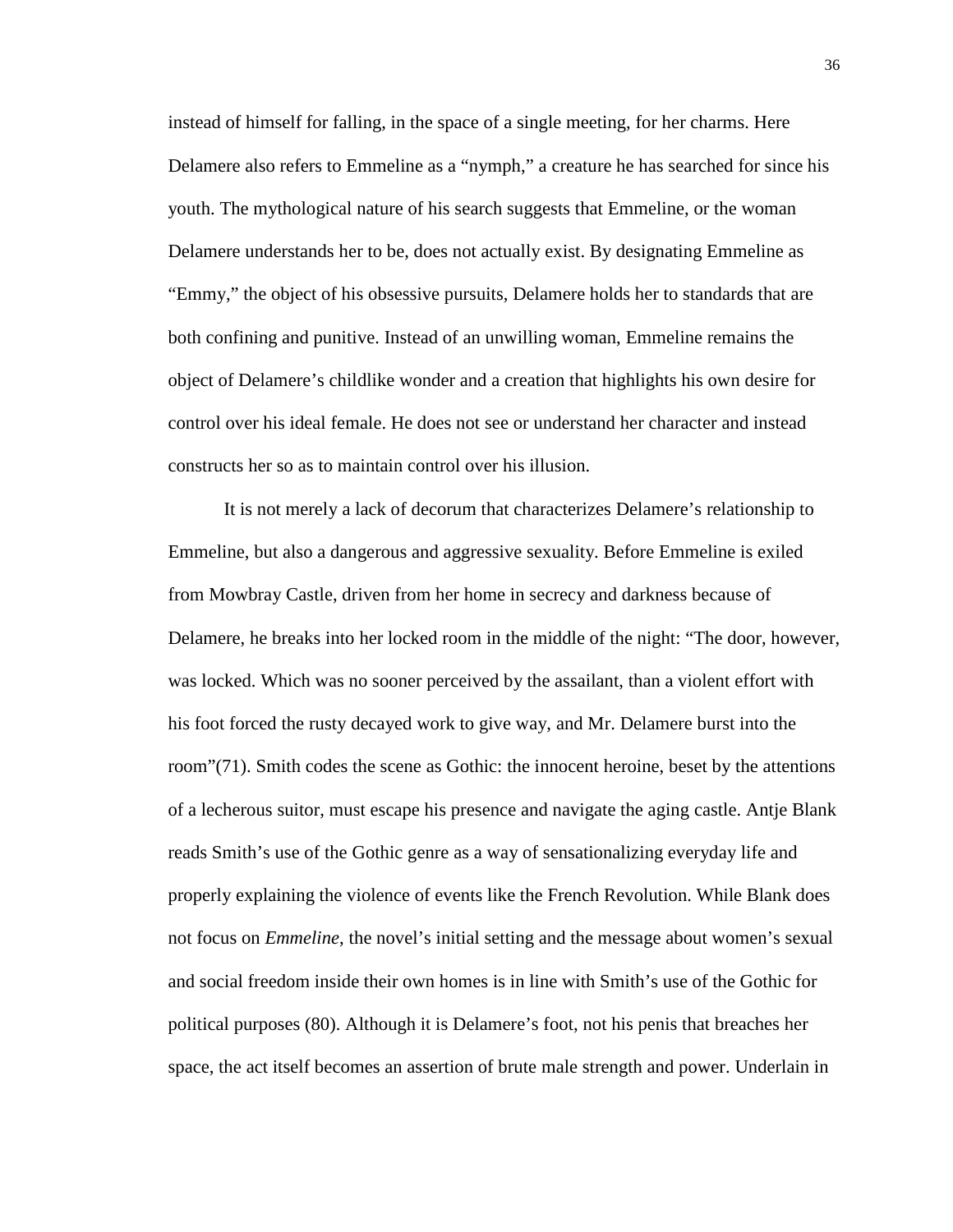Delamere's violation is his determination to prove his masculinity and assert ownership over Emmeline by breaking into her space. With a swift kick to the aging door, Delamere obliterates Emmeline's ownership of space, and asserts his dominance.

But the locked door symbolizes more than just an obstacle between Delamere and Emmeline; one might also argue that the locked door serves as a yonic or vaginal symbol, more specifically, as a hymen or a physical barrier between Delamere's force and Emmeline's safety. By pushing his way into her room and violating her space, Delamere essentially deflowers her room, invading a space where Emmeline controls the access. While Montreville may confine her to her room, she still maintains control over who may enter and who may not. Delamere disrupts this control and instead, walks through her last fragile barrier between herself and the other members of the castle, and, eventually, society and the larger corrupted world.

Although Delamere remains Emmeline's most devoted suitor, his love for Emmeline signifies more of his own issues than her suitability as a partner. The motives, emotions, and interests he prescribes to her are anything but genuine, and we see Delamere devolve into the worst type of lovelorn hero, engaging in behaviors that jeopardize Emmeline's reputation and sense of safety. The aggressive nature of his behavior contains a sexual component, particularly in this violation of Emmeline's room. While he may not force his sexual attentions on Emmeline, he attempts to possess her against her will.

In this scene, Smith demonstrates how fragile Emmeline's means of protection are: Emmeline's sense of home is subject to the whims of an aristocratic uncle and his son, both of whom either forcefully intrude her space or allow for this intrusion to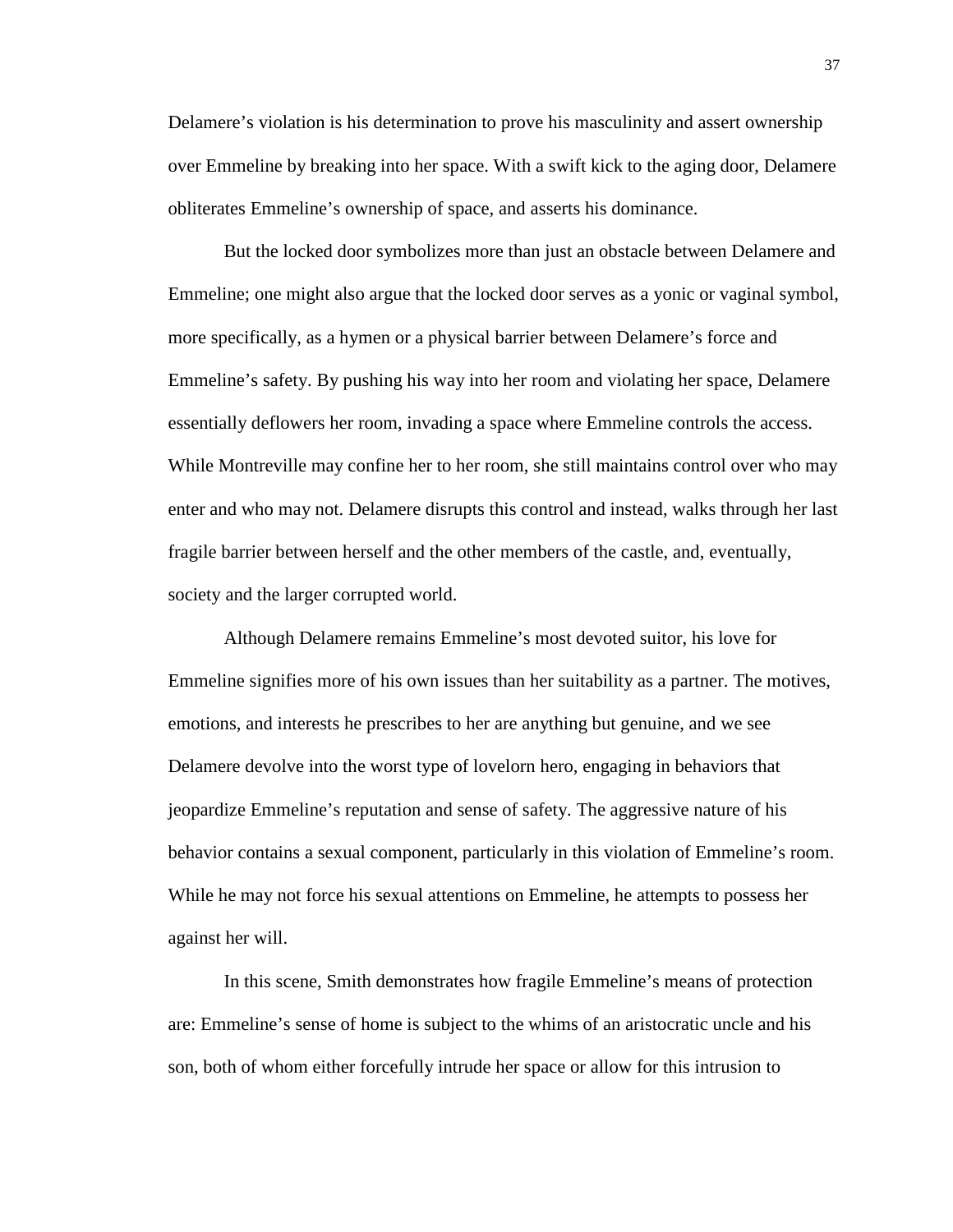happen. Rusty locks and confinement offer little protection against the ravening will of Delamere, and even Lord Montreville, to whom she flies, has enabled these impotent means of protection by keeping the estate in its state of decay. With Montreville's orders and Delamere's passion, she must leave this space even earlier than intended and be thrust into a world she has yet to know. Delamere violates her last memories of home, making her final moments at Mowbray Castle full of terror.

But even after she flees Mowbray Castle, Delamere's dangerous sexuality and obsessive pursuit leave Emmeline no place to hide. Her room at Mowbray Castle and several of her successive homes in Swansea and London are compromised because of Delamere, forcing her to abandon them or garner Lord Montreville's wrath. While Emmeline and readers alike are not privy to too many of the details from Delamere's past, ample evidence suggests that Delamere engages in activities that would designate him as a libertine. Allusions to indiscriminate attachments and previous liaisons speak to Delamere as someone who does not often practice gentlemanly behavior. By his own admission at the beginning of the novel, he finds himself easily susceptible to female beauty. Even in Delamere's constant companion, we see some of the same tendencies. We discover later in the text the source of Fitz-Edward's rakish behavior and melancholy: an illegitimate child conceived during an affair with a married woman. While the event shakes Fitz-Edward, his actions, and those of his close companion Delamere, still remain questionable.

It is worth noting that Fitz-Edward is also a friend of Godolphin's, but the two men are so rarely in each other's company that we can assume Fitz-Edward holds no influence over Godolphin. Although Montreville may think that the relationship between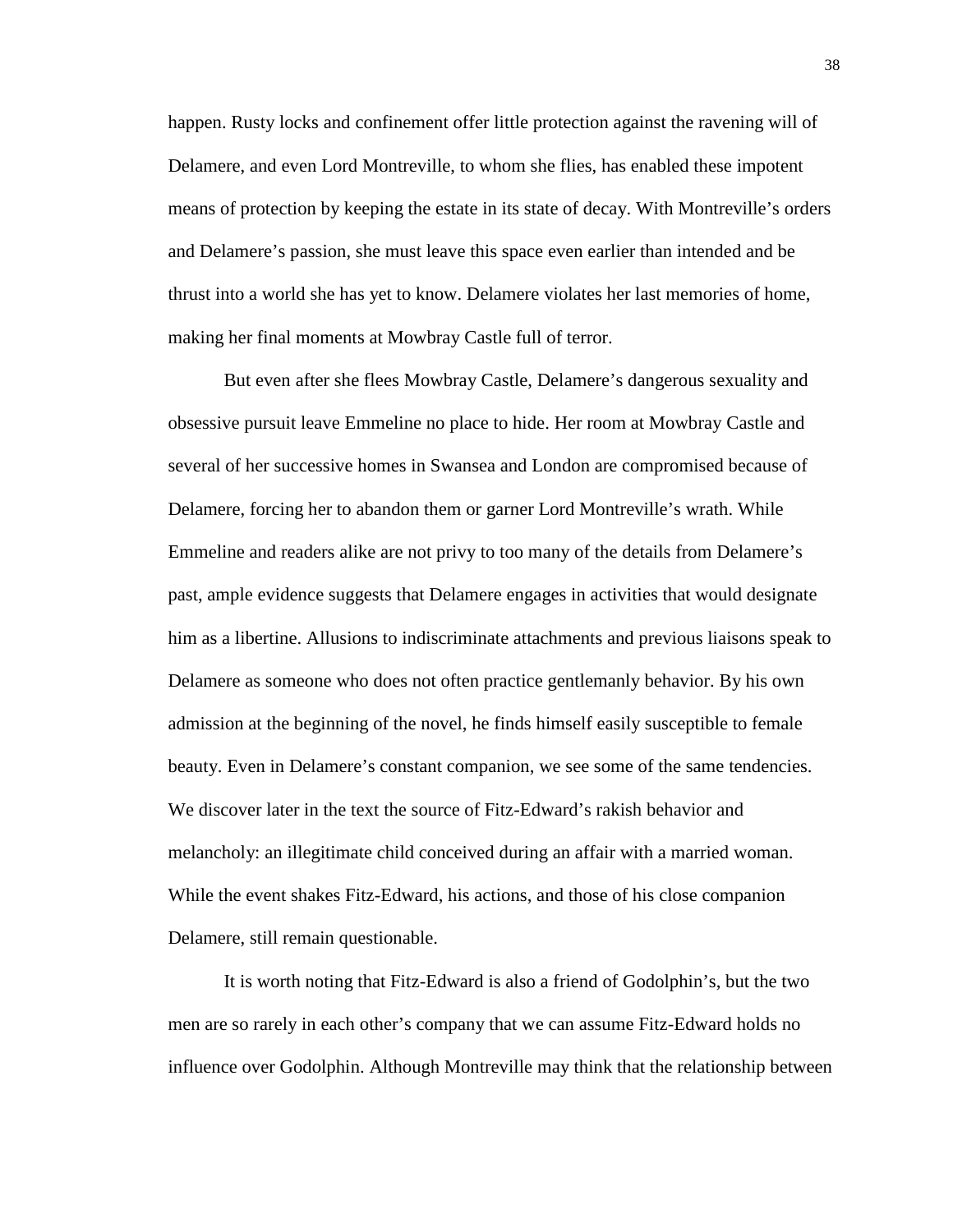his son and Fitz-Edward will have a steadying influence on Delamere, but with Fitz-Edward's behavior that becomes an unlikely possibility. However, the strongest indicators of Delamere's libertinism are his actions themselves. Easily cloaking his actions in the guise of love, Delamere's behavior speaks to a man accustomed to getting his way with women. One can infer that while he may not have shown such violence of affection, he has certainly engaged in other attachments with women, respectable or not. The brazen actions are detrimental and selfish, but they are also calculated, leading readers to believe that Delamere has practiced his seduction before.

From the description of Delamere's pursuit, readers will likely agree that a heroine such as Emmeline should not marry a man like Delamere. Despite Emmeline's many moral and physical attributes, it is also obvious from Montreville's resistance that Delamere could not have chosen a more unsuitable match for himself. However, it is precisely the inappropriateness of their match that continues to drive Delamere's attachment. In his pursuit of Emmeline, we can see where his courtship takes on a rebellious and immature angle. He is told not to marry her, not to pursue her, and yet he continues to follow through with his outlandish behavior. One has to wonder how much of Delamere's passion is genuine and how much of his courtship is the result of a reaction against his father's authority. To this end, he does everything possible to transgress the boundaries of class, society, and the propriety of the heroine, all to flout his parents' influence in his choice of partner. Unaccustomed to resistance and denial, Delamere's behavior disregards the conventions of society as he works to engage Emmeline in the same reckless conduct. His behavior seems more like the actions of a rebellious teenager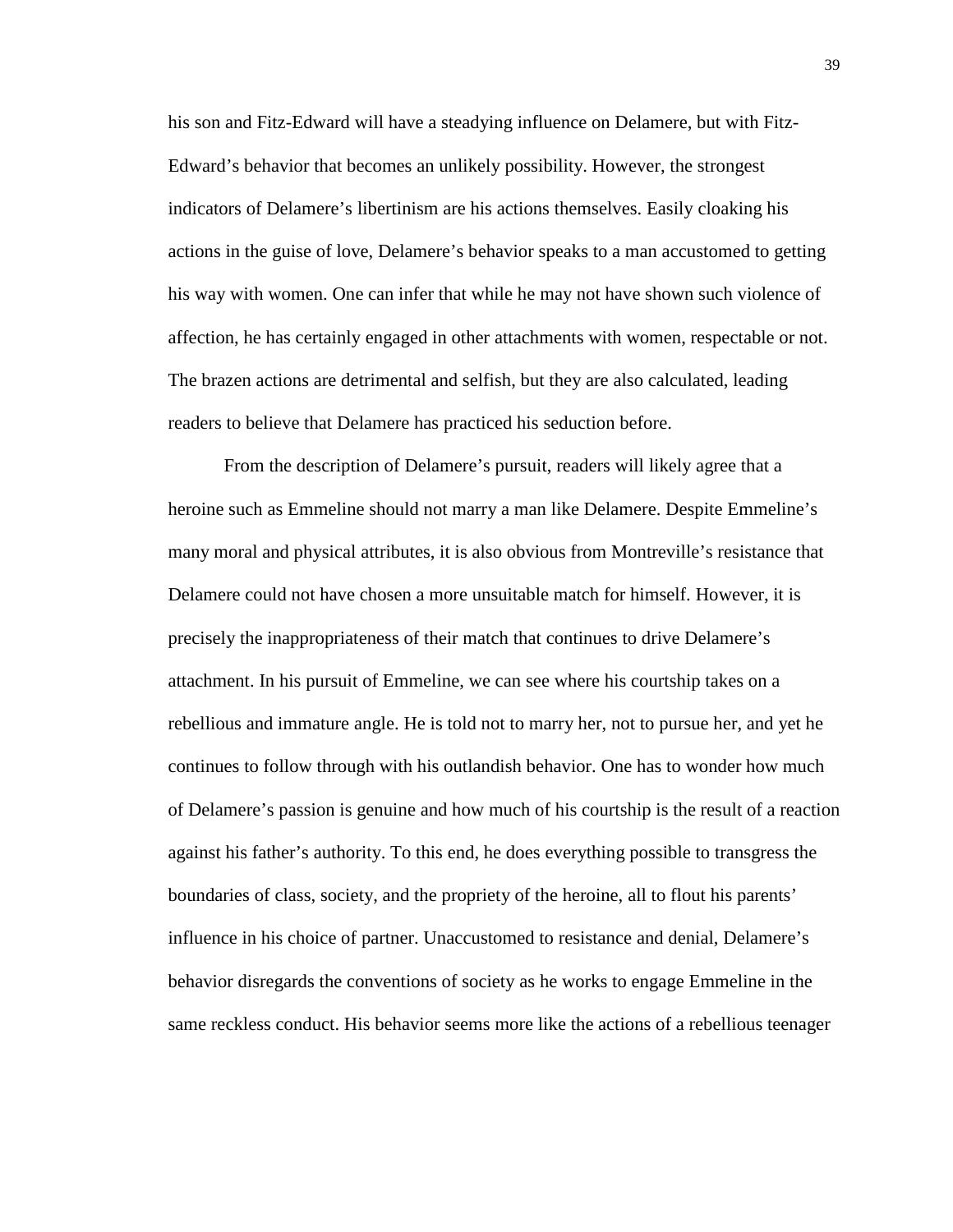than of a man in love. Emmeline merely becomes a fixation, an object that he uses for his own private rebellion.

Emmeline's superior grace in the face of such masculinized upheaval does her credit. And although she is characterized as naïve, she is described as neither silly nor foolish. While Smith suggests that Emmeline's virtue and kindness are "natural" parts of her character, the old tomes in Mowbray Castle's decrepit library serve as tools for educating the heroine,

From these, Emmeline turned in despair to some others of more modern appearance, which tho' they also had suffered from the dampness of the room, and in some parts were almost effaced with mould, were yet generally legible. Among them, were Spencer and Milton, two or three volumes of the Spectator, an old edition of Shakespeare, and an odd volume or two of Pope. (47)

 We can see from the titles that the texts, even in their current state of disuse and mold, are the makings of a classical education and one that Smith wishes to impart on her heroine. Additionally, we should also note that Emmeline, who must cobble together an education from clearly insufficient texts, saves these few pieces of literature from the castle's state of decay. Smith's description here is twofold: it suggests that while Emmeline's education is more than adequate, it is actually rather outdated. Second, this description indicates that the works of previous male writers do not address the concerns or difficulties of the female experience; their words, literally obscured by age and another man's neglect, do not make sense for a contemporary female life. Later, the narrator speaks to novels and their place in Emmeline's education:

Emmeline, however, by her unwearied researches, nearly completed several sets of books, in which instruction and amusement were happily blended. From them, she acquired a taste for poetry, and the more ornamental parts of literature; as well as the grounds of that elegant and useful knowledge, which if rendered not her life happier, enabled her to support with the dignity of conscious worth, those undeserved evils with which many of her years were embittered. (48)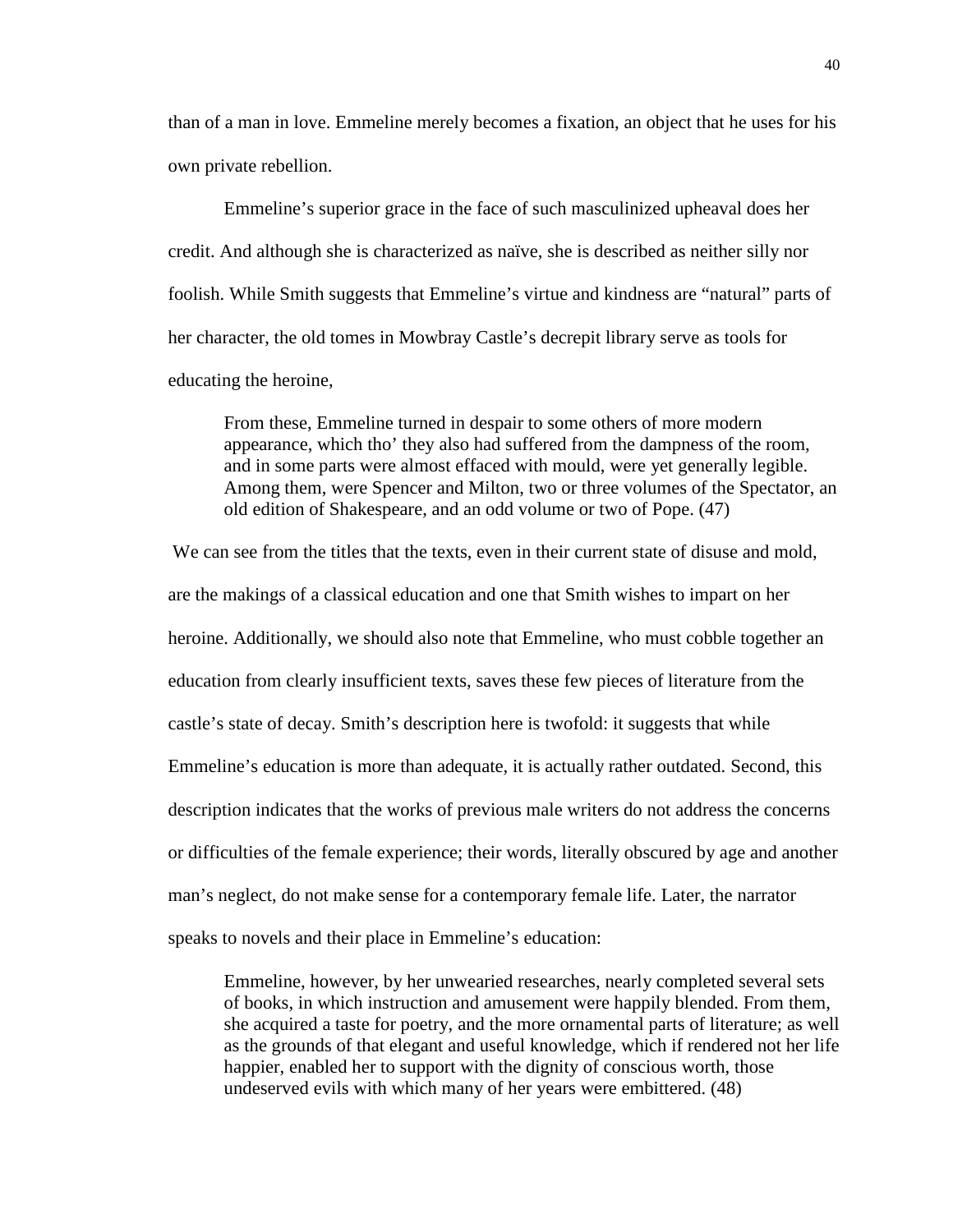Given the context and the emphasis on "instruction and amusement," we can assume that Emmeline's "set of books" are actually novels. While there are no specific authors or the names of recognizable texts as in the description previous, for Emmeline, the novels provide a gateway to a better education. As the narrator notes, both poetry and the "more ornamental parts of literature" are accessible due to Emmeline's exposure to novels, and Smith also illustrate how pleasure, or at least acceptance, may be gained from such texts. This idea of novels as useful in providing the heroine with tools for a thorough education and happiness may seem like a strange sentiment from Smith, but we are given to understand that Emmeline's "unwearied researches" and the education provided by the male canon are not enough to satisfy all her needs. This ability to bear the trials of her life, isolated and alone as she is at Mowbray Castle, is exclusively derived from the novels, not from the exhaustive list of men who once filled her family's library. Although Smith may disdain her provisional work as a novelist, this passage contends that this work provides a necessary, even important, resource for women.

And Emmeline does not rely on novels for too long. After Emmeline's escape from the castle, Smith inserts Mrs. Stafford, who from Smith's description, bears a marked resemblance to the author herself: "She appeared to be not more than five or six and twenty: but her person seemed to have suffered from sorrow that diminution of its charms which time could not yet have effected. Her complexion was faded and wan; her eyes had lost their lustre; and a pensive and languid expression sat on her countenance" (80). Emmeline goes on to notice that Mrs. Stafford has a rather elegant mind, with great knowledge of art, literature, and society, which she willingly imparts to the heroine. However, the similarities do not stop with Mrs. Stafford's education and marital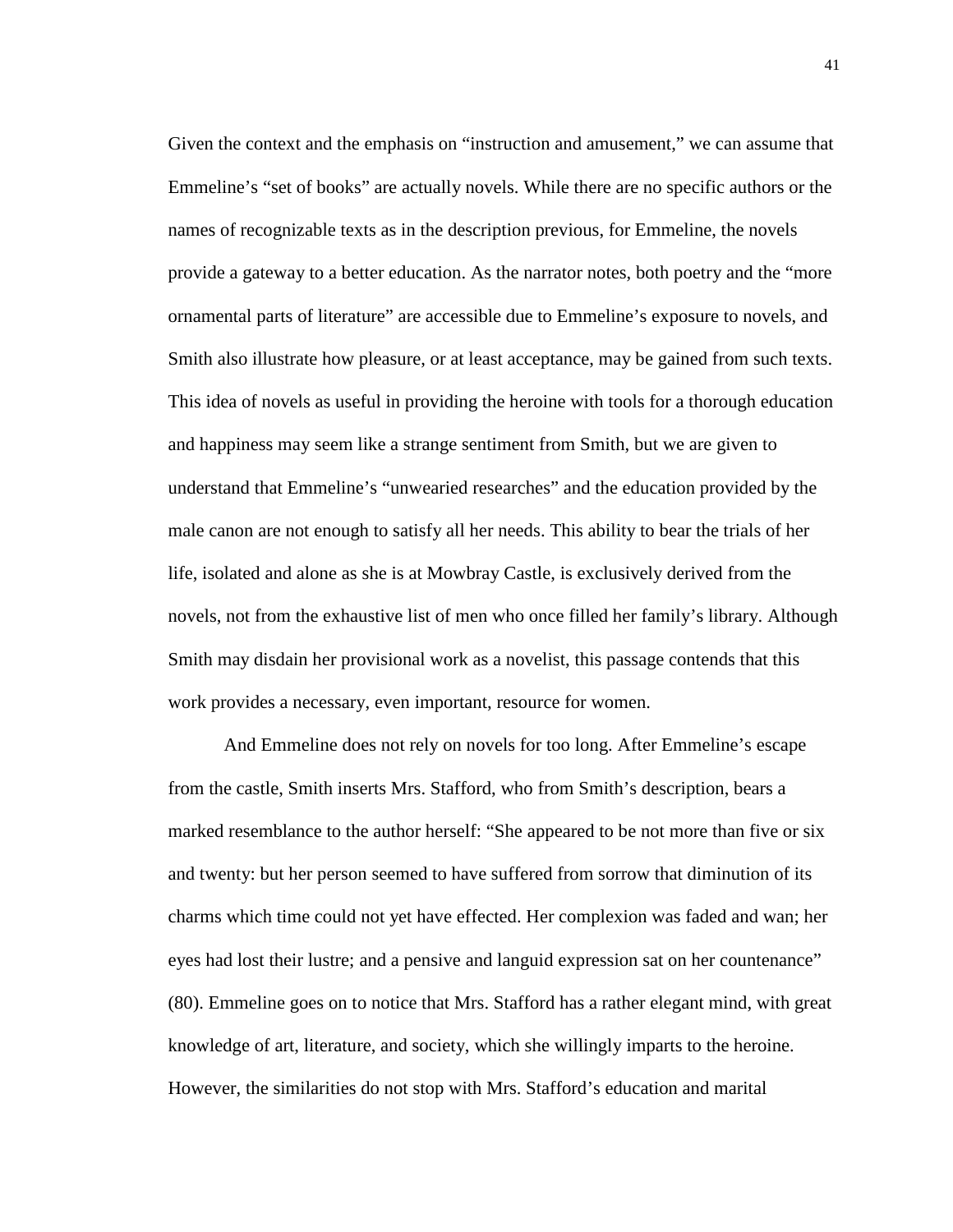melancholy; Mrs. Stafford's later departure to France to stave off her husband's creditors remains remarkably similar to Smith's own biography. Critics often note the similarities between Smith and many of her poetic narrators or figures, but it becomes clear that Mrs. Stafford's family, husband, and precarious financial situation effectively insert the author into Emmeline's story. <sup>15</sup> This is born out by the text as Mrs. Stafford guides the naïve Emmeline and keeps the heroine from an inappropriate match with Delamere.

But we see in Mrs. Stafford's story, as we do with Smith, the perils of an early marriage and the effects of a poorly chosen husband: Mrs. Stafford's reality clearly represents Emmeline's future. Delamere's social position and wealth may make them less likely to struggle with debt and creditors, but we see in Mrs. Stafford's countenance—her "lost lustre" and faded complexion—how miserable and uncertain life is with a degenerative husband. A token bad husband and poor father, Mr. Stafford embodies all manner of improper male behavior. In his abandonment, his impatience with his children, and his pursuits of pleasure and its dissolution of their wealth, we see Smith present a full-fledged cautionary tale for Emmeline. More importantly, in the Staffords' marriage we see exactly what future awaits Emmeline if she were to align herself with Delamere.

Stuart Curran argues that Smith reworks the courtship novel from the inside out, and while he sees this work mostly done on Smith's heroines, I see Smith also revising her heroes (200). Like the heroine herself, Smith does not wish to fix Delamere or reform his libertine ways. Instead, Smith forsakes Delamere entirely, forwarding Godolphin as a superior male character and a much better suitor for Emmeline. To this end, Godolphin

<sup>&</sup>lt;sup>15</sup> Like Curran, Stephen C. Behrendt explores the connection between Smith and her contemporary poets like Wordsworth and Coleridge. However, Behrendt claims that much of Smith's success lies in her ability to blend autobiography with form: "she mythologized her own physical and psychological experience in poems whose evocative power touched the lives and experiences of many contemporaries" (189).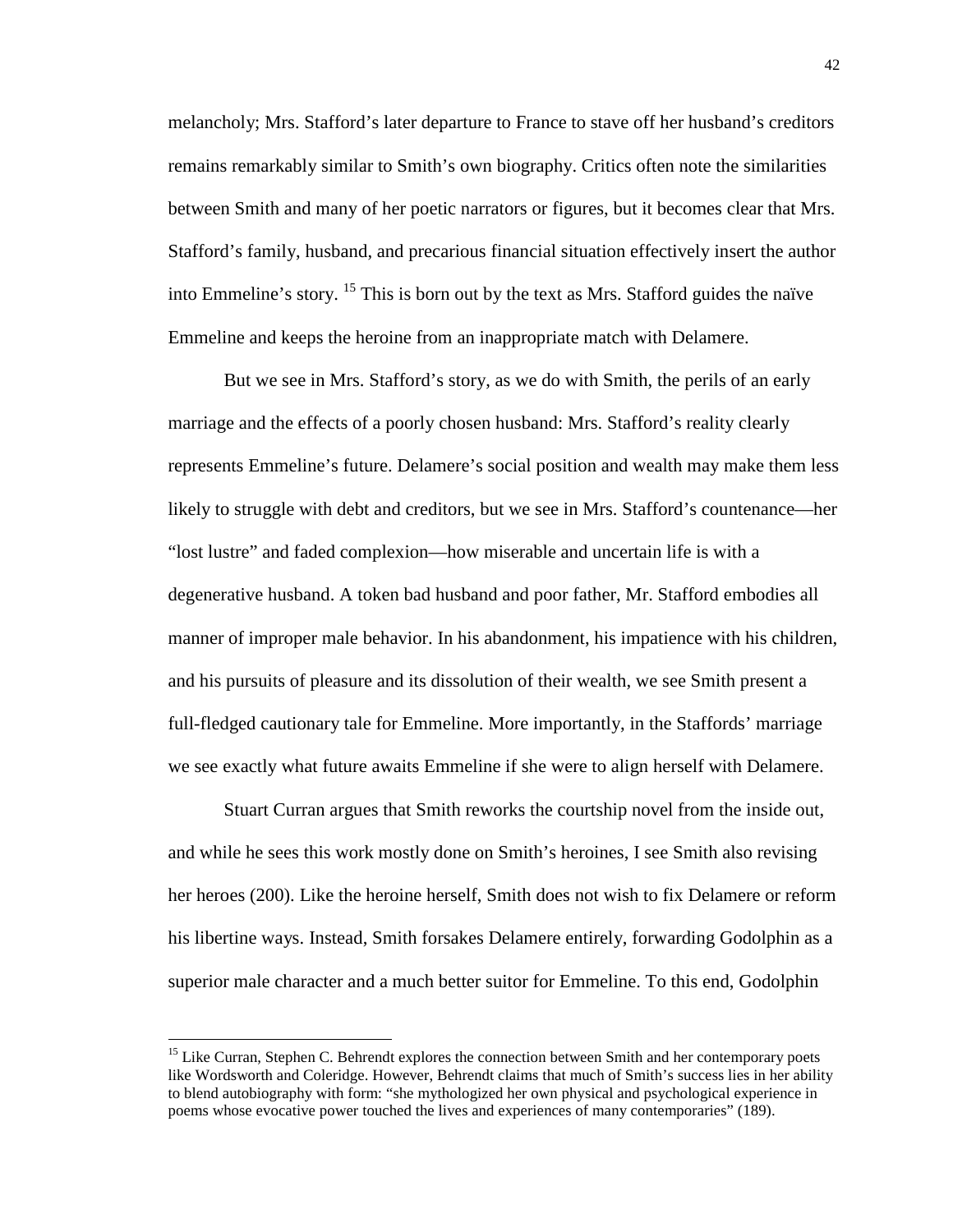becomes the embodiment of Smith's masculine project; we see in his profession, his work, and his courtship the very model of what a hero should be. In Godolphin, we see the culmination of Smith's ideas about gender dynamics, specifically about how men should interact with women. By juxtaposing the libertine Delamere with the stalwart Godolphin, Smith demonstrates how ineffective and antiquated constructions of aristocratic masculinity are when juxtaposed with professional masculinities.

While Godolphin does not appear until the third volume (until then Emmeline is subjected to Delamere's courtship), Smith previously makes his presence known to readers and the heroine. Shortly after Emmeline and Mrs. Stafford meet the disgraced Lady Adelina, the young woman tells the entire sordid tale of how she came to be pregnant and isolated in the cottage near the Stafford estate. As Adelina describes her marital hardships and her infidelity with Fitz-Edward, she details the position and state of her family. Emmeline quickly recognizes the first son Lord Westhaven as her cousin Augusta's husband, but it is Adelina's other brother William who receives much attention and love from his sad sister:

He is perhaps one of the most elegant and accomplished young men of his time; but to be elegant and accomplished is his least praise—His solid understanding, and his excellent heart, are an honour to his country and to human nature. That quick sense of honour and that strictness of principle, which now make my greatest terror, give a peculiar lustre and dignity to his character. (223)

Adelina's glowing description of William as a loving brother and an excellent man is later evidenced by his abrupt arrival in Bath. The dedication between the siblings, despite Godolphin's absence of several years, speaks to his devotion and sense of familial duty. While, certainly, Adelina remains a biased source on the subject of her brother's goodness, it is notable that she does not rhapsodize about her other brother in the same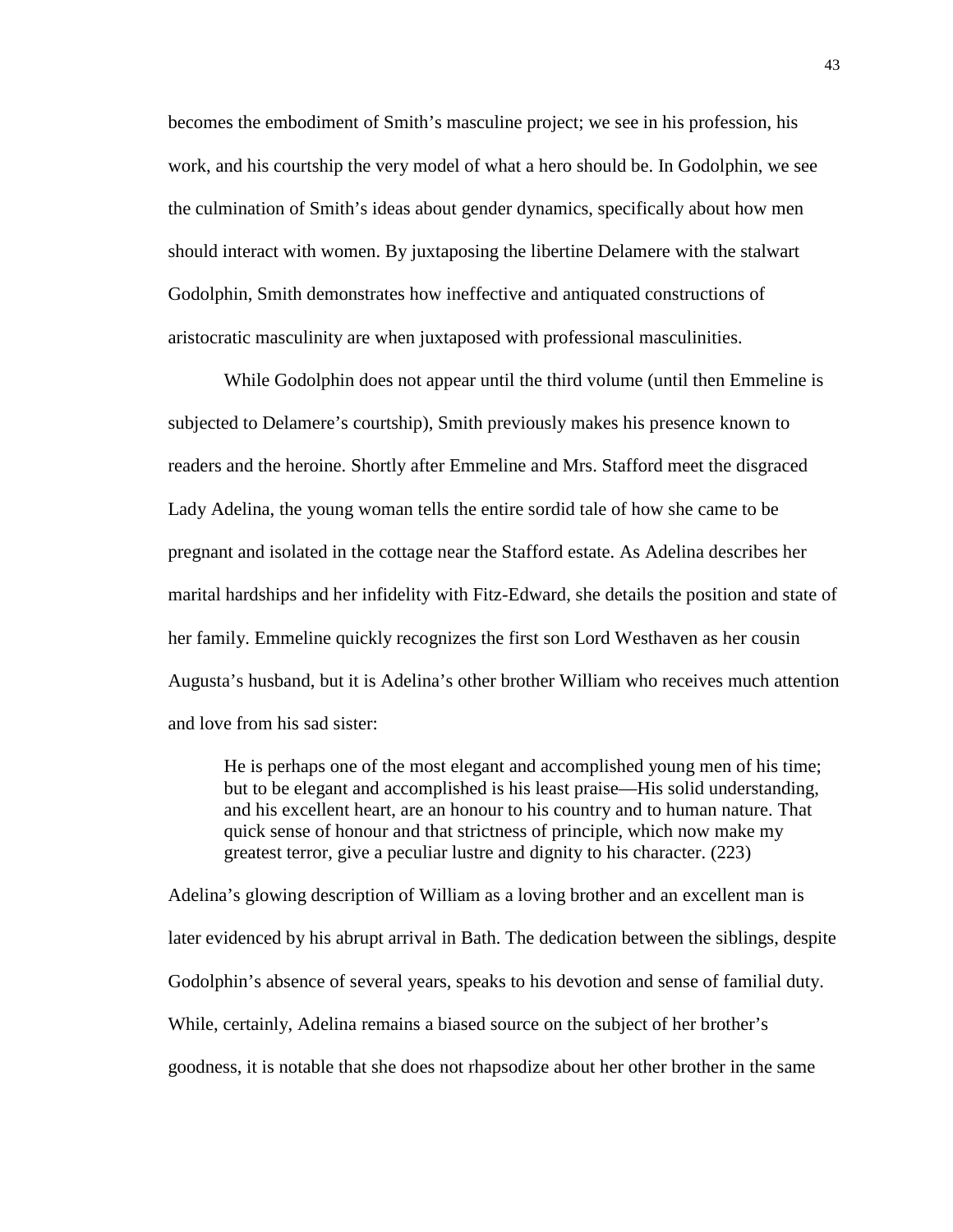fashion. Her description of her brother Lord Westhaven is brief and to the point, often in this description referring to him as "my older brother"(217), not by his name Charles. She worries that Westhaven will discover the pregnancy, but it is Godolphin whose disapproval she fears most. His "strictness of principle" is the main concern, although when Godolphin does find his sister, he shows remarkable kindness and understanding, going so far as to adopt Adelina's bastard.

 In addition to Godolphin's brotherly fidelity, in Adelina's tale we learn that Godolphin also had a strong bond with his father. The relationship between the former Lord Westhaven and his second son illustrates remarkable affection: "My father received him with that delight a father only can feel; and saw and gloried with all a father's pride, in a successor worthy of his ancestors"(223). While Adelina voices her father's feelings, the point about Godolphin as a "successor worthy of his ancestors" demonstrates just how much the former Westhaven favored his second son. The laws of entailment prevent a father from choosing which of his children will inherit, but we can gather from this description of Godolphin as a "successor" that had his father been able to choose, he might have chosen Godolphin as the next Lord Westhaven. Neither Adelina nor her father wax poetic about Charles; Godolphin receives all their attention and praise.

While Godolphin remains the family's pride, his accomplishments and work are a crucial part of his father's love and his sister's affection. Unlike his brother or Delamere who inherit titles, Godolphin must work in a profession like the Navy in order to raise his status and maintain his living. <sup>16</sup> However, his strong commitment to his profession does

<sup>&</sup>lt;sup>16</sup> Much of the scholarship about the navy surrounds Austen's later novel *Persuasion*. Namely, Brian Southam's *Jane Austen and the Navy* (Greenwich, CT: National Maritime Museum Publishing, 2005) historicizes Austen's connection with the Navy and its relationship to her fiction, particularly in *Mansfield Park* and *Persuasion.* Southam's focus is on Austen and, therefore, does not reference Smith's Captain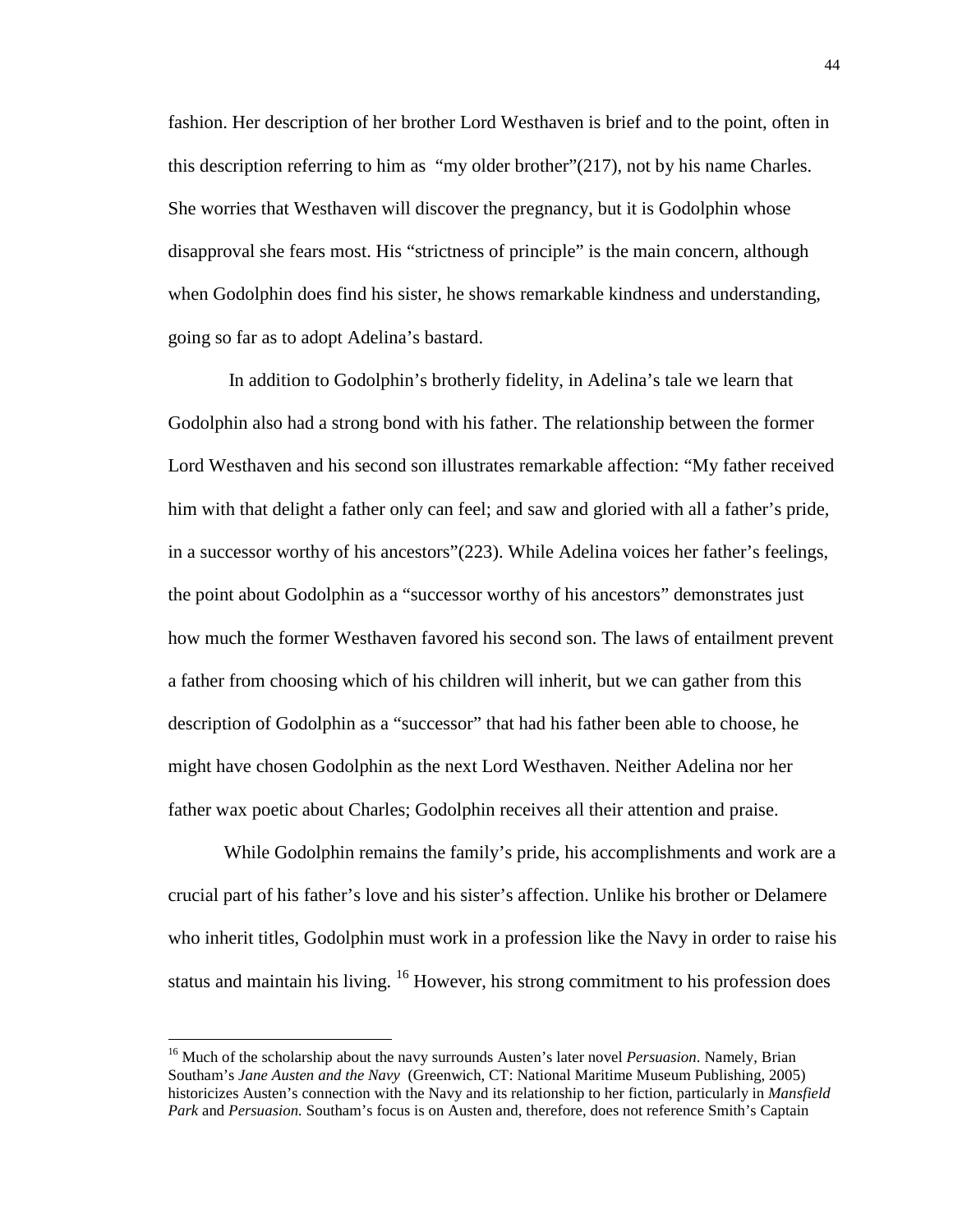not affect the relationships he builds; they merely force him to navigate the distance and separation. One cannot help but juxtapose Godolphin's congenial familial relationships with that of Delamere's: the indifferent opinion of his father, the subdued relationship with his sisters, and the manipulative relationship with his mother, all show a family full of dysfunction and chaos. To this end, Smith draws a direct correlation between familial and spousal duty: the way a man treats his family directly reveals how he will treat his future wife. In Delamere's indifference to the opinions of his family, we see how he has little respect for the opinions of Emmeline, and will likely treat her in the same manner as his family members.

Additionally, through Adelina's narrative, we learn about Godolphin's superior character and the significance of his work. Godolphin's kindness, even described in the exalted terms of a devoted sister, significantly impacts how Emmeline views men. The ultimate purpose of Adelina's description shows readers and Emmeline, even before Godolphin's late entrance, that he presents a viable alternative for Emmeline. Additionally, Godolphin's profession becomes one of the first things that readers gather from Adelina's first account: "When [Adelina's father] last returned, my elder brother, then near eighteen, desired to be allowed to go into the army"(221). Underpinning this narrative of brotherly fondness is Godolphin's dedication to his work. While Adelina describes her brother as absent for much of her childhood, she bears great affection for him despite the separation, "My brother William, who had always been designed for the navy, left me also for a three years station in the Mediterranean" (222). The narrator later tells us of Godolphin's age, "Godolphin, who was now about five and twenty, had passed

Godolphin. For my argument, however, I see quite a strong resemblance between Godolphin and Wentworth. Their courtships, their situations, and their relationship to the Navy provide ample evidence for such an interpretation. I will further expand upon these similarities in my later chapter on *Persuasion*.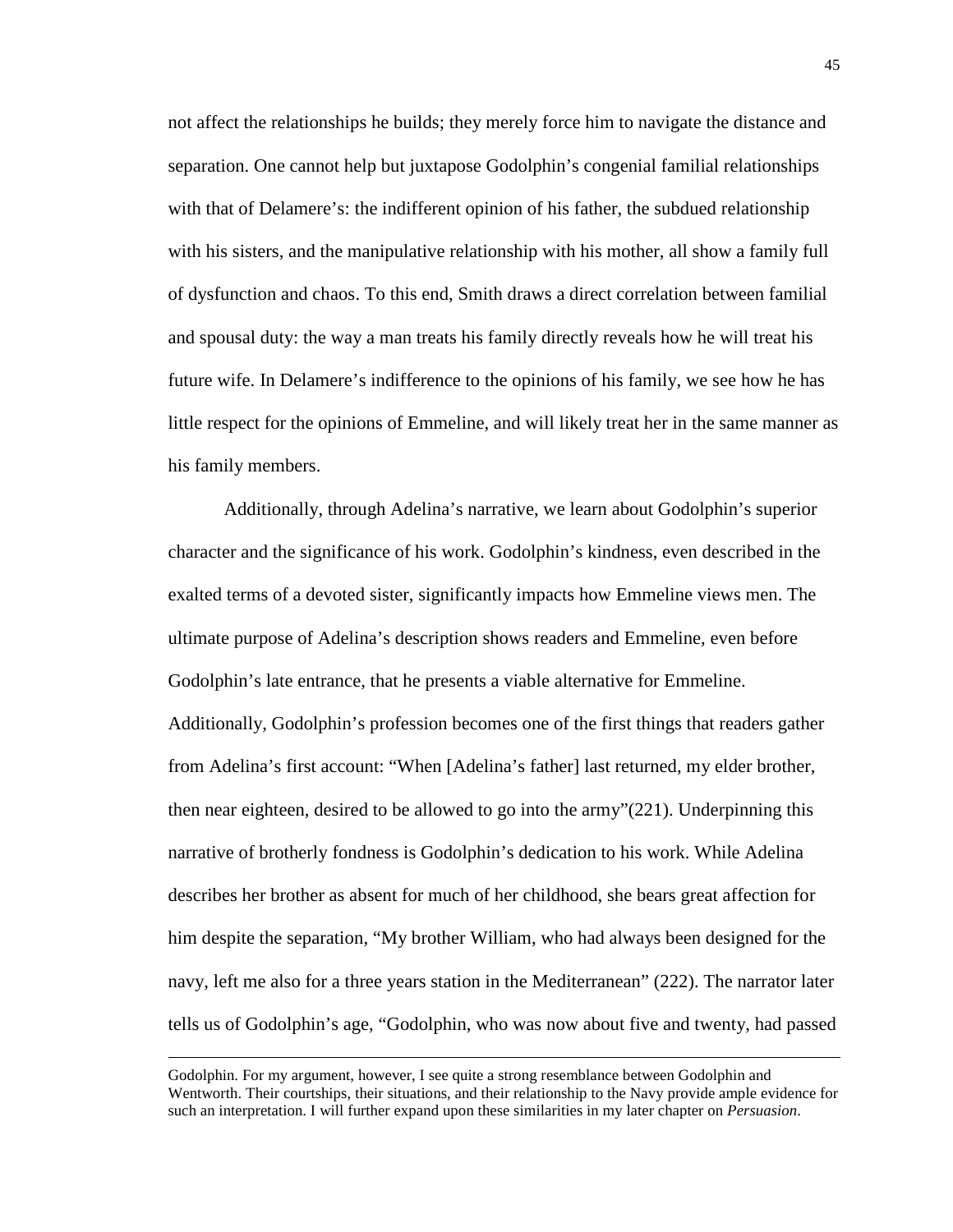the greatest part of his life at sea"(269). His title as Captain, something that Emmeline and Mrs. Stafford use, denotes that he has raised himself in his profession. Certainly there are several suitable options for an industrious man: the clergy, the law, or the military, but Godolphin's choice and his being "designed for the navy" suggest a particular devotion to his profession.

The fruits of Godolphin's position also include a home and much financial success. His home on the Isle of Wight remains a safe haven for his sister after the birth of her illegitimate son. The independence of his situation and its benefits for his family members illustrate the advantages of hard work and occupation. While Godolphin must work for a living, he actually seems to enjoy and be successful in his given career. Furthermore, his career has afforded him a place that offers stability and independence, which even from Adelina's description is not a part of his aristocratic childhood. As the narrator describes the house, one also can see its significance to a naval man:

About half an acre of ground lay between it and the cliff, which was beat by the swelling waves of the channel. The ground on the other side rose more suddenly; and a wood which covered the hill behind it, seemed to embosom the house, and take off that look of bleakness and desolation which often renders a situation so near the sea unpleasant…(295)

His seaside home and its place on an island, particularly a remote part of the Isle of Wight, demonstrate a certain affinity for the sea and the independence such a locale affords. <sup>17</sup> Godolphin's home also serves to differentiate him from the land-bound aristocracy. Free from the conventions of society, or a least able to manipulate those confines, Godolphin's home offers Adelina freedom and sanctuary with her child.

<sup>&</sup>lt;sup>17</sup> Located off the southern coast the United Kingdom, the Isle of Wight is the largest island in the UK. While it later becomes a popular resort spot during the Victorian era and appears in other novels, *Emmeline*  is one of the first novels to use it as a setting.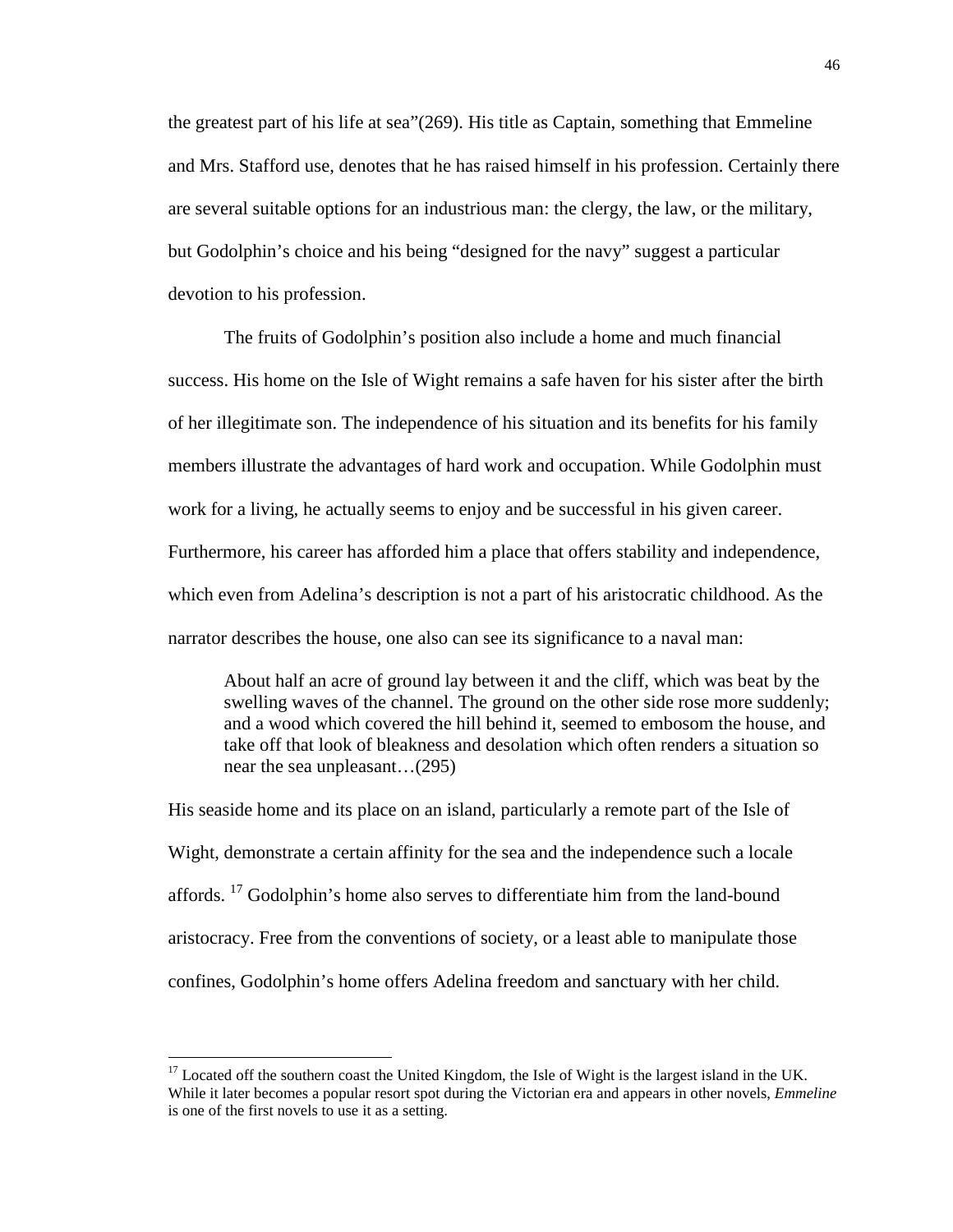But more than a safe place to live, Godolphin's profession enables him to recognize Adelina's child and save the boy from social stigma. Without the entanglements of a title and entailment, Godolphin may acknowledge little William as his own without fear of muddling the line of inheritance. Their brother Lord Westhaven would be unable to make such a gesture for his sister because of the conventions that bind his title. Because Godolphin owns his home and makes his own money, he does not need to worry about little William usurping his future progeny.

Although Godolphin may choose his profession and become successful in the process, it is difficult to ignore the impact of his aristocratic upbringing. Many of the qualities that Godolphin possesses are considered gentlemanly; his considerate behavior towards the women in the novel and his familial loyalty both suggest that Godolphin retains some of the education from his aristocratic childhood. While we know his family's life itself was not lavish due to the former Lord Westhaven's debts, it remains difficult to separate Godolphin from the aristocratic sphere to which he was born.<sup>18</sup> Certainly because of his upbringing within an aristocratic family, Godolphin bears the markers of an aristocratic life, but his profession offers another way to appeal to gentlemanly behavior. His place as a second son, not a first or the inheritor of an estate, makes his achievements—his home, his wealth—all the more exemplary. While Godolphin's experiences are limited to the Navy, one may extrapolate to other realms of work. It is Godolphin's actions while onshore that determine how his work translates into the type of work a gentleman should do. To this end, Godolphin becomes defined as

<u>.</u>

 $18$  Adelina remarks that her older brother Charles attends Eton (217). As a second son, Godolphin likely would not have access to this same elite education. However, Adelina notes that when their father goes abroad, she and Godolphin are left in the care of a relative where they "received such education as our ages admitted"(217). Although this is still rather vague, we can assume that Godolphin receives an education comparable to his brother's, possibly from a tutor in his home.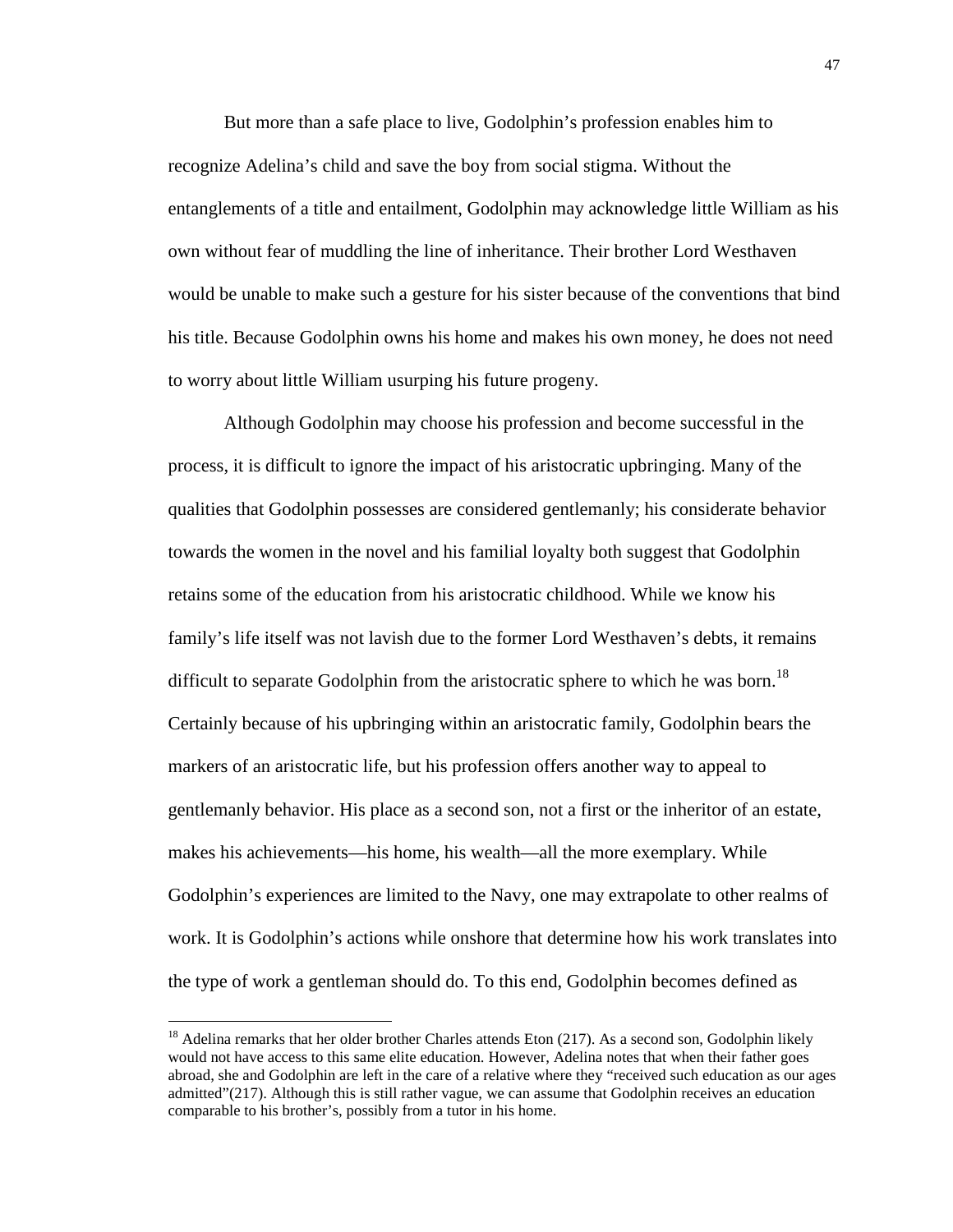much by the actions he performs as the actions he does not. While Robin Gilmour speaks to later developments of the gentleman, her argument recognizes how the gentleman is defined as much by what he is as what he is not (22). Therefore, we know Godolphin is a gentleman because he does not impregnate or seduce any married woman, nor does he kidnap or force any woman to elope, nor does he spend his family into debt. Throughout *Emmeline*, we are shown the full spectrum of destructive male behavior. From impropriety to outright physical force, the behavior of men in the novel leaves much to be desired, and although there are certainly benign male characters that do not wreak havoc on the lives of the women in the novel, they remain marginal. The behaviors and manner of problems caused by men who inhabit the sphere into which Godolphin was born create quite a disaster, one that Godolphin, in his evolving role outside this sphere, must remedy.

Yet it is this role as a man of action and civilian (although still tied to his professional identity) that demonstrates how he strengthens the definition of a gentleman. The actions he performs are often directed towards women or for the purpose of protecting women. When Godolphin legitimizes his illegitimate nephew William, he still bears the brunt of lesser men's mistakes. He continuously takes on responsibilities that are not his own but rather those of other men's—Mr. Stafford, Fitz-Edward, even Delamere's. He escorts Mrs. Stafford abroad and delivers the news of Delamere's death to his family and Emmeline. Both of these are tasks that are not only gentlemanly but all the more significant because they are not a part of his duties. To that end, we can classify Godolphin's main actions as solving the problems of aristocratic men and also strongarming rakes into doing their duty. By circumstance, position, and wealth alone,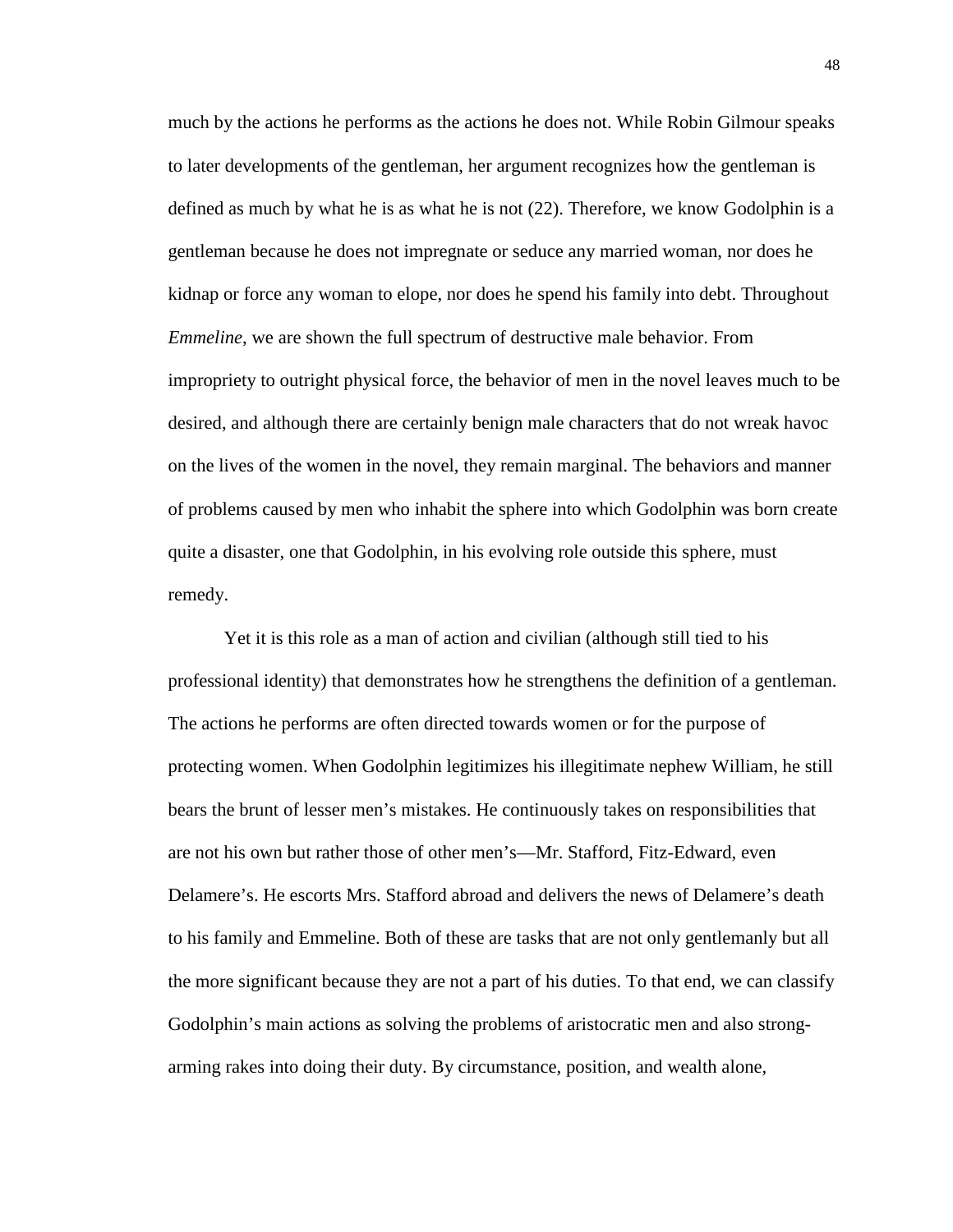Delamere remains the better match for Emmeline. However, Delamere's adherence to a masculinity that produces little work and causes a great deal of destruction and chaos makes Godolphin's problem solving abilities necessary and eminently attractive.

But the narrator notes that, even for a man who spends much of his time in a naval occupation and in an environment with other men, Godolphin does not develop unsavory habits: "Tho' Godolphin had one of the best tempers in the world—a temper which the roughness of those among whom he had lived only served to soften and humanize, and which was immoveable by the usual accidents that ruffle others, yet he had also in a great excess all those keen feelings, which fill a heart of extreme sensibility"(271). Here the narrator suggests that rather than bend to the perceived "roughness" (we can see where Burney's Captain Mirvan does not possess this same fortitude) around him, Godolphin learns to be more gentlemanly because of that environment. Rather than work as a way to dilute a man's gentlemanly attributes, Smith establishes that the actions of a profession can inform a man's sense of duty and honor. His work and its place in the burgeoning British Empire suggest that masculinity and a gentlemanly image must be part of the comportment of men outside the aristocracy. Graham Dawson argues that the dissemination of British soldiers and naval officers to locations abroad made it necessary for a particular type of "Englishman" to be established and perfected (2). By promoting this image of genteel masculinity that is productive and beneficial, Smith's characterization of Godolphin here precedes later understandings of the Englishman's place in a global world.

 Additionally, I would claim that it is not merely civility in the ballroom or drawing room, but Godolphin's behavior outside of the realms of power and prestige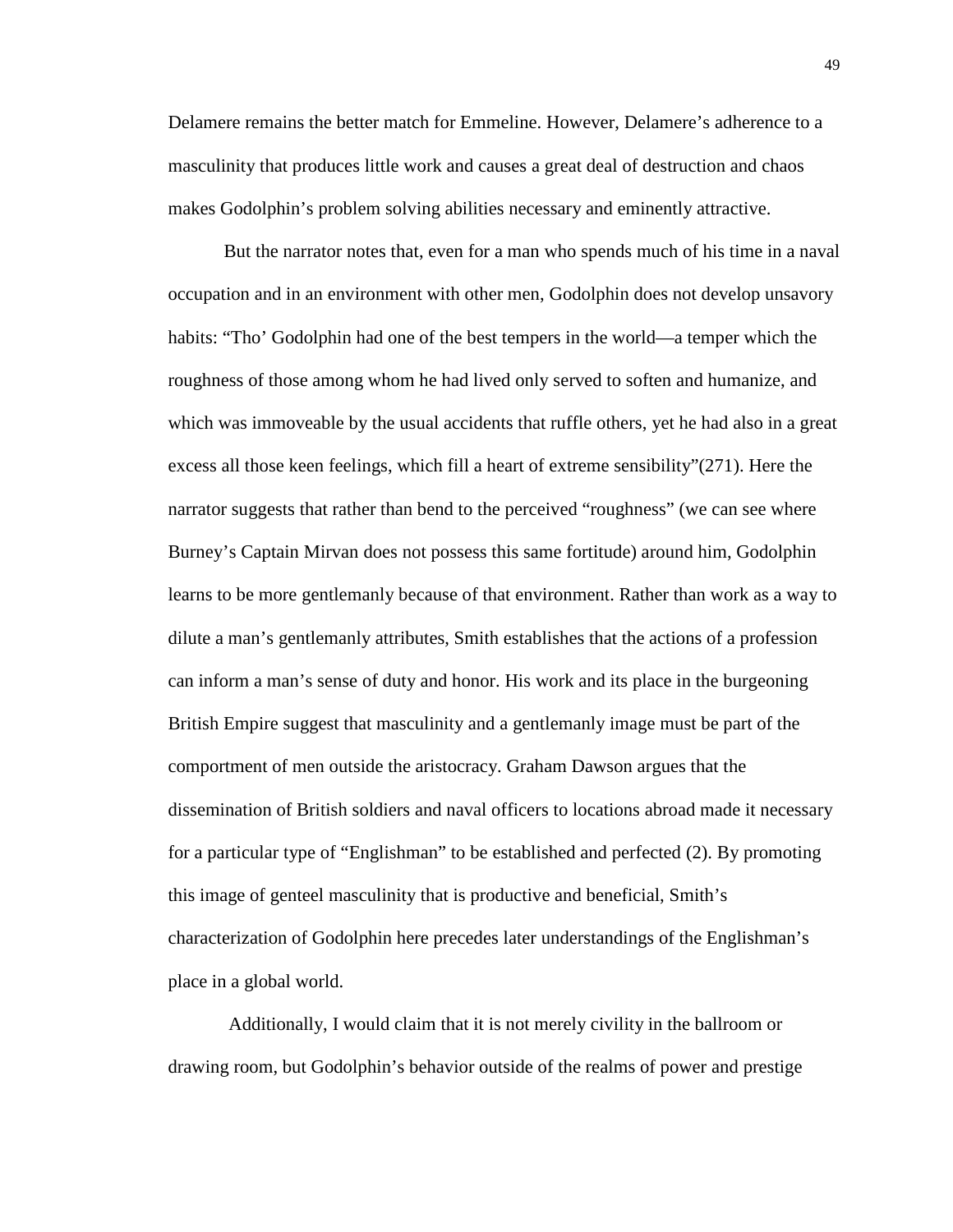(many of his more gentlemanly actions take place in liminal spaces) that foregrounds a transmutable and strengthened form of genteel English masculinity. In this way, Godolphin's gentlemanly attributes are distinct and easily translate to his sister, Mrs. Stafford, and even the heroine herself. In Godolphin, we see the promise of masculinity that will later be developed by Austen and Gaskell. He consistently remains the man by whom all other male characters in the novel are consequently judged. To that end, Godolphin represents the very best of the gentlemanly attributes: courtesy, kindness, and chivalry. Work and his presence in the larger world of capital and class allows for him to develop kindness and introspection. Lord Westhaven, too, represents some excellent and gentlemanly qualities, but in Godolphin we see these characteristics united and exalted.

With respect to Smith and later Austen, several critics have argued that the heroine and the presence of other women constitute a civilizing influence on the male protagonist. But I would suggest that placing the heroine in the role of civilizer puts an abundance of pressure on femininity and feminine behavior to modify and correct masculinity.<sup>19</sup> Smith's novel argues that the heroine's very goodness should not be the catalyst for a man's change of behavior. In fact, from Godolphin, we gather that a solid profession and activity can make a man worthy from the start. Diane Long Hoeveler argues that these previous modes of masculinity as seen in the violent and overwrought emotions of men like Delamere "were all characteristics of a flawed social and class system that no longer served the needs of a growing industrial economy"(46). The tempestuous emotions of an aristocratic hero, particularly one who changes for the heroine, are no longer guarantees of a secure life and eternal devotion. In fact,

<u>.</u>

<sup>19</sup> See Norbert Elias, *The Civilizing Process: Sociogenetic and Psychogenetic Investigations.* Trans. E. Jephcott. Oxford: Basil Blackwell, 1982; Enit Karafili Steiner*, Jane Austen's Civilized Women, Morality, Gender and the Civilizing Process*. London: Pickering and Chatto, 2012.4-6.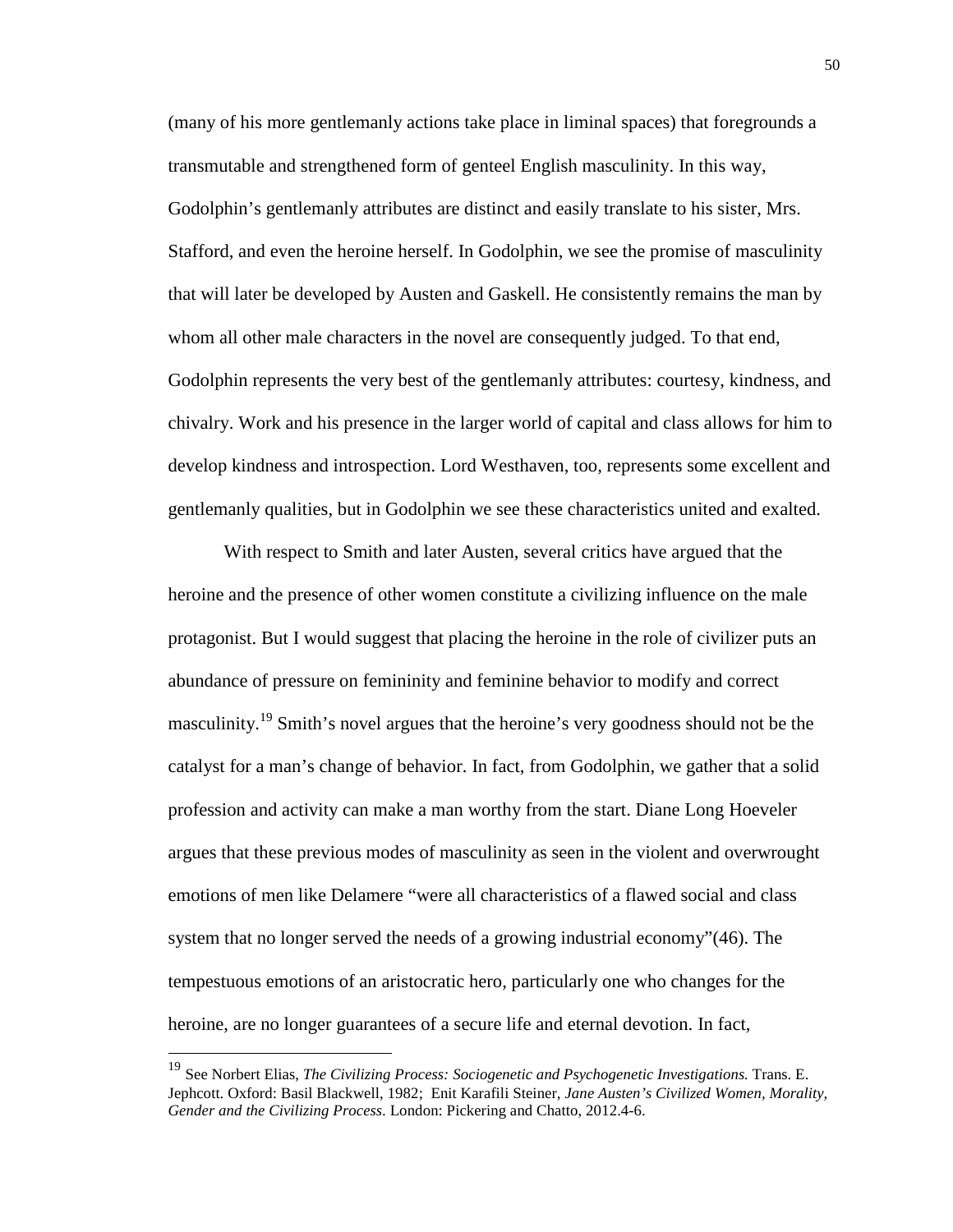Delamere's violent affections are more indicative of his unsuitability than his fidelity. Smith shifts the responsibility of civilizing to a man's profession rather than as a part of the educational process of an aristocratic upbringing or as dependent on the heroine's virtue. Like Burney, Smith wants the hero to already have a strong sense of worth, making him an ideal match from the beginning of their courtship. Through work, as Godolphin does, the hero comes to develop a superior character and one that functions to better the life of the heroine. While we cannot completely detach Godolphin from the aristocracy, his development and the maintenance of his gentlemanly attributes as nurtured through work foreground a new image of masculinity that later is reproduced by Austen and Gaskell.

*Emmeline* concludes, as many courtship novels do, with the happy marriage between a worthy hero and a virtuous heroine. While the ending itself glorifies the exalted union of Emmeline and Godolphin, it is in the novel's conclusion that we lose some of the revolutionary aspects of the novel. At the end of *Emmeline*, we are left with a heroine and her reclaimed estate and a hero with a nearly abandoned home. Throughout the novel, Smith has used and revised previous forms of masculinity, and in Godolphin, we see the makings of a new type of male hero, one who exudes civility and appropriate behavior, in spite of the profession that he uses to make his living. This sense of independence and financial stability become Godolphin's most distinctive qualities. He is the best representation of masculinity in the text and authorizes modes of meritocratic work that are later replicated by other women writers.

But it is this burgeoning meritocracy that Godolphin defines through his hard work and financial success that is eventually blighted by the text. He articulates and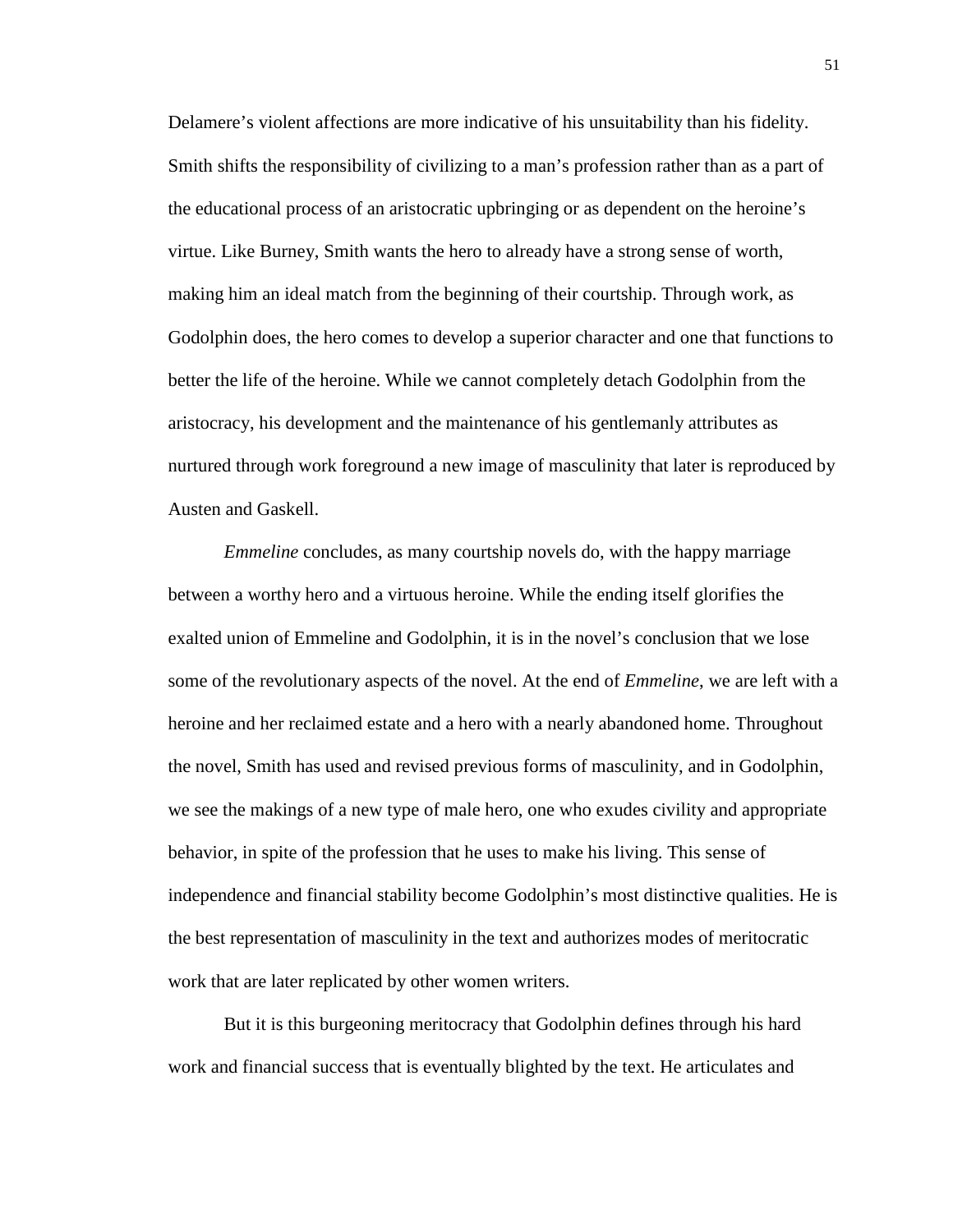formulates a vision of masculinity that does not need aristocratic wealth to make itself superior. At the novel's conclusion, however, Smith back-peddles on her vision of masculinity, comfortable with a distillated aristocratic hero and a recovered ancestral home. Fletcher argues that Smith, more than any novelist before her, uses the country estate as a "precise emblem of England" and its ownership acts as "an organizing emblem for her own opposing political and religious ideals" (305). In Jane Austen, Fletcher sees the place of the country estate further developed, but Fletcher claims that Smith uses the country to dramatize the future of England: whoever controls the estate holds the power in England. To this end, Emmeline claims her rightful place as mistress of Mowbray Castle, overturns her own illegitimacy, and saves the decaying piece of aristocratic land from certain isolation and destruction at the hands of Lord Montreville. This conclusion is certainly a powerful and liberating end for the orphaned heroine. But for all the capital and prestige that Emmeline acquires from the ownership of Mowbray Castle, she merely returns to a place and a patriarchal system that has long mistreated her.

I would not suggest that this conclusion is without progressive power. But in this scuffle for control of Mowbray Castle and, therefore, control of England, Smith's points about women's access overshadow men's meritocracy. By privileging Emmeline and women's ownership, Smith is forced to sacrifice the meritocracy that she has created in Godolphin and the independence that his home on the Isle of Wight has granted him. As revolutionary and feminist as the conclusion becomes for Emmeline, it ultimately tethers her and Godolphin to a patriarchal system that may well play out the drama of disinheritance and illegitimacy all over again. Cynthia Klekar argues that Emmeline's return to Mowbray Castle merely reinstitutes the same cycle of devotion she once had to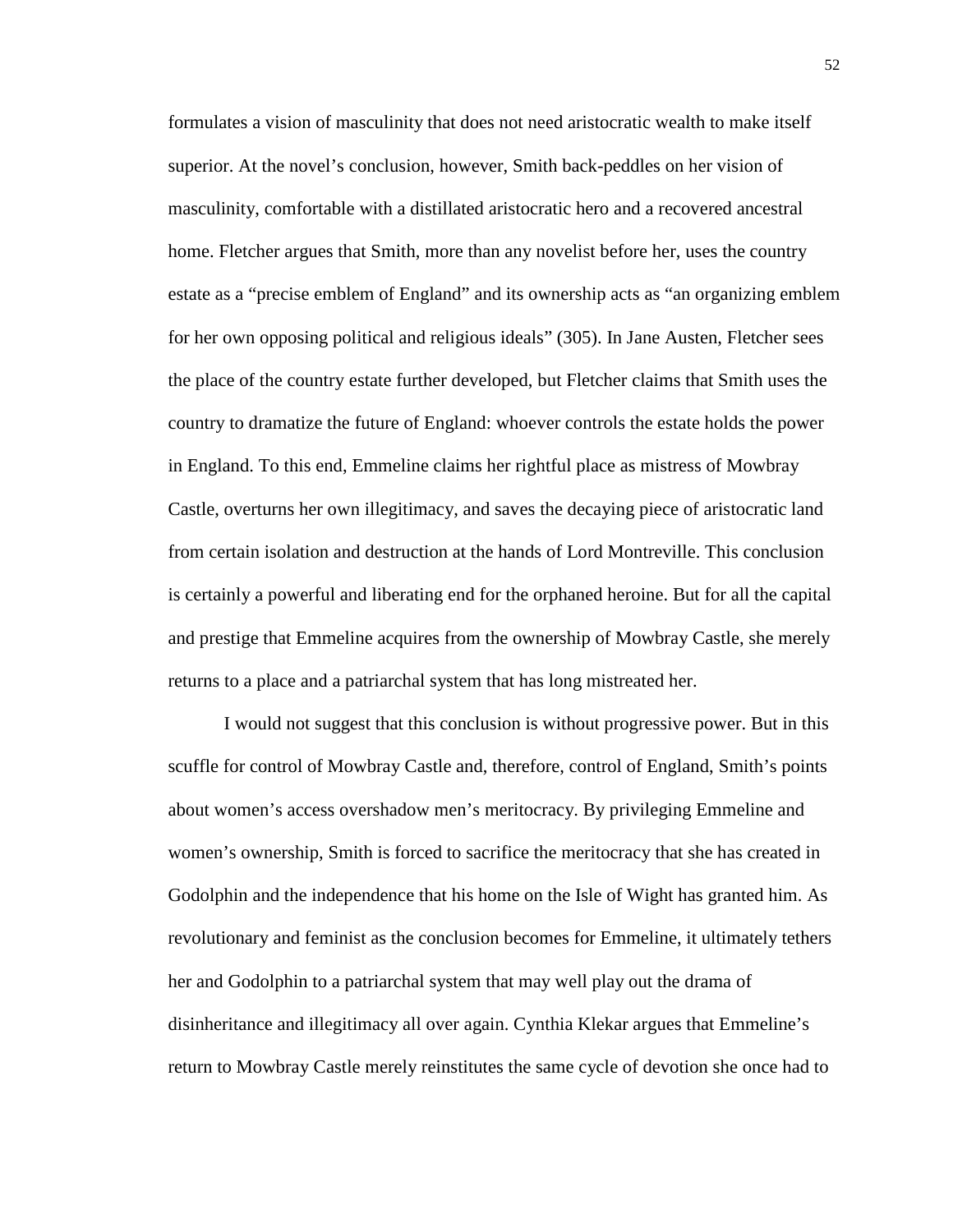the patriarchal system that placed her there initially: "Despite her role as benefactress, however, Emmeline continues to recognize her debt to the system of patriarchal authority that has allowed her, finally, to gain her deserved recognition and place in the socioeconomic order" (286). The cyclical nature of Mowbray Castle and its place in the patriarchal world perpetuates a future that has the potential to spawn another round of men like Delamere and Montreville. Versions of aristocratic masculinity as seen in Lord Westhaven and Godolphin are mere anomalies in the novel.

Thus, the ownership may be in Emmeline's hands but that is merely for her lifetime. Despite the power that she wields as mistress of Mowbray Castle, she will be unable to start a matriarchal line. She may enter herself into the history of the family and the castle—a history that nearly forgot her in the first place—but she condemns herself and her children to the uncertainty of this gentrified life. Malcolm Kelsall argues that the English country home represents the history of a family's patriarchal structure and its adherence to traditions of the past (27). In this way, Emmeline and Godolphin's return to Mowbray Castle represents a significant devolution. Smith's gentleman, rather than showing how work leads to a productive and meritocratic place, must reconcile and refit his gentlemanly behavior back into a landed place. Despite all of the security that he and his sister have enjoyed on the Isle of Wight, Godolphin returns to a more dilapidated version of his childhood home. We can read his home on the Isle of Wight as more than a representation of his financial success; it comes to represent the freedom of his naval position and a certain independence from an aristocratic and landed class system. Godolphin's behavior and his own self-made accomplishments are so progressive that to then land lock such a hero and force him back into the bosom of an idle life at Mowbray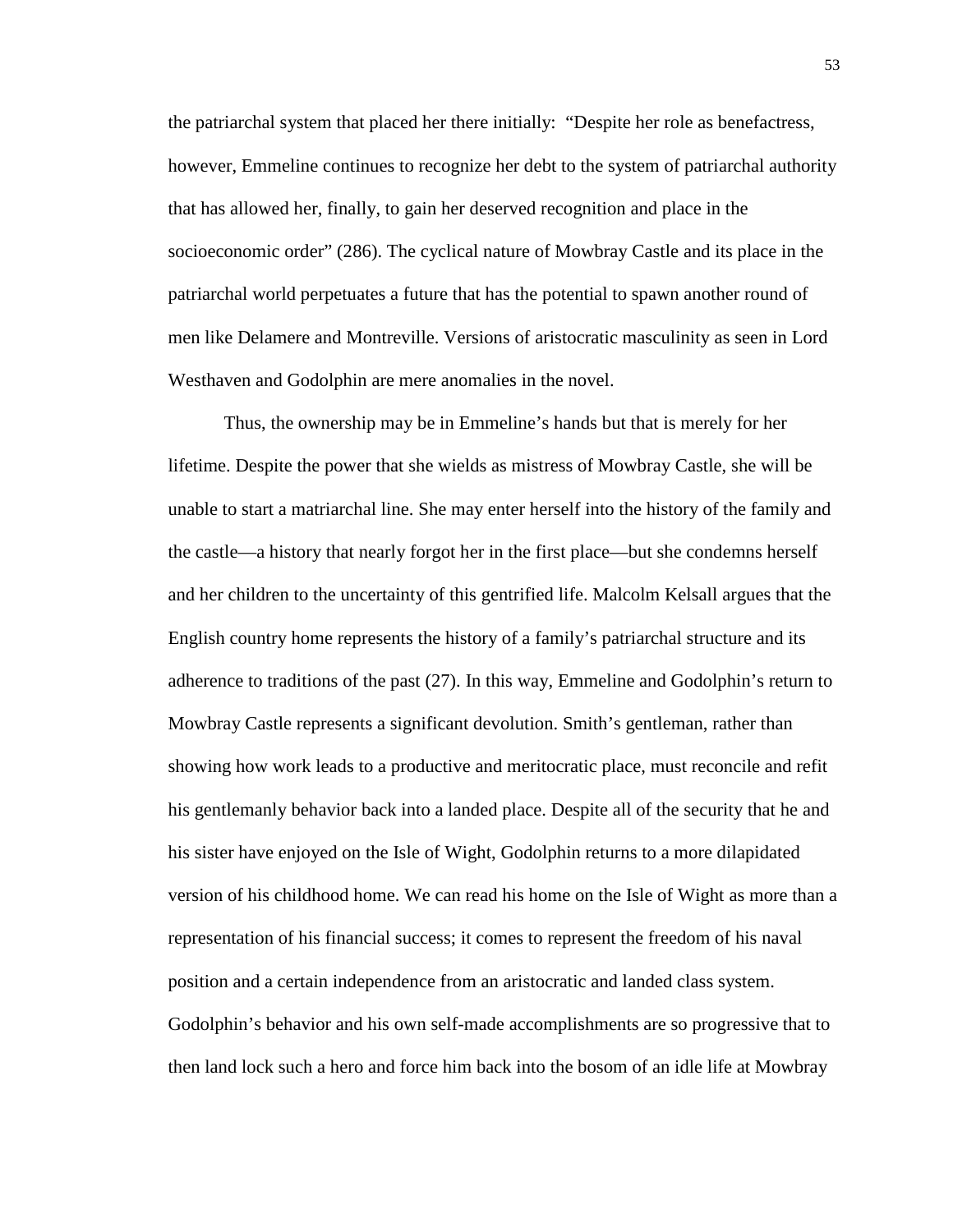Castle stifles the work that Smith has previously done in the novel. As children of a second son, Godolphin's children would have to depend on their ability to work and succeed. Smith abruptly cuts off the innovative history of work and merit, in order to promote allegiance to a land-based system.

In this conclusion, it appears that Smith cannot envision a place for women in a self-made system. The wealth and prestige that comes with the ownership of Mowbray Castle may be Emmeline's birthright, but she has not earned it through hard work. She may have suffered at the hands of her uncle, and be a worthier owner than he, but it is this oppressive system which she willingly reenters that has caused her such displacement in the first place. Instead of aligning Emmeline with the progressive masculinity that Godolphin comes to represent, Smith places the heroine back in the same house, in the same space, in the same situation as before. Emmeline's position may have changed since her early days at Mowbray Castle, but it still holds an oppressive power over her.

Smith props up a patriarchal system because without professions or occupations of their own, women must seek their own wealth, even if it is through inheritance. She, like Austen, does not advocate women marrying for money, but even here, Smith cannot envision an acceptable escape from the patriarchal system that does not involve marrying into it or emulating it. More than that, Emmeline's inheritance also affects the development of Godolphin's position. With marriage to Emmeline, he must return to his past and return to a system out of which he has already evolved. Although Mowbray Castle's complicated tangle of capital and inheritance empowers Emmeline, it also detaches her and Godolphin from a future that might have led to a more innovative type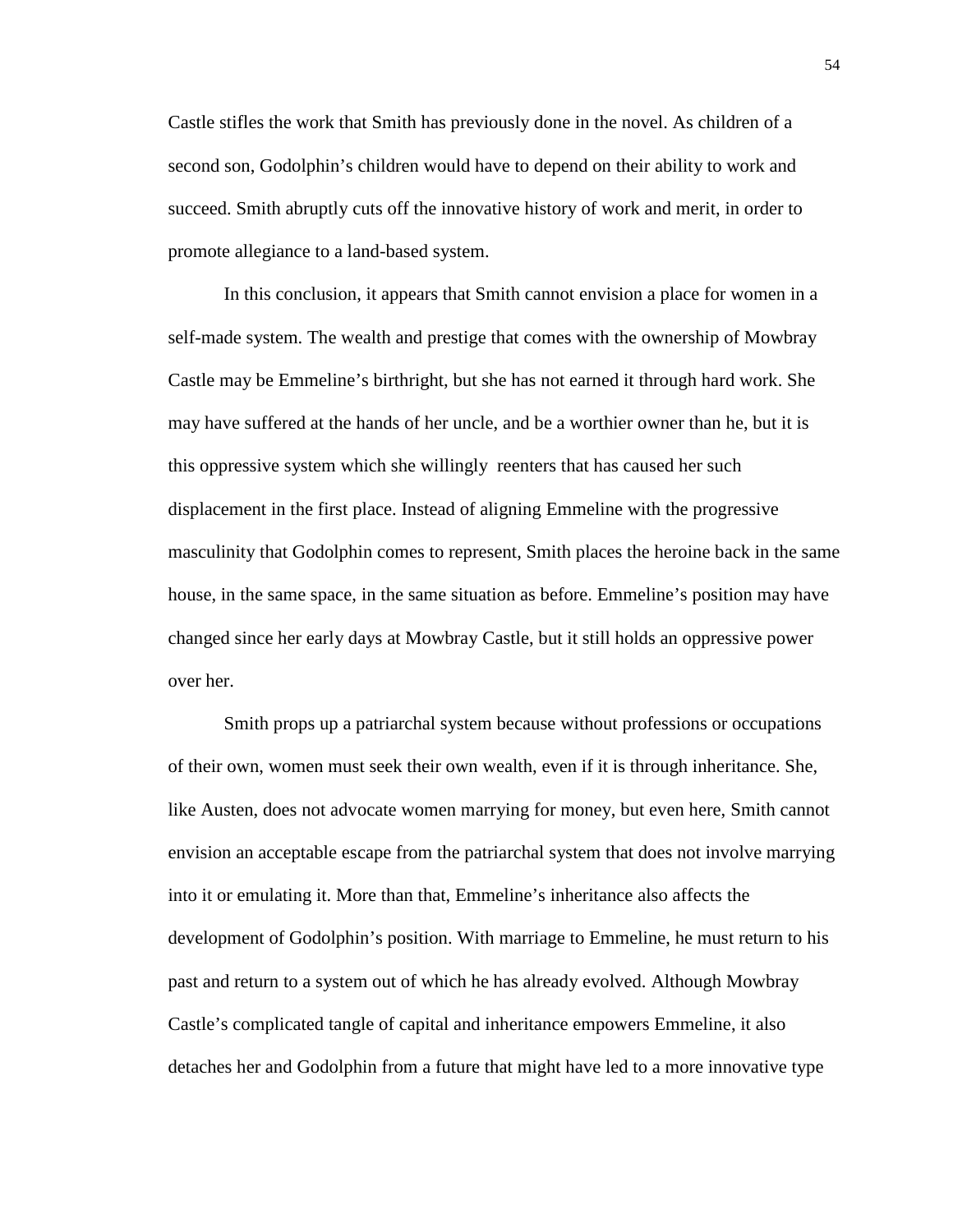of freedom. Instead Emmeline chooses to write herself into the history of the estate, upholding its inherited system of power and detaching herself and Godolphin from a merit-based alternative.

Even if we know that Emmeline is a more suitable owner of Mowbray Castle, the estate has been mismanaged from the start, botched by Emmeline's father and later misused by her uncle. Yet instead of choosing Godolphin's home, Emmeline chooses the enemy she knows over the stranger that she does not. She chooses the path of her father, whose reckless behavior left her without stability for most of her life, over that of her husband's. Godolphin can always work and create more wealth, but Mowbray Castle needs an abundance work to stave off further decay. Smith may try to reanimate a dying history and save it from obscurity at the hands of unworthy men, but the situation still remains dire. Even the wealth that would return Mowbray Castle to its former glory does not come from the hard work of its owner. When Emmeline rightly inherits the crumbling castle, she recovers the rents from the hands of Montreville. This is not an independent sense of wealth, but the redistribution of Montreville's wealth into Emmeline's hands. The money is not earned by anything other than her position; it is money that Montreville stole. While this does rectify the initial theft and disinheritance, Smith cannot bridge Emmeline's inherited wealth with Godolphin's meritorious position, and, in the end, Godolphin's masculinity suffers. Not because Emmeline will be the wealthier of the two, but because Godolphin's work becomes irrelevant, except in the way it formed the courtship. His work becomes as ornamental as the accomplishments that a woman must have to snag a husband on the marriage mart. Were this not a courtship novel, the conclusion would embody a strong and radical position on women's property. However,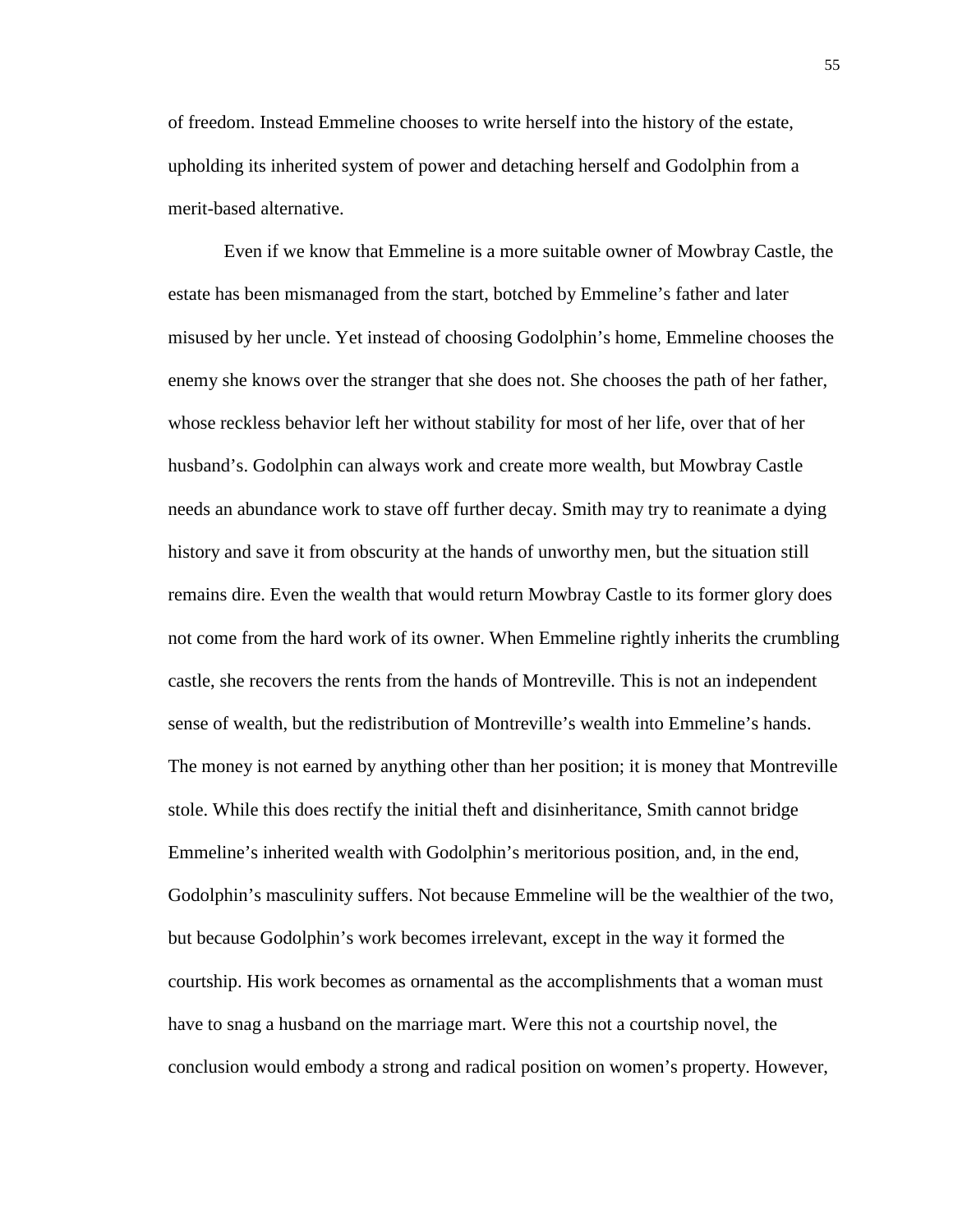Smith straddles the political novel and the courtship novel, giving her heroine a good husband but a reclaimed estate. In the process, Smith struggles to reconcile a self-made man with the inherited background of the heroine. Smith eventually abandons the earned estate on the Isle of Wight in favor of an inherited and decayed one in Wales.

The novel's conclusion seeks to empower women through property and prestige, lending an independence to Emmeline's situation that she did not previously possess. However, by placing her heroine back at the beginning, it negates all the work and development Emmeline has completed in the course of the novel. But more than that, it deemphasizes the role of Godolphin and his self-made home. Emmeline has spent the entirety of the novel fighting off the attentions of Delamere, behavior that arises from an upbringing in the bosom of ancestral prestige and inheritance. In Godolphin, we see united the gentlemanly qualities of chivalry with an independent sense of self and work. Smith starts a tradition of masculinity that is later developed by other women writers, but the conclusion of the novel unravels the work she has done to create a productive form of masculinity. It is difficult to begrudge Emmeline the independence she gains at the end of the novel, but the work done to uphold the patriarchal class system, a system that Godolphin works in the very margins of, remains detrimental to both her and Godolphin. While Emmeline makes the right choice of husband, Smith problematizes both Emmeline and Godolphin's relationship to place. Just as Emmeline reaches a pinnacle in her own independence by reclaiming Mowbray Castle, Godolphin must forfeit his own selfcreated home on the Isle of Wight.

Smith cannot write men and women into a situation that is mutually beneficial; therefore, she chooses to uphold a patriarchal system, but to make Emmeline the head of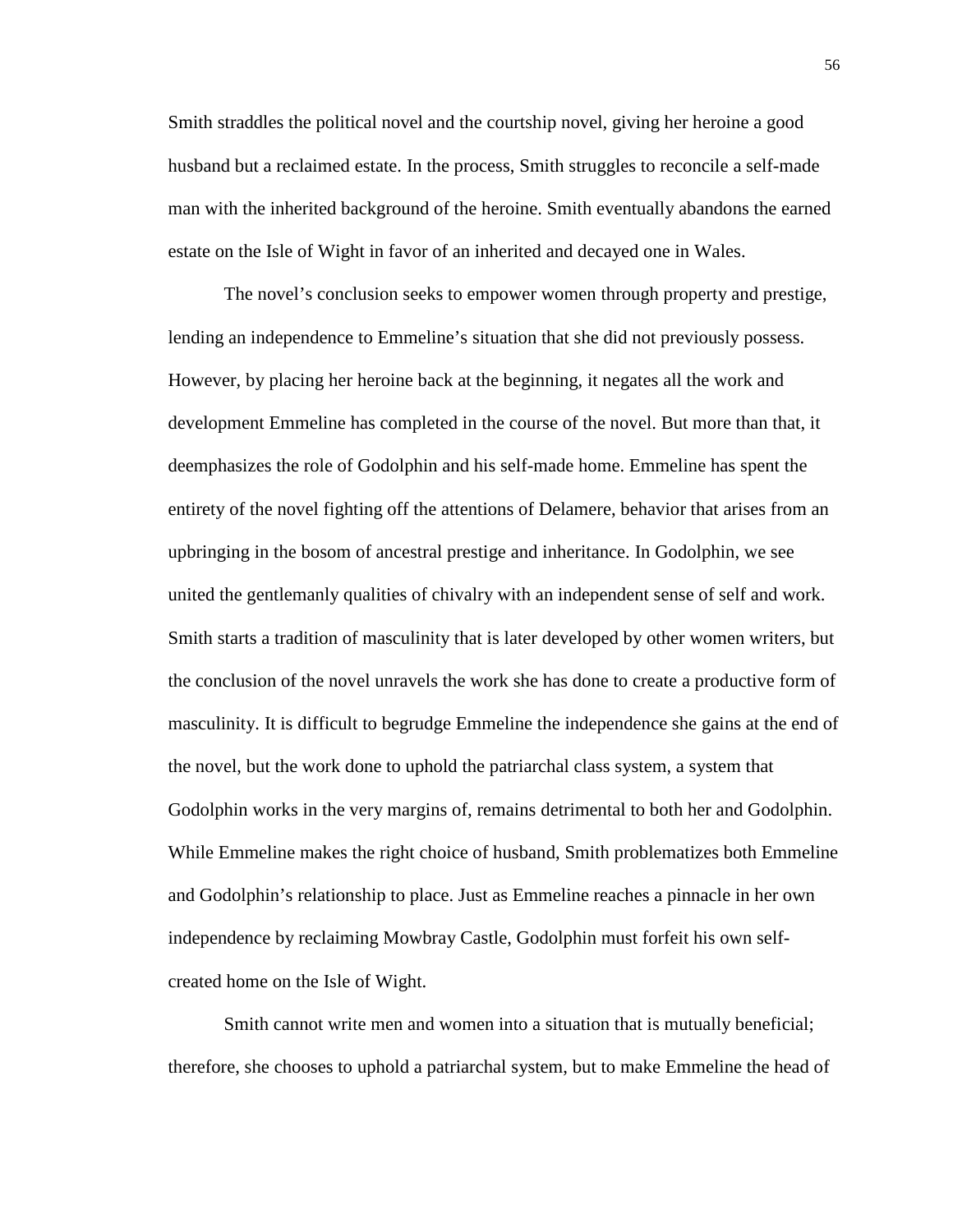it. Godolphin may have escaped the trappings of his own background through his work, but it is marriage that puts him back into the same situation. Later in *Persuasion*, Austen will rewrite the same situation with the heroine's abandoning her father's decaying estate, but in *Emmeline* we find the beginnings of a tradition that lauds the gentleman and abhors the rake/ Smith's novel establishes female authorship and the courtship novel as important locations for the revision and reconstruction of gender.

Ultimately, what Smith establishes consistently throughout *Emmeline* is that men and women's destinies are inexplicably tied together in the process of gender revision. However, the novel leaves much work to be done to promote masculinity that is selfmade. Austen furthers forms of constructed and self-made masculinity, privileging the gentleman's home and independently created wealth. Although Smith begins a tradition that does much to explain and complicate masculinity's relationship work, her allegiance leans towards female systems, even limited ones. Austen showcases a more egalitarian approach to the project of gender revision, playing out the drama of revision and courtship in the forms with which readers are more familiar. But in Godolphin, we find the most superior aspects of masculinity. His late entrance and the novel's final settings at Mowbray Castle undo some of his progressive and revolutionary masculine qualities. Smith arrives at an important intersection of gender and place, but ultimately aligns her heroine with a more stable sense of home than that of the self-made man's work.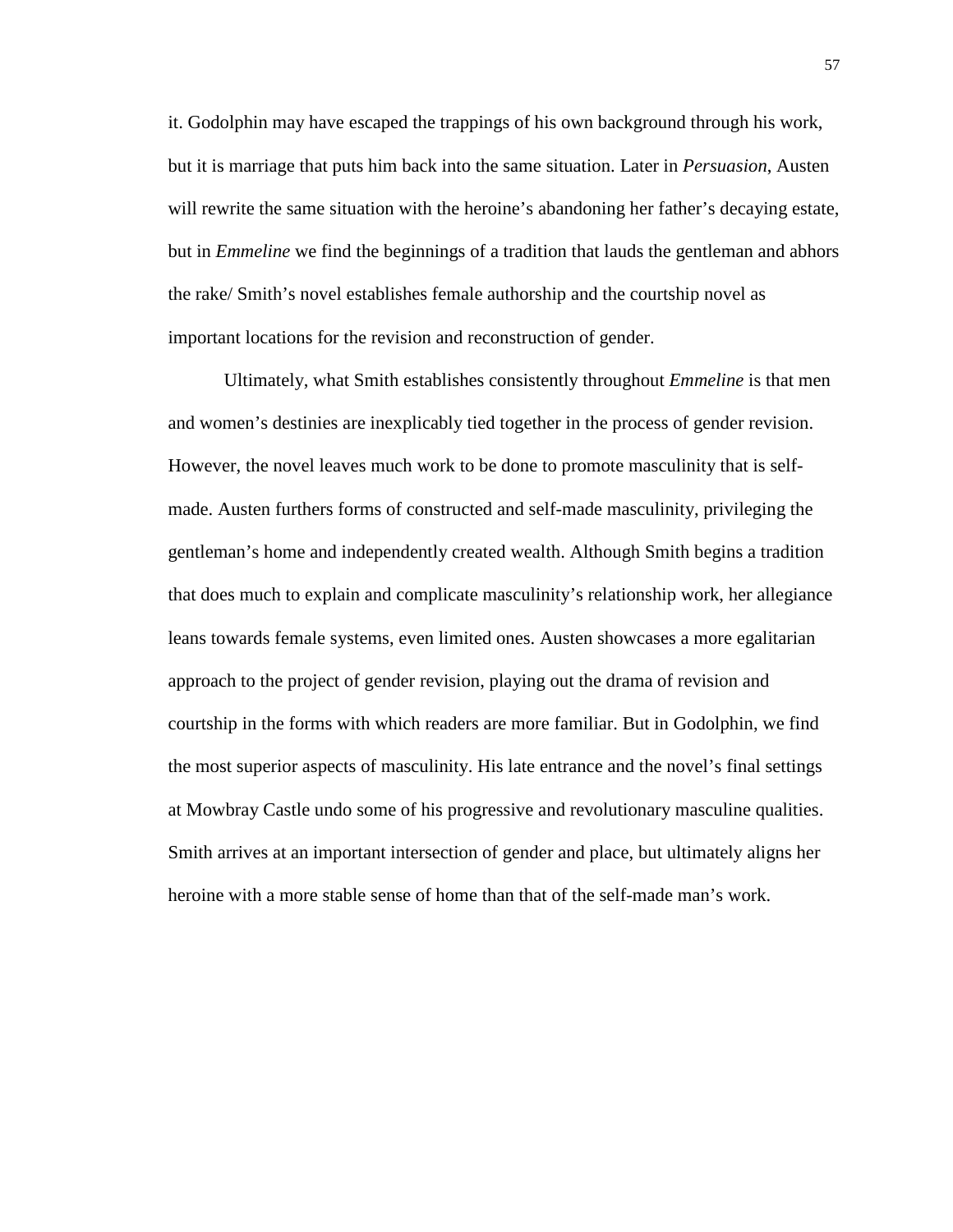## The Gentleman and Pemberley: Jane Austen's *Pride and Prejudice*

Jane Austen is easily one of the most recognizable and popular novelists in the British literary tradition. Her place in women's literature and in the history of the novel needs little introduction; the author of seven of the most widely read English novels, Austen's career has created a legacy that rivals that of Shakespeare**.** However, Austen's interaction with her contemporaries, particularly her female contemporaries, remains a contentious issue. Her connection with Samuel Richardson is well known (it is well documented that Austen's favorite novel was *Sir Charles Grandison*), the result of which has generated a bevy of criticism that traces the trajectory of the novel sharply and exclusively through these two authors, and this trajectory has long been used to connect Austen to a male literary line. Additionally, Austen has been connected with Frances Burney, although as I have argued in my first chapter, in the realm of masculinity, Charlotte Smith's novel *Emmeline* (1788) presents a clear and foundational addendum to the Burney-Austen trajectory. In this way, *Emmeline* foregrounds a significant and previously unexplored link in the novel's evolutionary chain by valorizing the working gentleman over the aristocratic rake. While critics like William Magee, Jacqueline Labbe, and Lorraine Fletcher have sought to fortify a deeper correlation between the works of Smith and Austen, the relationship between the two authors continues to be a sparse area of inquiry. The influence of Richardson, Burney, and even Radcliffe on Austen's canon is well documented by textual and biographical sources. Lesser connections between Austen and Smith exist, but have remained unexplored.

58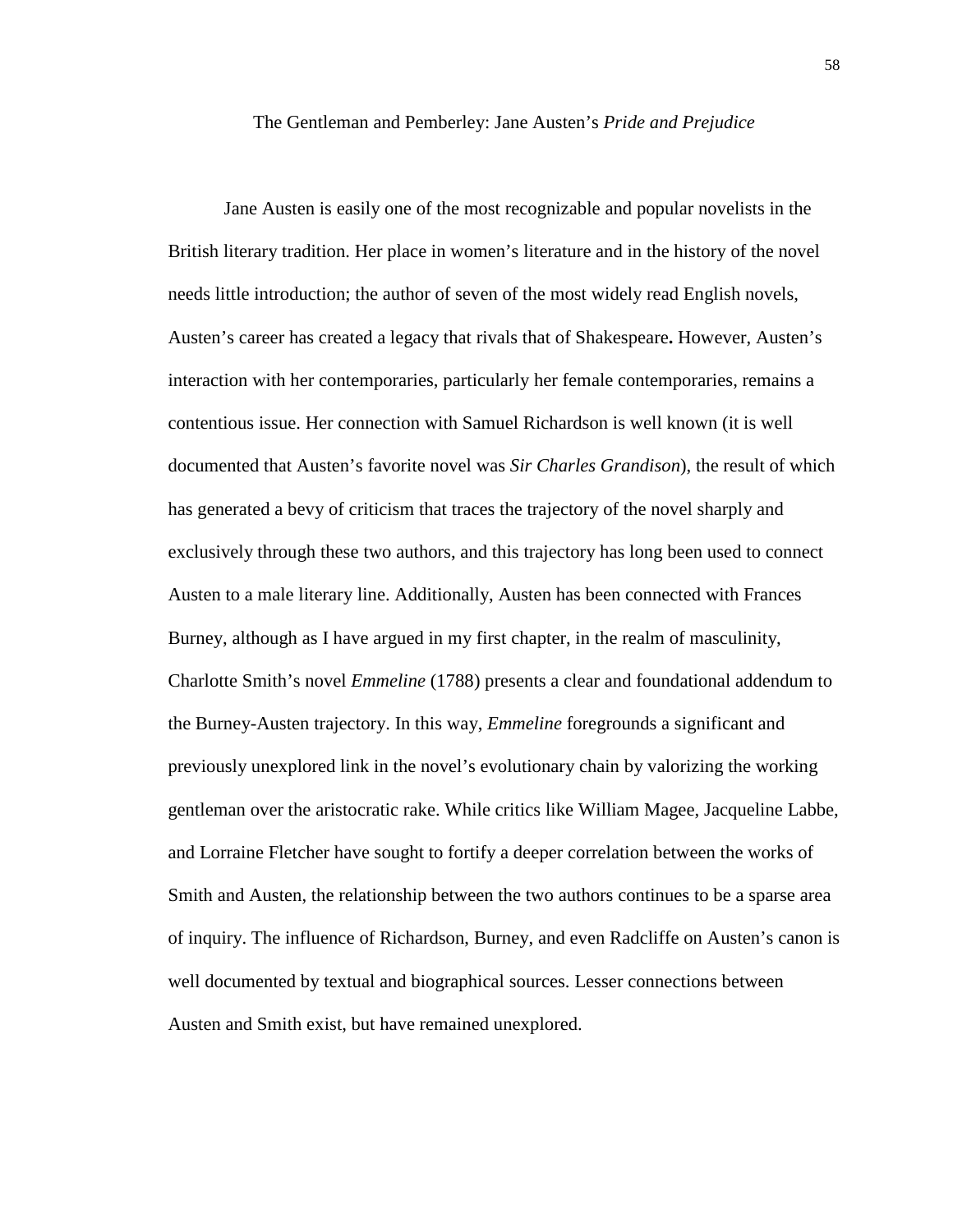As examined in my first chapter, the relationship between *Emmeline* and Austen's canon puts masculinity and gentlemanly behavior into conversation by exploring the multiple ways that Smith defines and foregrounds the gentleman as a performative identity tied to the execution of professional work. Thus Smith's first novel becomes the missing bond through which we see Austen develop realistic and transgressive male characters. But Smith's characterization of men, from the roguish Lord Delamere to the solid Captain Godolphin, does not represent the heights to which masculinity and the gentleman aspire. As Austen begins her novels, her texts muddle the severely polarized strains of masculinity we have seen in Smith's (among others) constructions of the gentleman and rake. Instead of Smith's villains or paragons, Austen presents several forms of masculinity, even several variations of the gentleman and the rake in order to deconstruct the performative masculinity that informs each character's definition and sublimation. Both Smith and Austen see work as the avenue through which a man obtains and performs gentlemanly civility. Austen, however, narrates the process, to use Jason Solinger's phrase, of becoming a gentleman; whereas, Smith argues for the gentleman's superiority over deviant forms of masculinity (3). In Captain Godolphin, Smith presents a pre-made gentleman-hero; his late entrance into the novel saves the heroine from a bad marriage and offers her a more suitable partner. The gentleman of Smith's text arrives in the novel already worthy of the heroine and particularly perfect in contrast to the rogues and kidnappers who have surrounded Emmeline. Austen, on the other hand, presents heroes who are not fully formed, and as such, their development parallels the development of the courtship plot itself. Instead of presenting men who enter the text already codified and represented as exemplary models of masculinity, Austen uses Mr.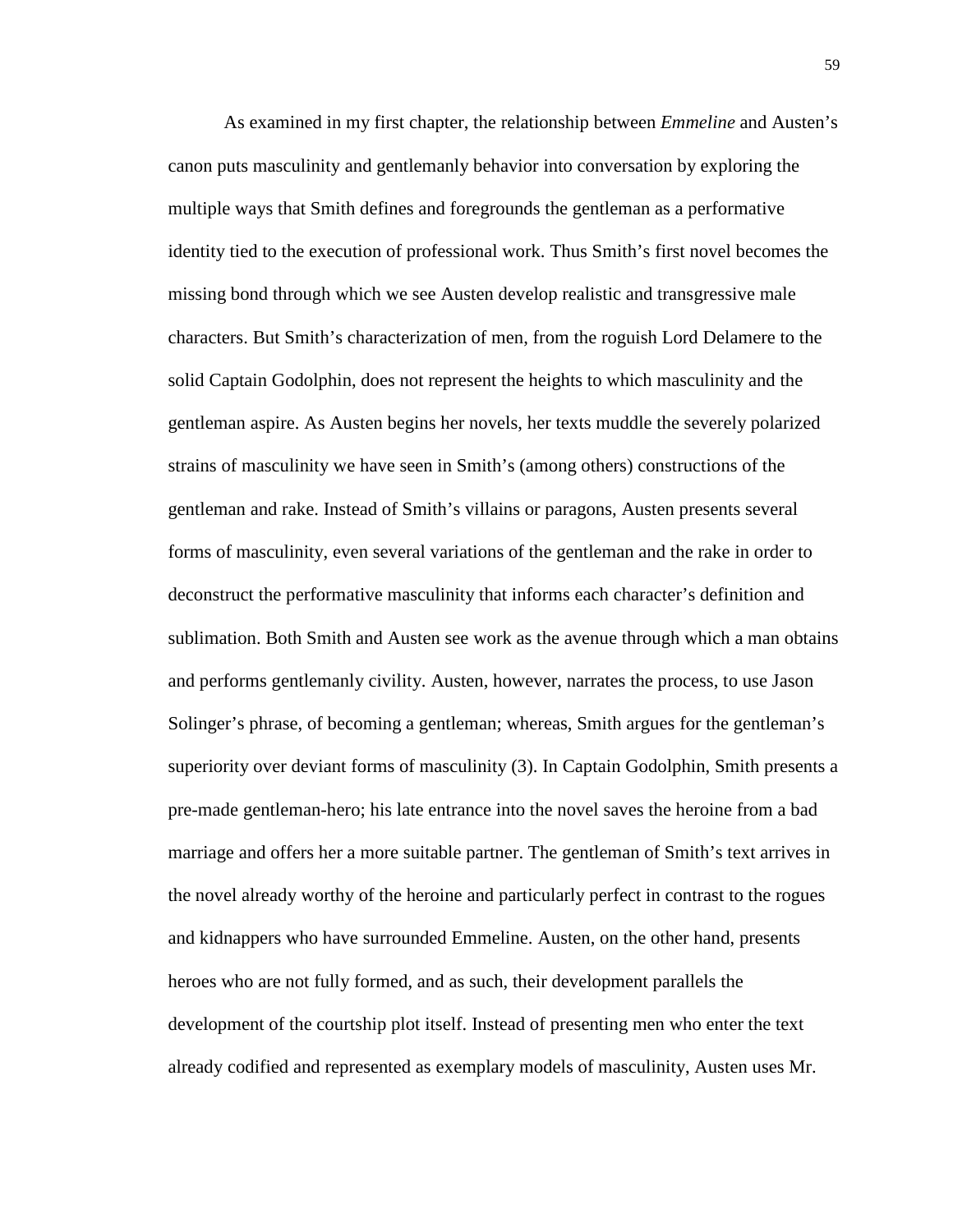Darcy to narrate the struggles that underpin the performance of the gentleman. In contrast to Smith's Godolphin who seamlessly performs, —if we think of the gentleman as performance, then Godolphin appears as a seasoned actor, despite the pursuit of financial success that has kept him on the borders of 'good' society— Austen's hero, although flawed, represents a more realistic form of the gentleman that eventually lends itself towards the process of reform and renewal. In this process, we see Darcy, both in adapting and altering to the society around him, producing actions that locate the gentleman's work on a land-based map of the middle class. Darcy, who has used Pemberley and his status as the estate's owner to foreground his understanding of the gentleman, must negotiate his gentlemanly performance and its work into a framework that produces rather than assumes.

As Butler suggests, it is a constant repetition of actions that defines an identity, whether that identity be gender, sexuality, or class-based, of which the gentleman is all three. In order to become a gentleman in Austen's texts, one must constantly validate the gentlemanly identity through the actions of work. The private lives of men are even more elusive in Austen's texts than in Smith's, and, therefore, men are less vocal about their exploits and less accessible outside the drawing room or the ballroom. There are less apparent markers that can so easily categorize where a man may fall on the diverse spectrum of masculinities. The courtship models and the separate spheres ideologies that are beginning to mark Austen's gender relations showcase the heroine's difficulty, and by extension the reader's, in determining the authenticity of gentlemanly performance. At the center of this anxious discourse on masculinity and gentleman are Austen and her heroine's role in the process of gender comprehension, and, ultimately, gender revision.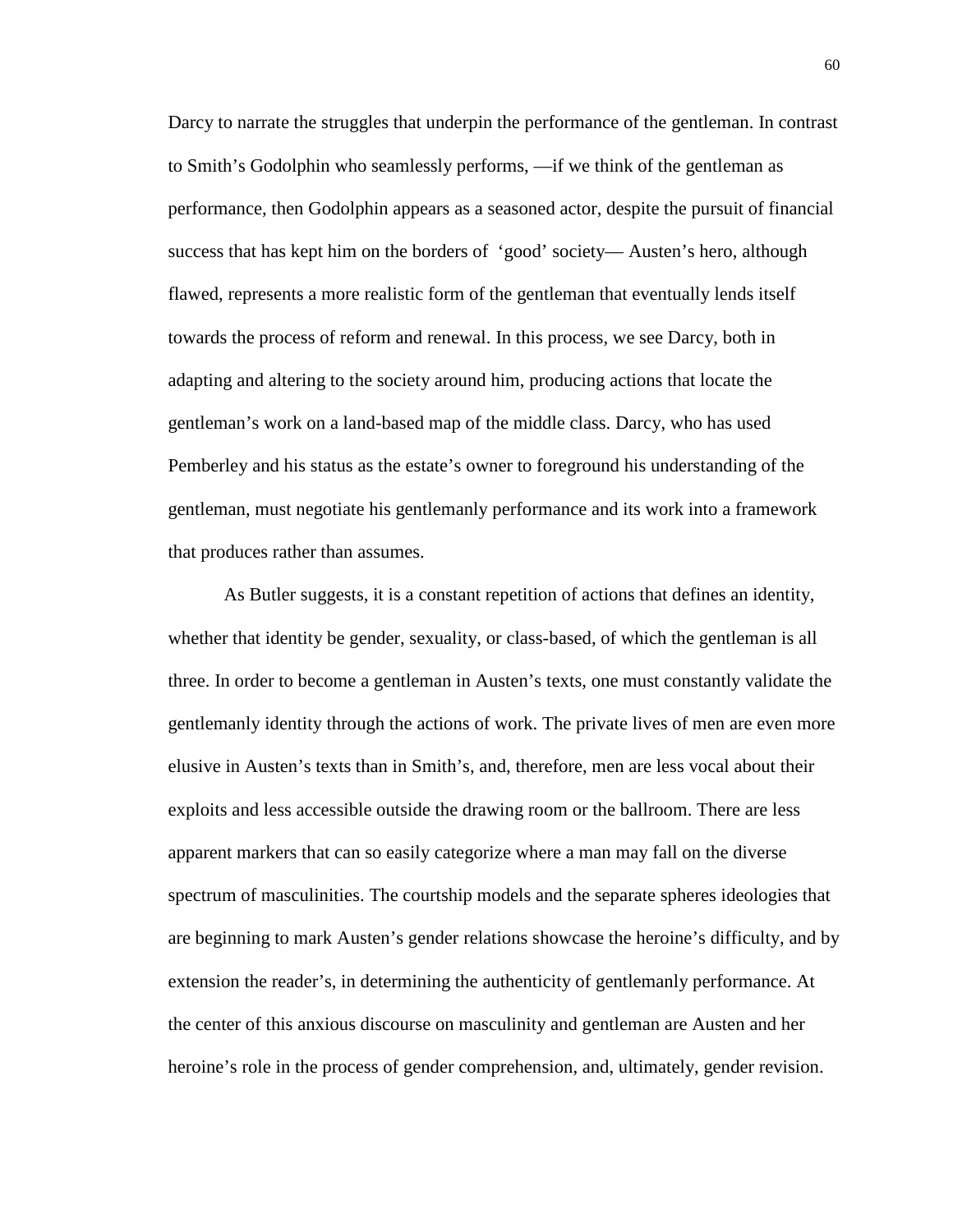Through an examination of Austen's *Pride and Prejudice* (1813), I will argue that Austen presents a more adaptable and more realistic understanding of masculinity than Smith does. Work figures into Austen's definition of a gentleman, not exclusively as a profession, occupation, or as part of a rubric gained from an aristocratic background, but as the main determinate of a man's character. Masculinity, in its construction and its application, must possess utility, and gentlemanly behavior must be performed and executed through this outlet of work. In flux in Austen's texts are the traditional factors of marriageability and gentlemanly behavior. Therefore, it becomes necessary for women to see men perform work in order to determine their characters. A man's background, his profession or social position, and his wealth mean little if he is unable to prove himself a gentleman. In turn, Austen demands a repetition of such actions, a consistent desire to inhabit the performance of the gentleman's gendered and social reality. In *Pride and Prejudice*, Austen resituates the place of the gentleman—formerly originating as a descendent of the weakening landed and gentry classes—by re-imagining the country estate, a site of landed dominance as a site of productive work.

One of the biggest differences between *Emmeline* and *Pride and Prejudice* is how wide and varied Austen's portrayals of masculinity are when compared with Smith's eighteenth-century models. While Austen's prose is often filtered through the perspective of the heroine, Austen's use of free indirect discourse allows for additional interactions that are outside the heroine's periphery. But the continued importance of action and its place in the construction of work becomes apparent in Austen's men. The novel draws sharper distinctions between what defines a profession, or what may constitute a profession, but Austen's representation of fickle, ridiculous, or idle men differentiates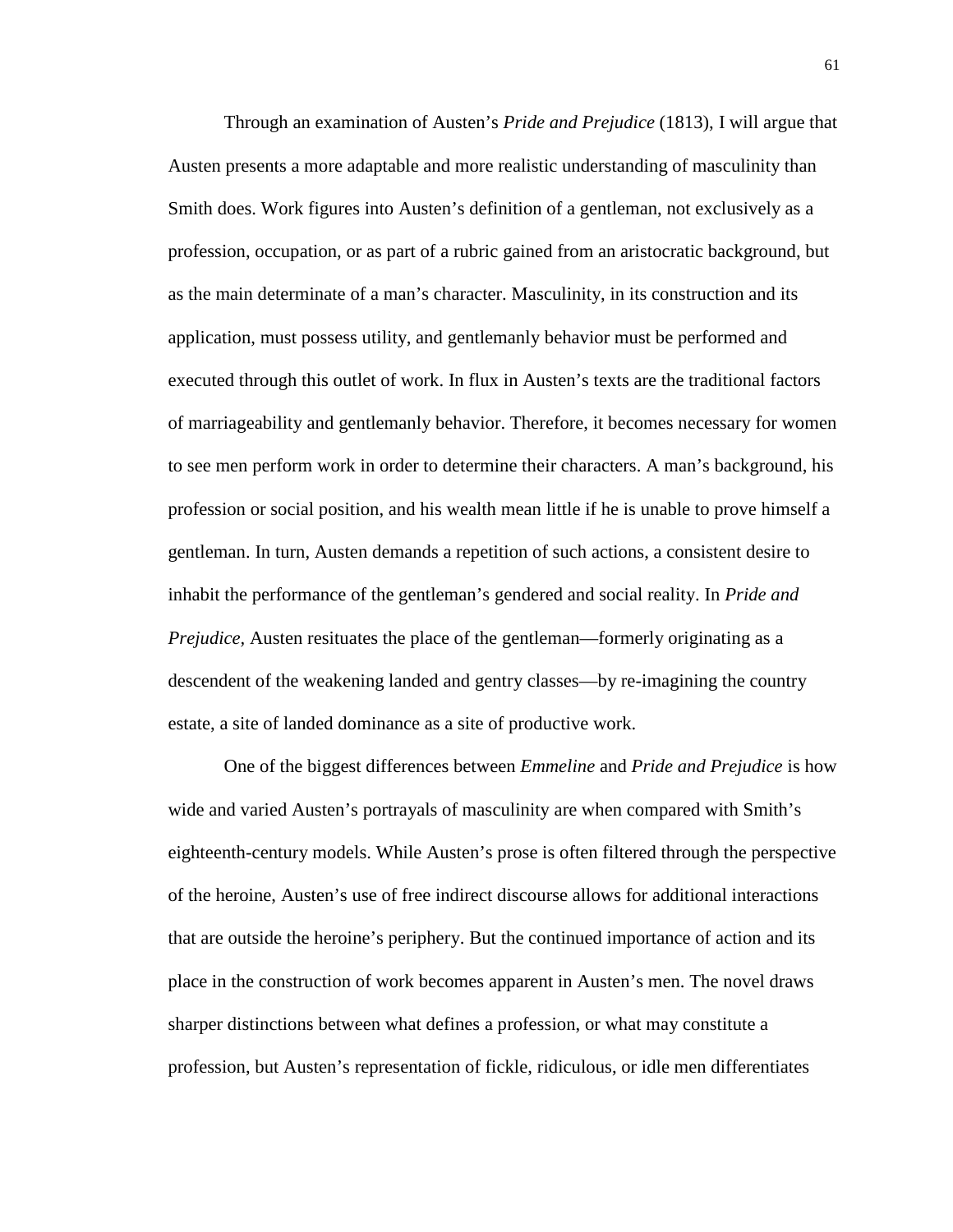between men who actually work and men who have occupations yet do no work. While Smith's Godolphin engages in numerous acts of work that are not directly related to his position as a naval captain, his profession and aristocratic background muddle the origin of his gentlemanly qualities. It is, therefore, not uncommon for the heroine to receive intelligence of the gentleman's actions from other characters. Lines of communication between women and actions that happen off-stage buttress the gentleman's process of revision. *Pride and Prejudice* offers additional male characters that evolve the gentleman outside the boundaries that have solidified Godolphin's gentility as a product of an aristocratic structure.

One might ask why *Pride and Prejudice* was chosen for study rather than Austen's first novel (although published with her last) *Northanger Abbey*. Certainly Henry Tilney's occupation as a clergyman demonstrates the importance of a profession, but like Captain Godolphin who joins the Navy, Tilney's profession results from his place as a second son. While the Tilney men's ambitious careers differ greatly from other families in Austen's canon, it is Mr. Darcy's status in the landed gentry and his vast estate that make him a logical progression between Smith's Godolphin and Austen's Captain Wentworth. Through Darcy's characterization, Austen orients Darcy's relationship to work much differently than that of Tilney or other heroes in her canon. Without a formal profession or occupation like that of other male characters in this study, Darcy shows the imaginative and expansive ways that men can define work. His work the management, preservation, and upkeep of Pemberley—becomes dependent on the actions he takes in the novel. His wealth and position are inherited, and while those advantages do not come with an aristocratic title like Burney's Lord Orville, he does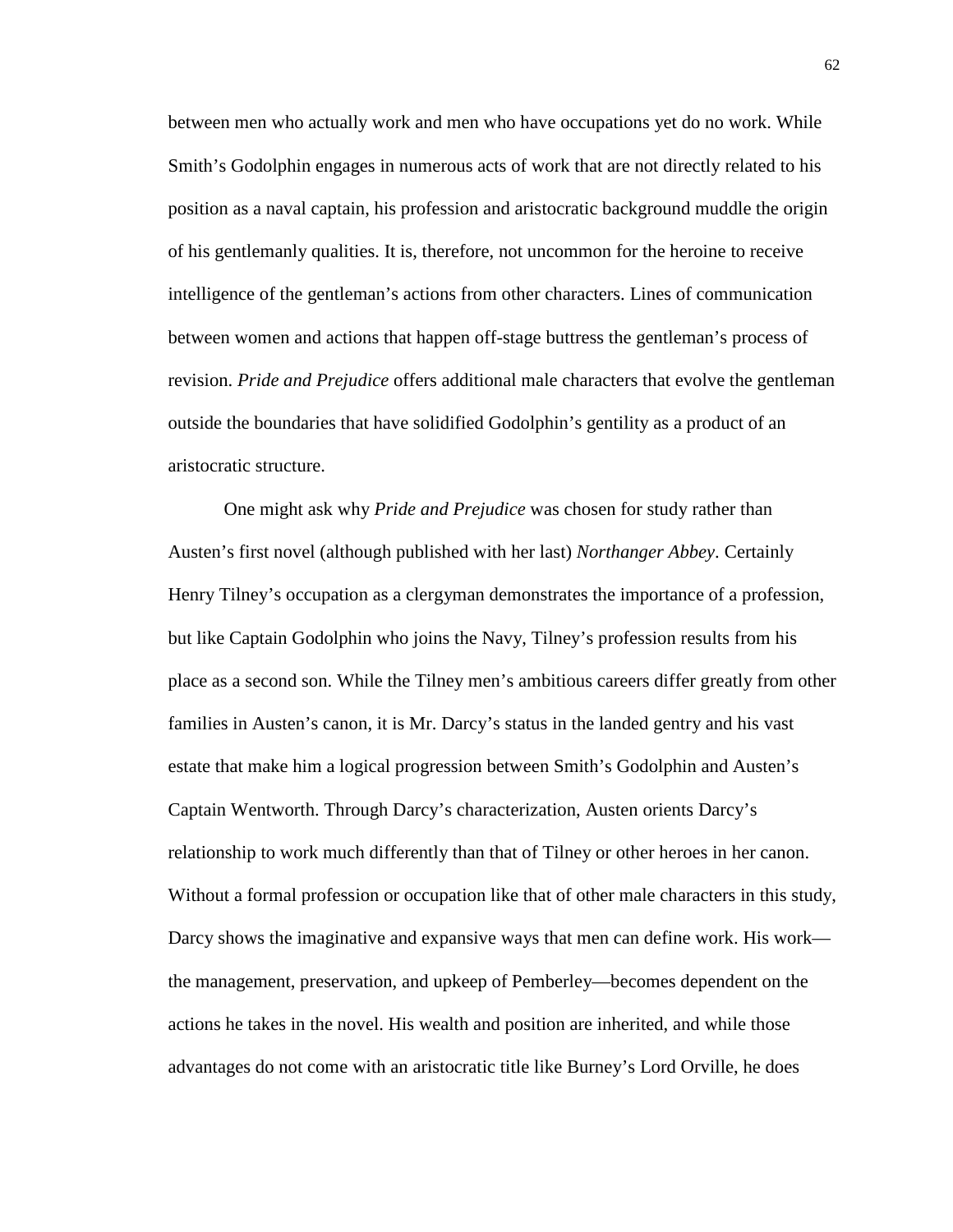retain a superior place in the social hierarchy. Darcy engenders quite a bit of distrust and censure, not only because of his proud behavior but also because of this position. In this way, Austen privileges men of the professions, even if their genuine characters do not always deserve such latitude. Until they prove themselves dangerous, ridiculous, or ultimately worthy of the heroine, professional men are given inherent nobility that Darcy's position does not foster. This does not undercut the actions of Godolphin and Wentworth, but it does explain some of the initial reaction to their profession and overall acceptance. However, with the same stroke, Austen also exposes how fragile a mere profession remains, that the identity that comes with involvement in the clergy, military, or law does not always bolster a man's character.

As someone who does not possess a professional background, Darcy's actions and his process of gender revision becomes a journey in legitimizing and fortifying the gentry's appropriations of work. With Godolphin and Wentworth, readers are given the lens of a profession that establishes their actions as honorable and productive; yet Austen does not supply Darcy with the same tangible boundaries or the duties of a profession. Instead, Darcy in his role as a privileged member of the gentry and the owner of Pemberley indicates how wealth and land require similar work to that of a profession. In his 'profession' as the owner of Pemberley, Darcy performs important tasks that, in his role within a patriarchal framework, are only able to be performed by him: he corresponds with his steward, returns to Pemberley early to conduct estate business, and earns the admiration of his tenants and staff. Yes, these are all duties that other landowners execute, but female novelists like Austen and Smith have demonstrated throughout their work that gentry landowners can inflict family ruin when they fail to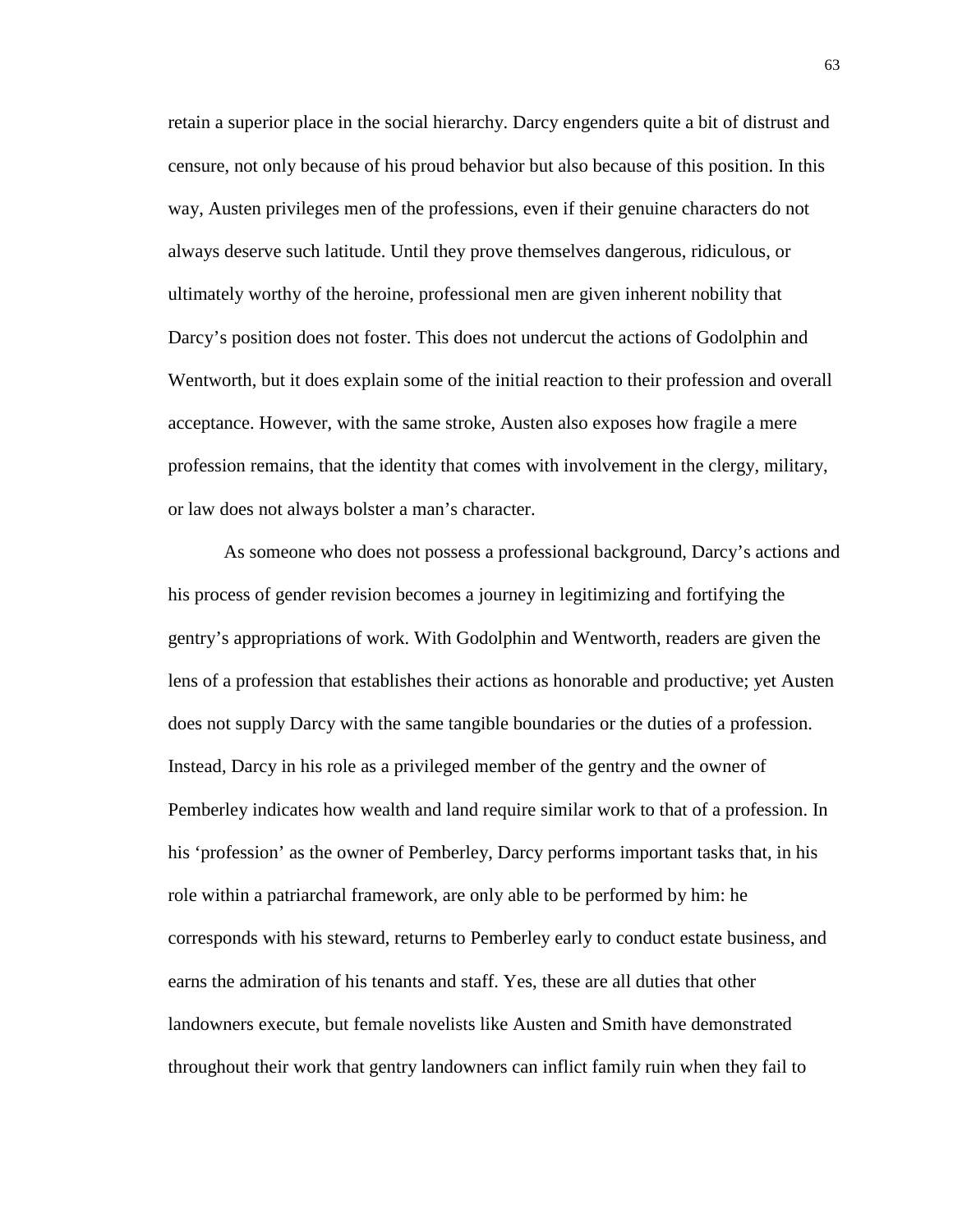execute these actions with Darcy's same level of care or concern. Also apparent in Darcy's work is the superiority of the middle-class in constructing and sustaining masculinities that retain and preserve the country estate.

 The Lizzie Bennet Diaries (2013), a recent and modern adaptation of *Pride and Prejudice,* turns Pemberley House into Pemberley Digital, a media company with Darcy as its CEO. The traction of such a plot detail plays out well for a modern audience but the parallels between Pemberley as an estate and as a corporation are not wholly irrelevant. To understand Darcy's work, we must acknowledge the limitations of his position and to a greater degree, Austen's limitations. Most of Austen's canon demurs on the subject of lower classes, with minimal or nonexistent representations of the servants who work for the families of the hero or heroine. *Pride and Prejudice*, however, does break this pattern, giving names to both Longbourn and Pemberley's housekeepers. While Mrs. Hill is notably silent throughout the text, Darcy's housekeeper Mrs. Reynolds is an important agent of the plot, authorizing and validating Darcy's work at Pemberley. But even Mrs. Reynolds, despite the authoritative role she plays in the novel, does not stand in for Pemberley's many invisible servants, the full household of people who clearly maintain Pemberley and serve the Darcy family. Darcy's work does not include the many duties given to his servants, but his work, according to Mrs. Reynolds, as "the best landlord, and the best master that ever lived," a solicitous host, and as a preserver of Pemberley's legacy holds similar value. Like his servants, he too has a role to play and he must work to play it. He also engages in other forms of work outside the parameters of Pemberley's grounds—namely, saving Lydia from Wickham's roguish intentions---but the management of Pemberley remains his primary source of purposeful employment. His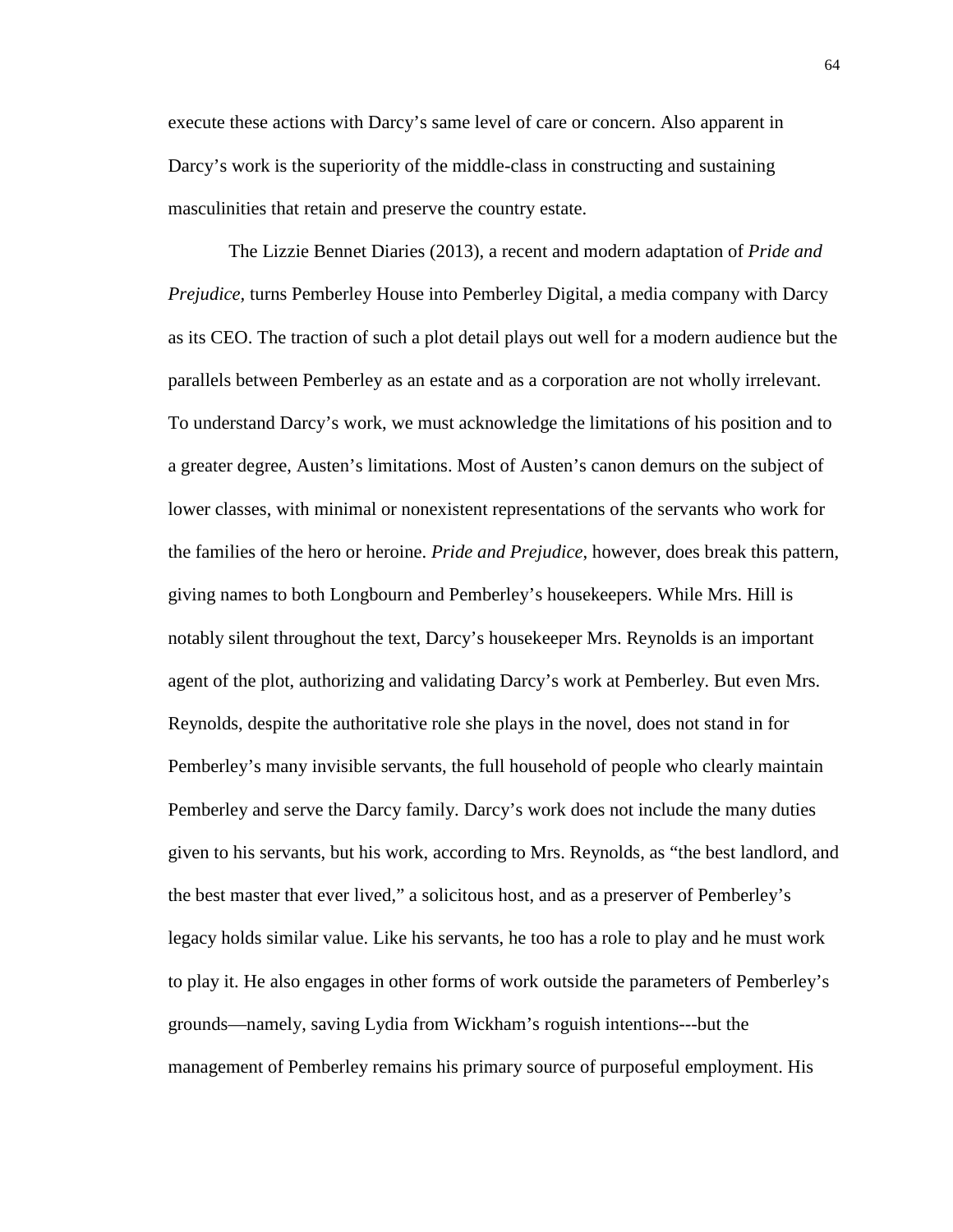servants depend on his judgment and proper management for their livelihoods. Although there are numerous benefits to Darcy's elevated position as Pemberley's owner, Darcy has to make Pemberley his own, not through legal means or from the consequences of birth, but through the performance and execution of work on the estate. While confined to his role as Pemberley's owner, he need not let Pemberley define him; instead he defines Pemberley by employing himself there.

Yet outside the confines of Pemberley and the tasks that supply his work there, Austen suggests that Darcy's masculinity is valuable and therefore, still functions by managing and preserving social order. In a later episode in the novel, Mr. Wickham persuades Elizabeth's youngest sister Lydia to elope with him. Darcy, who feels responsible for Wickham's actions because he previously had attempted the same scheme with his own sister Georgiana, finds the couple and forces the wayward Wickham to marry. While his efforts to find Wickham and Lydia, particularly as he feels nothing but anger for Wickham and indifference towards Lydia, are noble and kind, Austen authorizes Darcy's masculinity by presenting him as, literally, the only man who can perform the job. Others seek the lovers out—Elizabeth's father and her uncle—but Darcy rectifies the situation and saves Lydia, and by extension her sisters, from further ruin.<sup>20</sup> This work that he undertakes out of a misguided sense of guilt and responsibility towards Wickham (and possibly Elizabeth) is coded as part of his gentlemanly performance. As we have seen with Smith's Godolphin, one of the most crucial acts of the gentleman's performance is his ability to care for women and to undertake tasks that other men are

 $^{20}$  Elizabeth's uncle Mr. Gardiner, who begrudgingly takes credit for finding the couple and getting them to the altar, seems like the likely person to find them. Living in London, successful in his business, Mr. Gardiner appears as Lydia' probable savior, and no one questions him until Lydia herself lets it slip that Mr. Darcy attended the wedding.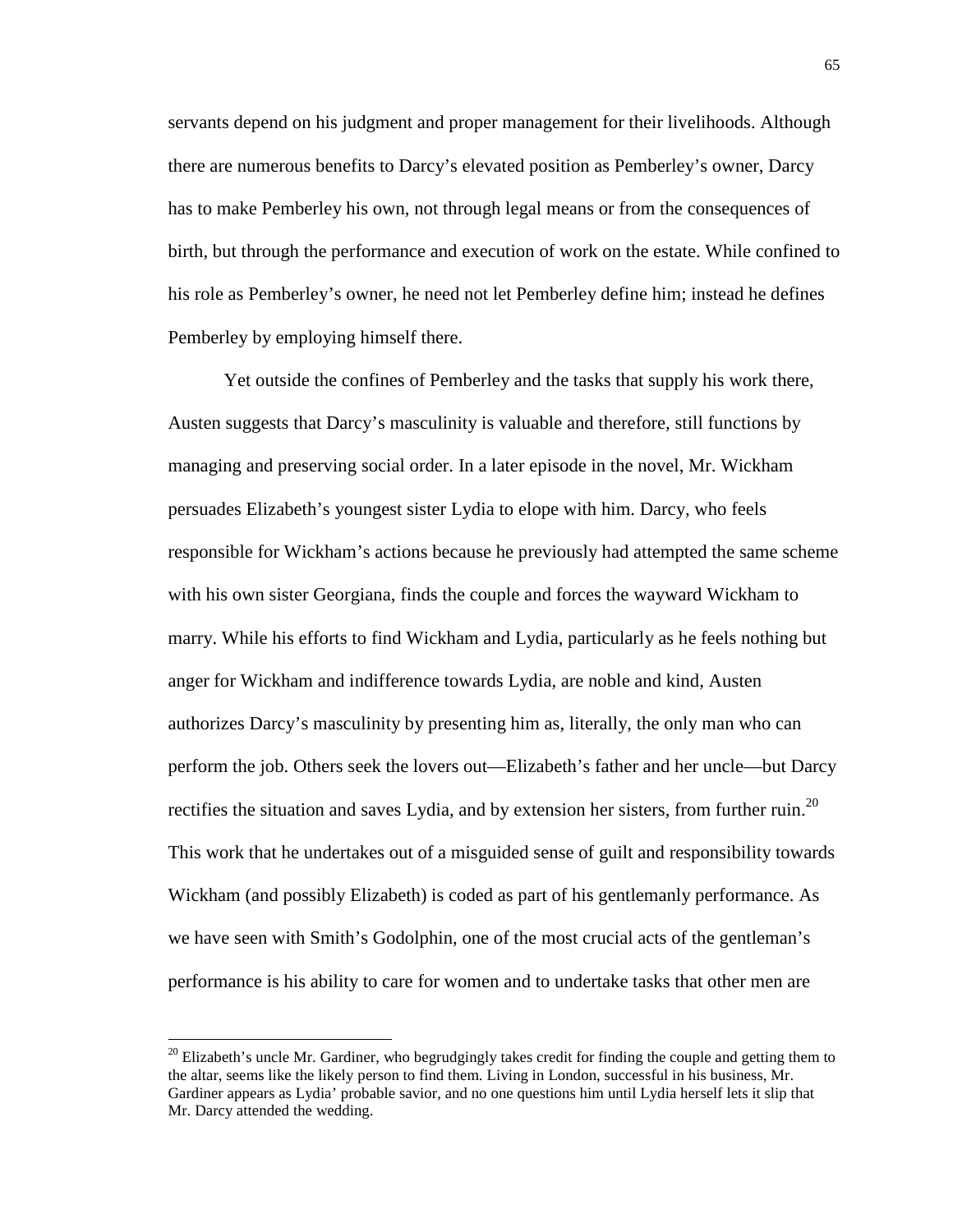unable to perform. Godolphin accomplishes this by legitimizing his sister's bastard; Darcy performs in a similar manner by helping Lydia.

It is worth noting, however, that unlike Godolphin's sister Adelina, Lydia is neither abandoned by her lover or without other male protectors. Essentially, Lydia is not Darcy's responsibility. Surely Wickham is accountable for Lydia, but still unmarried, Mr. Bennet as her father is responsible for her protection. Yet he remains utterly powerless to protect Lydia in the first place or to help her after she makes such a devastating decision. When Darcy intervenes, he not only corrects Wickham and Lydia's mistakes, but he also repairs Mr. Bennet's. I do not suggest this to shift responsibility away from Wickham or Lydia, merely to point out Mr. Bennet's apathetic role in this drama. He allowed Lydia to go to Brighton, despite warnings from Elizabeth and Jane, and he lacked both the power and the wealth to compel Wickham to marry her. But these are not Mr. Bennet's only oversights. There is a pervading commentary throughout the novel that underscores Mr. Bennet's role as an inefficient caretaker, of both his estate and his family.<sup>21</sup> While Elizabeth remains sympathetic towards her father's guilt over Lydia and does not resent her family's financial situation, as readers, I think we cannot count Mr. Bennet so blameless. Certainly it is a disappointment that he does not have a son who can preserve his family line, but there are other responsibilities as a father and as a landowner of the gentry class that he ultimately neglects to accomplish. <sup>22</sup>His responsibilities as a father saving for his daughters' dowries, protecting them for unworthy suitors—are tied directly to how he maintains his estate. In this juxtaposition between Mr. Darcy and Mr. Bennet,

<u>.</u>

**<sup>21</sup>** I make the distinction between Mr. Bennet as inefficient, or making poor choices as opposed to being an irresponsible caretaker, or willfully ignorant like Sir Walter in *Persuasion*.

 $^{22}$  While there is a sizeable difference between the financial means of Mr. Bennet and those of Mr. Darcy, in her later exchange with Lady Catherine, Elizabeth draws parallels between her father's position and Darcy's: "He is a gentleman; I am a gentleman's daughter; so far we are equal"(403).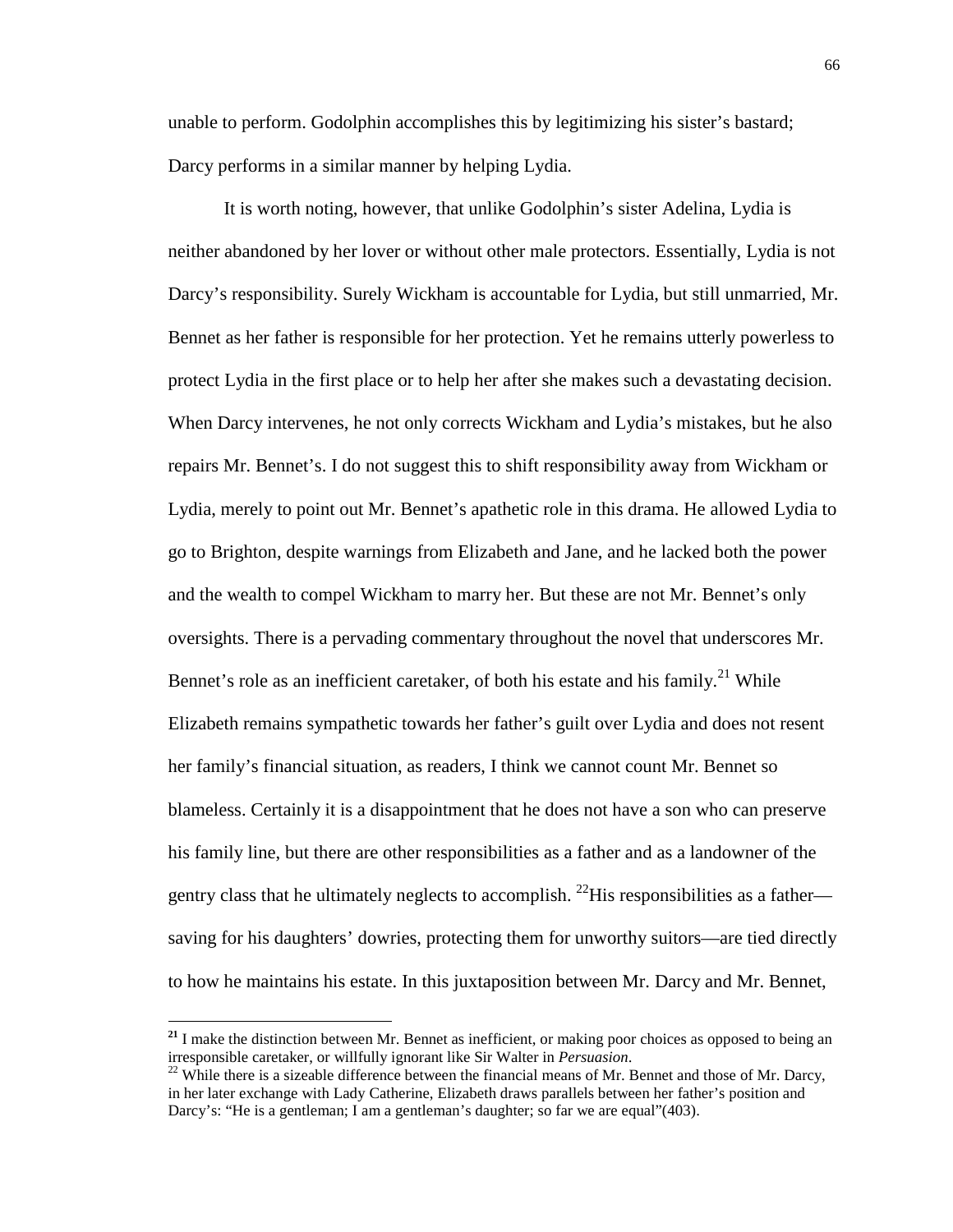Austen demonstrates how the care of one's estate correlates to the protection of women under one's care. If we read Darcy's interference here as part of his gentlemanly performance, then we can also see how the responsibilities he undertakes at Pemberley allow him to execute similar acts of care and concern outside the estate. Ultimately, this elevates Darcy's work at Pemberley and charts it within a framework that upholds gentlemanly identity.

Possibly the most famous episode in Austen's canon, if not the most memorable proposal, Mr. Darcy's first proposal demonstrates the many shades of the novel's title, pride and prejudice. And while Elizabeth Bennet cites numerous reasons for her rejection of Mr. Darcy's initial proposal, none is more scathing than her comment about Darcy's ungentlemanly behavior: "You are mistaken, Mr. Darcy, if you suppose that the mode of your declaration affected me in any other way, than as it spared me the concern which I might have felt in refusing you, had you behaved in a more gentleman-like manner" $(316)$ . As the narrator notes, one of the reasons for Darcy's surprise is that he wrongly presumes that Elizabeth will accept his proposal; the clear enticements of his position and wealth make him a desirable match for most young women, particularly one of Elizabeth's social position.<sup>23</sup> Her reaction and eventual rejection, Austen suggests, signify that the traditional precepts of marriageability—the wealth and status that Darcy uses to validate his identity—are no longer acceptable or complete. More specifically, Elizabeth's rejection demonstrates that Darcy's actions and his "behavior" hold more weight than his wealth. To "behave in a more gentleman-like" manner requires a certain

 $^{23}$  Hazel Jones sees Darcy's first proposal, like Mr. Knightley's, as "spontaneous"(27). While I would not suggest that Darcy's speech is practiced to the degree which Mr. Collins practices his, even in the indirect manner that we receive his proposal, there is, at least, a logic that underpins its structure. Certain that he will be accepted, Darcy wastes no time in laying out for Elizabeth all the things that he has ignored by proposing to her.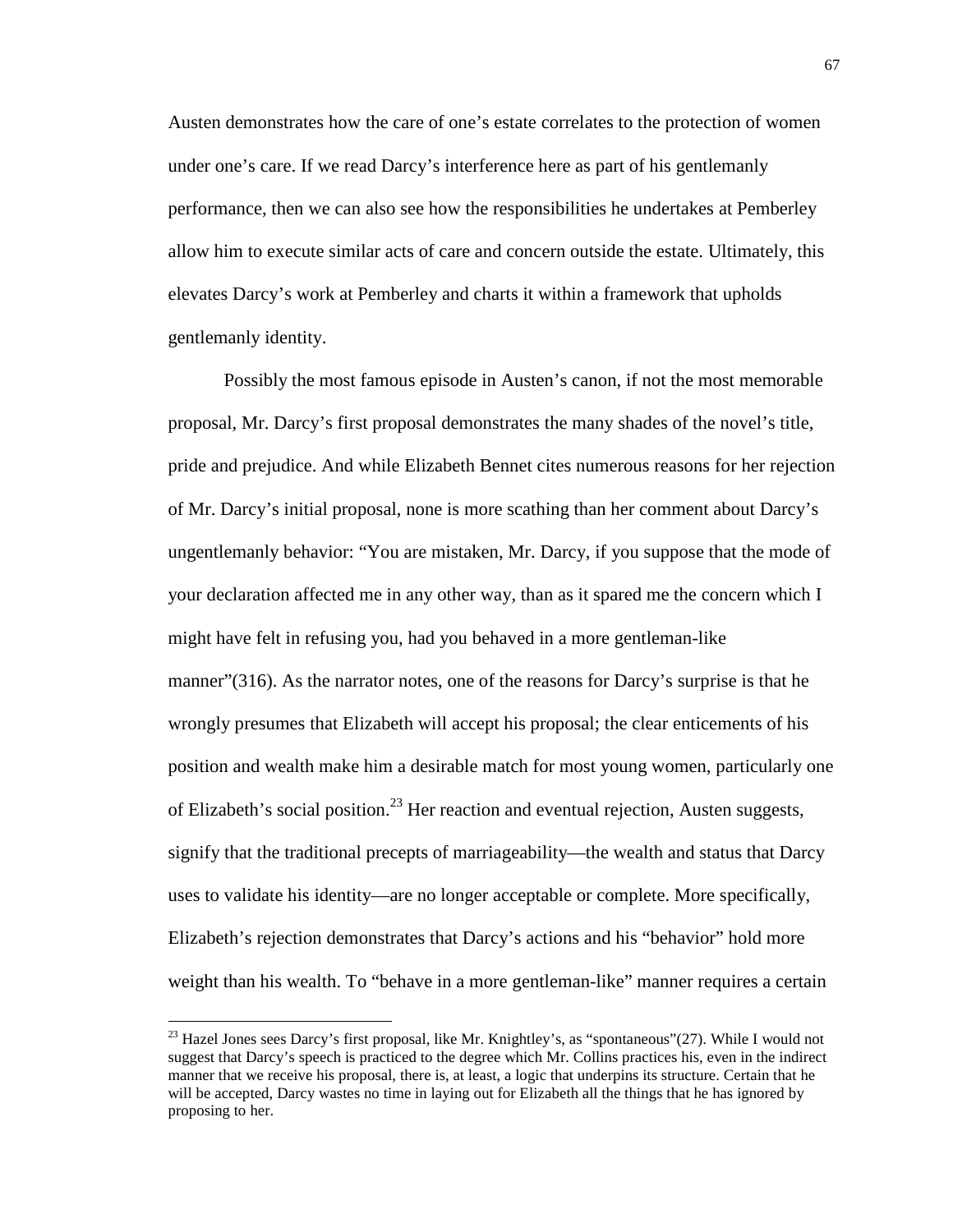element of performance: the presentation and repetition of chivalrous actions that properly inform and execute the role of gentleman. As I argue in my introduction, sexual, gender, social identities all coalesce in the gentleman's performance: a series of socially understood and performed actions that define the parameters of identity. And as Darcy's rejection here demonstrates, performance is at the mercy of the audience. In this way, Darcy's performance in Meryton, at Netherfield, and in Kent does not fit with what Elizabeth and others understand to be the behavior of a gentleman. It is the action of work, even in the absence of a recognized profession, that allows Darcy to alter his relationship to Elizabeth and validate his own gentlemanly identity. While Elizabeth's continued abhorrence of Darcy moves the plot along, it is Darcy's ability to "behave in a more gentleman-like manner" that forecasts their marriage.

Darcy's gentlemanly behavior eventually earns him the love and respect of the woman he has long adored, but this shift from insensitive suitor to heroic gentleman is predicated on a stronger connection between the gentleman and work**.** Unlike his wealth or his social position which remain unchanged throughout the novel, it is Darcy's actions that are modified and, therefore, make him a gentleman worthy of Elizabeth. In criticizing Darcy's performance, Elizabeth garners authority and agency through the only means available to her: denying his proposal. However, by casting Elizabeth as the judge (and rejecter) of Darcy's poor behavior, Austen renegotiates a place for women even within the confines of courtship and marital institutions; heroines are no longer prizes for good behavior or reformers of bad, instead they, like female authors and readers, have a stake in the expansion and revision of exemplary models of masculinity, not as objects to be earned but as equal members of a the larger gender project.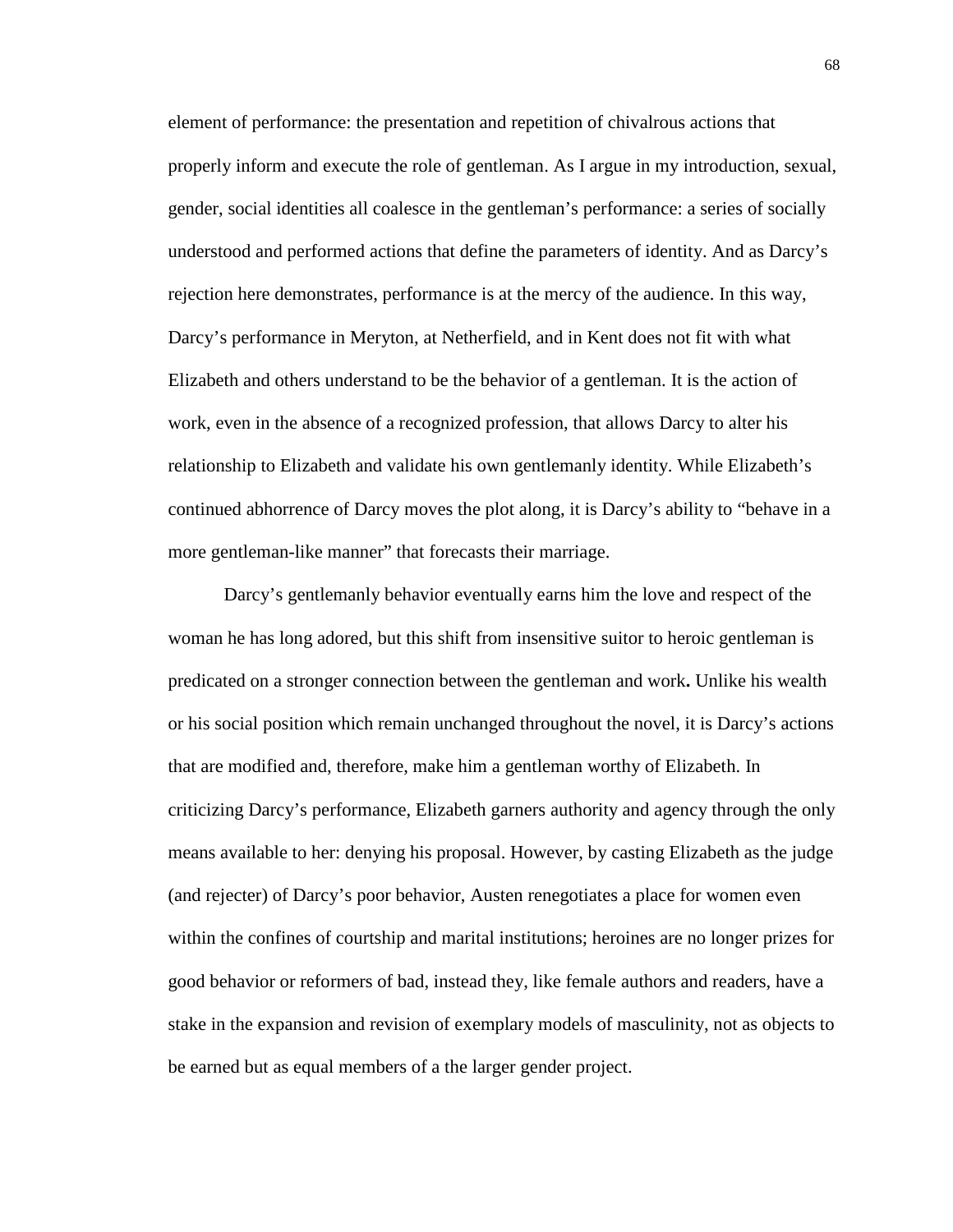While Smith provides an excellent model in Captain Godolphin, the novel *Emmeline* does not demonstrate the progress or the development of the hero to the same degree that Austen's corpus does. Smith's men lack dimension and remain static throughout the novel, forced into roles as either villains or paragons: Darcy does not fit into either category. He does not enter the novel fully formed as a hero, nor does he come into the text with a reputation for debauchery. While his snobbery may be problematic, he does not possess lecherous or inappropriate intentions towards Elizabeth or any other women. Darcy, however, strikes a balance between the two extremes: he is neither a paragon nor a villain, but his behavior demands change in order to secure the heroine. In this same vein, Sarah Wooten argues that Darcy's behavior throughout the text "blurs the line boundaries between hero and anti-hero" (38), noting the parallels between Austen's novel and Byron's Don Juan. However, what Wooten reads as Byronic, and, therefore, eternally flawed in Darcy's character, I find problematic when we examine Darcy's altered and pleasing behavior later in the text. For Wooten, the second half of the novel tries to uneasily assert Darcy as the superior man and the consummate gentleman, despite his poor treatment of Elizabeth and his brooding manner. Yet after the first proposal, I see Darcy's behavior as clearer and more discernable. What he has previously lacked in adaptability is remedied in kinder interactions with Elizabeth's relatives and an overall commitment to performing as a gentleman. Although the rejected proposal does much to illuminate Darcy's character flaws, it provides an outline for gentlemanly behavior, one that Darcy uses to change his performance.<sup>24</sup> Darcy does transform because of the

 $\overline{a}$ 

<sup>24</sup> According to Claudia Johnson in *Equivocal Beings* , Austen redefines English manhood in *Emma* as "brisk, energetic, downright, 'natural, 'unaffected, reserved, businesslike, plain-speaking; gentlemanly, to be sure, but not courtly"(202). I would argue that Austen ascribes similar qualities to Darcy.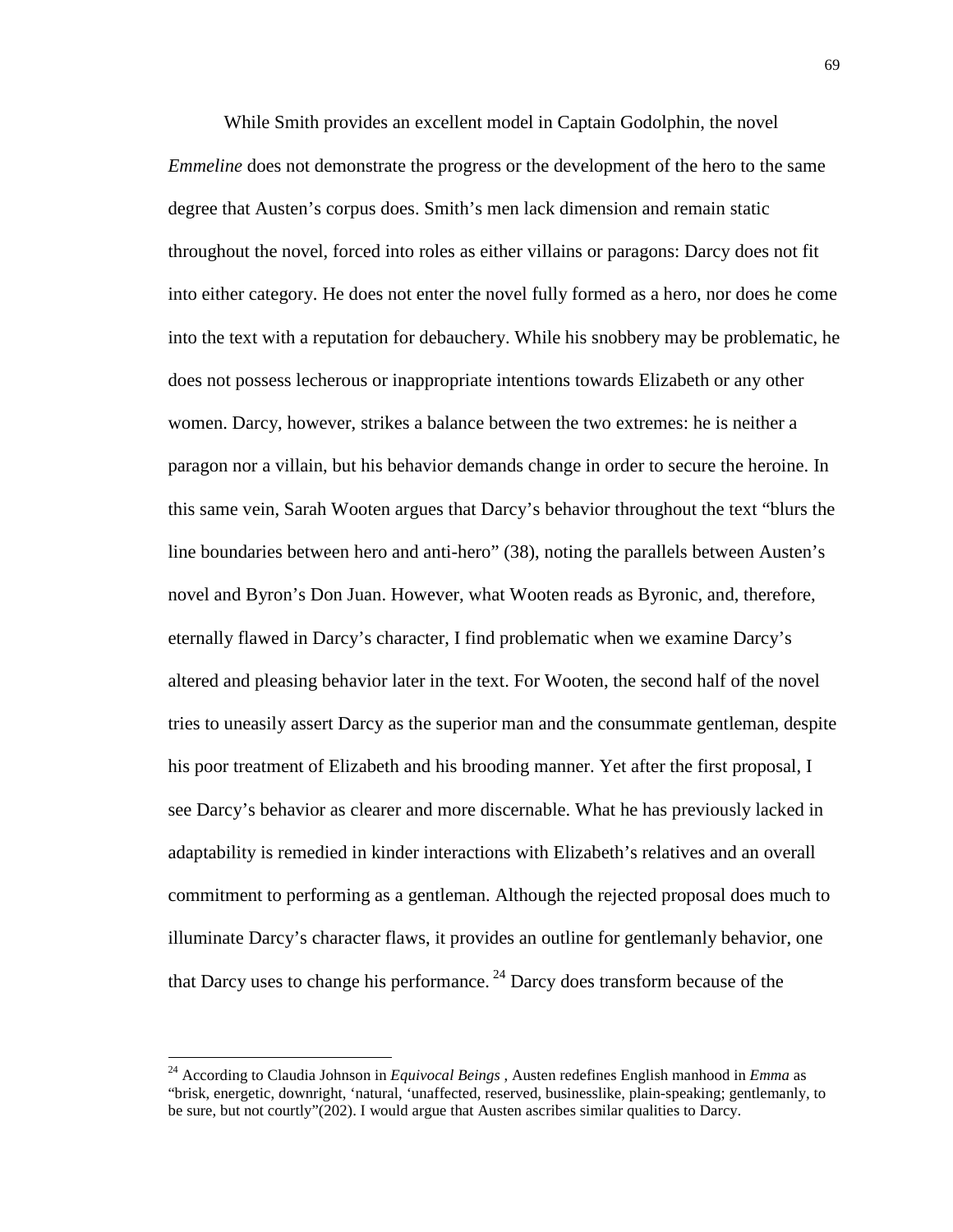proposal, but it is not the love of a good woman like one sees in narratives of the reformed rake; instead it is the scorn of a good woman that affects Darcy's behavior.

The finality and force with which Elizabeth rejects Darcy do not invite a second proposal. From the pessimistic tone of the text, we can see how the changes that Darcy effects in his own life are done with little hope to alter his marital situation. In *Pride and Prejudice*, Austen sets up a courtship dynamic that demands Darcy, through the expanding parameters of gentry work, bridge the gap between the aristocratic and professional classes. Darcy becomes a hybrid form of masculinity. By this, I mean, he embodies characteristics of the aristocratic gentleman, but he performs work that one associates with the professional classes. (Although as Austen points out, the association between work and a profession are not always in sync.) Through Darcy, Austen writes malleable masculinity into the gentry class and shows the evolution necessary to become a gentleman.

It seems ironic that for a novel originally titled *First Impressions* that Darcy and Elizabeth's initial impressions are both unpleasant and inaccurate. While Darcy's attraction to Elizabeth quickly overturns his impression, Elizabeth's impression of Darcy does not so easily abate. It is Darcy's first impression, however, that does much to define his behavior as ungentlemanly, specifically through in comparison with other men and by the general perspective of the people present. Austen's narrator notes the two distinctive ways that Mr. Darcy and Mr. Bingley are received: "Mr. Bingley was good looking and gentlemanlike; he had a pleasant countenance, and easy, unaffected manners," (215). The briefness of Mr. Bingley's description compares quite interestingly to the long and extensive description given of Mr. Darcy: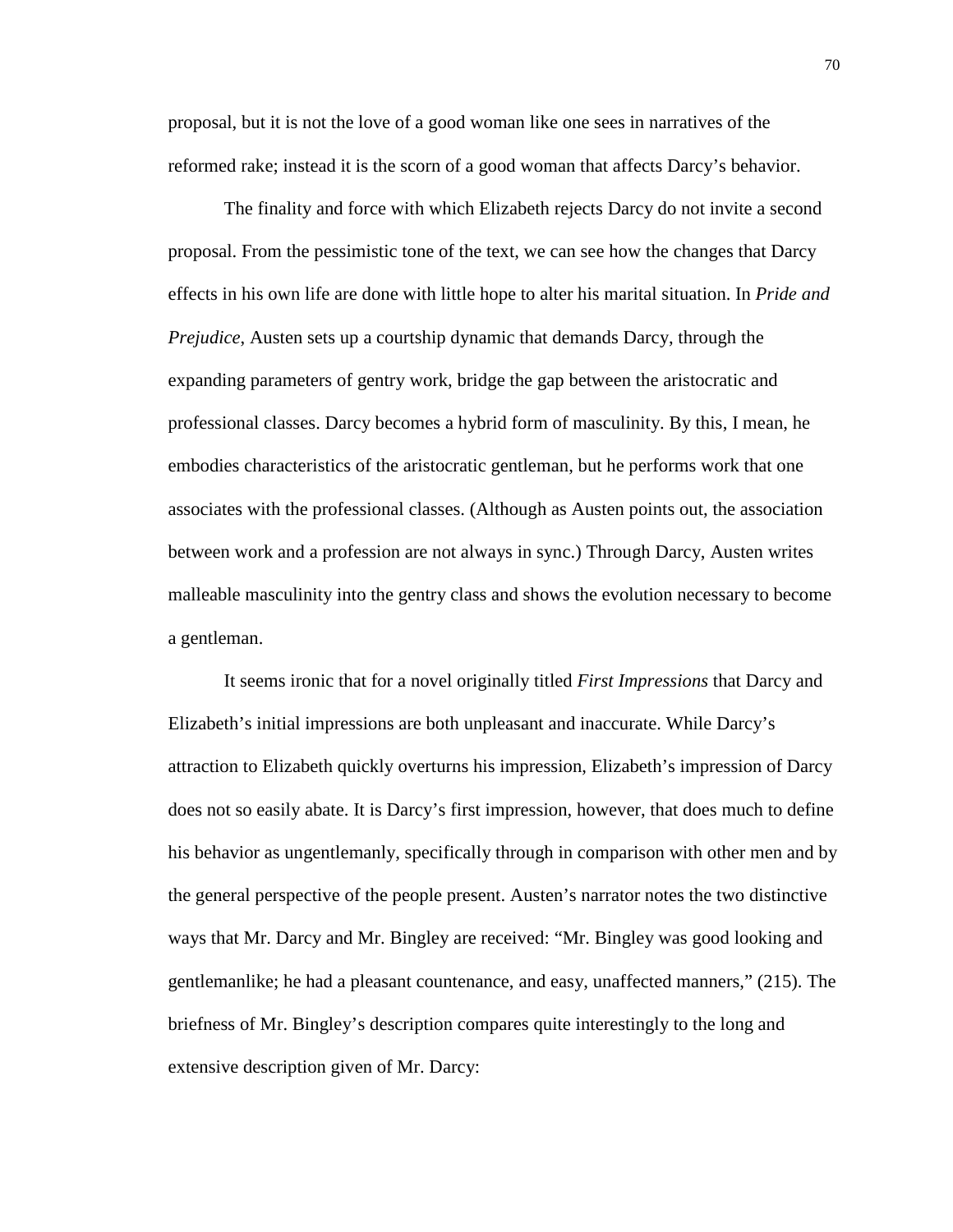But his friend Mr. Darcy soon drew the attention of the room by his fine, tall person, handsome features, noble mein; and the report which was in general circulation within five minutes after his entrance, of his having ten thousand a year. The gentlemen pronounced him to be a fine figure of a man, the ladies declared he was much handsomer than Mr. Bingley and he was looked at with great admiration for about half the evening, till his manners gave a disgust which turned the tide of his popularity; for he was discovered to be proud, to be above his company, and above being pleased; and not all his large estate in Derbyshire could then save him from having a most forbidding, disagreeable countenance, and being unworthy to be compared with his friend. (215)

 Here the narrator fashions Darcy into a very unlikable character; his behaviors and interactions are fraught with a certain sense of unease and impoliteness. Additionally, his personality and his rudeness do not garner a welcoming response, nor does he seek to interact with the other people in the ballroom. Between these two passages, the narrator compares Darcy and Bingley, if only to demonstrate exactly what Darcy lacks. Repeatedly in the novel, Austen uses Bingley as a stock character to define what Darcy is not: Darcy is not amiable, he is not popular, and the company does not please him. The term "manners," used in both descriptions, is of significant note because it seems to be the main factor in defining a gentleman. Whereas Bingley has "easy, unaffected manners," Darcy possesses manners that "gave a disgust which turned the tide of his popularity." While the narrator articulates the general dislike of Darcy, the initial reaction to Darcy also divides the assembly along gender lines. Certainly in the passage above Austen cheekily emphasizes how Darcy's wealth colors the initial impression of him, but the separation of the men and women's reactions do not extend to Darcy's manners. Unlike Mr. Bingley, Darcy does not show any special consideration or civility towards women, treating them with the same level of discourtesy as he treats the men. This is something that later plays out in his interaction with Elizabeth, but is important because it shows that Darcy does not adhere to one of the basic tenets of the gentleman.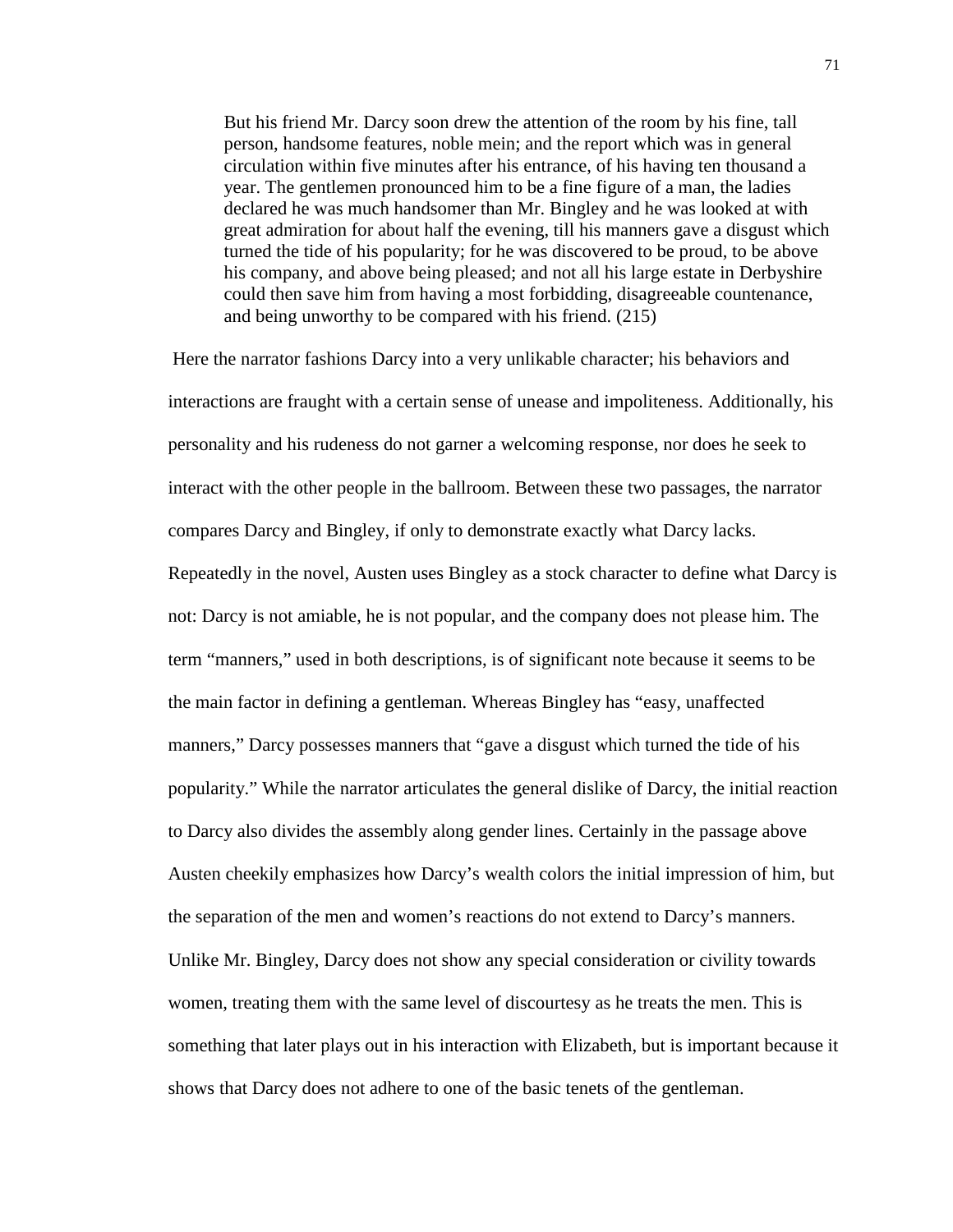Michéle Cohen argues that the distinction between politeness and chivalry depends on the effeminacy of the former. In this way, Cohen argues that being polite was often associated with the art of pleasing, an ideal feminine characteristic and thus, a characteristic that Darcy would eschew in order to appear masculine (313). While Mr. Bingley's other companions may share Darcy's snobbish opinions, it is Darcy alone who receives the most severe censure and bears the brunt of the criticism because he refuses to please what he sees as an undeserving audience. When Darcy is juxtaposed with Bingley, who is easily pleasing and not as the narrator declares, "above being pleased," we see where Darcy translates his stoicism into masculinity. But effeminacy, Cohen suggests, is the main anxiety of this culture of masculine pleasing, a masculinity that is in danger of losing an authentic English identity. I would not suggest that Bingley reads in an effeminate or unmanly manner, but it is important for us to consider how Bingley's desire to please that influences his later abandonment of Jane. Unlike Darcy who has been taught from childhood to value his own opinion above others, Bingley is persuaded to abandon a woman he has romantic intentions towards on the advice of his sisters and Darcy. While we have been told that Bingley is an exemplary man, too much pleasing has consequences which lead to his (and Jane's) unhappiness.

It is in this ability to please that we see further evidence of Cohen's argument of politeness as a feminine quality. Additionally, Caroline Bingley and Mrs. Hunt demonstrate Cohen's 'art of pleasing' by infiltrating society with grace that belies their deep seated contempt for Meryton. Elizabeth notes that Bingley's sisters do not posses the same manners as their brother, but as Jane naively states, "But they are both pleasing women when you converse with them"(217). Although Jane is not the shrewdest of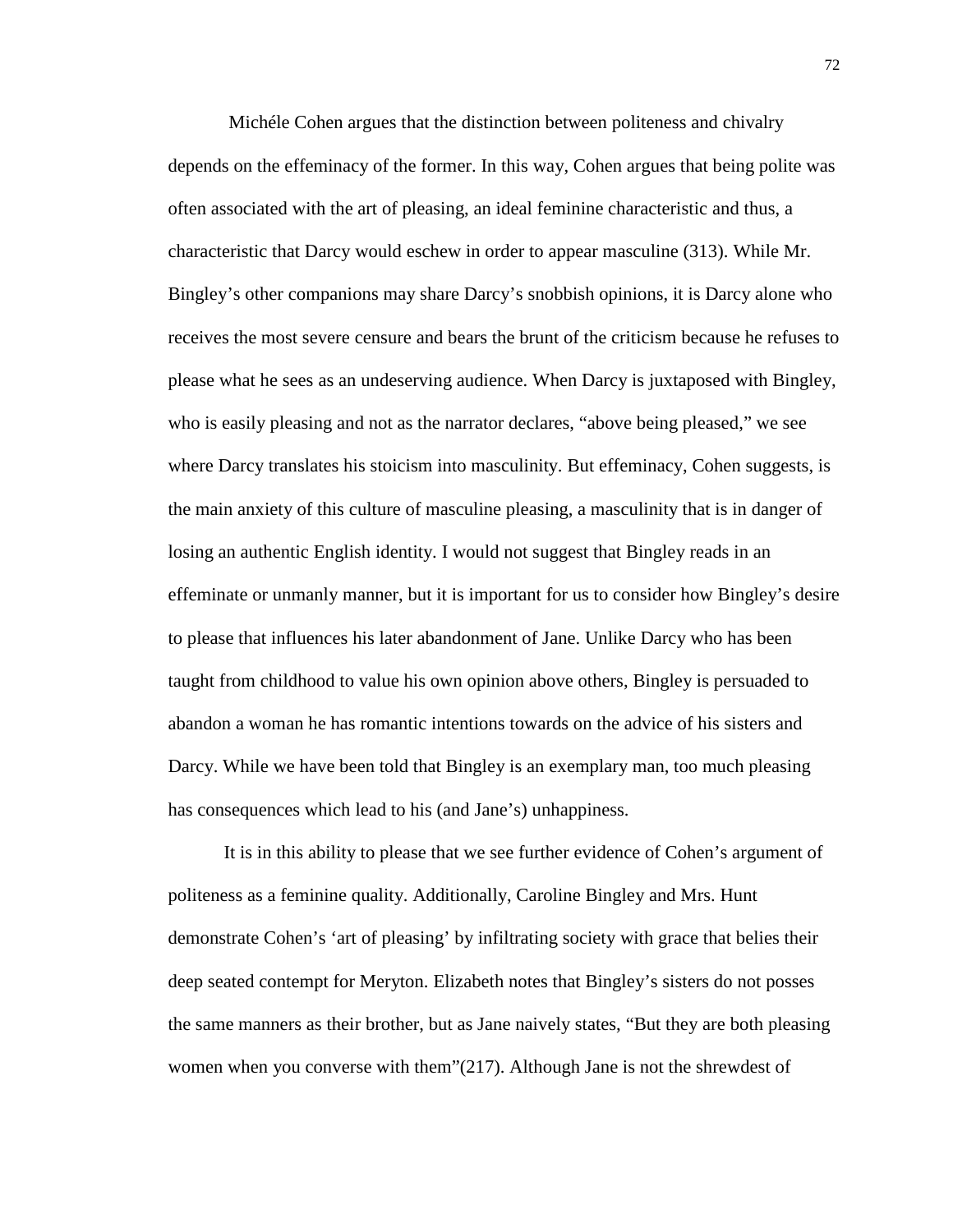observers, she does point to the sisters' ability to please where they like. The narrator too remarks upon the ability of the sisters to fit into society: "their behaviour at the assembly had been calculated to please in general...They were in fact very fine ladies; not deficient in good humour when they were pleased, nor in the power of being agreeable where they chose it; but proud and conceited"(218). While Elizabeth finds Bingley's sisters unlikable, she has no reason to think them inhospitable or impolite. Their ability to please becomes an essential part of their interaction with Meryton society; they dance, they converse, and they show an overall interest if not a zeal for the assembly.

It is Darcy who remains the most vocal and unpleasant of the Netherfield group, lacking the pleasing, if inauthentic manners, of the Bingley sisters. Manners, Cohen argues, inform the behavior of masculine comportment that underscore the constructions of politeness and chivalry: "It is in their relation to women that politeness and chivalry appear to share certain features—they are both systems of manners associated with a high regard for women, and they share a courtly language of gallantry and courtesy "(319). If politeness and chivalry both depend on manners that dictate special consideration for women, then Darcy fails to be either polite or chivalrous. The women, just like the men, feel the sting of Darcy's ill manners, no more so than Elizabeth. As Bingley lauds the beauty and kindness of his new acquaintances, Darcy responds with cool disdain and offensive words. When prompted by Bingley to dance, Darcy slights Elizabeth: "Which do you mean?" and turning round, [Darcy] looked for a moment at Elizabeth, till catching her eye, he withdrew his own and coldly said, 'She is tolerable; but not handsome enough to tempt *me*; and I am in no humour at present to give consequence to young ladies who are slighted by other men,'"(216, Austen's italics). Humorous as this is given Darcy's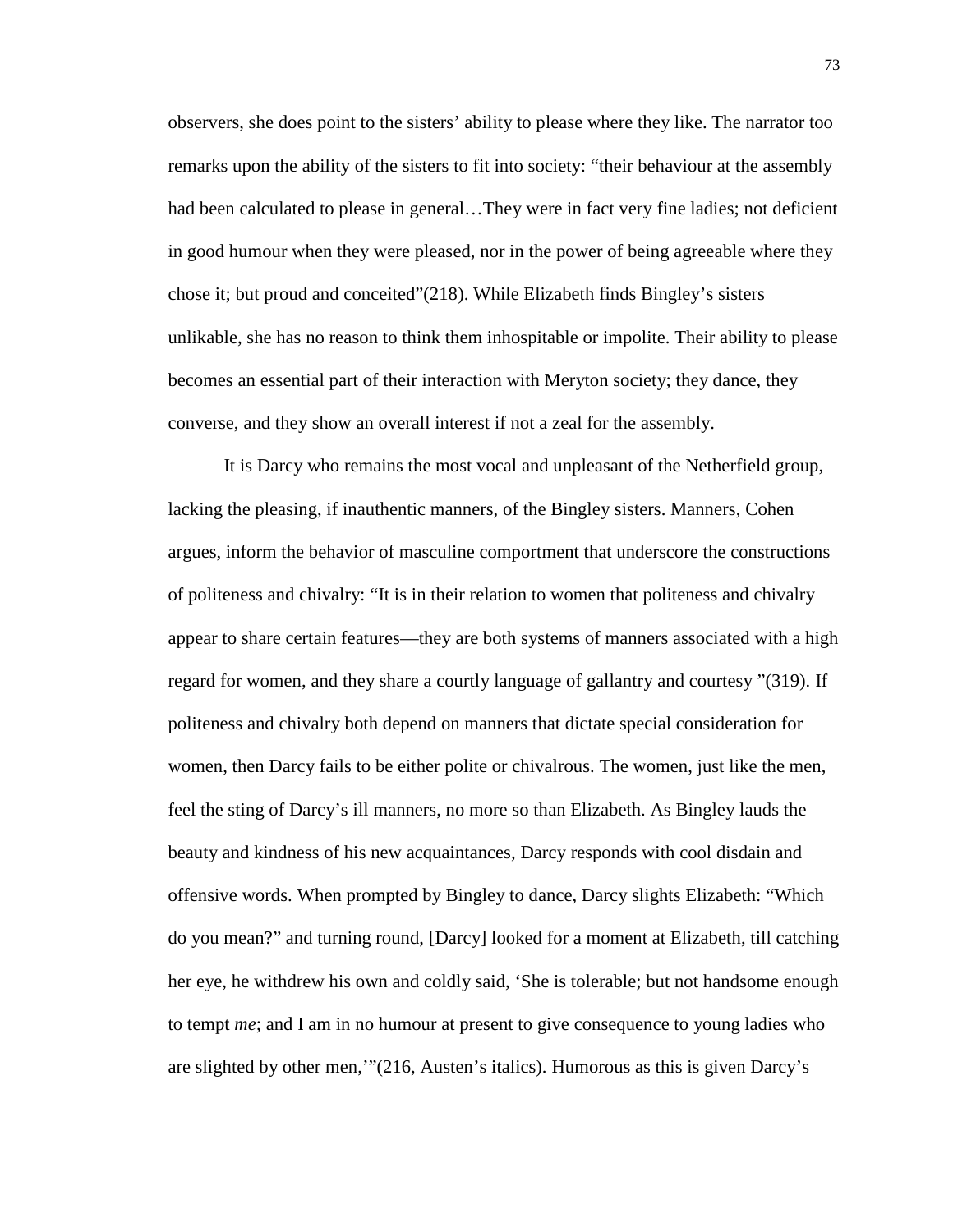later reversal regarding Elizabeth's beauty, from this exchange, we gather that Darcy's rudeness is not limited to his lack of decorum or the insults he utters within easy earshot of Elizabeth. In contrast to Cohen, Maaja A. Stewart claims that Darcy does not please, not because it is a sign of effeminacy, but because it means he must please in feminized spaces like the drawing room or ballroom (57). Although I would suggest that his refusal to stand up with Elizabeth, especially after other men have slighted her, indicates that Darcy profoundly misjudges his duties as a gentleman. While we can agree that Darcy does not seek to be polite, if we think of him as a chivalrous gentleman, then he might use Elizabeth's situation as an opportunity to save the proverbial "damsel in distress." Instead Darcy uses this episode to further ridicule and draw attention to Elizabeth's visage. It seems particularly unfair and cruel that he judges Elizabeth on her lack of partner, when he readily could alleviate her situation.

Isabel Bour, examining the same passage through the lens of Lockean civility, notes that Darcy's reluctance to dance demonstrates further incivility towards Elizabeth and remains indicative of his inability to engage in society (166). I would also argue that Darcy's refusal to dance with Elizabeth here suggests that Darcy cannot function more specifically in Elizabeth's society, a factor that precludes a courtship between them. While we may think of dancing as a formal social interaction for Austen's men, I claim that the desire and ability to dance demonstrates an aspect of work. Indeed, by the Austen's own standards of masculinity, to dance makes one a viable candidate for marriage: "To be fond of dancing was a certain step towards falling in love"(214). Bingley's affinity for dance symbolizes his amiability, whereas Darcy's reticence further showcases his ungentlemanly qualities. Ultimately, to dance in Austen's world represents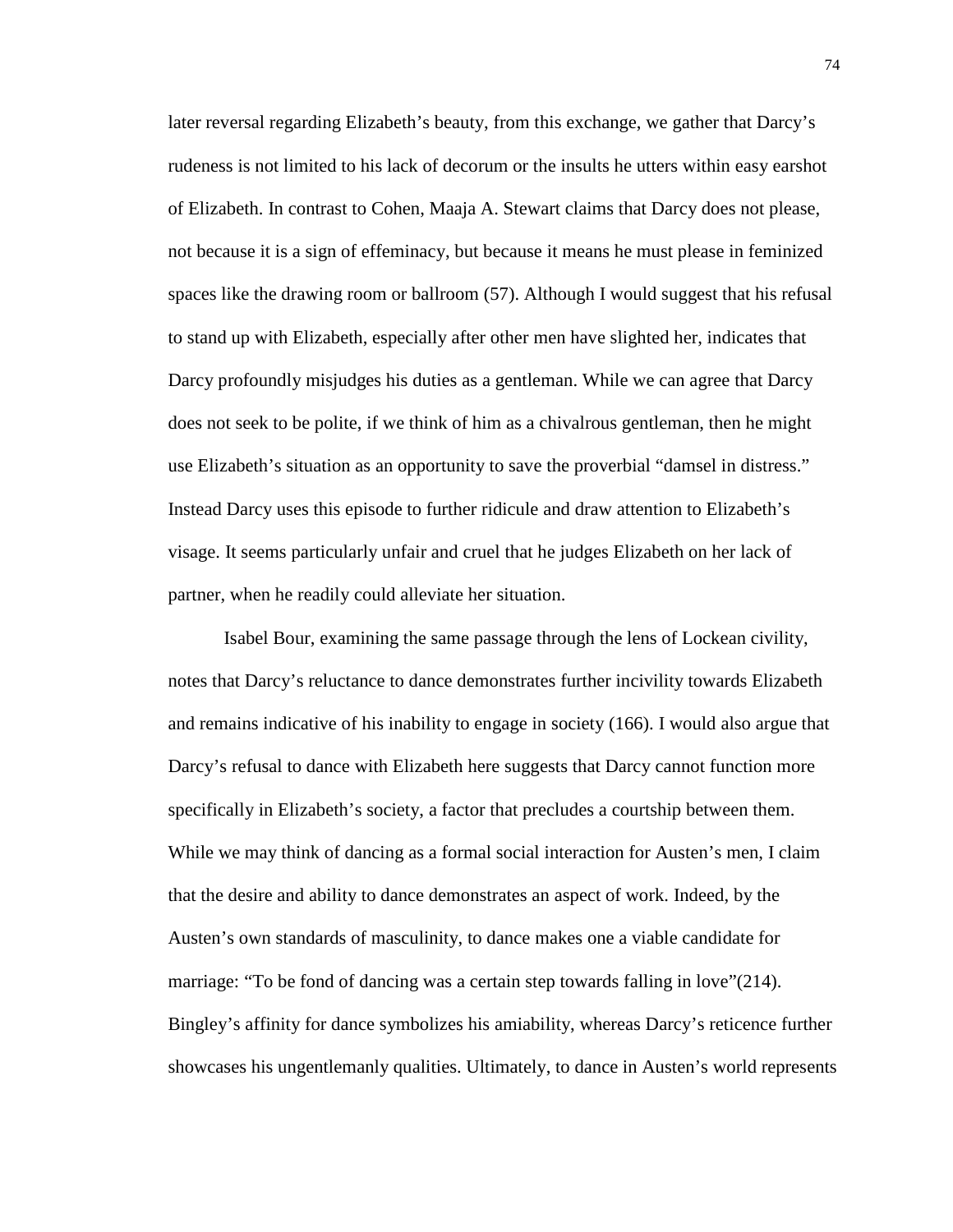an acceptance of and adherence to the rules of courtship and polite manners. As Bour points out, Darcy's role as a gentleman dictates a certain kindness towards women, an ability to smooth over social situations and engage young women in niceties. Therefore, his refusal to dance, and his vocal denouncement of the action altogether suggests that Darcy does not understand the gentleman because he refuses to engage in one of the most crucial and public performances that defines a gentleman. Bingley embodies Bour's definition of a gentleman, whereas Darcy fails to provide an alternative gentleman that properly explains his behavior.

Declining to dance with Elizabeth, particularly with the scarcity of men in the assembly rooms, more than any other action, suggests that Darcy does not act like a gentleman. Coupled with his previous statements about Jane as the only handsome woman in the room or the punishment it would be to dance with someone present, Darcy validates the general opinion of his arrogance and his pride. Cohen also expresses a similar approach to dance and social nicety as the definition of a gentleman, using Austen's Mr. Knightley and the dance he engages with the slighted Harriet Smith. In that novel, it is Mr. Elton who appears unkind by not dancing, similar to how Darcy appears in *Pride and Prejudice*. In these first few scenes with Darcy, Austen characterizes him as snobbish, unlikable, and proud. What Darcy's ungentlemanly behavior helps define, moreover, is his lack of adaptability. He does not possess the manners or the politeness to engage with men and women outside of his circle.

While Darcy's initial impression is damaged when juxtaposed with Bingley's good impression, the novel relies on men other than Bingley to define the behavior of a gentleman. There are numerous male types, ranging from ridiculous men like Mr. Collins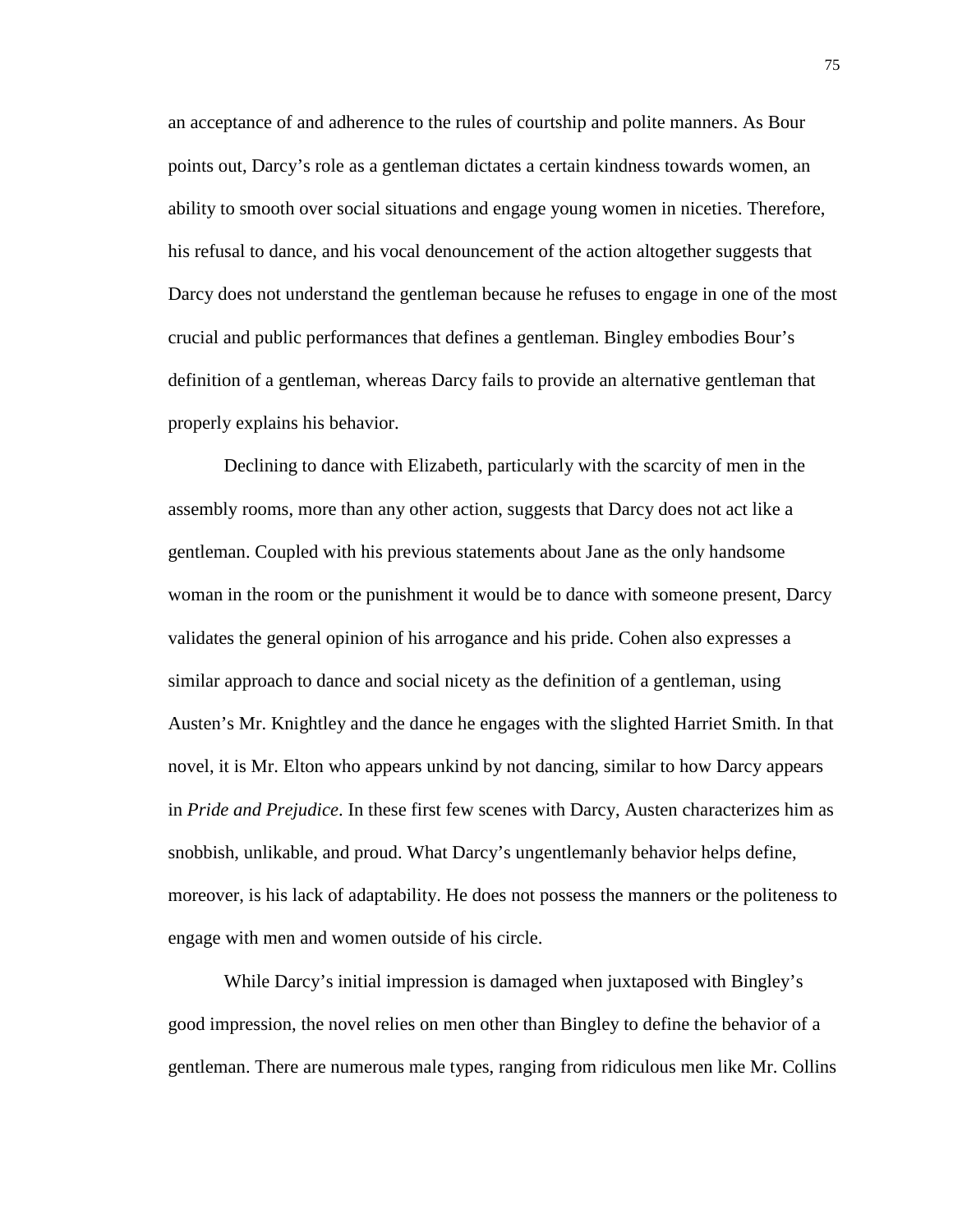to benign men like Colonel Fitzwilliam. Additionally, Austen peppers the text with several other types of men beyond the gentleman, many of who vie for Elizabeth's attention. She navigates social situations with these men fairly well, rebuffing Mr. Collins's proposal and interacting easily with men like Mr. Bingley and Colonel Fitzwilliam. Yet of all Elizabeth's relationship with men, platonic or otherwise, her relationship with Mr. Wickham remains the most contentious.

In his early role as potential suitor and influential friend, Wickham is dangerous because he both earns Elizabeth's good opinion and exploits her prejudice towards Darcy. Although he is not coded like a reformed rake in the same vein as Richardson's Mr. B, neither does Wickham read as a villainous foil for Darcy like Smith's Delamere acts for Godolphin. Wickham's actions may be destructive and cause a great deal of chaos in the novel, but in spite of the disruption that he visits on both Darcy and Elizabeth's sisters, Wickham's main role in the text seems to be in rounding out the love triangle between Elizabeth and Darcy. Gaining Elizabeth's attention from the beginning of their acquaintance until he departs for Brighton, Wickham establishes himself as a persuasive presence and a strong rival for Elizabeth's affections**.** During Wickham and Darcy's first meeting on the streets of Meryton, the narrator notes how Wickham's presence creates palpable tension between the two men:

[Mr. Darcy] was beginning to determine not to fix his eyes on Elizabeth, when they were suddenly arrested by the sight of the stranger…Both changed colour, one looked white, the other red. Mr. Wickham, after a few moments, touched his hat—a salutation which Mr. Darcy just deigned to return. What could be the meaning of it? —It was impossible to imagine; it was impossible not to long to know. (250)

We later learn of the history between the men that "was impossible to imagine," but here Austen emphasizes how Darcy's attraction to Elizabeth forces him to interact with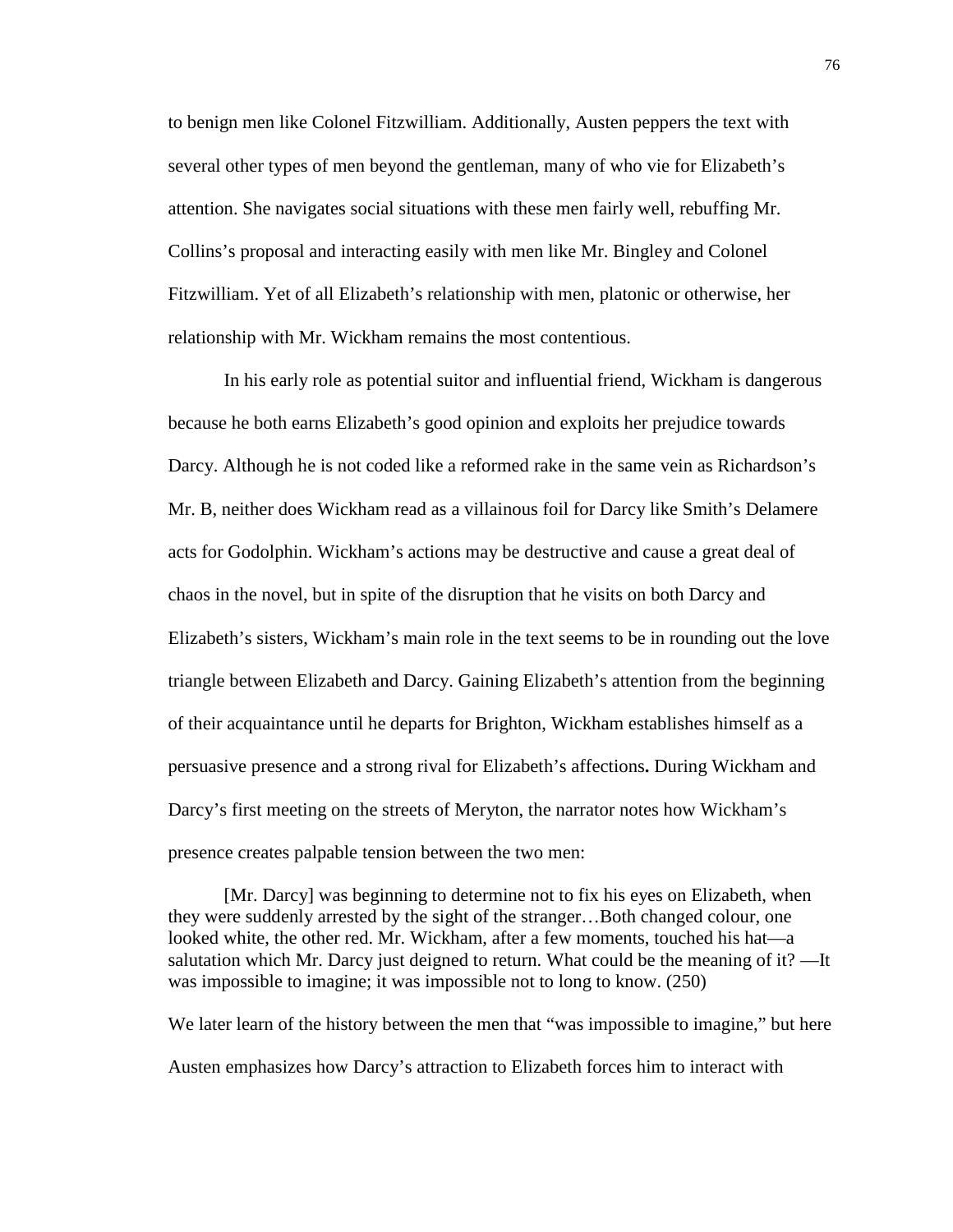Wickham. From Elizabeth's vantage point and the details of the exchange, with Darcy noticing the stranger because he interrupts his gaze, we may assume that Wickham stands beside or close to Elizabeth in the collected group. The proximity of Elizabeth and Wickham's bodies in the group does not speak of a deeper intimacy than it appears, but surely it must rankle Darcy to see the woman he cares for in the company of a man he so adamantly dislikes. The men do not meet again during Darcy's time at Netherfield, but Wickham's presence in Meryton and in Elizabeth's company is well known. Several people, even Elizabeth herself, comment on Wickham's character and Mr. Darcy's relationship with him. Most significantly at the Netherfield ball, Elizabeth alludes to her connection with Wickham in an attempt to understand Darcy's reaction: "The effect was immediate. A deeper shade of hauteur overspread his features, but he said not a word, and Elizabeth, though blaming herself for her own weakness, could not go on" (261). Though Elizabeth vehemently accepts Wickham's account of Darcy, by invoking here her unnamed acquaintance, she tries to both decipher Darcy's character and assert Wickham's viability as a rival. While Elizabeth does not fully understand Darcy's affections at this point in the text, Darcy asking her to dance, an action which he previously would not engage in, suggests that his interest is more than passing politeness. Needless to say, by alluding to Wickham's unfortunate situation, Elizabeth asserts her relationship with Wickham and nullifies any further attachment to Darcy. This also happens a second time during Darcy's rejected proposal when Elizabeth accuses Darcy of mistreating Wickham. In many ways, Wickham, both here and in the proposal scene, serves as a convenient red herring for Elizabeth's complicated feelings towards Darcy; Wickham's role as rival allows her to use his name as a way of either shaming Darcy or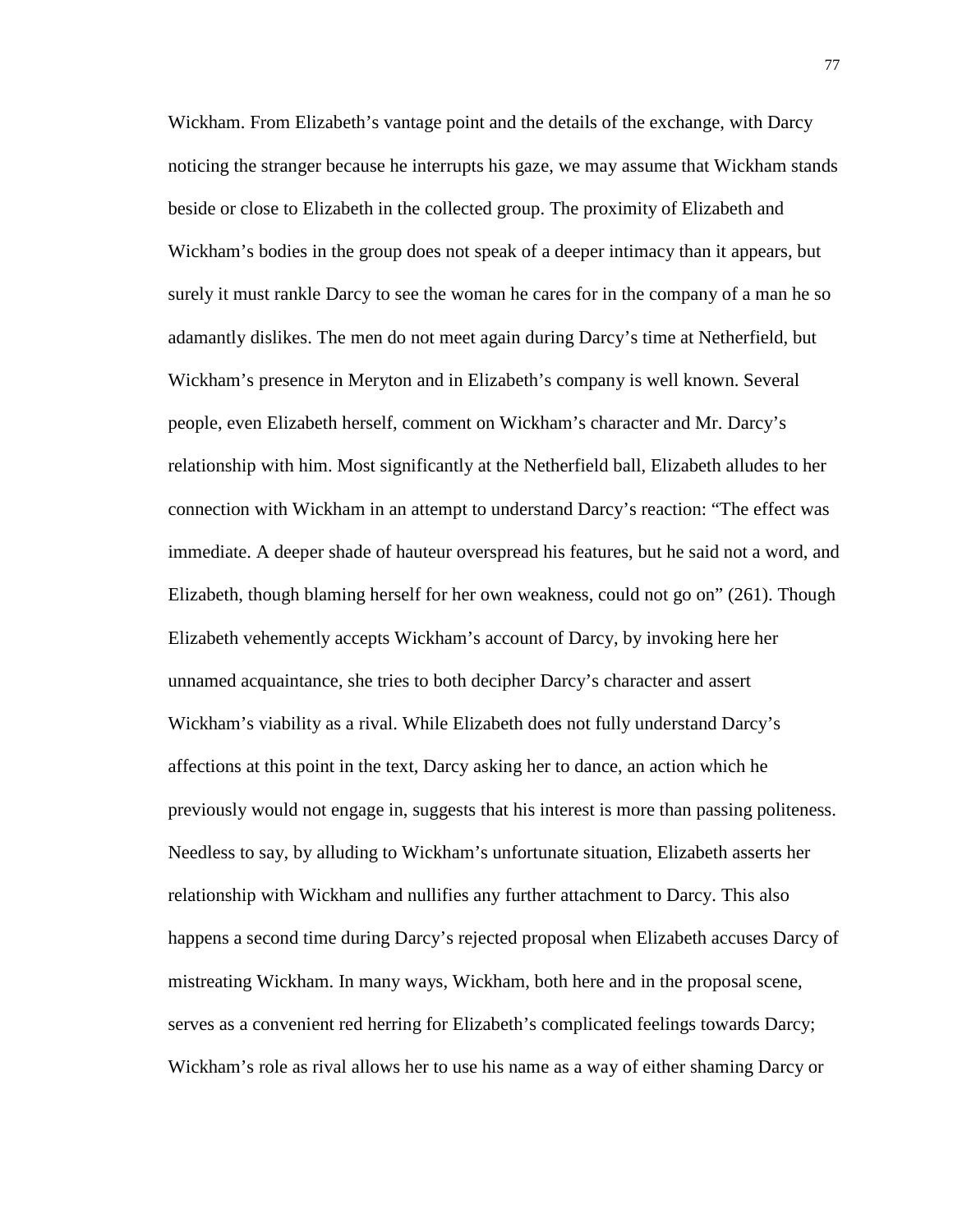angering him.  $^{25}$ But, ultimately, Wickham functions as a site of relocation for Darcy's feelings. In moments of privacy and during Darcy's gestures or confessions of affection, Elizabeth manipulates the transfer of Darcy's feelings away from her and onto Wickham. Uncomfortable with Darcy's courtship, particularly because Wickham's account has only strengthened Elizabeth's poor opinion of him, Elizabeth exploits the relationship between the men in order to escape from Darcy's courtship.

While Wickham establishes Elizabeth as a desirable woman, which even Mr. Collins manages to do, he also asserts himself as a viable alternative to Darcy. If he did not think Darcy a threat, he need not detail the fictional past to Elizabeth. One might argue that Wickham has no knowledge of any attachment between Elizabeth and Darcy, Elizabeth herself even saying that Darcy is disagreeable, and lacking any awareness of Darcy's deep emotions. I would claim, however, that it seems likely that Wickham, who has known Darcy for years longer than anyone else in the text, would be able to discern his former friend's feelings. All the people he actively pursues are women who have some connection to Darcy, and no matter how tenuous, the connection with Darcy seems to be of the utmost importance. As even Elizabeth's desire to turn Darcy's feelings of affection into feelings of anger signify, we can read Wickham and Darcy's relationship in Sedgewickean terms—that the homosocial bonds between the men necessitates a rivalry and love triangle that validate their heterosexuality as it puts them into contact with each other.<sup>26</sup> While Wickham and Darcy's contact remains marginal at best, the role of

 $\overline{a}$ 

<sup>&</sup>lt;sup>25</sup> It is worth noting that Darcy rarely uses Wickham's name, instead referring to him in the abstract as "that gentleman."

<sup>&</sup>lt;sup>26</sup> See Eve Kosofsky Sedgwick's *Between Men: English Literature and Male Homosocial Desire*. In Sedgwick's groundbreaking and controversial book, she outlines what we have come to recognize as the queer theory through the application of the homosocial triangle of male desire onto English literary texts. For my purposes, I think Sedgwick's argument about women's place as objects in the rivalry of a homosocial triangle explains Elizabeth's place between Darcy and Wickham. While I do not see evidence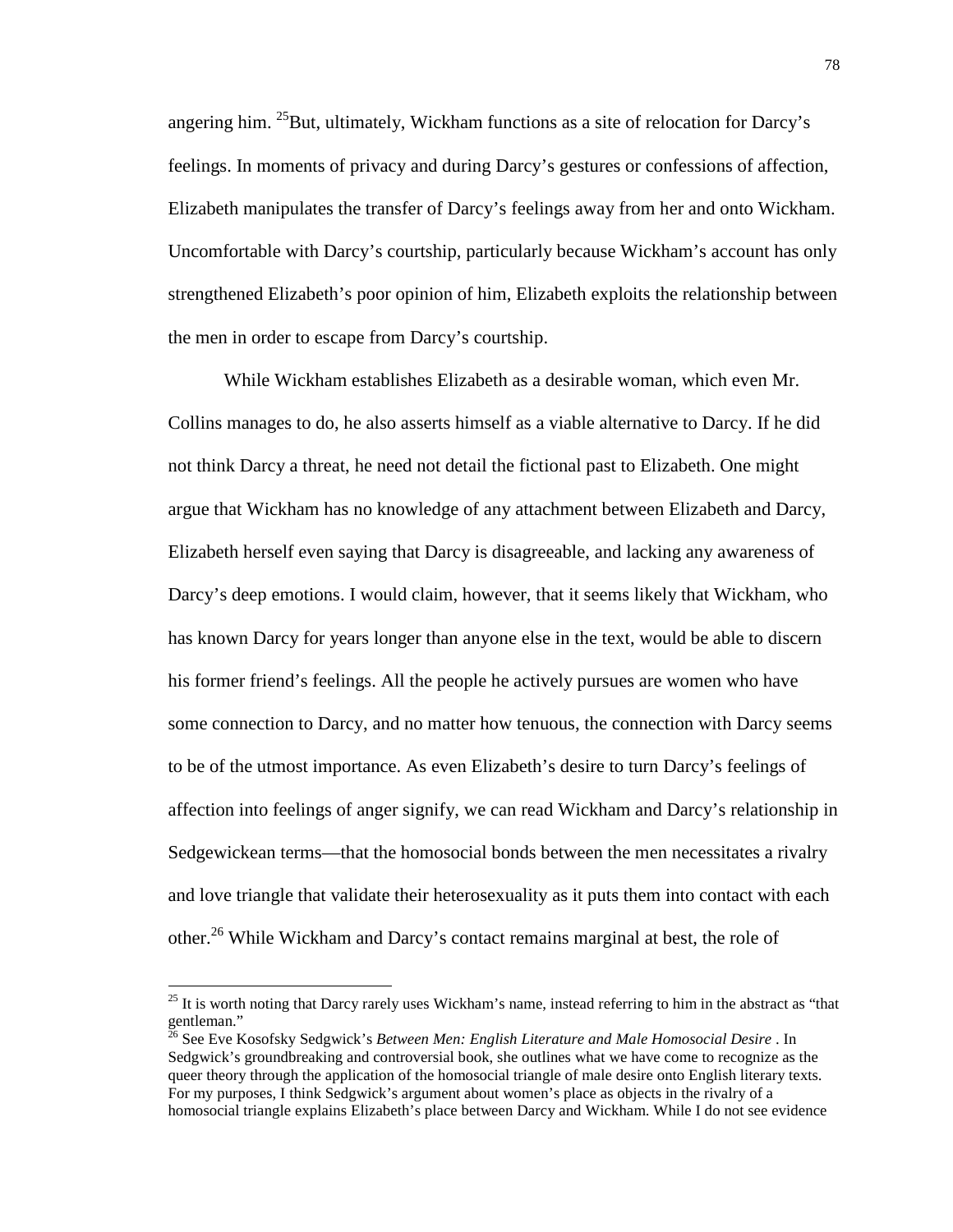Elizabeth, and previously Georgiana as objects of Wickham's revenge does explain some of his pursuit. Wickham's motivations may be constantly in flux, but his pursuit of Elizabeth seems to achieve its initial purpose in unsettling Darcy.

Nowhere in Austen's canon do we find rakes in the same vein as Delamere or Lovelace, both with such excessive and emotive responses to rejection. However, Austen's texts are not free of unsavory, albeit often benign men. Only in *Northanger Abbey* does any heroine become in danger of being carried away, and, as to that, Catherine Morland's ordeal with John Thorpe does not last long. Austen's novel lacks the same Gothic tropes that Smith employs, and while her heroines may run away with unworthy suitors, there is little melodrama of the variety which unfolds in Smith's novels. This does not suggest that Smith's situations are unrealistic, but rather I would suggest that Austen's situations have a touch more realism. Certainly Wickham has the potential to cause more damage than any other character in *Pride and Prejudice*, but he lacks the aggressive sexuality of men like Lovelace or Delamere. Although his attempts to elope with Georgiana and Lydia are far from honorable, he does not kidnap either woman against their wills. The main distinction between Smith's rakes and Austen's is that Austen's appear far craftier. While Smith narrates some of the substantial threats to women's bodies and wills, there is something decidedly more sinister about Mr. Wickham's intentions. He remains more dangerous than Smith's Delamere and Richardson's Lovelace because he is an opportunist. There seems little mystery as to why he elopes with Lydia, considering he is a common seducer and libertine. But readers are constantly in suspense as to Wickham's motivations, something that makes him both

 $\overline{a}$ 

of Wickham's sublimated desire for Darcy, the active way he pursues women in the care of and surrounding Darcy speaks to a strong desire to gain his attention.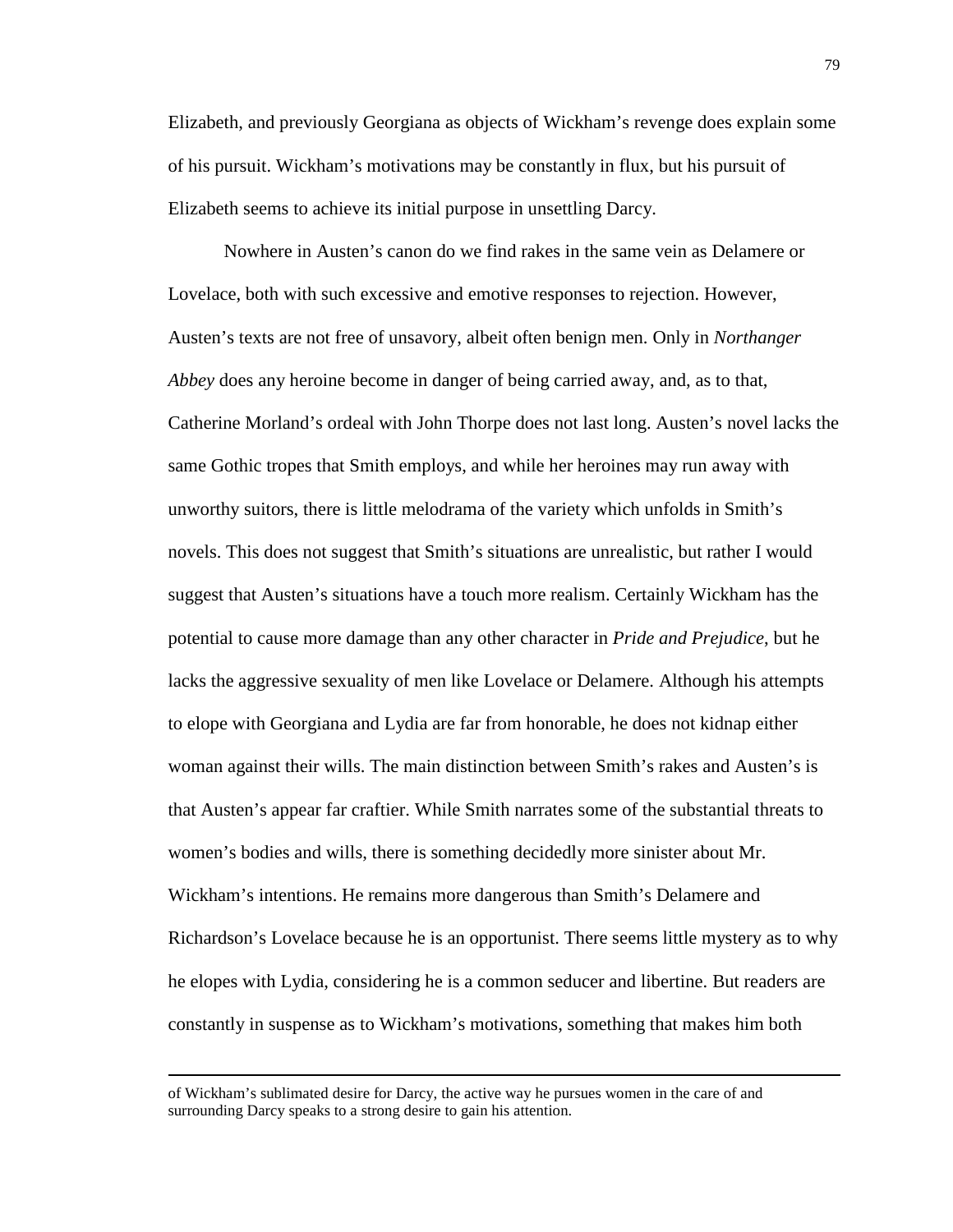unpredictable and difficult to handle. The rogues of Austen's predecessors possess more discriminate taste and fixation than Wickham, who pursues no less than four women— Georgiana, Elizabeth, Mary King, Lydia—in the course of the novel. The dangerous elements of his sexuality are still present, but Wickham does not demonstrate the same sense of fidelity in his pursuit of women, even if he shares the same sexual goals as other rakes. Such a perspective does not diminish the rake's pursuit of the virtuous heroine but makes a distinction between sexual obsession and libertinism. Whereas Delamere and Lovelace use any means necessary to secure and violate their respective heroines, Wickham looks for an easy conquest. Just like Georgiana, Elizabeth is easily abandoned and easily replaced with another hapless female.

In addition, Austen demonstrates that the danger of Wickham's rakishness lies in his ability to move throughout society without detection. He remains more harmful than Smith's Delamere because he does not broadcast his intentions nor does he violate any woman's will. Instead, Wickham succeeds in performing as a gentleman because he is stealthy, civil, and attractive to women, even Elizabeth, with whom readers associate good sense and judgment. Additionally, looking back to Cohen's definition of pleasing as an art, Wickham possesses an acute capacity to please, which ultimately aids him in his benign seduction. This form of pleasing is manipulative and makes him both a seemingly safe gentleman and a reliable informant on Darcy; thus Darcy, whose precarious reputation in Meryton is not pleasing, is silenced. Ultimately, Darcy is unable to reveal the full extent of Wickham's debauchery, despite the ample evidence he possesses, without further impunity. As Austen characterizes the rake, he possesses more spatial freedom: he need not linger outside garden doors or other marginal spaces that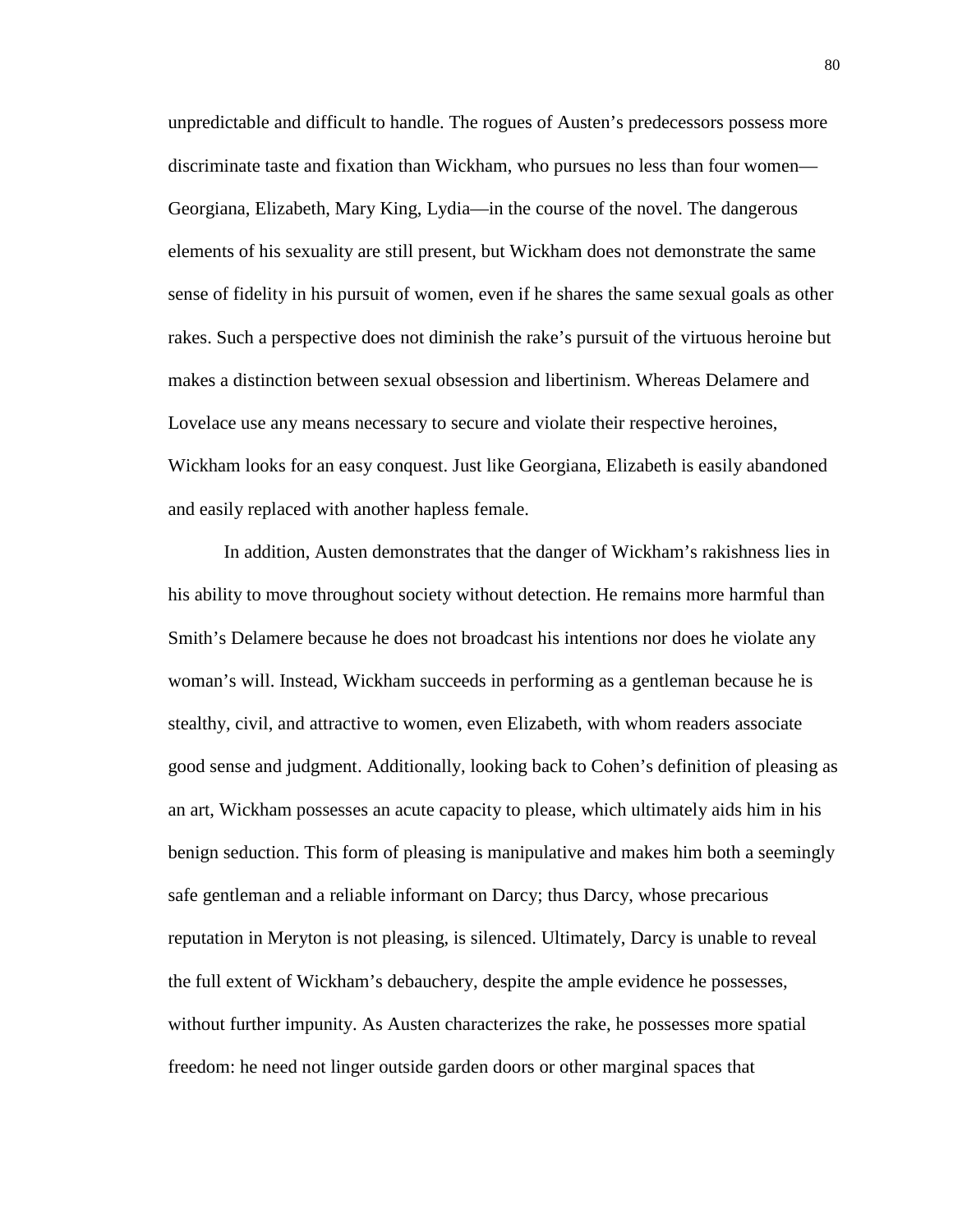unwittingly snare heroines. Instead, Wickham struts into every ballroom, attends every card party and social event save for the Netherfield Ball, which he even boasted that he would attend.

Tim Fulford argues that it is the militia that makes Wickham dangerous, suggesting that the obscurity of his position and the social mobility gained from the militia allows him to be "all appearance" (170). While Fulford is sympathetic to Wickham's fellow officers, many of whom were duped by Wickham's true character, he suggests that the anonymity of the militia allows "gentlemanliness [that] is often no deeper than a shiny uniform" (171). But Wickham's ability to deceive and to be "all appearance, "as Fulford suggests, is not an affinity that belongs exclusively to the militia or even other professions.<sup>27</sup> Many of the rakish characters that we encounter in Austen's texts—John Willoughby, Henry Crawford, Frank Churchill—use their elevated social positions and leisurely mobility to act out unacceptable behaviors.<sup>28</sup>

Wickham's approach to the militia clearly outlines the difference between the terms of a profession and the tenets of work. As Fulford suggests, Wickham may outfit himself in the pomp and ceremony of his position, but he does not perform work or even demonstrate loyalty to the profession, choosing to abandon his post to elope with Lydia (and evade his creditors). It is here that Austen draws a finer distinction between work and a profession: work is performed; an occupation or a profession is a social position. While Wickham has a position in the militia, his actions demonstrate that he does not have special duties or other forms of work in his profession. His greed, his debt, his

<u>.</u>

<sup>27</sup> For more on Victorian attitudes toward soldiers, see Susan Walton, *Imagining Soldiers and Fathers in the Mid-Victorian Era.* Farnham, Surrey: Ashgate, 2010. 23-96.

 $^{28}$  Fulford's argument also seems to set a bad precedence with regards to military professions. Admittedly, Fulford does not address the Navy but many of the criticisms about Wickham and the militia's ease of mobility echo Sir Walter Elliot's later misgivings about the Navy.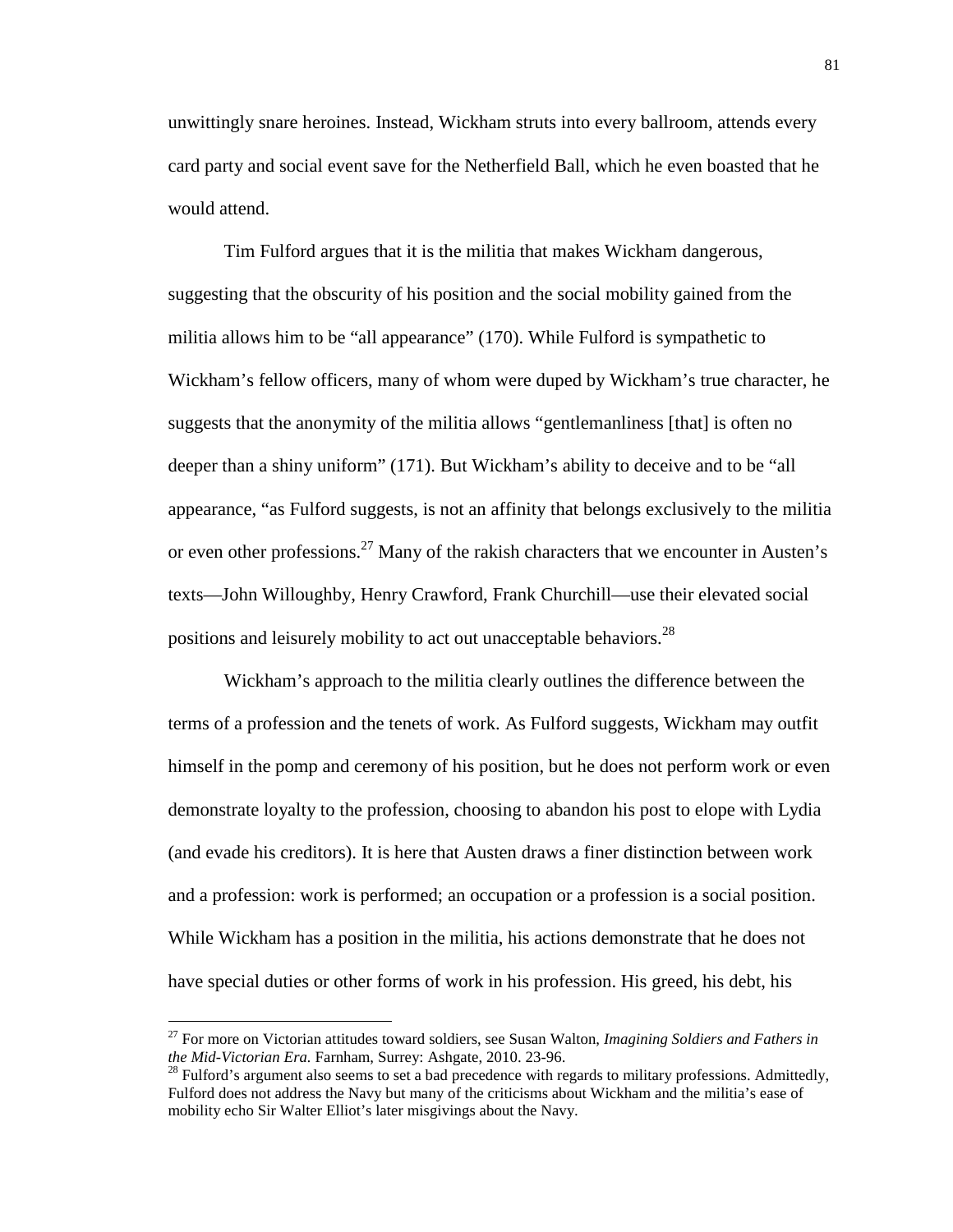schemes—all of these characteristics Austen depicts as the outcomes of an idle life. The performance of work, particularly in front of the heroine or validated through authoritative channels of communication, becomes necessary in the face of Wickham's deceit, if for no other reason than to authorize that work is accomplished. <sup>29</sup>

What Austen sees in the working gentleman is his aptitude to thrive and flourish in new environments, specifically in the company of women and people outside of his rank. To be a gentleman, Austen contends, is to execute an elaborate performance that demands constant action and manners. But ultimately she admires the ease with which the performance and the man's actions coincide. Whereas Wickham is unmasked for the rake that he is, Darcy is revealed to be a much more sympathetic and evolved gentleman; both men throughout the novel have been codified in terms that impede a deeper understanding of their actions or characters.

While one might detect certain snobbery in Austen's relationship to work, specifically to families in trade or other forms of agrarian or industrial work, often the characters that voice such concerns appear unlikable or misled.<sup>30</sup> And there are several moments in *Pride and Prejudice* where we see Mr. Gardiner, a man of trade in Cheapside, demonstrate gentlemanly attitudes not seen in other privileged or more traditionally elevated men.<sup>31</sup> But Darcy's adaptability remains the most crucial part of his

 $\overline{a}$ 

<sup>29</sup>In *Jane Austen's Civilized Women,* Enit Karafili Steiner notes, "[Austen's] fiction also bring to the fore how our conceptions of moral autonomy and universal rights are affected by the concealment of the private sphere and the marginalization of women"(13). I would argue that because women's access to the lives of men is so decidedly limited, rakes like Wickham (and by extension, Willoughby and Henry Crawford) are able to construct plans and schemes that are by their very nature secret from women and, therefore, destructive.

<sup>&</sup>lt;sup>30</sup> The Bingley sisters certainly represent this group with their hypocritical snobbery towards those in trade. However, Austen also presents a similar attitude towards trade and work in Emma's comments about Robert Martin. Emma later revises her understanding of work, but the Bingley sisters continue to write trade out of the history of their position.

<sup>31</sup> For more on Mr. Gardiner, see Michael Kramp, *Discipling Love: Austen and the Modern Man*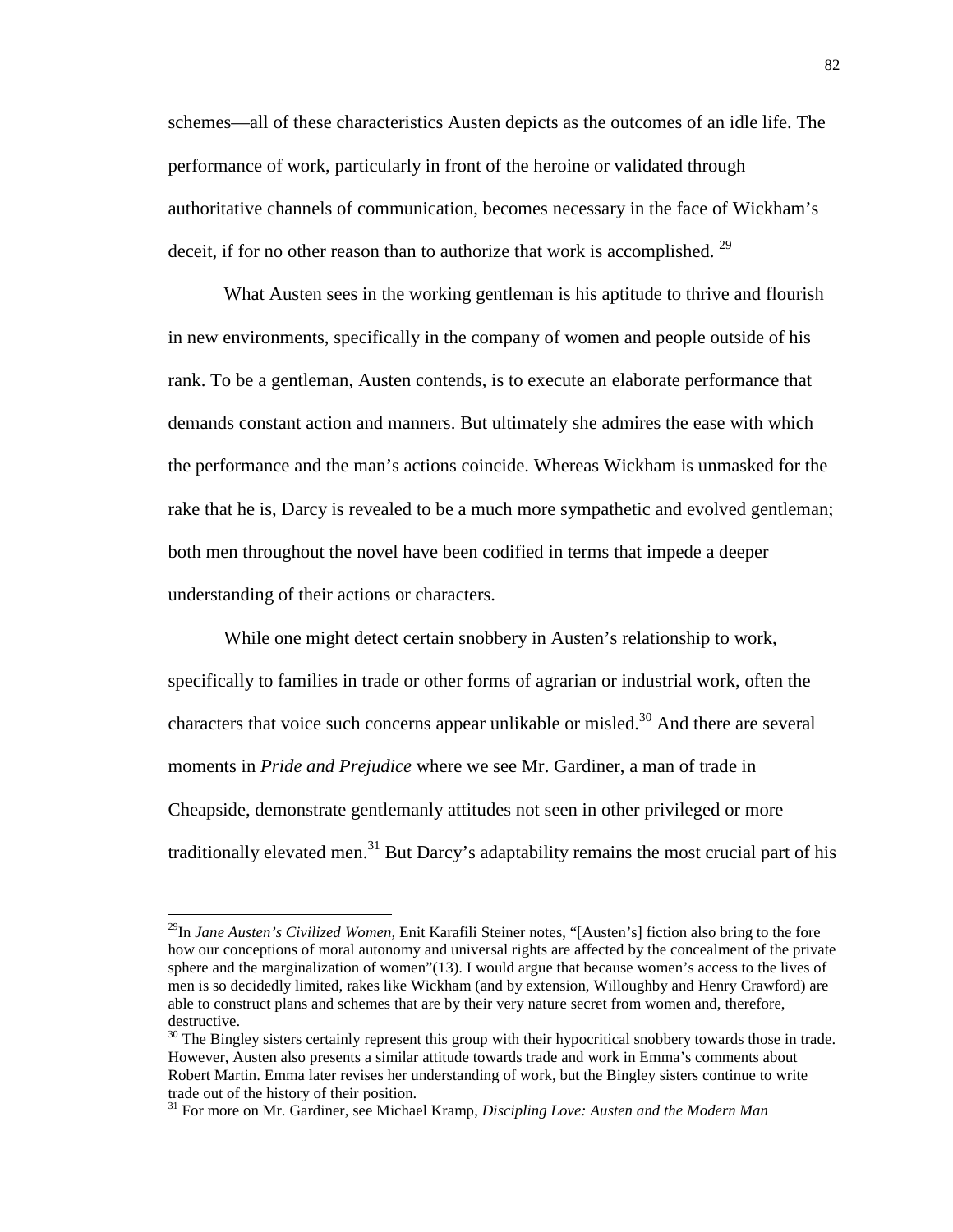genteel masculinity. Neither Wickham nor Bingley change their behavior throughout the novel; it is Darcy who consistently and self-consciously alters his behavior. In this way, he embodies the malleable masculinity that has the potential to forward women's positions and to adapt itself to a shifting class system. What Austen gains in this construction of Darcy's gentility as independent and self-regulating, is an early demonstration of how merit-based actions inform identity. In this way, we see early strains of Captain Wentworth's naval meritocracy in Darcy's performance. But more importantly, we see how Darcy is able to adapt both his behavior and his social position to expand the parameters of his work**.** If the gentry landowner is a position that proves just as valuable for constructing identity as a profession does, then Darcy rearticulates a role for himself and other gentry landowners in a burgeoning meritocracy.

As previously mentioned, Darcy's entrance into Meryton society demonstrates both how ill at ease he is in new environments and how disagreeably received he is by the community at large. The novel makes it clear that Darcy does not possess the easy manners of someone like Bingley or Wickham, but from the first, Darcy is associated with Pemberley, its abstract presence showcasing the esteem of his wealth and elevated status: "… and not all his large estate in Derbyshire could then save him from having a most forbidding, disagreeable countenance, and being unworthy to be compared with [Bingley]"(215). Just as Austen correlates Darcy's handsomeness with his wealth, here too she blurs Darcy's behavior with the description of his estate. As the episode continues, his "large estate in Derbyshire" is shown not to possess enough charm to excuse Darcy's behavior or to make him an appealing companion. More than explaining the reception of Darcy's poor behavior, this passage illuminates the ease with which

Columbus: Ohio State University Press, 2007. 73-88.

<u>.</u>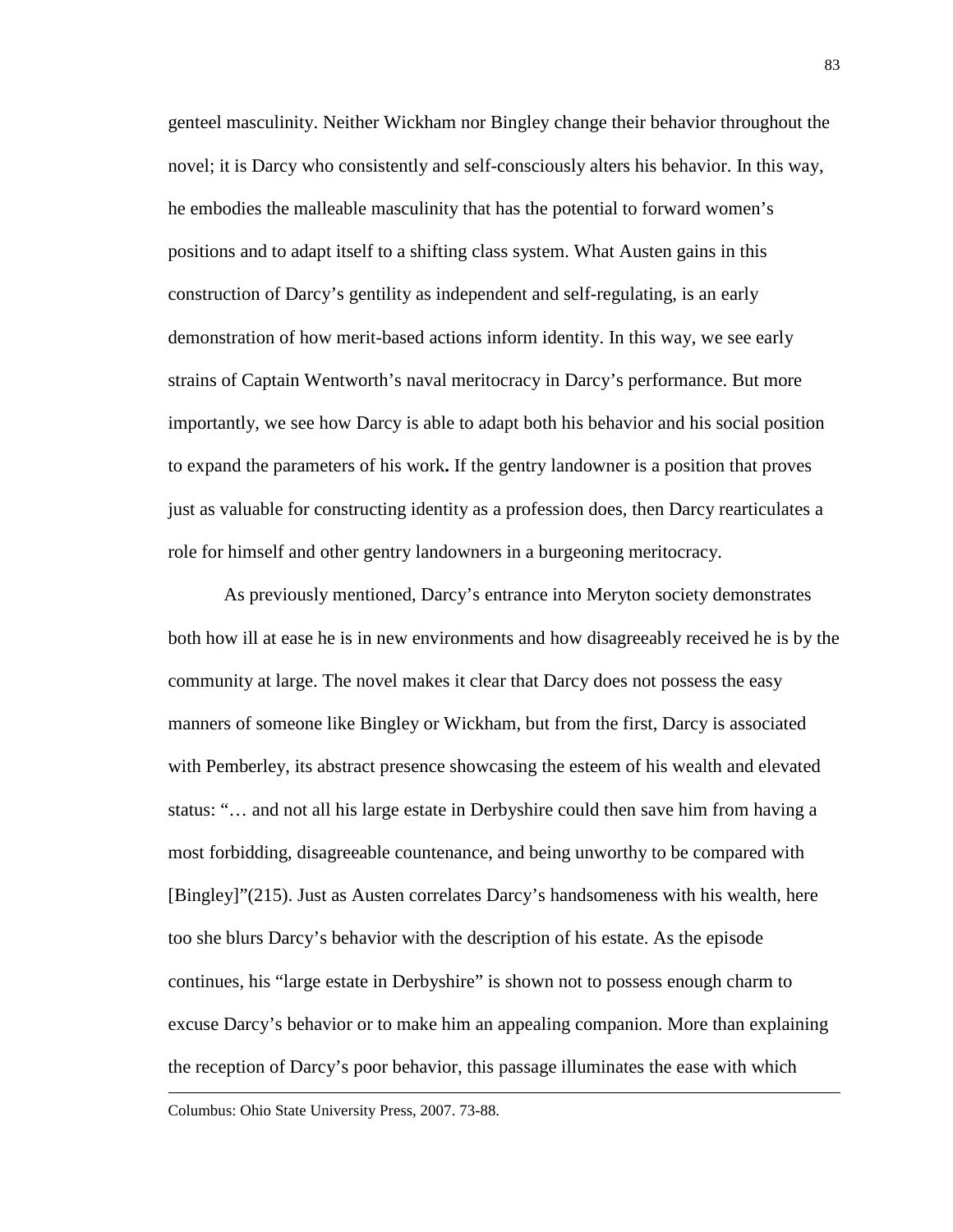Pemberley and Darcy are inexplicably intertwined. Throughout the novel, Darcy's marriage, his position, his wealth cannot be separated from his grand estate; its presence in the background informs both Darcy's sense of his own superiority and, therefore, engenders his continual dislike.

There is little doubt that Pemberley is the crowing jewel of Austen's many fictional and elegant estates. In a canon that boasts such places as Rosings Park, Hartfield, and Kellynch-hall, the description of Pemberley borders on the sublime. Its idyllic and beautiful setting clearly characterizes it as a supreme manifestation of the English country home:

It was a large, handsome, stone building, standing well on rising ground, and back by a ridge of high woody hills;--and in front, a stream of some natural importance was swelled into greater, but without any artificial appearance. Its banks were neither formal, nor falsely adored. Elizabeth was delighted. She had never seen a place for which nature had done more, or where natural beauty had been so little counteracted by an awkward taste. (342)

The narrator and Elizabeth seem to delight in Pemberley's innate beauty and lack of artifice, the word "natural" appearing several times throughout the description alongside phrases like "without any artificial appearance" and "nor falsely adorned." From this description, Pemberley appears to rise out of the very ground of Derbyshire, a part of the countryside, seamlessly a part of the land itself. The ease with which Pemberley situates itself in the natural surroundings speaks to its position as both a family seat and a significant representation of English identity. As mentioned in my previous chapter, Austen inherits from Smith the use of the English country home (or the ancestral estate) as a physical representation of one's identity. For Darcy and others throughout the novel, Pemberley, even in its most abstract forms, informs his masculinity, his Englishness, and his position. While Pemberley is described in terms of its aesthetics throughout the novel,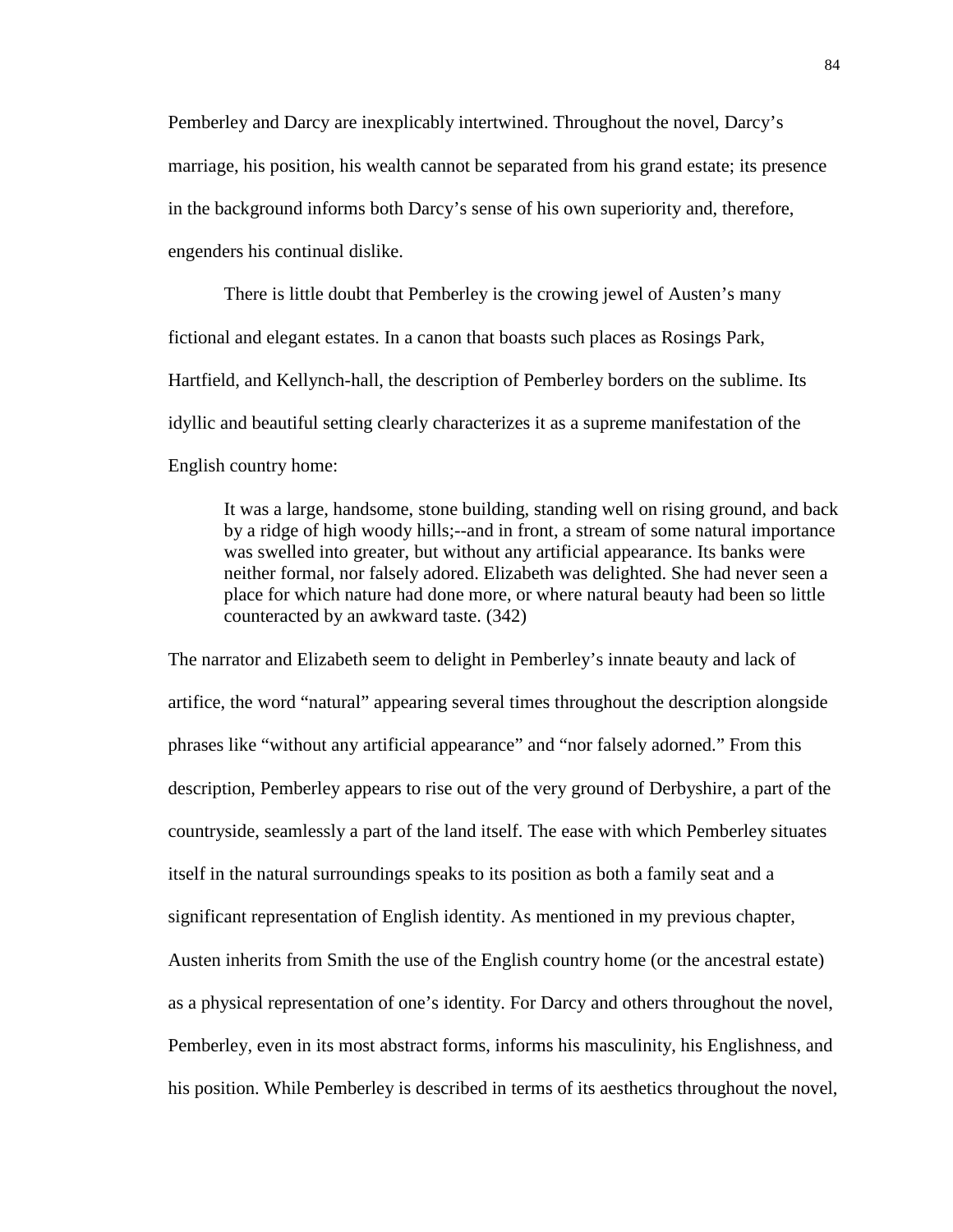it is in this description where Pemberley and Darcy's identity coalesces into a singular compound. Darcy is Pemberley, and Pemberley, in its natural beauty and stately appearance, is Darcy.

This combined identity is also clear in Lady Catherine de Bourgh's later irate question to Elizabeth: "Are the shades of Pemberley to be thus polluted?"(404). Just as Lady Catherine has adorned her house with glazed windows and lavishly furnished morning rooms, so too has she shored up her own aristocratic identity and prevented the pollution of her family line by interlopers like Elizabeth. Her concern appears to be less for her nephew's happiness or an ill-conceived match and more for the Wickhams and Mrs. Bennets who inevitably will contaminate Pemberley. Through marriage to Elizabeth, it is Darcy and, thereby, Pemberley that are to be "polluted;" it is his identity as owner, as Pemberley's most elite delegate, that makes him capable of being tainted by an inferior alliance with Elizabeth. While Darcy does not take such an extreme position, he too possesses a similar superior attitude with regards to Elizabeth's connections. For much of the novel, Darcy shares the same prejudices as his aunt, thinking that his estate holds the power to make others tolerate his poor behavior without consequence.

 This behavior that Darcy perpetuates throughout the novel hinges on Pemberley's prestige in the background. For Darcy, the ownership of Pemberley excuses his behavior and makes it unnecessary for him to work at courtship or any other form of social nicety: to own Pemberley gives Darcy a bloated sense of his own worth. This is evidenced in Darcy's initial proposal to Elizabeth, where he appears befuddled and confused by Elizabeth's rejection. Always in the background is Pemberley, there to prop up his social position and to make him a desirable match. Ultimately, to have a woman of Elizabeth's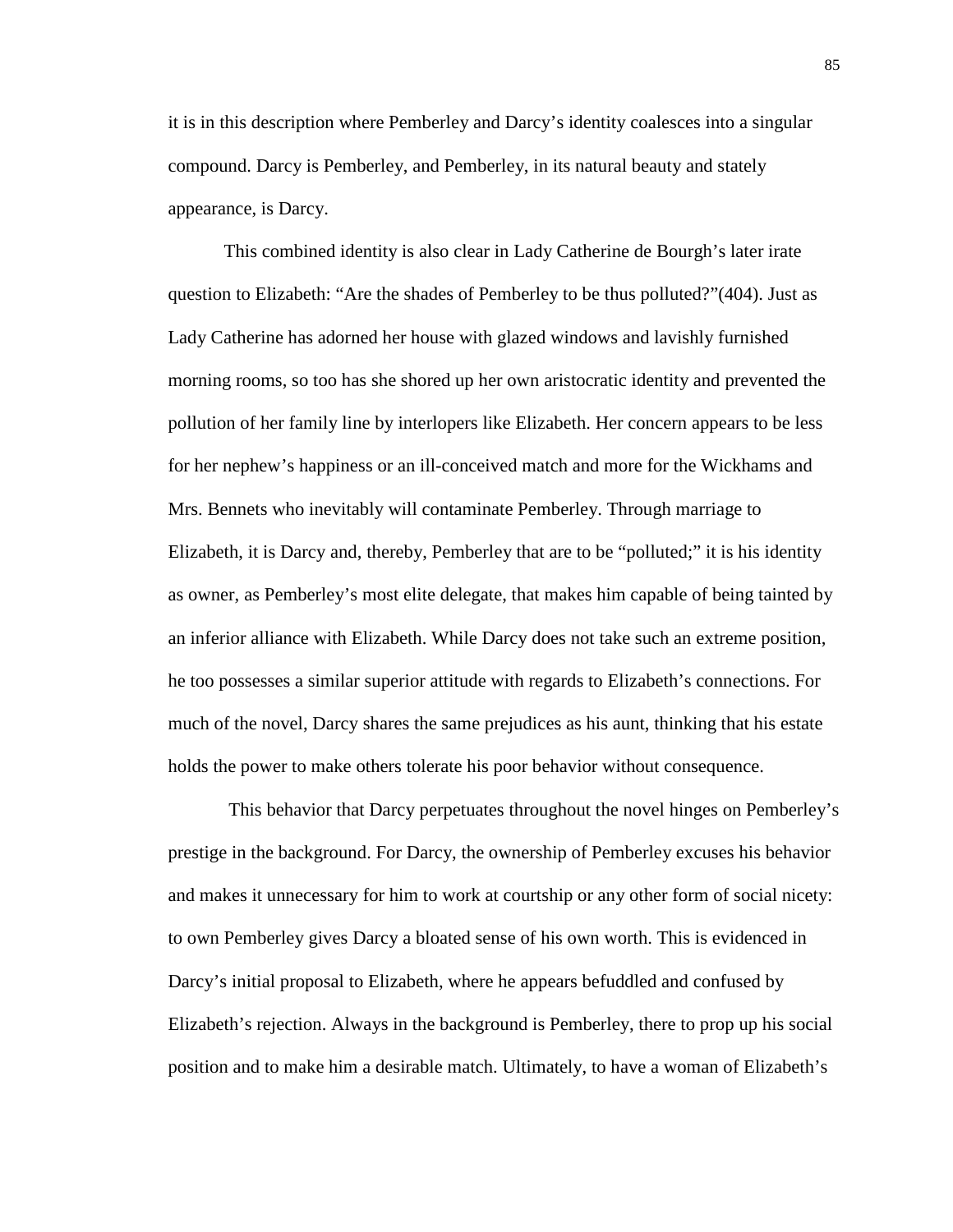status reject him and, therefore, for her to reject Pemberley seems unthinkable. Although Elizabeth's refusal is a decidedly severe blow to his pride, more than that, her rejection illuminates the inadequacy of Pemberley and all its trappings to obtain Darcy a wife. For Darcy, who has only understood his identity through the large windows at Pemberley, he cannot fathom how his behavior would somehow affect his marital prospects with Elizabeth. This is not to say that we should or even can completely remove our understanding of Darcy from Pemberley. Just as we are unable to do with Elizabeth's own financial situation, the material and economic realities of Pemberley situate and inform Darcy's relationship to his wealth and social position.<sup>32</sup>

And to detach Darcy from Pemberley would be both a severe reaction and would take away from our understanding of the estate as the site of his work. This project does not seek to separate Darcy from Pemberley but to interrogate the tangled relationship between the English county estate and masculinity. It is necessary, however, to put Darcy's relationship with Pemberley into context, to understand that while Pemberley may be a part of his identity, it need not define every facet of his identity. This is one of the questions that he faces throughout the novel. Without Pemberley and all wealth and social cache that it informs, what does Darcy—the man, the gentleman—have to offer a woman?

Austen, in equal doses, both emphasizes Pemberley's importance and deemphasizes its value. In the case of Darcy's identity, Pemberley is a constant factor

 $\overline{a}$ 

 $32$  In "The Future of Pemberley': Emma Tennant, the 'Classic Progression' and Literary Trespassing," Rebecca Munford claims that Pemberley holds a sacred place in Austen's canon, and that many sequel writers "trespass" on Pemberley's grounds as a way of re-appropriating the estate for Elizabeth (61). While this seems like a reasonable and feminist goal from sequel writers, I would suggest that Darcy's power to mold and remold the estate into a valuable site of work is not done without Elizabeth's help, or at least, not done without her prompting.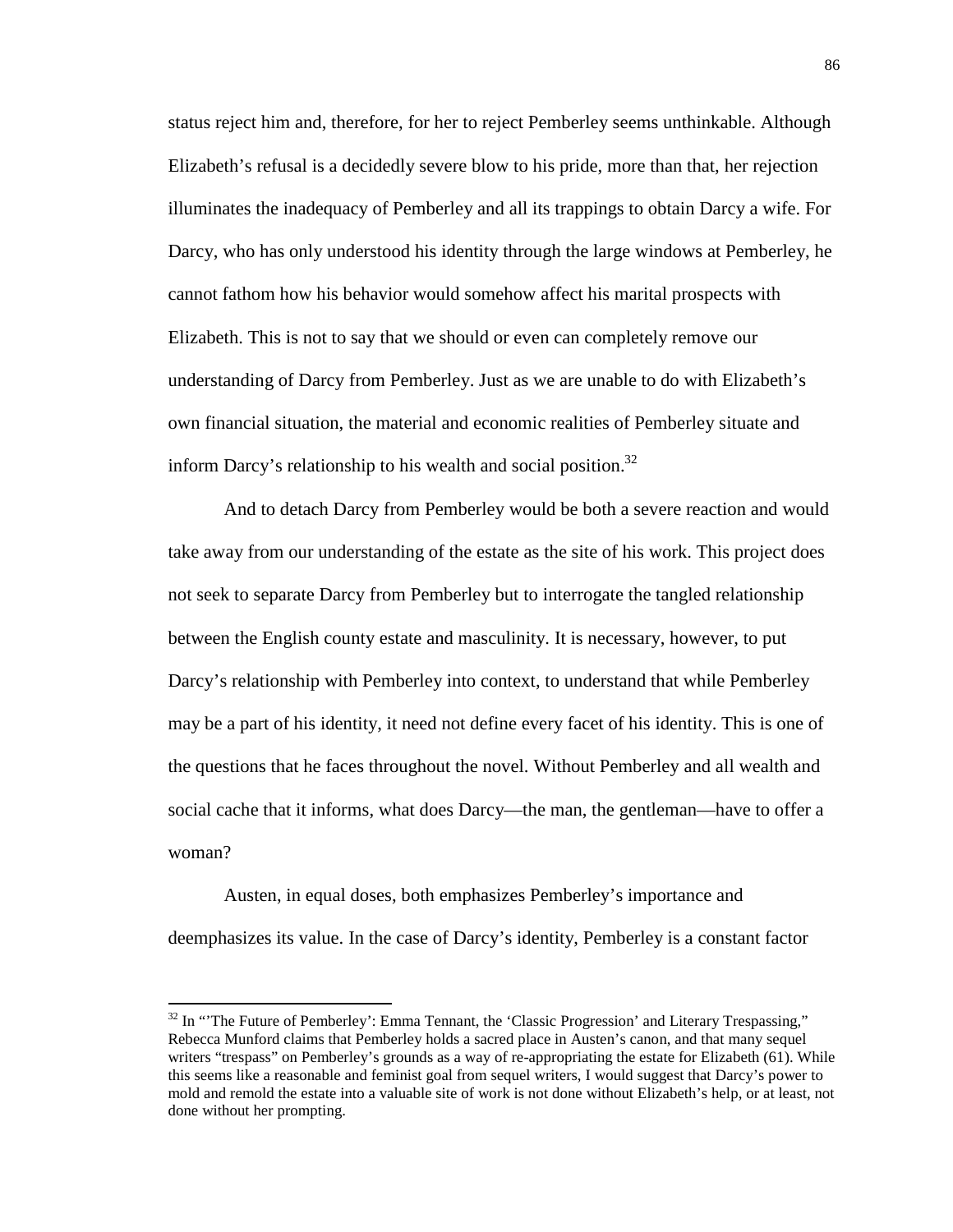that helps us recognize his behavior and to a degree, condone it. But like the many other estates in Austen's canon, Pemberley means nothing and holds no value unless properly managed. Over and over in Austen's texts, we have seen the impact of men who are unable to manage their estates and in the process these men leave women vulnerable to debt, displacement, and other financial concerns. While Austen's novels do not advocate marrying for money, she, and her heroines, privilege men who know how to manage their wealth and by extension, manage their estate. In the past, this desire for a financially savvy husband has been read as indicative of the heroine's mercenary intentions. And *Pride and Prejudice*'s heroine does not escape this treatment. Many critics point out that Elizabeth's altered attitude towards Darcy seems rather timely, that seeing Pemberley's vast wealth affects her perspective of Darcy because it shows her the many financial benefits that come from being Mrs. Darcy. However, it hardly seems unfair to tie Elizabeth's altered prejudice to Pemberley's glory. For the most part, while the Elizabeth may sarcastically suggest that the grand estate changes her mind, she knows Pemberley and its many advantages from very early on in the novel. Aside from the reports that circulate upon Darcy's entrance into the Meryton ballroom, Darcy and Elizabeth's short acquaintance at Netherfield Park further clarifies Pemberley's charms. During an evening of cards and reading, Elizabeth overhears a conversation between Caroline Bingley and Darcy about Pemberley's library:

"What a delightful library you have at Pemberley, Mr. Darcy!" "It out to be good," he replied, "it has been the work of many generations." "And then you have added so much to it yourself, you are always buying books." "I cannot comprehend the neglect of a family library in such days as these." "Neglect! I am sure you neglect nothing that can add to the beauties of that noble place. Charles, when you build *you*r house, I wish it may be half as delightful as Pemberley…."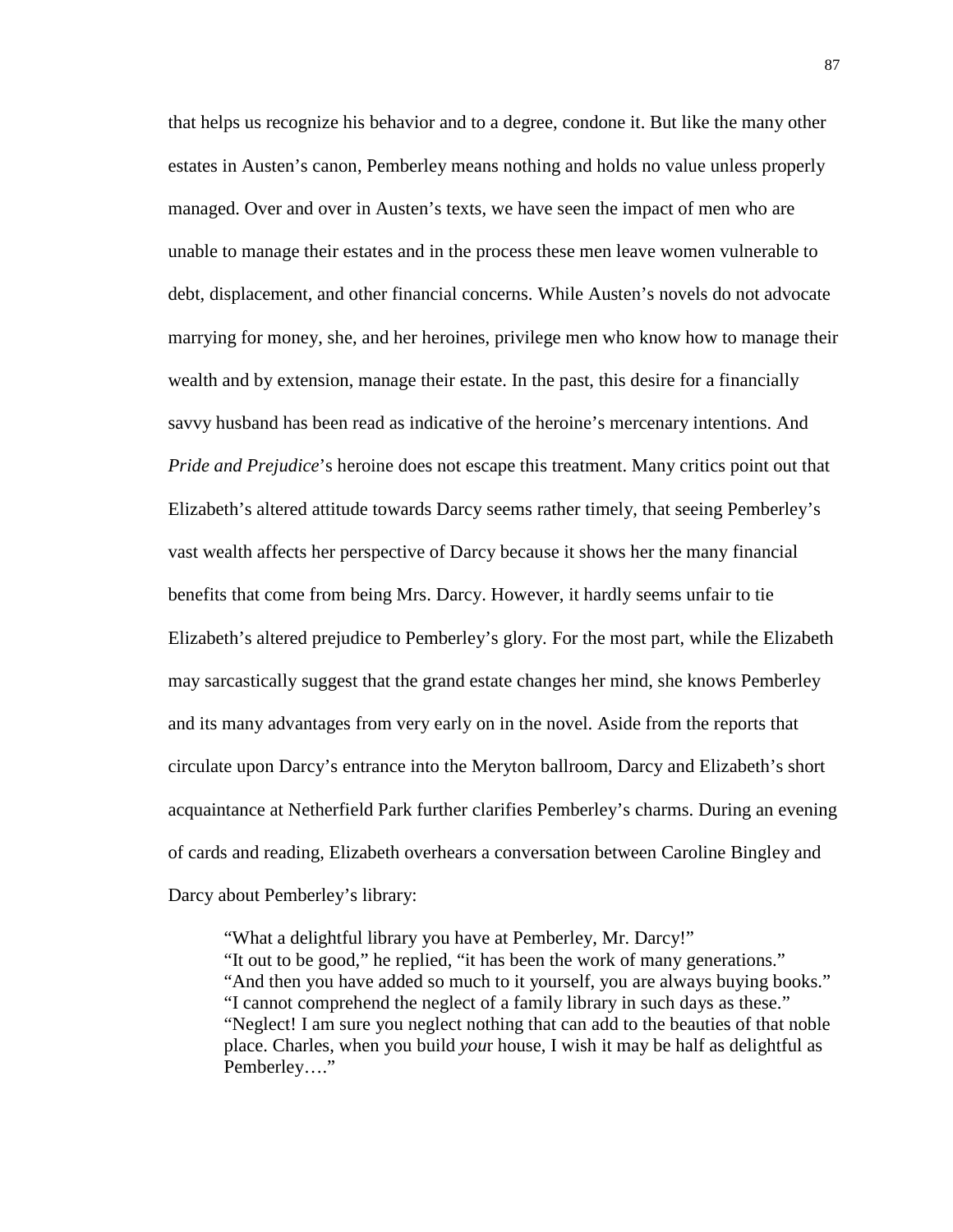Elizabeth was so much caught by what passed, as to leave her very little attention for her book; and soon laying it wholly aside, she drew near the card table, and stationed herself between Mr. Bingley and his eldest sister, to observe the game.(230)

Karen Newman argues that Elizabeth, while not directly a social climber, is not wholly unaffected by Darcy's finances. Additionally, Newman uses the same passage as evidence of Elizabeth's interest in Pemberley and, by extension, Darcy's wealth: "Clearly, the motivation for Elizabeth's action is not to 'observe the game', but to hear more on the subject of Darcy's estate...No one, particularly no woman who is economically dependent, not *even* Elizabeth, whom we admire, is unmoved by property"(698). While Newman defines the complicated and messy relationship between Austen's heroines and property, it is notable that the only details that Elizabeth hears are of Pemberley's "delightful library." This exchange does little to detail more than a few scant aspects of Pemberley, with Caroline merely echoing the general opinion of Pemberley as a "noble place."

 In truth, the conversation does more to demonstrate Darcy's love for Pemberley than to enunciate and elaborate on the estate's beauty. Beneath Caroline Bingley's thinly veiled flirtation, we see how Darcy's attention towards Pemberley extends to the cultivation of its library; a detail that speaks to the meticulous care that Darcy takes of the estate. There is something of a history to his home, a sense that he belongs there, among the things he has helped to collect and build. By understanding this scene as an explanation of Darcy's care for the estate rather than as a mere description of Pemberley, we are able to see Elizabeth's actions through more than a mercenary lens. In this way, Elizabeth's early rejection provides a powerful symbol of Darcy's need to show, not tell her of the work done at Pemberley. Certainly, as Newman suggests, we cannot divorce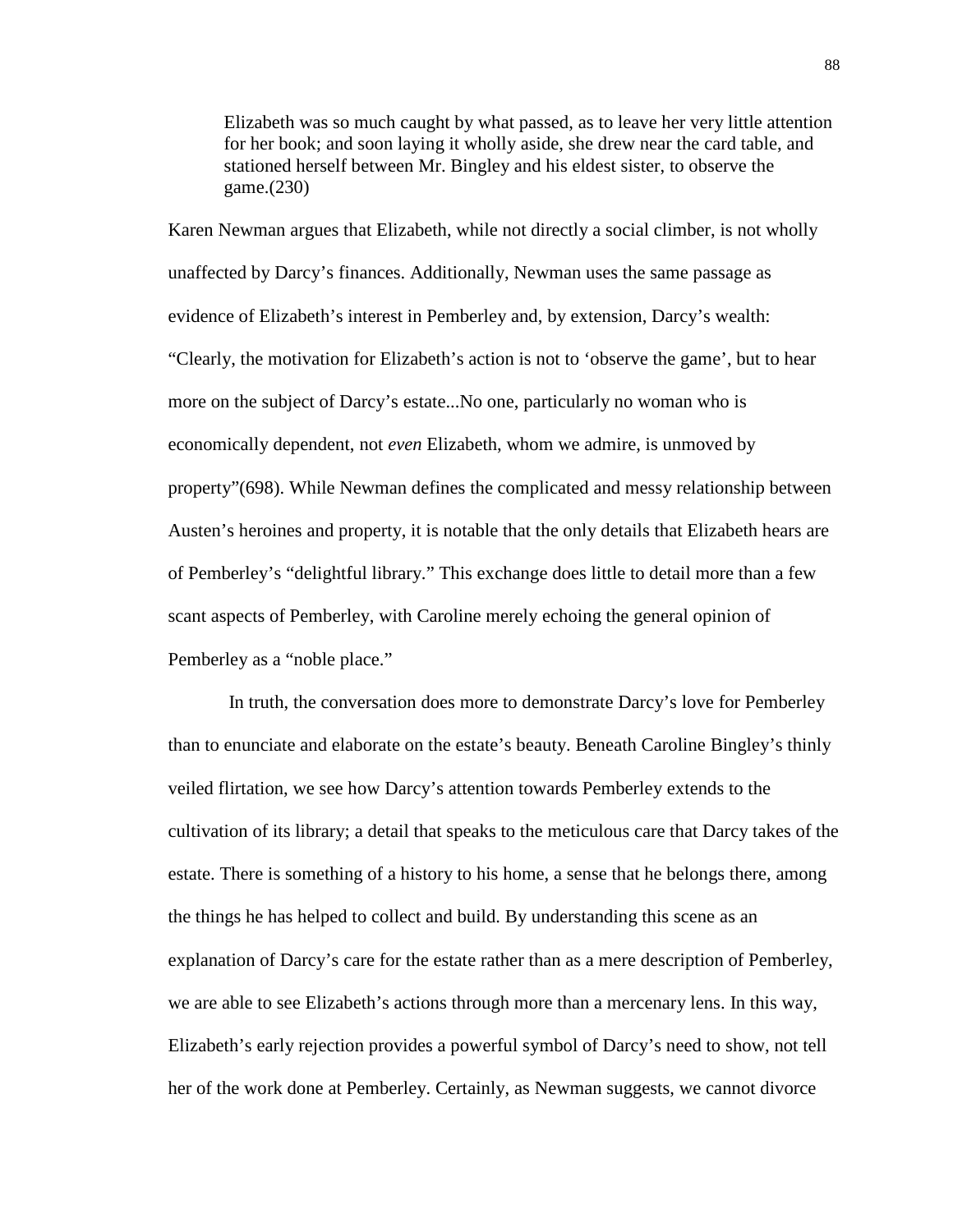her from the material means of her situation, but it is worth noting that had Elizabeth intended to better her situation through marriage she had two previous proposals, one of which was from Darcy bartering his large estate for her hand. I would argue that Elizabeth's altered attitude does not signify her partiality for capital; instead, it demonstrates the importance of Pemberley as the site of Darcy's work. Whereas Darcy's wealth and Pemberley's prestige are constant factors throughout the novel, it is Darcy and Elizabeth's attitudes toward each other that change. Therefore, it seems appropriate for us to conclude that Elizabeth's mind is not altered by the grandness of Pemberley, instead she is impressed by how Darcy acts at Pemberley.

 Even after seeing the estate, Elizabeth remains skeptical of her ability to fit into the role as Pemberley's mistress. Despite being dazzled by Pemberley's beauty, Elizabeth quickly realizes its limitations with regards to her family: " 'But no'—recollecting herself—'that could never be: my uncle and aunt would have been lost to me: I should not have been allowed to invite them'"(342). In her role as mistress of Pemberley, Elizabeth realizes that it would mean cutting off her family to suit a particular vision of herself and the estate. Her Cheapside relations would be both bittersweet reminders of her past and unwelcome guests in her future.

 Surely, one might argue that until actually seeing Pemberley in all its glory there was not enough evidence to drive home Elizabeth's luck in gaining Darcy's love, yet Elizabeth is astonished and embarrassed to see Darcy at Pemberley, "She had instinctively turned away; but stopping on his approach, received his compliments with an embarrassment impossible to be overcome"(Austen 163). All she desires throughout their accidental meeting at Pemberley is to escape from Darcy, the one man who could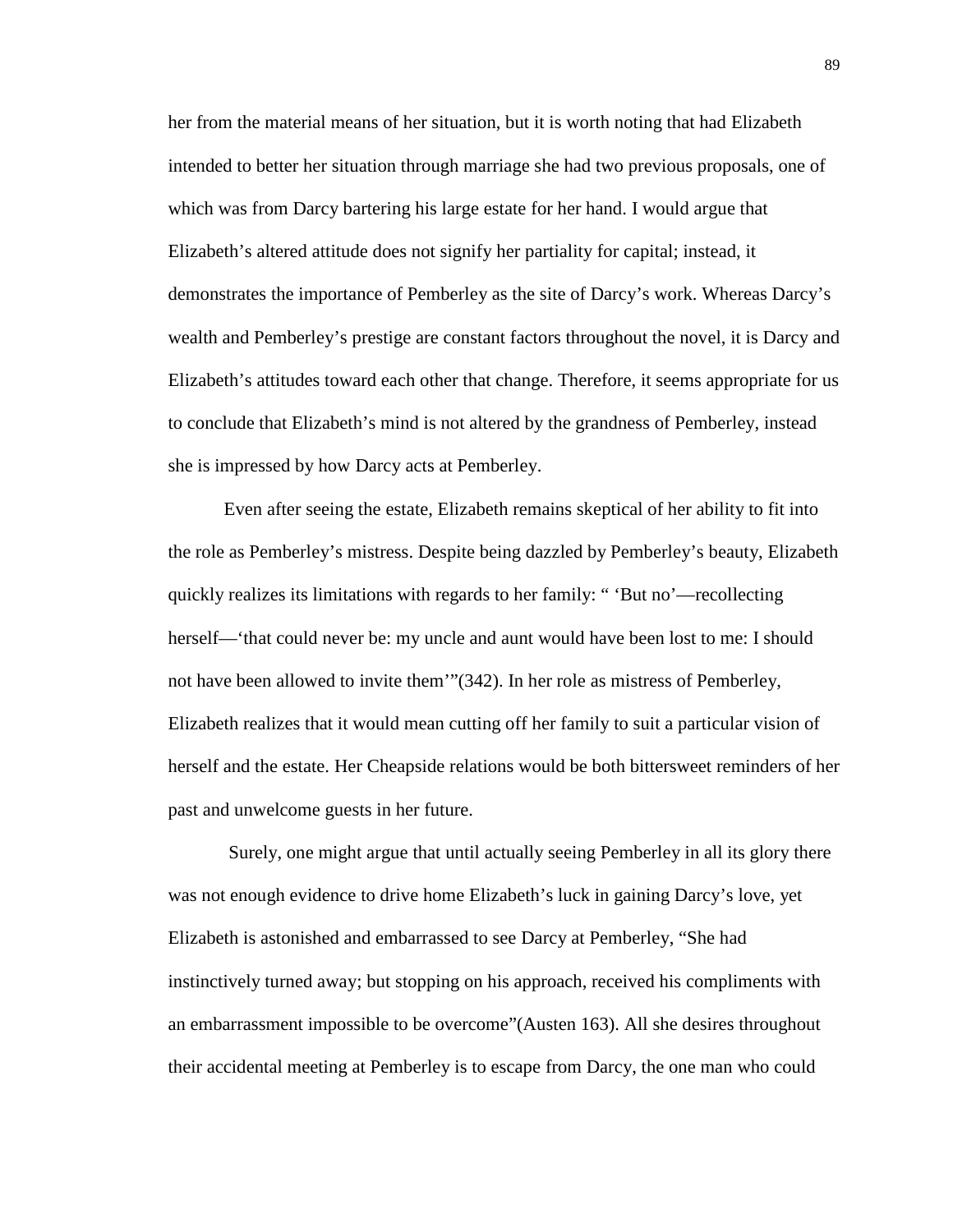make her mistress of the lavish estate. However, it is Darcy's treatment of her relations more than any indications of Pemberley's greatness that overturns her previous opinion of him. While one might argue that Darcy is more comfortable as a host in his own estate, the polite and utterly charming interaction he has with Elizabeth's relations differs greatly from his first engagement with any new society in the past. The consideration and kindness that Darcy shows towards Mr. and Mrs. Gardiner astonishes both Elizabeth and her family. To be sure, they are certainly the tolerable and less silly members of Elizabeth's family, but surprisingly their lower social position does not negatively affect Darcy's behavior. Instead, he treats her family with such sincerity and kindness that Mrs. Gardiner even wonders if this is the same Mr. Darcy. The change wrought in Darcy at this point in the novel unbraids the previous opinion of Darcy as snobbish and awkward. The Gardiners prove to be a litmus test of Darcy's altered sensibilities, an interaction that also finds Elizabeth's opinions changing.

 We can conclude, therefore, that Pemberley does not appeal to Elizabeth because of the many pounds and pence it represents. Instead Pemberley represents Darcy's independence and worthiness. The estate does not remain a literal symbol of his and his family's wealth, rather it represents the place that Darcy works on and deserves to keep. Without seeing Darcy in his environment and hearing of the work he does to make the estate great, Elizabeth has little knowledge of what work and tasks that Darcy actually does as owner of the estate. In addition, Darcy's home represents responsibility and safety, something that Longbourn no longer holds. Elizabeth and Austen's readers lose the value of the location, of the estate itself if we just see it as a symbol of Darcy's social position rather than a site of work. Pemberley becomes a home, a place that Darcy lives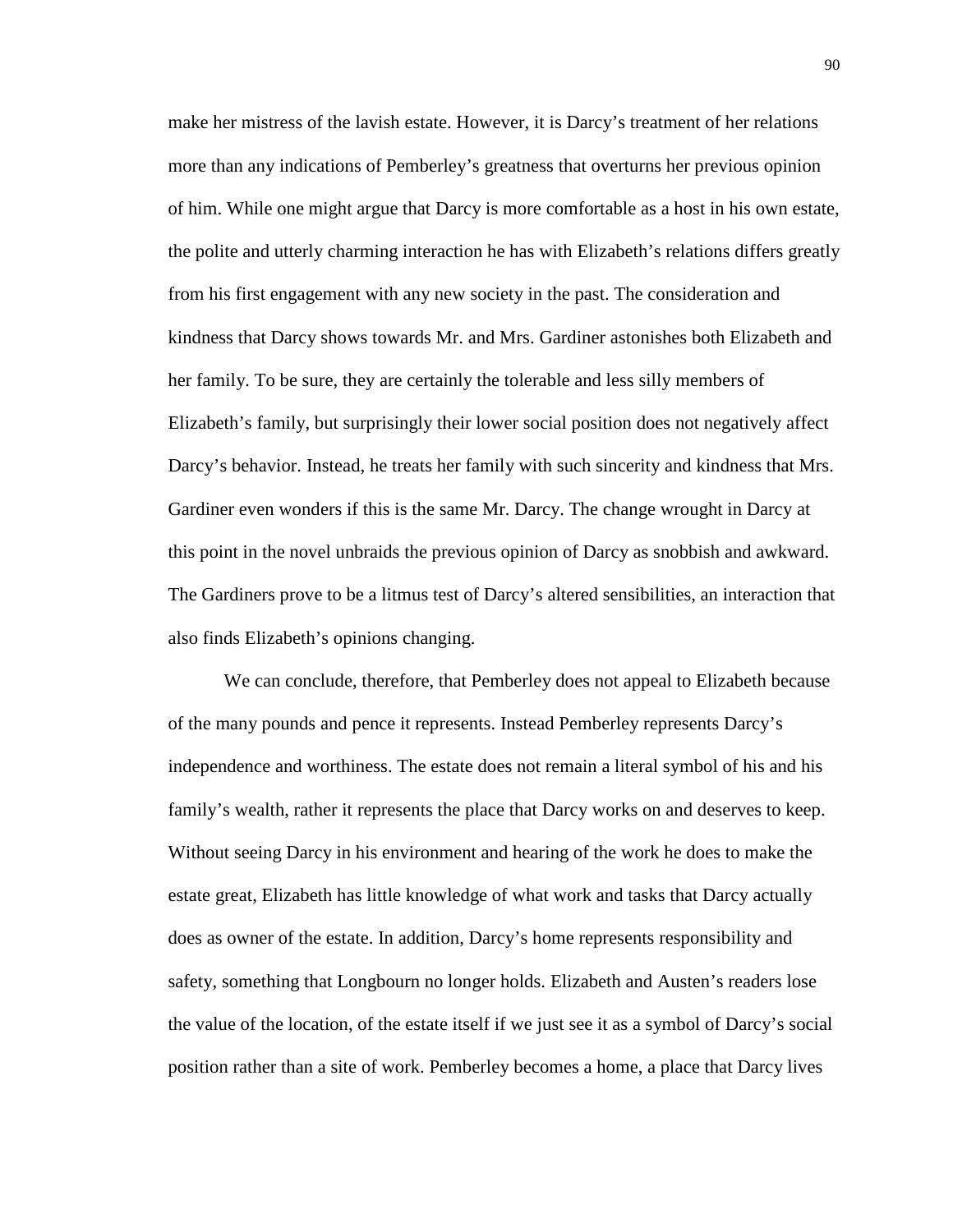and maintains, rather than merely the manifestation of his own identity wrought in stone. Austen does this not to take away from Pemberley's beauty or importance, but to put its place into context. We see Darcy broaden our understanding of work, and Pemberley becomes both his home and his place of employment. He works to make the estate productive, no longer using its grandeur as an excuse for his improper behavior.

Austen challenges us to see the multiple avenues of value inherent in Pemberley. Obviously, like many family seats, the estate possesses financial, historical, and social value, but it also holds value as a site of Darcy's profession. While we might be unable to identify Darcy's work through the same professional and occupational lenses as the other men in this study, the distinctive makers of location, both of Darcy's masculinity and of his English identity, signify Pemberley's value as a site of work. For Austen, a worthy and successful landowner aspires to use property as a professional place of performance. Throughout *Pride and Prejudice,* Darcy comes to understand that his place within the evolving system of power and work is not fixed; rather his position demands work to shore up his place and secure his role in a burgeoning future.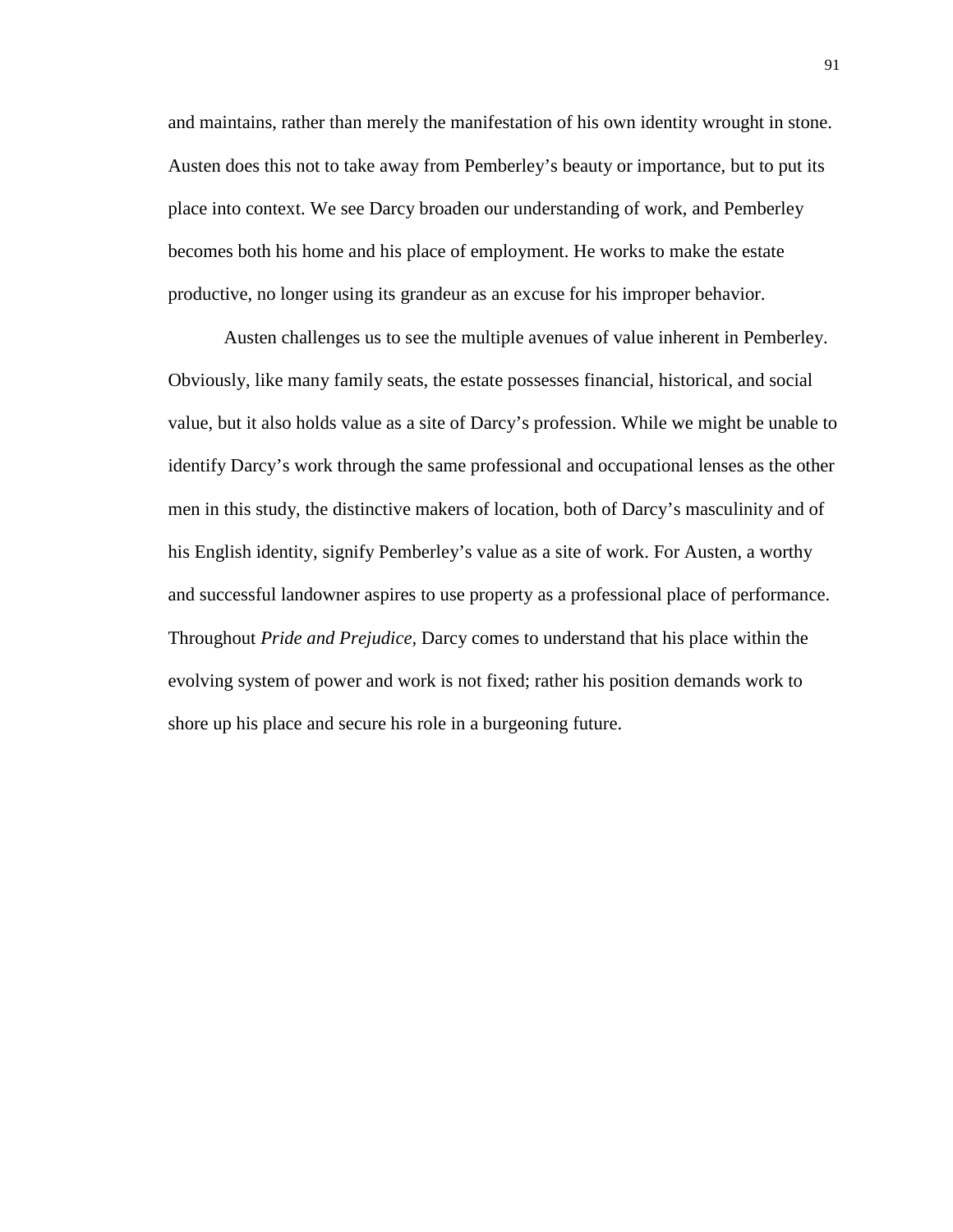## *The Gentleman and the Navy, Part II: Jane Austen's* Persuasion

I conclude my discussion of Austen with an ending. Specifically, I ask the same question that has troubled readers since *Persuasion*'s publication in 1818: where do Anne and Wentworth live after they marry? Like other courtship novelists of her time, Austen concludes each of her six novels with the happy marriage of the hero and heroine, and within the boundaries of the courtship plot, the place where the couple will reside after the wedding is often a crucial and well-known piece of information. As we might expect, there is finality in each of these conclusions, Austen creating a solid and spatial foundation that directly correlates to the couple's entrance into marriage. In this way, conclusions that attach the couple to estates like Pemberley or Hartfield provide a figurative space for connubial bliss that by building the marriage on a structural and finite site transcends the margins of the text. However, Austen's final novel *Persuasion* lacks this same finale, providing neither a specific location or relationship to place that could be used to identity Anne Elliot and Captain Wentworth's future home.

Film adaptations since the mid-1990s have taken dramatic license with the hazy ending of *Persuasion*. In the 1995 adaptation with Amanda Root and Ciarán Hinds, the film concludes with the new Mrs. Wentworth onboard a naval ship, literally at the helm beside her husband. However, the later 2007 adaptation has a similarly imaginative conclusion, with Anne Elliot unceremoniously placed back at Kellynch-hall as Mrs. Wentworth, not as Lady Elliot. This conclusion, as unlikely and unrealistic as it appears, assumes that Wentworth's self-made wealth has enabled him to buy her father's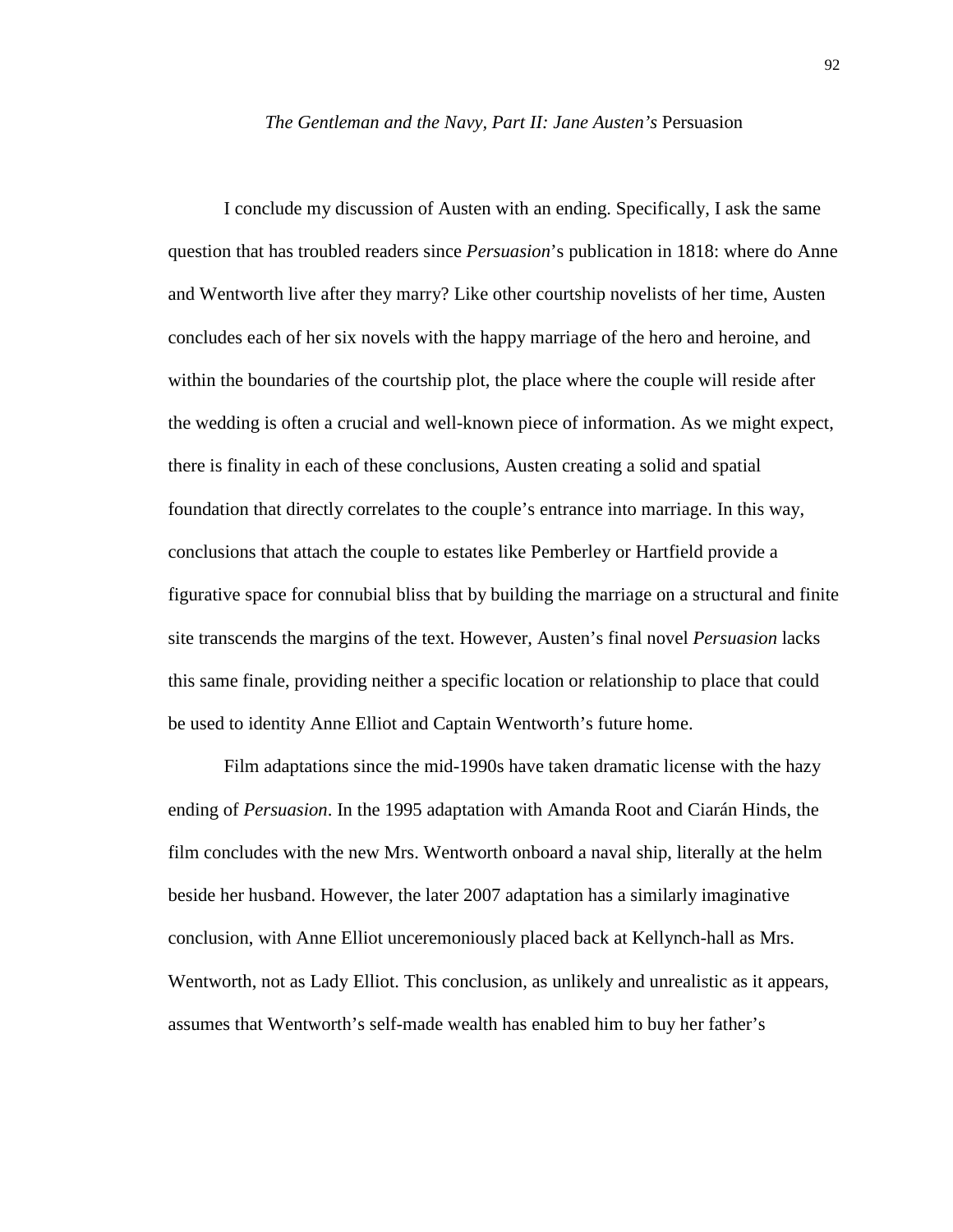aristocratic estate.  $^{33}$ While my project does not delve into film theory nor does it engage with the concepts surrounding the adaptation of Austen's texts for the big or small screen, these two films in their approach to *Persuasion*'s conclusion demonstrate the uncomfortable and problematic nature with which screenwriters, and by extension readers, perceive the ending of the novel. As Austen's only novel with this uncertain and untethered conclusion, *Persuasion*'s ending remains a notable alteration to her previous novelistic models. Slippery terms of location may be an important theme in the novel: the text begins when the Elliots are forced to retrench in Bath to live out several years of genteel moderation while their estate is rented to strangers. Although the situation of the Elliots remains a significant catalyst of the plot's trajectory and a staunch example of the consequences of excess, we have seen similar, if less extreme, circumstances with the Bennets' entailed Longbourn and in the Dashwoods' exile from Norland Park**.** However, in spite of the fluctuating sense of home that permeates *Pride and Prejudice* and *Sense and Sensibility*, both novels manage to conclude with very specific marital locations for Elizabeth, Jane, Elinor, and Marianne. That Austen neglects to incorporate the same ties to place for Anne and Wentworth in the novel's conclusion speaks to a revised sense of how location and fixed relationships to home impact the Navy's self-made men.

In her previous novels, Austen uses the English country estate, even its smaller manifestations in the parish rectory or other localized places, as the site on which she builds and sustains a secure location for marriage. The county estate provides stability, permanence, and, in several ways, establishes a logistical, albeit patriarchal, solution to

 $\overline{a}$ 

<sup>33</sup> I briefly discuss Austen's film adaptations in my conclusion. Also see John Wiltshire, *Recreating Jane Austen*. Cambridge, UK: Cambridge UP, 2001;Juliette Wells, *Everybody's Jane*: *Austen in the Popular Imagination*. London: Continuum, 2011;Linda Troost and Syre Greenfield. *Jane Austen in Hollywood*. Lexington, KY: Kentucky UP, 2000.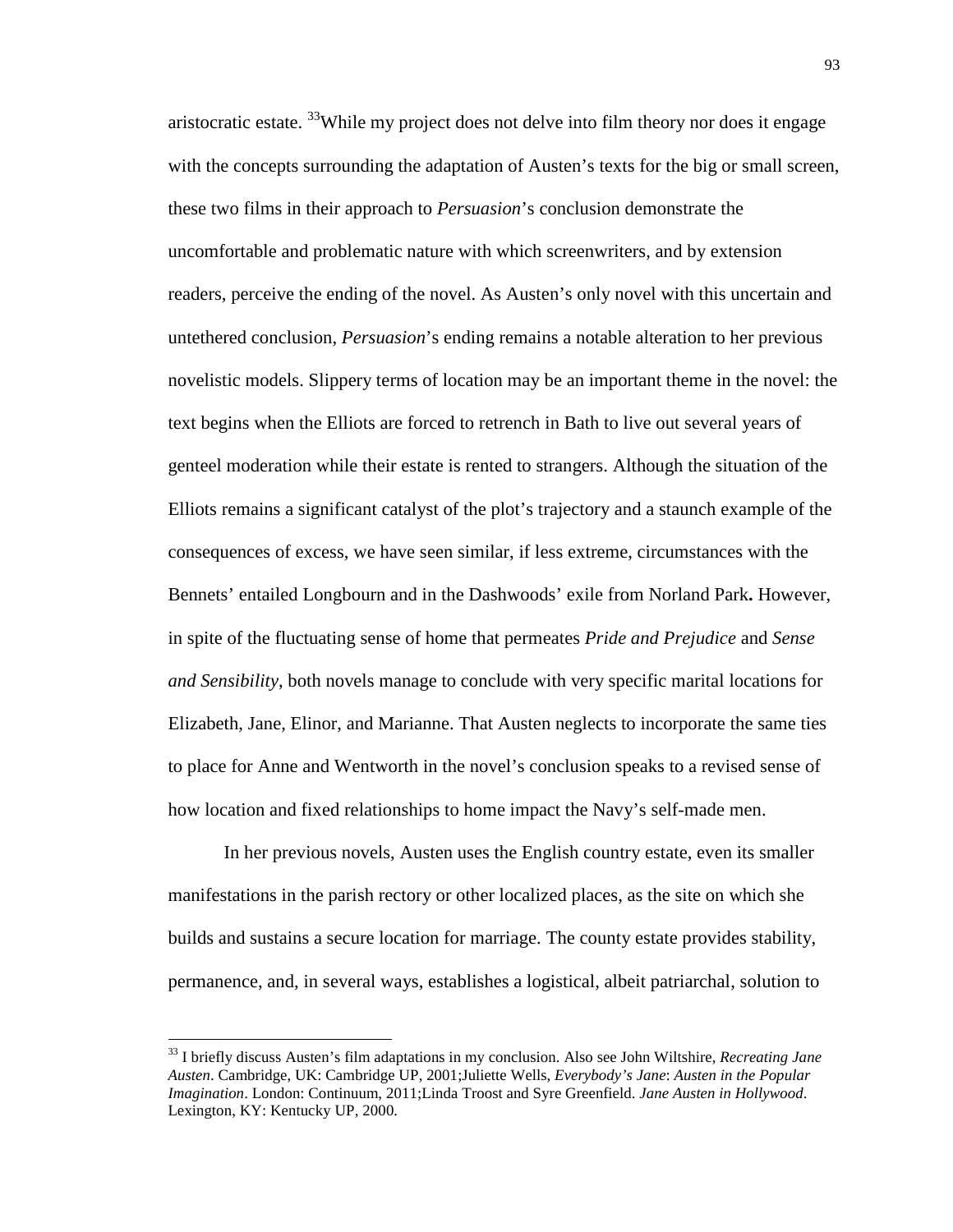where the heroine will reside in her new state of identity. And men are no less bound to this same system of identity sharing that uses the county estate as an extension of self. As I discussed in my previous chapter, Austen may critique and revise Darcy's relationship to Pemberley, but it remains central to the development of his work, and later, to Elizabeth's acceptance of his second proposal. However, in *Persuasion*, Captain Wentworth has no such estate to bolster his identity or to provide a site for his work. While we know that he has a "handsome fortune," he does not use his money to purchase an estate or to lease a place of residence during the course of the novel, instead choosing to stay with his siblings or the Harvilles  $(1107)$ .<sup>34</sup> Even in the space of such a mobile novel, we move from Somerset to Lyme to Bath, and Wentworth's past is no more accessible than the ships that he captained and the friends or family members with whom he stays. Like Charlotte Smith's novels and her speedy output, many critics have argued that the decidedly different feel and texture of *Persuasion* is because of its placement in Austen's canon. As her last complete novel published post-humously, *Persuasion* was written while in Austen's final sick years and therefore, readers argue that this, along with its alternative conclusion, suggests that the novel lacks the editorial touch that often made Austen's texts so shrewd and well crafted. However, such an assumption seems unfair to Austen and does little to explain the nuanced elements of character development, plot structure, and overall tone that permeate the text.

Ultimately, in spite of *Persuasion*'s revisions or lack thereof, Wentworth and Anne's ending provides a lens through which we can examine how masculinity and the professions interact with the county estate. As I have previously argued, the shift away

<u>.</u>

<sup>&</sup>lt;sup>34</sup> In 2002, Deirdre LeFay suggested that Wentworth's prize money might be as much as £1.25 million (29). By 2013 conversion standards, the number would be around \$2 million dollars.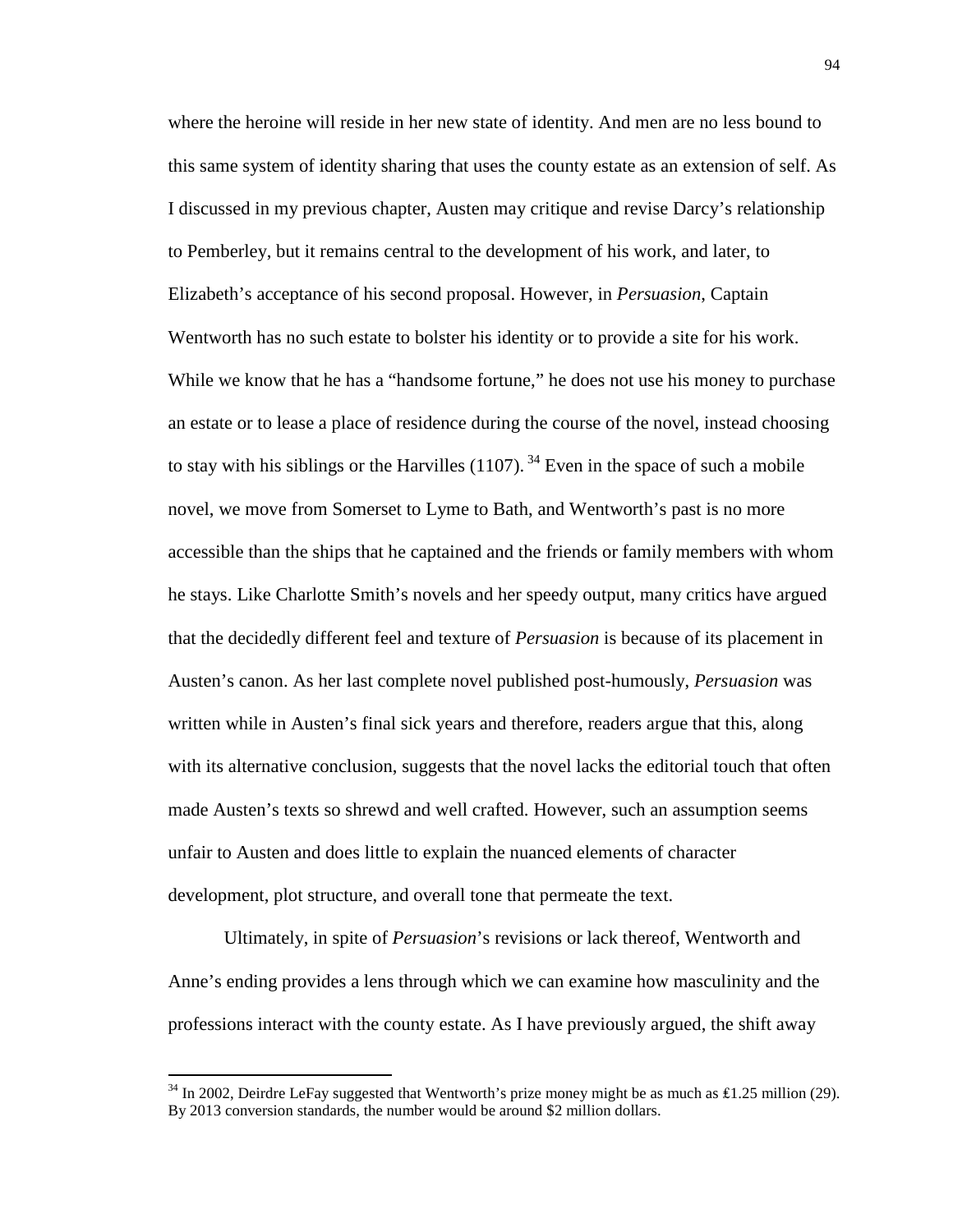from the aristocracy and its hold on genteel masculinity has illuminated how country estates provide important sites of work and act as products of work, not merely static and empty touchstones of inheritance and wealth retention. But from Darcy to Wentworth, Austen openly attacks the idle aristocracy and the trivial landed-gentry by bestowing the heroine, a figure who was sought after by future inheritors like Mr. Elliot and Charles Musgrove, on the professional man of no estate. Whereas Austen has demonstrated how Darcy earns his continued place at Pemberley through work, Wentworth's prior work dictates that he need not have a location to work towards, nor does that impact how he is viewed or perceived by the heroine. The country estate may stand as the preverbal stomping ground of gentlemanly identity, but Austen suggests that given a meritocratic profession, its usefulness fades. Ultimately, Austen sees the fluctuation of masculinity towards more professional and trade-based forms, and therefore, privileges and molds this form of masculinity into a gentleman.

Elizabeth Gaskell and Charles Dickens will later grapple with the restrictions and constructs of being a gentleman, but Austen forwards a successful and sustainable model, a model that does not depend on an attachment to place. By detaching the gentleman from an exclusively place-based identity, Austen makes the gentleman more performative, more illustrative, and therefore, more accessible. This manifests in what Austen presents in *Persuasion* as a new form of masculinity: the self-made gentleman. In Wentworth and his portrayal of the self-made gentleman, Austen unites industry and civility, masculinity and work, and the gentleman with the professions. Self-made masculinity and genteel masculinity, once two separate and distinct forms of manliness, converge in *Persuasion* in order to deploy an alternative form of masculinity that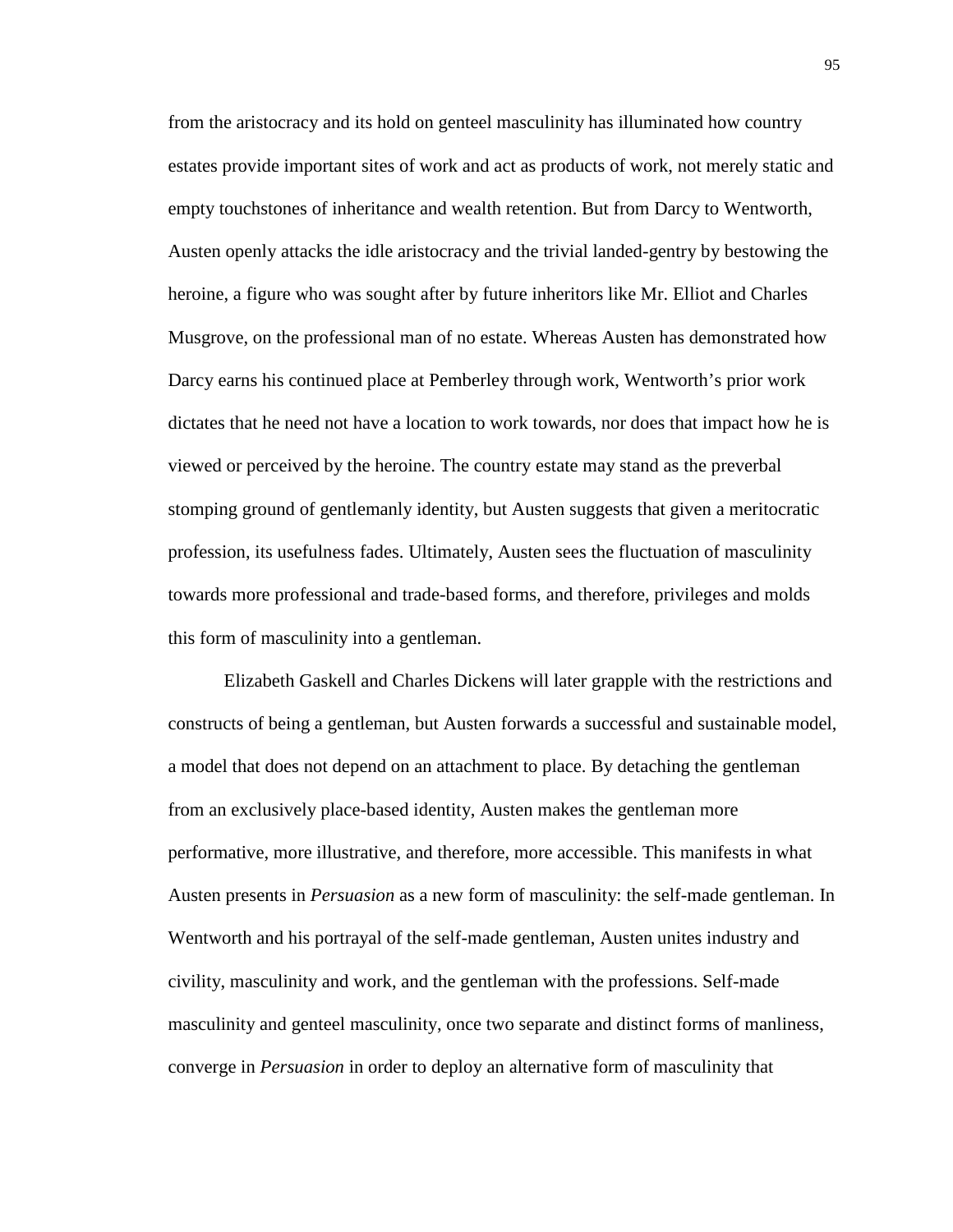streamlines chivalry into meritocratic pursuits. More than Darcy or Godolphin, Captain Wentworth represents how a strong sense of occupation, without the attachment or trappings of aristocratic or gentrified masculinity, can be used to inform the gentleman. Austen validates later forms of masculinity through her adherence to a gentlemanly identity in men of the professions, particularly in her final hero. In so doing, Austen aligns herself with the transformative and future power of masculinity that is merit-based rather than inherited**.** 

The terms "self-made" and "gentleman" seem unlikely companions in Austen's world of wealthy aristocrats and landed elite, and might conjure up images of Dickens' Pip or other characters who struggle to become gentlemen. Yet the union of these two terms in Austen's final novel illuminates an unexamined area in the relationship between masculinity and capital. The exclusive definition of the term gentleman, particularly in its separation from all that relates to the gritty nature of work and finance, speaks to how this distinct form of masculinity exists in elevated and idle circles. One might argue that, traditionally, the self-made man is an American construct, or at least his presence has been widely publicized in American cultural myths that tell of hard work creating market success. As Michael Kimmel notes in *Manhood in America*, "success in the market, individual achievement, mobility, wealth" are demanded of the self-made man (23). Kimmel defines a self-made man who embodies the democratic freedom and class mobility necessary to thrive in a meritocracy. There is an underlying assumption, even in Austen's earlier texts, that a direct relationship with capital negates all aspects of gentlemanly identity. We see this in *Pride and Prejudice* with Sir Charles Lucas, who gives up his trade in Meryton to live out a knightly life in the same town and with the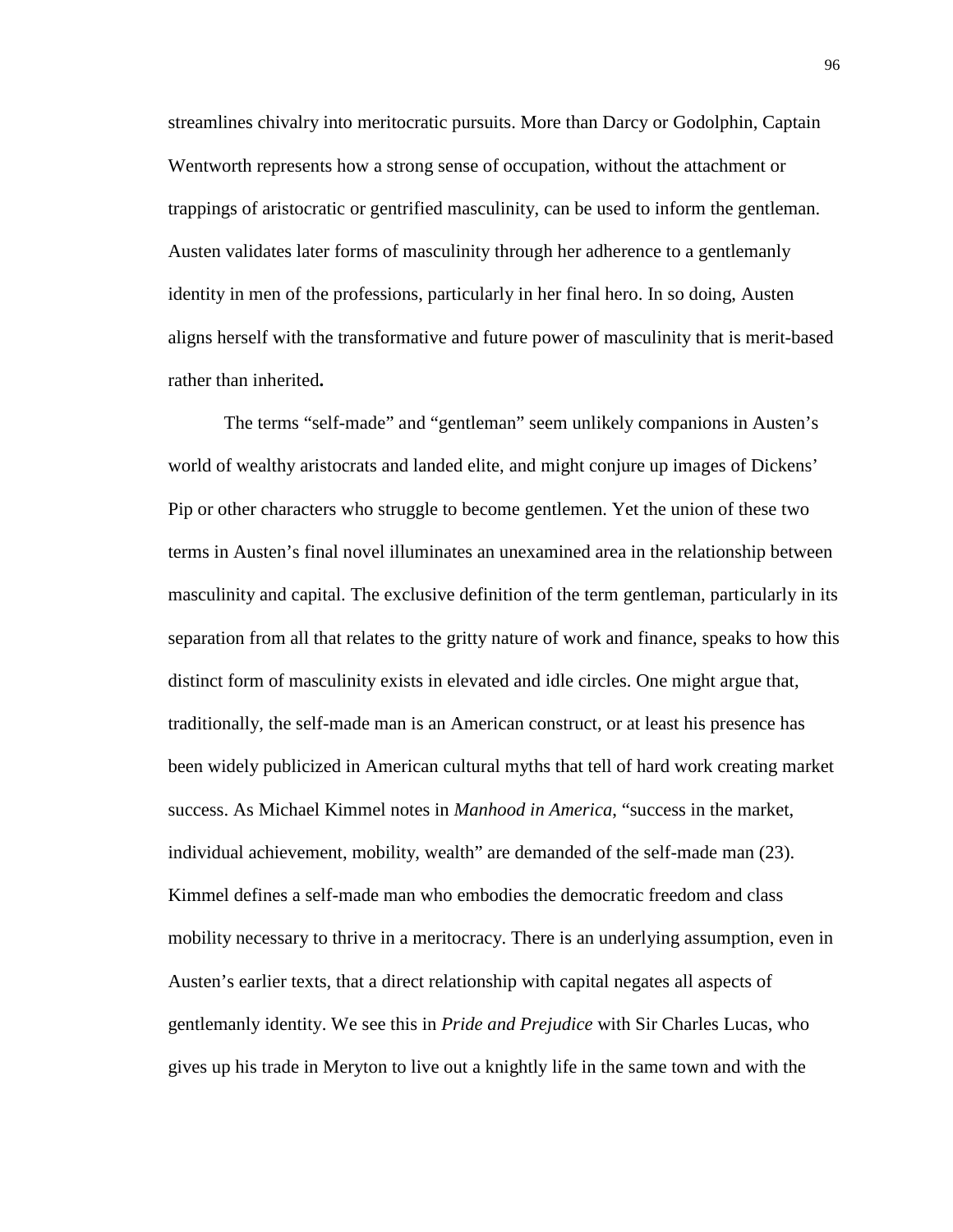Bingley sisters whose snobbish attitude towards Jane and Elizabeth's Cheapside relations belies their family's own uneasy origins in trade.

Additionally, Austen's texts include many men who would appear to embody the self-made man. While men like William Price and, at least initially, Mr. Wickham are in the Navy or militia, Austen's previous accounts of self-made men differ markedly from Kimmel's definition because, unlike Wentworth or Admiral Croft, these men benefit from the privileges of their aristocratic relatives or gentrified friends. Austen's portrait of her class system and the interaction between members of her society showcases how many of her self-made men reach positions of power through the influence of their elevated family or friends. Moreover, an aristocratic or gentry benefactor pollutes the independent sense of the self-made man, and, ultimately, does not allow Austen to separate meritocratic masculinity from that of second sons or other men whose proximity to powerful people overrides their merits.

But *Persuasion* promotes a truer definition of Kimmel's self-made man: a man who ascends to a position of affluence through hard work. From very early in the text, Austen establishes that Wentworth prospers from his work, not from the favor of others. This is evidenced by Lady Russell's comments about Wentworth at the beginning of his courtship with Anne: "[Wentworth] had nothing but himself to recommend him, and no hopes of attaining affluence, but in the chances of a most uncertain profession, and no connexions to secure even his further rise in that profession"(1106). While we may see latent snobbery in Lady Russell's appraisal, her points about Wentworth's "uncertain profession" in the Navy and his lack of "connexions" only serve to strengthen his position as a capable self-made man. As the narrative plays out, not only does Wentworth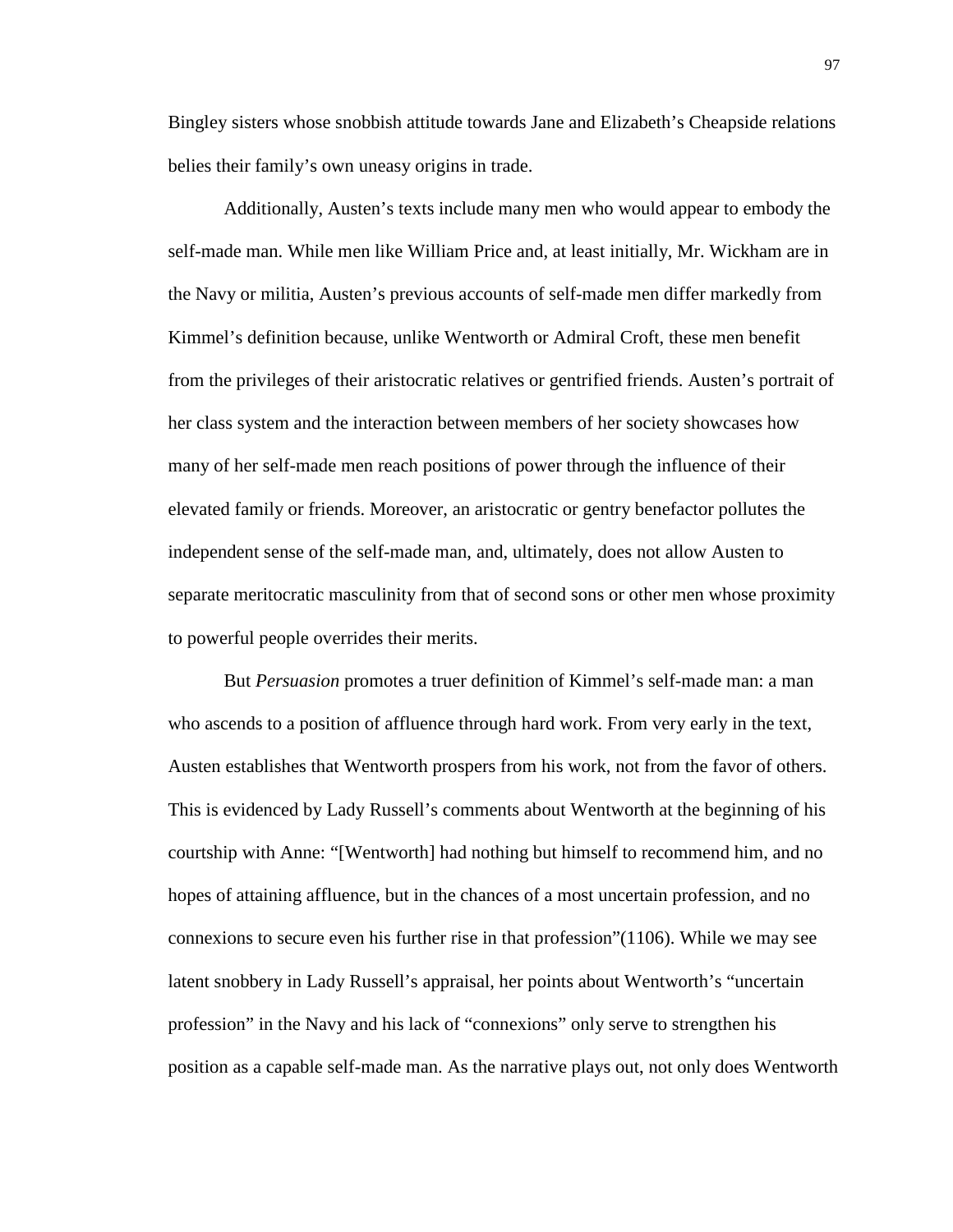quickly gain employment without the benefit of powerful connections, but his position has made him very wealthy: "He had, very soon after their engagement ceased, got employ; and all he had told [Anne] would follow, had taken place. He had distinguished himself, and early gained the other step in rank—and must now by successive captures, have made a handsome fortune" (1107). This description, with its strong and evocative action verbs— "distinguished," "gained," "made"—suggests that he was neither an idle figure in the pursuit of financial success, nor was he without an independent sense of ambition that has only rewarded him. Likewise, John Peck notes that Austen's description of Wentworth's success here sounds more like that of a self-made businessman than a naval officer (45). In revising this form of professional masculinity and centralizing the Navy, *Persuasion* signals the definitive rise of the self-made man**.**

Sir Walter later adds his own objections to Lady Russell's, claiming that the Navy allows men to rise too far, too fast and in the process of rising, makes them unwelcome sights for those in polite society: "First, as bringing persons of obscure birth into undue distinction and raising men to honours which their fathers or grandfathers never dreamt of; secondly, as it cuts up a man's youth and vigor most horribly"(1102). Vain and selfimportant, we can see how Sir Walter might find the Navy, with its meritocracy and its conditions, a distasteful endeavor. However, if we read Lady Russell and Sir Walter's comments, hers from before Wentworth leaves and his after Wentworth returns, we can see how the position and the utility of the Navy has altered to accommodate meritocratic values. Between Lady Russell's initial snobbery and Sir Walter's later conceit, Austen shifts the Navy from "an uncertain profession" to a position that raises "persons of obscure birth into undue distinction." These aristocrats still may mark the Navy as an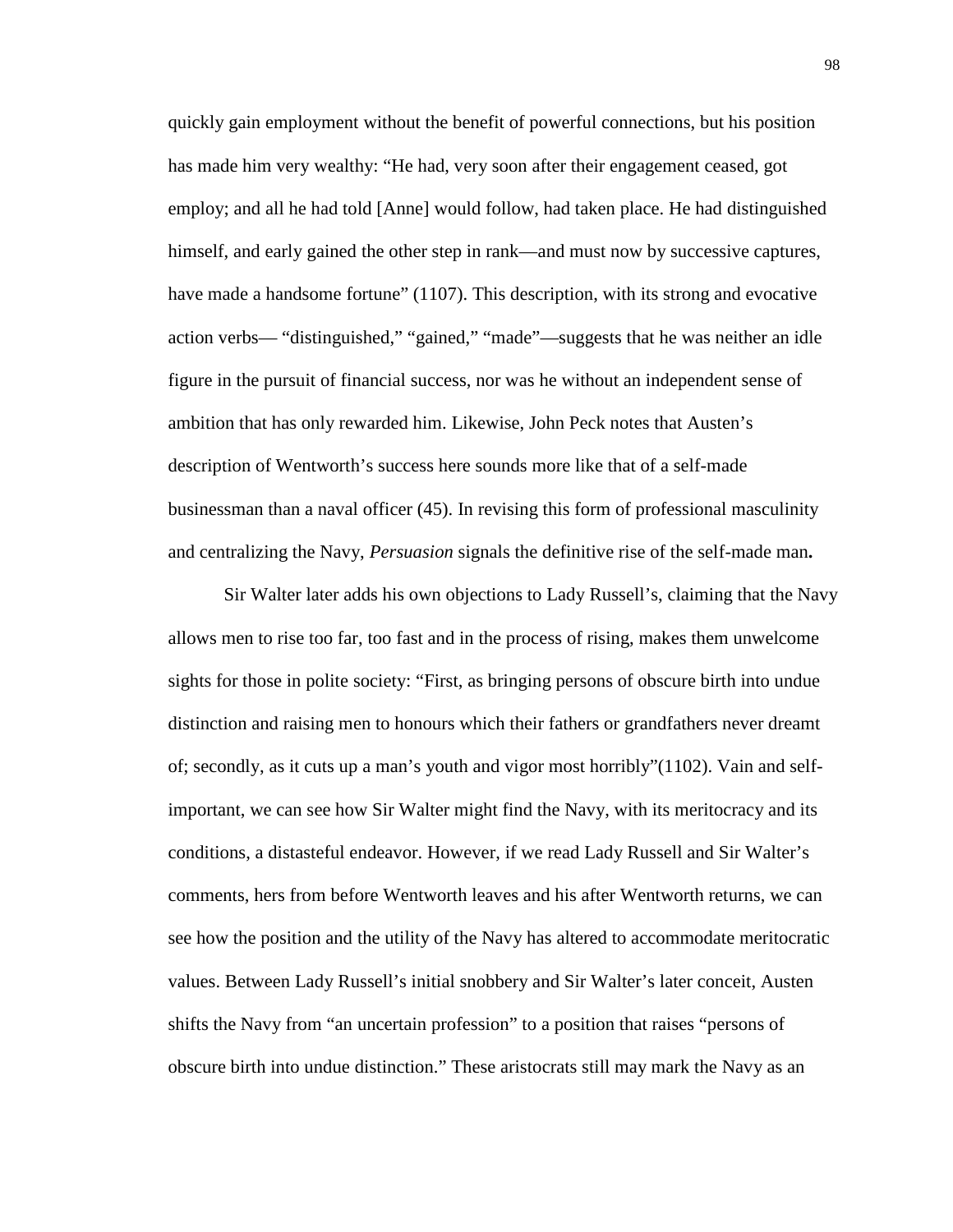inferior profession, but the distinction holds that the Navy is no longer just ornamental employment for second sons of the gentry**.** 

Additionally, this change in the Navy's perspective serves to further distinguish Wentworth and promote his position as a self-made man. While Lady Russell objects to Wentworth's overconfidence and hyperbolic ambitions, his ability to rise within the ranks of his profession enables him to make his position into an avenue for wealth and affluence, something that other men are unable to do.<sup>35</sup> More specifically, Wentworth's ability to enact this change in his own life, without the assistance of others, makes him a revolutionary hero worthy of Anne and the success that he garners.

However, Austen's previous texts beg us to consider what wealth, particularly one's self-made wealth, has to do with being a gentleman. In the past, Austen has constructed a buffer between one's avenues of wealth production and one's identity as a gentleman, choosing to promote the landed gentry over the professional classes.

 But Wentworth and his rise to the status of self-made man problematizes this assertion. In my previous chapter, I argue that Mr. Darcy's ability to construct and deconstruct his own gentlemanly performance through work elevates Pemberley from a site of inheritance to a site of work, rendering the county estate a stage for genteel masculine performance. Often Darcy's "gentleman-like manner" is defined by what it was not; his rude and awkward actions are not the same as Mr. Bingley's, nor are his actions pleasing to Elizabeth or other characters in the novel. However, in *Persuasion* the parameters of a gentleman are equally in flux and rely even more on the production of

 $\overline{a}$ 

<sup>35</sup> In *Forever England: Reflections on Masculinity and Empire*, Jonathan Rutherford notes that the Navy's imperial mission was often couched in terms of a game or games(19). Financial success, Rutherford contends, indicated that a man had triumphed. In this way, we can see Wentworth accomplishing this imperial goal.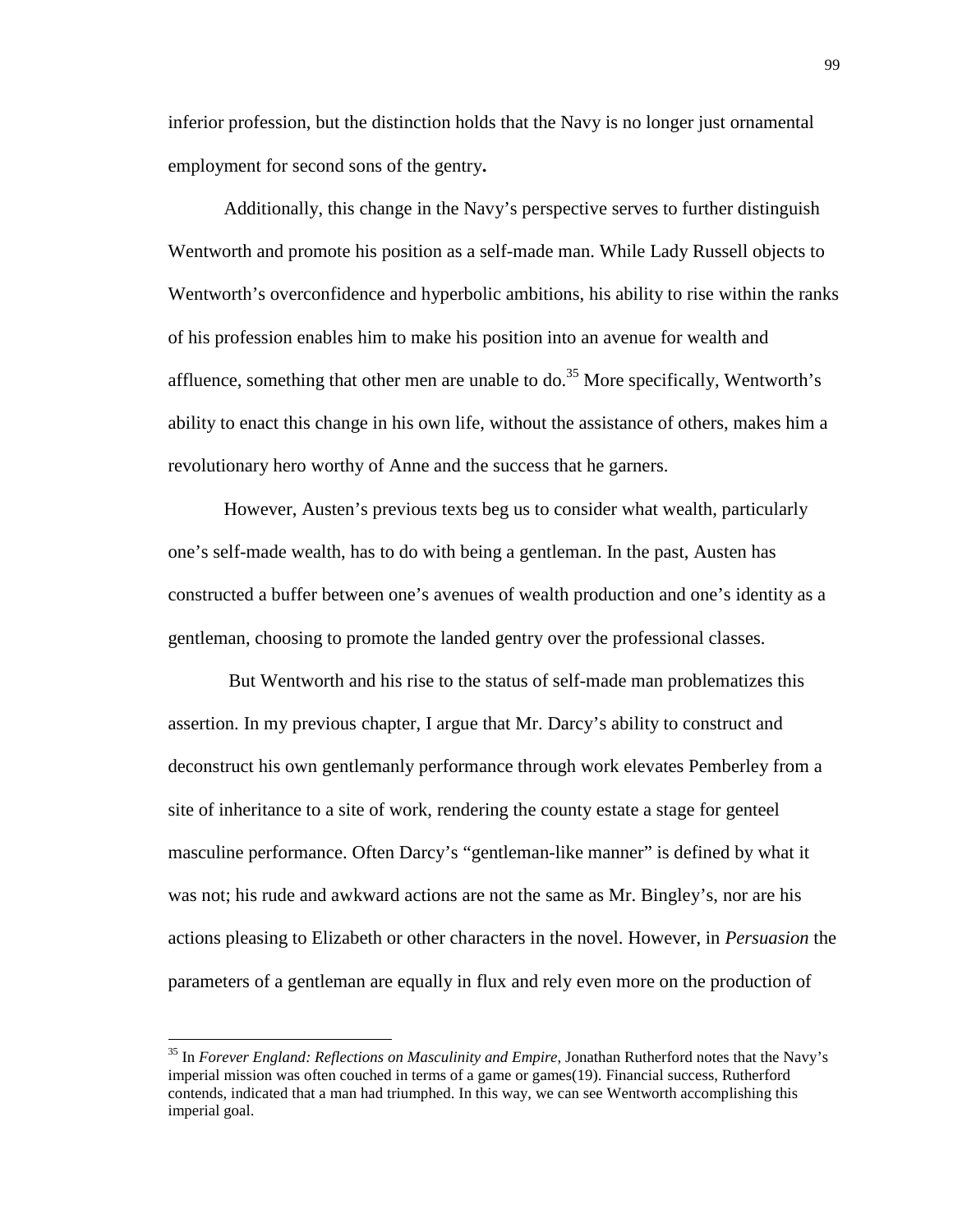work. Early in the text, upon hearing about his new tenants' previous attachment to Somerset, Sir Walter quibbles with Mr. Shepard's description of country curate Mr. Wentworth as a gentleman**:** "You misled me by the term *gentleman*. I thought you were speaking of some man of property"(1104, Austen's italics). While Sir Walter remains confused by other people's use of the term 'gentleman,' the apparent irony of the statement makes it difficult to take Sir Walter's definition of the gentleman seriously. As a man whose own property has recently been leased to pay off a mountain of debt, Sir Walter's claim to the title of gentleman seems just as problematic as he claims a nobody like Mr. Wentworth's is. Significantly, Sir Walter's use of property as the criterion for determining a gentleman represents a limited and stilted view of masculinity, a category in which as an exiled aristocrat no longer fits. Even Wentworth, whom the text defines as a superior and genteel character, does not have the property necessary to pass muster for what Sir Walter considers a gentleman, nor does Wentworth aspire to fill this absence. What we gain from Austen's juxtaposition of Wentworth, a gentleman without property, and Sir Walter, a seeming gentleman who must lease his property, is a discourse on the decline of country estate. What Austen manages to construct through Wentworth and with many of the other naval men in *Persuasion* is a form of the gentleman that is constructed outside the boundaries of this unstable, and as the Elliots retrenchment shows, unreliable site of identity-making.

If we consider the country estate as a site where one may develop, grow, and ultimately validate one's gendered social identity, in Wentworth's separation from such paths of identity-making, Austen emphasizes how Wentworth's gentlemanly performance is validated by the work that he has done in the Navy. While Wentworth may lack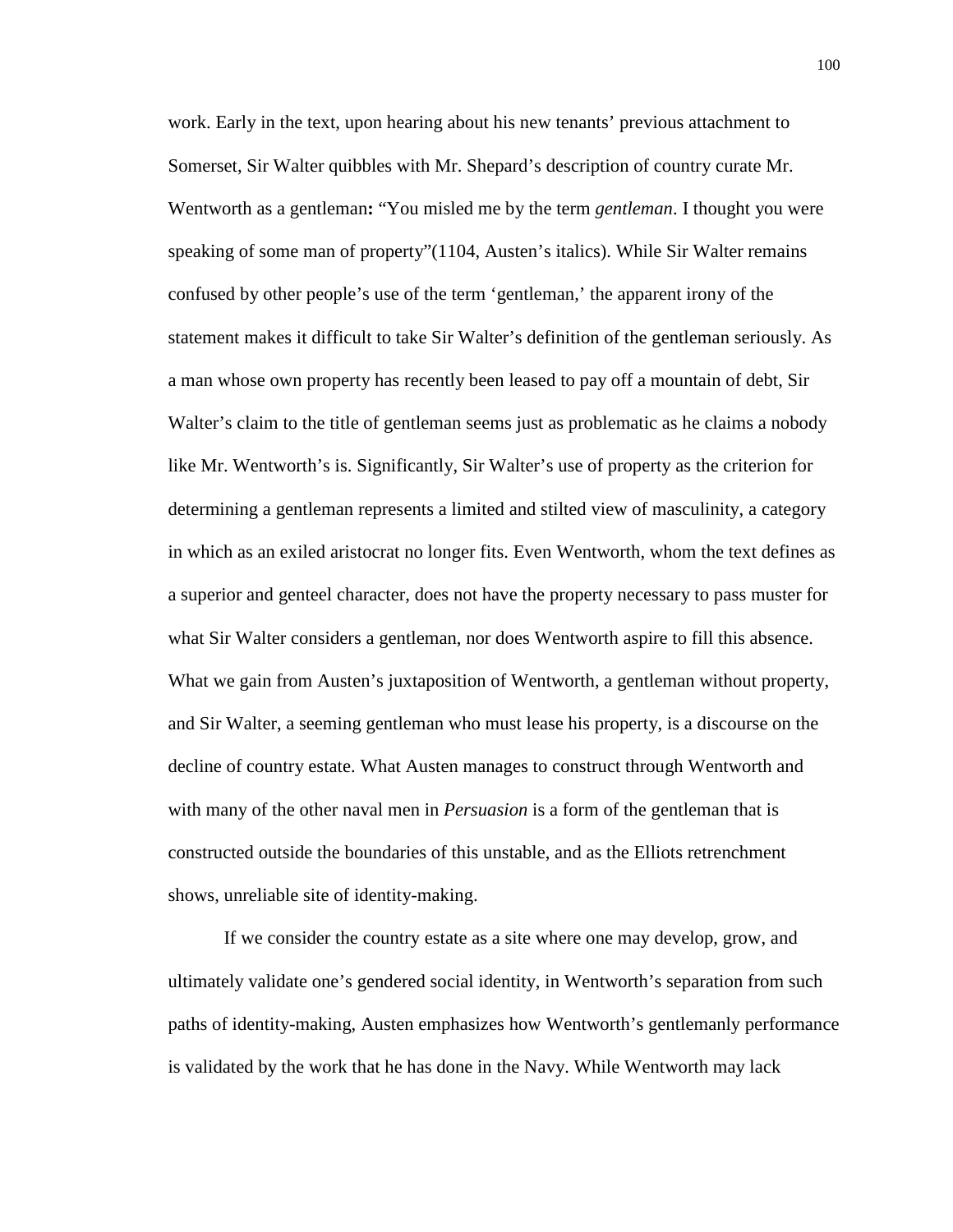Darcy's property, the location of his gentlemanly identity becomes embodied rather than outwardly defined. In so doing, Austen redefines the place of the gentleman as outside the realm of aristocratic or gentrified forms of masculinity, thereby making the gentleman a more accessible identity to other men who might not have the means to purchase property. However, in *Persuasion,* Austen does not merely remove the gentleman from his traditional place in landed social classes nor does she simply separate the self-made man from a benefactor. Instead Austen unites these two processes into a new form of masculinity: the self-made gentleman. My project classifies the self-made gentleman's definition as twofold: self-made in his ability to construct and maintain his social destiny, and a gentleman in his ability to perform socially accepted practices of masculinity. One might be tempted to argue that the term itself should be separate, that we define Wentworth as both a self-made man and as a gentleman. However, to separate the term loses the transgressive power that it holds in its unity. In past models, the terms "selfmade "and "gentleman" appeared as antonyms because avenues of wealth production seem to taint the title of the gentleman. The term "self-made gentleman" compounds the two distinct identities in order to understand the nature of Wentworth's production of work with his performance of masculinity. In addition, the convergence of the self-made gentleman exposes the fragile constructs of both the self-made man and the gentleman. By combining characteristics of the self-made man with the gentleman, we see how Austen enhances the background of the self-made man and expands access to the gentleman.

In a text that boasts a bevy of occupations from lawyers to a variety of naval officers, it is necessary to differentiate what work and the action of work entails versus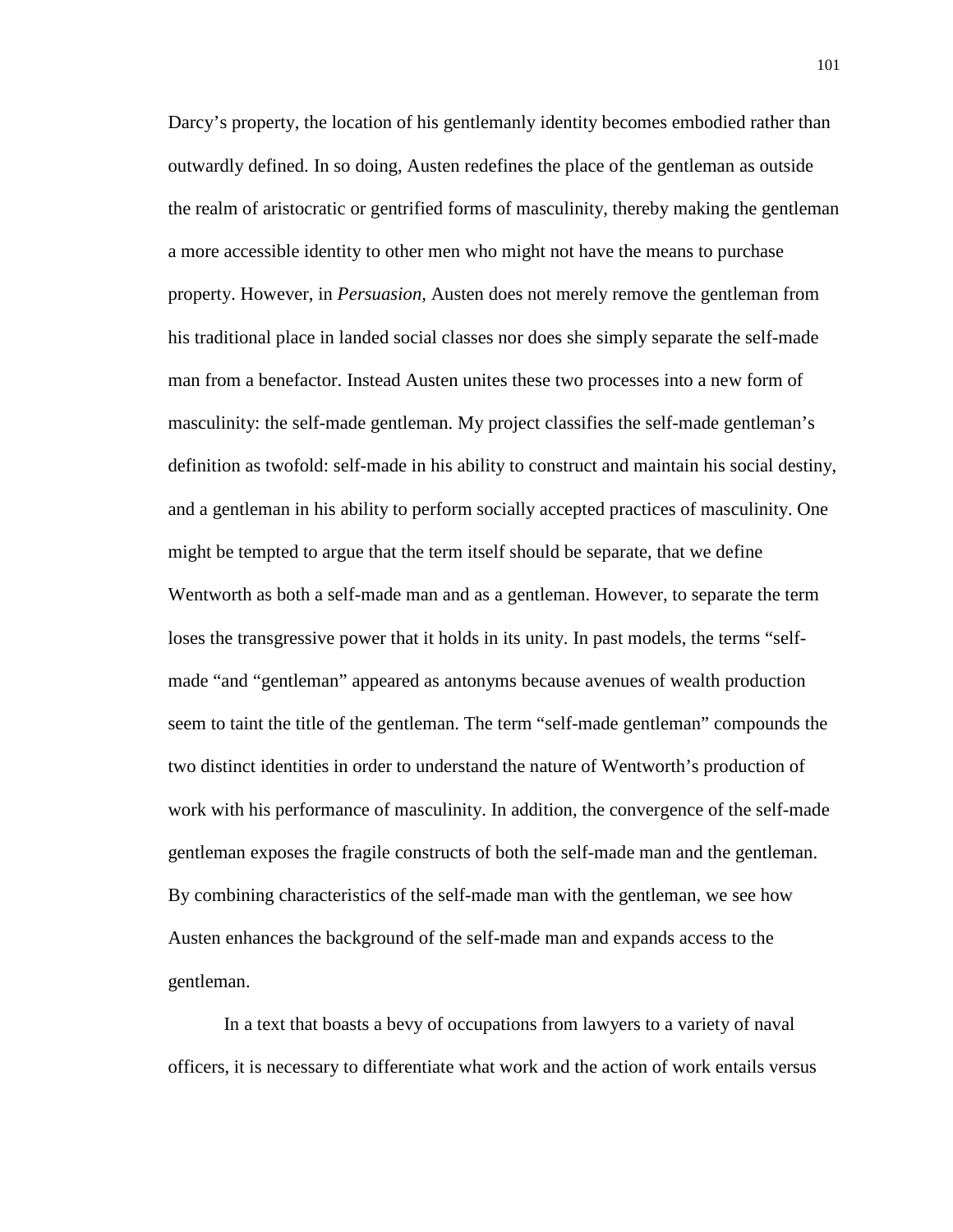the façade of work within a specific profession. I argue throughout this project that work becomes an integral part of the performance of being a gentleman, that the action of work validates one's performance of masculinity. However, other texts in this project may easily trace the gentleman to a specific gentry or aristocratic position. While this does not deflate Captain Godolphin or Mr. Darcy's work, it does provide a substantial foundation for their gentlemanly identity and a background history that does much to foreground and define how they might acquire the education necessary to perform the practices of the gentleman. With Wentworth and the other naval officers in *Persuasion*, lacking such a foundation in aristocratic or gentry roots, the British Navy and the work they perform in their role as officers stands as their only means of becoming a gentleman, self-made or not. They must work because they have no other means of providing for their families and few other outlets for masculine performance.

According to Jocelyn Harris, Austen's Royal Navy promotes the ideal British manliness and uses imperial terms to negotiate a lost sense of identity at home. For Harris, in this juxtaposition with the idle aristocracy, Wentworth and the other men's "naval chivalric values" restores national identity (201). By contrast, Audrey Hawkridge argues that the naval men of *Persuasion* seem far too passive for their occupation:

Indeed Admiral Croft and the three captains—Wentworth, Harville, and Benwick—do seem very peaceable (one of them admittedly too much so), but surely that is part of being a gentleman. More fire is on show in Jane's seafaring characters when they are lower down on the social ladder—the more lowly, the fierier, in fact. (94)

While Hawkridge makes a point that gentlemanly behavior might inhibit *Persuasion*'s men in their professional development, what she equates as fire is closer to vulgarity, something which is evident in her use of the elder William Price one such 'fierier' man.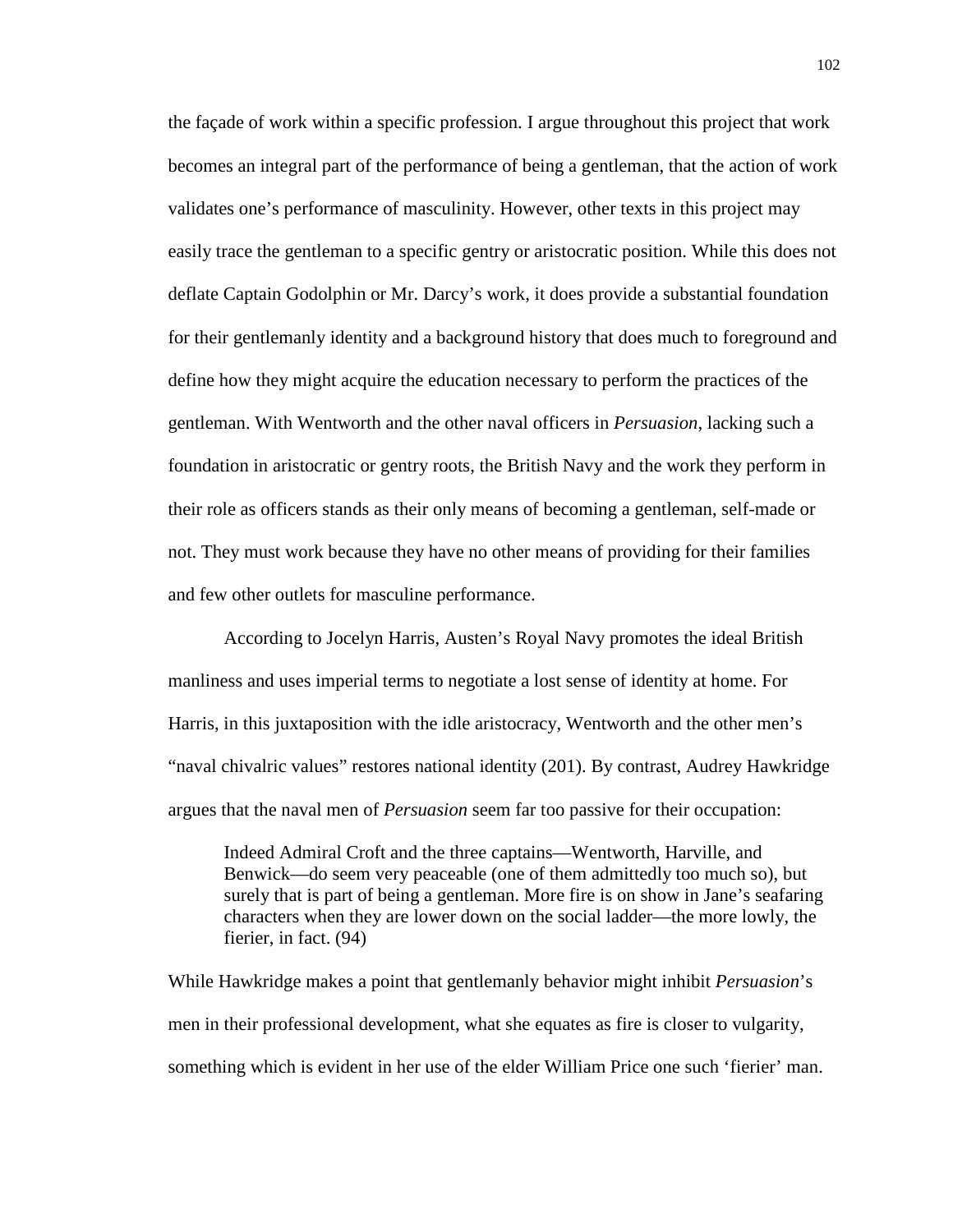Indeed, Hawkridge assumes that naval masculinity requires a rough and harsh approach to the performance, leaving little room for Harris's "naval chivalric values" as seen in men like Wentworth, Harville, or Benwick. Hawkridge later goes on to question Captain Benwick's masculinity: "Captain Benwick, an emotional, easily depressed gentleman whose love of poetry would not in itself detract from his masculinity if only there were any other evidence that he is manly enough to have ever taken command of a ship" (135). While Hawkridge admits that Wentworth and Harville are convincing as naval captains, she sees Benwick feminized by the text due to his love for poetry and the grief over his deceased fiancée. This assumes a singular and hegemonic approach to gender performance that cuts naval masculinity down to an authoritative and patriarchal force without the benefit of diversity of feeling.

One of the most crucial differences between the disposition of Fanny Price's father and the naval officers of *Persuasion* is their claim to the title of gentleman. No one would presume to call the elder William Price a gentleman, but Wentworth, Harville, and Benwick all perform the duties—chivalry, civility, care towards women—of such an identity. It is also necessary to consider that were the officers vulgar instead of calm and stately, their authority might be easily compromised on board. Additionally, Hawkridge's argument speaks to a correlation between one's performance of the gentleman and one's ability to rise in the ranks in the Navy. If the naval officers are to rise in their profession as Wentworth and the others have done, then they must prove that they can be a part of more elevated society. This refined sense of self and manly comportment combats the negative opinions held by men like Sir Walter while also providing the officers with an opportunity for professional development. For naval officers who are turned out on shore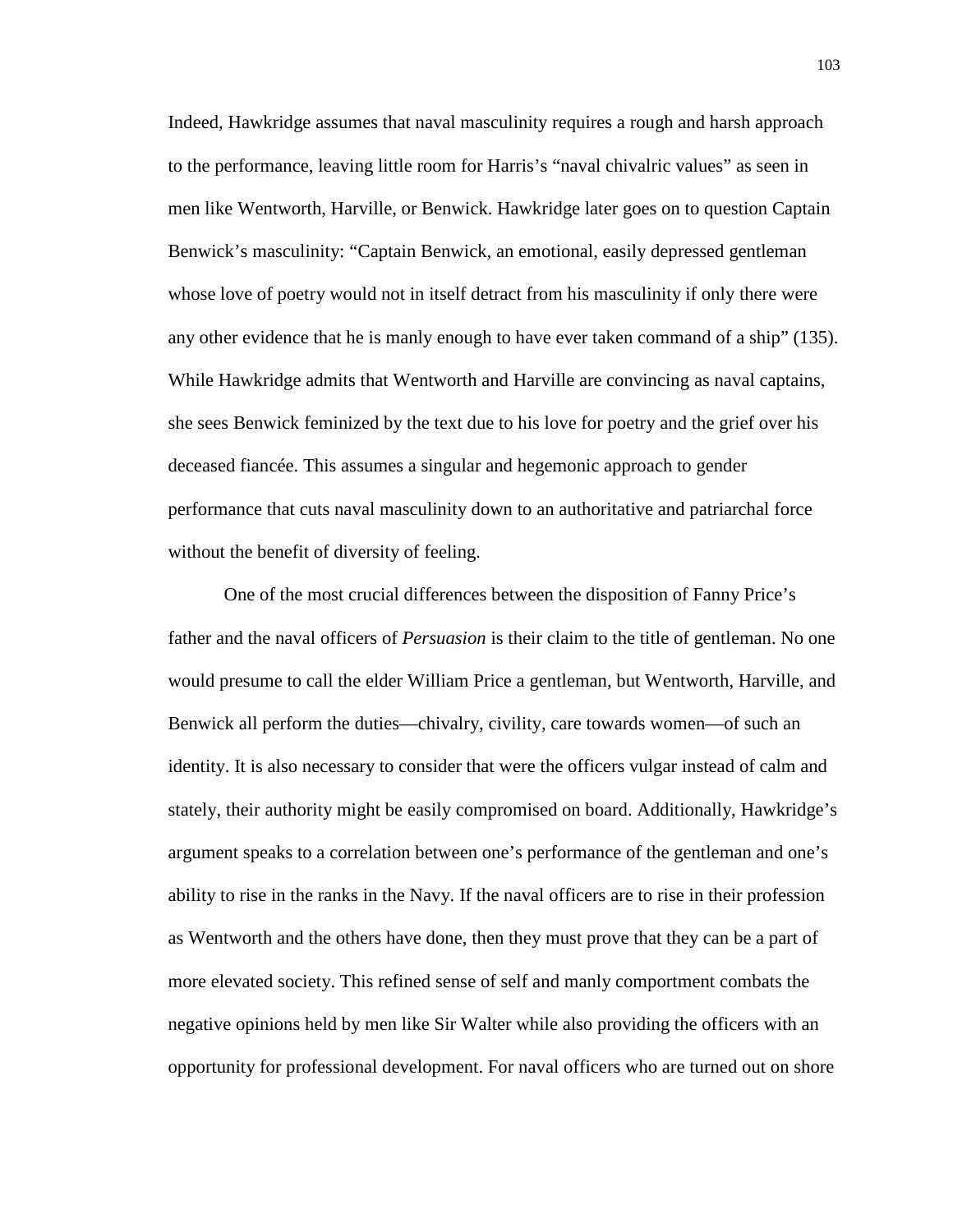and separated from their ships, the performance of the gentleman remains a crucial touchstone in the absence of professional sites of work. By the time that Wentworth and the other officers enter the novel, the action of their professional success has already happened; their present social positions and wealth are products of previous work.

The self-made gentleman, however, uses his professional work to make his wealth and raise his social position, something that manifests in his professional dedication and his success within it. Wentworth's accomplishments establish two parts of the gentleman's work: that to have an occupation does not guarantee that one will work and also that to be a gentleman, one's work must be productive rather than consumptive. As to the gentleman's work as productive, we often see the opposite approach. In Thorstein Veblen's *The Theory of the Leisure Class* (1899), he argues that to be a gentleman requires a life of leisure: "Refined tastes, manners, and habits of life are useful evidence of gentility, because good breeding requires time, application, and expense, and can therefore not be compassed by those whose time and energy are taken up with work"(49). However, as we see with Wentworth's performance of the self-made gentleman, the background of such gentility requires work to properly elevate and maintain it, and therefore, the work of being a gentleman usurps the identity as one of leisure. While Veblen argues that one cannot be both self-made in its definition of work and a gentleman in its definition of leisure, I would argue that the self-made gentleman unites these two identities under the banner of performance. Both require the same time and application of which Veblen speaks, so too are both forms of work that overlap in terms of performance.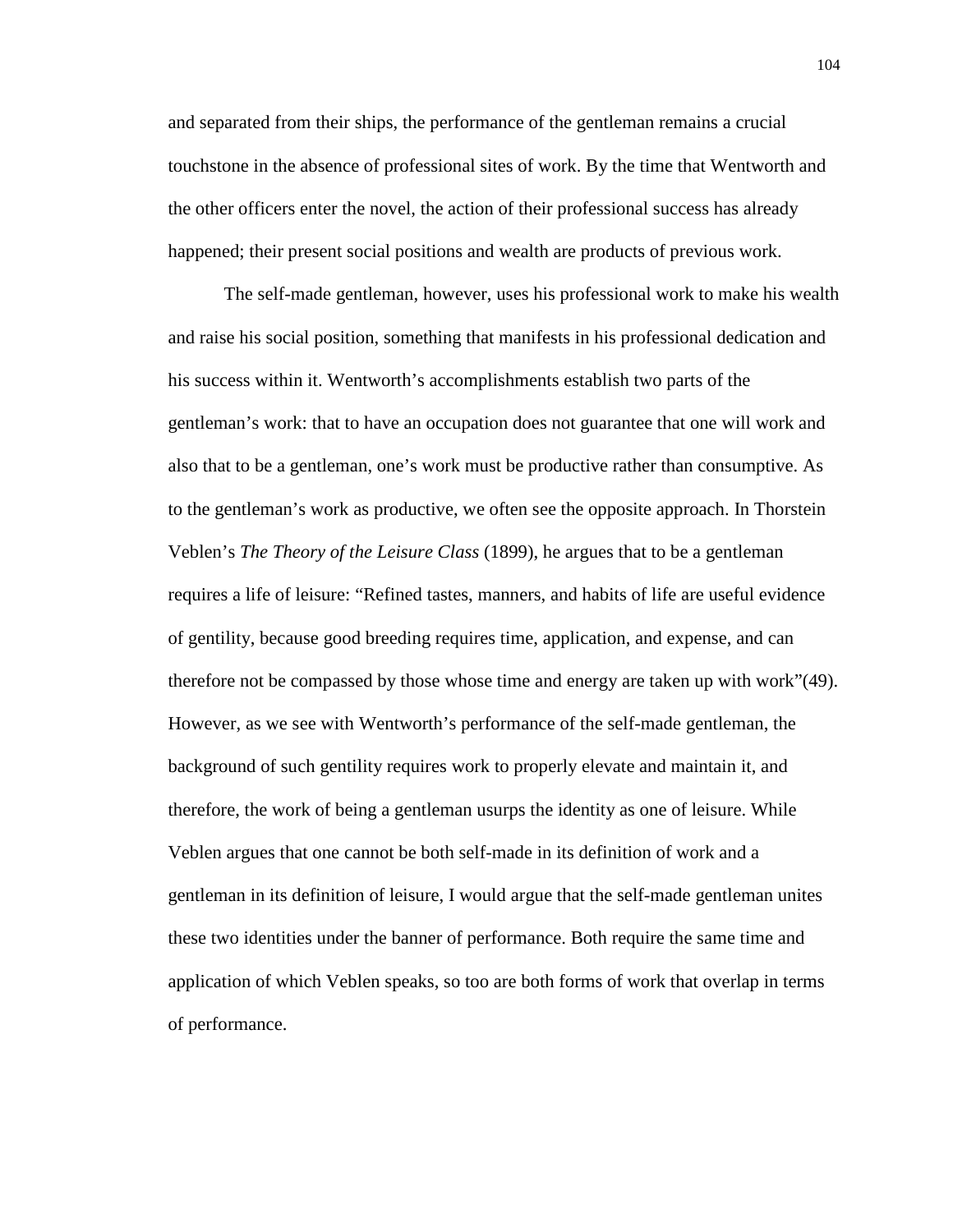What we are left with in Wentworth's self-made gentleman is a sense of work, a process and set of procedures which perform a certain societal function. Ultimately, Austen concludes that the self-made gentleman is better suited to be a gentleman because his work within the realm of capital demands the same time and energy that the former gentleman's good breeding requires. We can easily transfer Wentworth's success in his occupation to his success at being a gentleman. More importantly, Veblen extends the leisure class's consumption to the ownership of property: that to possess and consume property leads the gentleman of leisure to possess and consume women. In the history of marriage, we certainly see legal, literary, and other illustrations of men equating women with property. And for Austen and her contemporaries, issues of women's property and ownership are realistic concerns. The gentleman of leisure's desire to consume, not merely to possess, remains an important element of Veblen's argument. Leisure gives the gentleman time to consume goods, property, and people, and indicates his power and prestige.

From the first moment he opens the text by reading his own history in the *Baronetage*, Sir Walter personifies Veblen's gentleman of leisure. Austen describes him as a character that possesses "vanity of person and of situation," which he uses to justify the extravagant lifestyle and lack of economy that has put his family in danger of financial ruin (1091). Tim Fulford ties Sir Walter's vanity to the Navy's rise, suggesting that Sir Walter's idleness make him unable to protect British manhood and by extension, British soil (188). This is apparent when he is faced with the consequences of his mounting debt: "It had not been possible for him to spend less; he had done nothing but what Sir Walter Elliot was imperiously called on to do….[Sir Walter and Elizabeth]were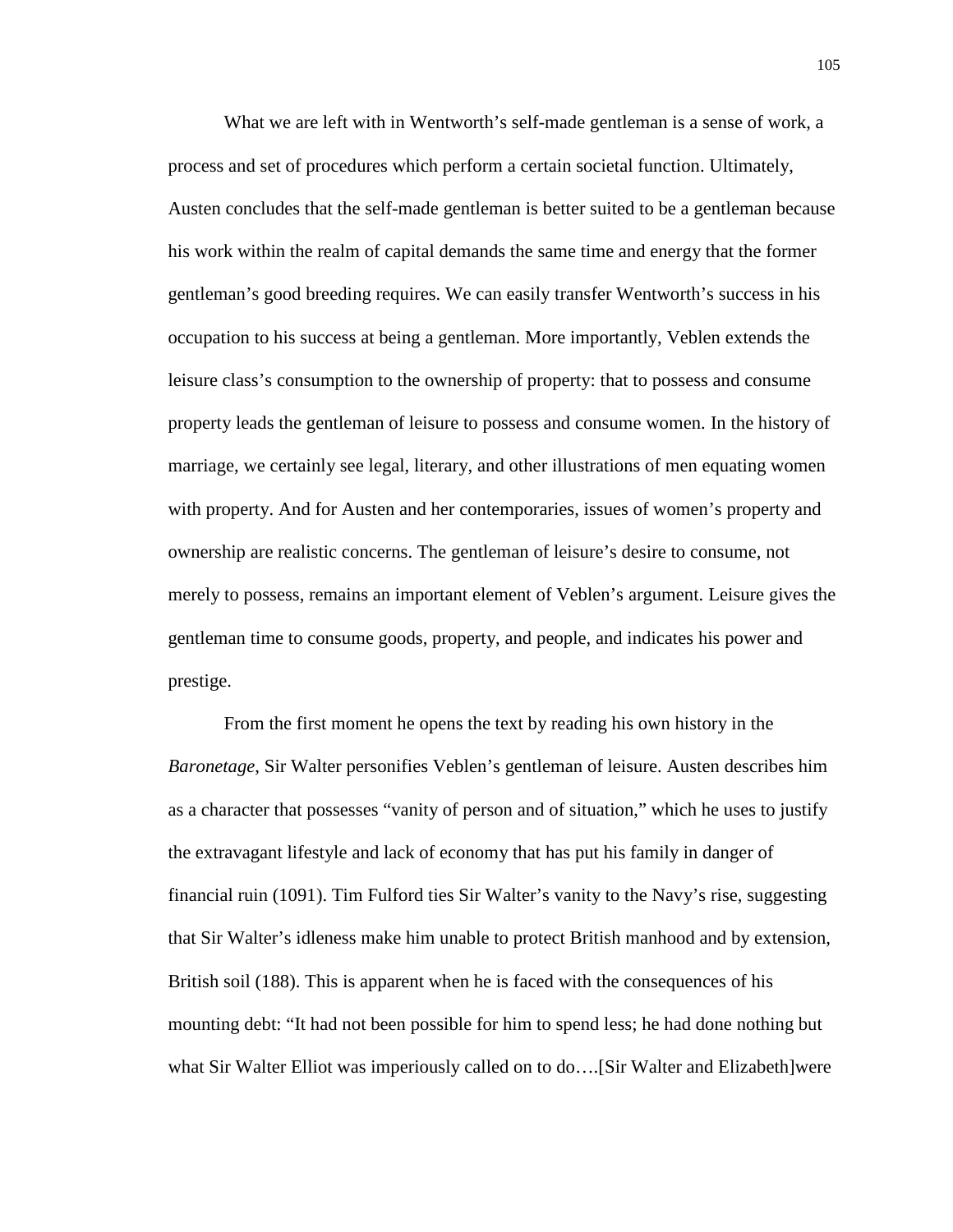neither of them able to devise any means of lessening their expenses without compromising their dignity or relinquishing their comforts in a way not to be borne"(1097). Unable to identity any measures that might stop his excess, Sir Walter must lease his estate and retrench to Bath. This passage demonstrates how thoroughly the expectations of a baronet permeate Sir Walter's performance of the gentleman. He remains helpless and uncertain as to how he, as a baronet and owner of Kellynch-hall, can simultaneously be a gentleman without consuming and spending. The Veblenian "time, application, and expense" of his refined manners quickly erode his possessions and his ability to reproduce capital that may adequately sustain his consumption. And as the Elliots entrench to Bath, we see how Sir Walter's consumption has eaten away at the forms of safety and security that the estate provides. If the county estate is meant to provide stability to the upper classes, then Sir Walter paradoxically undercuts the value of his estate by consuming like a gentleman of leisure.

Mr. Elliot's form of consumption, however, has more destructive effects. Unlike his foppish uncle who exiles his family, Mr. Elliot's form of consumption centers on both women and property, each in turn informing the other. When Mr. Elliot enters the text, he is a widower; his late wife's wealth has already benefited his situation and saved him from an unnecessary attachment to Sir Walter. But this wealth does little to stem Mr. Elliot's desire for Kellynch-hall or the women who might help him secure it. Like many of the other rakes in Austen's canon, Mr. Elliot's malicious intentions are indiscernible, even to the heroine. Anne remarks that Mr. Elliot's reserved nature makes it difficult to decipher his motives or determine his character: "Mr. Elliot was rational, discreet, polished—but he was not open. There was never any burst of feeling, any warmth of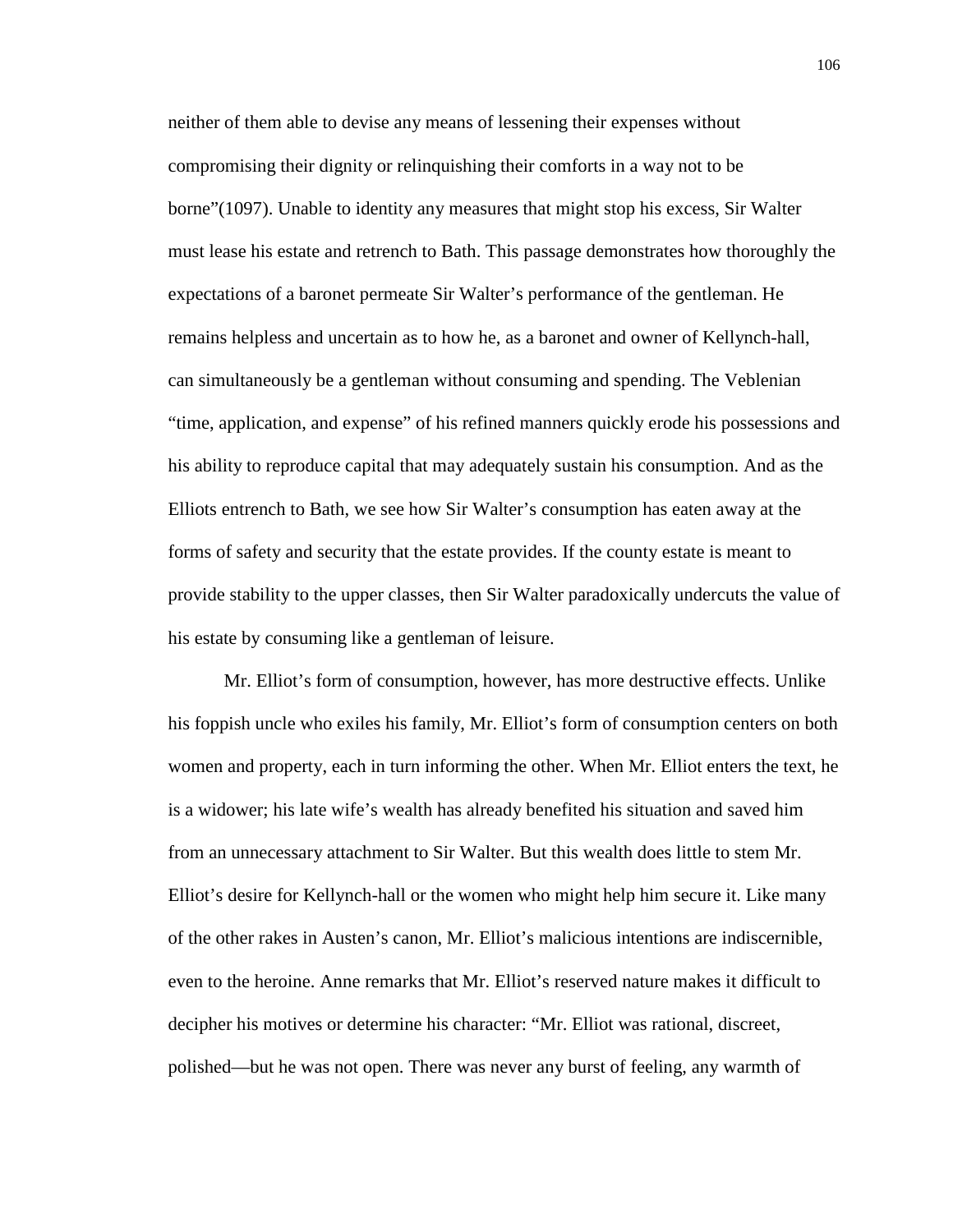indignation or delight, at the evil or good of others. This, to Anne, was a decided imperfection" (1179). Olivia Murphy points out that Lady Russell, whose high opinion of Mr. Elliot is well known, approves of the match because he lives up to her "notions of gentlemanly perfection on an outmoded ideal"(34). If Lady Russell's interference in Anne and Wentworth's earlier courtship demonstrates anything, it is that she lacks the ability to properly judge men. Mr. Elliot may live up to her standard of a gentleman and be from the proper rank, but his actions throughout the text are anything but gentlemanly. By promising Mrs. Clay a place as his mistress, he frees himself to court Anne and crush any burgeoning relationship between his uncle and Mrs. Clay. The consumption of women—Anne, Mrs. Clay, and even Mrs. Smith—overlaps with his desire to consume property; courting Anne and Mrs. Clay simultaneously holds his place as Sir Walter's heir, and streamlines his possession of Kellynch-hall. The actions he takes and the performance he acts of the charming and affable gentleman are bound up with his desire to consume property and women. Sarah Ailwood, although examining Willoughby and Edward Ferrars, suggests that without gainful employment or a profession, Austen's men must find other forms of distraction. This often results in poor and manipulative behavior towards women (68). While Anne remains ignorant of the full extent of Mr. Elliot's actions**,** her unease about his too practiced manners and evasive answers demonstrate how Veblen's gentleman of leisure can enact schemes because he has too much time available.

Further instances of Mr. Elliot's consumption appear in his role as the executor of the late Mr. Smith's will. While the beleaguered widow Mrs. Smith consistently implores Mr. Elliot to take action with regards to her West Indies property and livelihood, he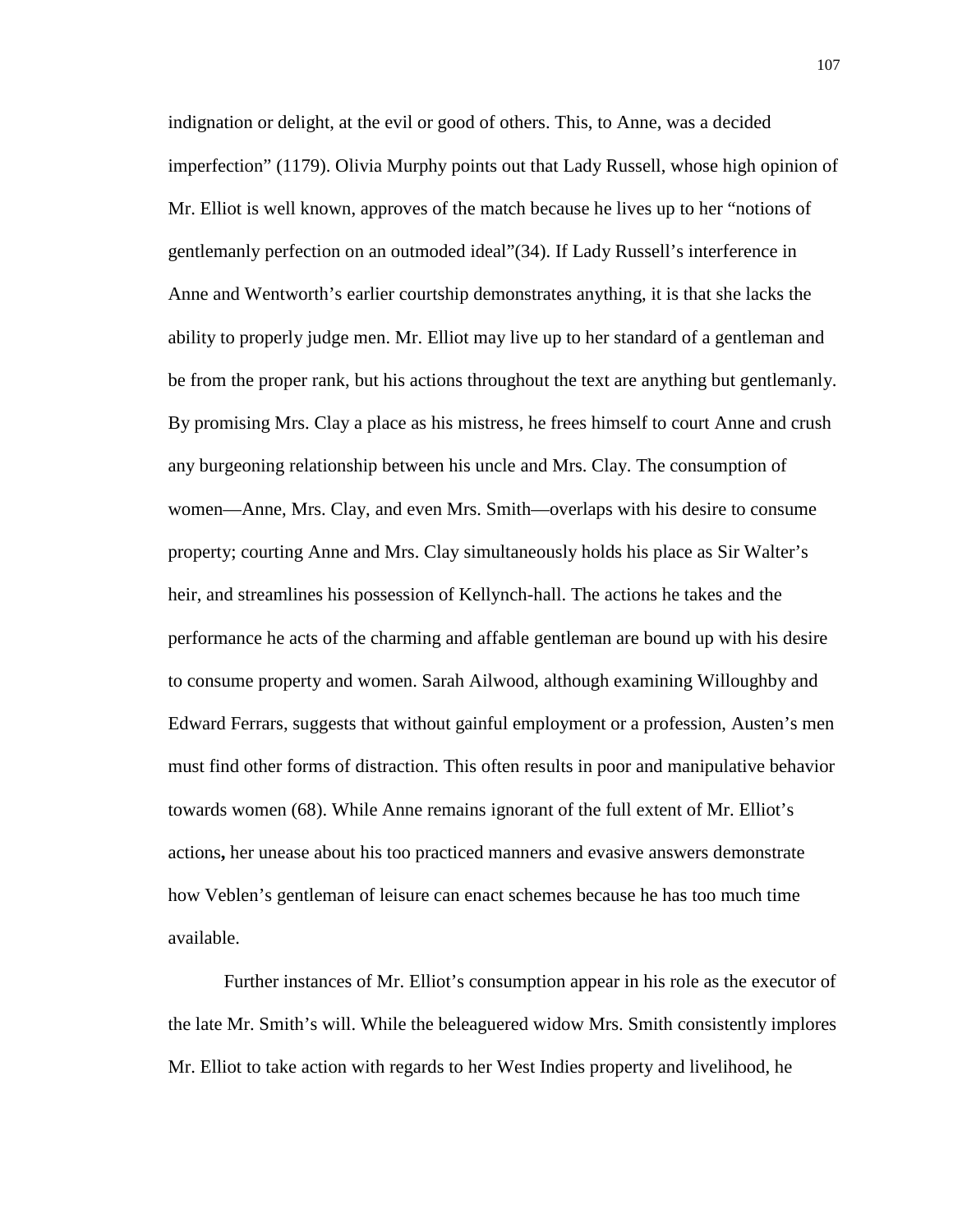refuses to perform any deed on her behalf. The nature of Mrs. Smith's position as a poor and disabled woman prevents her from doing anything to alleviate her situation. More than even promoting himself as a viable suitor for Anne and Mrs. Clay, Mr. Elliot, in refusing to help Mrs. Smith, displays an exercise of his power that illustrates a greater truth about his character. In his assigned role as executor (he is also an esquire), he holds the fate of her fortune and future in his hands, and does nothing to alleviate her troubles. While Anne and Mrs. Smith rightly chalk Mr. Elliot's motives up to mere coldheartedness and cruelty, by denying Mrs. Smith access to her husband's property, he continues to maintain possession of it, even if he does not benefit from the property. The consumption of women and property for the gentleman of leisure originates from a place of power, a need to dominate and make others submit to his will. In hindsight, many of Mr. Elliot's other actions in the text have very clear motives: he courts Mrs. Clay to thwart his uncle and he courts Anne to gain a wife. But the malicious apathy acted on Mrs. Smith seems groundless, particularly given how little influence he would need to exert in securing her finances. The possession of this property, particularly property that might merely be useless to him or Mrs. Smith, displays a certain level of cruelty, something that colors Anne's vision of Mr. Elliot. As Austen casts Mr. Elliot in the unusual role of executor of the late Mr. Smith's, we can see how she draws new parallels between how power and property play out in interpersonal relationships, something that is often overlooked outside of the realm of familial or marital relations. Mr. Elliot's failure to discharge actions that would help Mrs. Smith reveals the callousness of his character, something that designates his actions as consumptive rather than productive. Like his overindulgent uncle whose actions force his family to flee to Bath, we see Mr.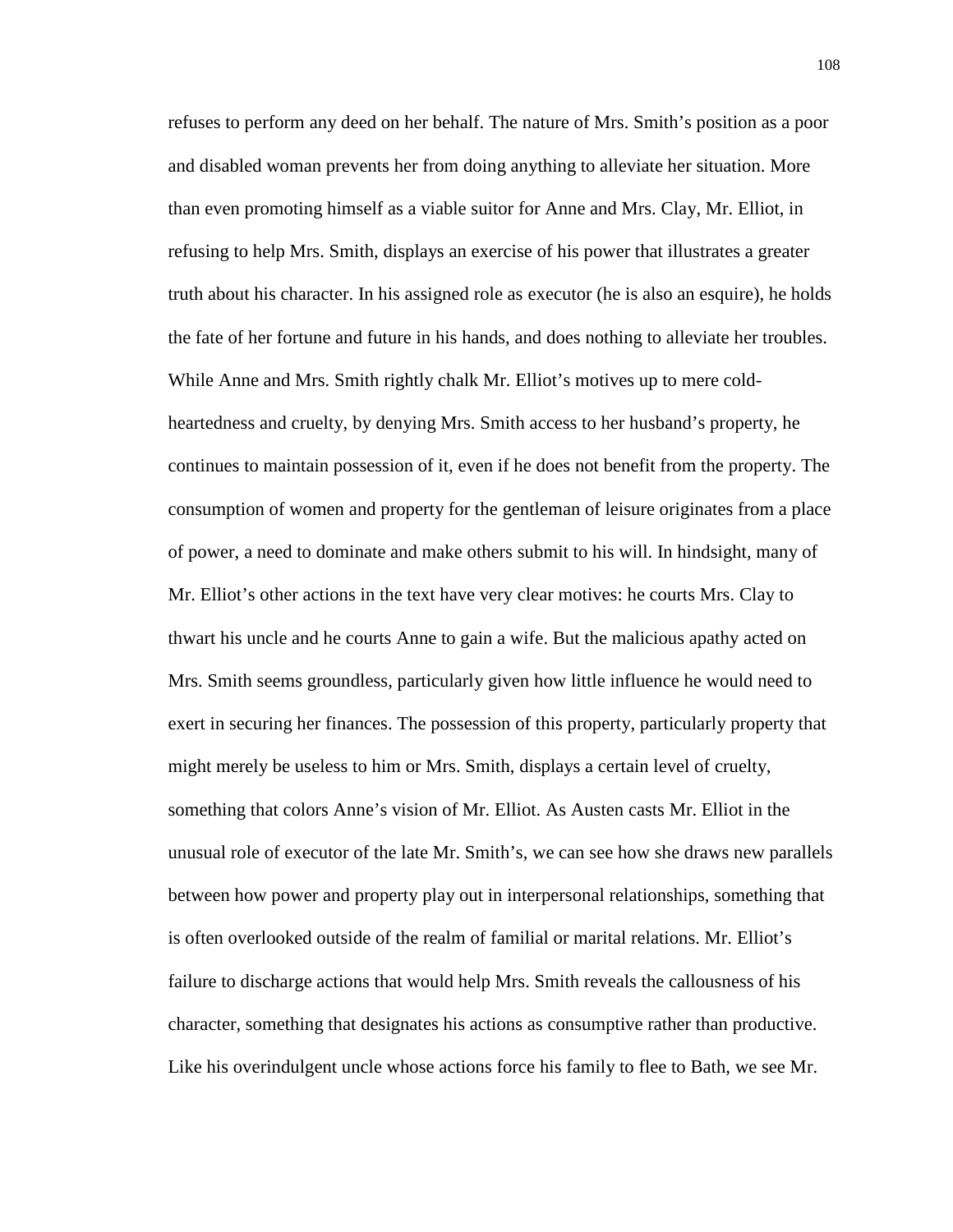Elliot's actions as part of his role as heir to Kellynch-hall, unconcerned with how he affects the other women in the text.

One might also argue for another possibility: Mrs. Smith's property is also the only property that Mr. Elliot has control over, therefore, his is concerned with keeping it within his grasp. Even with his future prospects as Sir Walter's heir, the text gives little illustration of what his late wife's wealth has helped him acquire. While his London life remains a mystery, like Captain Wentworth, Mr. Elliot stays with his friends while in Bath and at an inn in Lyme. Additionally, Mrs. Smith's narrative illustrates how Mr. Elliot's newfound love of the baronetcy speaks to an altered relationship to property. By reuniting with his relations in Bath, Mr. Elliot preserves his family line and secures his place as the next Sir Walter, but, in the process, he manages to overpower nearly all the women in the text.<sup>36</sup> His manners make him dangerous because they hide a callous disregard for the basic tenets of the gentleman, first of which is a concern for the welfare of women. Ultimately, Mr. Elliot illustrates how Veblen's gentleman of leisure manipulates women under his control.

If Mr. Elliot, like his uncle, embodies Veblen's gentleman of leisure, then Captain Wentworth, who eventually puts to rights Mrs. Smith's property, is his productive foil. Here, too, Austen's use of property as the site of masculinity seems a significant one. While women's access to property remains an important question throughout Austen's canon, by aligning Anne and Mrs. Smith with Captain Wentworth, Austen posits that the self-made gentleman is the best solution to women's limited access.

 $\overline{a}$ 

 $36$  By the end of the novel, Mr. Elliot has misused Elizabeth Elliot twice. Although an unsympathetic character, she, like Anne and Mrs. Clay, has been misled in Mr. Elliot's affections.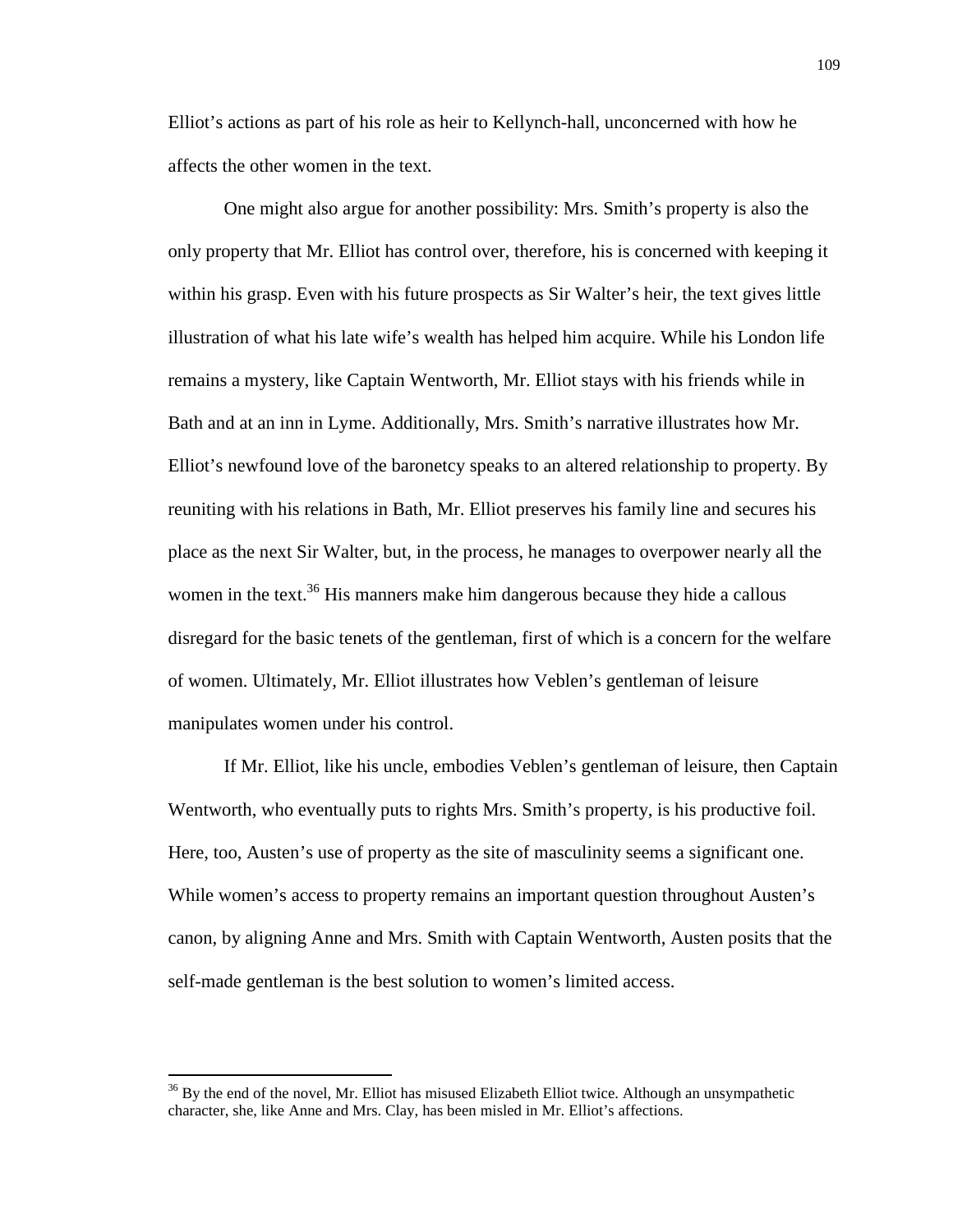In terms of colonialism, the West Indies as the location of Mrs. Smith's property forces us to consider the source of Wentworth's production and wealth. While the novel supports Wentworth's rise in the ranks and "handsome fortune" as products of his hard work, Austen remains vague about the type of work that he does to earn such success. Ruth Perry notes that what Austen persuades the reader to believe about colonization and what Wentworth takes part in are two different things: "One is never encouraged to feel that Wentworth's success is at the expense of labor and property of colonized peoples even though the nation project in which he proves his worth and makes his fortune depends on extracting wealth from the natural resources of colonized territories and the labor of captive peoples"(246). Although Perry contends that Austen is never overt with any connection between Wentworth and colonialism, the duties of his profession, in addition to its execution in the margins of the text leave room to us to consider his more explicit place in the colonial project. Gabrielle R.V. White, however, suggests that Austen's vagueness supports a favorable approach to Wentworth's role in colonization. Looking to British history, White notes that by the end of the novel, the Royal Navy enforced the Slave Trade Act of  $1807^{37}$ , which mandated high fines (nearly £100 per slave) and charged violators with piracy (73). Both Perry and White illuminate the ambiguities inherent in understanding Wentworth's position within the greater British colonial project; but without further evidence of Wentworth's colonial interactions, it is difficult to decipher his role in the colonial enterprise. Admittedly, as an agent of the British Empire, we can assume that Wentworth was offered numerous opportunities for wealth collection and consumption at the expense of colonized people. Nevertheless, if

<u>.</u>

 $37$  The Slave Trade Act of 1807 did not abolish slavery, but it did outlaw the capture and trade of slaves within the British Empire, essentially undercutting the production of slavery if not eliminating the entire practice.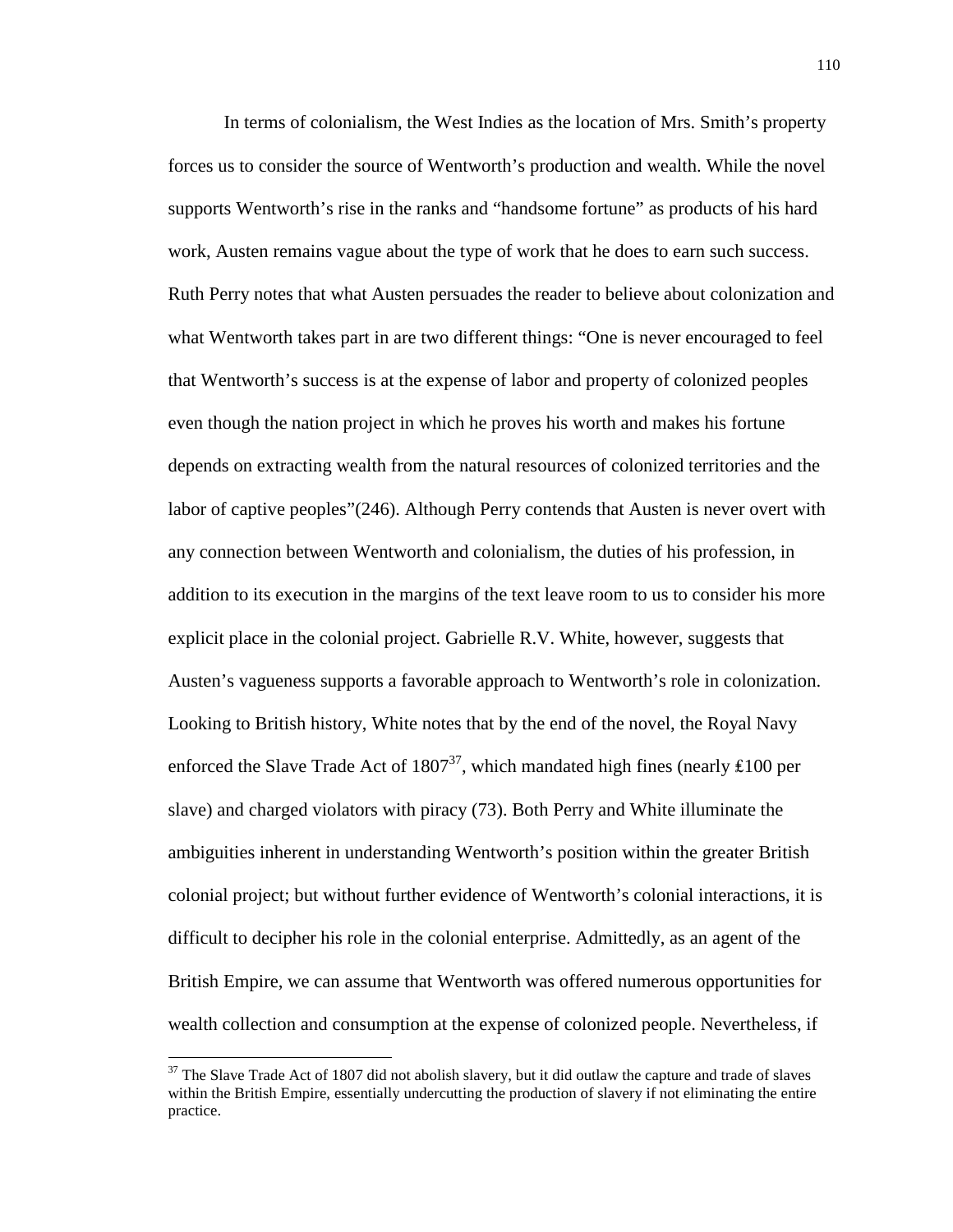Wentworth does gain his "handsome fortune" from colonized peoples, he appears to consume little throughout the text; he does not use his wealth to buy fine carriages or a tenancy in any home or estate, and he does not purchase any goods which might indicate an pattern of consumption brought on by colonial interaction.

While both Perry and White's arguments share a favorable view of Wentworth's relationship to colonization, his naval work does not speak to the role he plays in rectifying Mrs. Smith's property. Far from marginal, the work Wentworth perform in reconciling Mrs. Smith with her property remains a crucial part of his gentlemanly identity. As Wentworth helps with Mrs. Smith's property, something that she had previously hoped Mr. Elliot would accomplish, we can assume that it is Wentworth's gender as a man that rectifies the situation and not his role as a naval captain. The work that Wentworth executes for Mrs. Smith facilitates her acquisition of the property; he does not own the property himself, nor does he control or manage it. I do not make this distinction to hedge Wentworth's place in a colonial system, but to emphasize how property ownership is not his ultimate goal. As land and the country estate play significant roles in the construction of rank and identity, Wentworth, being partitioned from ownership of either Mrs. Smith's West Indies estate or other property in England, preserves an essential part of his identity as self-made and landless. Tracing his identity and constructing it outside of the physical boundaries of property, Austen allows Wentworth to map his masculinity in terms of his profession, not like Sir Walter or Mr. Elliot, inside a land-based system.

As evidenced by Mrs. Smith's estate and by the Elliots' retreat to Bath, property remains constantly in flux throughout *Persuasion*. Even Kellynch-hall, the Elliots' family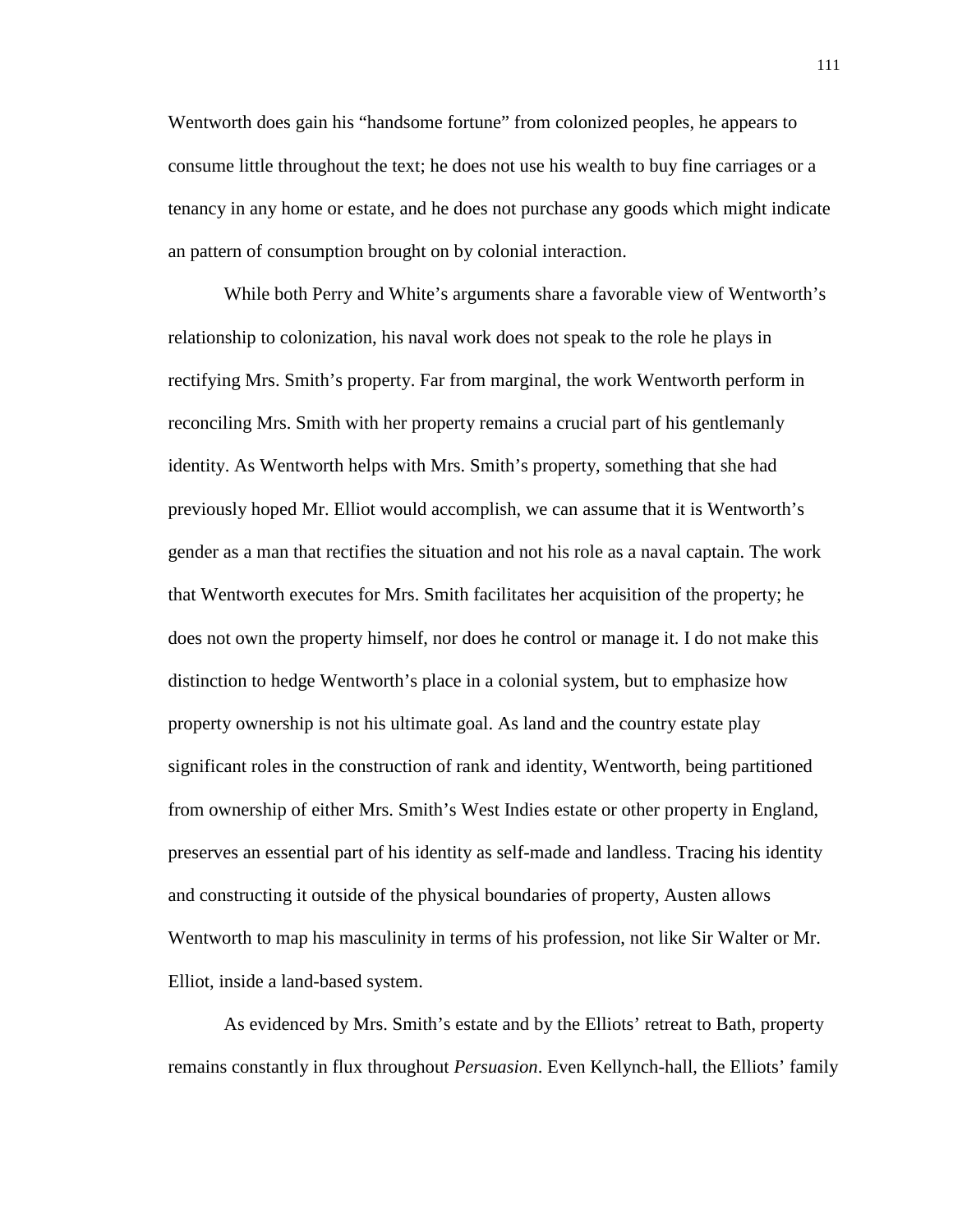seat and a supposedly secure site of aristocratic power, remains contested in the novel: Sir Walter owns it, Mr. Elliot will inherit it, but the Crofts actually inhabit the estate. What is at issue in Austen's commentary on place and property is how ineffectual discourses of identity—the gentleman, the baronet, the heir presumptive—are when constructed on unstable sites. The country estate, which is meant to provide security, loses its power for definition when the inheritors of the estate are unworthy like the Elliots. Julia Prewitt Brown has shown that the real inheritance of England belongs to people like the Crofts and Anne and Wentworth: "William Elliot will inherit the improvised Kellynch, but that does not matter. The future is in the hands of Anne and Wentworth, as the present is in the hands of the Crofts, that almost comic national couple whose defence of England abroad makes them the rightful inhibiters of Kellynch"(132). According to Brown, Kellynch-hall becomes the battleground for England, and, therefore, its ownership does not equate with its possession.

The Crofts' time at Kellynch-hall, however, seems short-lived. A few months into the lease, they quickly join the exiled Elliots at Bath to ease Admiral Croft's gout.<sup>38</sup> In *Northanger Abbey,* Mr. Allen's gout serves a similar function, moving Catherine Morland to Bath as the Allens' guest. In *Persuasion,* all roads seem to lead to Bath. By the end of the novel, most of the Musgroves along Captains Wentworth and Harville have also joined the Crofts at Bath. But the Admiral's diagnosis and the Crofts move to Bath remains a curious part of the plot. While it serves to situate the Crofts and Wentworth in Anne's life at Bath, the Crofts' abandonment of Kellynch seems like a peculiar aspect of their possession. Even Sir Walter remains befuddled by the Crofts' retreat to Bath,

 $\overline{a}$ 

 $38$  In Austen's era, Bath was a well-known retreat famous for the healing powers of its water and even in Austen's canon, its treatment for gout.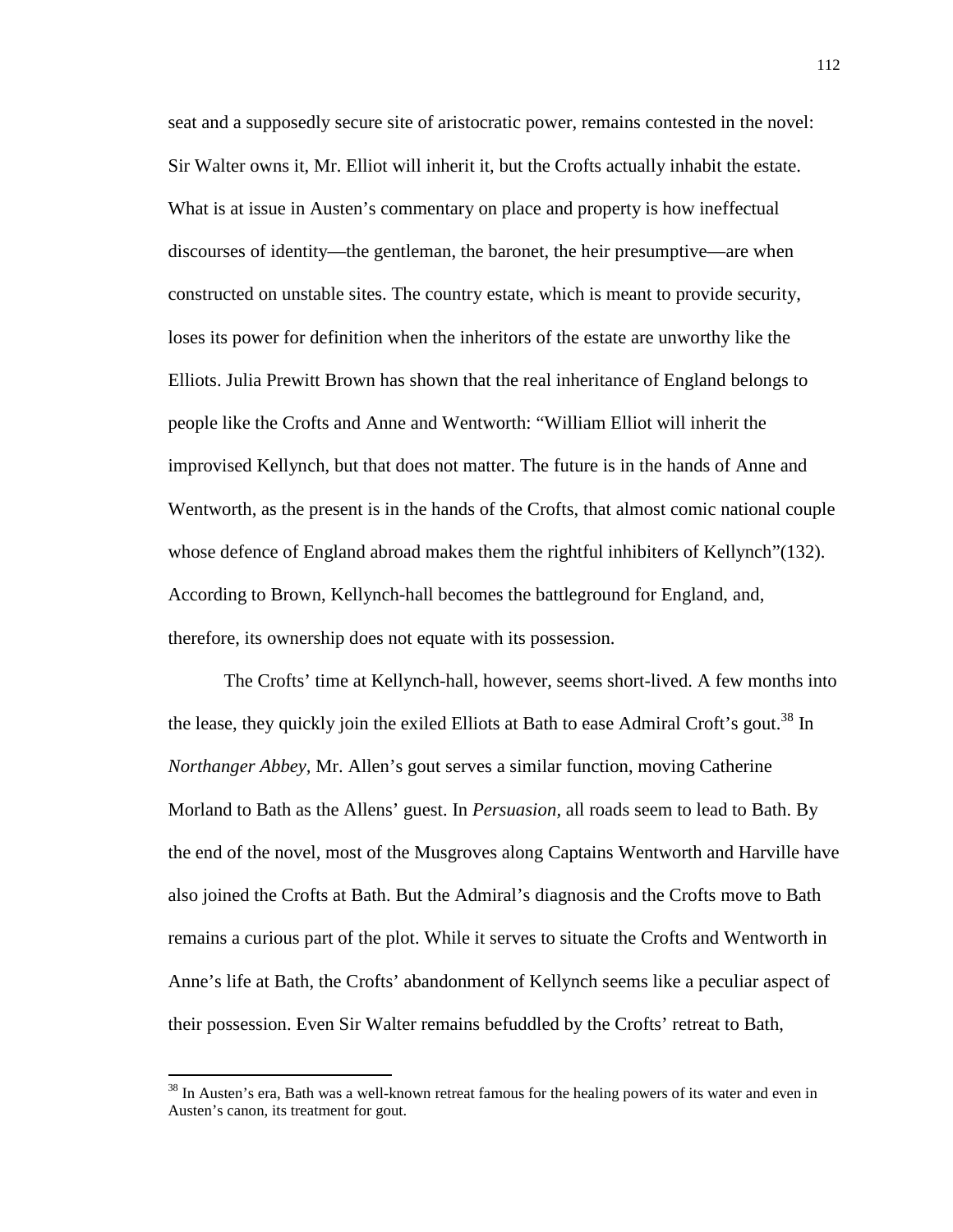although he quickly uses the opportunity to reassert his title and superior position: " 'I suspect,' said Sir Walter coolly, 'that Admiral Croft will be best known in Bath as the renter of Kellynch-hall "(1182). Despite the Admiral's naval accomplishments and their extensive society in Bath, Sir Walter asserts that the Admiral will be "best known" for the lease of Kellynch. Similar to how he constructs his relationship to Kellynch, Sir Walter identifies the Crofts through their relationship to place. His dwindling ownership of Kellynch and the fragility of the baronetcy has demanded that Sir Walter reassert the connection between his identity and his estate; this lens, which has allowed Sir Walter to read the Crofts as nothing more than tenants of Kellynch, is the lens through which he views his own identity. An early instance of this same self-reading happens when Sir Walter studies his entry in the *Baronetage*. Almost like reading a conduct book, the *Baronetage* allows Sir Walter to reaffirm his place by reading about who he is and what he possesses. Therefore, the Crofts abandonment of the estate for Bath, the same location that Sir Walter has been forced to retreat from, unsettles his sense of personal value because it forces him to confront his own displacement.

Susan Fraiman argues that Austen's target in *Persuasion* is the "dying but still haughty aristocracy" (814). As Fraiman points out, Sir Walter, Lady Russell, and the Elliots, save for Anne, illustrate unfounded snobbery in the face of great change and the uprooted foundation of their aristocratic identity. Whereas Fraiman rightly sees the aristocracy 'dying' in *Persuasion*, I would argue that in its state of dying, it also manages to decay. By decay, I mean that the aristocracy erodes, decomposes, and most importantly, loses its overall identity slowly. Illustrations of this decay can be found in the lines of inheritance and marriage: Sir Walter's stillborn son and his unmarried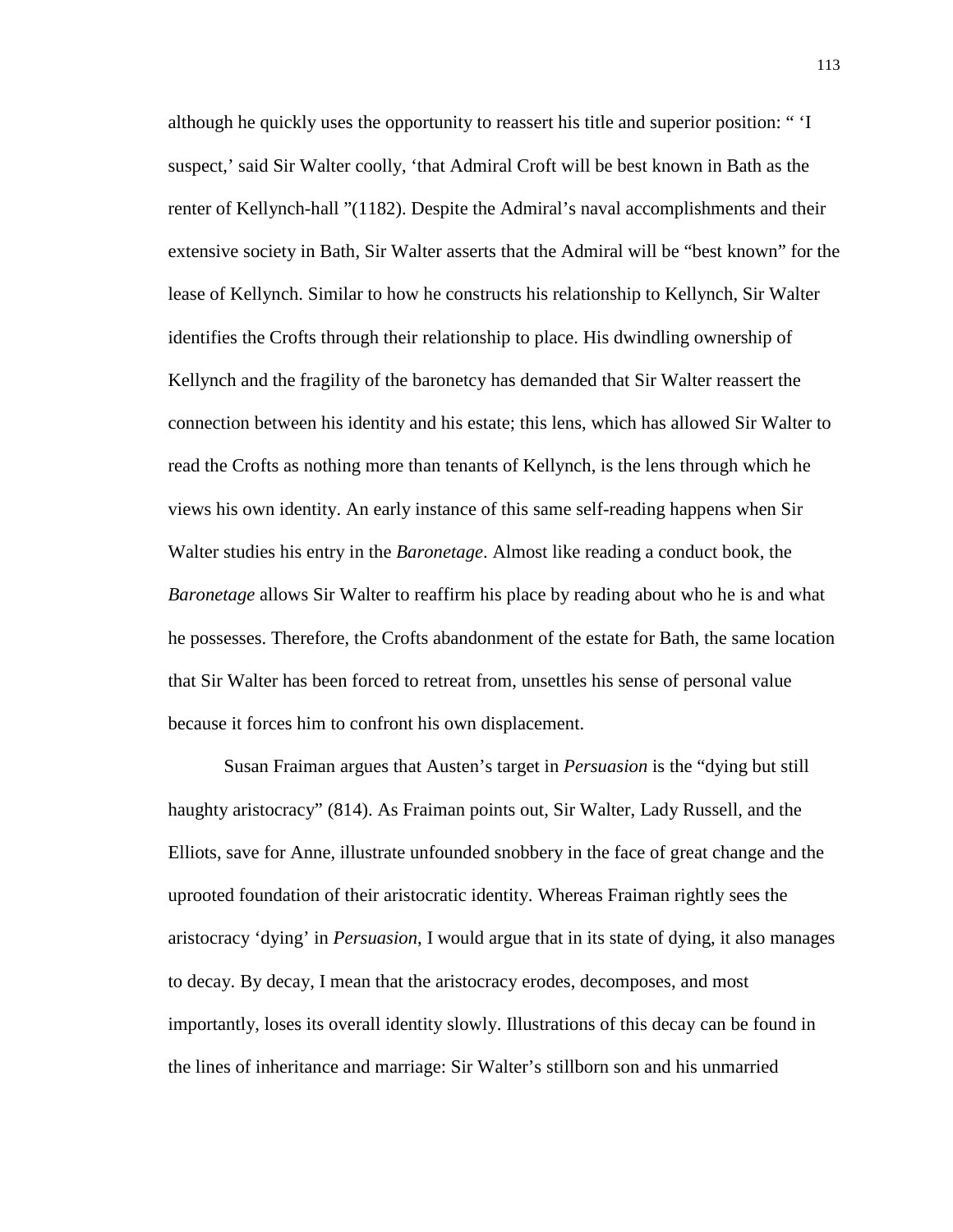daughters. Also, Mr. Elliot's neglectful behavior separates him from Sir Walter's identity, despite sharing the same name.

But, ultimately, the tenancy of Kellynch represents the most definitive symbol that the Elliots' previous way of life no longer proves fruitful. From the description of the estate, we gather that aside from the family's move and a badly needed refurbishment of the drawing room, the estate's structure does not suffer from physical neglect. There are no crumbling towers, no rotten structures, or poorly kept grounds as one might expect on a debt-ridden estate like Kellynch. Indeed, from the evidence, we could argue that part of Sir Walter's debt must have been accrued through the estate's maintenance. Sir Walter's tenuous hold on power and status vanishes when faced with Admiral Croft's exemplary career and, more importantly, his ready money. And while Kellynch-hall's passage into the hands of the Crofts demonstrates defeat for the aristocracy and victory for the Navy, the Crofts' possession of the estate is not without consequence. Kellynch bears no structural manifestations of its corrosion but the estate, the last powerful symbol of a dying aristocracy, retains a sense of decay.

It is not, as Sir Walter contends, the Crofts who taint Kellynch-hall, it is instead Kellynch-hall that taints them. Up until their emergence into Bath society, the Crofts faithfully fulfill their lease and live exclusively at Kellynch. Unlike Wentworth or the other families in the neighborhood, the Crofts do not visit Lyme with the party nor do they visit Mrs. Croft's brother in Shropshire. But gout, particularly the sudden onset of the disease, prompts the Crofts to leave Kellynch and thereby, moves their home from Kellynch to Bath. During Austen's era, gout was often attributed to an extravagant lifestyle, one full of rich food and leisure. While one might argue that the Admiral's time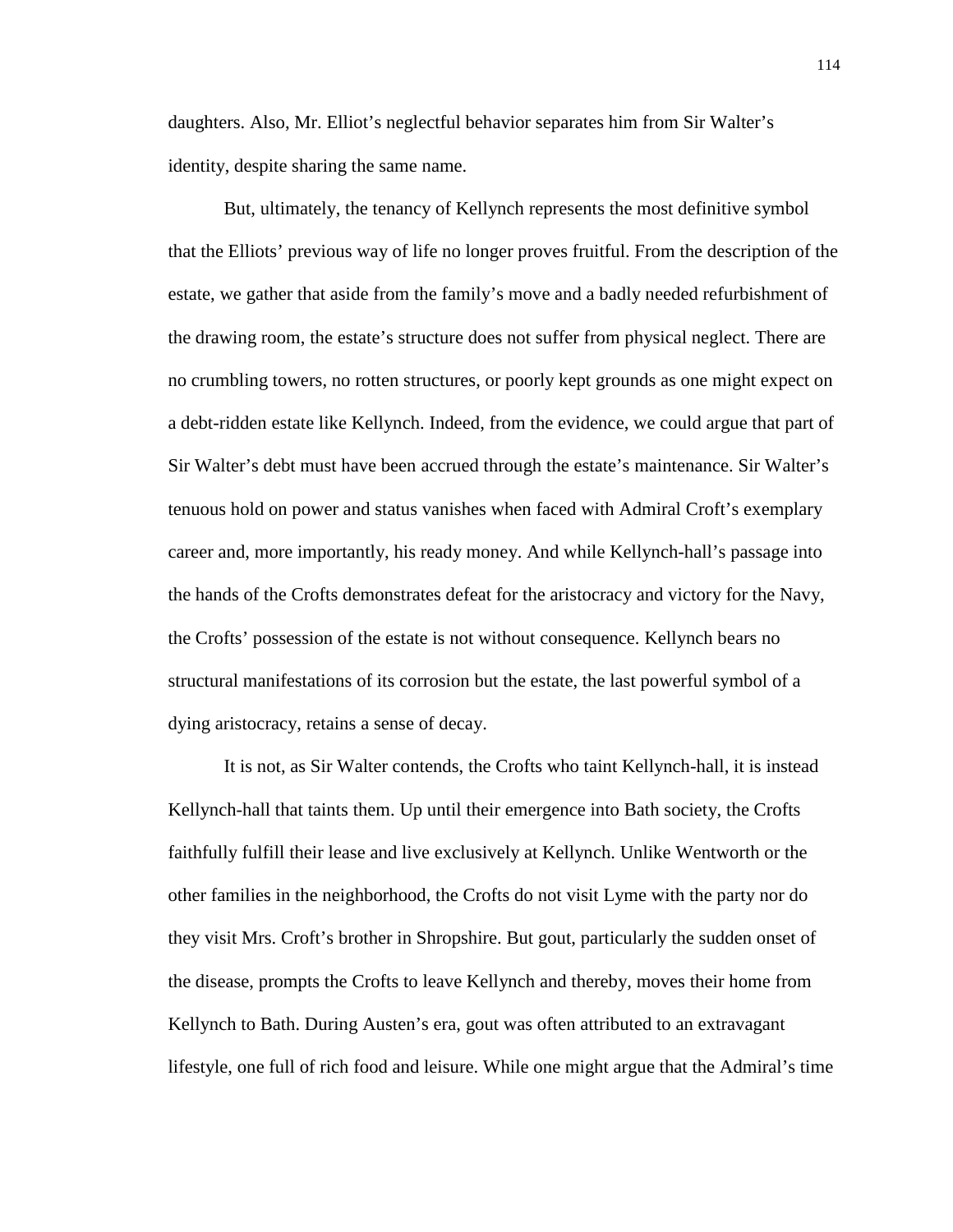onboard a ship has affected his overall health, there is little evidence suggesting that the Admiral is anything but hearty and hale. What changes is the Crofts' location, particularly their move from a small cabin onboard a ship to a large estate in the country. One might be inclined to think the Admiral's gout coincidental or merely plot development, but the his onset of gout parallels his possession of Kellynch.

Gout, a painful inflammation of the joints that can result in blisters and broken skin on the extremities, reads as a corporeal manifestation of Kellynch's aristocratic decay. The erosion of flesh, the breakdown of cells, and the excess waste that causes the affliction parallels the aristocracy's waning power and decayed sense of self. As we see in *Pride and Prejudice*'s early correlation between Mr. Darcy's fine features and his estate in Derbyshire, Austen exploits the relationship between the body and property in order to demonstrate how physical places define gender and social identities, or in the Admiral's case, how place may infect a person with a problematic and harmful identity.

Paul Morrison has coined term "domestic carcereal" to define an environment that thrives on the subversive binaries of "here/there, now/then, light/dark, open/closed" (2). Domestic carcerals, Morrison indicates, are most dangerous to women, particularly Catherine Morland, who reads the space of Northanger Abbey as both a safe haven of patriarchal control and as a gothic space plagued with danger and confinement. However, Morrison contends, the main problem with domestic carcerals is their powerful adherence to both danger and visibility. Like the many Gothic heroines that Catherine has read of in Anne Radcliffe's canon, she discovers that Northanger Abbey's confinement lies in its openness. While Catherine may experience Gothic horrors, real or imagined, the hazards of Northanger Abbey are in the psychological realm, not the physical. She may see and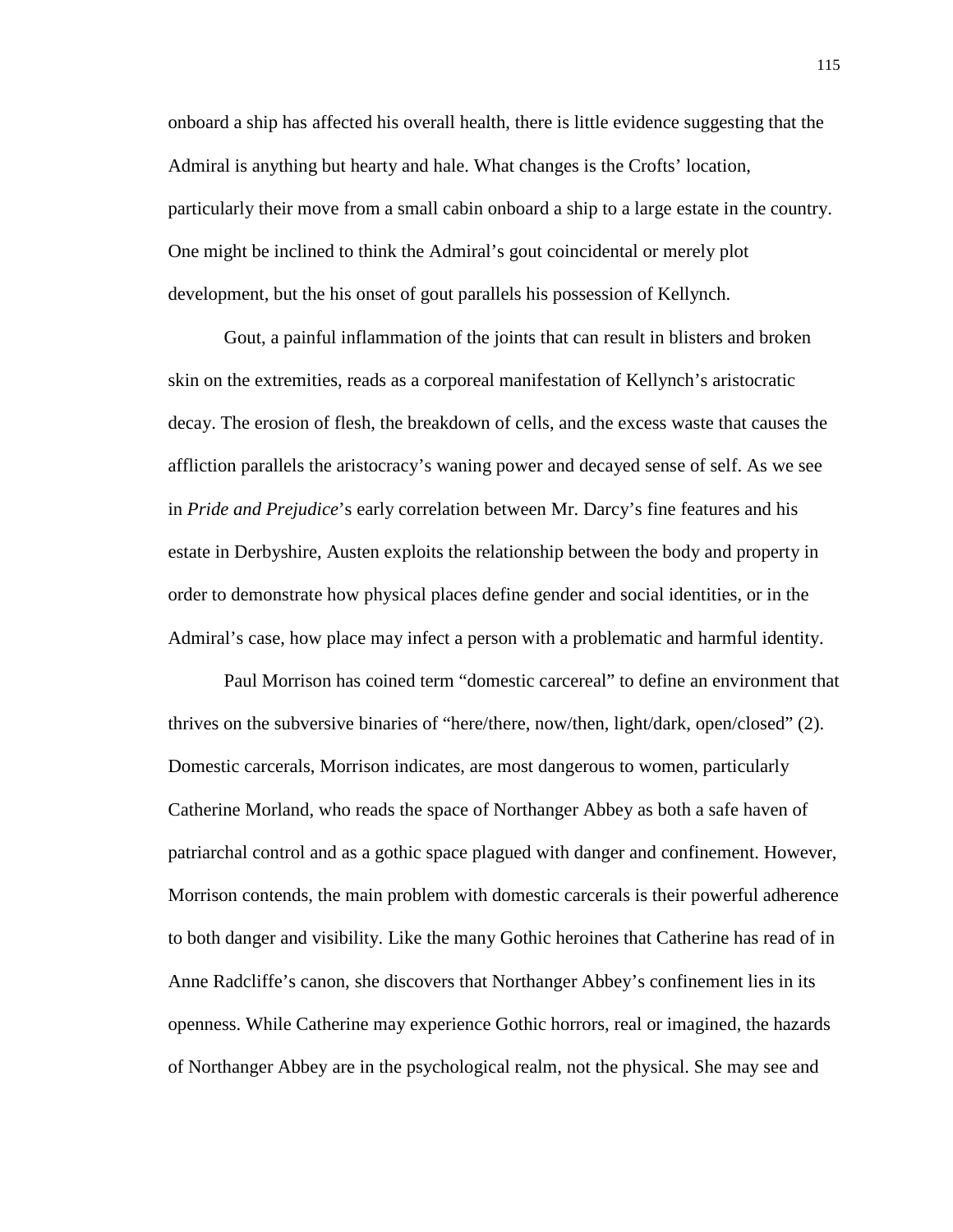feel the telltale characteristics of the domestic carceral, but her physical body is not assaulted by any of the terrors she experiences or imagines.

 Morrison sees Catherine's experience as an exclusively female one, which Henry Tilney uses his masculine logic to unbraid. But unlike Northanger Abbey, Kellynch-hall does not mark itself as a Gothic space; the lack of outward decay implies that the estate's horrors might lie within the confines of its pristine walls. Admittedly, there is little evidence to suggest that *Persuasion* belongs in the Gothic canon, or that like *Northanger Abbey*, we may read the text as an extension of Austen's parody of the Gothic. But what *Persuasion* takes from the Gothic tradition and from other texts in Austen's canon is the ability of place to sustain and inform identity. As we have seen in Austen's other novels, country estates become sites of identity-making, places that act as symbolic pillars of power and thus infuse one's identity with dimensions of prestige. Like *Northanger Abbey*'s heroine, Admiral Croft inhabits in a place that is not his, where he is a guest, albeit a paying one (although I would argue that Catherine's imagined fortune has the same effect). But for Admiral Croft and Catherine Morland inhabiting someone else's home has consequences; the horror and psychological implications of the domestic threatens their sense of self. Imprisonment, rape, murder, and other Gothic tropes are physical threats that Catherine does not experience but which repeatedly occupy her mind.

However, men have no such limitations with regards to place. Admiral Croft may purchase the tenancy of Kellynch and legally inhabit the space without fear of removal or even confinement within its walls. Yet the Admiral does not escape Kellynch unscathed, the effects of his time spent at the estate manifests in physical ailment that, like Sir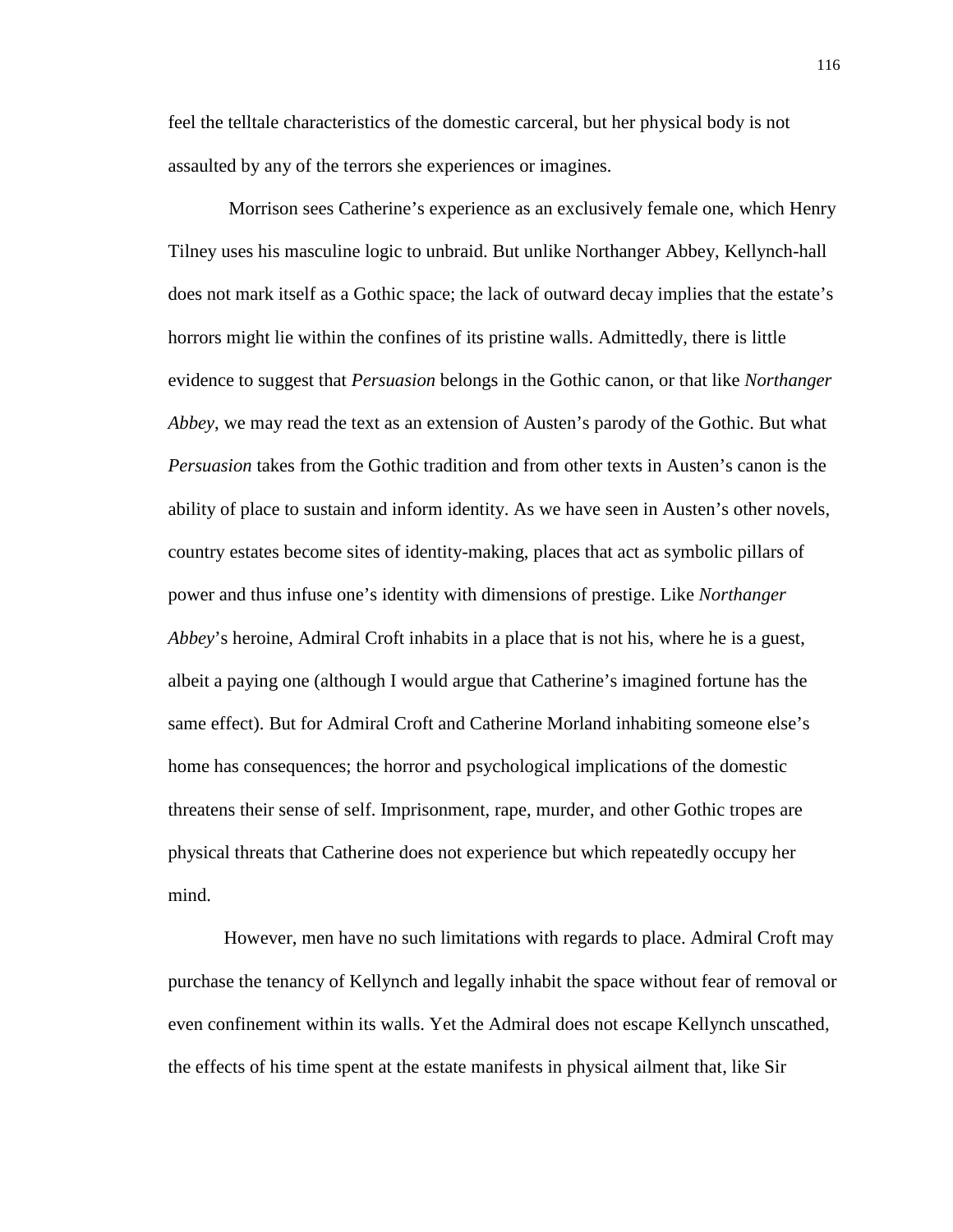Walter before, sends him to Bath. In the Admiral's retirement to Bath, we see the marked difference between the experience of confinement and space. While the Admiral possesses the means and power to leave Kellynch, Catherine Morland does not possess those same for removing herself from Northanger Abbey. We often assume that the Gothic remains more dangerous for women because of the enclosure of the body in a space, but Austen uses Admiral Croft to illuminate that the Gothic or even spaces that are infused with Gothic-like sensibilities also infect men's bodies. The Admiral's gout remains symptomatic of Kellynch-hall's infection and the tainted power of the aristocracy. Domestic spaces, especially those that prop up power, remain dangerous for both men and women. Such limited structures of power as seen in the country estate do not properly execute the meritocratic project that defines the Navy or Wentworth's performance of masculinity.

 At the heart of the Admiral's gout is the value of property and by default, the value of the domestic sphere. Despite the entanglements of gout and health, the Crofts' retirement to Bath illustrates a clear message: property and place are interchangeable. After meeting Anne on the street in Bath, Admiral Croft declares how comfortable he and Mrs. Croft are in their Gay-street lodgings: " [we] shut ourselves in our lodgings, and draw in our chairs, and are as snug as if we were at Kellynch, ay, or as we used to be even at North Yarmouth or Deal."(1184). Kellynch, North Yarmouth, Bath, or Deal, all possess the same level of appeal and luxury for the Crofts. What remains a central part of Sir Walter's identity does very little to define the Crofts. Kellynch is merely another place to retire, another home to inhabit. In the hands of Admiral Croft, the estate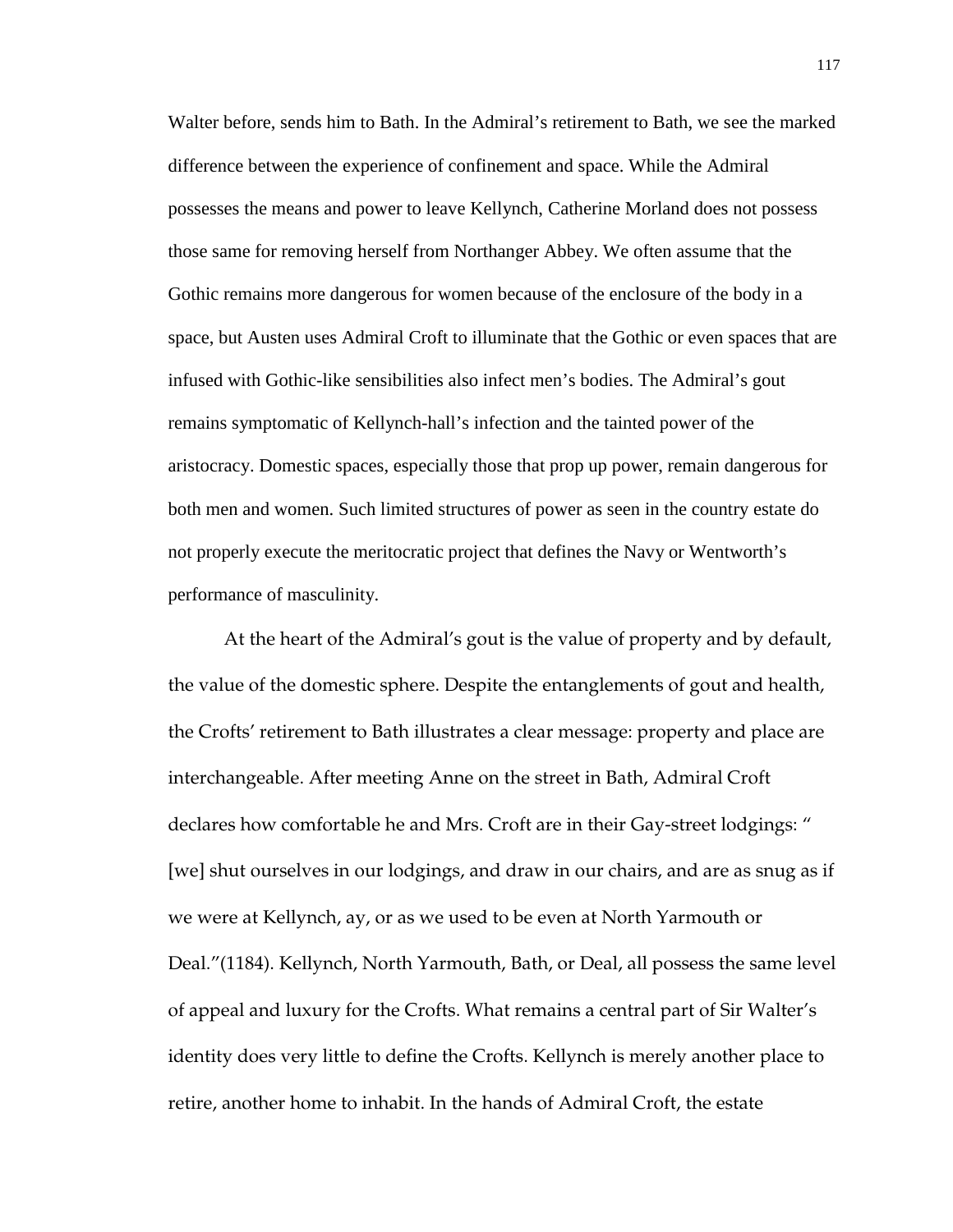devolves from an exalted seat of power to an ordinary accommodation. At the conclusion of the novel, Kellynch is left to languish in the periphery, no longer a part of the courtship plot or understood as the heroine's final home, but rather abandoned to an uncertain future under the care of Sir Walter and later Mr. Elliot. Whereas control of the estate and thereby control of England was once a powerful theme in Austen's novels, the control of Kellynch does not become the endgame for either the Crofts or Wentworth.

 Wentworth's property, or lack thereof, is understood in terms of what it is not. Despite his fortune, he does not buy property, nor does he seek to establish himself anywhere within the confines of England or the novel. Like the Crofts, place seems to be interchangeable for Wentworth—Kellynch, Lyme, Bath, Shropshire, *The Asp*—he seems to bumble from place to place with little regard for its value or the embedded image that each place may cultivate. Place becomes for Wentworth a mere means of movement, adventure, and occupation. He uses place not as a way to define his identity but as a way to perform his masculinity. The shift from Darcy's performance of gender in *Pride and Prejudice* hinges on the absence of estate possessing the same significance as an estate. We must read Wentworth's lack of estate in the same manner that we read Darcy's Pemberley: as a localized place of employment and performative masculinity. Instead of Pemberley or any other place-based location, Wentworth prefers to write his identity through relationships and the Navy. His masculinity does not have an established home; therefore, he must consistently rewrite and redefine his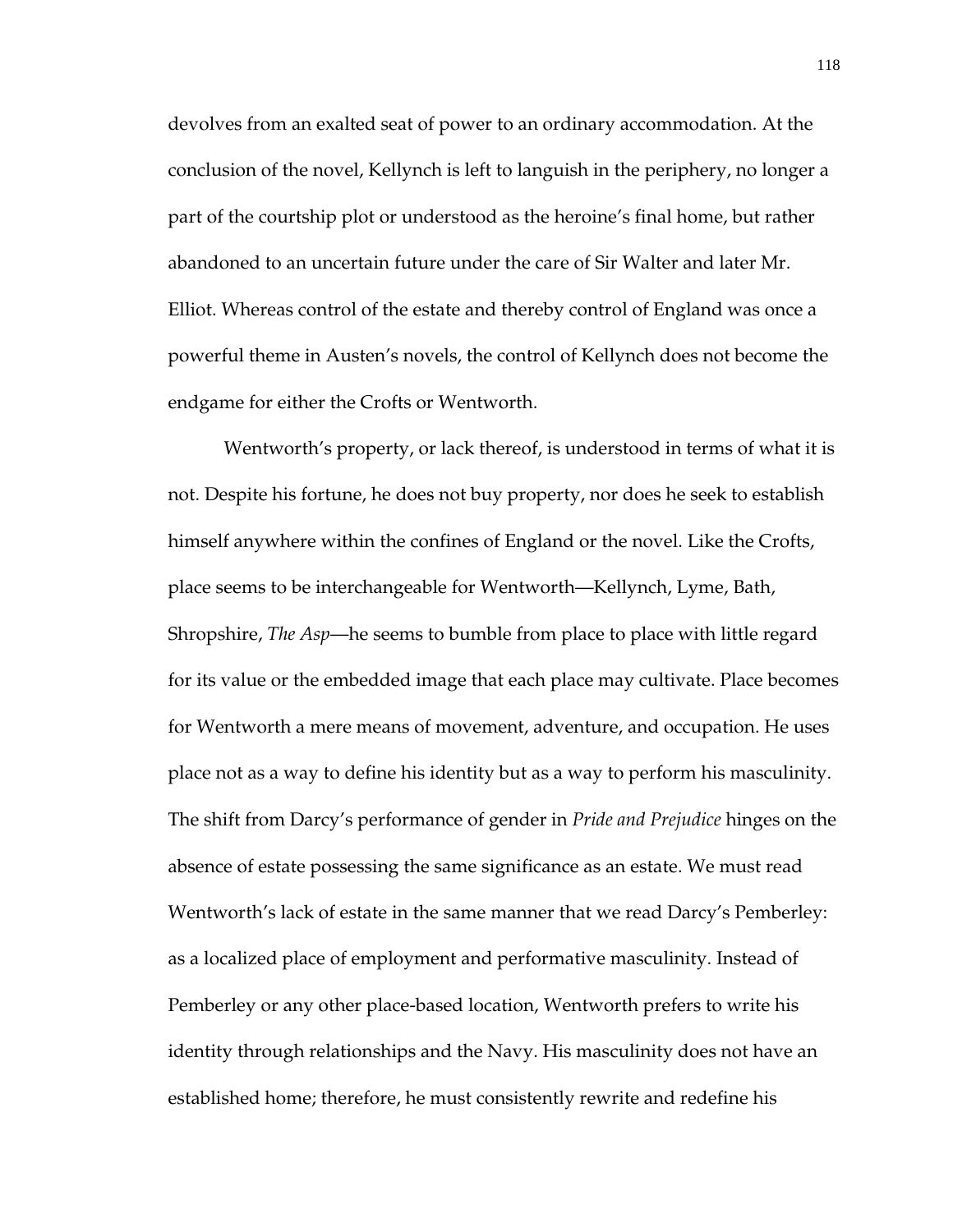relationship to place. Wentworth's stalwart indifference here contrasts sharply with the Elliots, who think of nothing but their own situation at Kellynch or the prestige to be gained from their lodgings in Bath. As the Elliots' means of selfdefinition shifts throughout the text, they are unable to adapt to the terms of their exile.

 The Crofts and Wentworth demonstrate flexibility of character through interchangeability of property. Their willingness to adapt to a variety of places, situations, and people demonstrates the malleable identity they have forged through the Navy. With the genesis of the British Empire and the dispersion of British identity to previously unknown parts of the world, Wentworth illuminates the useful practicality of an embodied rather than inhabited identity. Graham Dawson argues that in the colonial project, the two identities of the soldier and the Englishman reinforce each other and eventually construct the national identity. As Dawson characterizes this sense of national masculinity, a real man "would henceforth be defined and recognized as one who was prepared to fight (and if necessary, to sacrifice his life) for Queen, Country and Empire"(2). While Dawson focuses on the soldier's masculine identity in relation to the Victorian Empire, Wentworth's masculinity, coupled with his position as a naval captain, makes him a predecessor to the solider heroes that filter into the British imagination in the Victorian era. However, to take Dawson's argument further, I would argue that Wentworth also uses the lack of place to establish his identity outside the parameters of the antiquated form of masculinity that we see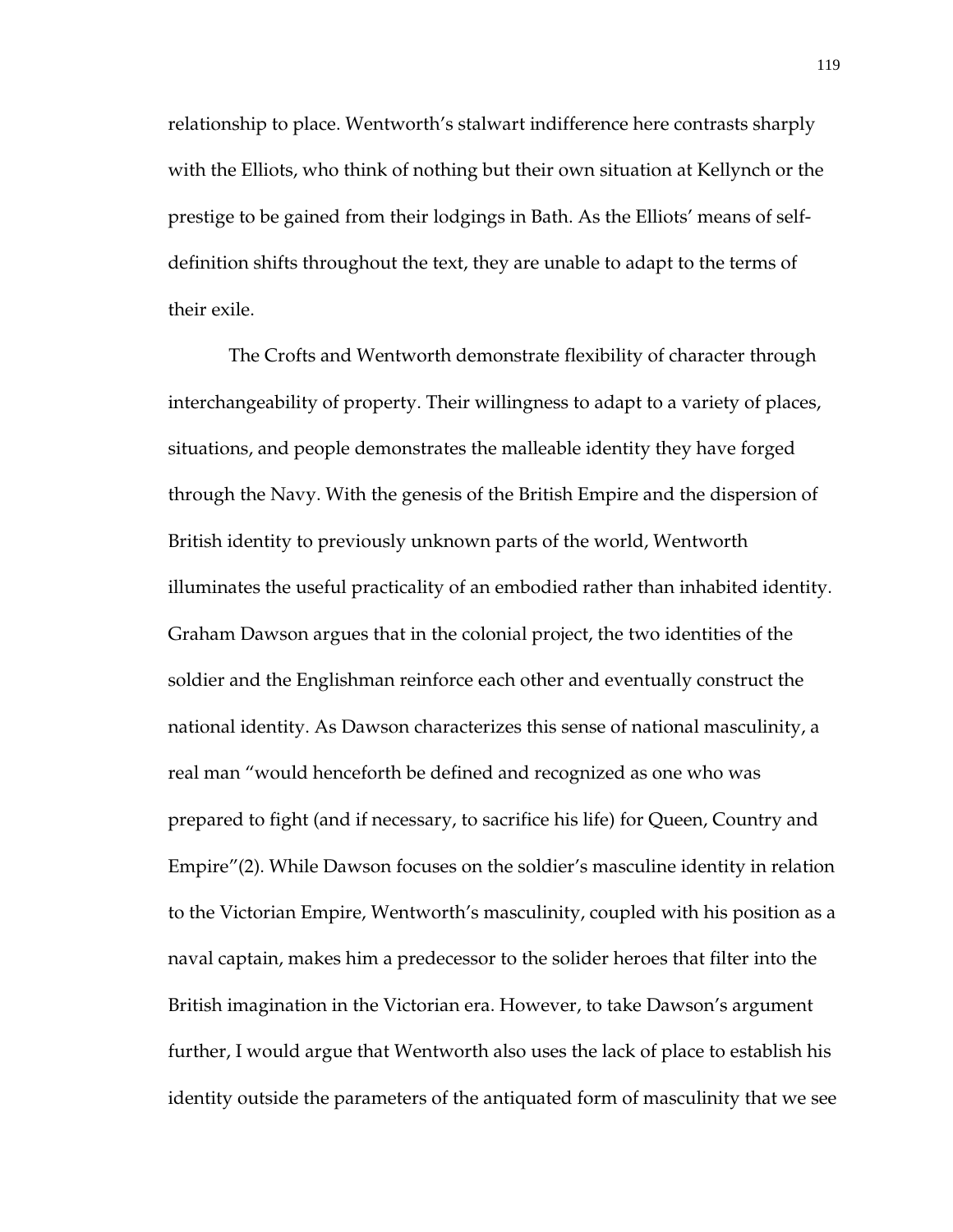in Sir Walter and Mr. Elliot. Their sense of masculinity has long segregated the wealthy from the poor, aristocrats from the professions or other gainful employment, and leisure from work. The Elliots and their sense of English identity remain firmly lodged at Kellynch, and coupled with the decay of their behavior and estates, Wentworth's masculinity emerges superior.

 Wentworth eschews colonial property and the capital that he acquires abroad does not seem to buy anything in England: no carriages, fine horses, or estates. Whereas Darcy initially relies upon Pemberley to acquire Elizabeth's hand in marriage, Wentworth does possess the same enticements. And like Elizabeth Bennet, it seems too easy to attribute mercenary intentions to Anne. This reading of the text, however, oversimplifies the discussion of property and courtship that Austen uses to alter and reformulate the courtship model. Furthermore, while Wentworth has acquired wealth and promotions through work, he has little to offer Anne with regards to property or security. On the other hand, Mr. Elliot also has a fortune acquired through marriage and remains heir of her childhood home. It seems as if the more mercenary act would be to accept Mr. Elliot's proposal, a proposal that comes before Wentworth even confesses his love. According to Cyndy Hendershot, it is Wentworth's contact with the larger imperial world which makes him a more attractive partner: "As a result of imperial expansion, British male sexuality frequently becomes exoticized and eroticized as both appealing and dangerously Other"(165). While Hendershot focuses on Wentworth's place in a colonial system, the work that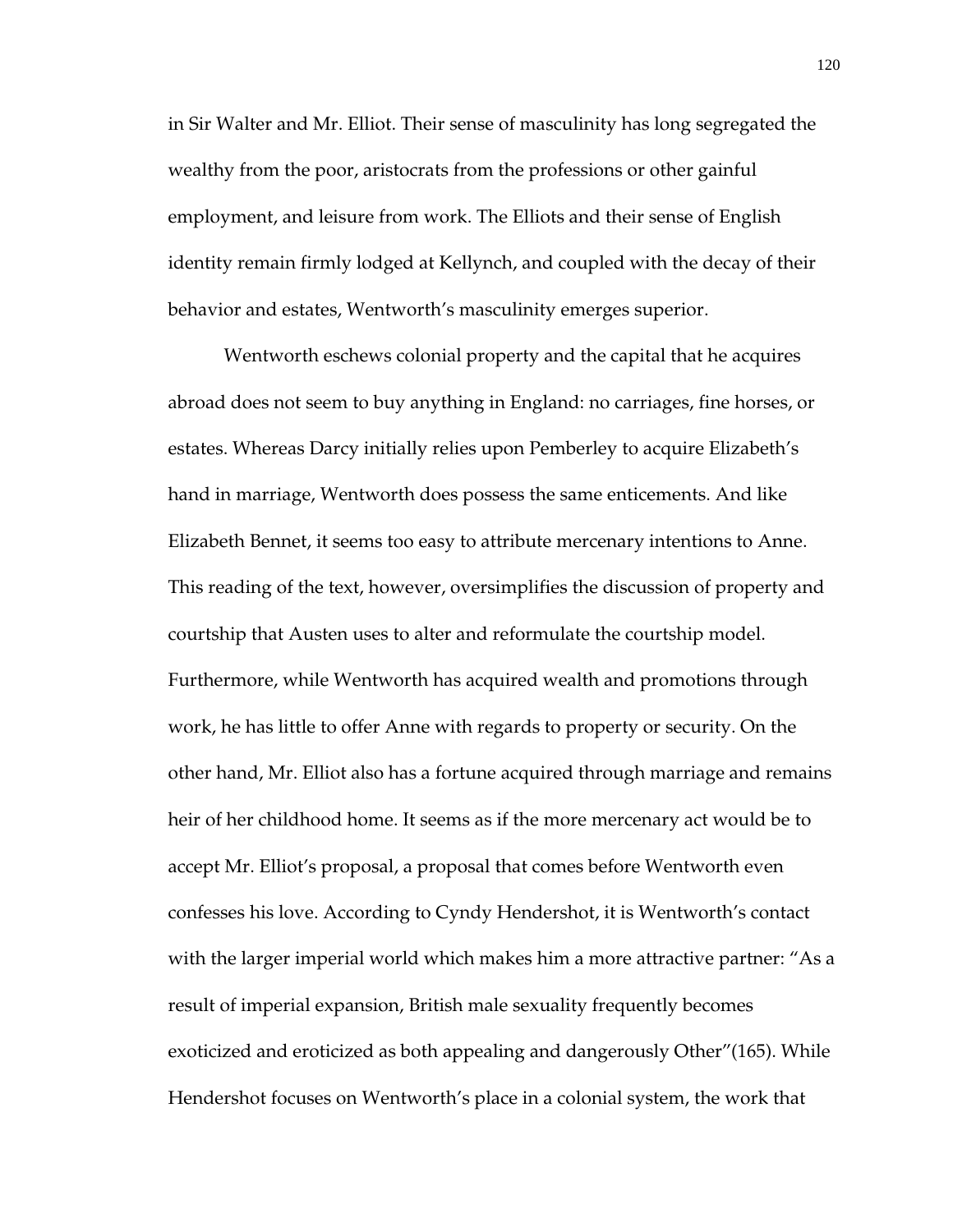Wentworth does in promoting the colonial project also forwards his masculinity and establishes him as a self-made gentleman. We could also extend the Otherness of the colonial identity to the self-made gentleman. What Austen fetishizes with regards to Wentworth is not merely his colonial interaction but his meritocratic image, his place outside of the staunch social system that dooms Anne, like her elder sister Elizabeth and the rest of the Elliots, to an uncertain future.

 Wentworth's power lies both in his transgressive place in Austen's canon and his novelty within the larger catalog of women's literature. As *Persuasion*'s narrator judges other men by the force of Wentworth's civility, Austen differentiates Wentworth from the other naval officers and previous professional men of her canon: "though not equaling Captain Wentworth in manners, was a perfect gentleman" (1145). While this study has seen the development of Wentworth from Darcy, there are more commonalities between Smith's Captain Godolphin and Austen's Captain Wentworth.<sup>39</sup> Obviously both men share the same rank and profession in the Navy and make their fortune from their profession at sea. Additionally, both Wentworth and Godolphin court and eventually marry heroines who have been exiled from their homes due to mistakes of birth or mismanagement.

 $\overline{a}$ 

<sup>39</sup> For more on Captain Godolphin, see Diane Long Hoeveler, *Gothic Feminism: The Professionalization of Gender from Charlotte Smith to the Brontës*. University Park, PA: Pennsylvania State UP, 1998.27-50.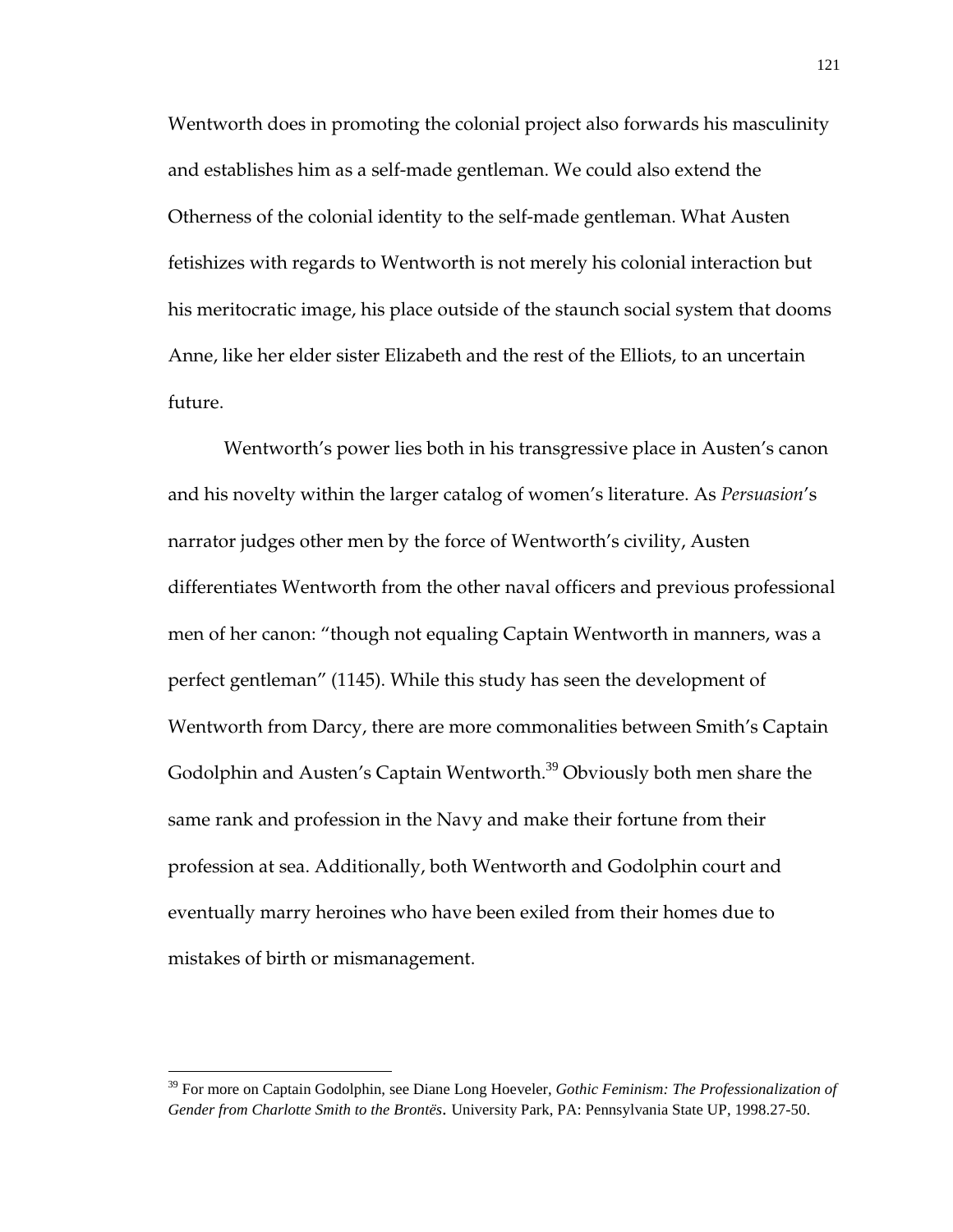However, the most significant parallel manifests itself in their performance of gentlemanly behavior. Despite prevailing attitudes in both novels as to the suitability of naval men as company for respectable society, Smith and Austen establish that Wentworth and Godolphin manage to avoid the more unsavory qualities of their profession. Both Wentworth and Godolphin present exemplary and lauded models of gentlemanly behavior in spite of prolonged isolation from women.

 While both men benefit from self-made wealth and advancing positions, with Godolphin the prestige gained from his position in the Navy does not eclipse his role as second son in an aristocratic family. In spite of his hard work in the Navy, he still remains son of a lord and brother to an aristocrat, a man who could just as easily be brother to Austen's Sir Walter. The access that Godolphin has to structures of power within England trumps his work-hewn identity abroad. In addition, the casual link between his aristocratic background and his role as a gentleman muddies the work done to shore up his gentlemanly identity. The expectations of a second son, while not nearly as grand or various, account for many of Godolphin's chivalric qualities. The advantages he receives because of his place in the aristocracy undermine his performance-based identity as a gentleman. With Wentworth, Austen presents no evidence of a childhood among elevated circumstances. From what we know of his family, they are perfectly respectable people (even if Sir Walter does not agree), with his sister married to an Admiral and his brother a parson. Austen also does not present Wentworth as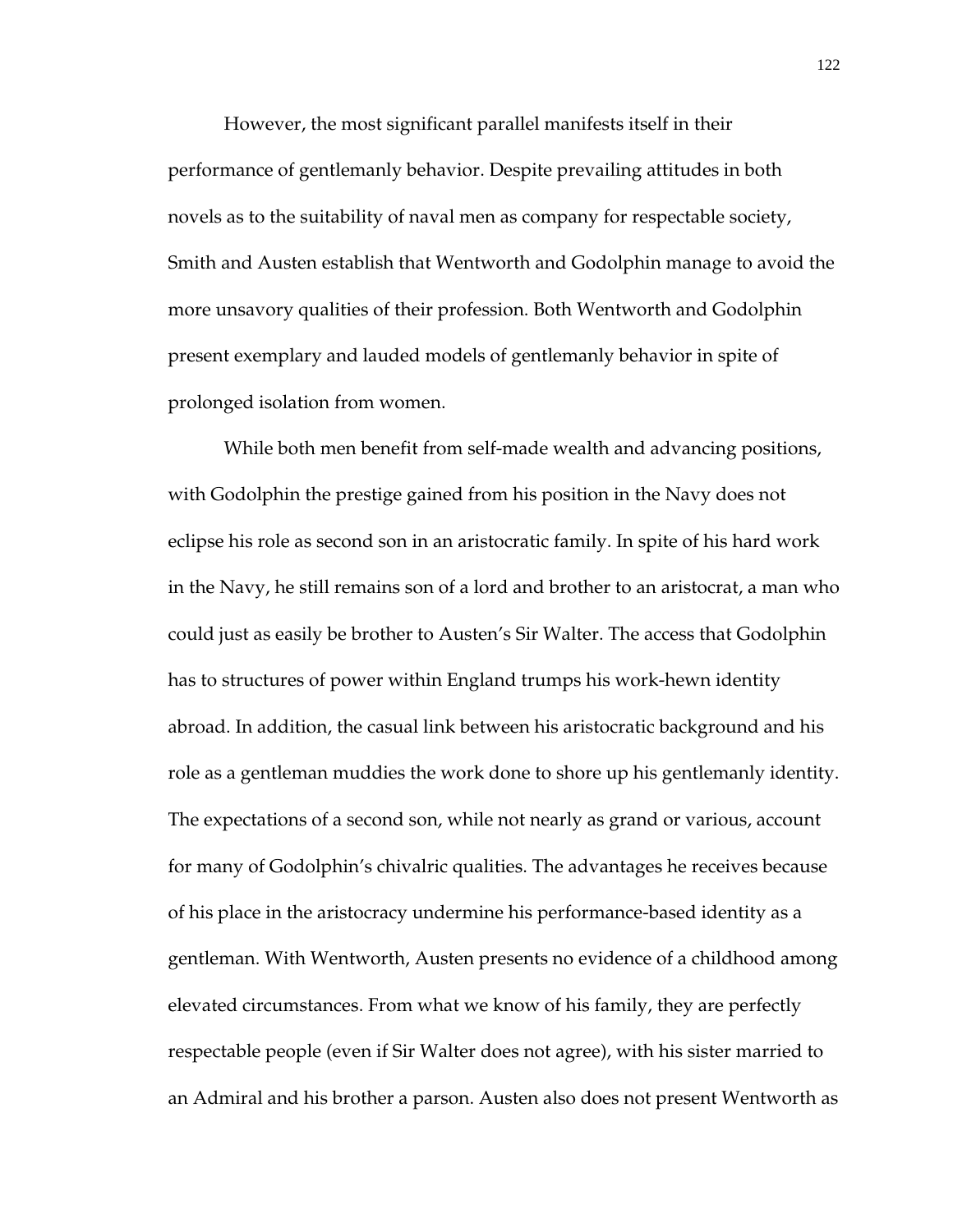someone who has had access to the type of education that would polish one for a life among the elite, which is something that Smith makes abundantly clear in Godolphin's character. The overlap in their professions does lead one to think Godolphin and Wentworth are similar models of masculinity, but Godolphin's background within the upper crust of English society already establishes him as a gentleman by outdated models. On the other hand, Wentworth's exclusion from such hierarchies legitimizes his variation of masculine performance and galvanizes his rise to power, wealth, and prestige through work.

 Additionally, Godolphin's relationship to property, both purchased and inherited, showcases continued allegiance to his aristocratic roots. While Godolphin's home on the Isle of Wight stands as a pillar of meritocratic accomplishment and an overture of his naval prowess, the purchase of property literally buys into the system by which land makes identity. Just as many critics read the country estate and its ownership as a manifestation of England's destiny, so too can we read Godolphin's own island home as such. He may be partially segmented from the aristocratic system because of his birth order but Godolphin legitimizes his place in England through ownership of property and eventually, through marriage to Emmeline.

 Godolphin's experience establishes one truth: English land fortifies English identity, something that informs both Emmeline and Godolphin's lives. Had *Emmeline* concluded with the hero and heroine's retirement to the Isle of Wight, it likely would have been read as a powerful commentary on meritocracy.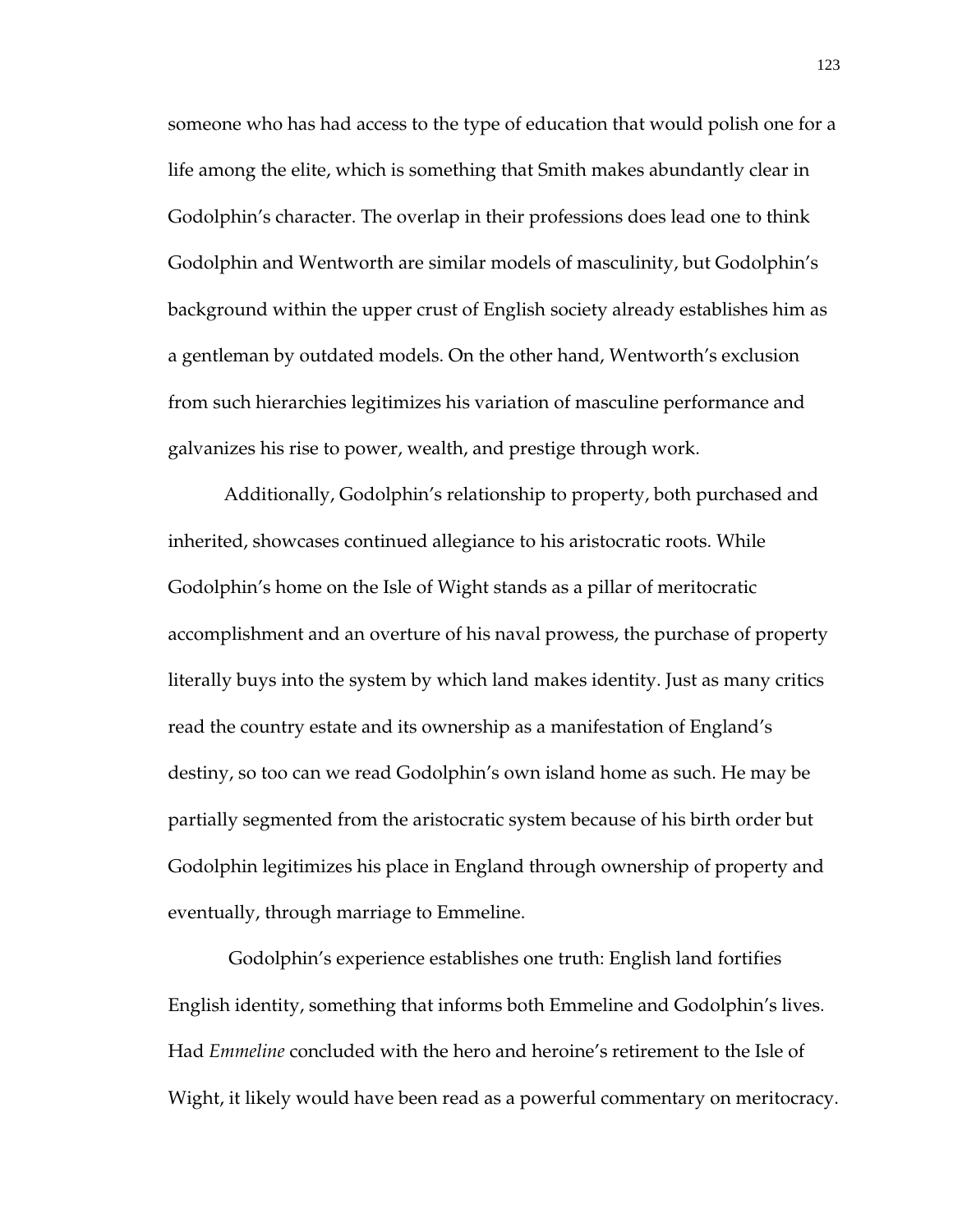Instead Godolphin abandons his self-made estate for a more legitimate place on land, a home that situates him right back in the bosom of the aristocracy. According to Anne Frey, one of *Persuasion*'s most important contributions lies in its definition between Englishness and Britishness. Frey sees Austen's rejection of the aristocracy as a rejection of the English model of nation. Therefore, Wentworth's inclusion in the British Empire and his contact with the increasingly global world promotes a British identity founded on difference rather than a shared past (215). For my purposes, land becomes one of the markers of a shared past, and one of the markers of an outdated English identity. Whereas English land bolsters English identity for both Mr. Darcy and Captain Godolphin, Wentworth's British identity demands work over land. Indeed, Wentworth does not want any of the trappings of aristocratic or gentrified property. He neither reclaims Kellynch-hall for Anne, nor does he claim any place for himself. Certainly, the thirty years between the novels, in addition to the altered image of the Navy and the colonial project, accounts for the different experiences of Godolphin and Wentworth. But Wentworth remains on the cusp of change whereas Godolphin, despite his self-made wealth and work-cultivated power, remains woefully loyal to his land-based roots. He has not forgotten his former place in an aristocratic system and clings to its form of identity making; therefore, he cannot transition to a performance-based form of masculinity.

While we can still read performative aspects into Godolphin's masculinity, it is Wentworth who emerges as the forerunner of a landless and meritocratic masculinity. We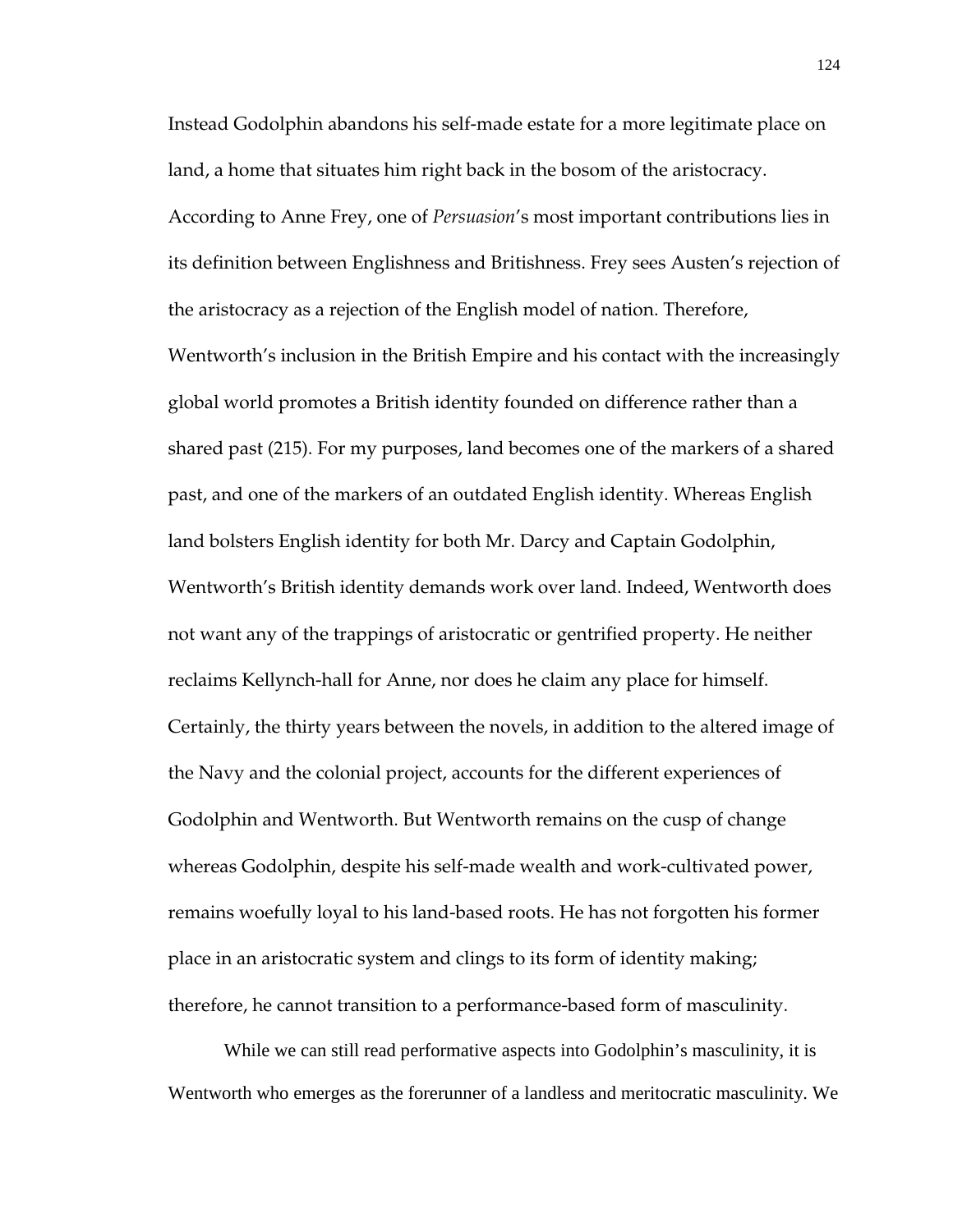see Wentworth fulfill the promise of Godolphin's original plans; he has the means to purchase a similar estate on the Isle of Wight, but he chooses to negotiate his place outside of land, even taking the daughter of an aristocrat with him. His performance of work and separation from landed forms of identity-making paves the way for industrial masculinity as we later see in the novels of Elizabeth Gaskell. But between Darcy and industrial masculinity, Austen gives us a successful profession, both transgressive in its ability to make wealth and yet civilized enough to flourish in her society. Wentworth inhabits the borderlands between an idle past and a working future, his masculinity exists in the space between the gentleman and the industrial worker, and his capital stands between self-built and ancestral symbols of power. Through Anne's marriage to Wentworth, Austen aligns herself and her readers with the self-made gentleman, depending on work to barter new approaches to gender. Through work, the gentleman exercises the practices and behaviors of his role. The uncertainty of property illuminated in *Persuasion* demonstrates the uselessness of location to define the self, particularly for masculinity that thrives in the newly open environment of the British Empire. While Austen envisions the devolution of a stratified class system, one that allows men to engage in all varieties of professional work and keep their sense of gentlemanly identity, Wentworth's naval masculinity evolves beyond Darcy's gentrified work and previews later industrial work done by Mr. Thornton. Whereas Mr. Darcy emphasizes land as a place of employment and a way to situate identity, Wentworth previews Gaskell's urban landscapes and lower classes by dismantling the landed system.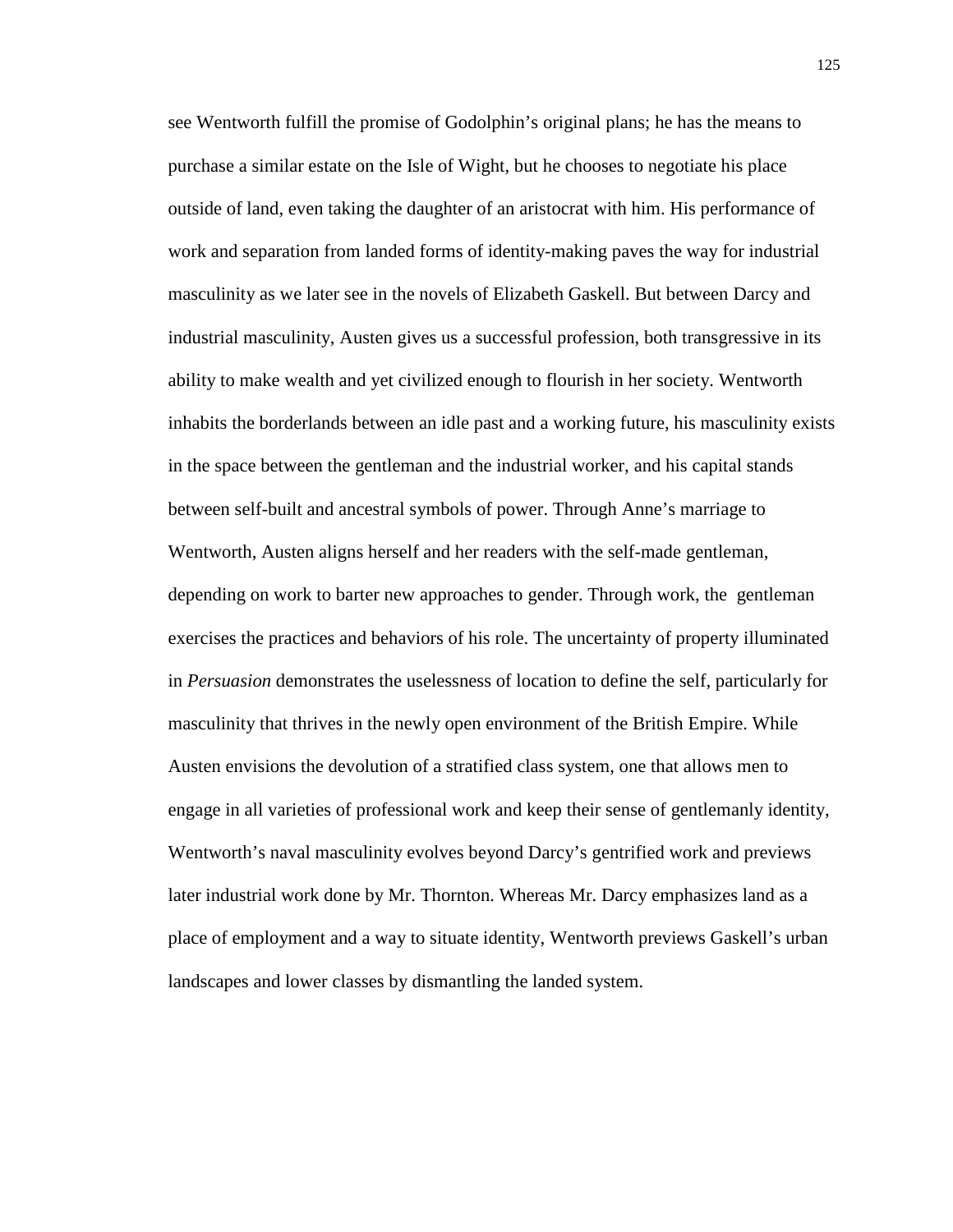## The Gentleman and Marlborough Mills: Elizabeth Gaskell's *North and South*

And what did I find? An accurate daguerreotyped portrait of a commonplace face; a carefully fenced, highly cultivated garden, with neat borders and delicate flowers; but no glance of bright vivid physiognomy, no open country, no fresh air, no blue hill, no bonny breck, I should hardly like to live with her ladies and gentlemen, in their elegant but confined houses. -Charlotte Brontë in an 1848 letter to George Henry Lewes

Taking aim at Jane Austen's "delicate" and "cultivated" Southern places, Charlotte Brontë illuminates a particular truth: that Austen's world of regency gentility seems a far distance off from the industrial cities, burned estates, and working-class characters that populate later Victorian women's novels. And while we cannot presume that Elizabeth Gaskell, despite her role as Charlotte Brontë's biographer and a close friend of the author, shared this same prejudice, her affiliation with the Brontës has stymied inquiry into the literary interconnections between Austen and Gaskell. Although there are strains of Austen's influence in Gaskell's other texts, *North and South* (1855) draws some of the most distinct parallels to Austen's canon. Scholars have often remarked upon the similarities between *North and South* and *Pride and Prejudice*. Janine Barchas argues that *North and South* reads as one of the first adaptations of Austen's text, with Gaskell subverting our gender expectations by casting Margaret Hale as the proud Mr. Darcy (53). Rosemarie Bodenheimer suggests that *North and South*, because of the emotional conflict and class tension between Margaret and Mr. Thornton, is merely a version of *Pride and Prejudice* set in an industrial milieu (241). It is in this industrial environment where I see Gaskell expand the definition of the gentleman, turning Austen's self-made gentleman into the Northern gentleman.

As Austen's final vision of masculinity depicts professional masculinity as the ultimate avenue through which gender and social improvement are constructed,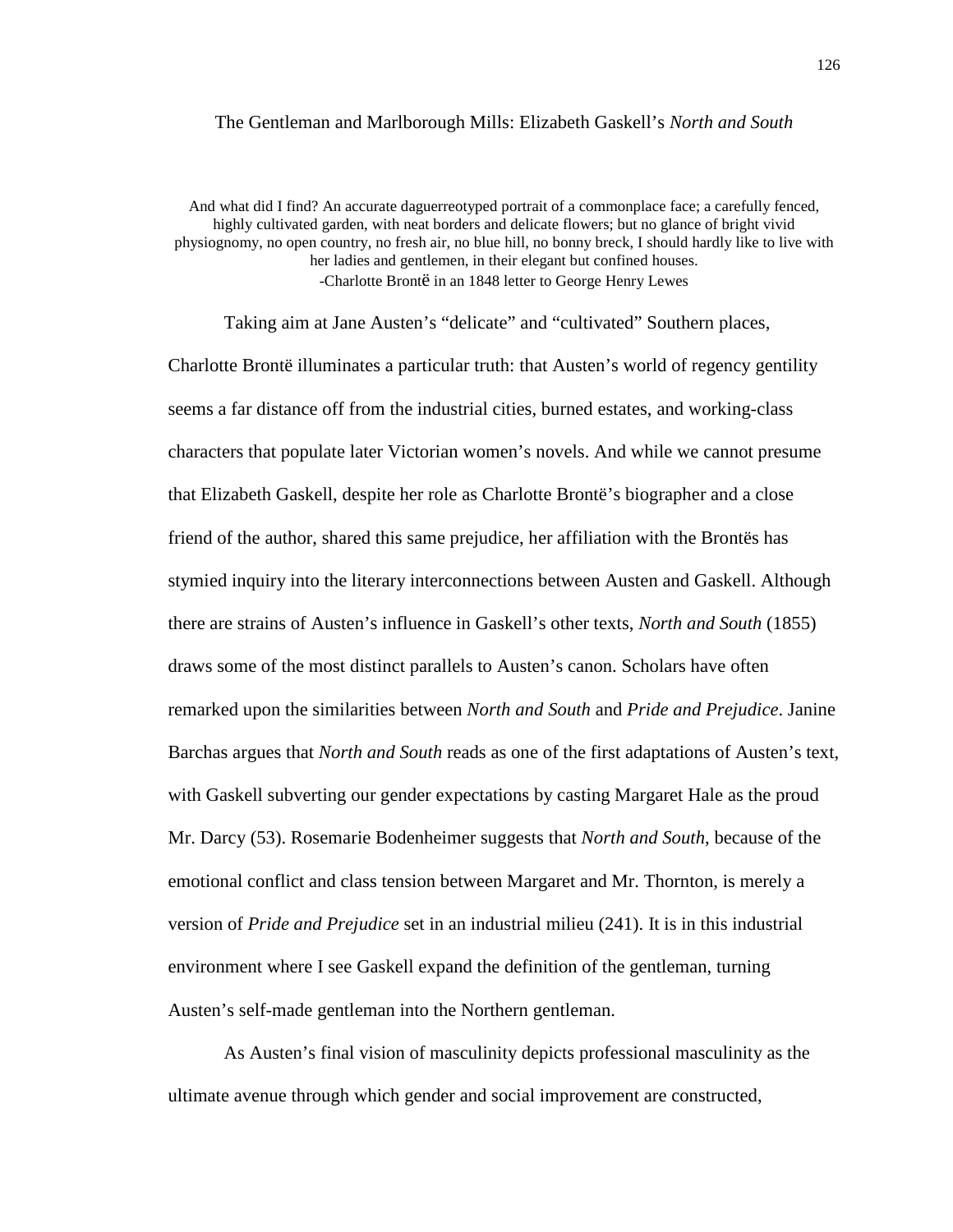Thornton's position in industry and, therefore, commerce-based trade seemingly excludes him from being a gentleman.<sup>40</sup> Once Margaret, who acts as the consummate Southern heroine, enters the North, her sense of what it means to be English and how men act must shift in order to accommodate a Northern set of values and performance. Set as the novel is within a larger conversation with Austen's novel, Gaskell illustrates how Margaret's limited notions of class and gender cannot appreciate Thornton's form of genteel masculinity because it differs from the Southern and professional forms that she has come to recognize as hegemonically gentlemanly. Jane Mansfield makes a useful distinction which illuminates how Northern and Southern forms of masculinity evolve in relation to one another: "The Regency period values a particular form of masculinity that was linked to gentlemanly behaviour. In contrast, northern masculinity and values stood in opposition to the outmoded world of an earlier, weakened and degenerate Regency elite"(36). The other novels of this project claim the gentleman as a Southern construct, and, for Mansfield, the North's emphasis on hardened, work-based, and occasionally brutish models of masculinity was developed to displace the ineffectual gentleman of the South. To some degree, this is also true of *North and South*. My project hypothesizes that Thornton, who represents an accessible, instructive, and progressive model of Northern masculinity, upsets this regional difference by transporting the gentleman to the North and inserting him into an industrial workplace. While professional men often evolve from the landed classes, by using the means and economics of Northern industry, Gaskell turns

 $\overline{a}$ 

<sup>40</sup> In the BBC film adaptation of *North and South* (2004), Margaret is first introduced to Mr. Thornton after he shamelessly beats an employee for smoking in the Mill. The scene is purely a construction of the screenwriter's imagination; this event or any similar demonstrations of Mr. Thornton's violence do not take place in the novel. Critics and viewers have taken umbrage at this scene as it merely serves to cast Thornton as an uncivilized and temperamental brute. In particular, Sarah Wootton, who I later cite, sees this dangerous characterization exploiting and capitalizing on Thornton's Byronic elements (32).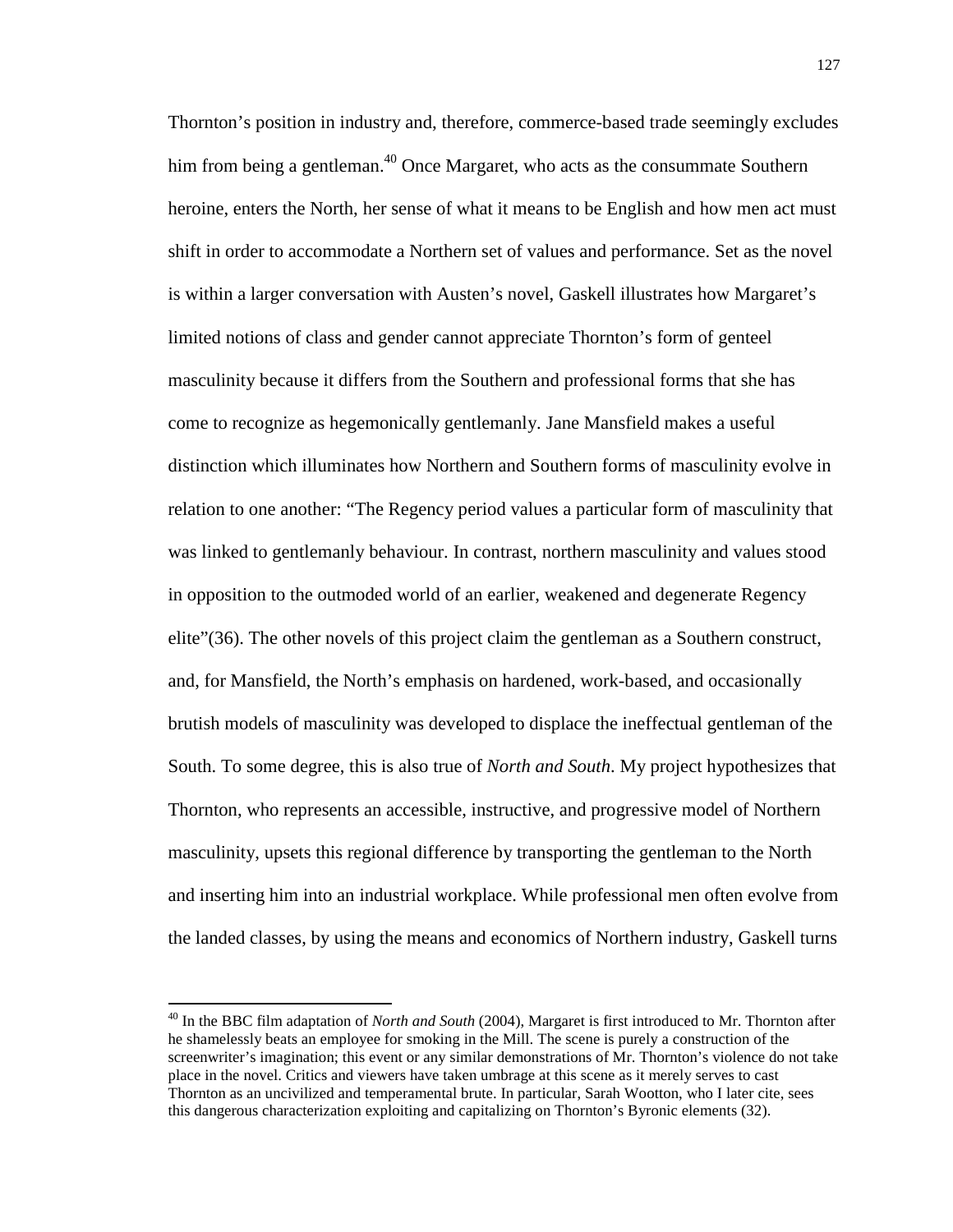Milton into a site of dignified work. Therefore, Marlborough Mills and other industrial spaces function in the same manner as the country estate and the naval ship: as locations where masculine and genteel work is performed. Ultimately, Thornton, who prevails as both a gentleman and a regional hero, frees Northern masculinity from its brutish implications while, simultaneously, ridding the gentleman of further idleness. In this way, the rustic sensibilities and the sophisticated urbanity that previous women writers of the South have constructed in order to uphold the Southern gentleman do not prevent Gaskell from mapping this revised Northern masculinity onto the gentleman. Instead Milton and Thornton act as dominant forms of regionality and masculinity, reforming the gentleman outside of strictly Southern boundaries and promoting a Northern ideology that approximates genteel masculinity within both a meritocratic and industrial system.

But like the aristocracy and other landed forms of identity that Smith and Austen critique earlier, Gaskell sees Southern professional men becoming impotent models of masculinity. Margaret's father and brother Fredrick, who both lose their professional identities, are unable to negotiate new avenues for their gentlemanly performance. According to Margaret Hunt, these professional men (again, often from the South), in their ties to the gentry, were able to establish positions that are on par with their elite brethren (19). So while Austen opens the gentleman up to more meritocratic pursuits, there is still a corrupted sense of masculinity that underpins the professions.

However, trade and industry do not possess the same affiliation with the gentry. In the tumultuous nature of Thornton's work, Gaskell illuminates how genteel masculinity that is constructed around forms of labor and production has provided an alternative location of renewal and rebirth for men in crisis. Industrial and trade-based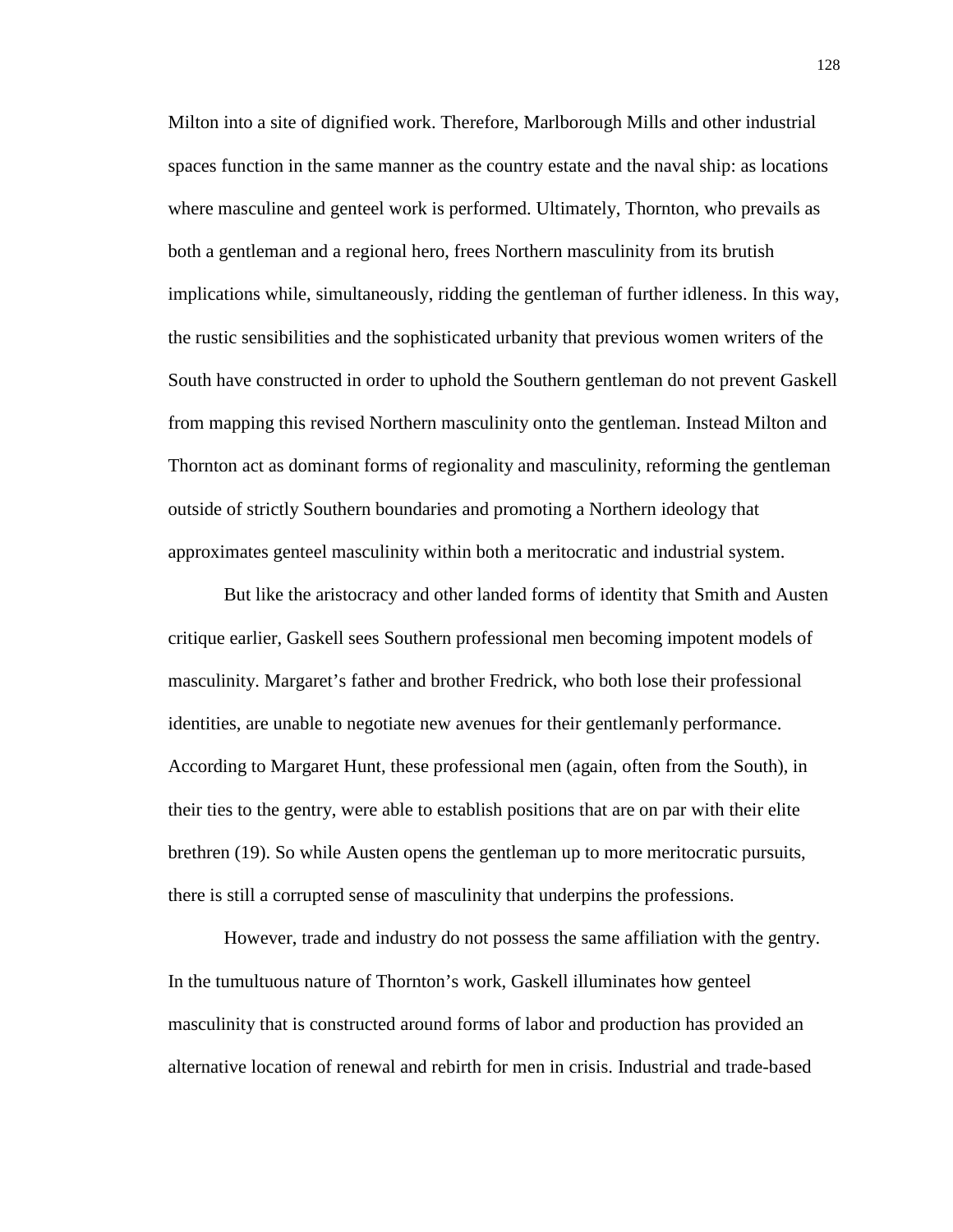masculinities, attached as they are to an independent and merit-based system, are more liable to experience this crisis without it completely eroding or disintegrating their identity. For men like Thornton, who lose and gain fortunes, crisis is a constant economic reality. John Tosh has suggested that for men who are involved in economically volatile industries (like the cotton trade), the "loss of masculine self-respect" was as much a hazard as the loss of one's income (45). And while I would agree that Thornton's masculinity is disheartened by the loss of his business, he, unlike Mr. Hale or Fredrick, is not crippled by this change in situation. Through the capitalist system, the Northern gentleman is able to reinvent himself. Therefore, we can conclude that Thornton's work and his performance of the self-made gentleman provides a more accurate portrait of middle-class values.

But it is exactly the industrial and capitalist aspects of Thornton's work that prevents Margaret from seeing the necessity, viability, and overall malleability of his masculinity. In broadening the parameters of the gentleman's place in the middle class, Thornton's masculinity embodies a work-hewn identity more than the professional and occasionally idle manifestations of the gentleman that we still see across various levels of class. Region as part of the construction of industrial masculinity emphasizes the North, not the South, as the birthplace of accessible forms of the gentleman. In this way, Thornton provides a sustained construction of the self-made gentleman: a man whose regional and masculine identity overlap in order to create a position of civility. Gaskell's use of the North, not an estate or even a landless sea as we see in Austen or previous women writers' texts, attaches the self-made gentleman to region, not to merely specific markers of place. Austen negotiates new boundaries for a burgeoning middle class in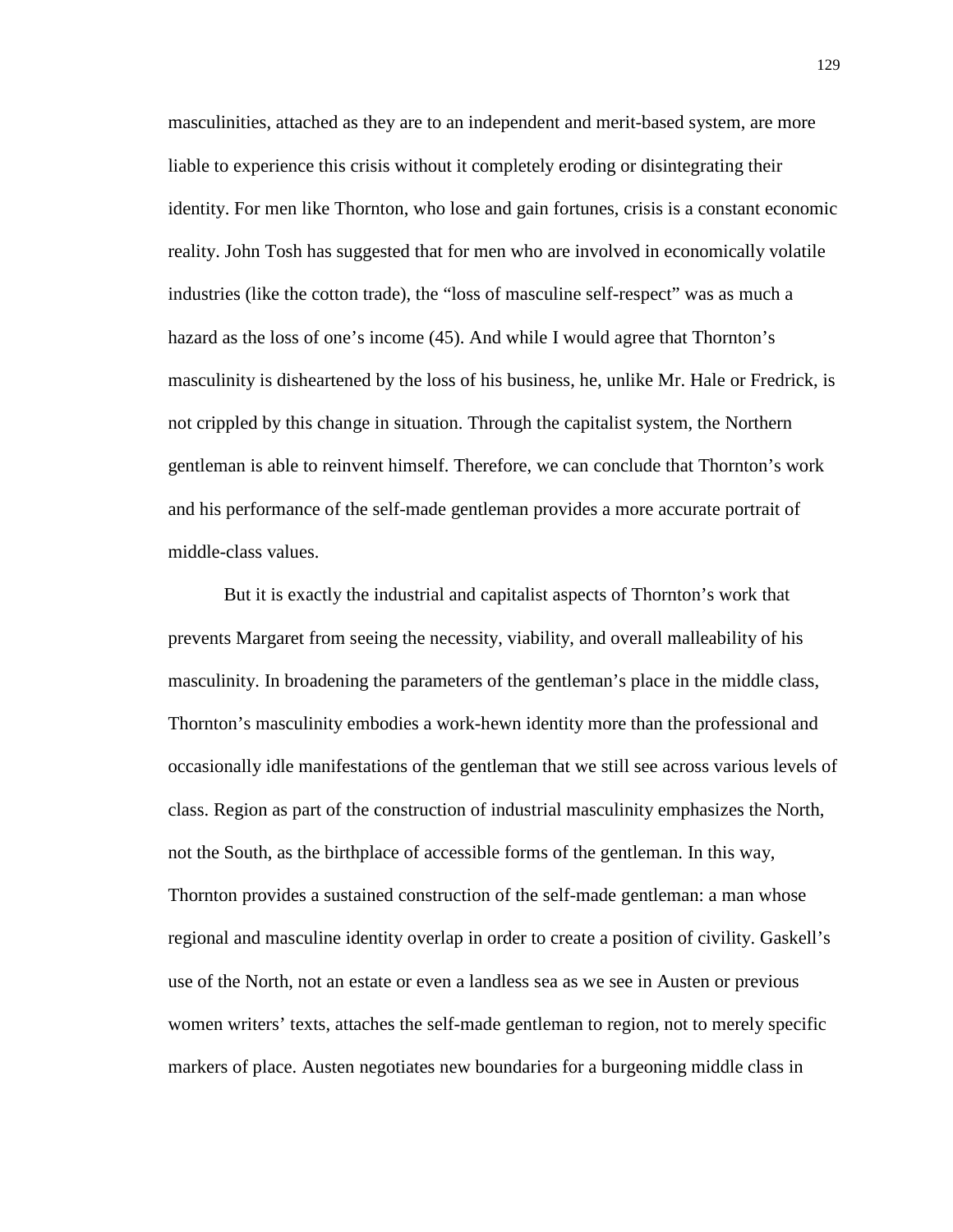*Persuasion*, but it is Gaskell who sees it come to fruition in *North and South* and flourish in Thornton's character**.** By reconciling industrial masculinity with the gentleman, Gaskell elevates meritocratic values and legitimizes new types of work.

As the title implies, *North and South* is nothing if not concerned with regional identity. This manifests throughout the novel in the relationship between Margaret Hale and Mr. Thornton. As *North and South* continues, it is Margaret Hale who emerges as a decidedly Austenian heroine**.** The daughter of a clergyman and a heroine from the South, Margaret could very well be the child of Elinor Dashwood and Edward Ferrars or Catherine Morland and Henry Tilney. Her start in a world of country cottages and London townhouses, places that exude Austenian influence, mark out Southern forms of femininity and models of class. But when her father's dissent from the Church of England forces the family into exile, the Hales uproot from Helstone, their country parsonage in the South to the urban and industrial Milton in the North.

It is in Milton that the Austenian heroine is forced to confront Gaskell's world. Mr. Thornton, the embattled hero of the text, is the first man that Margaret encounters upon her arrival to Milton. During their first conversation in the sitting room of a Milton hotel, Margaret's manner forces Thornton to understand how his masculinity is understood by the a southern heroine: "she looked on him with cold indifference, taking him, he thought, in his irritation, he told himself he was—a great rough fellow, with not a grace or a refinement about him"(71). Thornton rightly infers from Margaret's behavior that she finds his person, occupation, and his overall character unattractive. Later, when Margaret and her father describe Mr. Thornton to absented Mrs. Hale, Margaret echoes Thornton's internal monologue, describing him as "not quite a gentleman; but that is to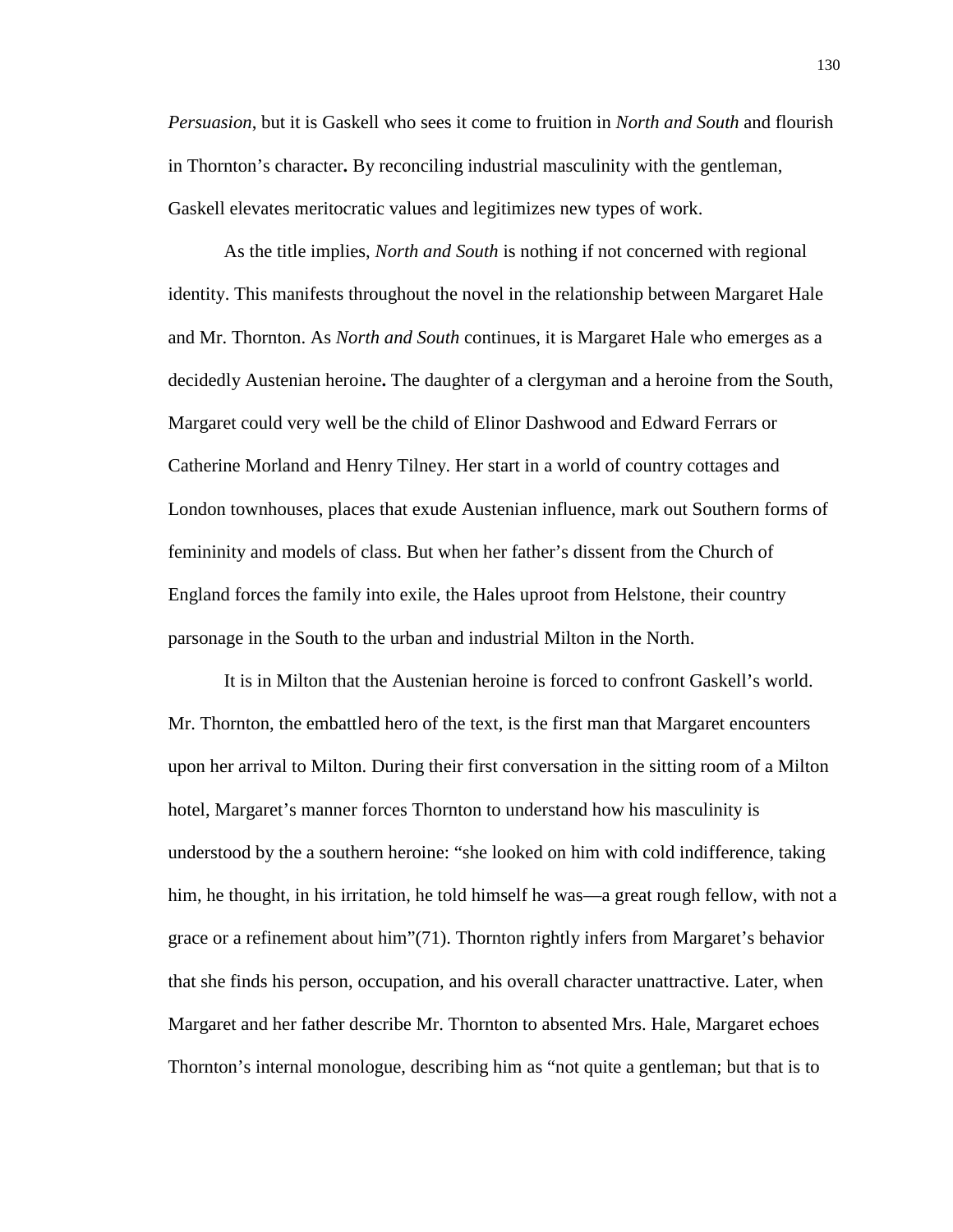be expected"(73). After her father defends Thornton's appearance, Margaret concedes that Thornton is neither "vulgar nor common," but "altogether a man who seems made for his niche" (73).

 These initial impressions—of him as a rough and ungentlemanly character and she as cold and beautiful—continue to dominate Margaret and Thornton's understandings of each other. As her father's pupil, Mr. Thornton is constantly inside her home. While she feels some sense of gratitude for the company that he offers her father and his kindness towards her ill mother, her opinions of him as a proud and unlikable man are further exasperated by the strike Marlborough Mills. In a dramatic turn of events, Margaret saves Thornton from a mob of strikers' by shielding him with her body. This gesture, witnessed by his household and workers, prompts Thornton to propose both as a way of securing the woman that he loves and thus protecting her from others' gossip. Outraged and offended by his interference and romantic assumptions, Margaret coolly rejects him.

Her mother's eventual death, however, prompts the return of Margaret's exiled brother Fredrick, and after the funeral, he is involved in a late night scuffle at the train station. Thornton, who steps in and protects her reputation from wagging tongues, later saves Margaret, scandalously present at the event, from further inquiry and public exposure. While his position at Marlborough Mills was once prosperous, the falling price of cotton has forced him to close the Mill. By the end of the novel, Margaret's father has died as has her wealthy godfather Mr. Bell (Thornton's former landlord), leaving her an independent heiress and the owner of Marlborough Mills. In an attempt to help Thornton reestablish his business, Margaret proposes to loan him some money as an act of love.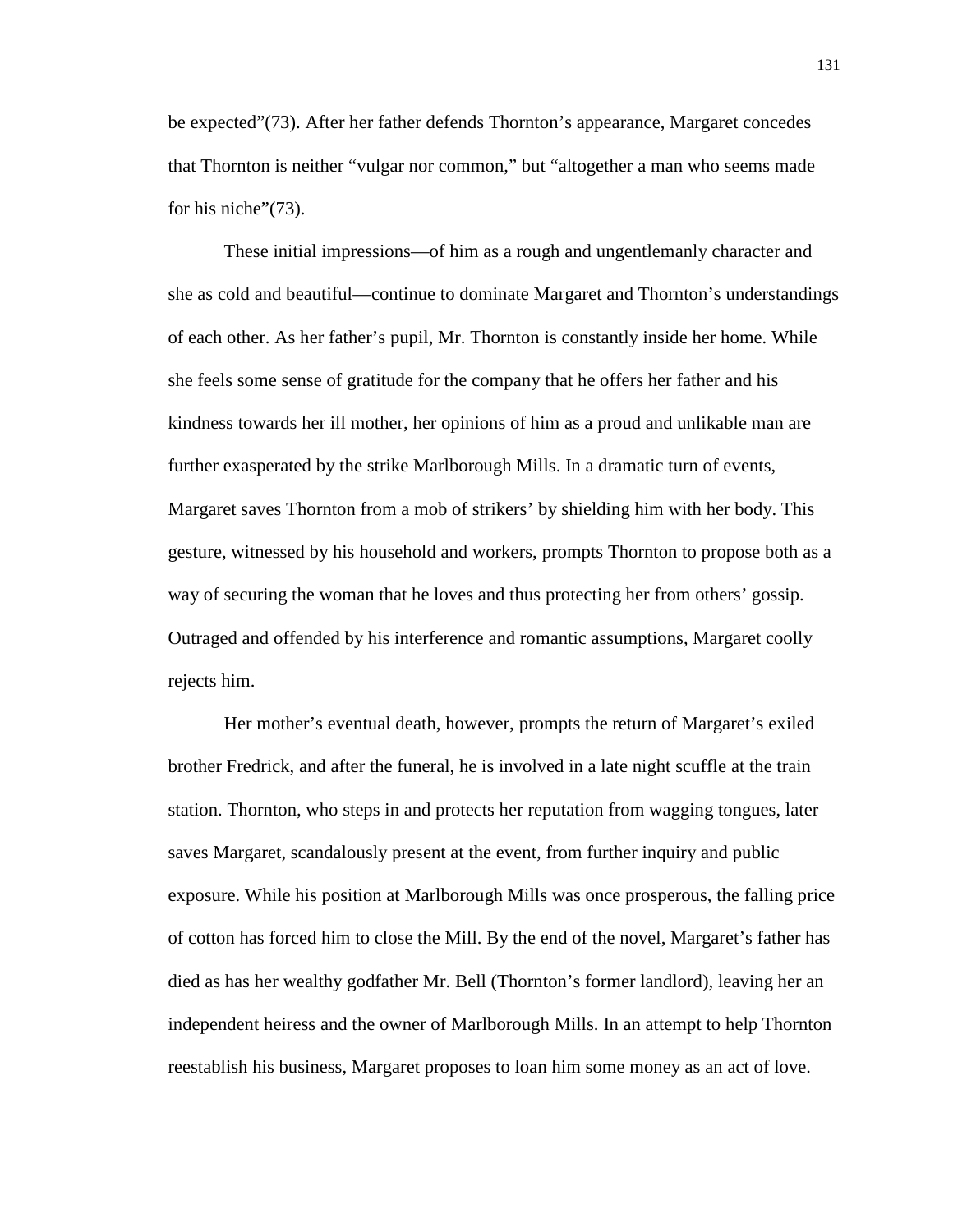Overwhelmed and still desperately in love with her, Thornton shows her a dried rose that he has plucked from the hedgerows at Helstone. The novel ends with their engagement.

As significant and pervasive as the similarities between *North and South* and *Pride and Prejudice* are, I would suggest that *North and South* opens with another set of Austen characters: Anne Elliot and Captain Wentworth. Edith Shaw and Captain Lennox may bear little resemblance to the hero and heroine of Austen's final novel *Persuasion*, but the imminent marriage of the couple begins *North and South* at the conclusion of another's story and, in this case, at the very end of Austen's canon. Surely, it is not an uncommon trope in women's literature for the plot to open with a marriage—after all, *Emma* begins in the evening following the nuptials of Miss Taylor and Mr. Weston—yet here Edith and Captain Lennox's nuptials emphasize an ongoing connection between the novel and *Persuasion*, locating *North and South*, at least initially, within the framework of an Austen novel. But Gaskell quickly upsets Austen's framework and revises the uneasy bridge between *Persuasion*'s conclusion and *North and South'*s beginning by exposing how these next generation inheritors of Anne and Wentworth's meritocratic future are ill prepared for the burdens of their profession.

 This beginning Austenian outline does not to suggest that men like Thornton are absent from Austen's canon; indeed, comparable representations appear in characters like Robert Martin in *Emma* or Mr. Gardiner in *Pride and Prejudice*. Their roles in Austen's canon appear utilitarian: Mr. Gardiner takes the credit for Lydia's salvation, and Robert Martin legitimizes Harriet Smith through marriage. But they are never possible or appropriate matches for the heroine, remaining on the periphery of the main courtship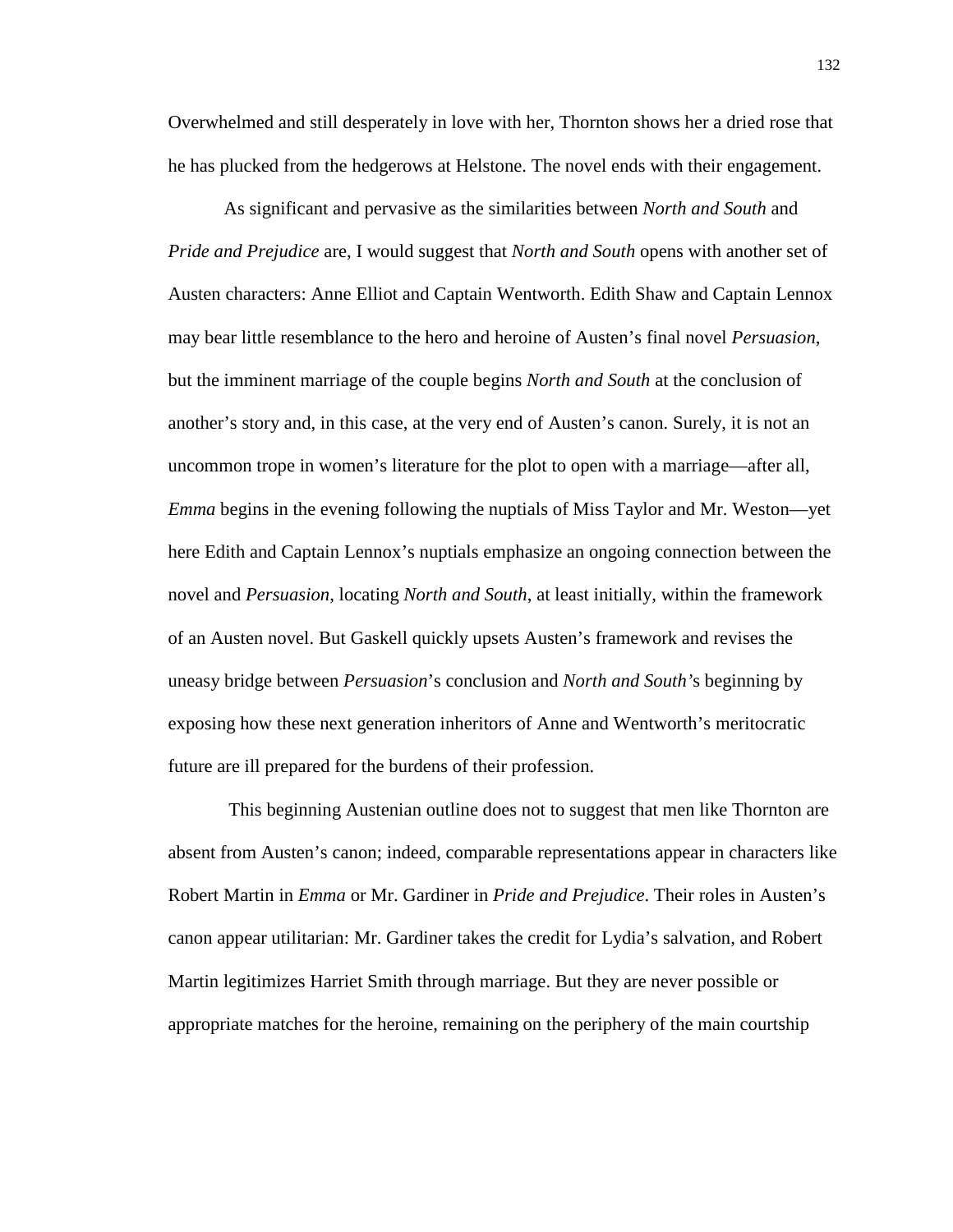plot. By contrast, Austen's heroes are often wealthy, landed, or both, with Captain Wentworth concluding her canon with meritocratic wealth.

Although like Wentworth, Thornton is not born into wealth family and earns his fortune through his work, beyond that he possesses none of the traditional attributes of an Austen hero. While he has a prosperous business, his fortune is not secure and eventually, is lost. He may rent Marlborough Mills but it serves as both his business and his residence. To Margaret's mind, he is "not quite a gentleman," and still Thornton is neither poor enough for her to pity, nor does he possess the characteristics that she might value in a romantic partner. Neither Austen nor Margaret disparages work done in the professions or on an estate; hence the problem lies in Thornton's work, specifically his involvement in the cotton trade. Even in his elevated position within a system of power, Mr. Thornton's roots in trade make him an unlikely hero and an even more unlikely gentleman. As *Persuasion* unites a daughter of the aristocracy to a self-made man of the Navy, we understand how Austen, who has personal allegiance to the naval profession, sees the future of the class system tied to the destiny of professional men like Wentworth. And aside from Captain Lennox, men of the three main professions—military, clergy, law—are prevalent in Gaskell's text: Margaret's brother Fredrick Hale joins the Navy, Captain Lennox's brother Henry is an esteemed barrister, and Mr. Hale and his friend Mr. Bell are both trained clergymen. These are all men of Margaret's most intimate circle and remain important figures throughout the novel. But by using industrial work to destabilize the self-made gentleman, Gaskell disrupts Margaret's carefully drawn lines of class appropriate work, and therefore, supplants professional masculinity with an industrial self-made gentleman.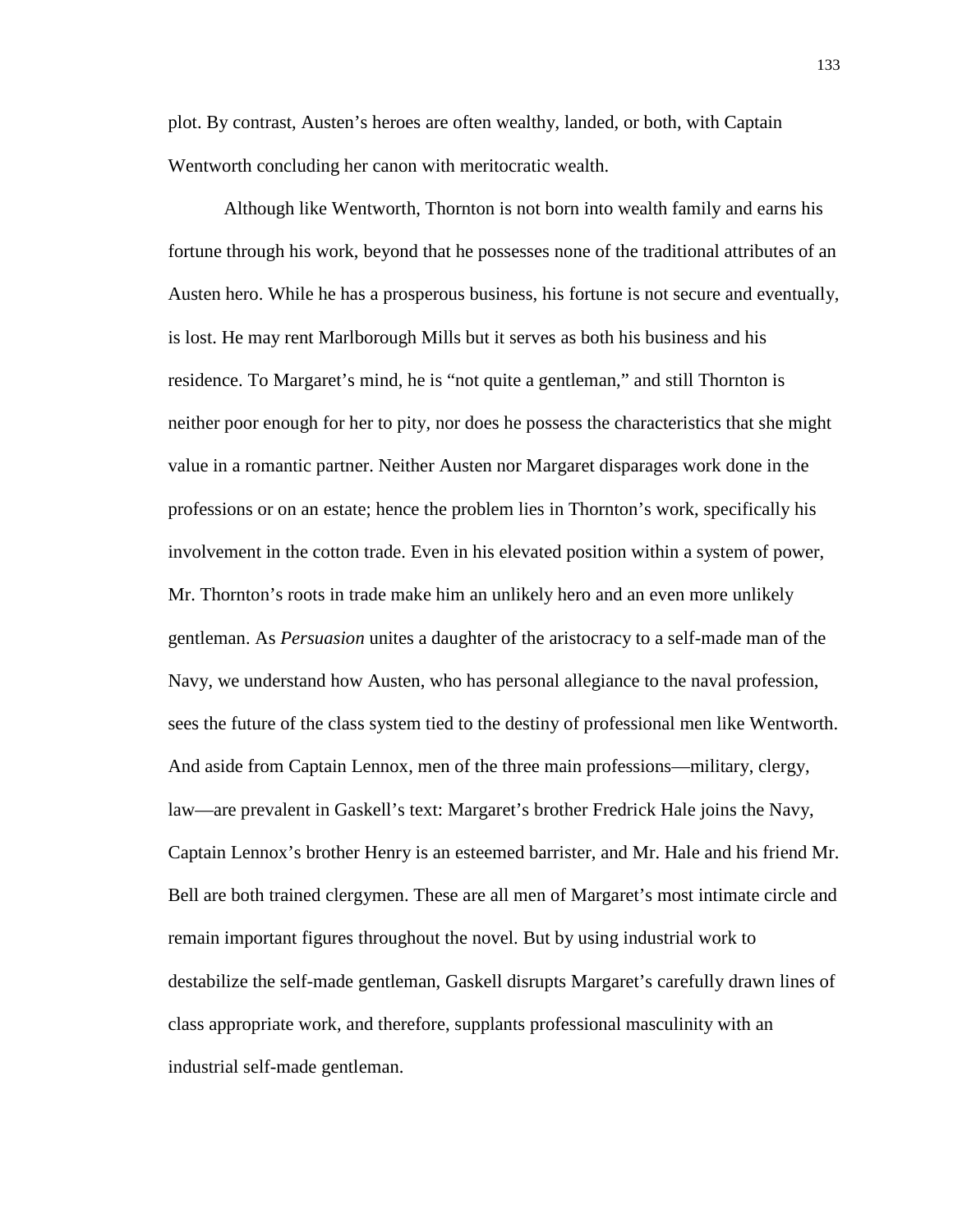In the canon of women's literature, novels are often located in Southern settings and places like London or the Southern counties. As we see evidenced with the other novels in this study, Southern settings situate London and Bath as the cosmopolitan centers of high society. For Austen, the farthest North her novels ventures is Derbyshire for the location of Mr. Darcy's Pemberley. His estate, however, easily falls within the cosseted world of gentry life, removed from any regional attachments. Like Gaskell's Milton, the placeless quality of Pemberley defines Darcy's relationship to the estate; yet Austen writes Northern identity out of his character and, in so doing, makes Pemberley a site of gentrified work rather than a specimen of Northern life. The result of this focus on Southern settings is that the North is either ignored entirely or characterized as an Other. In *North and South*, Gaskell seems aware of this harsh characterization and, in turn, creates a city that cannot be attached to a specific place. Therefore, it is Margaret, by virtue of her family's exile to Milton, who remains the Other, not Mr. Thornton or the inhabitants of Milton.

Gaskell's Milton functions as a token representation of the North. Whereas her previous novel *Mary Barton* was located in Manchester, Gaskell situates *North and South* in Milton, a fictional industrial city located in the equally fictional county of Darkshire. We are never given any coordinates or specific details about Milton, only that is it in the North of England.<sup>41</sup>. There are clear correlations to Manchester, but Gaskell does not situate Milton beyond its place in the North. In this way, Milton strengthens the ties between regional identity and masculinity: Milton could very well be any industrial city

 $\overline{a}$ 

<sup>&</sup>lt;sup>41</sup> There are several cities in the UK that bear the name "Milton" or some form of it: Milton in Cambridgeshire, Milton Keynes in Buckinghamshire, New Milton in Hampshire, and the hamlet of Milton in Derbyshire. By virtue of their size or region, we can eliminate them as models for Gaskell's Milton. Given Gaskell's biography and its industrial ties, Manchester still seems to be the most obvious model for Milton.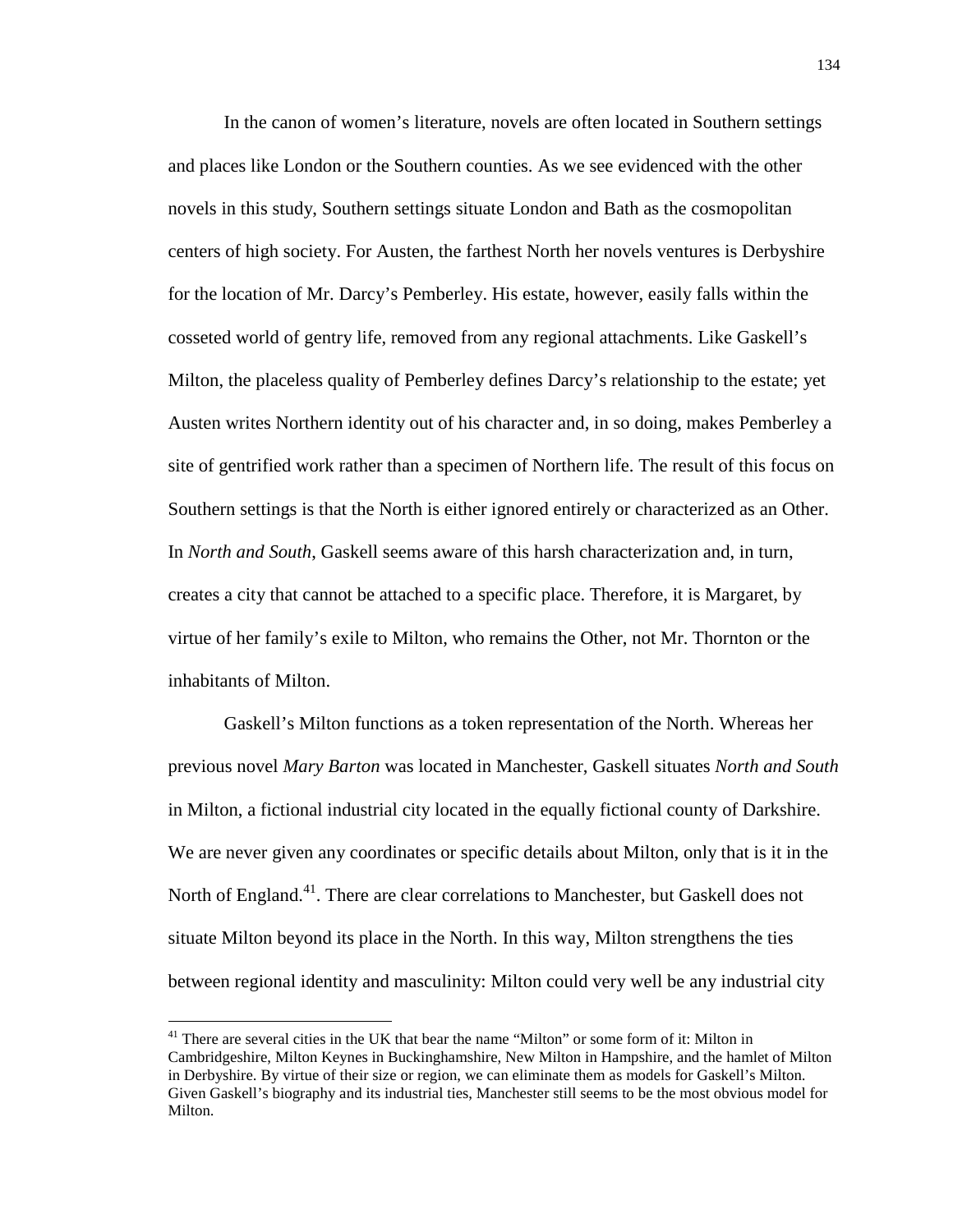in the North and as such, Thornton could be any man from such a place**.** In this way, Gaskell relies on Milton's fictional location to negotiate Thornton's gender and regional identity outside the constraints of actual spatial constructs because it provided an opportunity to explore his identity without presuming a specified and tangible location**.** Just as Thornton represents the North, Gaskell also uses Margaret as a stand-in for the South; her initial view of Thornton's regional and gender performance sounds remarkably like the judgment heaped on the North and its men in other literary texts.

"They are very different," Mr. Hale ominously warns Margaret of manufacturers and tradesmen early in the text (73). Neither Mr. Hale nor Gaskell further explains this difference and, like Margaret, who acquiesces with "I apply the word to all who have something to sell," readers are left to ponder the disparity between the terms. From the context, we are led to believe that the term "tradesmen" is somehow offensive to men like Thornton. This is later explained by Mrs. Hale, whose use of the word also echoes its provocative nature: "…that any child of mine, would have to stand half a day, in a little poky kitchen, working away like any servant, that we may prepare properly for the reception of a tradesman, and that this tradesman should be the only—"(87). Here Mrs. Hale, a former member of the landed gentry, objects to her ladylike daughter performing work for the visit of a mere tradesman. Margaret interrupts her mother's tirade with an expression of pity, offering that he "can't help that now, poor fellow" (87). In so doing, she turns Thornton into an object of sympathy, not an honored guest. However, Margaret's conflation of tradesmen and manufacturers on the grounds that they both engage in capitalism demonstrates how little she knows about Thornton's work or other forms of trade-based work. As a cotton mill, Marlborough Mills does not directly sell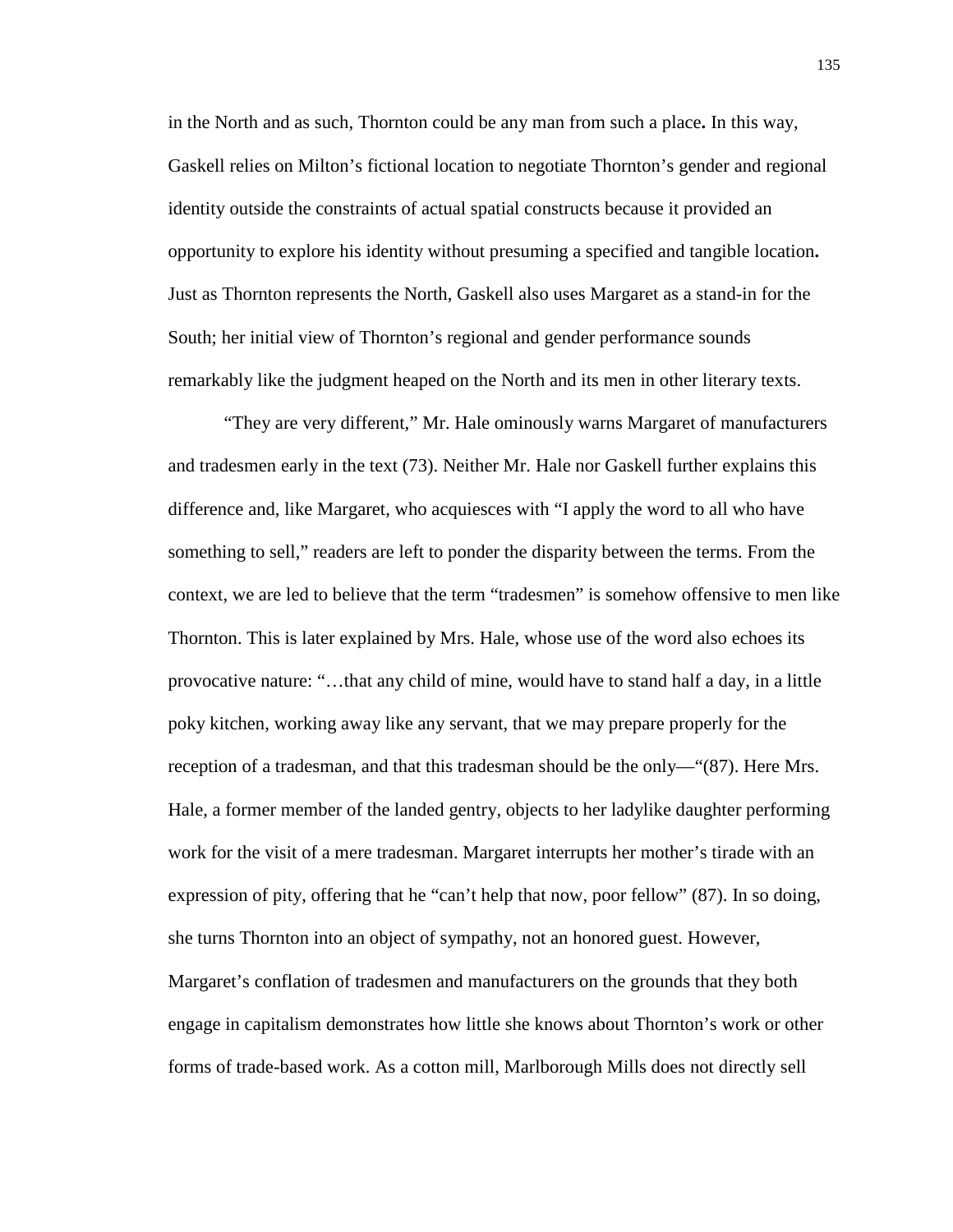cotton to consumers. Instead, Thornton's workers actually spin cotton fabric to be sold on the larger market. There is certainly a level of engagement with money, and true to Margaret's definition, they do have "something to sell," but, overall, much of the work completed at the Mill and under Thornton's management is creation, not the traffic of goods. This distinction elevates Thornton's work from merely the exchange of goods, to a more artistic, if not practical form of work. While tradesmen and "men in trade" are peripheral fixtures in Austen's canon, in Gaskell's world of industry, Margaret and Mrs. Hale eventually find out how central these men in trade are to society as a whole. Even Mr. Hale, a tutor and sole supporter of his family, must rely on the largess of industrial men like Mr. Thornton. However, like tradesmen, Thornton still works for a living and his position as a wealthy manufacturer remains outside of the boundaries of Margaret's circle of professional, and therefore, marriageable men.

Anne Graziano has pointed to another John in Gaskell's canon to examine how the working-class hero has not faired as well as Thornton does in *North and South*. John Barton, Mary Barton's father and the murderer of her ill-fated lover, may occupy an economic sphere closer to that of Nicholas Higgins's, but his role as the tragic hero provides an important avenue through which Gaskell examines the plight of the Victorian working poor. Ultimately, Graziano argues that Gaskell fails to portray an accurate working-class hero because Barton's confining class experience inhibits mobility and a rise to wealth (150). Thus what Graziano terms the "novelistic hero" must be bourgeois because the middle class offers the most opportunities for social advancement(151). This is certainly a valid claim as Barton's untimely and unremarkable death at the end of the novel signals the close of a cycle of poverty, much like Boucher's suicide does in *North*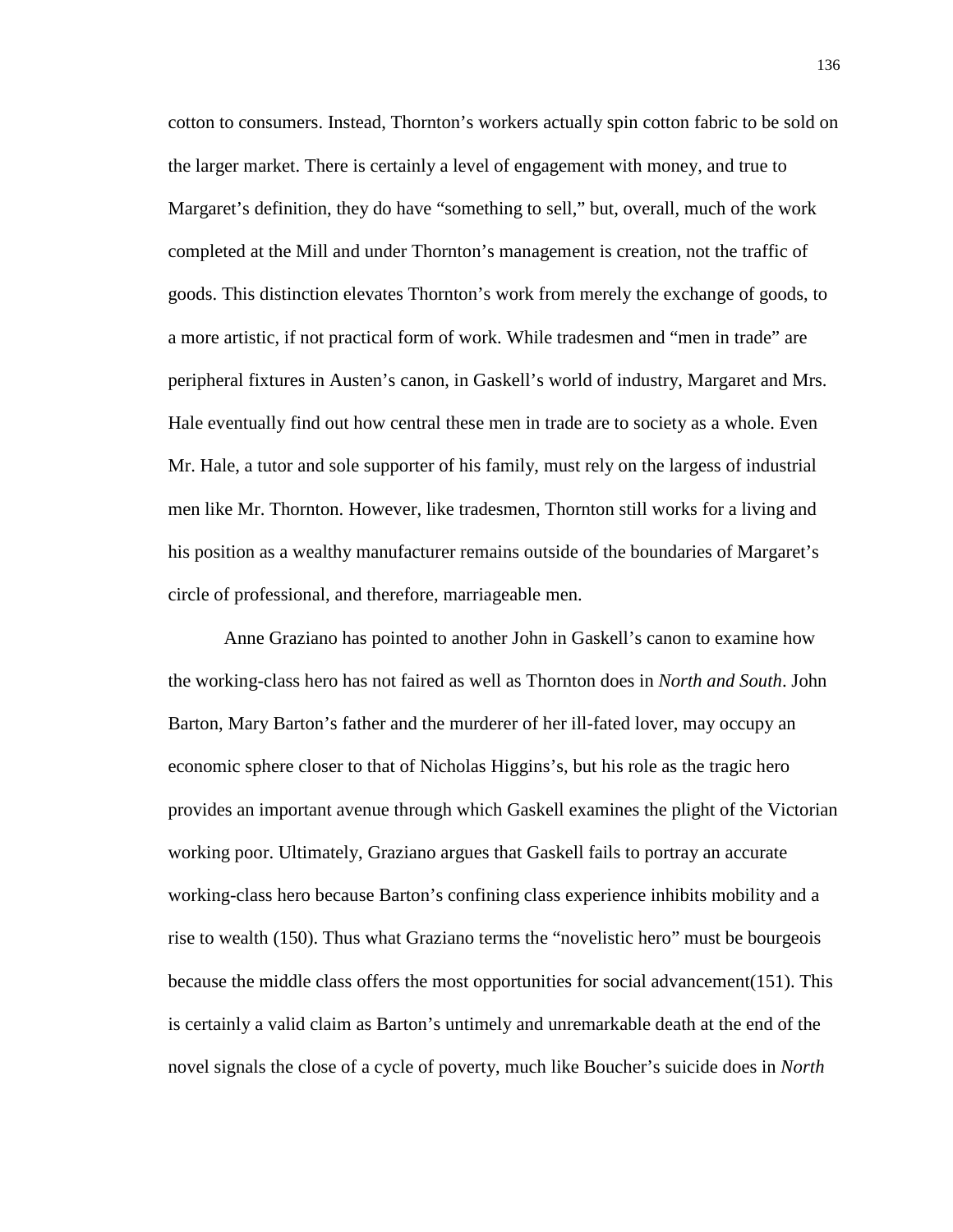*and South*. However, I would suggest that where Gaskell does not produce an appropriate working-class hero in *Mary Barton*, she succeeds in *North and South*. Thornton, despite his positions as a master, actually becomes middle class by evolving through the system. While his time spent in poverty happens in the margins of the text, his meritocratic journey frames his performance as a gentleman.

As Thornton is a manufacturer and, therefore, inhabits a literal and figurative space outside the parameters of "good" society, it holds true that he defines the gentleman in a distinctive fashion. In an early exchange in the text, Thornton grapples with the gentleman's confused definition and provides an important treatise on masculinity:

I take it that the term 'gentleman' is a term that only describes a man in relation to others; but when we speak of him as a 'man,' we consider him not merely with regard to his fellow-men, but in relation to himself—to life—to time—to eternity. A castaway, lonely as Robinson Crusoe—a prisoner immured in the dungeon of life—nay, even a saint in Patmos, has his endurance, his strength, his faith, best described by being spoken of as a 'man.' I am rather weary of this term 'gentlemanly', which seems to me to be inappropriately used, and often, too, with such exaggerated distortion of meaning, while the full simplicity of the noun 'man' and the adjective 'manly' is unacknowledged. (194)

As Thornton points out, the "inappropriate" use and "exaggerated distortion" of the term upsets Margaret's notion of the gentleman as a singular and recognizable identity, ready to be codified and judged. Scholars and historians also seem uncertain as to what defines a Victorian man as a gentleman. Dan Biovana and Roger B. Henkle in *The Imagination of Class* suggest that the term "gentleman" is defined more by his experience than his wealth: "someone who is worldly, who can still operate in the experiential realm, but not in the competitive/acquisitive"(15). This sounds remarkably similar to Thorstein Veblen's approach in *Theory of the Leisure Class*; there the work of being a gentleman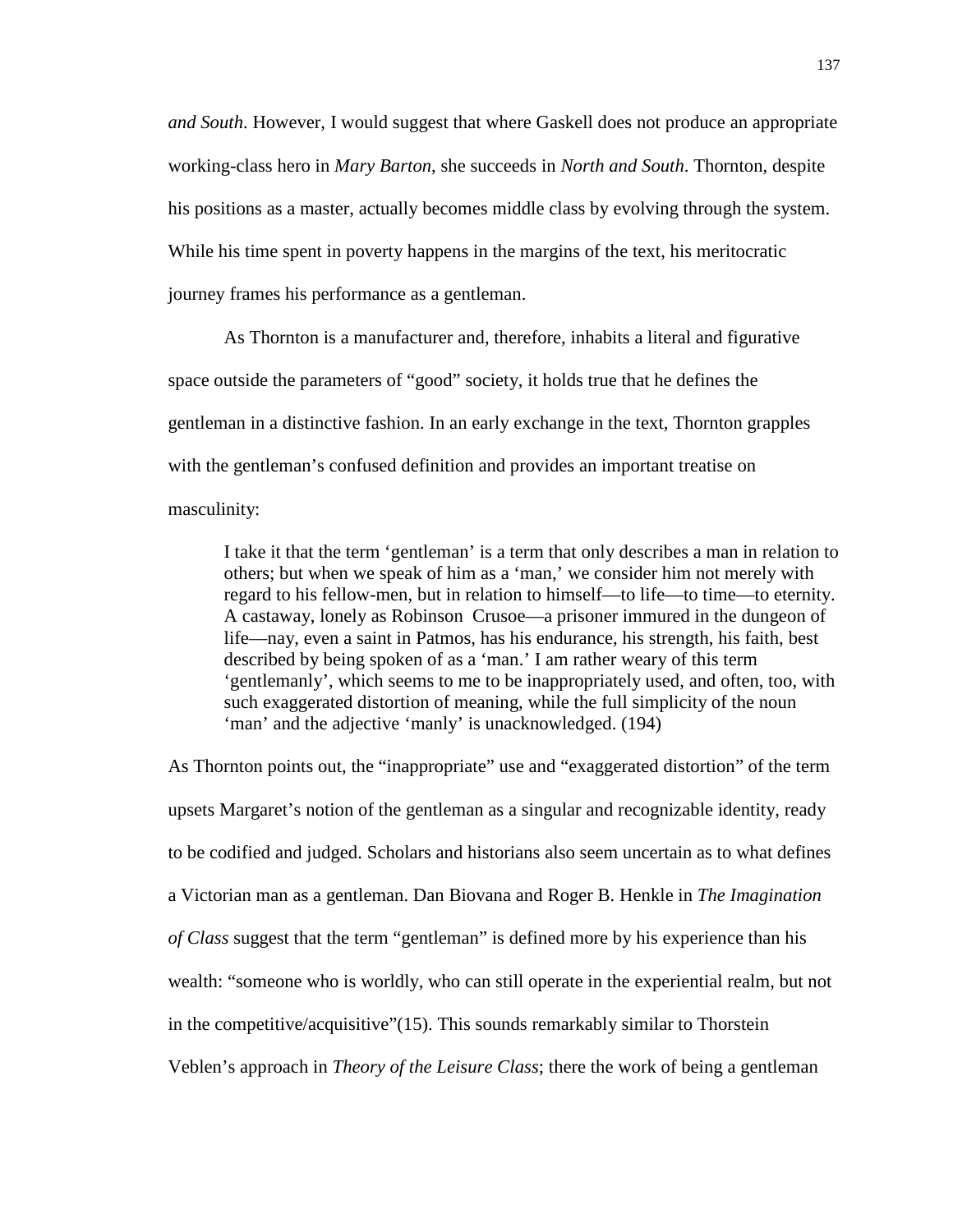requires the consumption of goods and the collection of experiences (51). Like Biovana and Henkle, Penelope Corfield also argues for the term's informal application, suggesting that the gentleman led an admired lifestyle, something which "unpropertied wageearners" like Thornton could not achieve because they "lacked the reserves of capital to fall back upon in hard times"(236). What emerges from the definitions these scholars provide is the gentleman's need to be self-sufficient and separated for any avenues of wealth-production. Significantly, in an attempt to deconstruct the term, Thornton distinguishes between the more generic term "man" and the performative term "gentleman." Although Thornton may advocate for the simplicity of the term "man," he does not fully abandon the gentleman as an appropriate identity, merely suggesting that he finds its use vague and improper. As a largely self-educated and self-made man, Thornton problematizes the term's performative aspects, particularly how the performance remains at the mercy of a fickle audience. Margaret, who prompts his treatise by asking Thornton to confirm another man's gentlemanliness, consistently judges Thornton's performance of the gentleman, all the while never defining how she has determined that a gentleman should act, except by marking Thornton's transgressions. And despite his privileging of the generic man, Thornton does not take an essentialist perspective on masculinity; rather, I hypothesize that Thornton modifies the performative nature of the gentleman to authenticate emotions and validate selfhood. As Thornton juxtaposes the two terms in the passage above, we understand how he recognizes the utility of performance yet also negotiates performance into a longer legacy.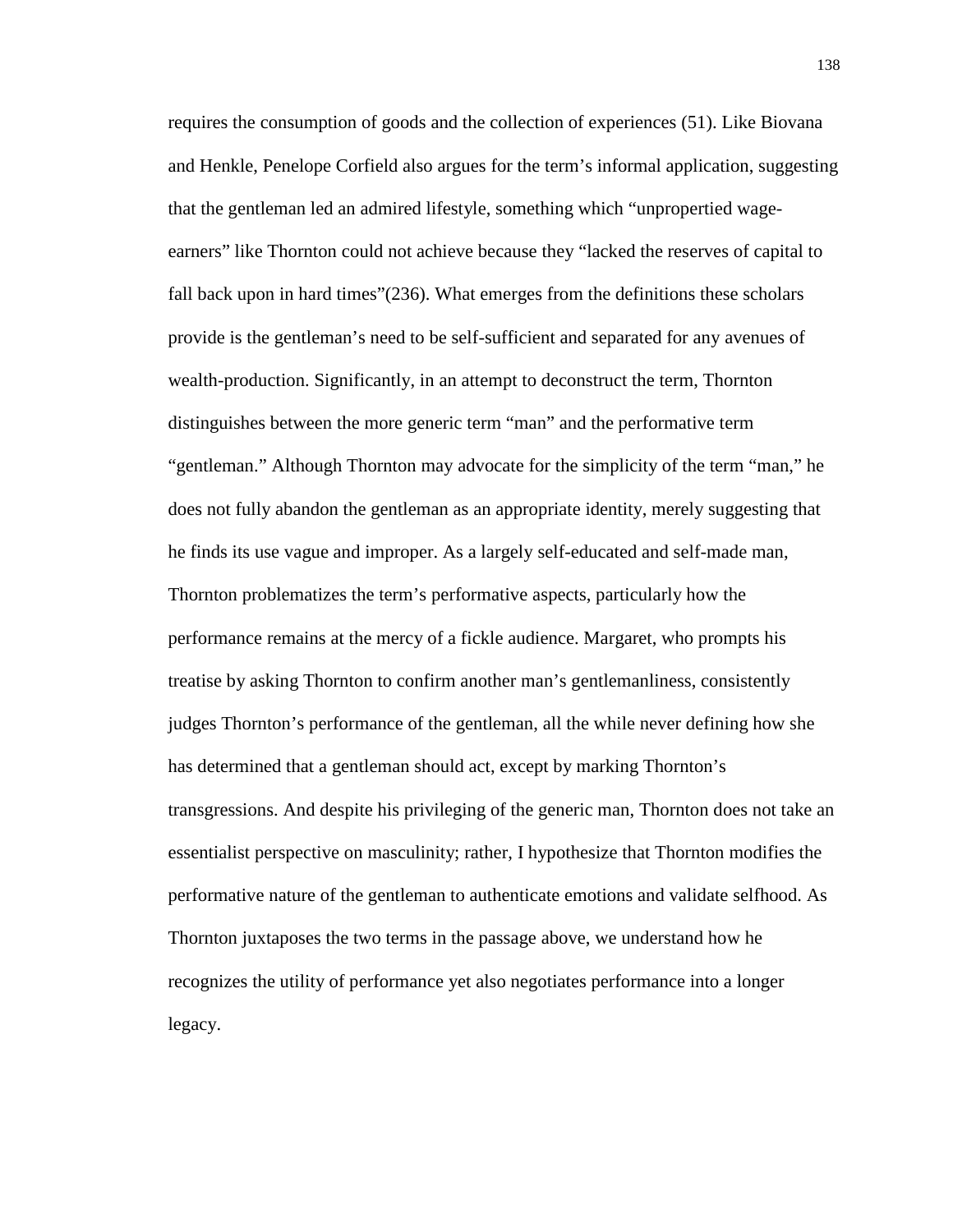In addition to being a gentleman, Thornton's identity as a man is bound to his identity as a self-made man, an identity that Gaskell imagines to be equally as performative. At odds with his individualistic and meritocratic pursuit of wealth and security, Thornton's approach to the gentleman necessitates an achievable and controlled performance. In the context of the previously quoted conversation and later instances where Margaret rebukes him, Thornton approaches the gentleman with flexibility and insight; Margaret, in contrast, approaches with policing. This does not negate Thornton's place as a gentleman or even his role as a self-made gentleman; instead we understand how Thornton places more emphasis on the self's inclusion in performance.

 This interplay between Margaret and Thornton's ideal forms of masculinity works to explore their regional allegiances. Whereas Margaret's Southern roots skew the gentleman towards a class identity, Thornton sees it through the lens of gender. For Thornton and other men like him, men who constantly shift class positions in an uncertain industrial trade; they must rely on masculinity to inform their performance of the gentleman. While Thornton may eschew the term "gentleman" as the name for his masculinity, he perpetuates many of the values of civility, chivalry, and production that inform the ideals that he upholds in his gender performance. The fluctuation of his character and position throughout the novel emphasizes the importance of the self-made gentleman's mobility and flexibility of class.

Gaskell consistently characterizes men of the professions as limited and ineffectual models of masculinity, particularly when compared to the robust and productive models offered by manufacturers and men of industry. The nuances of each profession aside, as these professional men are members of Margaret's intimate and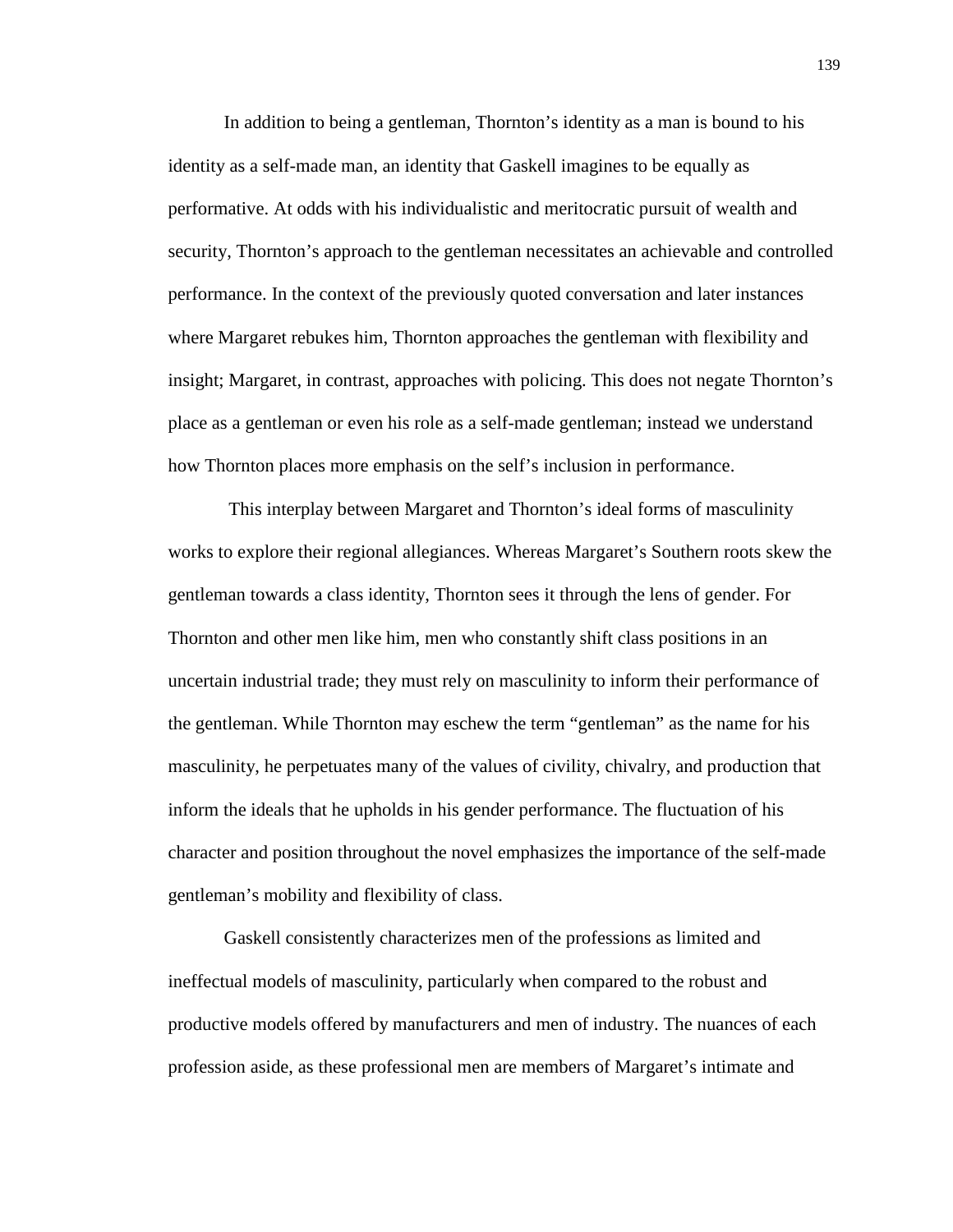familial circle, we are left to ponder how their application of professional work translates into success at the performance of being a gentleman. The Lennox brothers may sustain their professions, even if Captain Lennox appears foolish and Margaret rejects Henry Lennox, but it is Margaret's family members who fail to adopt productive models of masculinity. When faced with similar crises of identity like those which Thornton faces, Mr. Hale and Margaret's brother Fredrick both find the loss of profession and their class position difficult to accommodate. Their departure from a profession leads to a significant loss of identity and, eventually, loss of home and detachment from place altogether. Both father and son are somewhat forcibly removed from their professions and are pushed into exile by their actions. Not surprisingly, exile fails to provide the same level of capital, security, or identity. So much of their identity is bound in the professional ties of their role in the Navy or the clergy that they are left without any other means of deriving identity once those connections are dissolved. Even other forms of work and new places fail to provide an appropriate outlet for the lost expectations of one's profession. The end of the novel solves neither of the Hales' conundrums: Mr. Hale dies an unsung tutor in Milton and Fredrick remains in Spain, with little hope of a pardon and return to England.

 In terms of masculinity, it is important to understand how easily professional identity conjoins with class identity. Mr. Hale and Fredrick's departure from professional service nullifies any position that might keep them within the gentry class. Obviously the more extreme example, Fredrick's mutinous actions criminalize his very presence in Milton, but Mr. Hale's dissent forces the Church to repossess his home. The very structure of the Navy and the clergy contributes to an allegiance to authority; therefore,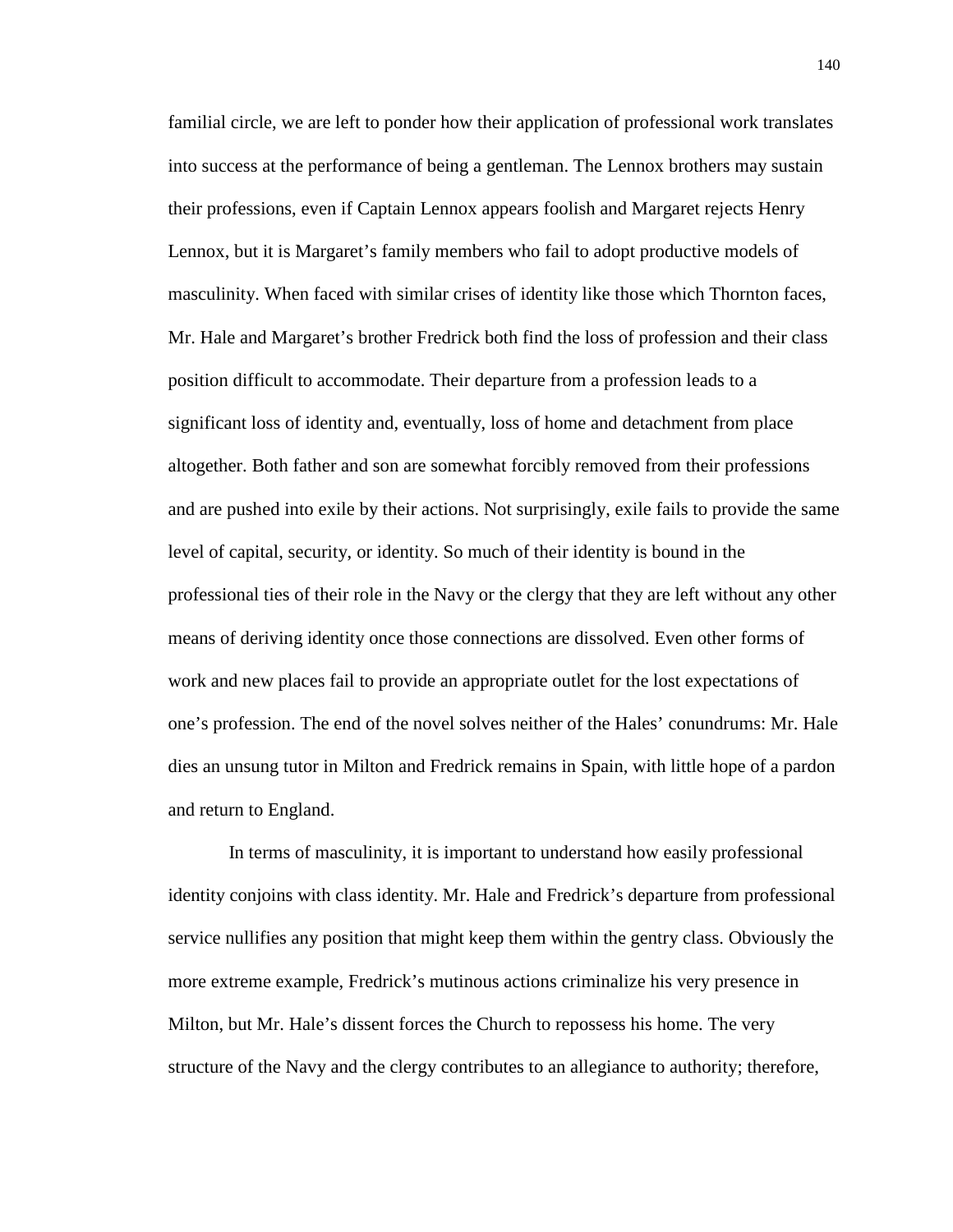acts of mutiny, rebellion, or dissent are punished with loss of class position and profession. Professional masculinity may provide means of identity-making and masculine performance but these means are too dependent on the gentry and aristocratic classes for advancement and do not allow men to reinvent themselves or establish new means of support outside of their past profession. We see professional masculinity exhibit independence in its dependence, which here merely translates into freedom within a very rigid set of parameters. Mr. Hale and Fredrick are not permitted to alter or shift any of their doctrines or philosophies about their profession without significant losses.

Significantly, as in Austen's *Persuasion*, exile and the loss of one's class identity have severe consequences for men as well as women. In *North and South*, Margaret and her mother are forced to leave their beloved Helstone because of the actions of Mr. Hale. Indeed, Mrs. Hale remains ill throughout most of the novel, languishing away in her sick bed unable to bear the sudden change of place or the degradation of her husband's departure from the Church. And while Margaret bears Milton tolerably well, she also suffers the burden of her brother's actions. In a dramatic after-hours episode at Milton's train station, Fredrick scuffles with a former neighbor, a scene which Mr. Thornton witnesses and that results in the man's death. While Fredrick must depart for London after his reckless actions to avoid further punishment, Margaret, also present at the event, must bear the brunt of the scandal over Leonards's death. Because Fredrick is not permitted to stay in England, his absence forces Mr. Thornton to step in and control the gossip surrounding Margaret's improper presence at the train station and involvement in the episode. Here and throughout the novel, Gaskell underscores the superior authority and actions of industrial men like Thornton.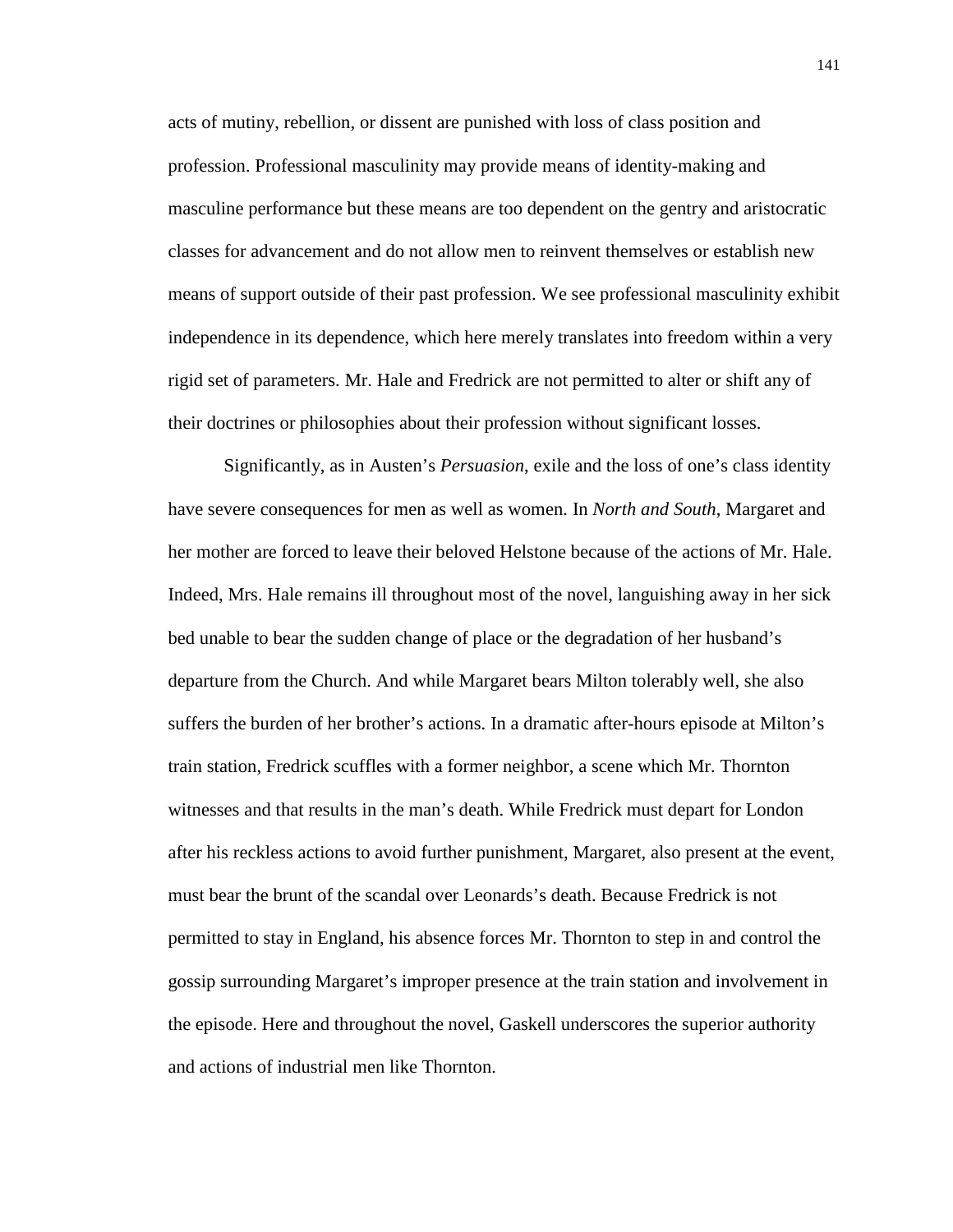Even with the legal entanglements of the inquiry, it is the manufacturer Thornton, not the lawyer Henry Lennox, who saves Margaret's good reputation and prevents further inquiry. His power, both in removal of wall-paper inside the Hales' home and in this train station scandal, has the ability to remove obstacles that professional men, or former professional men, are unable or unwilling to accomplish. To that end, Gaskell never gives us the sense that the loss of Thornton's business forces him to question his overall identity as a man, nor is he pushed out of Milton by either danger or embarrassment. Because his work and social position are not tethered to the class system in the same way that the professions are, the self-made gentleman possesses an inherent freedom for reinvention. Throughout the text, Thornton protects, provides, and behaves in a gentlemanly manner towards all of the Hales, especially Mrs. Hale and Margaret. Where professional men fail to offer means or support, Thornton presents himself as willing and able to troubleshoot a variety of issues in both the private and public arena. While Thornton may struggle against the constructs of gentlemanly identity, his actions clearly speak to an understanding of the role of the gentleman and its execution in his work.

While men like Mr. Hale and Henry Lennox ascribe gentlemanly values to their work, it is Thornton who actually performs the actions of a gentleman. Thornton's work within the novel is industrial; but the privileges afforded to him as a titan of industry in the North are useful and productive, remedying issues for Margaret and her family that professional men are unable to accomplish. It is Marlborough Mills that serves as a setpiece for much of the novel's tension between the industry of the North and the gentility of the South. Whereas the Hales require a multitude of rooms to accommodate their lifestyle of former professional gentility, Mr. Thornton, who is vastly wealthier at the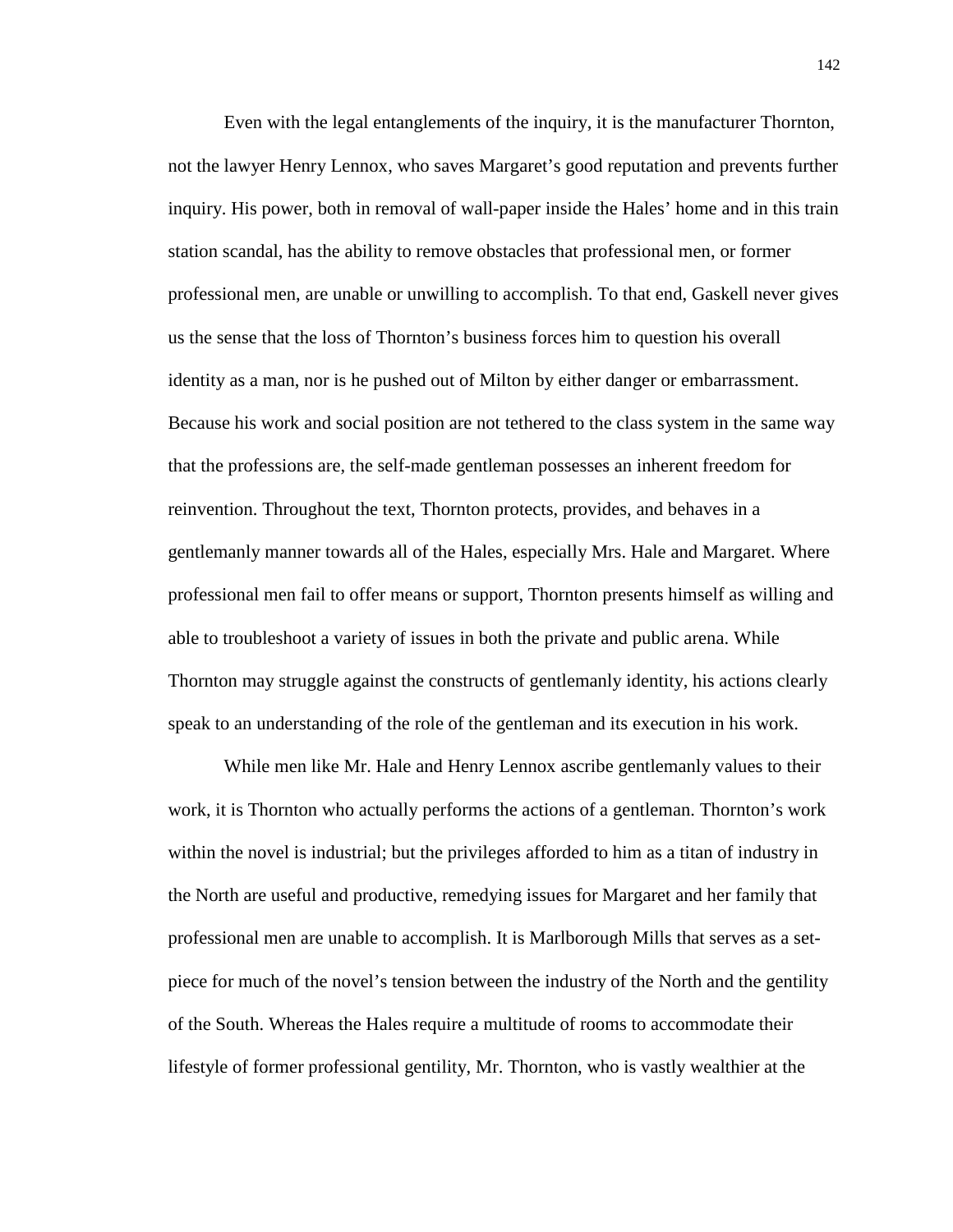beginning of the novel, lives and works within the same space. To some degree,

Marlborough Mills as his place of employment and his home echoes Darcy's relationship to Pemberley. However, Pemberley's placement in the country and located as it is within gentrified space preserves the estate's definition as a site of domestic work, not the industrial domesticity seen at Marlborough Mills. And Thornton does not own Marlborough Mills like Darcy owns Pemberley, he merely rents it from Mr. Bell and later, from Margaret. Admittedly, his marriage to Margaret at the close of the novel grants him some ownership of the Mill, but he will continue to work and live there.

The mob episode of the novel represents one of the most dramatic and violent interactions between domestic and industrial space. Margaret, who calls on the Thorntons to inquire after a bed for her mother, unwittingly finds herself caught in the middle of an ugly struggle for power, jobs, and dominance as the strikers attack Marlborough Mills. Because the Thorntons reside at Marlborough Mills, their residence is adjacent to the vein of the Mill. This permits the safety of their home to be just as vulnerable to the strikers' violence as Mr. Thornton's factory does. Hence Margaret and the other occupants of the house—servants, Thornton's mother and sister, all the most powerless victims—draw the mob's ire by merely being guests or inhabitants of Mr. Thornton's domestic space. The object of their violence is Thornton, who has brought in Irish scabs to break the strike, and it is his home that draws their aggressive passion. Although the narrator earlier in the novel has shown readers residential areas bisected by industrial sites of work, Marlborough Mills stages a unique interaction between the workplace and the home. According to Mike Goode, the separation of the domestic from industry or commercial spaces "repaid the hardness of the office"(151). Expanding on the philosophy of separate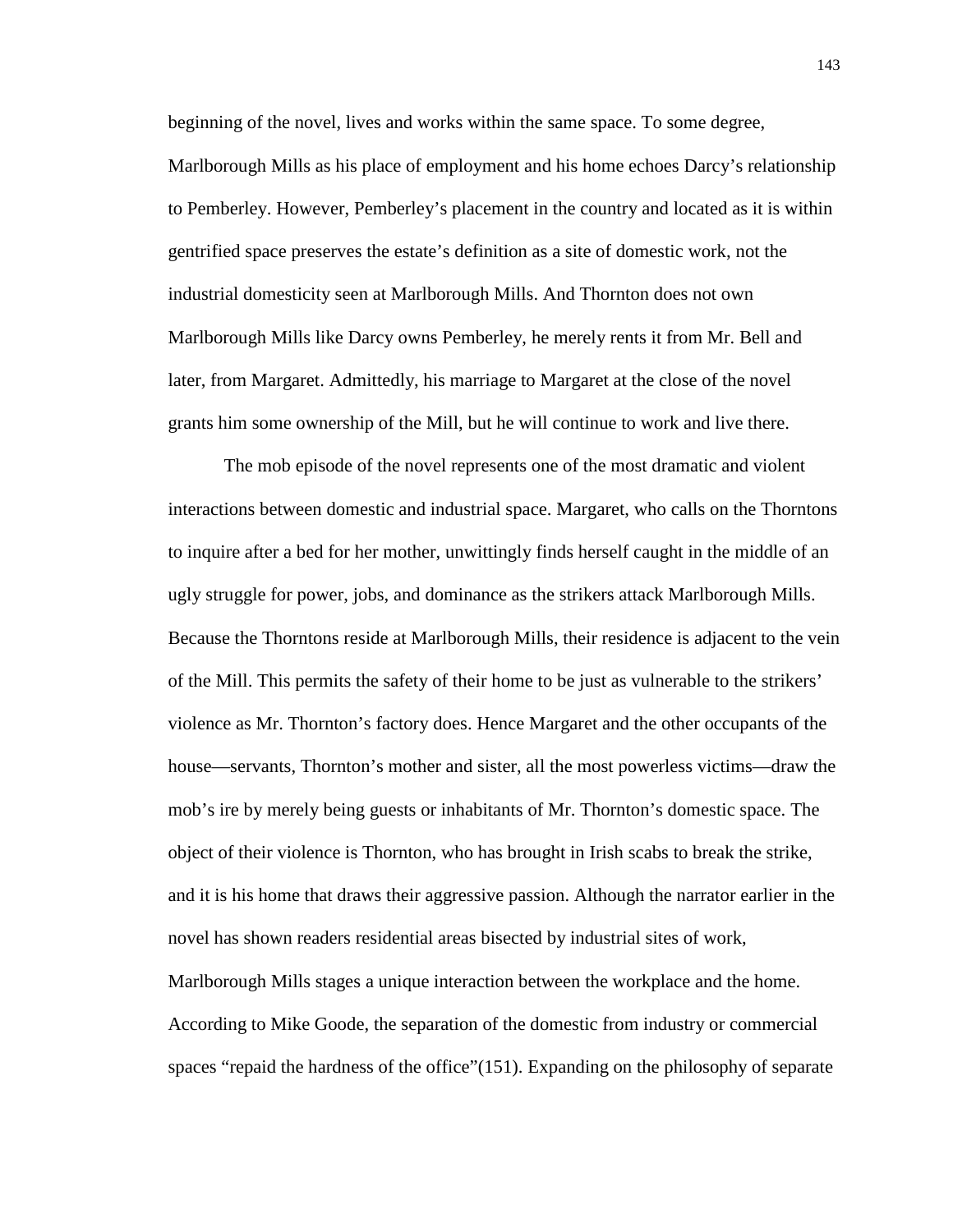spheres, Goode lays out how this division between sites of work and sites of domesticity reinforces the home as a calm respite from the harsh and rugged environment of a man's workplace.<sup>42</sup> Unlike his workers who leave the Mill at the end of the day, or as Goode argues, the academic who engages in intellectual work at seminars and workshops, Thornton's workplace abuts his home.<sup>43</sup> John Tosh also suggests that this separation from work is responsible for turning "workhorses and calculating machines" into men again(6). Thus when Thornton's decisions are questioned, his workers --who seek to destroy the very space in which he would hide—violate his home and disrupt his refuge. This emphasis on Marlborough Mills as both a site of work and a domestic space suggests that Gaskell imagines the domestic sphere vulnerable to the volatile force of commerce and the marketplace.

Yet beyond the danger of the domestic sphere, the mob episode of the novel functions to articulate the slippery boundaries of the domestic and its inability to confine women. When Margaret appears beside Thornton in front of the strikers, he declares, in what the narrator describes as a "deep voice," that "this is no place for you" (212). Thornton's words, uttered in a presumably masculine voice suffused with patriarchal authority, suggest that Margaret does not belong among these unruly displays of industrial masculinity. Yet Marlborough Mills seamlessly conjoins the domestic and the industrial, as the strikers attack Thornton's home, not his factory. Margaret's entrance into the scene merely serves to remind Thornton and the strikers of the vulnerability of the female body, which, in turn, she uses to appeal to the men's reason and to shield

<sup>42</sup> For more thorough analysis on separate spheres, see Leonore Davidoff and Catherine Hall's *Family Fortunes: Men and Women of the English Middle Class, 1780-1850.* 

 $43$  But what if, like Thornton, men are never permitted to leave their workplaces? I would suggest that because Thornton's genteel masculinity depends on the performance of work, we could consider this close proximity as further evidence of his dedication.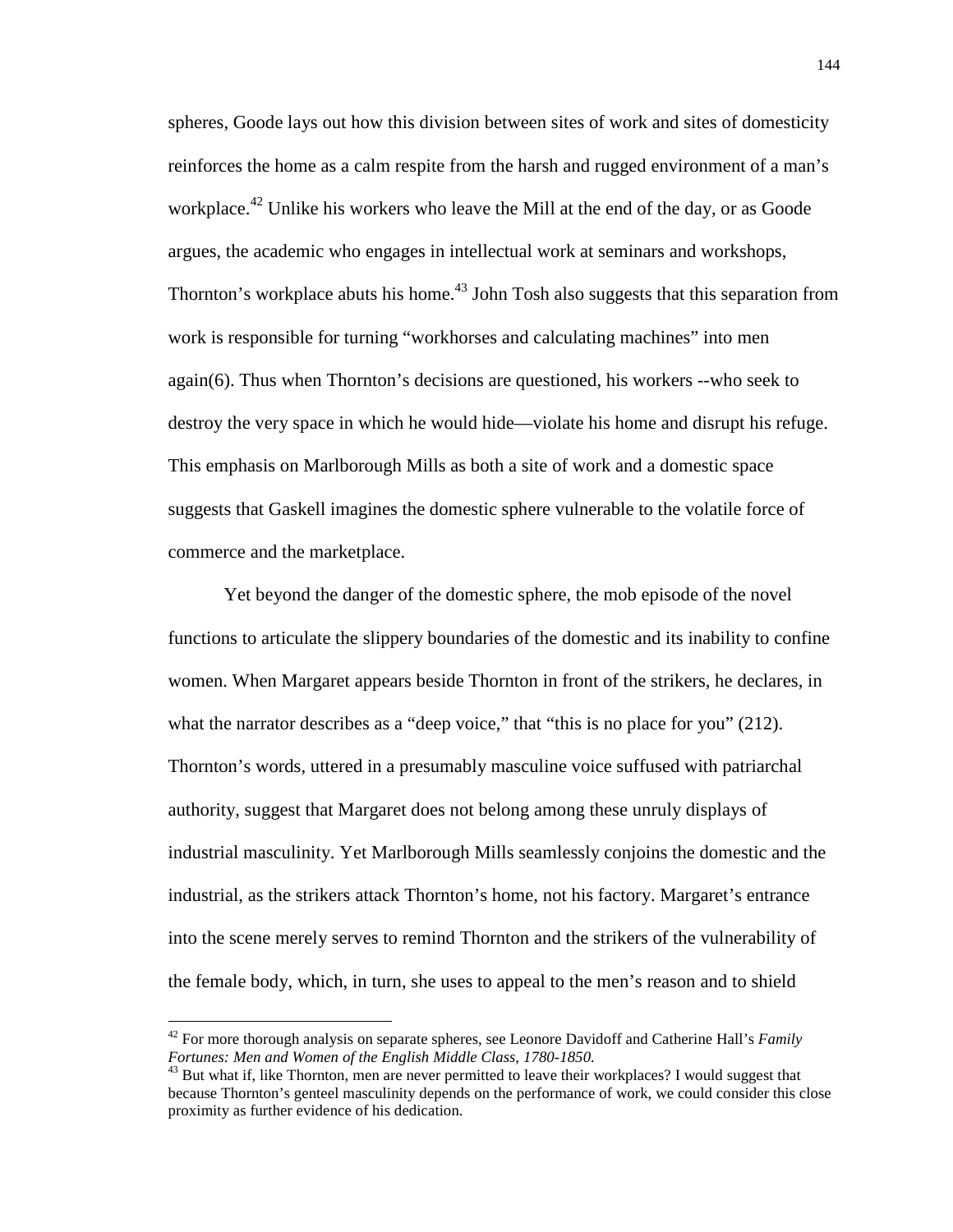Thornton from further attack.<sup>44</sup> Ultimately, her appearance outside of the protective domestic sphere has injurious consequences and eventually infuses unwelcome and romantic implications into her relationship with Thornton. The use of her body to defend Thornton from the mob's ire functions as a defacto declaration of her feelings.

Ruth Bernard Yeazell even suggests that Margaret's "sexual vulnerability is all the more humiliating because it is staged before a crowd of lower-class witnesses"(136). Although Margaret may revise and rewrite Thornton's masculinity throughout the novel, as an unmarried woman, she is equally as vulnerable to revision by others. In using her body to protect Thornton before an audience of strikers and household staff, she breaks the rules of her own gender performance and leaves her body's performance open for interpretation. Barbara Leah Harman discusses the importance of women's public appearance and its connection to Gaskell's own entrance into the public arena as a woman writer. For Harman, because Gaskell does not doom Margaret to exile or spinsterhood, a treatment Gaskell administers to her other exposed and vulnerable female characters, she desires to liberate women and by extension, women's writing from the censure of the public (360).

Just as there is no "place" for Margaret among the men, so too is there no place for Thornton inside the house. Earlier, judging Thornton's inaction as cowardice, Margaret goads him into facing the mob on his doorstep: "Mr. Thornton….go down this

<sup>44</sup> There are a number of parallels between this scene and Louisa Musgrove's fall in Austen's *Persuasion*. Along with similar injuries to the head, both incidents serve to derail the plot's trajectory and to interrogate the heroine's suitability. For Margaret, the incident actually prompts Thornton's first proposal. There is little evidence to suggest that Gaskell connects Margaret's injury with Louisa's. Yet in their similar injuries we can see how female body remains emblematic of the domestic. Thus, we see the assault of the female body (particularly the head which is often coded as the maidenhead) as tantamount to an assault on female domestic virtues. Unlike *Persuasion's* Captain Wentworth who is nearly unmanned by the sight of a woman in distress, Thornton turns eloquent in the face of such violence, using Margaret's injury as a platform to diffuse the violence and prove his masculinity.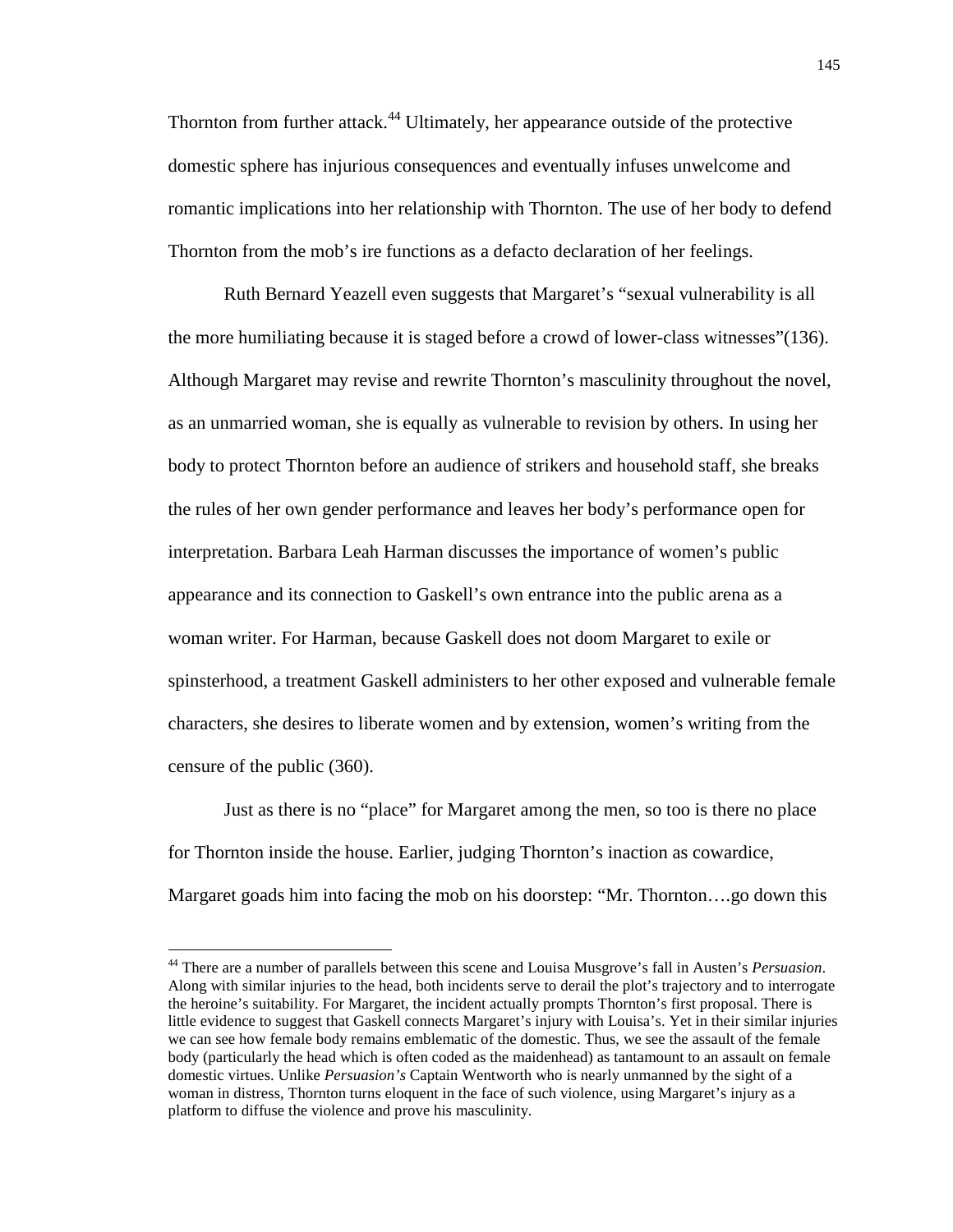instant, if you are not a coward. Go down and face them like a man"(209). Her taunt to "face them like a man" suggests that Thornton, in his current state inside the house, is not acting like a man. He must "go down this instant" to face the strikers, in that he must immediately leave the temporary safety of the domestic for the certain danger of the industrial. To be locked inside the house may be the wiser course of action given the fervor of the mob, but, as Margaret expresses, it is the action of a coward and not the action of a man. In addition to the action of a man, Emelyne Godfrey also suggests that a man's national identity is defined by his reaction to ruffians: "yet in the civilian selfdefence scenario, belligerence was often considered to be un-British. The way in which a man responded to a threat was the barometer of his character"(11). By this estimation, Margaret's prod to "face them like a man" acts as a litmus test for Thornton's character, one that he clearly passes.<sup>45</sup> Furthermore, by doing what Margaret declares to be the proper actions of a man, Thornton stands between the strikers and his family, placing himself, literally, on the threshold between his work and his home. It is a situation that only Marlborough Mills, in its place as a home and a business, allows. If we read Marlborough Mills as a site of Thornton's identity-making, then we can see how as a self-made gentleman, Thornton, who embodies the qualities of both the self-made man and the gentleman, is able to thrive in such a liminal space, even when subjected to the violence of others.

As in Austen's *Pride and Prejudice,* the first proposal scene in *North and South* plays out the title's binary tension: the dynamic between North and South, more

<sup>&</sup>lt;sup>45</sup> Godfrey marks the difference between British military narratives of defense and those of the British civilian. Notably, Margaret's brother Fredrick, a wanted naval mutineer, does not adhere to this notion of British masculinity; despite his civilian status, he still engages in violent behavior towards the decidedly ruffian character of Leonards.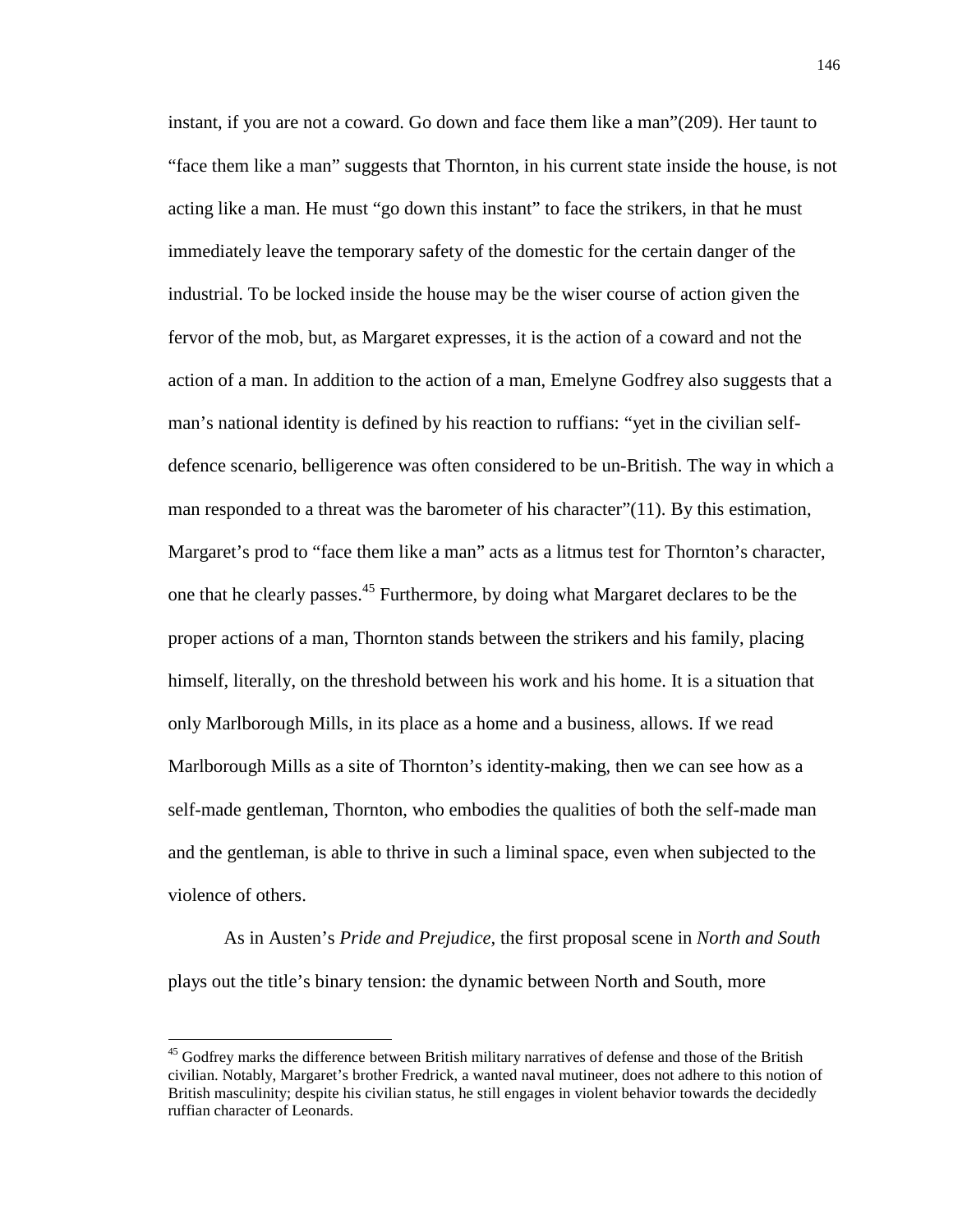specifically between a Southern heroine and a Northern gentleman. Thornton's first proposal, however, demonstrates his most significant work as a gentleman. After Margaret saves Thornton from the mob of strikers on the steps of Marlborough Mills, the public and declarative nature of her actions have subjected her to speculation and gossip. In light of this and in an attempt to acknowledge his gratitude, Thornton proposes, much to Margaret's dismay.

 Margaret accuses Thornton of not perceiving her actions "as a gentleman would—yes, a gentleman," when in fact, his offer of marriage is undertaken with the very intention of acting like a gentleman (232). Certainly his feelings for Margaret factor into his willingness to propose, but Thornton also seeks to save her from the vulnerable position in which her own actions have placed her. As an unmarried female, Margaret, in exposing her feelings before an audience of strikers and his household staff, has demanded his response. It is significant that as Margaret claims her actions as part of her performance of femininity, she sanitizes any aspect of personal feeling or sexual desire from her protection of Thornton. While Margaret expects Thornton to understand "as a gentleman would" that her actions do not necessitate either gratitude or a proposal, her outrage at Thornton's assumption that "it was a personal act between you and me" suggests that she is unaware of the interdependency of gender performance (232). In her zeal to assert her own performance of femininity, she denies Thornton the opportunity to perform his own gender, to perform as a gentleman by proposing: "And the gentleman thus rescued is forbidden the relief of thanks!…I am a man. I claim the right of expressing my feelings" (232). Here Gaskell employs the word "relief" to suggest that, for Thornton, the performance of masculinity liberates him from emotional upheaval.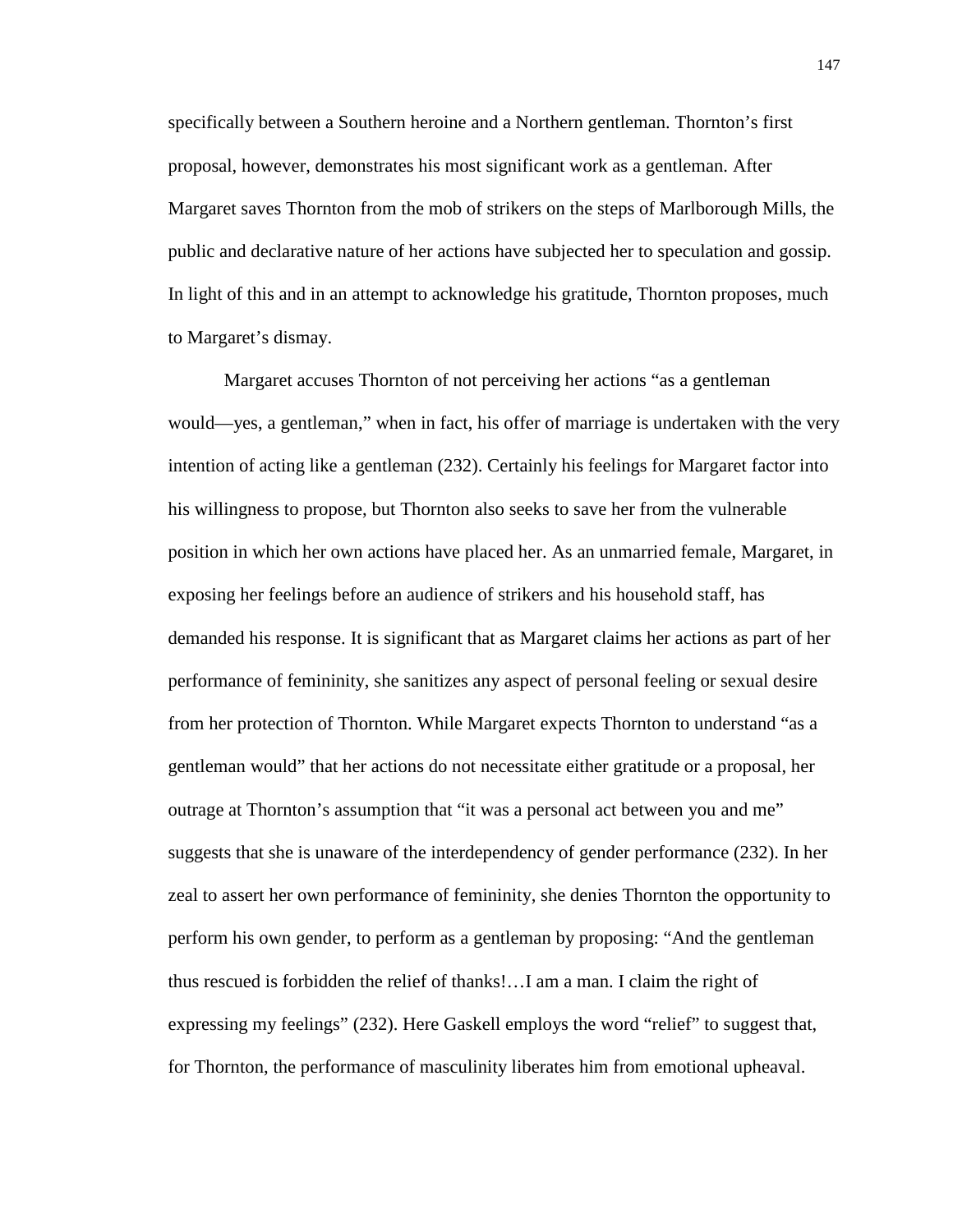It is notable that Margaret previously uses a similar form of the word "relief" when she declares that she will hear Thornton's words, "if it will relieve you from even a fancied obligation"(231). When Margaret denies the opportunity for any type of gratification, she restrains his masculinity; his declaration of gender—"I am a man" and claim to the right of expressing his feelings recognizes that in order to perform as a man, or here as a gentleman, he must have access to his own performance. By her own admission, Margaret may reinterpret the scene through the lens of female sensibility, suggesting that her previous actions were only "natural," part of the "sanctity and high privilege" of her gender and actions "that any woman would do"(230). Yet when Thornton attempts to do the same through his performance, he is rejected and even criticized for somehow misreading his cue.

This is further illustrated in the language that Margaret uses in her refusal. After Thornton declares his intentions, Margaret responds with commentary highlighting how "his whole manner offends" her and how "blasphemous" his words are to a woman of her sensibilities. Her reaction makes it clear that Thornton's attempts at being a gentleman are distasteful. Later, before he departs rejected and unhappy, he echoes back her language:

One word more. You look as if you thought it tainted you to be loved by me. You cannot avoid it. Nay, I, if I would, cannot cleanse it from you. But I would not if I could. I have never loved a woman before: my life has been too busy, my thoughts too much consumed with other things. Now I love and will love. But do not be afraid of too much expression on my part. (233)

Whereas Thornton has previously asserted the masculine "right of expressing [his] feelings," by the end of the proposal he has only "one word more" and will not trouble Margaret with "too much expression." Although we may read these reluctant words as his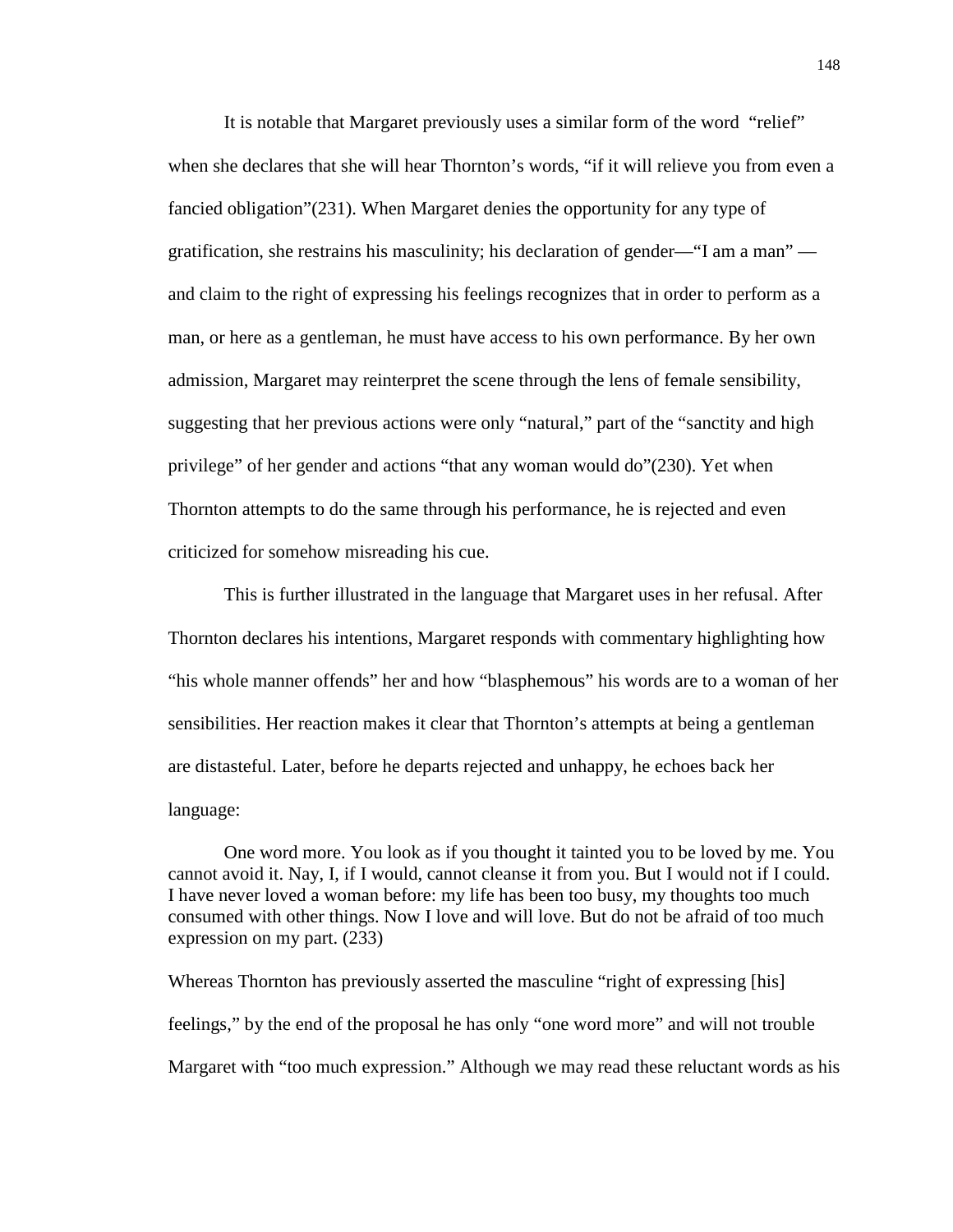attempt to curtail his performance, his "one word more" ultimately proves to be the most passionate declaration of the novel. This suggests that Thornton understands the conventions of Margaret's gentleman but resists the constructs that it places upon his feelings and his words.

Consistently, Margaret's objections center on Thornton's passion and its impertinent assumptions: he declares too much, he expresses too much, he expects too much. This proposal scene is also where some of the strongest allusions to Austen's canon play out in *North and South*. Instead of Thornton's actual offer of marriage, it is the passion he displays and the robust nature of his feelings that triggers the language of repulsion in Margaret's response. Yet it seems that Margaret objects to Thornton's manner more than his words, his assumptions more than his feelings. As an oral recitation of his feelings rather than a measured speech, Thornton's manner of declaration provokes Margaret's cruel refusal.

Certainly, we can see parallels between this proposal scene and Darcy's first proposal in *Pride and Prejudice*, but Gaskell shifts the power dynamics to account for the altered social situations of Margaret and Thornton. Unlike Darcy, Thornton is not in a position of power; rather he comes to Margaret because he seeks to reconcile her protective actions at the Mill with a promise of marital protection. Although we may also see parallels in between Thornton's words above and Darcy's letter in *Pride and Prejudice*. Darcy writes Elizabeth that he will not renew any offers that "were last night so disgusting to you"(317). To a lesser degree, we may also see allusions in Thornton's speech in Wentworth's final letter in *Persuasion* as the uncertain Captain Wentworth instructs Anne to give "a word, a look"(1233). In Austen's canon, both of these moments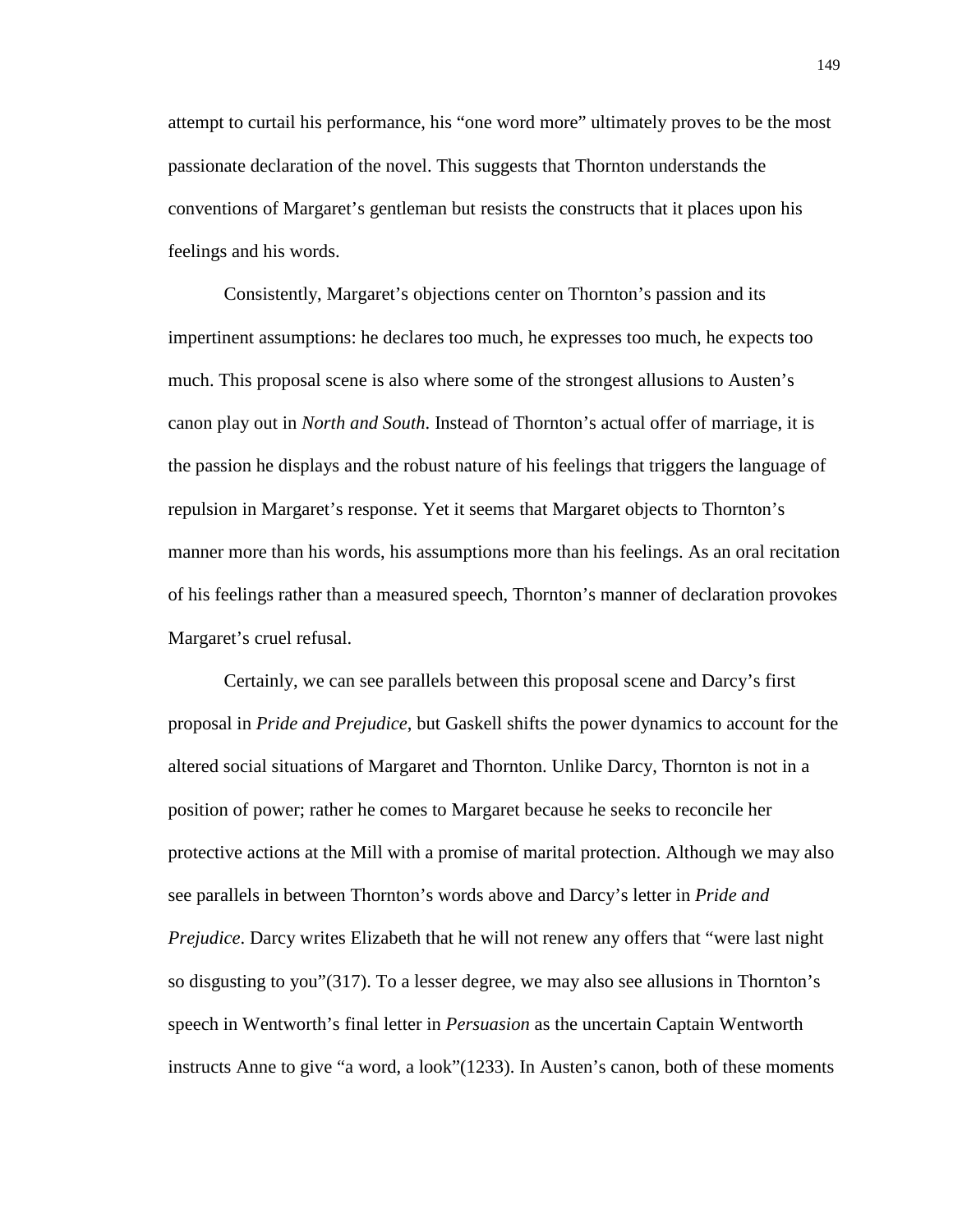occur during letters, not during declarations of love or moments of impassioned speech.<sup>46</sup> Throughout Austen's two novels, letters appear as the logical and proper place for one to express feelings of love or to address grievances against one's character. In other words, where Thornton equates masculinity with the vocal recitation of feelings, Margaret sees the performance of genteel masculinity as reserved for private letters or quiet post-marital moments. Anything that deviates from this performance presents an impertinent threat to her Austenian-like sensibilities, and, therefore, must be subjugated.

Sarah Ostrov Weisser addresses a similar parallel between Austen's understanding of love and later Victorian constructs. Weisser argues that Charlotte and Emily Brontë's respective portrayals of men and courtship popularized a sexualized view of romantic love. Seemingly at odds with Austen's companionate marriage, Weisser sees the legacy of what she terms this "Brontëified" view of love in the 2005 adaptation of *Pride and Prejudice* (94). While this project does not focus on the film adaptations beyond their place as a barometer of the author's legacy and interpretation from text to screen, Weisser aptly pinpoints where Austen has been hijacked by these sexualized and more highly volatile views of marriage and courtship. Given the close relationship between Gaskell and Charlotte Brontë and the novel's connections to *Pride and Prejudice*, it seems safe to extend Weisser's argument to *North and South*.

Similar to *Jane Eyre* and *Wuthering Heights*, Gaskell's novel serves to deconstruct the discourse of romantic love and, by extension, the gendered ideologies that underpin courtship narratives. Unlike the Brontës, who seem to dispense with Austenian heroines and heroes nearly altogether, Gaskell bridges the distance with a courtship

<sup>&</sup>lt;sup>46</sup> Even in Darcy's first proposal, Austen chooses not to dictate the language of his declaration and forgoes dialogue for content. We only are told that he is proposing; his actual words are unnamed.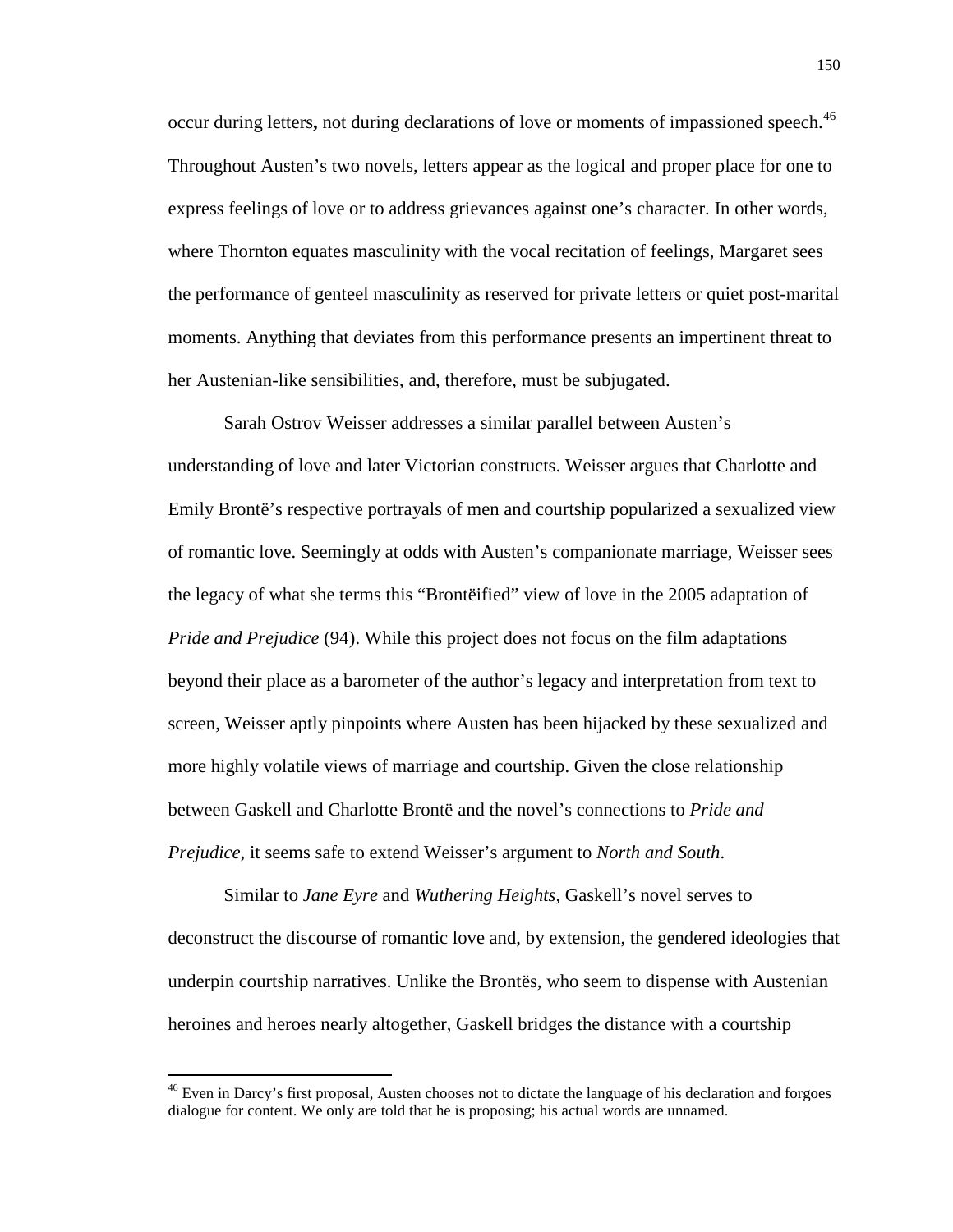between an Austen-like Southern heroine and a Northern industrial hero. Ultimately, Gaskell's novel forges a line between Austen and her later Victorian contemporaries by staging a clash between Austen's notion of masculinity and Gaskell's construction. Margaret may be an Austenian heroine but Thornton is not "Brontëified." He may not be coded in the same terms as Austen's gentleman but he is also not of the same ilk as Charlotte and Emily Brontë's men, who are arguably not gentleman at all. Additionally, there is little throughout *Jane Eyre* and *Wuthering Heights* to suggest that either Rochester or Heathcliff have notions of community work or seek to perform as gentleman to the same degree that Thornton does.

Sarah Wootton, citing Thornton's Byronic appearance and propensity for "disorder and renewal," suggests that his love/hatred for Margaret demands sexual fulfillment: "This 'positive bodily pain,' revealing the hero's subversive longing for violent penetration, demonstrates not only his psychological complexity but also illuminates Gaskell's subtle revisions of her Romantic predecessors"(32). Here Wootton is referring to an earlier scene where Thornton clenches his fists in response to Margaret's behavior. Although Thornton does not clench his fists during the proposal scene, he does seize Margaret's hand for the duration of his initial profession. Yet there are no further gestures that would suggest a violent, physical, or assaulting display of Thornton's turbulent emotions. Like Wootton, my project is interested in analyzing Gaskell's involvement in producing models of male behavior; however, it seems unfair to place Thornton in a Byronic line when his actions throughout the text are more gentlemanly than aggressively sexual. We may be tempted to read the proposal's setting—alone and enclosed in the drawing room with an unwelcome suitor—as both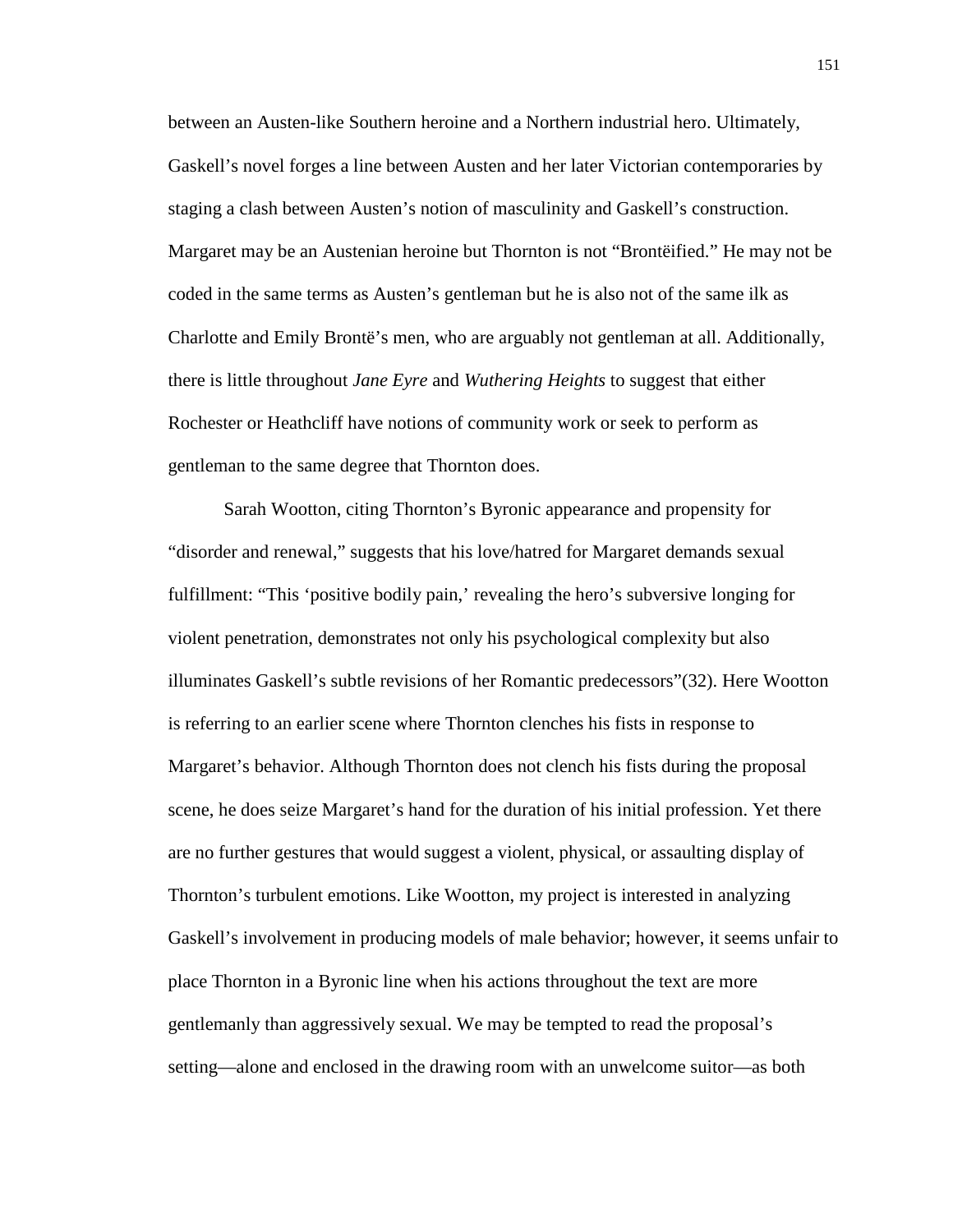dangerous and potentially Gothic; however, this setting is no more perilous than the Collins' drawing room is for Darcy's first proposal.<sup>47</sup>

It is Thornton's passion that calls into question his performance as a gentleman and even that he has quelled to appease Margaret. Before he opens his declaration, Thornton interrupts his dialogue in an attempt to appear composed: "He was on the verge now; he would not speak in the haste of hot passion; he would weigh each word"(230). Thornton understands that "hot passion," what we can assume is both improper or excessive passion, will overwhelm Margaret, and therefore, he self-consciously tries to convey his feelings in tones and manners which Margaret will understand. While her adamant refusal expresses in detail how he does not succeed in this endeavor, Margaret experiences bodily responses to his words. Later, as Thornton speaks, he specifically "Lower[ed] his voice to such a tender intensity of passion" that Margaret " shivered and trembled before him"(231).

At first blush, we might be tempted to read her reaction as physical symptoms of fear or discomfort. Yet the language of the description suggests that Thornton's passion appears gentle and unthreatening: he quiets his voice and uses "tender intensity" rather than an aggressive tone. In other words, he works throughout the proposal scene to moderate any moments of violent passion that might cause her to fear him or his sexuality. Examining another rejected proposal in Gaskell's *Mary Barton*, Jill L. Matus argues that for Gaskell emotional and physical response to emotions spoke of instinctive truths that are often unable to acknowledged. Like Margaret, who trembles to hear Thornton's words of love, Gaskell's other heroine Mary experiences an unexpected

<u>.</u>

 $47$  As to the danger of the room, towards the end of the proposal scene, Margaret asks Mr. Thornton to lower his voice as her mother is sleeping. From an earlier account we receive of the house's coziness, we can presume that Mrs. Hale's room is very close by.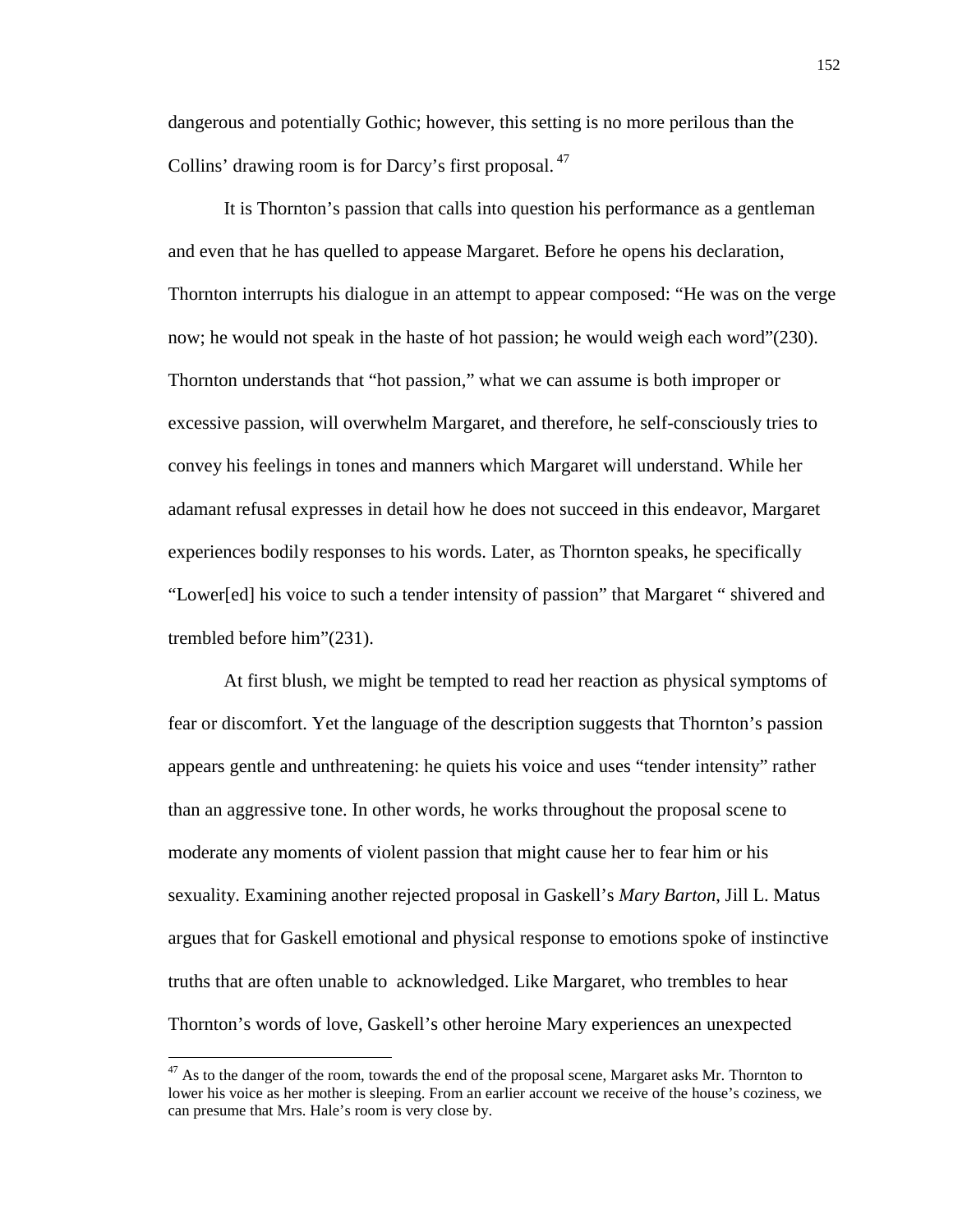episode of violent sobs after rejecting her suitor. For Matus, such an unprompted physical response like crying or in this case, Margaret trembling, "demonstrates the deep-seated, unconscious emotional knowledge that trumps consciously-held conviction"(22). Towards the end of her interview with Thornton, Margaret also experiences tears of wounded pride, but the unexplained nature of Margaret's reaction here better illustrates Matus's point. Although Margaret may adamantly refuse Thornton in intelligible and forceful words, her corporeal response to his "tender intensity" indicates that she is susceptible to his sexuality and, in turn, experiences a sexualized response that contradicts her strongly held objections. While Thornton restrains his passion to the degree that it is neither silenced nor reproduced in a letter, he does not represent a tangible threat to her will or her body. $48$  Herein lies the crux of Gaskell's characterization: Thornton's passion, in that he loves Margaret and openly declares his feelings, is not dangerous, yet in this proposal scene, Margaret responds as if it is. She criticizes him, she villainizes him, and eventually, she rejects him. Ultimately, that is how she and the tradition from which she has emerged handle seemingly unrestrained passion in men. As Austen is an author from a long tradition depicting male power and dominance that create rogues who cause undue physical and psychological harm to the heroine, she rightly presumes that passionate outbursts by men may be malignant and manipulative displays of emotion. For Austen, unrestrained passion is sexual passion, and this passion is accompanied by an overwhelmed set of emotions that transgresses reason and logic, and, by its very nature, is volatile and destructive. We only have to look to Mr.

<sup>48</sup> Examining Miserrimus Dexter from Wilkie Collins' *Law and the Lady*, Gwen Hyman posits that the danger of work-driven masculinities is in their equation of commerce consumption with sexual consumption (146). In this way, we may read Margaret's fear as her continued disapproval of the consumptive nature of Thornton's trade.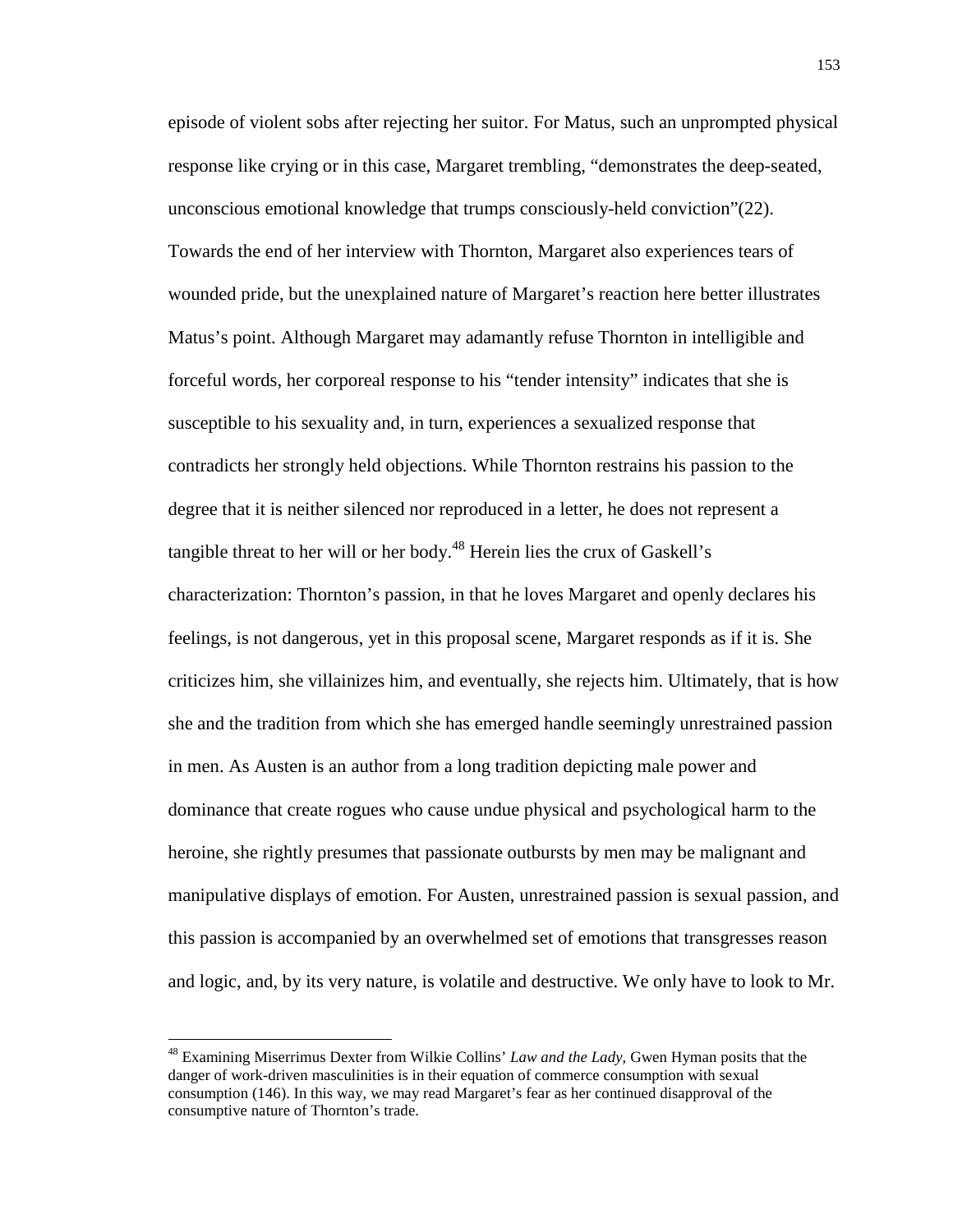Wickham, Mr. Willoughby, and Henry Crawford to see how easily sexual passion can upset the lives of women. However, Gaskell does not equate unrestrained passion with lecherous intentions. While the threats to Austen's heroines and their predecessors were often from the unwieldy, ravening rake, Margaret does not encounter men quite like that or like the wily rogues of Austen's texts. But for Margaret, who embodies the Austen heroine, Thornton's masculinity is an unknown threat, especially because she is illequipped to handle men's passions so that they do not infringe upon her will. To this end, Margaret's attempts to police his masculinity and separate him from the role of the gentleman demonstrate an inadequate education in masculinity rather than the reality of Thornton's sexuality. By this time in the text, Margaret is not prepared for the emerging models of masculinity that Thornton embodies. The passion and expressions that he claims for masculinity have worked to disassociate passionate outbursts from the rake and instead, have re-appropriated passion for gentlemen.

Restrained performance and passion for Thornton results in emasculation at the hands of Margaret. It seems only logical to assume that as Margaret objects to Thornton's masculinity, she genders him as feminine. Effectively, Margaret's rejection has stymied his gender performance and silenced both his words and the seemingly unclean feelings that he has displayed and evoked. To be denied this outlet for his feelings and the obligation of his masculinity is to block his means of identity-making and performance. In her role as both recipient of Thornton's proposal and critic of proper "gentlemanly" performance, Margaret translates unwieldy and hyperbolic displays of masculinity into controlled forms of feminized emotion, both as evoked and performed by Thornton. For Margaret, who consistently bends the rules of her gender performance, the unsettling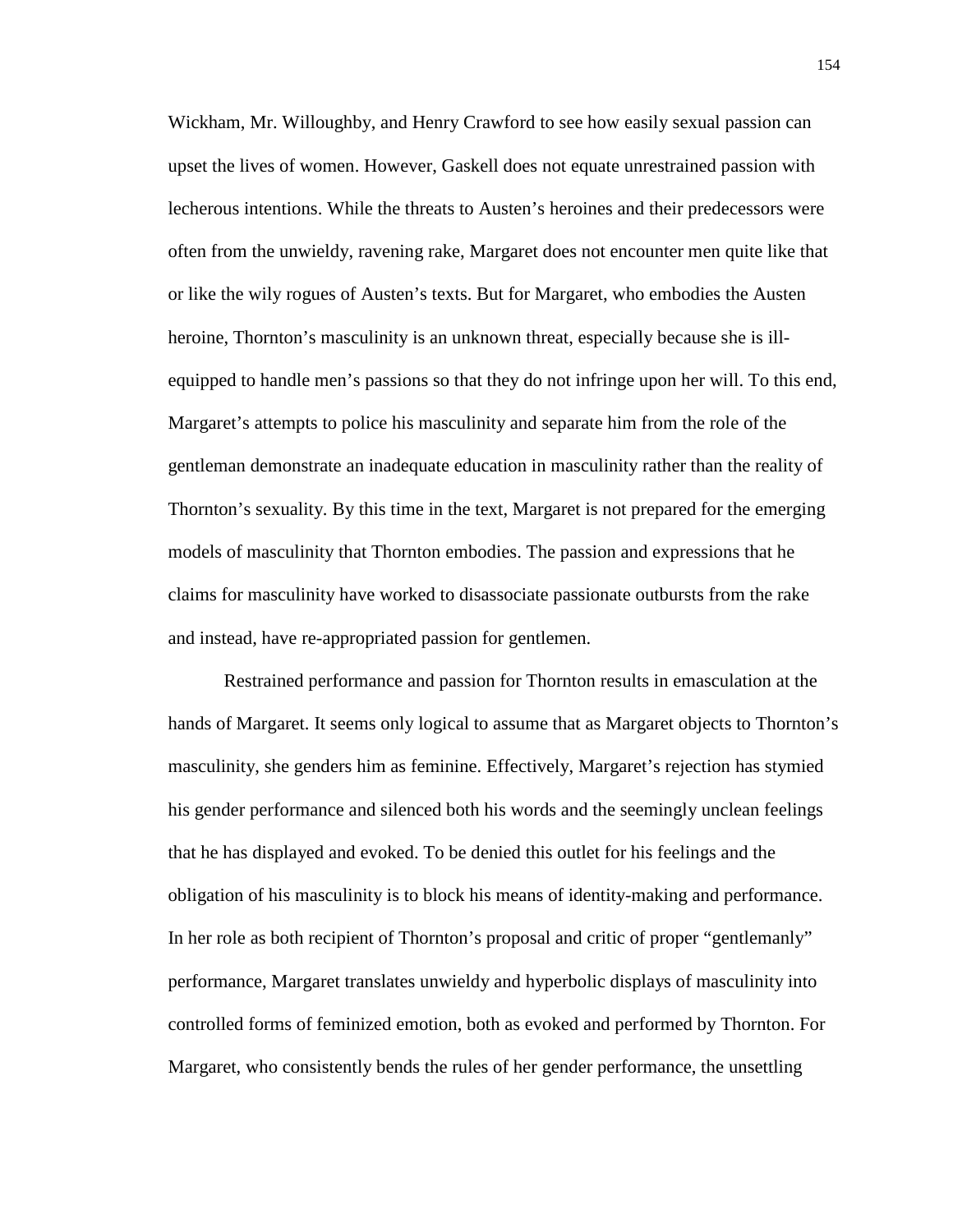departure of Thornton from what she understands as the gentleman, causes a crisis of identity. If she cannot control his masculinity or place it in a proper context, then her feminine identity is in danger, and the respective aspects of her position as a lady (her virginity, her social position) are too. To subvert her position as an object of desire, Margaret must turn Thornton into both an object of ridicule and eventually, one of pity. Whereas Margaret cringes from the romantic love that Thornton professes, she remains empathetically drawn to his moments of potential physical injury or vulnerable emotional displays.

Hence, a man who does not perform as a gentleman is a threat, but a man who does not understand his masculinity is an object of pity. What sympathy the proposal does not elicit, Margaret musters when Thornton nearly sheds a tear after her rejection: "When he was gone, she thought she had seen the gleam of unshed tears in his eyes; and that turned her proud dislike into something different and kinder" (233). These "different and kinder" feelings counter Margaret's incivility with a healthy dose of guilt. Yet Thornton's near tearful departure is juxtaposed with Margaret's previous " tears of wounded pride [that] fell hard and fast"(232). Whereas Margaret may freely and openly purge her frustration, Thornton must resist such gestures under Margaret's watchful gaze. Furthermore, to cry in her presence would serve as a reminder of the unrestrained nature of his passion, but this "gleam of unshed tears" works to garner Margaret's compassion if not her love. While Margaret may no longer see him as a threat, his unshed tears have turned him from an oppressive force into a man worthy only of her sympathy.

This tearful moment is a gesture that emphasizes the placeless nature of Thornton's gentleman. On the one hand, he has eased her fears by demonstrating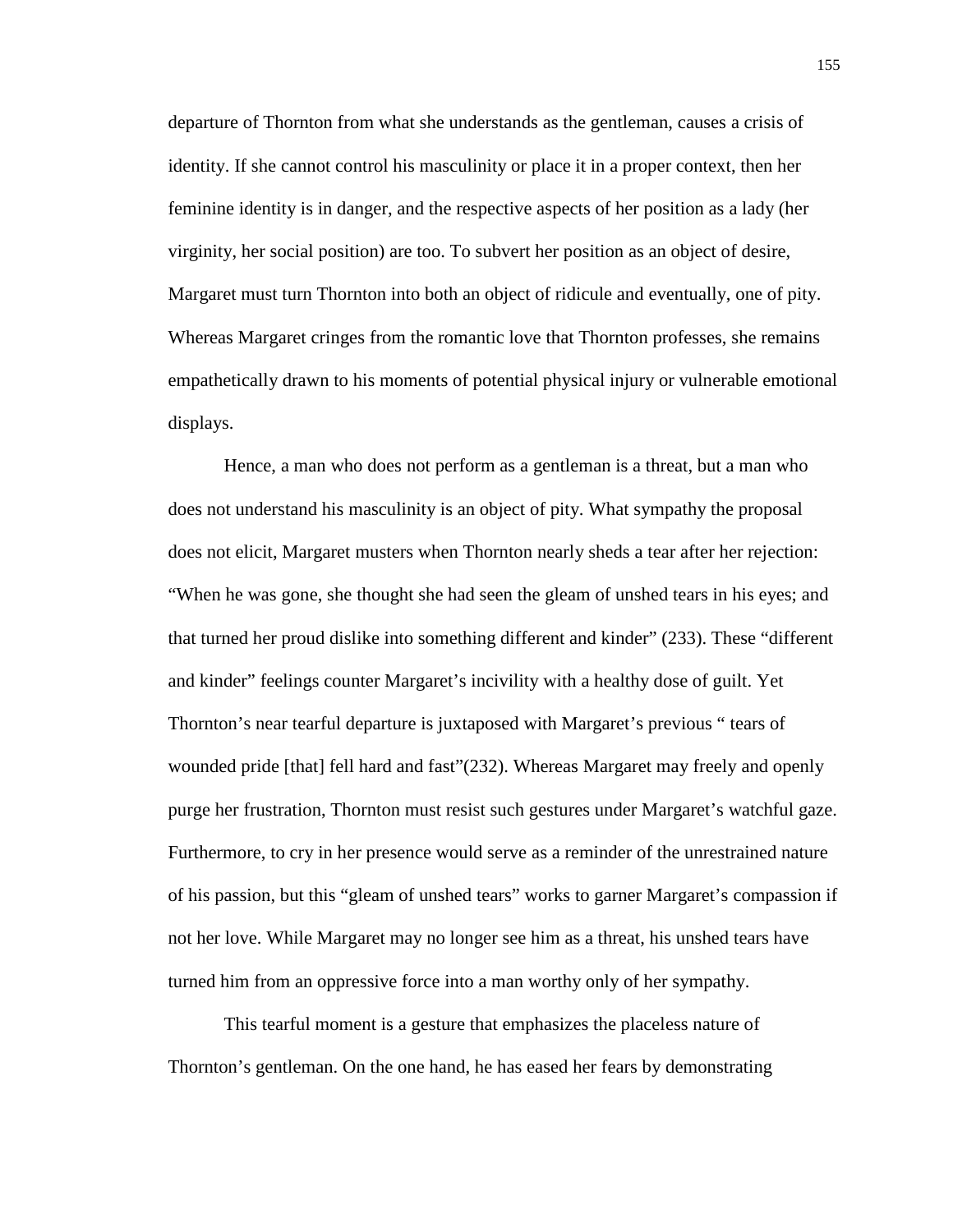restraint; on the other, he has performed in a particularly unmanly fashion. This can be seen in Margaret's shift in pronoun from the generic man to the generic individual. In defense of her previous actions at the Mill, Margaret explains that she would have behaved the same way towards any man: "Why there was not a man…for whom I should not have done what little I could more heartily"(232). Later, the narrator notes that in response to Thornton's unshed tears, Margaret feels "self-reproach for having caused such mortification to any one"(233). While we may note the difference between the former as part of Margaret's dialogue and the latter as part of the text's prose, Thornton still transitions from a generic man that Margaret has shielded with her femininity to a genderless individual that she has harmed. She is not sorry to cause mortification to "any man" because, as his tears illustrate, her proposal has unmanned him. As Margaret comforts herself with the notion that she behaved properly because her "manners must have shown the truth," the cost of her rejection falls on Thornton, who has been humiliated and schooled on his impotent performance of masculinity (233). Later in the text, as Thornton tells his mother of Margaret's rejection, the narrator describes tears " forcing themselves into his manly eyes"(249). The use of "manly" to describe Thornton's eyes serves to draw our attention to the strangeness of the gesture as part of his performance, just as the verb "force" promotes a sense of battling the emotions. Again, the text does not use any descriptions that suggest Thornton weeps or sobs. Instead, we are consistently told that his eyes water, as tears are visible as a sign of his distress and sadness. At both junctures in the text, the gesture seems at odds with Margaret's desire for restrained masculinity and the construction of masculinity that he perceives as part of his identity.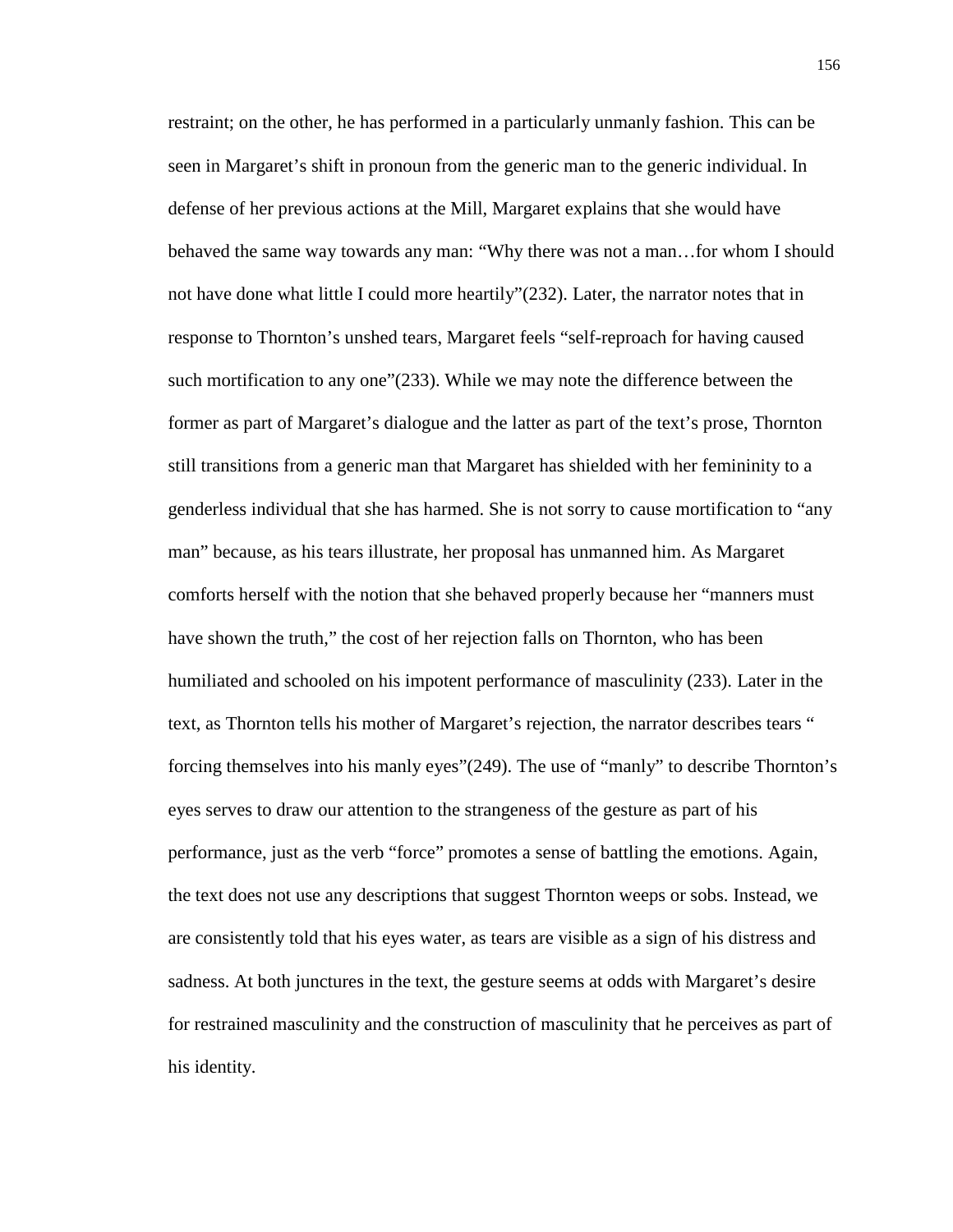And this is not the only time when Margaret emasculates Thornton for the protection of her gender. In the episode that prompts Thornton's proposal, Margaret goads him into speaking to the bloodthirsty mob that beats down his door. Later, during this proposal episode, Thornton reinterprets the scene through Margaret's lens of displeasure: "I now believe it was only your innate sense of oppression (yes; I, though a master, may be oppressed)—that made you act so nobly as you did. I know you despise me; allow me to say, it is because you do not know me"(232). Although it may be bold on Thornton's part to declare his person oppressed by his workers, he does illustrate the shift of power from master to servant. In other words, Gaskell relegates Thornton to an oppressed party rather than oppressor in the same way that Thornton does not position himself as a power figure over Margaret in courtship, she does the same to Thornton. However, such moments as this and her later comments about Thornton's gentlemanliness systematically work to undermine Thornton's masculinity and place restrictions on his space and behavior. Although we may argue that the confines of any gender performance are restrictive, the dictates for Thornton's masculinity consistently come from Margaret. When Margaret acts in a manner that does not properly fit into her role as a woman, her sexual reputation suffers. Yet when Thornton avoids facing the strikers or proposes in a similar departure from his traditional gender performance, his entire gender identity is called into question. There are consequences to both departures from performance; however, Thornton may attribute romantic intentions to Margaret's protective gesture at the Mill, but he does not assume that the danger of her reputation means easy acceptance.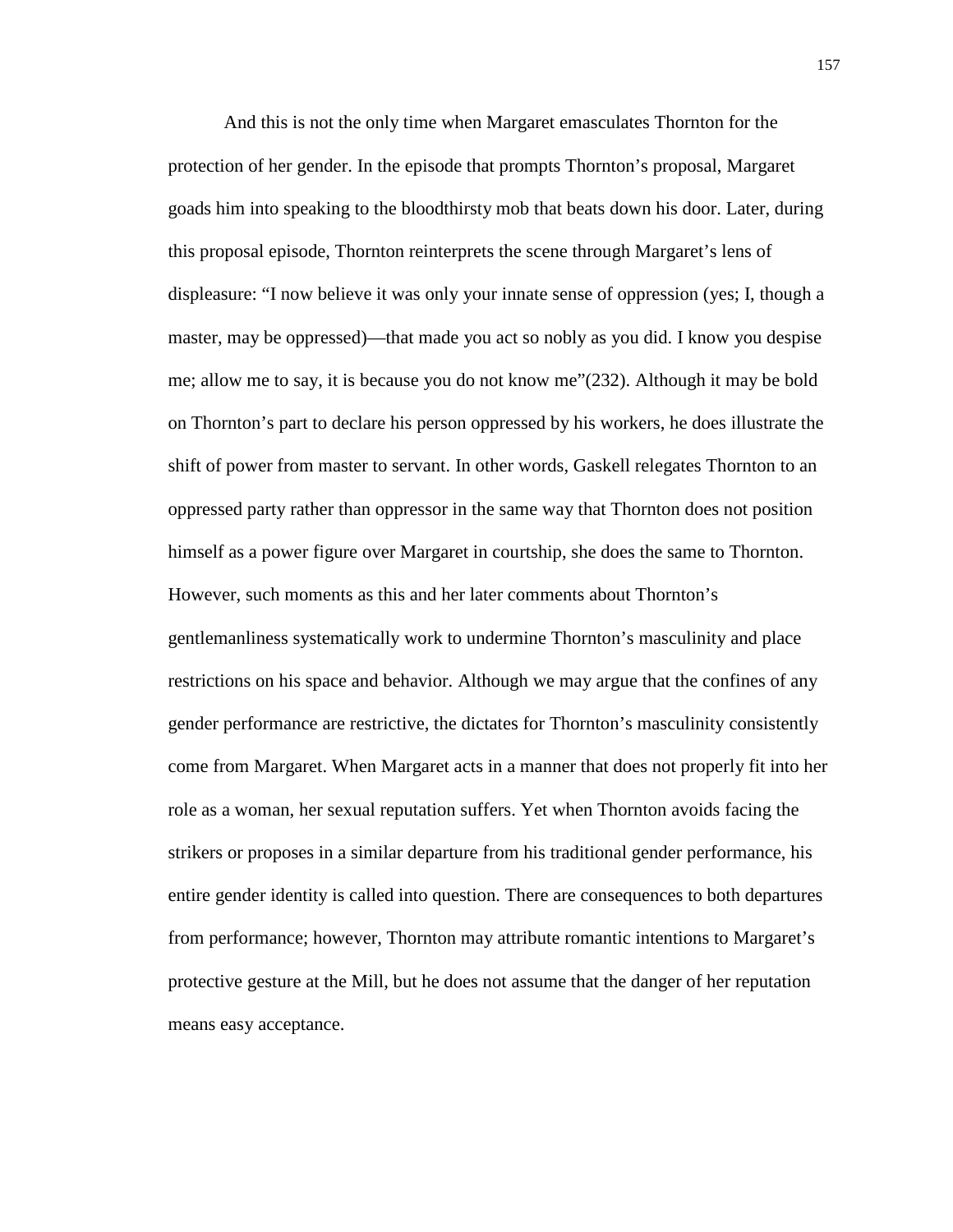The narrative that emerges from the proposal scene and the previous incident at the Marlborough Mills illustrates the many pitfalls of intertwined gender performances. More importantly, Margaret's taunts and subtle rewriting of her own performance call to mind many of the questions that surround gender performance, most particularly the relationship between the control of performance and the sexual/desexual nature of the body. The emphasis that Gaskell places on Margaret as the vocal and sharp gender critic of the text speaks to a significant place for women—authors, heroines, and characters as governors of their own performance and that of men. However, as Gaskell notes, this shift of power from patriarchal to an egalitarian, or feminist, one is not without consequence. The nearly oppressive manner in which Margaret manages Thornton's masculinity signals how the unstable and dying strains of Southern masculinity she upholds do not apply to Thornton's robust and expansive gentlemanly performance. The troubling aspects of her father, her brother, and the Lennoxes' professional masculinity class dependent, rigid and unable to thrive without the professional identity—illustrates the need for a mutable and buoyant masculinity like Thornton's. By comparing Thornton's masculinity to the seeming gentlemanliness of the South, Margaret effectively has aligned herself with masculinities that are restrictive for women. Gaskell exercises women's control in gender performance, only to reveal how fragile that control is when dictated by weakened forms of masculinity.

However, Thornton's declaration also appeals to his work, noting that he has never loved a woman before because he has been "too busy" and "too much consumed with other things." With the knowledge that we have of Thornton's rise to wealth, we can safely assume that "other things" speaks to his work as a manufacturer and the amount of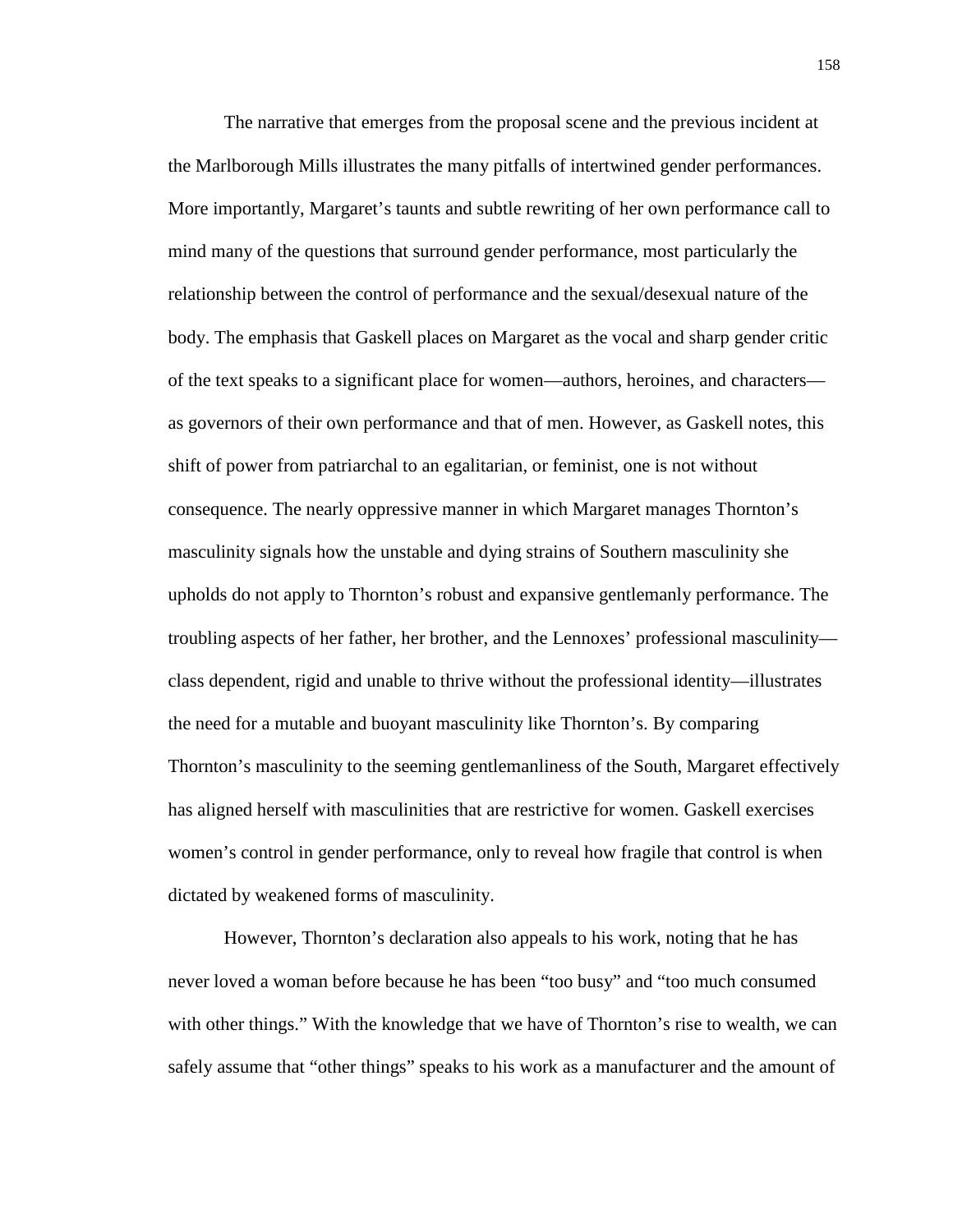time and energy that he has expended on his enterprise. The productive work of the gentleman as performed by Thornton has implications for his workers, for Margaret, and for his community. Gaskell, through Margaret's marriage, stages a battle between professional masculinity and industrial masculinity, drawing lines between dignified work and undignified work, between trade and respectability. But in a courtship novel, even in one that boasts significant commentary on poverty and the condition of England, the heroine's choice of husband at the end establishes the superior male character and the type of masculinity with which she aligns herself.

Herbert Sussman suggests that the courtship plot of *North and South* derails what he terms the "masculine plot" or the male-male bonds that Thornton creates through his industrial work (63). For Sussman, the narrative that underpins Margaret and Thornton's courtship is the development of a community of men and an erasure of women from industrial settings. While Sussman makes a good point about how the dining hall immerses Thornton in a community of men, my project sees the courtship as validating Thornton's masculinity. Whereas Sussman claims that the courtship plot dissolves any questions about Thornton's heterosexuality, I see Gaskell using the courtship plot as the vehicle that helps Thornton realize his goal of a longer male legacy. It is only through Margaret that Thornton is able to reclaim his male-bonding space; and, therefore, it is through marriage to Margaret that he can navigate his gender performance into a larger male and female presentation. Gaskell may disrupt many of our notions of the gentleman hero through Margaret's wealth and Thornton's downfall, but he emerges as the best representation of masculinity and the most sustainable form.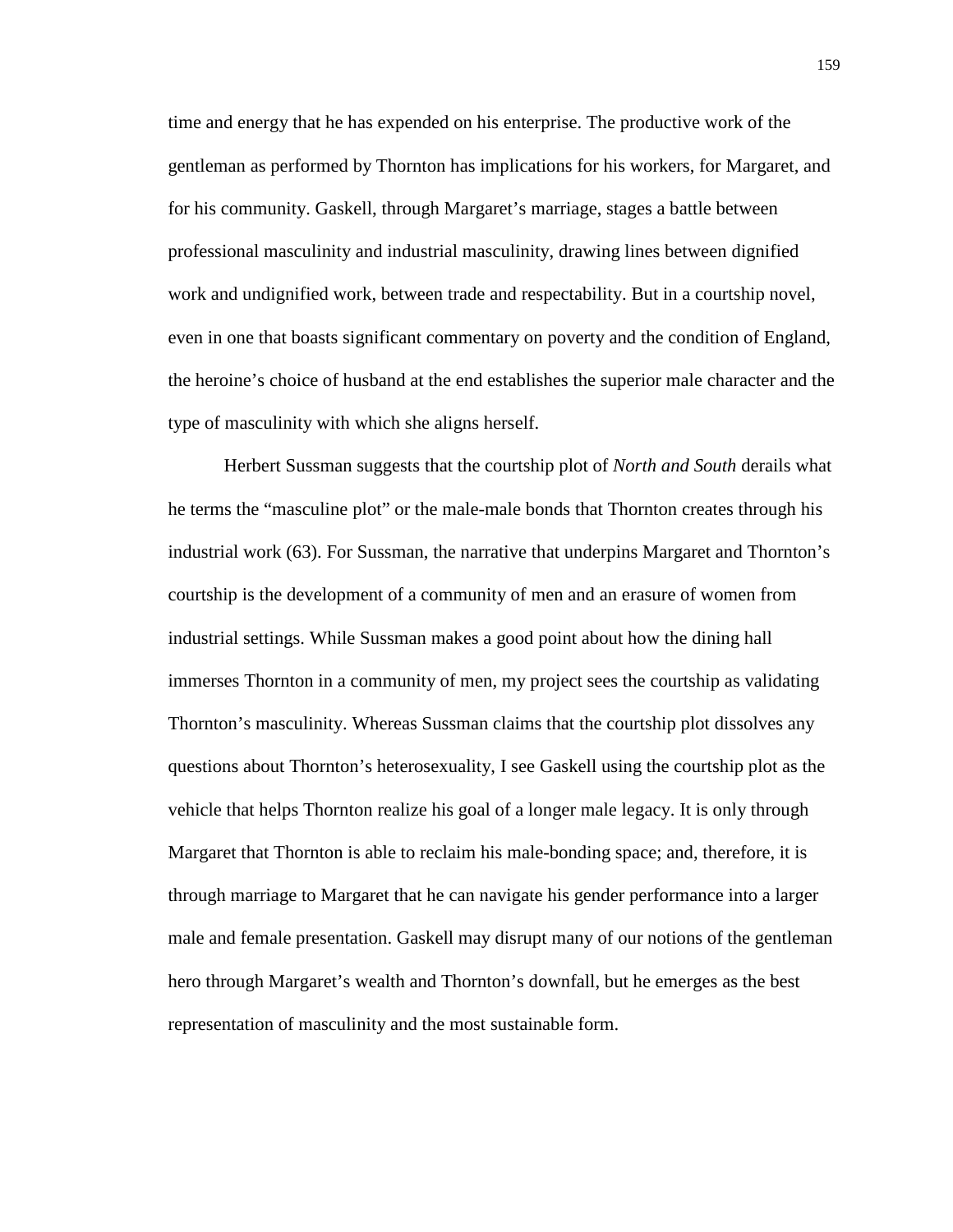The Gentleman and the Period Drama: *Downton Abbey* and Contemporary Masculinities

I want to conclude this project by considering how concepts about gentility, masculinity, property, and work that Smith, Austen, and Gaskell foreground in the nineteenth century have been translated and disseminated to a contemporary audience. For this, I turn to the modern domain of the gentleman: the period drama. The year 1995 represented an important moment in terms of both the rise of the period drama and of Austen's legacy. That year, four major film adaptations of Austen's novels emerged on the big and small screen: Alicia Silverstone appeared as an updated Emma in *Clueless*, Emma Thompson and Kate Winslet played Austen's best-loved sisters in *Sense and Sensibility*, Amanda Root and Cirián Hinds performed as Austen's reunited lovers in *Persuasion,* and not to be forgotten, Colin Firth and Jennifer Ehle appeared that same year as Austen's most popular couple in the serialized BBC version of *Pride and Prejudice*. This surge in film adaptations spurred many unlikely Austenites to theaters, reigniting interest in Austen's novels and reaching audiences who otherwise might not watch *Masterpiece Theater* on Sunday evenings. Juliette Wells attributes the longstanding crest in Austen's popularity to the growing number of new fans who have experienced Austen through the lens of these film adaptations and then were encouraged to read Austen's texts (3). There are several collections that juxtapose the rise of the film adaptations with the development of Austen's legacy. Some examples include *Jane Austen in Hollywood* (1999) edited by Linda Troost and Syre Greenfield; and John Wilshire's *Recreating Jane Austen* (2001); and *Jane Austen on Screen*, edited by Gina MacDonald and Andrew F. MacDonald. In the essay collections that I detail above, how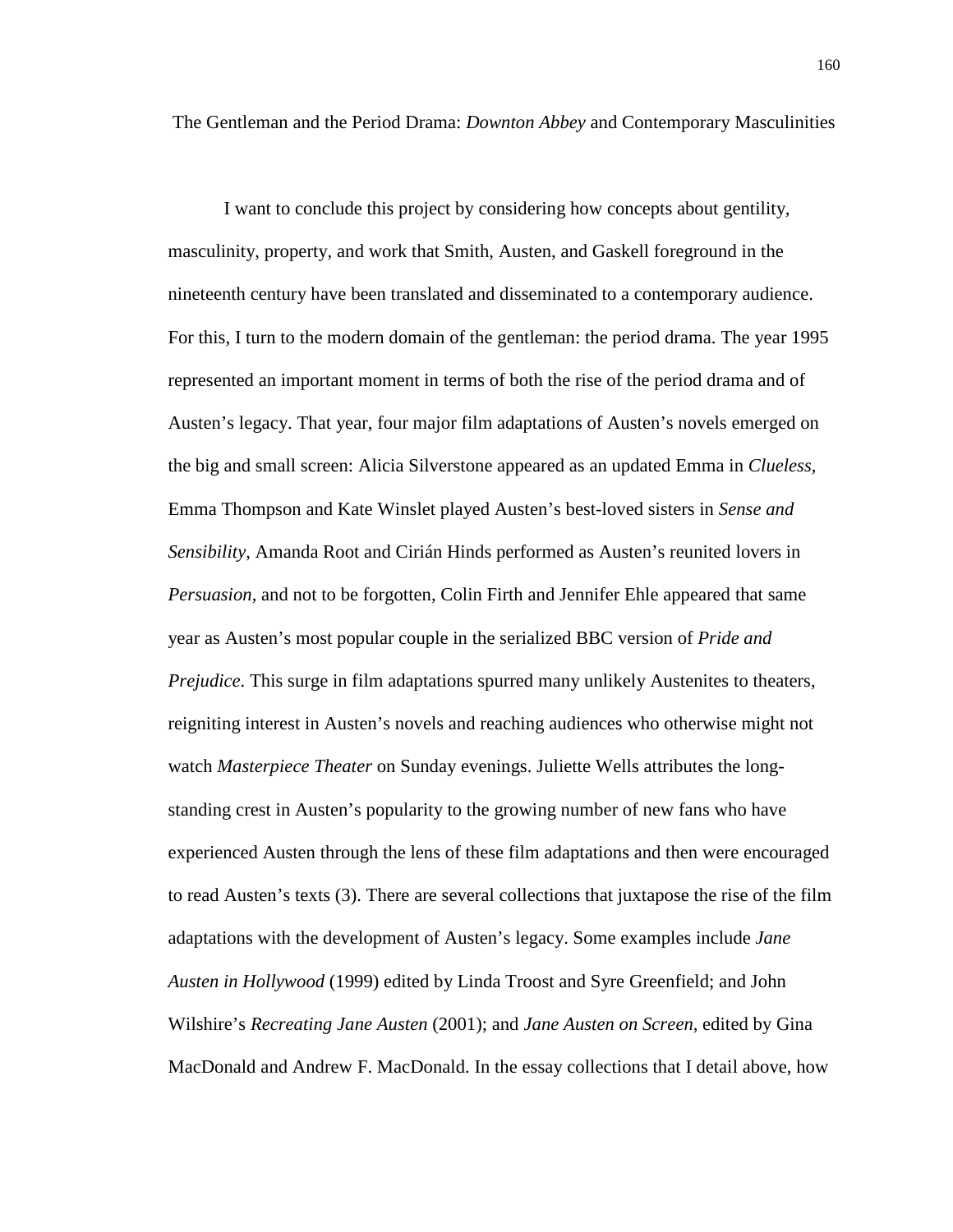the novels are interpreted on screen is just as important a question as for what purpose they were adapted. However, I would also suggest that the popularity of the historical drama due, in part, to the film adaptations of the mid-1990s has also resulted in renewed interest in other British women novelists. It seems hardly coincidental that Charlotte Brontë's *Jane Eyre* received a similar big-screen adaptation the following year in 1996. Nor does it seem surprising that the BBC later adapted two of Elizabeth Gaskell's novels: *Cranford* (2007) and *North and South* (2004).<sup>49</sup> Austen's revival of the genre, both for Hollywood and small screen adaptations, speaks to how the period drama is employed as a tool for interpreting the core text and translating historical manners for a contemporary audience.

While the film adaptations and other interpretations of the novels I examine add to the thriving discourse around the gentleman's legacy in modern society, I also look to an original period drama as an indication of how contemporary audiences view the gentleman. Julian Fellowes' ITV costume drama *Downton Abbey* (2010) is one of the most popular and critically acclaimed television series to emerge in recent years. Currently in its fourth season with plans for a fifth, *Downton Abbey*, as the title implies, is a series that chronicles the lives of both the upstairs and downstairs inhabitants of Downton Abbey: a fictional country estate in Yorkshire and family seat of the aristocratic Crawley family. While the series has garnered consistently favorable praise from viewers on both sides of the pond, despite its apparent success and historical themes, it has been relatively unexamined in scholarly circles.

 $49$  Since I began this project in 2010, several modernized adaptations have appeared using the web series as the format for their reinterpretation. Austen's novels remain the most popular to adapt—examples include Hank Green and Bernie Su's *The Lizzie Bennet Diaries* and their more recent *Emma Approved* —but *The Autobiography of Jane Eyre* also demonstrates that the novels manage to thrive even outside their historical frameworks.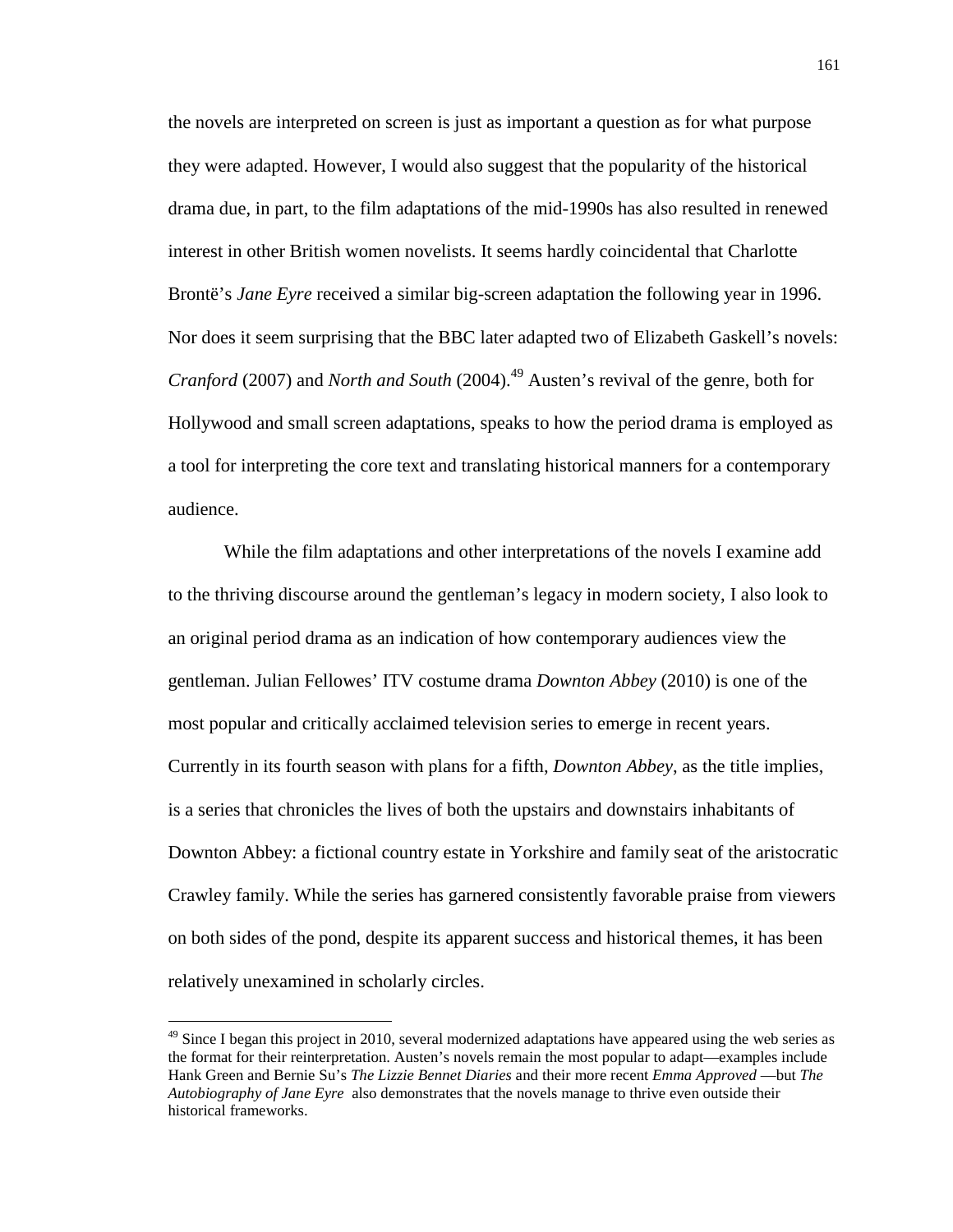Recently, however, a few scholars have begun to examine *Downton Abbey* using the tools of literary or film analysis. Of note is Katherine Byrne's "Adapting History: Class and Conservatism in *Downton Abbey*," which examines how Downton Abbey's view of the past promotes Thatcherite constructs of class while undermining its own social commentary. Also significant is Estella Tincknell's article on Dowager Countess Violet Crawley, played by Maggie Smith. Like many series in the BBC and ITV catalog, Tincknell contends that *Downton Abbey* portrays a realistic narrative of aging women and aging femininity.

Moreover, the popularity of *Downton Abbey* and the questions that it asks about issues of privilege, class, and gender are discussions that are not left in the nineteenth century, nor are they questions that are isolated to the Edwardian period in which it begins. While this conclusion is, by no means, an attempt to enter this discourse, *Downton Abbey* serves as a historical set-piece that both historicizes and represents the past in a way that exposes the fractures in our modern class system. In that vein, I see *Downton Abbey* as a series that mediates a discussion between the novels that I examine and our contemporary views about what civility means, how we preserve history, and how property is transferred. The series' unique position, set in the historical past and yet written for a modern audience, allows for *Downton Abbey* to engage its viewers in a discourse that is both familiar and exotic. If we consider *Downton Abbey* as a historical interpretation of the Edwardian period meant for a contemporary audience, what emerges is a gentleman who is tied to our present and our past; the series' representation of the gentleman reveals the ways in which masculinity is affected by the harsh world of commerce. Although there is an entire project lurking in the many seasons of *Downton*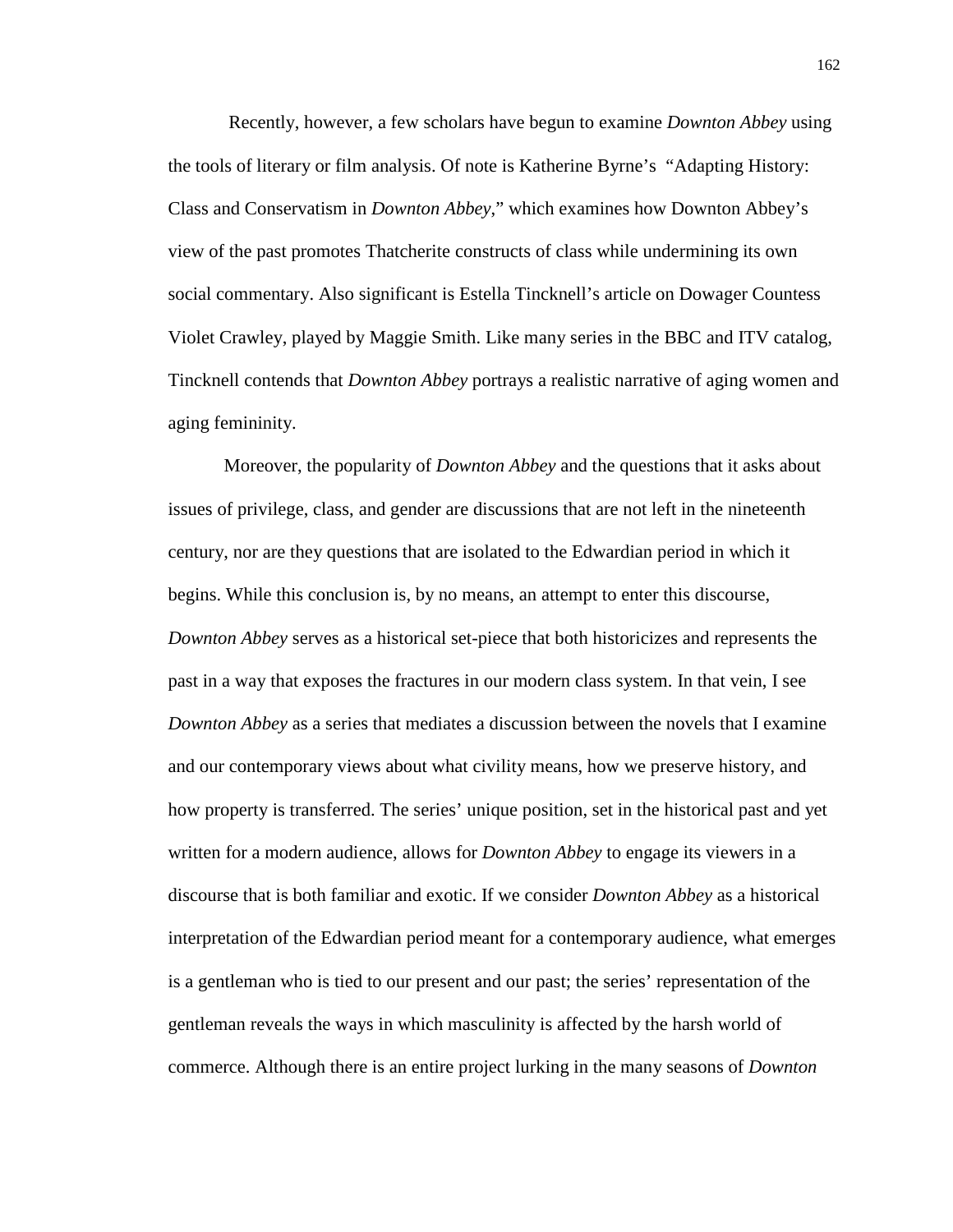*Abbey*, for the purposes of this conclusion, I will confine my discussion to the first season.

With a plot that starts like a novel, *Downton Abbey* begins as Austen's *Sense and Sensibility* does, with death and property: the unexpected death of Downton Abbey's heir on board the *Titanic* has unsettled the once stable family lines that would carry forward a new generation. Like the Bennets of *Pride and Prejudice's*, the entailment on the estate has forced Lord Grantham to welcome his distant cousin Matthew Crawley as the new heir apparent, despite his first born daughter Mary's tenuous claim on the estate and his wife's American money which has only recently restored its coffers.

But the literary connections do not end with the estate's entail. Matthew Crawley is an industrial solicitor from Manchester who grudgingly accepts the earldom at his mother's behest. From this description, I do not think that it too much of a stretch for us to imagine him as a descent of Margaret Hale and Mr. Thornton. Unaccustomed to the estate's luxury, unfamiliar with the aristocratic lifestyle, and unused to what appears to be an idle lifestyle, Matthew Crawley arrives at Downton Abbey with all the awkward and offending grace of an eighteenth-century heroine like Burney's Evelina or Smith's Emmeline. While his initial impression receives nothing but censure from both the upstairs and downstairs set, the most notable complaint lodged against him is uttered by the snarky ladies' maid, Mrs. O'Brien: "Gentleman don't work, silly. Not *real*  gentleman"("Episode 2"). As O'Brien's comment illustrates, issues of work and gentility are still prevalent. Because the series is structured around the interplay between the downstairs servants of Downton Abbey and the upstairs aristocrats, work signals an important distinction between those who serve and those who are served. But for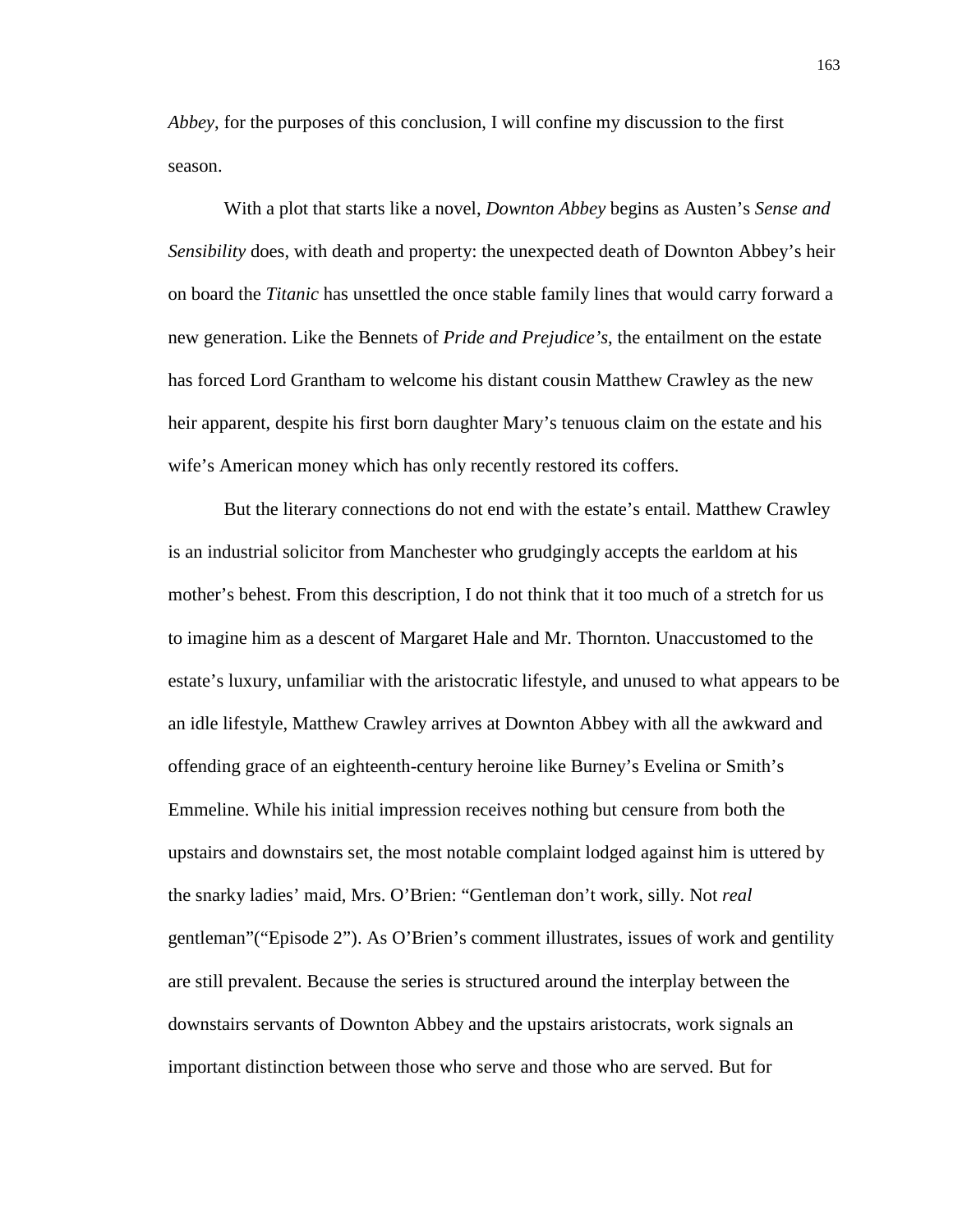Matthew, who leaves his job and removes to Yorkshire for the earldom, not working seems like a symptom of idleness and certainly not an advantage of his impending inheritance. In a later scene, Matthew's desire to continue working at a local solicitor's office proves to be point of contention between him and Lord Grantham as they discuss his duties as earl: "And you can't be busy at Downton?" to which Matthew replies, "I can and will be. But it won't keep me busy enough" ("Episode 2"). That there is work involved in the running of Downton is something that Matthew fails to understand throughout much of the first season. Forced into the world of an elite class that he does not fully understand, Matthew equates being Lord Grantham with leisure and thus assumes that such activities will not keep him "busy enough." For many of the series' viewers, who are also without a household staff, Matthew represents a realistic response to the seeming excess and lavishness of Downton Abbey. Yet between these two impressions of Matthew as not a "real gentleman" and someone who is "not busy enough" on the estate, we can see where Thorstein Veblen's gentleman of leisure clashes with women writers' gentleman of work. For Matthew, being a middle-class solicitor is an essential aspect of his gender and social performance; the crisis of identity that inevitably follows this shift in both occupation and class position threatens to, figuratively, unman him. In clinging to the fragmented framework of his previous identity, he eschews any work that might somehow restructure the identity he previously had built on his professional foundation.

For Lord Grantham, who tells Matthew early in the series that Downton Abbey is "my life's work," the estate serves as more than an ornamental structure of aristocratic and financial value ("Episode 2). Like Mr. Darcy's Pemberley, Downton Abbey is Lord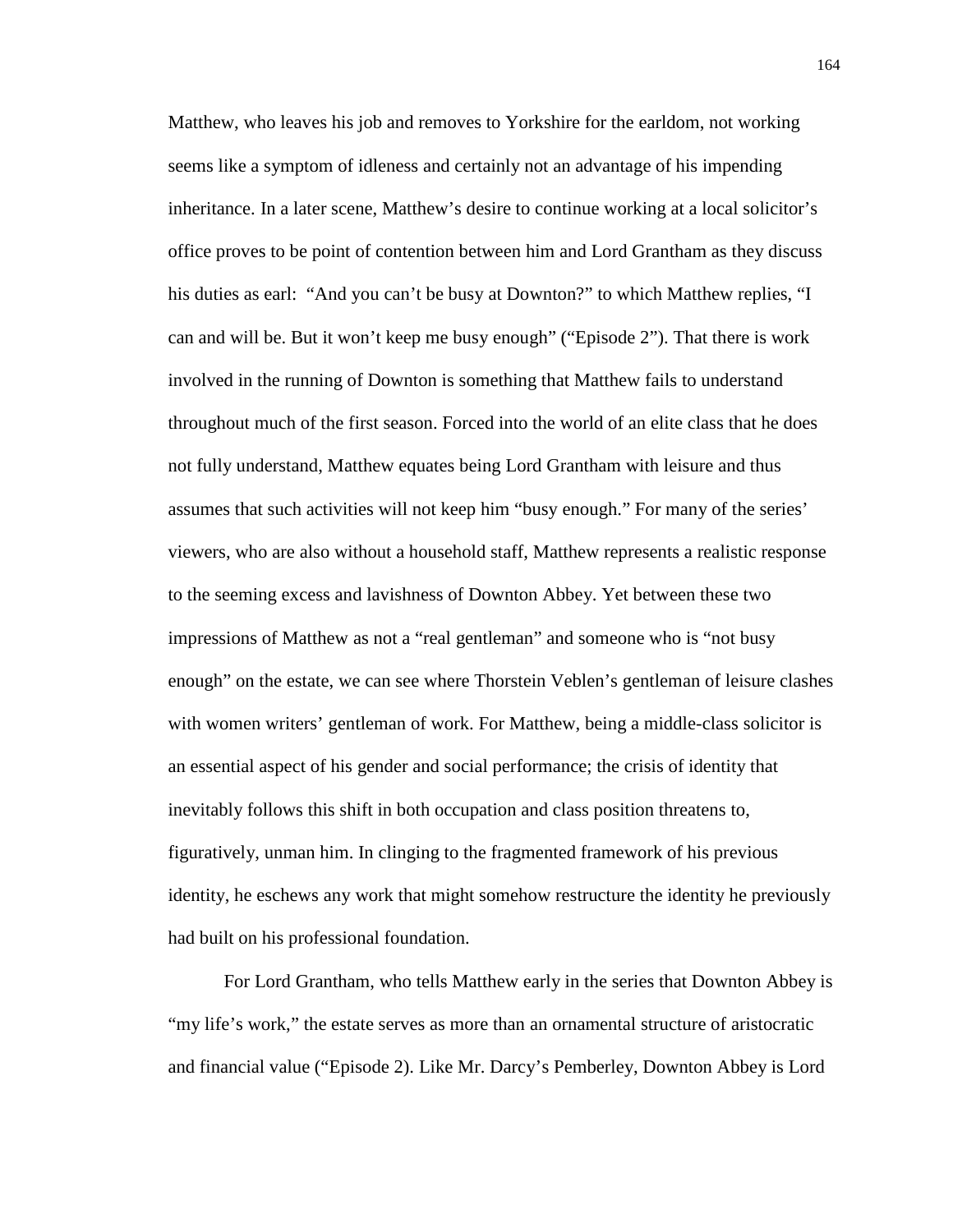Grantham's literal place of employment; its management is his duty, his pride, and the site where he most often performs as a gentleman. In a moving treatise after he refuses to fight the entail, Lord Grantham explains his role as earl to his disappointed daughter Mary: "My fortune is the work of others, who labored to build a great dynasty. Do I have the right to destroy their work, or impoverish that dynasty? I am a custodian, my dear, not an owner. I must strive to be worthy of the task I have been set" ("Episode 4"). While Austen and later Gaskell move away from landed constructions of home, Lord Grantham's description of the estate explains it in terms that are nearly capitalistic. The "work of others, who labored to build a great dynasty" suggests that the estate has been built for the purpose of preservation, and while this is an aristocratic ideal—to preserve one's estate and to pass it on—Lord Grantham's approach suggests that his actions here extend beyond the basics of historical transition. He truly cares for the estate, manages it properly, yet by his own admission, does not own it. Similar again to Darcy's Pemberley, we gather that Downton Abbey and Lord Grantham's claim to the estate is not so much given as earned. This separation between being a custodian of one's estate and an owner suggests that one requires work while the other

## requires a mindset.

Matthew's easy dismissal of life at Downton and the work that it entails also appears in his approach to his valet, Mr. Moseley. Yet another incident where he reacts poorly when faced with the privileges of his position as heir presumptive, Matthew insults his valet by suggesting that Moseley's job "seems like a very silly occupation for a grown man" ("Episode 2"). At once, Matthew's comment illustrates both insensitivity towards Moseley and a seeming ignorance of Downton's roles. Because of Matthew's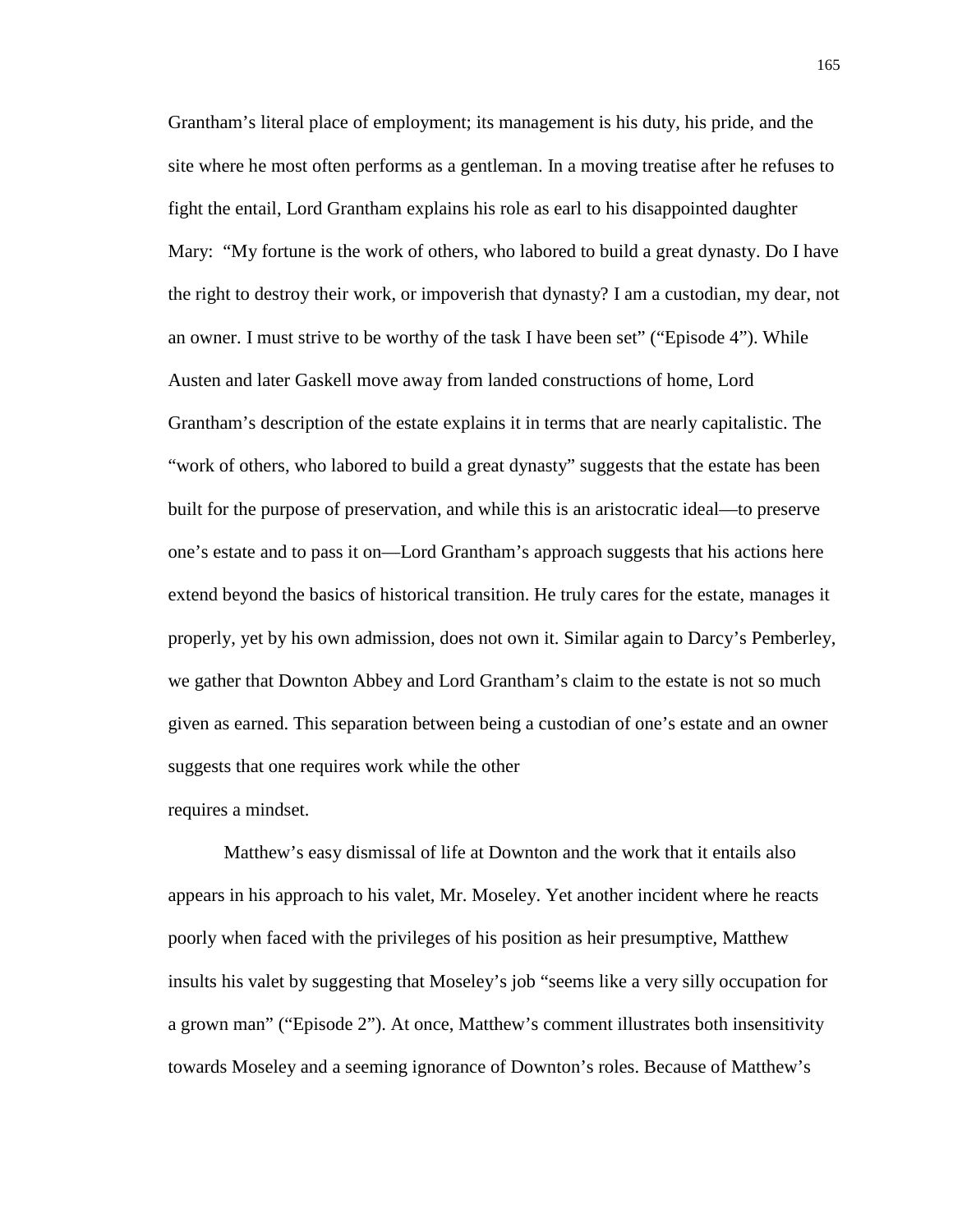class background as a middle class lawyer—his mother is quick to remind us that they are "*upper* middle class"—his notions about proper masculine employment are unsettled by a valet's devotion to his dress ("Episode 2"). However, Moseley's main job throughout the series is to equip Matthew with the most important performative aspects of both his gender and his new social position: his clothing. For Matthew to infantilize and dismiss Moseley's masculinity because his valet's occupation means he must create another man's performance locates a fracture between the professional masculinity and domestic masculinity (or domestic in the sense that Moseley's work is inside the home). While Matthew may value his work as a solicitor, the domestic work that Moseley does within the confines of Downton Abbey does not hold the same value, despite both being avenues of economic production and means of identity-making.

In many ways, because the show rectifies this tension at the end of "Episode 2," we are left to ponder the significance of the collaborative work between valet and master. As I argue in my Introduction, masculinity neither can nor should operate within a separatist framework; women writers showcase how collaboration between the genders constructs more inclusive and accurate definitions of gender performance. While my argument centers on work as the defining characteristic of the gentleman's performance, Matthew and Moseley's shared and equally beneficial performance of masculinity suggests that systems of masculine power operate in conjunction with one another. By this, I mean *Downton Abbey* suggests that consolidating masculinity with other men and experiencing the gentleman through and with other men manages to produce performances of masculinity that are both authentic and transgressive.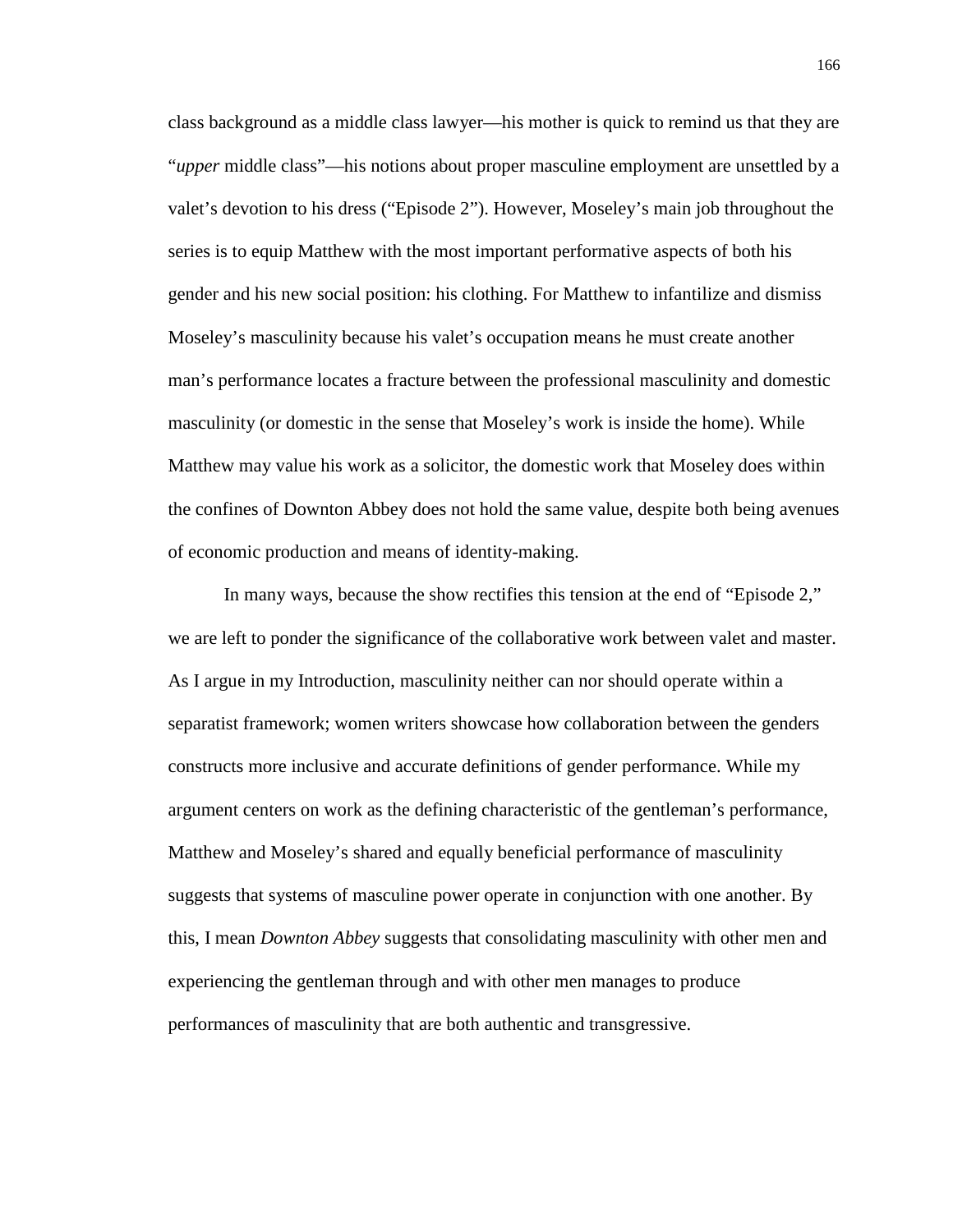Since its start in 2010, *Downton Abbey* has established a reputation as a powerhouse in terms of television ratings and fan devotion. Yet the series remains valuable because as a period drama it addresses modern questions in a historical forum. My project has charted the development of the gentleman from the late eighteenthcentury through the nineteenth, yet as *Downton Abbey* proves, this tension between work and gentility is one that still dominates our contemporary gender mindset. The legacy of Smith, Austen, and Gaskell's working gentleman is that professional bonds, more than financial success or property ownership, have become the metaphysical home of masculinity and a seat from which dignity is derived. However, in recent years, the dignity of one's work and its effect on the class position and property has become an issue of contention. Similar to the men of the late eighteenth century, we, too, are experiencing a crisis of male identity. With the Recession of 2008, the real estate crisis, and other forms of economic upheaval, the ways in which men had formerly constructed their identity, with solid, full-time jobs and dream homes, has been replaced by tangible threats to social and financial security. And just as Smith, Austen, and Gaskell's predict, with altered masculinity comes altered femininity. New breadwinners, stay at home fathers, and redrawn lines of occupational gender (more women in sciences and engineering, more men in nursing and other traditionally feminine fields) have allowed for women to enter the politics of the workplace in ways that have been previously unseen. This also means that women, because of the politics of meritocracy that have also been extended to their gender, have been mired in the same economics and the same unstable identity. Through the act of writing and producing models of masculinity, Smith, Austen, and Gaskell proved that it was both necessary and important for women to be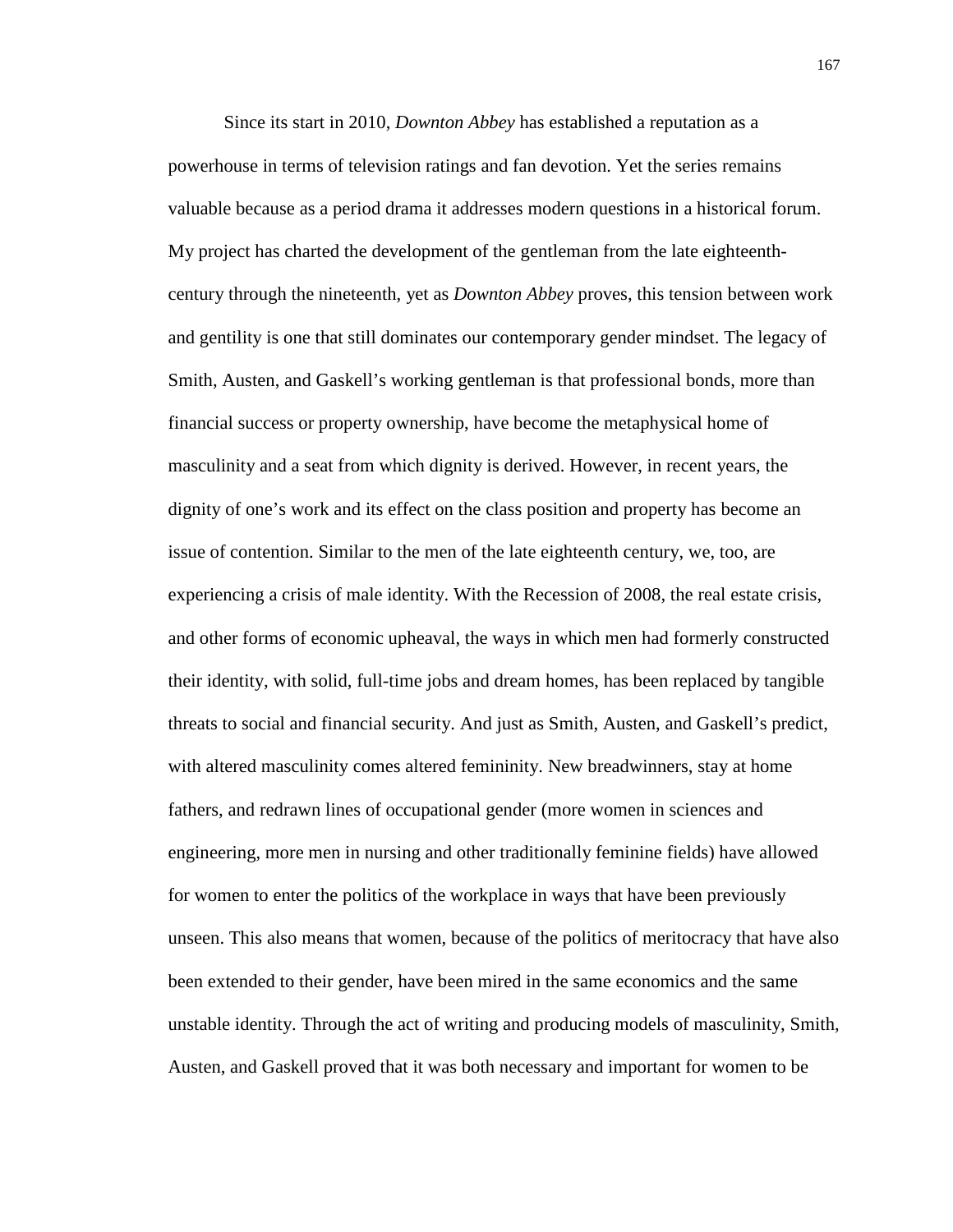involved in the process of gender revision. By creating forms of femininity and masculinity that were adapting and progressive, these women writers showed a universal truth that we continue to see in our contemporary society: gender truly is a codependent undertaking, and if we are to have successful models that support each other's performance, then women—authors, heroines, characters, mothers, daughters, sisters, spouses—need to be involved in any projects of gender revision.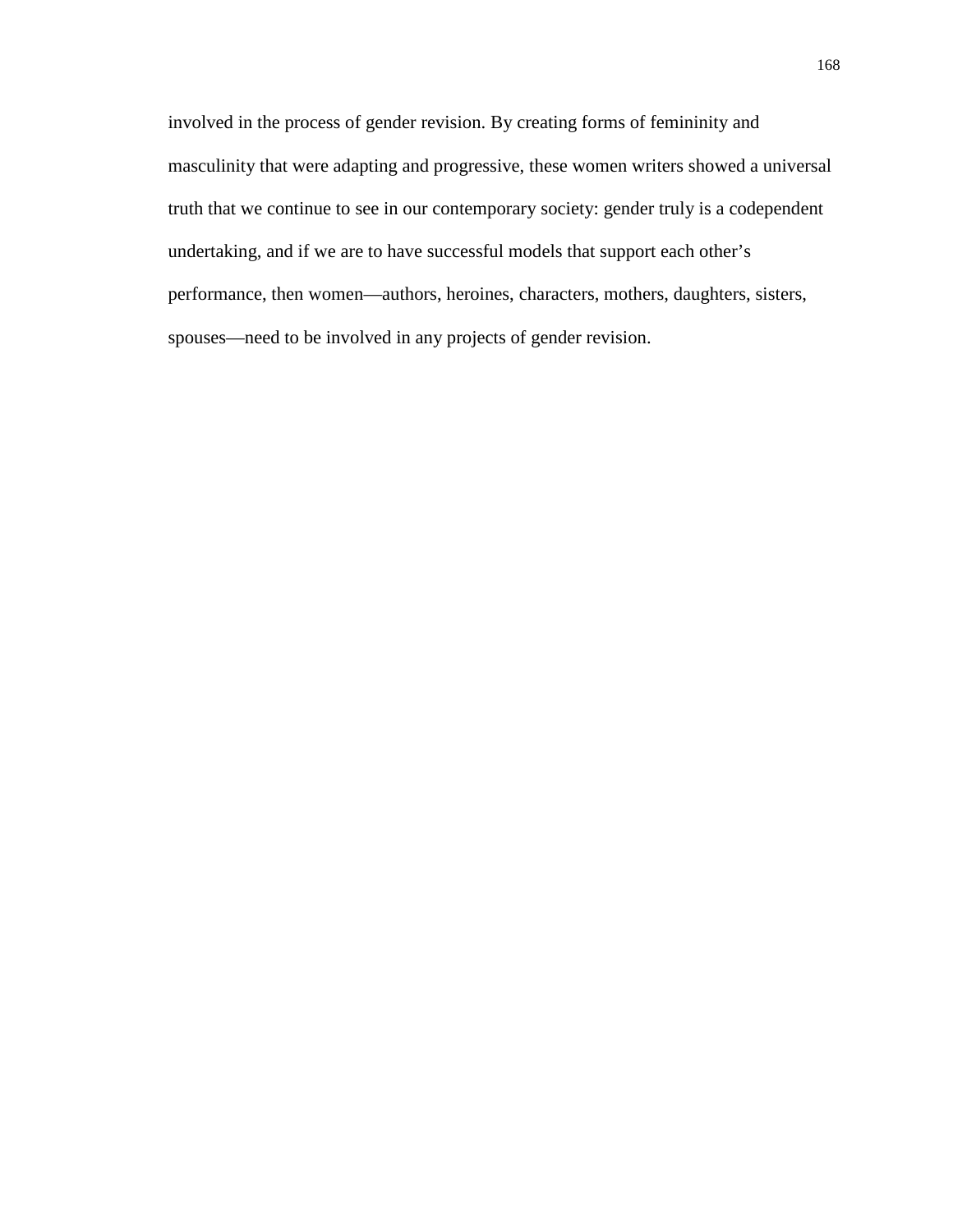## BIBLIOGRAPHY

- Ailwood, Sarah. " 'Too Much in the common Novel style': Reforming Masculinities in Jane Austen's *Sense and Sensibility*." *Women Constructing Men: Female Novelists and Their Male Characters 1750-2000.* Ed. Sarah S. G. Frantz and Katharina Rennhak. Lanham, MD: Lexington Books, 2010. 67-82.
- Austen, Jane. *Emma*. *The Complete Jane Austen.* New York: Penguin, 2006. 687-958.
- ---. *Northanger Abbey. The Complete Jane Austen.* New York: Penguin, 2006. 959-1090.
- ---. *Persuasion. The Complete Jane Austen*. New York: Penguin, 2006.1091-1232.
- ---. *Pride and Prejudice*. *The Complete Jane Austen.* New York: Penguin, 2006. 209-422.
- ---. *Sense and Sensibility. The Complete Jane Austen.* New York: Penguin, 2006.1-208.
- Barchas, Janine. "Mrs. Gaskell's *North and South*: Austen's Early Legacy." *Persuasions* 30 (2008): 53-66.
- Behrendt, Stephen C. "Charlotte Smith, Women Poets, and the Culture of Celebrity." *Charlotte Smith in British Romanticism.* Ed. Jacqueline Labbe. London: Pickering & Chatto, 2008. 189-202.
- Dan Bivona and Roger B. Henkle. *The Imagination of Class: Masculinity and the Victorian Urban Poor.* Columbus, OH: Ohio State UP, 2006.
- Blank, Antje. "Things As They Were: The Gothic of Real Life in Charlotte Smith's *The Emigrants* and *The Banished Man*." *Women's Writing* 16.1 (2009): 79-83.
- Bodenheimer, Rosemarie. *Politics of Story in Victorian Fiction*. Ithaca: Cornell UP, 1988.
- Bour, Isabelle. "Locke, Richardson, and Austen: or How to Become a Gentleman." *Persuasions* (2008): 159-169.
- Brontë, Charlotte. *Jane Eyre.* London: Penguin, 2008.

Brontë, Emily. *Wuthering Heights*. Oxford: Oxford UP, 1998.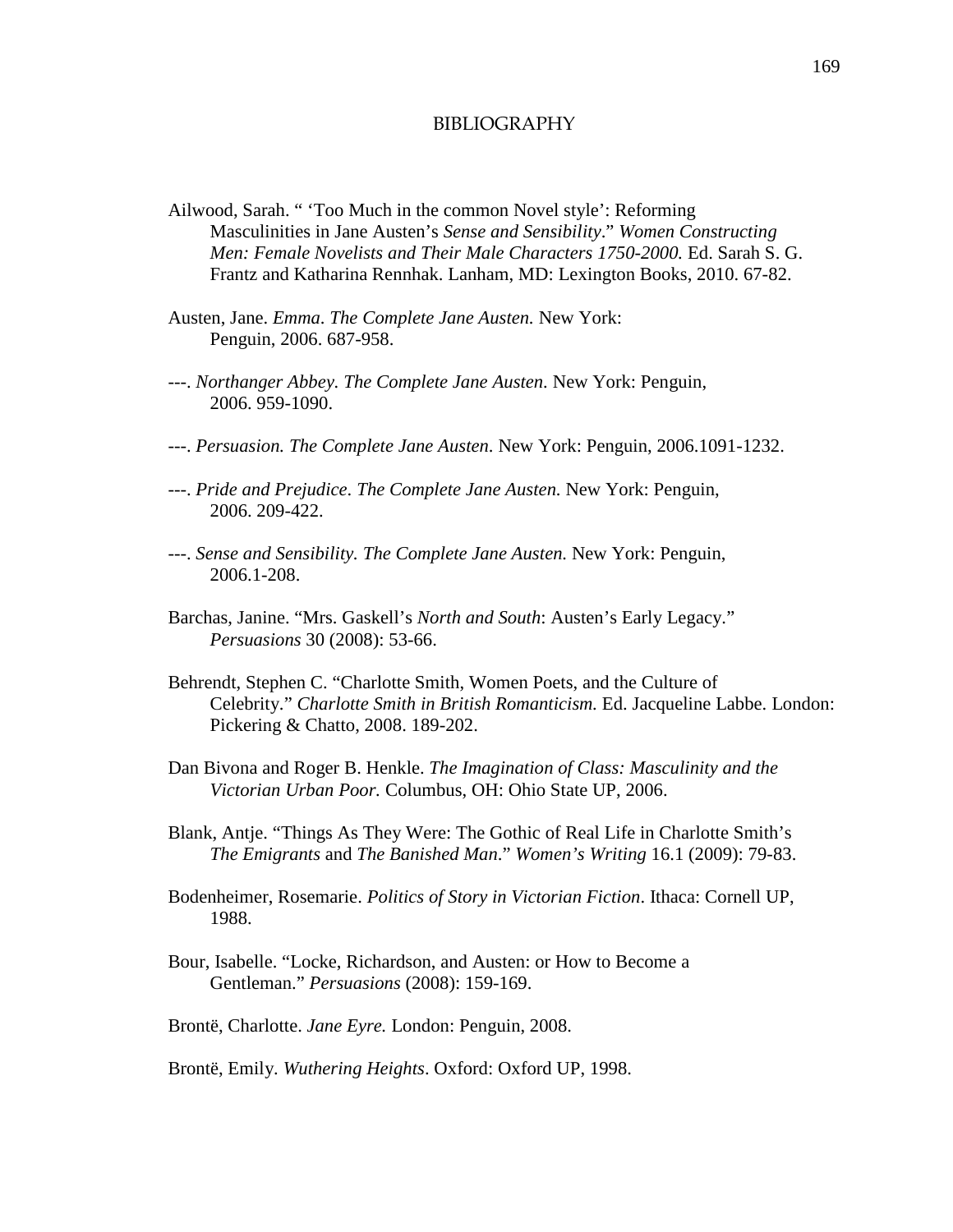- Burney, Frances. *Evelina: Or the History of a Young Woman's Entrance into the World.* Oxford, UK: Oxford UP, 2008.
- Butler, Judith. *Gender Trouble: Feminism and the Subversion of Identity*. New York: Routledge, 1990**.**
- Byrne, Katherine. "Adapting History: Class and Conservatism in *Downton Abbey*." *Rethinking History: The Journal of Theory and Practice* 18.1 (2014): 1- 17.
- Castravano, David. *The English Gentleman: Images and Ideals in Literature and Society*. New York: Ungar, 1987.
- Christie, Christopher. *The British County House in the Eighteenth-Century*. Manchester, UK: Manchester UP, 2000.
- Cohen, Michéle. " 'Manners' Make the Man: Politeness, Chivalry, and the Construction of Masculinity 1750-1830." *Journal of British Studies* 44 (2005): 312-329.
- Cohen, Monica F. *Professional Domesticity in the Victorian Novel: Women, Work, and the Home*. Cambridge, UK: Cambridge UP, 1998.
- Copeland, Edward. *Women Writing About Money: Women's Fiction in England, 1790-1820.* Cambridge, UK: Cambridge UP, 1995.
- Corfield, Penelope J. *Power and the Professions in Britain 1700-1850*. London: Routledge, 2000.
- Curran, Stuart. "Charlotte Smith, Mary Wollstonecraft, and the Romance of Real Life." *The History of British Women's Writing, 1750-1830.* ed. Jacqueline Labbe. New York: Palgrave MacMillan, 2010. 194-206.
- ---. "Introduction." *The Poems of Charlotte Smith (Women Writers in English 1350-1850).* ed. Stuart Curran. New York: Oxford UP, 1993. xix-xx.
- Dawson, Graham. *Soldier Heroes: British Adventure, Empire, and the Imagining of Masculinities.* London: Routledge, 1994.
- Drum, Alice. "Pride and Prestige: Jane Austen and the Professions." *College Literature* 36.3 (2009): 92-118.
- Elias, Norbert. *The Civilizing Process: Sociogenetic and Psychogenetic Investigations.* trans. E. Jephcott. Oxford: Basil Blackwell, 1982.

"Episode 2." *Downton Abbey: The Complete First Series*. Writ. Julian Fellowes. Dir.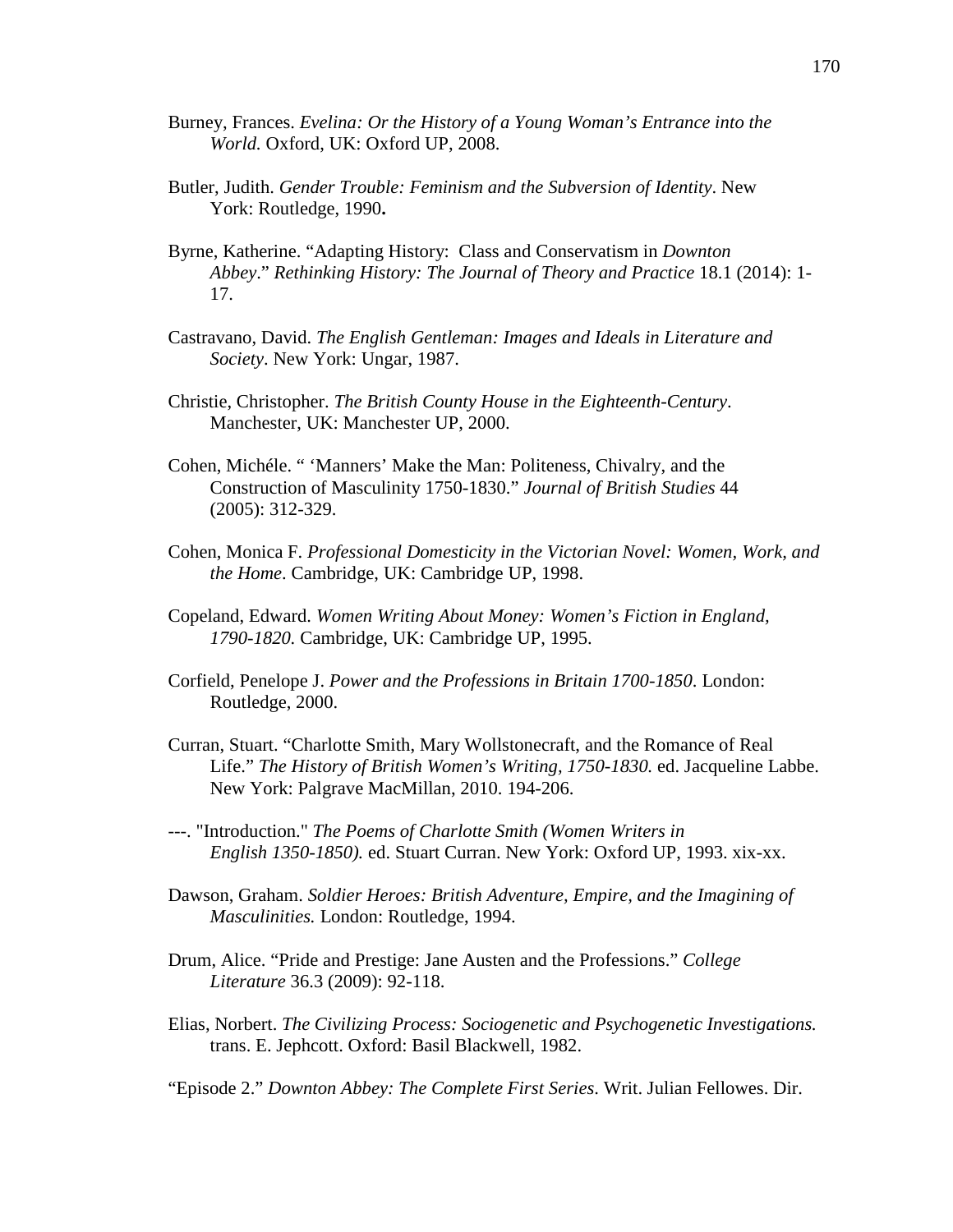Brian Percival. Carnival, 2011. DVD.

- "Episode 4." *Downton Abbey: The Complete First Series*. Writ. Julian Fellowes. Dir. Brian Percival. Carnival, 2011. DVD.
- "Episode 7." *Downton Abbey: The Complete First Series*. Writ. Julian Fellowes. Dir. Brian Percival. Carnival, 2011. DVD.
- Fasnick, Laura. *Vessels of Meaning: Women's Bodies, Gender Norms, and Class Bias from Richardson to Lawrence*. DeKalb, IL: Northern Illinois UP, 1997.
- Fletcher, Loraine. "Introduction." *Emmeline or the Orphan of the Castle.* by Charlotte Turner Smith. Orchard Park, NY: Broadview Press, 2003. 9-35.
- ---. *Charlotte Smith: A Critical Biography.* New York: St. Martin's Press, 1998.
- Fraiman, Susan. "Jane Austen and Edward Said: Gender, Culture, and Imperialism." *Critical Inquiry* 21.4 (1995): 805-821.
- Sarah S. G. Frantz and Katharina Rennhak. "An Introduction." *Women Constructing Men: Female Novelists and Their Male Characters, 1750-2000*. Lanham, MD: Lexington Books, 2010. 1-11.
- Henry French and Mark Rothery. *A Man's Estate: Landed Gentry Masculinities, c. 1660-1900.* Oxford: Oxford UP, 2012.
- Frey, Anne. "A Nation without Nationalism: The Reorganization of Feeling in Jane Austen's *Persuasion*." *Novel* 39.2 (2005): 214-234.
- Fulford, Tim. *Romanticism and Masculinity: Gender, Politics and Poetics in the Writings of Burke, Coleridge, Cobbett, Wordsworth, DeQuincey and Hazlitt.* New York: St. Martin's Press, 1999.
- ---. "Romanticizing the Empire: The Naval Heroes of Southey, Coleridge, Austen, and Marryat." *MLA Quarterly* 60.2 (1999): 161-196.
- ---. "Sighing for a Soldier: Jane Austen and the Military *Pride and Prejudice.*" *Nineteenth-Century Literature* 57.2 (2002): 153-178.
- Galperin, William. "What Happens When Jane Austen and Frances Burney Enter the Romantic Canon?" *Lessons of Romanticism*. ed. Thomas Pfau and Robert F. Gleckner. Durham, NC: Duke UP, 1998. 376-391.

Garnai, Amy. *Revolutionary Imaginings in the 1790s:Charlotte Smith, Mary Robinson,*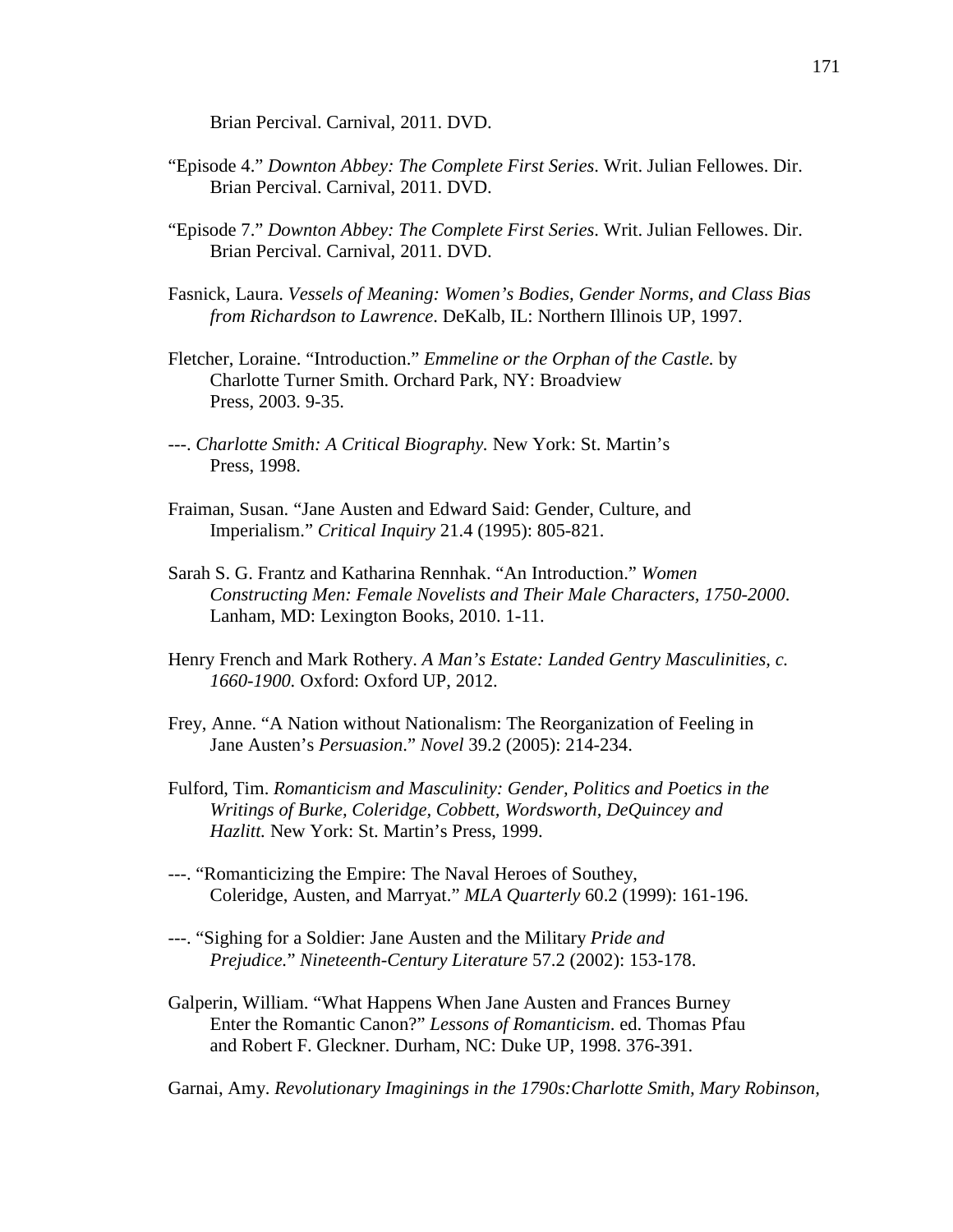*Elizabeth Ichbald*. New York: Palgrave MacMillian, 2009.

Gaskell, Elizabeth. *Mary Barton*. Oxford: Oxford UP, 2006.

- ---. *North and South*. London: Penguin, 1994.
- Susan Gilbert and Sandra Gubar. *Madwoman in the Attic: The Woman Writer and the Nineteenth-Century Literary Imagination*. New Haven: Yale UP, 2000.
- Gilmour, Robin. *The Idea of the Gentleman in the Victorian Novel*. London: George Allen & Unwin, 1981.
- Godfrey, Emelyne. *Masculinity, Crime and Self-Defence in Victorian Literature.* New York: Palgrave Macmillan, 2011.
- Goode, Mike. *Sentimental Masculinity and the Rise of History, 1790-1890.* Cambridge, UK: Cambridge UP, 2009.
- Graziano, Anne. "The Death of the Working-Class Hero in *Mary Barton* and *Alton Locke*." *Journal of Narrative Theory* 29.2 (1999): 135-157.
- Hardy, John Phillips. *Jane Austen's Heroine: Intimacy in Human Relationships*. London: Routledge, 2011.
- Harman, Barbara Leah. "In Promiscuous Company: Female Public Appearance in Elizabeth Gaskell's *North and South*." *Victorian Studies* 31.3 (1988): 351- 374.
- Harris, Jocelyn. " 'Domestic Virtues and National Importance': Lord Nelson, Captain Wentworth, and the English Napoleonic War Hero." *Eighteenth-Century Fiction* 19.1&2 (2006): 181-205.
- Hawkridge, Audrey. *Jane Austen and Her Gentlemen: Jane Austen and the Men in Her Life and Novels*. London: Peter Own Publishers, 2000.
- Hendershot, Cyndy. *The Animal Within.* Ann Arbor, MI: Michigan UP, 1998.165-202.
- Hoeveler, Diane Long. *Gothic Feminism: The Professionalization of Gender from Charlotte Smith to the Brontës.* University Park, PA: Pennsylvania State UP, 1998.
- Hunt, Margaret R. *The Middling Sort: Commerce, Gender and the Family in England 1680-1780*. Berkley, CA: California UP, 1996.
- Hyman, Gwen. *Making a Man: Gentlemanly Appetites in the British Nineteenth-Century Novel*. Athens, OH: Ohio UP, 2009.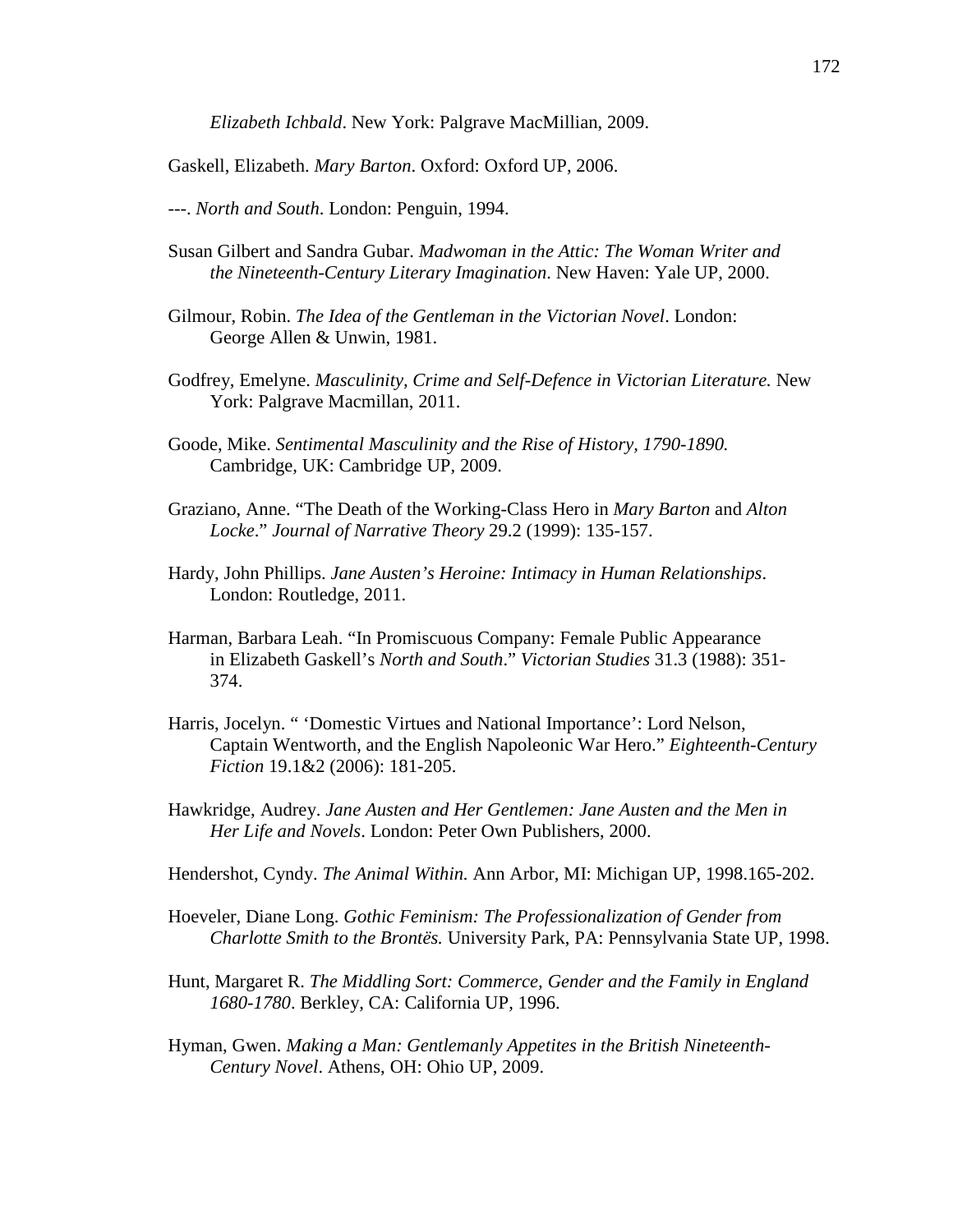*Jane Austen's* Persuasion*.* Dir. Adrian Shergold. BBC Warner, 2007**.** DVD.

- Johnson, Claudia. *Equivocal Beings: Politics, Gender and Sentimentality in the 1790s. Wollstonecraft, Radcliffe, Burney, Austen.* Chicago: Chicago UP, 1999.
- Jones, Hazel. *Jane Austen and Marriage*. London: Continuum, 2009.
- Kavanagh, Julia. *English Women of Letters: Biographical Sketches.* Leipzig, Germany: B.Tauchnitz, 1862.
- Kelsall, Malcolm. *The Great Good Place: The Country House and English Literature.*  New York: Harvester Wheatsheaf, 1993.
- Kenny, Virginia C. *The County House Ethos in English Literature, 1688-1750.* New York: St. Martin's, 1994.
- Kimmel, Michael S. *Manhood in America: A Cultural History*. New York: Free Press, 1996.
- ---. *The History of Men: Essays on the History of American and British Masculinities*. Albany: SUNY UP, 2005.
- Klekar, Cynthia. "The Obligations of Form: Social Practice in Charlotte Smith's *Emmeline*." *Philological Quarterly* 86.3 (2007): 269-89.
- Kramp, Michael. *Discipling Love: Austen and the Modern Man*. Columbus: Ohio State University, 2007.
- Labbe, Jacqueline M. "Introduction." *Charlotte Smith in British Romanticism.* Ed. Jacqueline M. Labbe. London: Pickering & Chatto, 2008. 1-11.
- -----."Narrating Seduction: Charlotte Smith and Jane Austen." *Charlotte Smith in British Romanticism.* ed. Jacqueline M. Labbe. London: Pickering & Chatto, 2008. 113-128.
- Le Fay, Deirdre. *Jane Austen: The World of Her Novels*. London: Francis Lincoln, 2002.
- Gina MacDonald and Andrew F. MacDonald. *Jane Austen on Screen*. Cambridge, UK: Cambridge UP, 2003.
- Machann, Clinton. *Masculinity in Four Victorian Epics: A Darwinist Reading*. Burlington, VT: Ashgate, 2010.
- Mackie, Erin. *Rakes, Highwaymen, and Pirates: The Making of the Modern Gentleman in the Eighteenth-Century.* Baltimore: John Hopkins UP, 2009.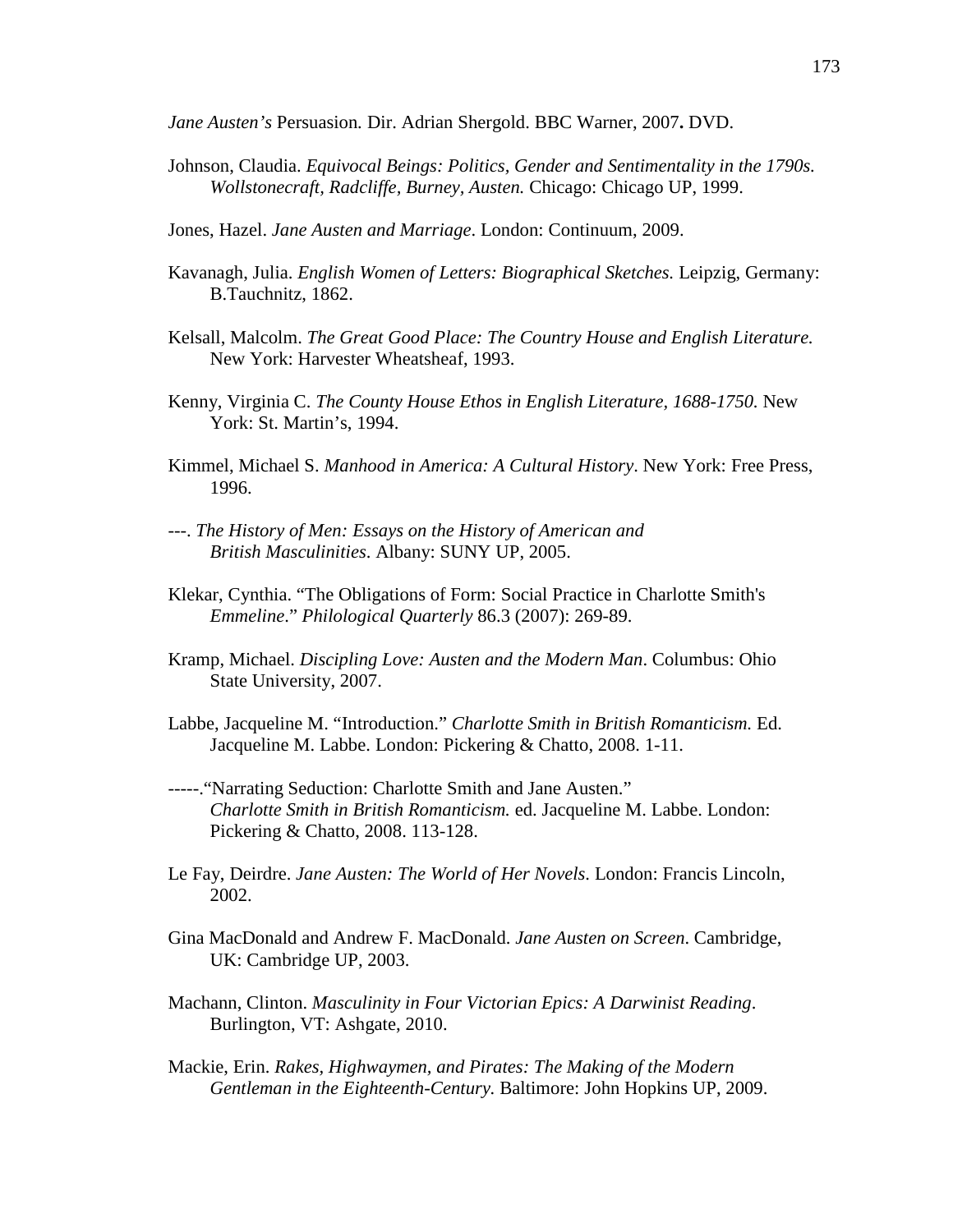- Magee, William. "The Happy Marriage: The Influence of Charlotte Smith on Jane Austen." *Studies in the Novel* 7.1 (1975): 120-132.
- Mansfield, Jane. "The Brute-Hero: The 1950s and Echoes of the North." *Literature and History* 19.1 (2010): 34-49.
- Matus, Jill L. " 'Secrets of the Heart': Emotion, Narration, and Imaginary Minds in *Hard Times* and *Mary Barton*." *English Language Notes* 48.1 (2010): 11-25.
- Morrison, Paul. "Enclosed in Openness: *Northanger Abbey* and the Domestic Carcereal." *Texas Studies in Literature* 33 (1991): 1-23.
- Munford, Rebecca. "'The Future of Pemberley': Emma Tennant, the 'Classic Progression' and Literary Trespassing." *Uses of Austen: Jane's Afterlives*. ed. Gillian Dow and Clare Hanson. New York: Palgrave MacMillian, 2012. 59-76.
- Murphy, Olivia. "From Pammydiddle to *Persuasion:* Jane Austen Rewriting Eighteenth-Century Literature." *Eighteenth-Century Life* 32.2 (2008): 29-38.
- *North and South.* Dir. Brian Percival. BBC Warner, 2004. DVD.
- Peck, John. *Maritime Fiction: Sailors and the Sea in British and American Novels, 1719-1917*. New York: Palgrave, 2001.
- Perry, Ruth. "Jane Austen and British Imperialism." *Monstrous Dreams of Reason: Body, Self, and Other in the Enlightenment.* Ed. Laura J. Rosenthal and Mita Choudhury. London: Associated UP, 2002. 231-254.
- *Persuasion*. Dir. Roger Mitchell. BBC Warner, 1995. DVD.
- Plotz, John. *Portable Property: Victorian Culture on the Move*. Princeton, NJ: Princeton UP, 2008.
- Poovey, Mary. *The Proper Lady and the Woman Writer: Ideology as Style in the Works of Mary Wollstonecraft, Mary Shelley, and Jane Austen*. Chicago: Chicago UP, 1985.
- Prewitt Brown, Julia. "The Radical Pessimism of *Persuasion.*" Mansfield Park *and*  Persuasion. ed. Judy Simons. New York: Palgrave MacMillan, 1997. 124- 136.
- Richardson, Samuel. *The History of Sir Charles Grandison*. Oxford: Oxford UP, 1986.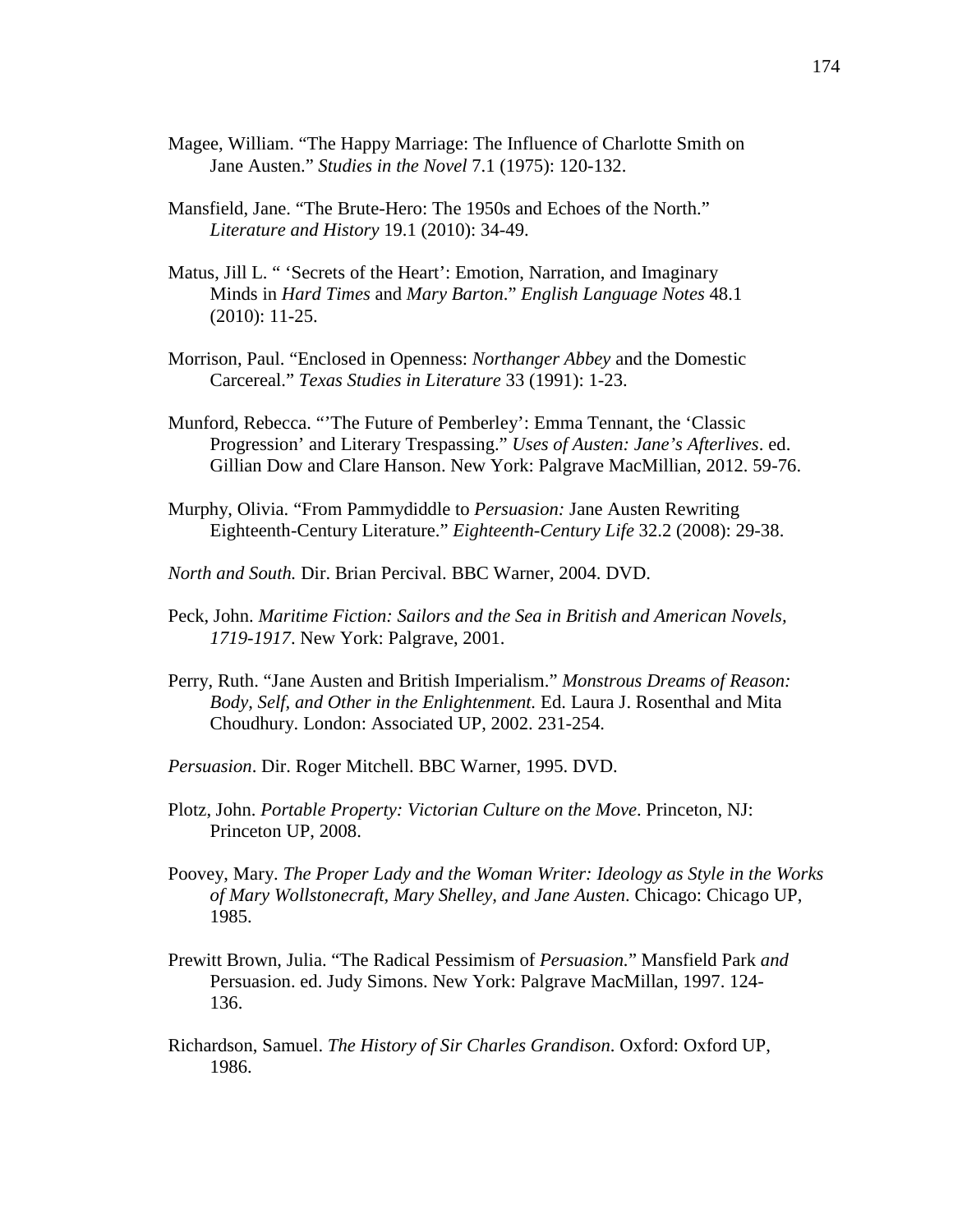- Rogers, Katharine M. "Dreams and Nightmares: Male Characters in the Feminine Novel of the Eighteenth Century." *Men by Women*. ed. Janet Todd. New York: Holmes and Meier, 1981. 9-24.
- Russo, Stephanie. *Women in Revolutionary Debate: Female Novelists from Burney to Austen*. Houten, Netherlands: Hes and de Graaf Publishers, 2012.
- Rutherford, Jonathan. *Forever England: Reflections on Masculinity and Empire*. London: Lawrence and Wishart, 1997.
- Sedgwick, Eve Kosofsky. *Between Men: English Literature and Male Homosocial Desire.* New York: Columbia UP, 1985.
- Showalter, Elaine. *A Literature of Their Own: British Novelists from Bronte to Lessing.*  Princeton, NJ: Princeton UP, 1998.
- Smith, Charlotte. *Emmeline, Orphan of the Castle.* Orchard Park, NY: Broadview Press, 2003.
- Smith, Woodruff D. *Consumption and the Making of Respectability, 1600-1800*. New York: Routledge, 2002.
- Solinger, Jason D. *Becoming the Gentleman: British Literature and the Invention of Modern Masculinity, 1660-1815.* New York: Palgrave MacMillian, 2012.
- Southam, Brian. *Jane Austen and the Navy*. Greenwich, CT: National Maritime Museum, 2005.
- Steiner, Enit Karafili. *Jane Austen's Civilized Women, Morality, Gender and the Civilizing Process*. London: Pickering and Chatto, 2012.
- Stewart, Maaja. *Domestic Realities and Imperial Fictions: Jane Austen's Novels in Eighteenth-Century Contexts*. Athens, GA: Georgia UP, 1993.
- Sussman, Herbert. *Victorian Masculinities: Manhood and Masculine Poetics in Early Victorian Literature and Art.* Cambridge, UK: Cambridge UP, 1995.
- Tincknell, Estella. "Dowagers, Debs, Nuns and Babies: The Politics of Nostalgia and the Older Woman in the British Sunday Night Television Serial." *Journal of British Cinema & Television* 10.4 (2013): 769-784.
- Todd, Janet. "Introduction." *Men by Women*. Ed. Janet Todd. New York: Holmes and Meier, 1981.1-8.
- Tosh, John. *A Man's Place: Masculinity and the Middle-Class Home in Victorian England.* New Haven, CT: Yale UP, 1999.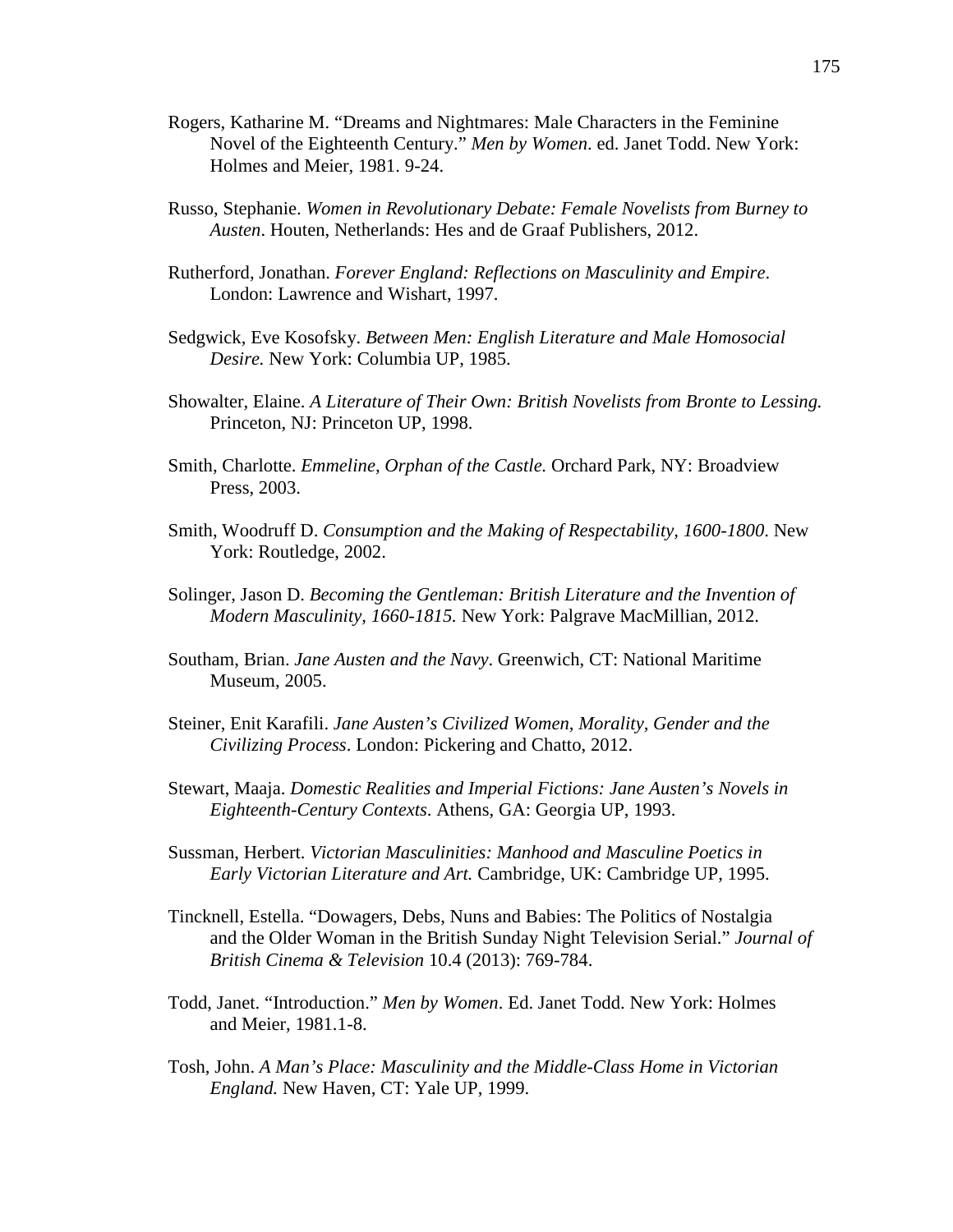- ---. *Manliness and Masculinities in Nineteenth-Century Britain: Essays on Gender, Family and Empire*. London: Pearson, 2005.
- Linda Troost and Syre Greenfield. *Jane Austen in Hollywood*. Lexington, KY: Kentucky UP, 2000.
- Tuite, Clara. *Romantic Austen: Sexual Politics and the Literary Canon*. Cambridge, UK: Cambridge UP, 2002.
- Veblen, Thorstein *The Theory of the Leisure Class*. Boston: Houghton Mifflin, 1973.
- Walton, Susan. *Imagining Soldier and Fathers in the Mid-Victorian Era: Charlotte Yonge's Models of Manliness*. Burlington, VT: Ashgate, 2010.
- Waters, Katherine Vollard. *The Perfect Gentleman: Masculine Control in Victorian Men's Fiction, 1870-1901*. New York: Peter Lang, 1997.
- Weisser, Susan Ostrov. "Charlotte Brontë, Jane Austen, and the Meaning of Love." *Brontë Studies* 31 (2006): 93-100.
- Wells, Juliette. *Everybody's Jane*: *Austen in the Popular Imagination*. London: Continuum, 2011.
- White, Gabrielle R.V. *Jane Austen in the Context of Abolition: 'a fling in the slave trade'*. New York: Palgrave MacMillan, 2006.
- Wilson, Kathleen. *The Sense of the People: Politics, Culture and Imperialism in England 1715-1785.* Cambridge, UK: Cambridge UP, 1985.
- Richard Wilson and Alan Mackley. *Creating Paradise: The Building of the English County House, 1660-1880.* London: Hambledon and London, 2000.
- Wiltshire, John. *Recreating Jane Austen*. Cambridge, UK: Cambridge UP, 2001.
- Woodworth, Megan. *Eighteenth Century Women Writers and the Gentleman's Liberation Movement: Independence, War, Masculinity, and the Novel, 1778-1818.* Burlington, VT: Ashgate, 2011.
- Wooten, Sarah. "The Byronic in Jane Austen's *Persuasion* and *Pride and Prejudice." The Modern Language Review* 102.1 (2007): 26-39.
- Yeazell, Ruth Bernard. "Sexuality, Shame, and Privacy in the English Novel." *Social Research* 68.1 (2001): 119-143.

---. "Why Political Novels Have Heroines: *Sybil*, *Mary Barton*,